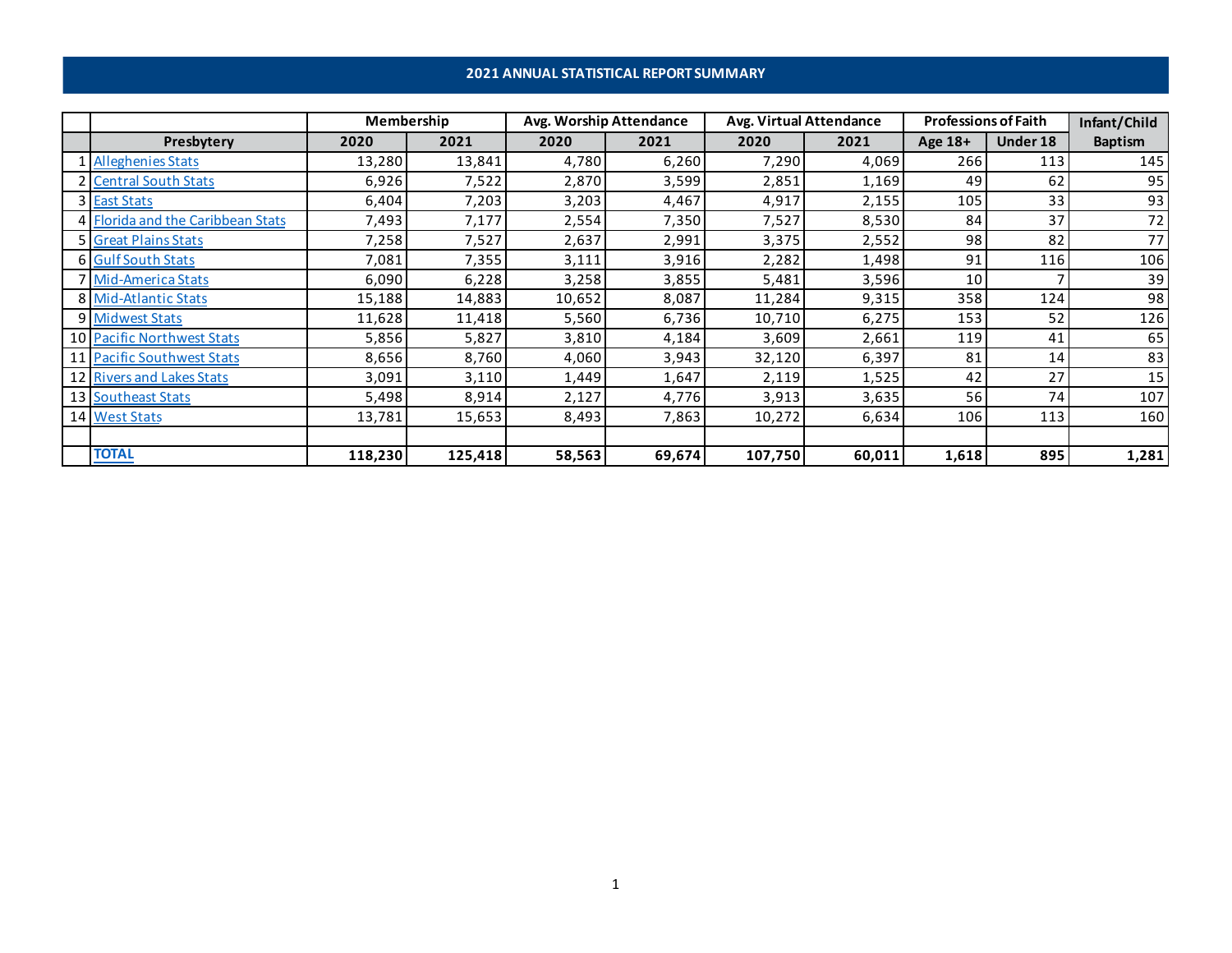|                             |                             |                                                       |                 | <b>2021 ANNUAL FINANCIAL REPORT SUMMARY</b> |             |                                                |                                    |                      |                        |              |                       |        |
|-----------------------------|-----------------------------|-------------------------------------------------------|-----------------|---------------------------------------------|-------------|------------------------------------------------|------------------------------------|----------------------|------------------------|--------------|-----------------------|--------|
|                             |                             |                                                       |                 |                                             |             |                                                |                                    |                      | <b>Church Planting</b> |              |                       |        |
| Presbytery                  | <b>Tithes and Offerings</b> | <b>Local Program and</b><br><b>Operating Expenses</b> | <b>PMA 2021</b> | Presbytery Giving WO Giving 2021            |             | <b>Non-EPC Missions</b><br>and Outreach Giving | Presbytery<br><b>Church Plants</b> | <b>Direct to EPC</b> | Direct to<br>Non-EPC   |              | <b>Parent Partner</b> | Patron |
| Alleghenies                 | \$24,924,203                | \$22,247,535                                          | \$278,712       | \$491,592                                   | \$123,963   | \$3,186,280                                    | \$34,501                           | \$113,140            | \$111,644              |              | 10                    | 14     |
| 2 Central South             | \$29,894,933                | \$21,616,549                                          | \$153,097       | \$219,379                                   | \$274,430   | \$8,001,005                                    | \$35,100                           | \$185,198            | \$537,791              |              |                       | 11     |
| 3 East                      | \$26,117,632                | \$22,291,448                                          | \$116,801       | \$233,389                                   | \$347,724   | \$2,387,283                                    | \$6,500                            | \$46,440             | \$19,661               |              |                       |        |
| 4 Florida and the Caribbean | \$14,720,686                | \$15,362,509                                          | \$69,008        | \$138,182                                   | \$56,138    | \$798,598                                      | \$22,125                           | \$2,000              | \$0                    | $\Omega$     |                       |        |
| 5 Great Plains              | \$19,648,242                | \$18,785,896                                          | \$163,325       | \$160,586                                   | \$62,500    | \$3,328,181                                    | \$43,867                           | \$25,050             | \$83,900               |              |                       |        |
| 6 Gulf South                | \$22,750,836                | \$18,311,626                                          | \$148,588       | \$415,354                                   | \$389,833   | \$1,599,702                                    | \$62,720                           | \$122,311            | \$6,500                |              |                       | 8      |
| 7 Mid-America               | \$23,343,526                | \$20,716,515                                          | \$78,160        | \$86,101                                    | \$78,517    | \$1,238,968                                    | \$4,200                            | \$68,720             | \$0                    |              | 3                     |        |
| 8 Mid-Atlantic              | \$37,153,365                | \$31,232,560                                          | \$313,180       | \$682,147                                   | \$488,786   | \$3,596,261                                    | \$1,350                            | \$97,404             | \$94,118               |              | $\mathbf{a}$          |        |
| 9 Midwest                   | \$33,462,245                | \$35,247,808                                          | \$282,906       | \$548,289                                   | \$641,400   | \$3,672,345                                    | \$5,900                            | \$204,616            | \$205,000              |              |                       | 11     |
| 10 Pacific Northwest        | \$17,324,974                | \$15,267,920                                          | \$122,853       | \$269,674                                   | \$130,499   | \$1,450,189                                    | \$5,700                            | \$110,062            | \$12,400               |              |                       | 11     |
| 11 Pacific Southwest        | \$28,719,866                | \$26,354,377                                          | \$166,093       | \$252,740                                   | \$100,403   | \$2,531,540                                    | \$10,000                           | \$53,500             | \$18,400               | $\Omega$     |                       |        |
| 12 Rivers and Lakes         | \$6,006,881                 | \$4,833,090                                           | \$72,172        | \$130,859                                   | \$105,610   | \$573,087                                      | \$16,550                           | \$23,809             | \$13,700               | $\Omega$     |                       |        |
| 13 Southeast                | \$25,957,720                | \$12,606,815                                          | \$171,859       | \$215,690                                   | \$281,104   | \$4,260,785                                    | \$75,135                           | \$49,600             | \$1,538,665            | <sup>n</sup> |                       |        |
| 14 West                     | \$44,188,124                | \$40,727,036                                          | \$212,485       | \$386,384                                   | \$239,961   | \$3,304,553                                    | \$19,100                           | \$127,106            | \$464,775              |              |                       | 8      |
|                             |                             |                                                       |                 |                                             |             |                                                |                                    |                      |                        |              |                       |        |
| <b>TOTAL</b>                | \$354,213,232               | \$305,601,684                                         | \$2,349,240     | \$4,230,365                                 | \$3,320,868 | \$39,928,778                                   | \$342,748                          | \$1,228,957          | \$3,106,554            | 22           | 60                    | 106    |

PMA=Per Member Asking (\$23 per member) WO=World Outreach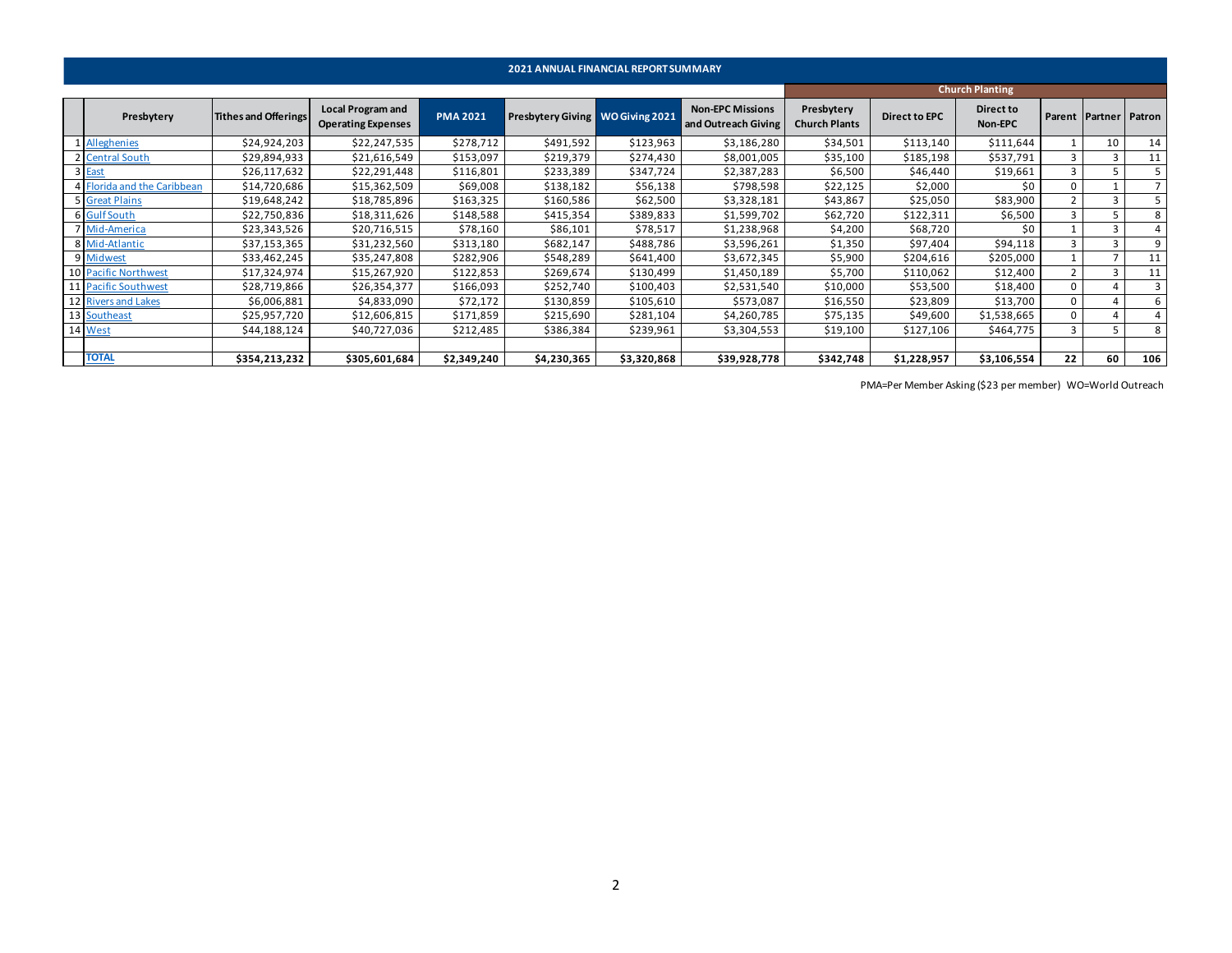#### **2021 STATISTICAL REPORT - PRESBYTERY OF THE ALLEGHENIES**

<span id="page-2-0"></span>

|                 |                                                            |                         |              | Membership |       |                 | Avg. Worship Attendance | Avg. Virtual Attendance |                 |                |                    | Professions of Faith   Infant/Child |
|-----------------|------------------------------------------------------------|-------------------------|--------------|------------|-------|-----------------|-------------------------|-------------------------|-----------------|----------------|--------------------|-------------------------------------|
|                 | Church                                                     | City                    | <b>State</b> | 2020       | 2021  | 2020            | 2021                    | 2020                    | 2021            |                | Age $18+$ Under 18 | <b>Baptism</b>                      |
|                 | 1 Amazing Grace Evangelical Presbyterian Church            | <b>Highland Heights</b> | OH           | 120        | 116   | 30              | 44                      | 75                      | 43              |                | 0                  | 0                                   |
|                 | 2 Ardara Evangelical Presbyterian Church                   | Ardara                  | PA           | 110        | 121   | 54              | 54                      | 50                      | 30              | 12             |                    |                                     |
|                 | 3 Bay Presbyterian Church                                  | <b>Bay Village</b>      | OH           | 1,701      | 1,650 | 300             | 390                     | 600                     | 331             | 8              | $\mathbf 1$        | 16                                  |
|                 | 4 Bellefield Presbyterian Church                           | Pittsburgh              | PA           | 219        | 233   | 85              | 134                     | 150                     | 25              | 0              | $\mathbf{1}$       | 5                                   |
|                 | 5 Bergen Evangelical Presbyterian Church &                 | Bergen                  | NY           |            | 90    |                 | 70                      |                         | 10              | $\mathbf 0$    | $\Omega$           | $\Omega$                            |
|                 | 6 Bethany Presbyterian Church                              | Mercer                  | PA           | 220        | 219   | 76              | 88                      | 70                      | 50              | $\overline{7}$ | $\Omega$           | 3                                   |
|                 | 7 Bethel Evangelical Presbyterian Church                   | <b>Enon Valley</b>      | PA           | 184        | 192   | 100             | 123                     | 30                      | 18              | 0              | 2                  | $\overline{2}$                      |
|                 | 8 Bethel Presbyterian Church                               | Prosperity              | PA           | 118        | 116   | 75              | 85                      | 10                      | 6               | $\mathbf{1}$   | 0                  | $\mathbf{1}$                        |
|                 | 9 Beverly Heights Presbyterian Church                      | Pittsburgh              | PA           | 329        | 246   | 198             | 225                     | 107                     | 45              | $\mathbf{1}$   | $\Omega$           | 11                                  |
|                 | 10 Calvin Presbyterian Church ^                            | Ellwood City            | PA           | 92         | 82    | 44              | 62                      | 20                      | 12              | 5              |                    | 1                                   |
|                 | 11 Center Church EPC                                       | <b>Grove City</b>       | PA           | 139        | 137   | 60              | 61                      | 49                      | 40              |                | $\Omega$           |                                     |
|                 | 12 Colonial Village Presbyterian Church                    | Niagara Falls           | <b>NY</b>    | $71\,$     | 70    | 27              | 29                      | 20                      | $\overline{20}$ | 0              | $\Omega$           | 3                                   |
|                 | 13 Covenant Presbyerian Church                             | Ligonier                | PA           | 282        | 282   | 75              | 75                      | 20                      | 10              | 0              | 0                  | $\mathbf 0$                         |
|                 | 14 Covenant Presbyterian Church                            | Sharon                  | PA           | 334        | 350   | 129             | 143                     | 450                     | 300             | 19             | 6                  | $\overline{2}$                      |
|                 | 15 CUP Evangelical Presbyterian Church                     | <b>Beaver Falls</b>     | PA           | 149        | 146   | 66              | 61                      | 30                      | 20              | $\mathbf{1}$   | 0                  | $\mathbf 0$                         |
|                 | 16 Evangelical Presbyterian Stone Church                   | Caledonia               | <b>NY</b>    | 58         | 59    | 40              | 50                      | 25                      | $\mathbf 0$     | 0              | 0                  | 3                                   |
|                 | 17 Fairview United Presbyterian Church                     | Petrolia                | PA           | 22         | 28    | 12              | 18                      |                         | $\mathbf 0$     | 5              | $\overline{2}$     | $\mathbf 0$                         |
|                 | 18 Faith Fellowship Church                                 | Johnstown               | OH           | 117        | 57    | 50              | 60                      | 30                      | 30              | $\overline{2}$ | $\Omega$           | $\mathbf 0$                         |
|                 | 19 First Presbyterian Church                               | <b>Beaver</b>           | PA           | 842        | 886   | $\mathbf 0$     | 390                     | 1,000                   | 220             | 0              | 16                 | 12                                  |
|                 | 20 First Presbyterian Church of Bakerstown                 | Bakerstown              | PA           | 558        | 498   | 80              | 110                     | 190                     | 177             | $\Omega$       | $\Omega$           | $\mathbf{1}$                        |
|                 | 21 First Presbyterian Church of Barton                     | Barton                  | <b>MD</b>    | 31         | 34    | 20              | 24                      | 60                      | 40              |                | 3                  |                                     |
|                 | 22 First Presbyterian Church of Bentleyville               | Bentleyville            | PA           | 124        | 126   | 48              | 47                      | 50                      | 50              | 0              | 4                  | $\mathbf 0$                         |
|                 | 23 First Presbyterian Church of Lonaconing                 | Lonaconing              | <b>MD</b>    | 58         | 59    | 45              | 47                      | 60                      | $\overline{25}$ | $\Omega$       | $\Omega$           | $\Omega$                            |
|                 | 24 Fourth Presbyterian Church of Pittsburgh *&             | Pittsburgh              | PA           |            |       |                 |                         |                         |                 |                |                    |                                     |
|                 | 25 Gateway Church *&                                       | Slippery Rock           | PA           |            |       |                 |                         |                         |                 |                |                    |                                     |
|                 | 26 Graystone Presbyterian Church                           | Indiana                 | PA           | 487        | 489   | 187             | 209                     | 106                     | 138             | 15             | 0                  | 5                                   |
|                 | 27 Hanover Presbyterian Church                             | Clinton                 | PA           | 63         | 64    | 30              | 45                      | 50                      | 50              | 0              | 0                  | $\overline{1}$                      |
|                 | 28 Harmony Evangelical Presbyterian Church                 | Harrisville             | PA           | 71         | 68    | 35              | 38                      | 10                      | 10              | 0              | 0                  | $\mathbf 0$                         |
|                 | 29 Hickory United Evangelical Presbyterian Church          | Hickory                 | PA           | 332        | 305   | 112             | 139                     | 263                     | 50              | 0              | 0                  | $\mathbf{1}$                        |
|                 | 30 Hudson Presbyterian Church                              | Hudson                  | OH           | 101        | 103   | 48              | 68                      | 124                     | 50              | 0              | 3                  | $\mathbf{1}$                        |
|                 | 31 Knox Evangelical Presbyterian Church &                  | Kenmore                 | <b>NY</b>    |            | 89    |                 | 60                      |                         | 50              | 5              | 0                  | $\mathbf{1}$                        |
|                 | 32 Lancaster Presbyterian Church                           | Lancaster               | <b>NY</b>    | 267        | 267   | 88              | 77                      | 92                      | 130             | $\overline{a}$ | 3                  | $\mathbf 0$                         |
| $\overline{33}$ | Lebanon Presbyterian Church                                | West Mifflin            | PA           | 222        | 202   | $\overline{30}$ | 45                      | 20                      | 20              | 0              | 0                  | $\mathbf 0$                         |
|                 | 34 Leicester Evangelical Presbyterian Church               | Leicester               | <b>NY</b>    | 22         | 21    | 19              | $\overline{17}$         | 0                       | $\mathsf{o}$    | 0              | 0                  | $\mathbf 0$                         |
|                 | 35 Lighthouse Evangelical Presbyterian Church              | Richmond                | OH           | 42         | 45    | 50              | 65                      | 50                      | 50              | $\mathbf 0$    | 5                  | 5                                   |
|                 | 36 Manor Presbyterian Church                               | Manor                   | PA           | 52         | 52    | 40              | 45                      | 50                      |                 |                |                    |                                     |
|                 | 37 Mansfield First Presbyterian Church                     | Mansfield               | OH           | 65         | 56    | 55              | 55                      | 20                      | 0               | 6              | 0                  | $\Omega$                            |
|                 | 38 Memorial Park Presbyterian Church                       | Allison Park            | PA           | 1,216      | 1,209 | 452             | 334                     | 324                     | 198             | 0              | 13                 | 6                                   |
|                 | 39 Middle Sandy Evangelical Presbyterian Church            | Homeworth               | OH           | 86         | 84    |                 |                         | 98                      |                 | $\mathbf 0$    | $\Omega$           | $\Omega$                            |
|                 | 40 Mill Creek Evangelical Presbyterian Church of Hookstown | Hookstown               | PA           | 103        | 98    | 49              | 49                      | 46                      | 30              | 0              | 0                  | $\mathbf{1}$                        |
|                 | 41 Mount Perry Presbyterian Church                         | <b>Mount Perry</b>      | OH           | 58         | 66    | 36              | 37                      | 12                      | $\mathbf 0$     | $\mathbf 0$    | 8                  | $\mathbf{1}$                        |
|                 | 42 Mountville Presbyterian Church                          | Portersville            | PA           | 97         | 101   | 40              | 45                      | 10                      | 20              | 96             | 5                  | $\mathbf 1$                         |
|                 | 43 Mt Olivet Presbyterian Church                           | Aliquippa               | PA           | 275        | 280   | 80              | 80                      | 450                     | 250             | $\mathbf{1}$   | $\overline{2}$     | 6                                   |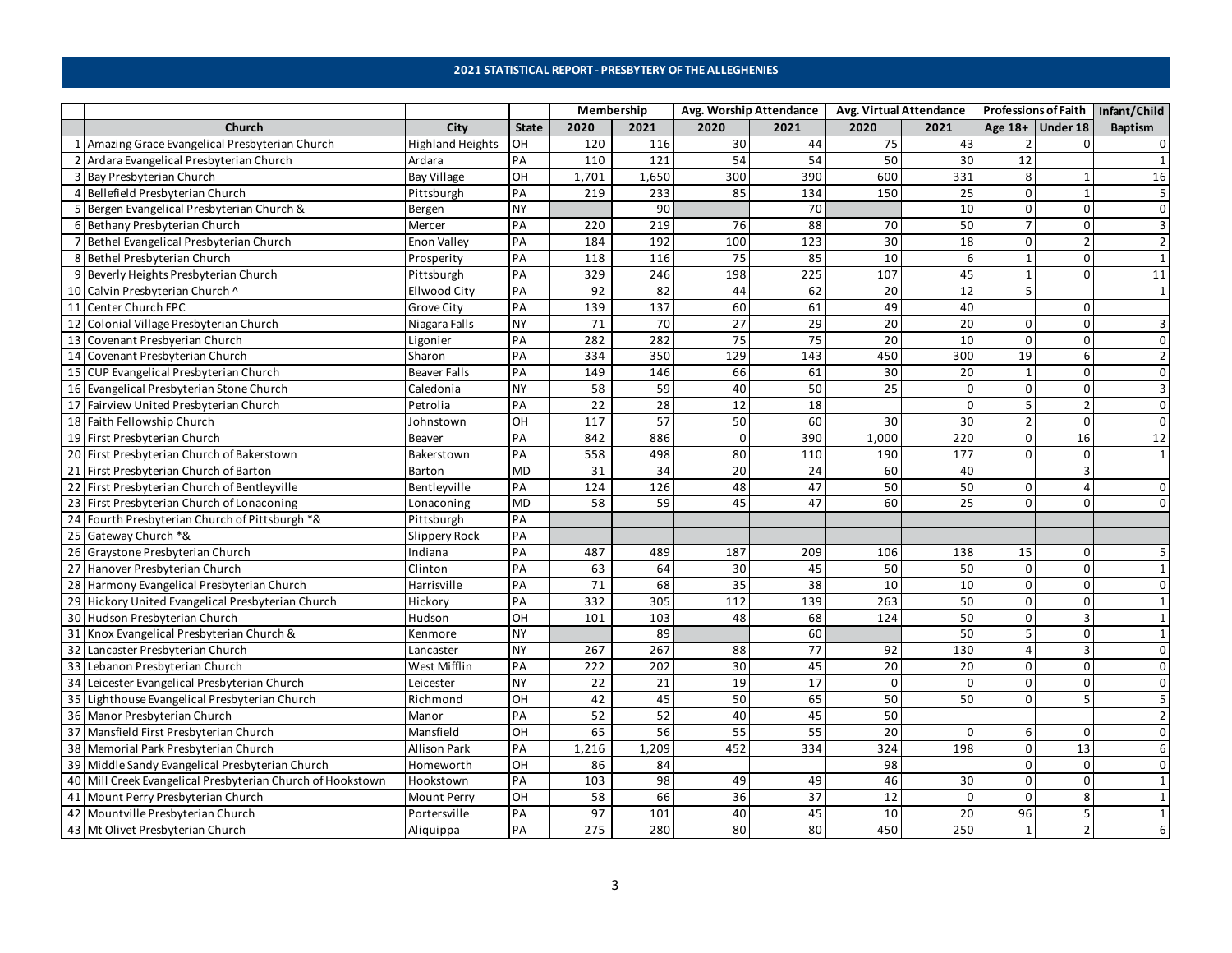#### **2021 STATISTICAL REPORT - PRESBYTERY OF THE ALLEGHENIES**

|    |                                                   |                     |              | Membership |        | Avg. Worship Attendance |       | Avg. Virtual Attendance |          | <b>Professions of Faith</b> |                       | Infant/Child   |
|----|---------------------------------------------------|---------------------|--------------|------------|--------|-------------------------|-------|-------------------------|----------|-----------------------------|-----------------------|----------------|
|    | Church                                            | City                | <b>State</b> | 2020       | 2021   | 2020                    | 2021  | 2020                    | 2021     |                             | Age $18+$ Under 18    | <b>Baptism</b> |
|    | 44 Mt. Carmel Presbyterian Church                 | Aliquippa           | PA           | 125        | 140    | 65                      | 77    | 45                      | 25       |                             |                       |                |
|    | 45 Mt. Lebanon Evangelical Presbyterian Church    | Pittsburgh          | PA           | 392        | 405    | 176                     | 169   | 526                     | 271      |                             | 12                    |                |
|    | 46 Mt. Pleasant Church                            | Aliquippa           | PA           | 225        | 237    | 158                     | 159   | 438                     | 359      | 12                          | $\mathsf{\mathsf{R}}$ |                |
|    | 47 Muddy Creek Presbyterian Church                | Butler              | PA           | 83         | 85     | 53                      | 45    | 49                      | 8        |                             | $\Omega$              |                |
|    | 48 Natrona Heights Presbyterian Church &^         | Natrona Heights     | PA           |            | 102    |                         | 68    |                         | 10       |                             | $\Omega$              |                |
|    | 49 New Albany Evangelical Presbyterian Church &   | New Albany          | OH           |            | 423    |                         | 327   |                         | 51       | $\Omega$                    | $\Omega$              |                |
|    | 50 New Bedford Evangelical Presbyterian Church    | Pulaski             | PA           | 231        | 224    | 100                     | 160   | 60                      |          |                             |                       |                |
|    | 51 New Covenant Evangelical Presbyterian Church & | New Castle          | PA           |            | 121    |                         | 72    |                         |          | $\Omega$                    | O                     |                |
|    | 52 New Hope Church                                | Pittsburgh          | PA           | 50         | 53     | 35                      | 20    | 25                      | 25       | 40                          |                       |                |
|    | 53 North Park EPC                                 | Wexford             | PA           | 328        | 312    | 140                     | 225   | 80                      | 112      | $\Omega$                    |                       |                |
|    | 54 Peters Creek Evangelical Presbyterian Church   | Venetia             | PA           | 266        | 255    | 25                      | 50    | 50                      | 15       |                             | $\Omega$              |                |
|    | 55 Petrolia Presbyterian Church                   | Petrolia            | PA           | 57         | 56     | 18                      | 17    | 18                      | 14       | $\Omega$                    | $\Omega$              |                |
|    | 56 Pierpont Presbyterian Church                   | Pierpont            | OH           | 96         | 95     | 93                      | 92    | 46                      | 45       |                             |                       |                |
|    | 57 Pine Run Presbyterian Church                   | Apollo              | PA           | 106        | 96     | 53                      | 47    | 67                      | $\Omega$ | 0                           | O                     |                |
|    | 58 Redeemer Presbyterian Church +                 | Erie                | PA           | 36         | 32     | 24                      | 24    | $\Omega$                |          | ŋ                           | O                     |                |
|    | 59 Round Hill Presbyterian Church                 | Elizabeth           | PA           | 110        | 112    | 23                      | 34    | 41                      | 15       |                             | $\Omega$              |                |
|    | 60 Shiloh Presbyterian Church                     | St. Marys           | PA           | 101        | 96     | 46                      | 40    | 370                     | 190      | 3                           |                       |                |
|    | 61 Slickville Presbyterian Church                 | Slickville          | PA           | 76         | 25     | 55                      | 20    | 10                      | 10       | $\Omega$                    | O                     |                |
|    | 62 St. Paul's Presbyterian Church                 | Somerset            | PA           | 608        | 584    | 295                     | 273   | 265                     | 120      | $\Omega$                    |                       |                |
|    | 63 Starkdale Presbyterian Church                  | Wintersville        | OH           | 119        | 106    | 70                      | 70    | O                       | O        | $\Omega$                    |                       |                |
|    | 64 Stow Presbyterian Church                       | Stow                | OH           | 135        | 130    | 111                     | 65    | 108                     | 36       |                             |                       |                |
|    | 65 Summit Presbyterian Church                     | <b>Butler</b>       | PA           | 213        | 208    | 61                      | 61    | 33                      | 35       | $\mathcal{D}$               | n                     |                |
|    | 66 Tabernacle Evangelical Presbyterian Church *   | Youngstown          | OH           | 75         |        |                         |       | 25                      |          |                             |                       |                |
|    | 67 The Presbyterian Church of Portersville        | Portersville        | PA           | 169        | 170    | 64                      | 83    | 69                      | 68       | 0                           | O                     |                |
|    | 68 The SOMA Gathering                             | <b>Beaver Falls</b> | PA           | 65         | 75     | 80                      | 125   | 40                      | -5       |                             |                       |                |
|    | 69 Unionville Presbyterian Church                 | <b>Butler</b>       | PA           | 119        | 89     | 40                      | 40    | 54                      | 54       | $\Omega$                    | $\Omega$              |                |
|    | 70 Venice Presbyterian Church &                   | McDonald            | PA           |            | 156    |                         | 60    |                         | 25       |                             |                       |                |
| 71 | Windy Gap Presbyterian Church                     | <b>West Finley</b>  | PA           | 58         | 58     | 30                      | 39    | 50                      | 25       | $\Omega$                    | $\Omega$              |                |
|    |                                                   |                     |              |            |        |                         |       |                         |          |                             |                       |                |
|    |                                                   | <b>TOTAL</b>        |              | 13,280     | 13,841 | 4,780                   | 6,260 | 7,290                   | 4,069    | 266                         | 113                   | 145            |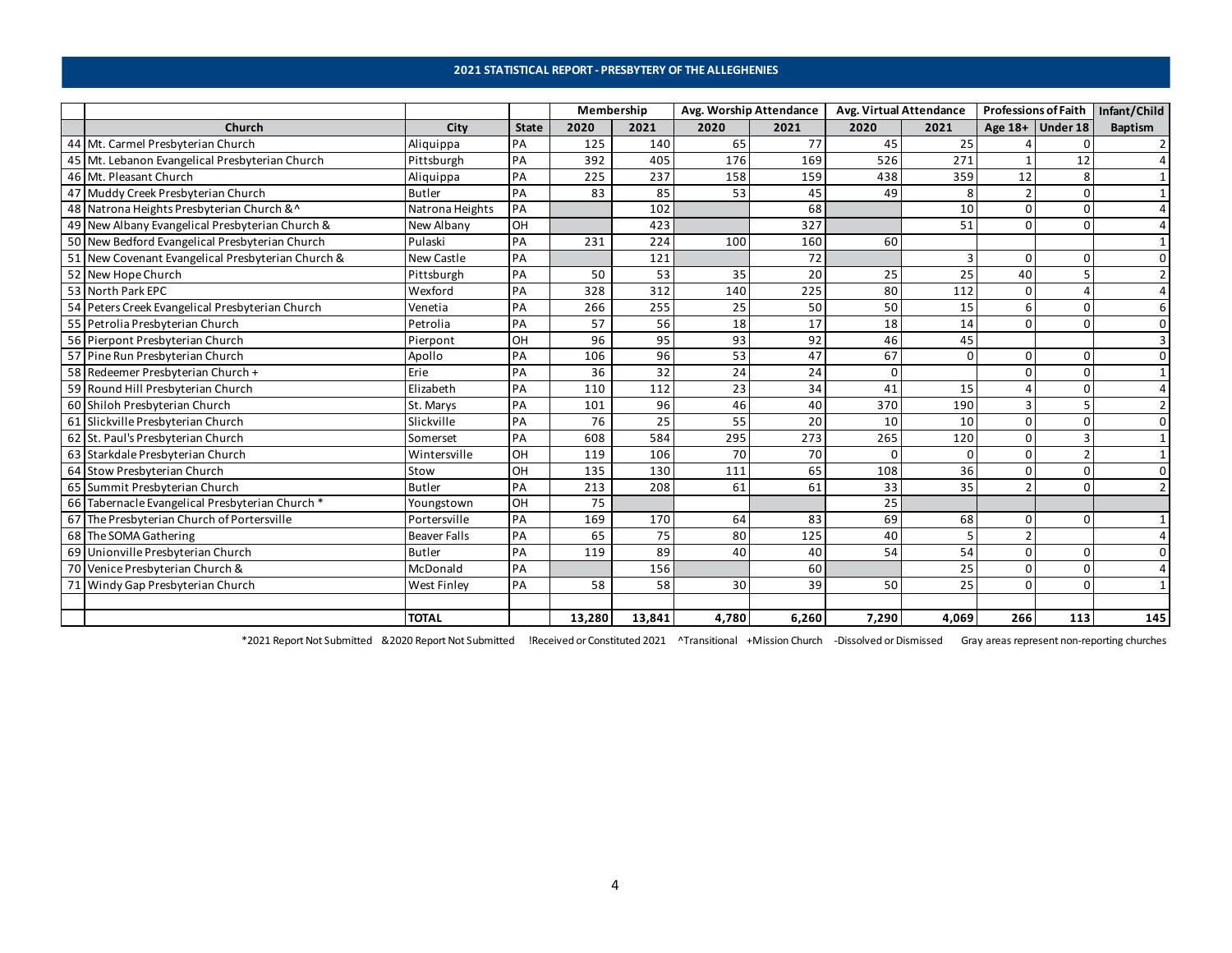<span id="page-4-0"></span>

|                                                            |                     |              |                                       | 2021 FINANCIAL REPORT - PRESBYTERY OF THE ALLEGHENIES |                    |                      |                          |                                                |                                    |                                |                        |        |                       |     |
|------------------------------------------------------------|---------------------|--------------|---------------------------------------|-------------------------------------------------------|--------------------|----------------------|--------------------------|------------------------------------------------|------------------------------------|--------------------------------|------------------------|--------|-----------------------|-----|
|                                                            |                     |              |                                       |                                                       |                    |                      |                          |                                                |                                    |                                | <b>Church Planting</b> |        |                       |     |
| Church                                                     | City                | <b>State</b> | <b>Tithes and</b><br><b>Offerings</b> | <b>Local Program and</b><br><b>Operating Expenses</b> | <b>PMA</b><br>2021 | Presbytery<br>Giving | <b>WO Giving</b><br>2021 | <b>Non-EPC Missions</b><br>and Outreach Giving | Presbytery<br><b>Church Plants</b> | <b>Direct to</b><br><b>EPC</b> | Direct to<br>Non-EPC   | Parent | <b>Partner</b> Patron |     |
| 1 Amazing Grace Evangelical Presbyterian Church            | Highland Heights    | OH           | \$221,643                             | \$225,421                                             | \$2,760            | \$4,500              | \$0                      | \$20,784                                       | \$0                                | \$0                            | \$0                    |        |                       |     |
| 2 Ardara Evangelical Presbyterian Church                   | Ardara              | PA           | \$118,433                             | \$89,199                                              | \$5,290            | \$2,287              | \$0                      | \$5,132                                        |                                    |                                |                        |        |                       |     |
| 3 Bay Presbyterian Church                                  | <b>Bay Village</b>  | OH           | \$3,575,939                           | \$2,495,030                                           | \$35,000           | \$22,250             | \$15,000                 | \$367,067                                      |                                    |                                |                        |        | Yes                   |     |
| 4 Bellefield Presbyterian Church                           | Pittsburgh          | PA           | \$804,481                             | \$898,425                                             | \$5,037            | \$3,145              | \$0                      | \$175,086                                      | \$0                                | \$0                            | \$0                    |        |                       |     |
| 5 Bergen Evangelical Presbyterian Church &                 | Bergen              | <b>NY</b>    | \$198,739                             | \$175,172                                             | \$2,703            | \$3,525              | \$0                      | \$16,988                                       | \$0                                | \$0                            | \$0                    |        |                       |     |
| 6 Bethany Presbyterian Church                              | Mercer              | PA           | \$422,518                             | \$388,889                                             | \$5,060            | \$18,823             | \$0                      | \$25,694                                       |                                    | \$5,000                        |                        |        |                       |     |
| 7 Bethel Evangelical Presbyterian Church                   | <b>Enon Valley</b>  | PA           | \$322,546                             | \$249,382                                             | \$4,232            | \$9,35               | \$0                      | \$59,331                                       | \$6,040                            | \$6,040                        | \$0                    |        | Yes                   | Yes |
| 8 Bethel Presbyterian Church                               | Prosperity          | PA           | \$194,978                             | \$163,707                                             | \$4,117            | \$2,725              | \$0                      | \$14,759                                       | \$1,000                            | \$0                            | \$0                    |        |                       | Yes |
| 9 Beverly Heights Presbyterian Church                      | Pittsburgh          | PA           | \$955,790                             | \$807,698                                             | \$9,263            | \$5,840              | \$0                      | \$114,660                                      | \$0                                | \$0                            | \$0                    |        |                       |     |
| 10 Calvin Presbyterian Church ^                            | Ellwood City        | PA           | \$96,541                              | \$295,214                                             | \$2,116            | \$4,908              | \$0                      | \$88,182                                       | \$983                              | \$2,051                        |                        |        |                       |     |
| 11 Center Church EPC                                       | Grove City          | PA           | \$179,467                             | \$169,430                                             | \$0                |                      | \$0                      | \$17,500                                       |                                    |                                |                        |        |                       |     |
| 12 Colonial Village Presbyterian Church                    | Niagara Falls       | <b>NY</b>    | \$122.173                             | \$115.965                                             | \$0                | \$3,883              | \$180                    | \$4,066                                        | \$0                                | \$375                          | 50                     |        |                       | Yes |
| 13 Covenant Presbyerian Church                             | Ligonier            | PA           | \$395,428                             | \$338,870                                             | \$7,368            | \$9,210              | \$0                      | \$43,634                                       |                                    |                                |                        |        |                       |     |
| 14 Covenant Presbyterian Church                            | Sharon              | PA           | \$429,465                             | \$362,596                                             | \$8,400            | \$13,959             | \$0                      | \$39,707                                       | \$0                                | \$0                            | \$0                    |        | Yes                   |     |
| 15 CUP Evangelical Presbyterian Church                     | <b>Beaver Falls</b> | PA           | \$230,853                             | \$207,661                                             | \$0                | \$21,819             | \$0                      | \$12,559                                       | \$0                                | \$1,000                        | \$0                    |        |                       | Yes |
| 16 Evangelical Presbyterian Stone Church                   | Caledonia           | <b>NY</b>    | \$83,767                              | \$71,128                                              | \$2,714            | \$1,000              | \$0                      | \$11,752                                       | \$0                                | \$0                            | \$0                    |        |                       |     |
| 17 Fairview United Presbyterian Church                     | Petrolia            | PA           | \$35,559                              | \$36,830                                              | \$0                | \$519                | \$0                      | \$1,211                                        | \$0                                | \$0                            | \$0                    |        |                       |     |
| 18 Faith Fellowship Church                                 | Johnstown           | <b>OH</b>    | \$160,492                             | \$181,172                                             | \$1,500            | \$1,250              | \$0                      | \$23,955                                       |                                    |                                |                        |        |                       |     |
| 19 First Presbyterian Church                               | Beaver              | PA           | \$1,350,624                           | \$1,174,524                                           | \$0                | \$12,500             | \$0                      | \$216,752                                      |                                    | \$75,000                       |                        | Yes    | Yes                   |     |
| 20 First Presbyterian Church of Bakerstown                 | Bakerstown          | PA           | \$651,918                             | \$587,380                                             | \$9,291            | \$15,996             | \$0                      | \$33,936                                       | \$0                                | \$0                            | \$0                    |        |                       |     |
| 21 First Presbyterian Church of Barton                     | Barton              | <b>MD</b>    | \$54,310                              | \$50,565                                              | \$0                | \$363                | \$0                      | \$3,315                                        | \$0                                | \$0                            | \$0                    |        |                       |     |
| 22 First Presbyterian Church of Bentleyville               | Bentleyville        | PA           | \$159,638                             | \$136,540                                             | \$2,898            | \$7,662              | \$2,013                  | \$11,420                                       | \$0                                | \$924                          | \$0                    |        | Yes                   |     |
| 23 First Presbyterian Church of Lonaconing                 | Lonaconing          | <b>MD</b>    | \$108,065                             | \$154,310                                             | \$922              | \$4,222              | \$0                      | \$1,800                                        |                                    |                                |                        |        |                       | Yes |
| 24 Fourth Presbyterian Church of Pittsburgh *&             | Pittsburgh          | PA           |                                       |                                                       | \$0                |                      | \$0                      |                                                |                                    |                                |                        |        |                       |     |
| 25 Gateway Church *&                                       | Slippery Rock       | PA           |                                       |                                                       | \$150              |                      | \$0                      |                                                |                                    |                                |                        |        |                       |     |
| 26 Graystone Presbyterian Church                           | Indiana             | PA           | \$647.528                             | \$594,398                                             | \$8,855            | \$13,483             | \$0                      | \$127,622                                      | \$5,000                            | \$0                            | \$0                    |        |                       | Yes |
| 27 Hanover Presbyterian Church                             | Clinton             | PA           | \$144,188                             | \$137,345                                             | \$1,449            | \$2,363              | \$0                      | \$443                                          |                                    |                                |                        |        |                       |     |
| 28 Harmony Evangelical Presbyterian Church                 | Harrisville         | PA           | \$151,267                             | \$119,842                                             | \$1,633            | \$2,663              | \$0                      | \$14,579                                       | \$1,200                            | \$2,000                        | \$0                    |        | Yes                   | Yes |
| 29 Hickory United Evangelical Presbyterian Church          | Hickory             | PA           | \$435,773                             | \$527,356                                             | \$7,636            | \$18,420             | \$0                      | \$73,113                                       |                                    | \$3,000                        |                        |        |                       |     |
| 30 Hudson Presbyterian Church                              | Hudson              | OH           | \$484,000                             | \$393,662                                             | \$0                | \$28,450             | \$10,000                 | \$14,200                                       |                                    |                                |                        |        |                       |     |
| 31 Knox Evangelical Presbyterian Church &                  | Kenmore             | NY           | \$289,569                             | \$231,863                                             | \$623              | \$1,000              | \$0                      | \$19,123                                       |                                    |                                |                        |        |                       |     |
| 32 Lancaster Presbyterian Church                           | Lancaster           | <b>NY</b>    | \$451,817                             | \$371,674                                             | \$9,400            | \$32.354             | \$6,900                  | \$30,402                                       | \$0                                | \$0                            | \$0                    |        |                       |     |
| 33 Lebanon Presbyterian Church                             | West Mifflin        | PA           | \$372,678                             | \$338,055                                             | \$904              | \$1,790              | \$0                      | \$15,231                                       | \$0                                | \$0                            | \$0                    |        |                       |     |
| 34 Leicester Evangelical Presbyterian Church               | Leicester           | NY           | \$51,036                              | \$49,480                                              | \$506              | \$1,062              | \$415                    | \$1,704                                        | \$200                              | \$0                            | \$0                    |        |                       | Yes |
| 35 Lighthouse Evangelical Presbyterian Church              | Richmond            | OH           | \$160,200                             | \$120,849                                             | \$966              | \$1,575              | \$0                      | \$18,623                                       |                                    |                                |                        |        |                       |     |
| 36 Manor Presbyterian Church                               | Manor               | PA           | \$68,989                              | \$72,898                                              | \$0                |                      | \$0                      |                                                |                                    |                                |                        |        |                       |     |
| 37 Mansfield First Presbyterian Church                     | Mansfield           | OH           | \$125,849                             | \$244,577                                             | \$1,495            | \$2,452              | \$500                    | \$16,248                                       | \$0                                | \$0                            | \$0                    |        |                       |     |
| 38 Memorial Park Presbyterian Church                       | <b>Allison Park</b> | PA           | \$2,249,240                           | \$1,921,830                                           | \$23,754           | \$16,120             | \$1,125                  | \$398.234                                      | \$14,978                           | \$0                            | \$111,515              |        |                       | Yes |
| 39 Middle Sandy Evangelical Presbyterian Church            | Homeworth           | OH           | \$125,839                             | \$133,511                                             | \$0                | \$3,741              | \$1,500                  | \$11,029                                       | \$0                                | \$0                            | \$0                    |        |                       |     |
| 40 Mill Creek Evangelical Presbyterian Church of Hookstown | Hookstown           | PA           | \$154,480                             | \$136,967                                             | \$5,704            | \$8,576              | \$4,228                  | \$10,933                                       | \$0                                | \$0                            | \$0                    |        |                       |     |
| 41 Mount Perry Presbyterian Church                         | Mount Perry         | OH           | \$62,381                              | \$63,616                                              | \$236              | \$73!                | \$0                      | \$4,700                                        | \$0                                | \$0                            | \$129                  |        |                       |     |
| 42 Mountville Presbyterian Church                          | Portersville        | PA           | \$128,974                             | \$109,131                                             | \$2,292            | \$8,019              | \$411                    | \$11,766                                       | \$600                              | \$0                            | \$0                    |        |                       | Yes |
| 43 Mt Olivet Presbyterian Church                           | Aliquippa           | PA           | \$188,705                             | \$170,882                                             | \$6,325            | \$3,987              | \$1,300                  | \$4,03                                         |                                    | \$4,000                        |                        |        | Yes                   |     |
| 44 Mt. Carmel Presbyterian Church                          | Aliquippa           | PA           | \$309,864                             | \$310,354                                             | \$720              | \$2,473              | \$0                      | \$59,031                                       | \$2,000                            | \$0                            | \$0                    |        | Yes                   | Yes |
| 45 Mt. Lebanon Evangelical Presbyterian Church             | Pittsburgh          | PA           | \$867,425                             | \$1,056,498                                           | \$9,016            | \$14,700             | \$0                      | \$169,961                                      |                                    | \$3,000                        |                        |        |                       | Yes |
| 46 Mt. Pleasant Church                                     | Aliquippa           | PA           | \$474,422                             | \$395,818                                             | \$5,175            | \$8,438              | \$0                      | \$46,451                                       | \$0                                | \$0                            | \$0                    |        |                       |     |
| 47 Muddy Creek Presbyterian Church                         | Butler              | PA           | \$99,836                              | \$85,839                                              | \$0                | \$3,093              | \$0                      | \$2,962                                        | \$0                                | \$0                            | \$0                    |        |                       |     |
| 48 Natrona Heights Presbyterian Church &^                  | Natrona Heights     | PA           | \$55,241                              | \$168,226                                             | \$0                |                      | \$0                      |                                                | \$0                                | \$0                            | \$0                    |        |                       |     |
| 49 New Albany Evangelical Presbyterian Church &            | New Albany          | OН           |                                       |                                                       | \$9,568            |                      | \$0                      |                                                |                                    |                                |                        |        |                       |     |
| 50 New Bedford Evangelical Presbyterian Church             | Pulaski             | PA           | \$370,341                             | \$297,942                                             | \$3,840            | \$7,200              | \$0                      | \$23,472                                       | \$2,500                            |                                |                        |        |                       | Yes |
| 51 New Covenant Evangelical Presbyterian Church &          | New Castle          | PA           | \$206,470                             | \$210,373                                             | \$2,365            |                      | \$5,226                  | \$25,379                                       |                                    |                                |                        |        |                       |     |
| 52 New Hope Church                                         | Pittsburgh          | PA           | \$104,383                             | \$95,897                                              | \$0                | \$725                | \$0                      | \$2,191                                        | \$0                                | \$0                            | \$0                    |        |                       |     |
| 53 North Park EPC                                          | Wexford             | PA           | \$1,119,066                           | \$834,152                                             | \$9,192            | \$5,100              | \$30,720                 | \$158,803                                      | \$0                                | \$0                            | \$0                    |        |                       |     |
| 54 Peters Creek Evangelical Presbyterian Church            | Venetia             | PA           | \$458,980                             | \$254,726                                             | \$4,830            | \$7,610              | \$0                      | \$39,451                                       | \$0                                | \$0                            | \$0                    |        |                       |     |
| 55 Petrolia Presbyterian Church                            | Petrolia            | PA           | \$48,190                              | \$57,223                                              | \$0                | \$827                | \$0                      | \$2,000                                        | \$0                                | \$0                            | \$0                    |        |                       |     |
| 56 Pierpont Presbyterian Church                            | Pierpont            | OH           | \$152,410                             | \$144,973                                             | \$2,162            | \$3,313              | \$3,420                  | \$37,454                                       |                                    |                                |                        |        |                       |     |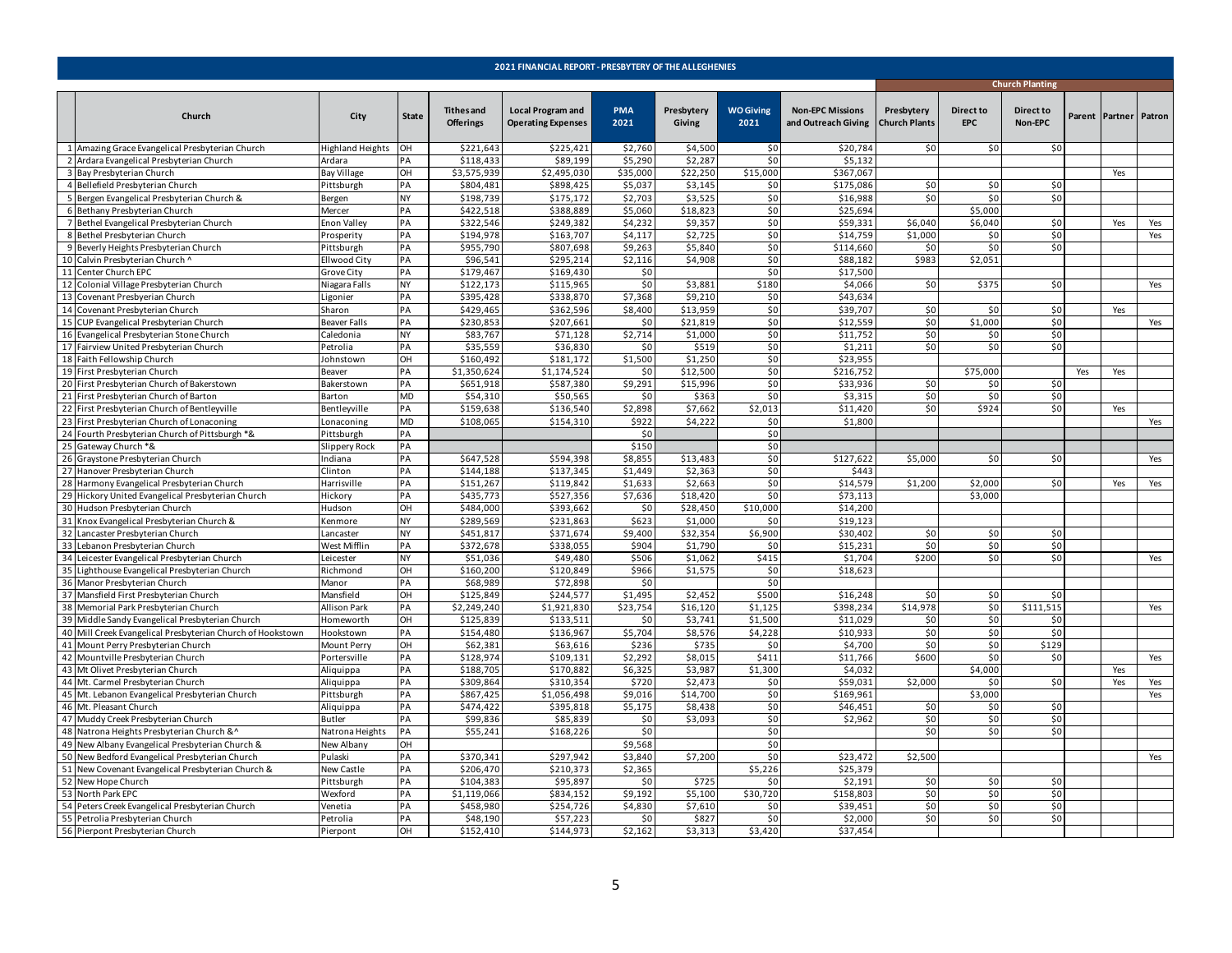|                                                |                    |       |                                       | <b>2021 FINANCIAL REPORT - PRESBYTERY OF THE ALLEGHENIES</b> |                    |                      |                          |                                                                |                  |                         |                        |                       |     |
|------------------------------------------------|--------------------|-------|---------------------------------------|--------------------------------------------------------------|--------------------|----------------------|--------------------------|----------------------------------------------------------------|------------------|-------------------------|------------------------|-----------------------|-----|
|                                                |                    |       |                                       |                                                              |                    |                      |                          |                                                                |                  |                         | <b>Church Planting</b> |                       |     |
| Church                                         | City               | State | <b>Tithes and</b><br><b>Offerings</b> | <b>Local Program and</b><br><b>Operating Expenses</b>        | <b>PMA</b><br>2021 | Presbytery<br>Giving | <b>WO Giving</b><br>2021 | <b>Non-EPC Missions</b><br>and Outreach Giving   Church Plants | Presbytery       | Direct to<br><b>EPC</b> | Direct to<br>Non-EPC   | Parent Partner Patron |     |
| 57 Pine Run Presbyterian Church                | Apollo             | PA    | \$146,941                             | \$145,278                                                    | \$2,235            | \$7,606              | \$1,672                  | \$9,236                                                        | \$0              | \$0                     | \$0                    |                       |     |
| 58 Redeemer Presbyterian Church +              | Erie               | PA    | \$97,683                              | \$110,338                                                    | \$828              | \$3,435              | \$0 <sub>1</sub>         | \$5,526                                                        | \$0 <sub>1</sub> | \$750                   | \$0                    |                       | Yes |
| 59 Round Hill Presbyterian Church              | Elizabeth          | PA    | \$146,974                             | \$165,199                                                    | \$3,933            | \$4,313              | \$4,400                  | \$16,410                                                       | \$0              | \$0                     | \$0                    |                       |     |
| 60 Shiloh Presbyterian Church                  | St. Marys          | PA    | \$379,220                             | \$318,030                                                    | \$2,030            | \$27,860             | \$3,800                  | \$61,554                                                       |                  |                         |                        | Yes                   |     |
| 61 Slickville Presbyterian Church              | Slickville         | PA    | \$49,281                              | \$47,491                                                     | \$1,656            | \$436                | \$100                    | \$5,114                                                        | \$0              | \$0                     | \$0                    |                       |     |
| 62 St. Paul's Presbyterian Church              | Somerset           | PA    | \$839,513                             | \$625,238                                                    | \$13,639           | \$46,334             | \$19,092                 | \$208,127                                                      | \$0              | \$0                     | \$0                    |                       |     |
| 63 Starkdale Presbyterian Church               | Wintersville       | OH    | \$235,087                             | \$372,512                                                    | \$0                | \$6,862              | \$2,400                  | \$17,809                                                       |                  |                         |                        |                       |     |
| 64 Stow Presbyterian Church                    | Stow               | OH    | \$295,076                             | \$287,410                                                    | \$6,001            | \$1,958              | \$0                      | \$8,860                                                        | \$0              | \$0                     | \$0                    |                       |     |
| 65 Summit Presbyterian Church                  | Butler             | PA    | \$249,981                             | \$236,154                                                    | \$4,524            | \$693                | \$693                    | \$29,778                                                       |                  |                         |                        |                       |     |
| 66 Tabernacle Evangelical Presbyterian Church* | Youngstown         | OH    |                                       |                                                              | \$4,600            |                      | \$7,668                  |                                                                |                  |                         |                        |                       |     |
| 67 The Presbyterian Church of Portersville     | Portersville       | PA    | \$229,138                             | \$227,176                                                    | \$3,887            | \$5,173              | \$0                      | \$25,475                                                       | \$0              | \$0                     | 50 <sub>1</sub>        |                       |     |
| 68 The SOMA Gathering                          | Beaver Falls       | PA    | \$288,000                             | \$175,433                                                    | \$0                |                      | \$0 <sub>1</sub>         | \$40,000                                                       |                  | \$10,000                |                        | Yes                   |     |
| 69 Unionville Presbyterian Church              | Butler             |       | \$86,309                              | \$72,097                                                     | \$2,737            | \$6,962              | \$1,200                  | \$6,708                                                        |                  |                         |                        |                       |     |
| 70 Venice Presbyterian Church &                | McDonald           | PA    | \$311,692                             | \$265,612                                                    | \$3,818            | \$6,725              | \$0                      | \$39,356                                                       |                  | \$0                     | \$0                    |                       |     |
| 71 Windy Gap Presbyterian Church               | <b>West Finley</b> | PA    | \$136,800                             | \$174,500                                                    | \$1,357            | \$3,230              | \$0                      | \$63,900                                                       | \$0              | \$0                     | \$0                    |                       |     |
|                                                |                    |       |                                       |                                                              |                    |                      |                          |                                                                |                  |                         |                        |                       |     |
|                                                | <b>TOTAL</b>       |       | \$24,924,203                          | \$22,247,535                                                 | \$278,712          | \$491,592            | \$123,963                | \$3,186,280                                                    | \$34,501         | \$113,140               | \$111,644              | 10                    | 14  |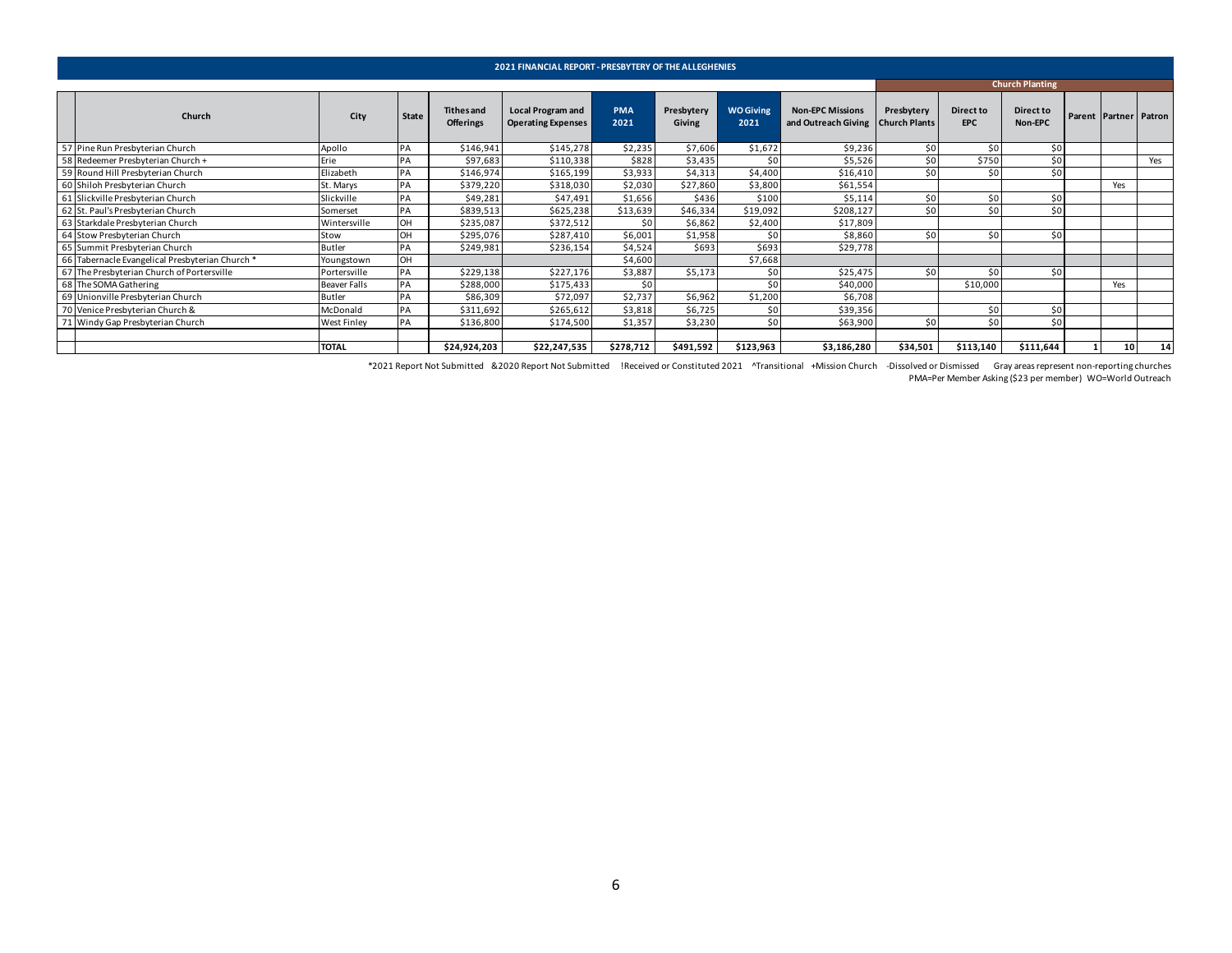### **2021 STATISTICAL REPORT - PRESBYTERY OF THE CENTRAL SOUTH**

<span id="page-6-0"></span>

|    |                                              |                     |                                   | Membership      |                  | Avg. Worship Attendance |                   | <b>Avg. Virtual Attendance</b> |                 |                     |                    | Professions of Faith   Infant/Child |
|----|----------------------------------------------|---------------------|-----------------------------------|-----------------|------------------|-------------------------|-------------------|--------------------------------|-----------------|---------------------|--------------------|-------------------------------------|
|    | Church                                       | City                | <b>State</b>                      | 2020            | 2021             | 2020                    | 2021              | 2020                           | 2021            |                     | Age $18+$ Under 18 | <b>Baptism</b>                      |
|    | All Saints Presbyterian Church               | Memphis             | TN                                | 71              | 71               | 45                      | 47                | 40                             | $\overline{2}$  | 0                   |                    |                                     |
|    | All Souls Church *&+                         | Nashville           | <b>TN</b>                         |                 |                  |                         |                   |                                |                 |                     |                    |                                     |
|    | 3 Atoka Presbyterian Church                  | Atoka               | <b>TN</b>                         | 62              | 67               | 40                      | 50                | 10                             | 25              | 0                   | $\Omega$           |                                     |
|    | 4 Central Presbyterian Church                | Huntsville          | <b>AL</b>                         | 327             | 317              | 108                     | 114               | 90                             | 40              | 4                   | $\Omega$           |                                     |
| -5 | Chelsea Presbyterian Church +                | Chelsea             | AL                                | 35              | 40               | 45                      | 55                |                                | 5               | $\overline{2}$      |                    |                                     |
| 6  | Cornerstone Presbyterian Church              | Selma               | AL                                | 264             | 263              | 85                      | 100               | 40                             | 30              |                     |                    |                                     |
|    | Covenant Presbyterian Church                 | Columbus            | <b>MS</b>                         | 36              | 36               | 24                      | 24                | 16                             |                 |                     |                    |                                     |
| 8  | Downtown Church &                            | Memphis             | TN                                |                 | 199              |                         | 200               |                                | 20              | 0                   | 5                  |                                     |
| 9  | Faith Presbyterian Church                    | Germantown          | <b>TN</b>                         | 249             | 179              | 45                      | 82                | 48                             | 12              | $\overline{4}$      | $\Omega$           |                                     |
|    | 10 First Evangelical Presbyterian Church     | Anna                | IL                                | 134             | 123              | 64                      | 60                | 47                             | 54              | $\mathbf 0$         | $\Omega$           | $\Omega$                            |
|    | 11 First Presbyterian Church                 | Opelika             | AL                                | 233             | 228              | $\overline{88}$         | $\frac{195}{1}$   | 50                             | 20              | $\overline{2}$      | 5                  | 11                                  |
|    | 12 First Presbyterian Church                 | Tallassee           | AL                                | 18              | 18               | 8                       | 9                 | $\Omega$                       | $\Omega$        | $\mathsf{O}\xspace$ | $\Omega$           | $\Omega$                            |
|    | 13 First Presbyterian Church                 | Blytheville         | AR                                | 114             | 109              | 25                      | 20                | 190                            | 196             | 0                   | $\Omega$           | $\Omega$                            |
|    | 14 First Presbyterian Church                 | West Memphis        | <b>AR</b>                         | 102             | 102              | 20                      | 25                | 20                             | 20              | 3                   | $\mathcal{P}$      |                                     |
|    | 15 First Presbyterian Church                 | Malden              | <b>MO</b>                         | 14              | 17               | $\overline{15}$         | 14                |                                |                 | $\overline{2}$      | $\mathbf{1}$       |                                     |
|    | 16 First Presbyterian Church                 | West Point          | <b>MS</b>                         | 119             | $\frac{1}{2}$    | 64                      | 80                | 25                             | 10              | $\mathbf{1}$        | $\mathbf{1}$       |                                     |
|    | 17 First Presbyterian Church                 | Covington           | <b>TN</b>                         | 203             | 206              | 60                      | 92                | 20                             | 5               | 0                   | $\Omega$           |                                     |
|    | 18 First Presbyterian Church                 | Greenfield          | <b>TN</b>                         | 90              | 88               | 81                      | 82                | 30                             | $\overline{15}$ | $\overline{3}$      | $\Omega$           |                                     |
|    | 19 First Presbyterian Church                 | Trenton             | <b>TN</b>                         | 183             | 177              | 88                      | 94                | 42                             | 15              | 0                   | $\Omega$           | $\Omega$                            |
|    | 20 First Presbyterian Church &               | Corinth             | <b>MS</b>                         |                 | 495              |                         | 90                |                                | 37              | $\overline{2}$      | 14                 |                                     |
|    | 21 First Presbyterian Church of Starkville ^ | Starkville          | <b>MS</b>                         | 351             | 341              | 118                     | 160               | 440                            | 145             | 3                   | $\Omega$           | $\mathbf 1$                         |
|    | 22 Grace Presbyterian Church                 | Montgomery          | <b>AL</b>                         | 72              | 66               | 64                      | 67                | 10                             |                 | 0                   | <sup>0</sup>       |                                     |
|    | 23 Highland Heights Presbyterian Church      | Cordova             | <b>TN</b>                         | 248             | 244              | 101                     | 112               | 209                            | 96              | $\overline{2}$      |                    |                                     |
|    | 24 Hope Church of Carbondale                 | Carbondale          | IL                                | 72              | 76               | 40                      | $\overline{55}$   | 50                             | 40              | $\mathsf{O}\xspace$ | $\Omega$           | $\Omega$                            |
|    | 25 Iglesia Presbiteriana Esperanza #         | Memphis             | <b>TN</b>                         | $\overline{27}$ | 17               | 50                      | $\overline{73}$   | 18                             | $\mathbf 0$     | 0                   | $\Omega$           | $\Omega$                            |
|    | 26 Ramsay Memorial Church                    | Tuskegee            | AL                                | 27              | 29               | 13                      | 18                | $\Omega$                       | $\Omega$        | $\overline{2}$      | $\Omega$           | $\Omega$                            |
|    | 27 Restoraton Church                         | Munford             | $\overline{\mathsf{T}}\mathsf{N}$ | 199             | 162              | 170                     | $\overline{178}$  | 85                             | 55              | 6                   | 5                  |                                     |
|    | 28 Second Presbyterian Church                | Memphis             | TN                                | 2,794           | 2,744            | 933                     | 817               | 420                            | 232             | $\mathbf{1}$        | 22                 | 38                                  |
|    | 29 St. Patrick Presbyterian Church           | Collierville        | <b>TN</b>                         | 480             | 445              | 168                     | 230               | 163                            | 65              | 0                   | 3                  |                                     |
|    | 30 Sylvania Presbyterian Church              | Ward                | AR                                | 32              | 34               | 35                      | 40                | $\Omega$                       | $\Omega$        | $\mathbf 0$         | $\Omega$           |                                     |
|    | 31 The Avenue Community Church +             | Memphis             | <b>TN</b>                         | 91              | $\overline{131}$ | 150                     | $\frac{175}{175}$ | 688                            | 10              | $\overline{2}$      | $\Omega$           | 5                                   |
|    | 32 The Table *&+                             | Little Rock         | AR                                |                 |                  |                         |                   |                                |                 |                     |                    |                                     |
|    | 33 Tunica Presbyterian Church &              | Tunica              | <b>MS</b>                         |                 | 118              |                         | 88                |                                | 10              | 0                   |                    |                                     |
|    | 34 Woodland Presbyterian Church              | Memphis             | <b>TN</b>                         | 203             | 172              | 50                      | 75                | 35                             | 10              | $\mathbf 0$         | 3                  |                                     |
|    | 35 Woodlands Presbyterian Church             | Hot Springs Village | <b>AR</b>                         | 76              | 85               | $\overline{73}$         | 78                | 65                             |                 | 10                  |                    |                                     |
|    |                                              |                     |                                   |                 |                  |                         |                   |                                |                 |                     |                    |                                     |
|    |                                              | <b>TOTAL</b>        |                                   | 6,926           | 7,522            | 2,870                   | 3,599             | 2,851                          | 1,169           | 49                  | 62                 | 95                                  |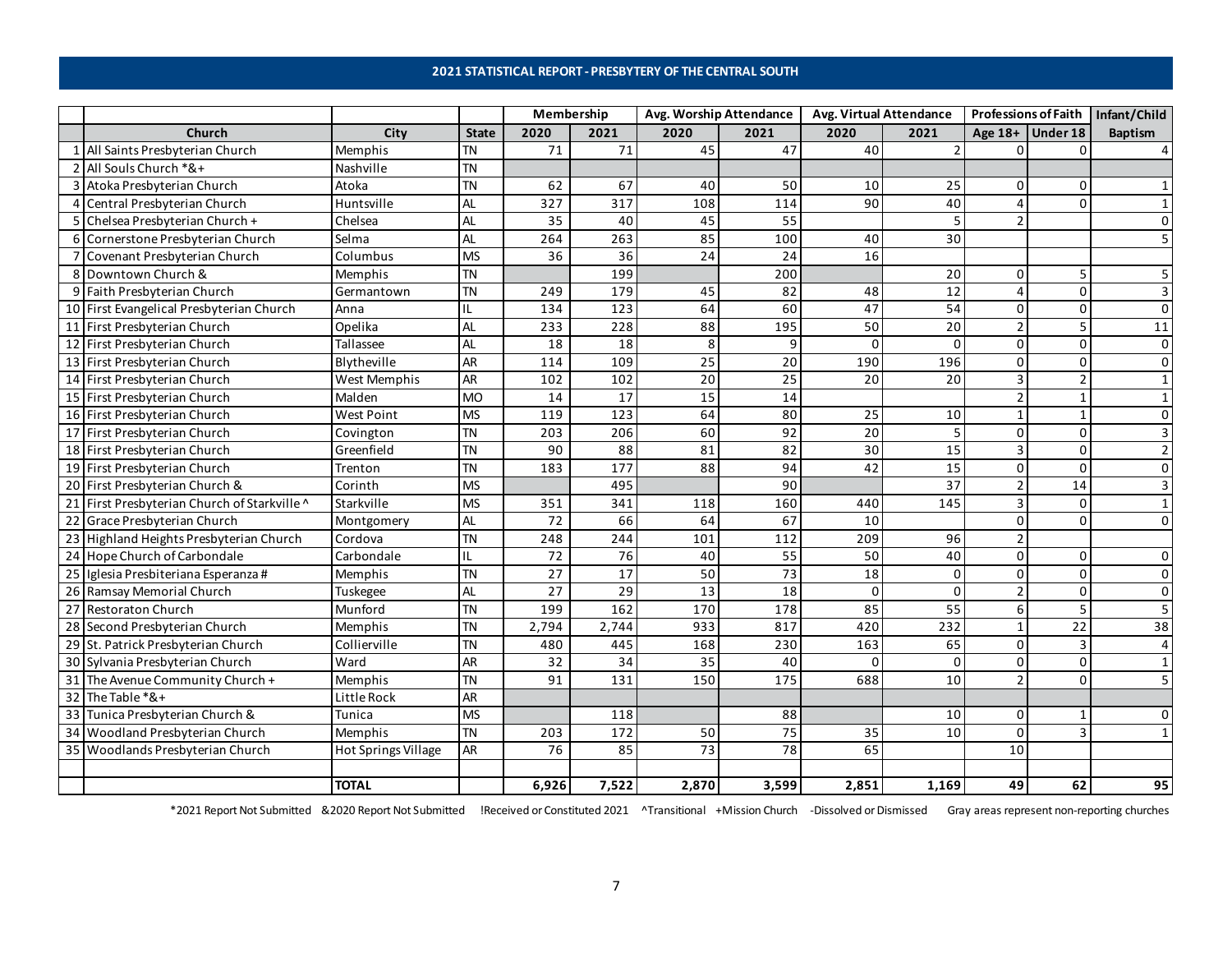<span id="page-7-0"></span>

|                                           |                            |                |                                       | 2021 FINANCIAL REPORT - PRESBYTERY OF THE CENTRAL SOUTH |                    |                      |                          |                                                                |            |                         |                        |                         |                         |        |
|-------------------------------------------|----------------------------|----------------|---------------------------------------|---------------------------------------------------------|--------------------|----------------------|--------------------------|----------------------------------------------------------------|------------|-------------------------|------------------------|-------------------------|-------------------------|--------|
|                                           |                            |                |                                       |                                                         |                    |                      |                          |                                                                |            |                         | <b>Church Planting</b> |                         |                         |        |
| Church                                    | City                       | State          | <b>Tithes and</b><br><b>Offerings</b> | <b>Local Program and</b><br><b>Operating Expenses</b>   | <b>PMA</b><br>2021 | Presbytery<br>Giving | <b>WO Giving</b><br>2021 | <b>Non-EPC Missions</b><br>and Outreach Giving   Church Plants | Presbytery | Direct to<br><b>EPC</b> | Direct to<br>Non-EPC   |                         | Parent Partner          | Patron |
| All Saints Presbyterian Church            | Memphis                    | TN             | \$171,289                             | \$165.844                                               | \$1,150            | \$738                | \$3,600                  | \$0                                                            | \$0        | \$0                     | \$0                    |                         |                         |        |
| All Souls Church *&+                      | Nashville                  | TN             |                                       |                                                         | \$0                |                      | \$0                      |                                                                |            |                         |                        |                         |                         |        |
| Atoka Presbyterian Church                 | Atoka                      | TN             | \$172,496                             | \$120,544                                               | \$1,380            | \$992                | \$9,600                  | \$2,000                                                        | \$1,200    | \$0                     | \$0                    |                         |                         | Yes    |
| Central Presbyterian Church               | Huntsville                 | AL             | \$1,007,536                           | \$1,180,461                                             | \$6,000            | \$6,000              | \$11,000                 | \$238,611                                                      |            | \$159,532               |                        | Yes                     | Yes                     | Yes    |
| Chelsea Presbyterian Church +             | Chelsea                    | AL             | \$85,000                              | \$160,000                                               | \$0                | \$10,000             | \$0                      | \$80,000                                                       |            |                         |                        |                         |                         |        |
| Cornerstone Presbyterian Church           | Selma                      | AL             | \$502,159                             | \$462,579                                               | \$5,900            | \$9,500              | \$0                      | \$39,396                                                       |            | \$3,600                 |                        |                         |                         |        |
| Covenant Presbyterian Church              | Columbus                   | MS             | \$109,901                             | \$91,186                                                | \$1,176            | \$696                | \$2,700                  | \$3,600                                                        |            |                         |                        |                         |                         |        |
| Downtown Church &                         | Memphis                    | TN             | \$845,650                             | \$842,000                                               | \$5,000            | \$1,800              | \$2,880                  | \$75,000                                                       |            | \$9,000                 |                        | Yes                     |                         |        |
| Faith Presbyterian Church                 | Germantown                 | TN             | \$702,021                             | \$548,731                                               | \$5,000            | \$4,000              | \$6,000                  | \$78,870                                                       |            | \$1,000                 |                        |                         |                         | Yes    |
| First Evangelical Presbyterian Church     | Anna                       |                | \$244,955                             | \$256,892                                               | \$4,000            | \$2,400              | \$4,900                  | \$14,000                                                       |            |                         |                        |                         |                         |        |
| First Presbyterian Church                 | Opelika                    | <b>AL</b>      | \$848,785                             | \$713,985                                               | \$6,210            | \$3,780              | \$0                      | \$78,022                                                       | \$0        | \$0                     | \$2,400                |                         |                         | Yes    |
| First Presbyterian Church                 | Tallassee                  | AL             | \$37,865                              | \$34,784                                                | \$414              | \$702                | \$0                      | \$7,831                                                        | \$0        | 50 <sub>1</sub>         | \$0                    |                         |                         |        |
| First Presbyterian Church                 | Blytheville                | AR             | \$111,291                             | \$162,676                                               | \$0                | \$1,824              | \$0                      | \$1,000                                                        | \$0        | \$1,000                 | \$0                    |                         |                         | Yes    |
| First Presbyterian Church                 | West Memphis               | AR             | \$230,034                             | \$203,851                                               | \$2,300            | \$3,700              | \$0                      | \$6,259                                                        |            |                         |                        |                         |                         |        |
| First Presbyterian Church                 | Malden                     | M <sub>O</sub> | \$47,837                              | \$37,899                                                | \$0                | \$256                | \$0                      | \$1,073                                                        | \$0        | 50                      | \$0                    |                         |                         |        |
| First Presbyterian Church                 | <b>West Point</b>          | MS             | \$323,867                             | \$310,453                                               | \$2,830            | \$1,936              | \$2,900                  | \$24,068                                                       | \$0        | \$1,200                 | \$3,000                |                         |                         | Yes    |
| First Presbyterian Church                 | Covington                  | TN             | \$419,061                             | \$382,184                                               | \$2,658            | \$3,264              | \$8,000                  | \$3,000                                                        | \$0        | \$2,400                 | \$0                    |                         |                         | Yes    |
| First Presbyterian Church                 | Greenfield                 | TN             | \$193,089                             | \$167,167                                               | \$0                | \$3,570              | \$0                      | \$5,000                                                        | \$0        | \$1,200                 | \$0                    |                         |                         | Yes    |
| First Presbyterian Church                 | Trenton                    | TN             | \$415,085                             | \$262,676                                               | \$0                | \$7,137              | \$0                      | \$7,078                                                        | \$0        | \$0                     | \$0                    |                         |                         |        |
| First Presbyterian Church &               | Corinth                    | MS             | \$1,088,918                           | \$957,599                                               | \$12,374           |                      | \$51,300                 | \$47,500                                                       |            |                         |                        |                         |                         |        |
| First Presbyterian Church of Starkville ^ | Starkville                 | MS             | \$1,096,321                           | \$830,422                                               | \$4,000            | \$5,600              | \$5,260                  | \$89,383                                                       |            | \$0                     | \$20,000               |                         | Yes                     |        |
| Grace Presbyterian Church                 | Montgomery                 | AL             | \$265,199                             | \$360,814                                               | \$1,208            | \$3,236              | \$500                    | \$46,911                                                       |            |                         |                        |                         |                         | Yes    |
| Highland Heights Presbyterian Church      | Cordova                    | TN             | \$717,150                             | \$716,091                                               | \$5,704            | \$3,968              | \$0                      | \$402,550                                                      |            |                         |                        |                         |                         |        |
| Hope Church of Carbondale                 | Carbondale                 | IL             | \$262,438                             | \$182,241                                               | \$1,701            | \$1,172              | \$5,000                  | \$14,564                                                       | \$0        | \$0                     | \$0                    |                         |                         |        |
| Iglesia Presbiteriana Esperanza #         | Memphis                    | TN             | \$209,077                             | \$235,629                                               | \$0                |                      | \$0                      |                                                                |            |                         |                        |                         |                         |        |
| Ramsay Memorial Church                    | Tuskegee                   | AL             | \$45,082                              | \$37,543                                                | \$0                | \$600                | \$0                      | \$4,750                                                        | \$0        | 50 <sup>1</sup>         | \$0                    |                         |                         |        |
| <b>Restoraton Church</b>                  | Munford                    | TN             |                                       |                                                         | \$979              |                      | \$0                      |                                                                |            |                         |                        |                         |                         |        |
| Second Presbyterian Church                | Memphis                    | TN             | \$15,888,329                          | \$9,224,964                                             | \$68,425           | \$110,750            | \$148,450                | \$6,454,369                                                    |            |                         | \$498,791              |                         |                         |        |
| St. Patrick Presbyterian Church           | Collierville               | TN             | \$1,436,134                           | \$1,301,358                                             | \$7,370            | \$5,600              | \$0                      | \$62,184                                                       | \$30,900   | \$2,666                 | \$9,600                | Yes                     | Yes                     | Yes    |
| Sylvania Presbyterian Church              | Ward                       | AR             | \$103,736                             | \$107,267                                               | \$851              | \$1,443              | \$2,840                  | \$35,500                                                       | \$0        | \$600                   | \$0                    |                         |                         |        |
| The Avenue Community Church +             | Memphis                    | TN             | \$811,813                             | \$372,104                                               | \$0                | 50 <sub>1</sub>      | \$0                      | \$333                                                          | \$0        | 50 <sub>1</sub>         | \$0                    |                         |                         |        |
| The Table *&+                             | Little Rock                | AR             |                                       |                                                         | \$0                |                      | \$0                      |                                                                |            |                         |                        |                         |                         |        |
| Tunica Presbyterian Church &              | Tunica                     | MS             | \$565,900                             | \$265,000                                               | \$3,000            | \$2,000              | \$4,500                  | \$122,000                                                      | \$3,000    | \$0                     | \$4,000                |                         |                         |        |
| Woodland Presbyterian Church              | Memphis                    | TN             | \$655,504                             | \$634,201                                               | \$3,467            | \$22,715             | \$4,500                  | \$34,077                                                       |            |                         |                        |                         |                         |        |
| Woodlands Presbyterian Church             | <b>Hot Springs Village</b> | AR             | \$281,410                             | \$287,404                                               | \$0                |                      | \$500                    | \$22,076                                                       |            | \$3,000                 |                        |                         |                         | Yes    |
|                                           | <b>TOTAL</b>               |                | \$29,894,933                          | \$21,616,549                                            | \$153.097          | \$219.379            | \$274.430                | \$8,001,005                                                    | \$35,100   | \$185,198               | \$537,791              | $\overline{\mathbf{3}}$ | $\overline{\mathbf{3}}$ | 11     |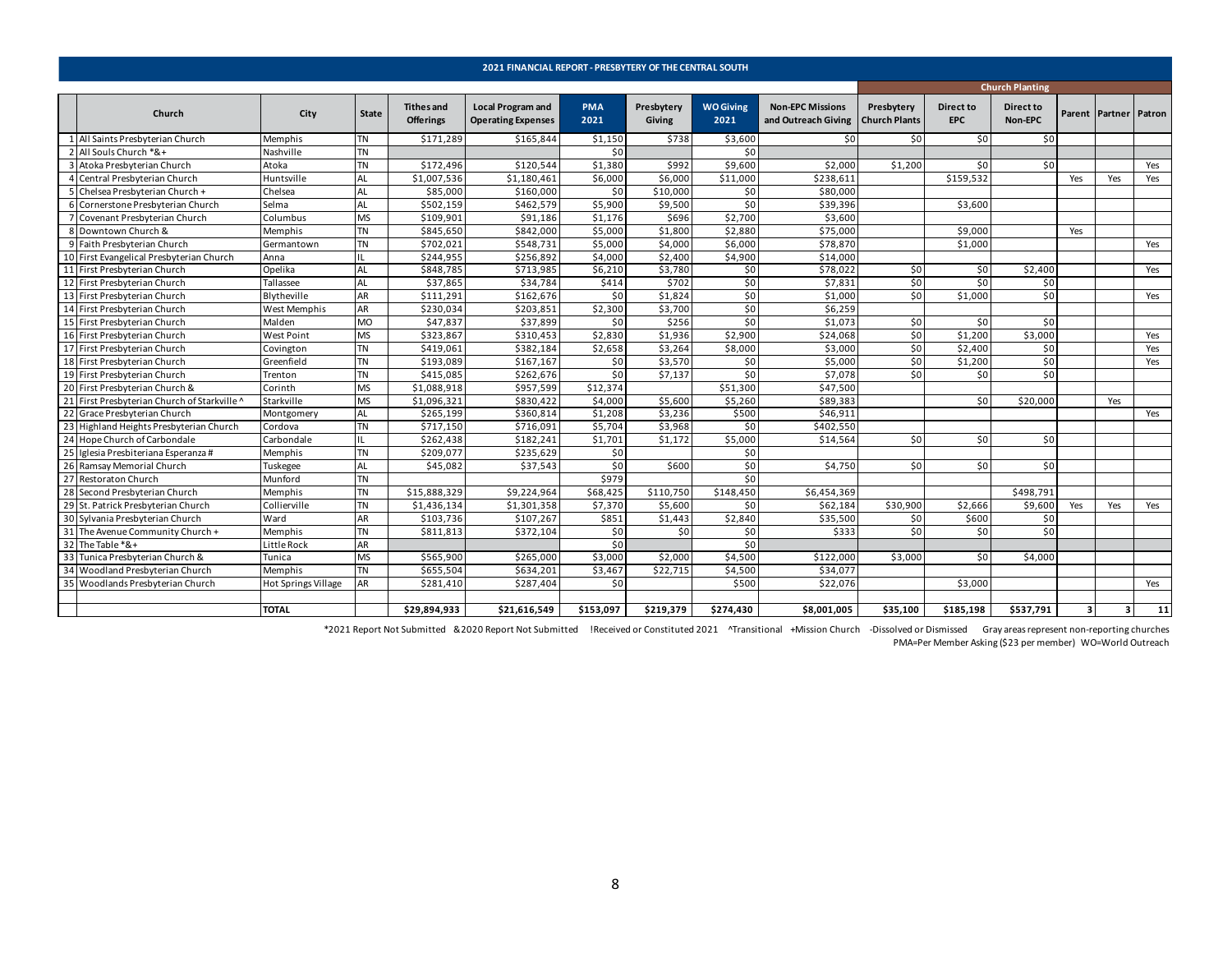### **2021 STATISTICAL REPORT - PRESBYTERY OF THE EAST**

<span id="page-8-0"></span>

|                                                  |                       |              | Membership        |                 | Avg. Worship Attendance |                 | Avg. Virtual Attendance |                 | <b>Professions of Faith</b> |             | Infant/Child    |
|--------------------------------------------------|-----------------------|--------------|-------------------|-----------------|-------------------------|-----------------|-------------------------|-----------------|-----------------------------|-------------|-----------------|
| Church                                           | City                  | <b>State</b> | 2020              | 2021            | 2020                    | 2021            | 2020                    | 2021            | Age $18+$ Under 18          |             | <b>Baptism</b>  |
| 1 Argyle Presbyterian Church                     | Argyle                | <b>NY</b>    | 219               | 226             | 109                     | 110             | 115                     | 100             | q                           |             |                 |
| 2 Ashland Evangelical Presbyterian Church        | Voorhees              | <b>NJ</b>    | 146               | 139             | 50                      | 60              | 150                     | 150             |                             |             |                 |
| 3 Bellevue Presbyterian Church *&                | Gap                   | PA           |                   |                 |                         |                 |                         |                 |                             |             |                 |
| 4 Bethany Evangelical Presbyterian Church        | Havertown             | PA           | 207               | 211             | 218                     | 210             | 85                      | 135             | 0                           | 0           |                 |
| 5 Bethlehem Steltz Reformed Church               | Glen Rock             | PA           | 90                | 88              | 30                      | 40              | 30                      | 25              | $\overline{2}$              | ₹           |                 |
| 6 Central Presbyterian Church                    | New York              | <b>NY</b>    | 211               | 226             | 225                     | 313             | 150                     | 183             | $\Omega$                    | $\Omega$    | 12              |
| 7 Christ Community Church, EPC &                 | <b>Highland Lakes</b> | <b>NJ</b>    |                   | 14              |                         | 30              |                         | $\Omega$        | 14                          | $\Omega$    | 0               |
| 8 Christ Presbyterian Church                     | Springfield           | MA           | 79                | $\overline{74}$ | 47                      | 64              |                         | 25              | 0                           | 0           | 5               |
| 9 Circleville Presbyterian Church &              | Circleville           | <b>NY</b>    |                   | 44              |                         | 49              |                         | 57              | $\overline{3}$              | $\Omega$    | $\mathbf 0$     |
| 10 Closer to God Evangelical Presbyterian Church | Kearny                | <b>NJ</b>    | 88                | 68              | 50                      | $\overline{70}$ | 60                      | $\overline{70}$ | $\mathbf{1}$                | $\mathbf 0$ | 0               |
| 11 Covenant Presbyterian Church (The Barn)       | Simsbury              | <b>CT</b>    | $\frac{175}{175}$ | 172             | 65                      | 120             | $\frac{135}{1}$         | 50              | 4                           |             |                 |
| 12 Deerfield Presbyterian Church                 | Deerfield St.         | NJ           | 90                | 82              | 49                      | $\overline{57}$ | 51                      | 33              | $\mathbf{1}$                | 0           |                 |
| 13 Dundalk Presbyterian Church                   | Baltimore             | <b>MD</b>    | 94                | $\overline{91}$ | 55                      | 55              | 45                      | $\mathbf{0}$    | $\mathbf 0$                 | 0           |                 |
| 14 Evangelical Presbyterian Church of Harrison ^ | Harrison              | <b>NY</b>    | $\overline{77}$   | 74              | 45                      | 50              | 85                      | $\overline{75}$ | 3                           |             | 0               |
| 15 Evangelical Presbyterian Church of Milford    | Milford               | PA           | 95                | 88              | 60                      | 65              | 40                      | 35              | $\mathbf{1}$                | $\Omega$    | $\overline{4}$  |
| 16 Evangelical Presbyterian Church of Westtown   | Westtown              | <b>NY</b>    | 37                | 40              | 28                      | 29              | 28                      | 3               | 3                           | $\Omega$    | $\Omega$        |
| 17 Fairview Evangelical Presbyterian Church      | Glenmoore             | PA           | 122               | 113             |                         | 70              |                         | 25              | $\overline{\mathbf{3}}$     |             |                 |
| 18 Faith Evangelical Presbyterian Church         | Kingstowne            | VA           | 205               | 206             | $\overline{91}$         | 93              | 73                      | 36              | $\Omega$                    | $\Omega$    | 3               |
| 19 First Presbyterian Church of Williamson *     | Williamson            | <b>NY</b>    | $\overline{25}$   |                 | $\overline{20}$         |                 |                         |                 |                             |             |                 |
| 20 Forks of the Brandywine Presbyterian Church   | Glenmoore             | PA           | 134               | 94              | 60                      | 60              | 45                      | 10              | $\mathbf 0$                 | $\Omega$    | $\Omega$        |
| 21 Fourth Presbyterian Church &                  | Bethesda              | <b>MD</b>    |                   | 1,376           |                         | 665             |                         | 300             | $\mathsf 0$                 |             | 13              |
| 22 Goodwill Church                               | Montgomery            | <b>NY</b>    | 1,007             | 1,026           | 441                     | 602             | 2,026                   | 280             | $\overline{24}$             | 16          | $\overline{12}$ |
| 23 Grace Covenant                                | Exton                 | PA           | 197               | 176             | 52                      | 95              | 88                      | 36              | 1                           | $\Omega$    | $\mathbf{1}$    |
| 24 Great Valley Presbyterian Church              | Malvern               | PA           | 244               | 221             | 91                      | 135             | 86                      | 38              | 0                           | $\Omega$    |                 |
| 25 Guinston Presbyterian Church                  | Airville              | PA           | 189               | 197             | 128                     | 130             | 131                     | 76              | 9                           |             | 0               |
| 26 Huntingdon Valley Presbyterian Church         | Huntingdon Valley PA  |              | 197               | 204             | 61                      | 72              | 36                      | 14              | 10                          | $\Omega$    |                 |
| 27 Langhorne Presbyterian Church                 | Langhorne             | PA           | 378               | 339             | 65                      | 196             | $\frac{125}{25}$        | 67              | $\mathbf 0$                 | $\Omega$    |                 |
| 28 Little Britain Presbyterian Church            | Peach Bottom          | PA           | 130               | 116             | $\overline{35}$         | 40              | 20                      | 20              | $\Omega$                    | $\Omega$    |                 |
| 29 Living Hope EPC <sup>*</sup>                  | Warrenton             | VA           | 114               |                 | 85                      |                 | $\overline{75}$         |                 |                             |             |                 |
| 30 Manoa Community Church &                      | Havertown             | PA           |                   | 182             |                         | 134             |                         | 56              | 3                           | 0           |                 |
| 31 Middle Smithfield Presbyterian Church         | East Stroudsburg      | PA           | 77                | 81              | $\overline{35}$         | 50              | 45                      | $\overline{27}$ |                             |             |                 |
| 32 North Point EPC *&                            | Danvers               | MA           |                   |                 |                         |                 |                         |                 |                             |             |                 |
| 33 Orchard Christian Fellowship                  | Londonderry           | <b>NH</b>    | 222               | 222             | 98                      | 160             | 260                     | 75              | 1                           | 4           |                 |
| 34 Oreland Evangelical Presbyterian Church       | Oreland               | PA           | 212               | 195             | 79                      | 92              | 91                      | 45              | $\Omega$                    | $\Omega$    | 0               |
| 35 Park Avenue Community Church *                | Somerdale             | <b>NJ</b>    | 29                |                 | $\overline{29}$         |                 | 29                      |                 |                             |             |                 |
| 36 Presbyterian Church of Kennett Square         | Kennett Square        | PA           | 107               | 109             | 50                      | 50              | 50                      | 20              | 1                           |             |                 |
| 37 Princetown Evangelical Presbyterian Church    | Duanesburg            | <b>NY</b>    | 233               | 149             | $\frac{126}{2}$         | 123             | 100                     | $\overline{18}$ | 10                          | $\Omega$    |                 |
| 38 Reston Presbyterian Church                    | Reston                | VA           | 112               | 104             | 51                      | 85              | 350                     | $\overline{27}$ | $\mathbf{1}$                |             | $\Omega$        |
| 39 Resurrection Clinton Hill                     | Brooklyn              | <b>NY</b>    | 60                | 80              | 40                      | 60              | 30                      | 12              | 0                           |             |                 |
| 40 Resurrection Park Slope                       | Brooklyn              | <b>NY</b>    | 350               | 63              | 300                     | 50              | 150                     |                 |                             |             |                 |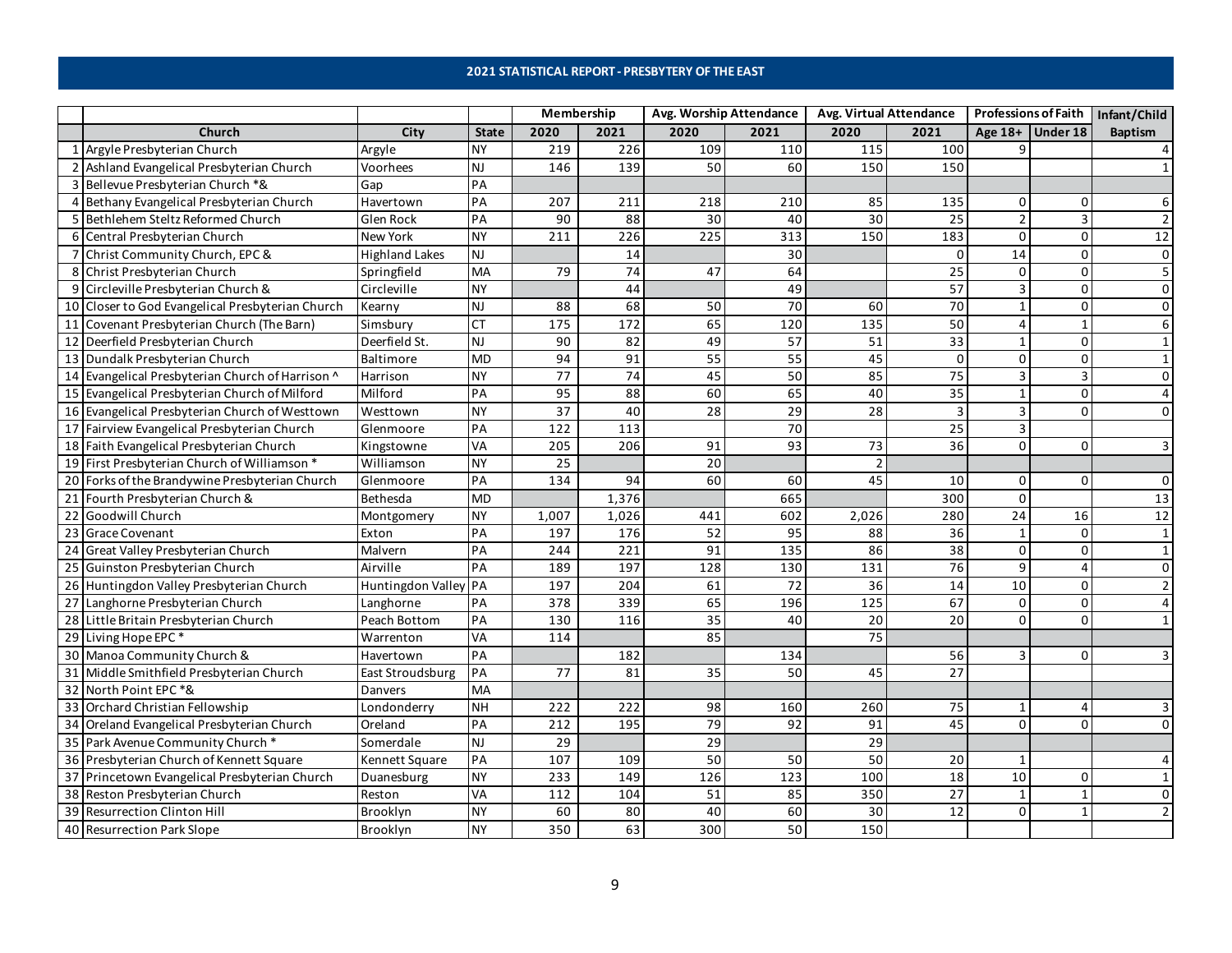### **2021 STATISTICAL REPORT - PRESBYTERY OF THE EAST**

|                                           |                  |              | Membership |       | Avg. Worship Attendance |       | Avg. Virtual Attendance |                 | <b>Professions of Faith</b> |                  | Infant/Child   |
|-------------------------------------------|------------------|--------------|------------|-------|-------------------------|-------|-------------------------|-----------------|-----------------------------|------------------|----------------|
| <b>Church</b>                             | City             | <b>State</b> | 2020       | 2021  | 2020                    | 2021  | 2020                    | 2021            |                             | Age 18+ Under 18 | <b>Baptism</b> |
| 41 Resurrection Sheepshead Bay            | Brooklyn         | <b>NY</b>    | 31         | 31    | 40                      | 20    | 15                      |                 |                             |                  |                |
| 42 Resurrection Williamsburg *&!          | Brooklyn         | <b>NY</b>    |            |       |                         |       |                         |                 |                             |                  |                |
| 43 Round Hill Presbyterian Church *       | Felton           | PA           | 66         |       | 25 <sub>1</sub>         |       | 30 <sub>1</sub>         |                 |                             |                  |                |
| 44 Silver Lake Christian Community Church | <b>Brackney</b>  | PA           | 45         | 43    | 31                      | 28    |                         |                 |                             |                  |                |
| 45 The Church at Ridgebury                | State Hill       | <b>INY</b>   | 15         | 15    | 20                      | 17    |                         | 10 <sup>1</sup> |                             |                  |                |
| 46 Twin Tiers EPC <sup>*</sup>            | <b>Big Flats</b> | <b>NY</b>    | 56         |       |                         |       | 35                      |                 |                             |                  |                |
| 47 Union Evangelical Presbyterian Church  | Kirkwood         | <b>PA</b>    | 87         | 80    | 37                      | 44    |                         |                 |                             |                  |                |
| 48 Upper Octorara Presbyterian Church     | Parkesburg       | <b>PA</b>    | 152        | 144   | 65                      | 74    | 39                      | 17              | 0                           |                  |                |
| 49 Zion Presbyterian Church *&            | Brooklyn         | <b>NY</b>    |            |       |                         |       |                         |                 |                             |                  |                |
|                                           |                  |              |            |       |                         |       |                         |                 |                             |                  |                |
|                                           | <b>TOTAL</b>     |              | 6,404      | 7,203 | 3,203                   | 4,467 | 4,917                   | 2,155           | 105                         | 33               | 93             |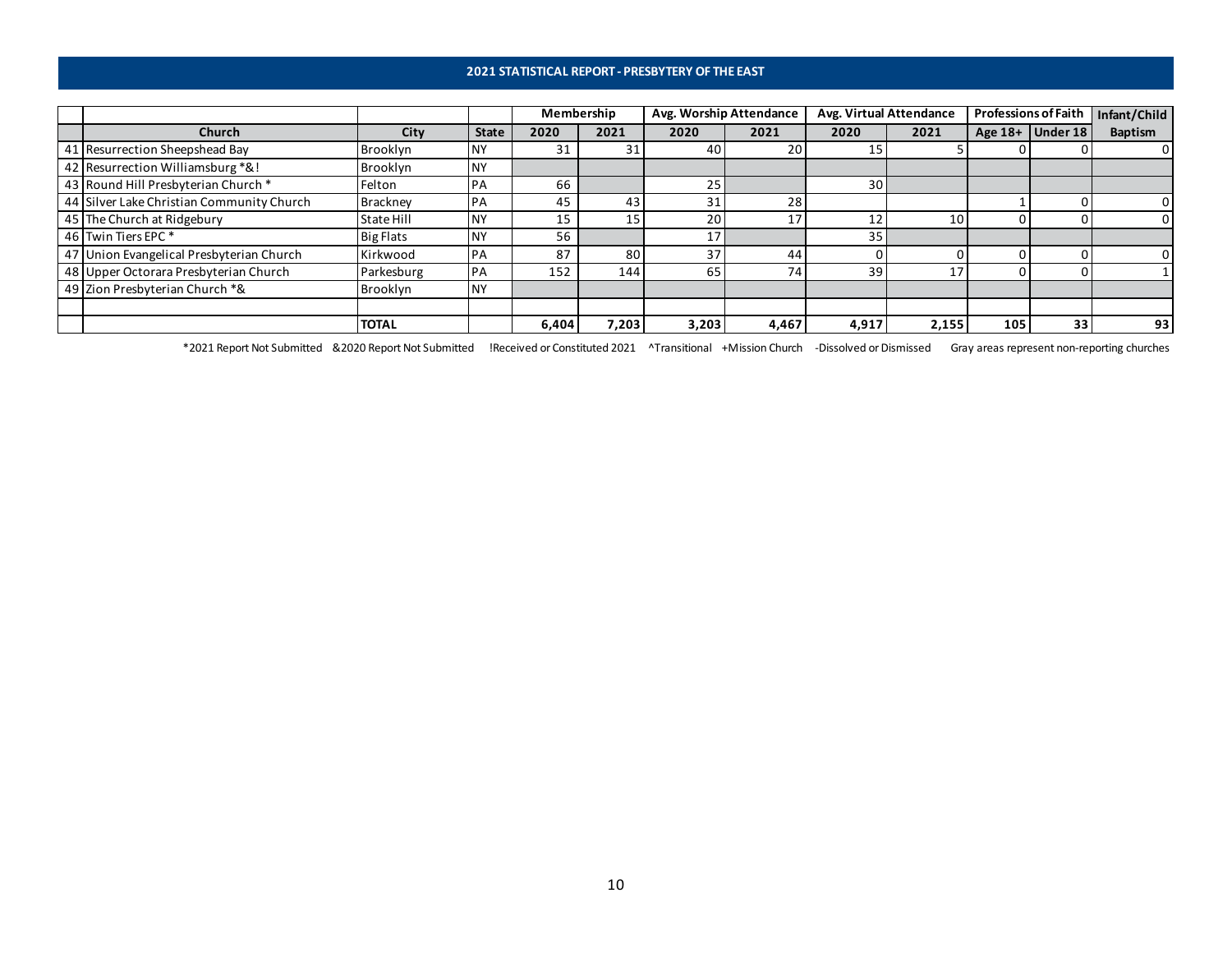<span id="page-10-0"></span>

|                                                  |                       |              |                                       |                                                       |                    | <b>2021 FINANCIAL REPORT - PRESBYTERY OF THE EAST</b> |                          |                                                |                                    |                  |                        |                |                       |     |
|--------------------------------------------------|-----------------------|--------------|---------------------------------------|-------------------------------------------------------|--------------------|-------------------------------------------------------|--------------------------|------------------------------------------------|------------------------------------|------------------|------------------------|----------------|-----------------------|-----|
|                                                  |                       |              |                                       |                                                       |                    |                                                       |                          |                                                |                                    |                  | <b>Church Planting</b> |                |                       |     |
| Church                                           | City                  | <b>State</b> | <b>Tithes and</b><br><b>Offerings</b> | <b>Local Program and</b><br><b>Operating Expenses</b> | <b>PMA</b><br>2021 | Presbytery<br>Giving                                  | <b>WO Giving</b><br>2021 | <b>Non-EPC Missions</b><br>and Outreach Giving | Presbytery<br><b>Church Plants</b> | Direct to<br>EPC | Direct to<br>Non-EPC   |                | Parent Partner Patron |     |
| 1 Argyle Presbyterian Church                     | Argyle                | NY           | \$344,489                             | \$205,384                                             | \$5,037            | \$15,284                                              | \$3,825                  | \$46,152                                       |                                    |                  |                        |                |                       |     |
| 2 Ashland Evangelical Presbyterian Church        | Voorhees              | NJ           | \$337,425                             | \$356,575                                             | \$3,900            | \$2,125                                               | \$14,125                 |                                                |                                    | \$10,000         |                        | Yes            |                       |     |
| 3 Bellevue Presbyterian Church *&                | Gap                   | PA           |                                       |                                                       | \$5,750            |                                                       | \$14,400                 |                                                |                                    |                  |                        |                |                       |     |
| 4 Bethany Evangelical Presbyterian Church        | Havertown             | PA           | \$650,570                             | \$657,071                                             | \$2,500            | \$4,500                                               | \$15,000                 | \$58,047                                       | \$0                                | \$0              | \$0                    |                |                       |     |
| 5 Bethlehem Steltz Reformed Church               | Glen Rock             | PA           | \$138,917                             | \$158,828                                             | \$1,265            | \$5,480                                               | \$0                      | \$11,599                                       |                                    |                  |                        |                |                       |     |
| 6 Central Presbyterian Church                    | New York              | NY           | \$3,040,000                           | \$2,916,000                                           | \$0                | \$5,934                                               | \$0                      | \$45,000                                       |                                    |                  |                        |                |                       |     |
| 7 Christ Community Church, EPC &                 | <b>Highland Lakes</b> | NJ           | \$39,841                              | \$34,695                                              | \$300              | \$600                                                 | \$250                    | \$2,320                                        |                                    |                  |                        |                |                       |     |
| 8 Christ Presbyterian Church                     | Springfield           | MA           | \$218,395                             | \$170,539                                             | \$1,817            | \$5,244                                               | \$1,200                  | \$18,300                                       | \$0                                | \$0              | \$0                    |                |                       |     |
| 9 Circleville Presbyterian Church &              | Circleville           | NY           | \$164,107                             | \$102,816                                             | \$989              | \$2,200                                               | \$0                      | \$23,165                                       | \$0                                | \$0              | \$0                    |                |                       |     |
| 10 Closer to God Evangelical Presbyterian Church | Kearny                | NJ           | \$204                                 | \$195                                                 | \$0                | \$500                                                 | \$0                      | \$700                                          | \$0                                | \$0              | \$0                    |                |                       |     |
| 11 Covenant Presbyterian Church (The Barn)       | Simsbury              | <b>CT</b>    | \$432,000                             | \$420,000                                             | \$0                | \$0                                                   | \$0                      | \$29,000                                       | \$0                                | \$0              | \$0                    |                |                       |     |
| 12 Deerfield Presbyterian Church                 | Deerfield St.         | NJ           | \$283,101                             | \$286,060                                             | \$2,139            | \$3,821                                               | \$4,500                  | \$80,971                                       | \$0                                | \$2,500          | \$0                    |                |                       |     |
| 13 Dundalk Presbyterian Church                   | Baltimore             | <b>MD</b>    | \$219,694                             | \$223,794                                             | \$0                | \$0                                                   | \$0                      | \$400                                          | \$0                                | \$0              | \$0                    |                |                       |     |
| 14 Evangelical Presbyterian Church of Harrison ^ | Harrison              | <b>NY</b>    | \$179,223                             | \$284,323                                             | \$3,542            | \$2,772                                               | \$1,500                  | \$15,855                                       | \$0                                | \$1,000          | \$6,000                |                | Yes                   | Yes |
| 15 Evangelical Presbyterian Church of Milford    | Milford               | PA           | \$282,324                             | \$235,654                                             | \$2,823            | \$3,420                                               | \$0                      | \$7,241                                        | \$0                                | \$0              | \$0                    |                |                       |     |
| 16 Evangelical Presbyterian Church of Westtown   | Westtown              | <b>NY</b>    | \$63,915                              | \$49,898                                              | \$0                | \$481                                                 | \$0                      | \$2,520                                        | \$0                                | \$0              | \$0                    |                |                       |     |
| 17 Fairview Evangelical Presbyterian Church      | Glenmoore             | PA           | \$268,332                             | \$237,294                                             | \$2,622            | \$4,104                                               | \$0                      | \$27,500                                       |                                    | \$1,000          |                        |                |                       |     |
| 18 Faith Evangelical Presbyterian Church         | Kingstowne            | VA           | \$830,909                             | \$706,794                                             | \$5,004            | \$22,519                                              | \$18,013                 | \$58,757                                       | \$0                                | \$0              | \$0                    |                |                       |     |
| 19 First Presbyterian Church of Williamson *     | Williamson            | NY           |                                       |                                                       | \$0                |                                                       | \$0                      |                                                | \$0                                | \$0              | \$0                    |                |                       |     |
| 20 Forks of the Brandywine Presbyterian Church   | Glenmoore             | PA           | \$367,291                             | \$320,002                                             | \$3,059            | \$1,729                                               | \$2,000                  | \$42,422                                       | \$0                                | \$0              | \$0                    |                |                       |     |
| 21 Fourth Presbyterian Church &                  | Bethesda              | <b>MD</b>    | \$8,638,619                           | \$5,605,349                                           | \$17,000           | \$12,000                                              | \$138,635                | \$677,990                                      |                                    |                  |                        |                |                       |     |
| 22 Goodwill Church                               | Montgomery            | NY           | \$2,102,161                           | \$1,938,917                                           | \$0                | \$200                                                 | \$13,000                 | \$34,426                                       | \$0                                | \$0              | \$0                    |                |                       |     |
| 23 Grace Covenant                                | Exton                 | PA           | \$537,870                             | \$454,417                                             | \$4,531            | \$9,392                                               | \$13,782                 | \$41,100                                       | \$0                                | \$0              | \$0                    |                |                       |     |
| 24 Great Valley Presbyterian Church              | Malvern               | PA           | \$789,793                             | \$783,457                                             | \$5,612            | \$8,784                                               | \$4,240                  | \$165,531                                      |                                    | \$8,640          |                        |                | Yes                   | Yes |
| 25 Guinston Presbyterian Church                  | Airville              | PA           | \$362,540                             | \$296,399                                             | \$4,347            | \$6,057                                               | \$3,998                  | \$181,078                                      |                                    |                  | \$11,411               | Yes            | Yes                   | Yes |
| 26 Huntingdon Valley Presbyterian Church         | Huntingdon Valley     | PA           | \$255,950                             | \$378,669                                             | \$4,531            | \$7,500                                               | \$0                      | \$14,191                                       | \$0                                | \$0              | \$0                    | Yes            |                       |     |
| 27 Langhorne Presbyterian Church                 | Langhorne             | PA           | \$549,300                             | \$617,100                                             | \$8,602            | \$65,300                                              | \$18,000                 | \$220,200                                      | \$0                                | \$0              | \$0                    |                |                       |     |
| 28 Little Britain Presbyterian Church            | Peach Bottom          | PA           | \$178,306                             | \$178,325                                             | \$2,990            | \$4,680                                               | \$1,500                  | \$35,690                                       |                                    |                  |                        |                |                       |     |
| 29 Living Hope EPC*                              | Warrenton             | VA           |                                       |                                                       | \$2,599            |                                                       | \$4,784                  |                                                |                                    |                  |                        |                |                       |     |
| 30 Manoa Community Church &                      | Havertown             | PA           | \$444,676                             | \$484,452                                             | \$3,036            | \$2,716                                               | \$18,175                 | \$43,328                                       | \$5,000                            | \$0              | \$0                    |                | Yes                   |     |
| 31 Middle Smithfield Presbyterian Church         | East Stroudsburg      | PA           | \$213,504                             | \$181,354                                             | \$0                | \$3,500                                               | \$0                      | \$18,689                                       |                                    |                  |                        |                |                       |     |
| 32 North Point EPC *&                            | Danvers               | MA           |                                       |                                                       | \$0                |                                                       | \$4,428                  |                                                |                                    |                  |                        |                |                       |     |
| 33 Orchard Christian Fellowship                  | Londonderry           | NΗ           | \$620,038                             | \$576,368                                             | \$680              | \$2,820                                               | \$3,000                  | \$111,059                                      |                                    |                  |                        |                |                       |     |
| 34 Oreland Evangelical Presbyterian Church       | Oreland               | PA           | \$697,445                             | \$685,254                                             | \$4,876            | \$3,356                                               | \$33,000                 | \$87,377                                       | \$0                                | \$21,800         | \$0                    |                |                       |     |
| 35 Park Avenue Community Church '                | Somerdale             | <b>NJ</b>    |                                       |                                                       | \$0                |                                                       | \$0                      |                                                |                                    |                  |                        |                |                       |     |
| 36 Presbyterian Church of Kennett Square         | Kennett Square        | PA           | \$291,150                             | \$301,990                                             | \$2,461            | \$5,852                                               | \$0                      | \$41,005                                       | \$1,500                            |                  | \$2,250                |                | Yes                   | Yes |
| 37 Princetown Evangelical Presbyterian Church    | Duanesburg            | NY           | \$478,768                             | \$569,944                                             | \$5,520            | \$3,720                                               | \$3,160                  | \$35,956                                       | \$0                                | \$0              | \$0                    |                |                       |     |
| 38 Reston Presbyterian Church                    | Reston                | VA           | \$437,626                             | \$400,584                                             | \$2,116            | \$1,196                                               | \$6,650                  | \$15,000                                       | \$0                                | \$0              | \$0                    |                |                       |     |
| 39 Resurrection Clinton Hill                     | Brooklyn              | <b>NY</b>    | \$388,189                             | \$352,779                                             | \$0                | \$0                                                   | \$0                      | \$10,000                                       | \$0                                | \$0              | \$0                    |                |                       |     |
| 40 Resurrection Park Slope                       | Brooklyn              | <b>NY</b>    | \$358,057                             | \$418,775                                             | \$0                |                                                       | \$0                      |                                                |                                    |                  |                        |                |                       |     |
| 41 Resurrection Sheepshead Bay                   | Brooklyn              | NY           | \$106,638                             | \$148,048                                             | \$0                | \$7,500                                               | \$0                      | \$45,463                                       | \$0                                | \$0              | \$0                    |                |                       |     |
| 42 Resurrection Williamsburg *&!                 | Brooklyn              | <b>NY</b>    |                                       |                                                       | \$0                |                                                       | \$0                      |                                                |                                    |                  |                        |                |                       |     |
| 43 Round Hill Presbyterian Church *              | Felton                | PA           |                                       |                                                       | \$1,449            |                                                       | \$1,700                  |                                                |                                    |                  |                        |                |                       |     |
| 44 Silver Lake Christian Community Church        | Brackney              | PA           | \$77,590                              | \$24,143                                              | \$1,035            | \$1,620                                               | \$0                      | \$4,134                                        | \$0                                | \$0              | \$0                    |                |                       |     |
| 45 The Church at Ridgebury                       | State Hill            | NY           | \$116,532                             | \$106,694                                             | \$0                | \$0                                                   | \$0                      | \$3,335                                        | \$0                                | \$0              | \$0                    |                |                       |     |
| 46 Twin Tiers EPC *                              | <b>Big Flats</b>      | NY           |                                       |                                                       | \$1,173            |                                                       | \$1,386                  |                                                |                                    |                  |                        |                |                       |     |
| 47 Union Evangelical Presbyterian Church         | Kirkwood              | PA           | \$194,809                             | \$142,814                                             | \$0                | \$3,007                                               | \$0                      | \$8,202                                        | \$0                                | \$0              | \$0                    |                |                       |     |
| 48 Upper Octorara Presbyterian Church            | Parkesburg            | PA           | \$417,334                             | \$279,691                                             | \$3,496            | \$3,476                                               | \$3,475                  | \$123,580                                      | \$0                                | \$1,500          | \$0                    |                |                       | Yes |
| 49 Zion Presbyterian Church *&                   | Brooklyn              | NY           |                                       |                                                       | \$0                |                                                       | \$0                      |                                                |                                    |                  |                        |                |                       |     |
|                                                  |                       |              |                                       |                                                       |                    |                                                       |                          |                                                |                                    |                  |                        |                |                       |     |
|                                                  | <b>TOTAL</b>          |              | \$26,117,632                          | \$22,291,448                                          | \$116,801          | \$233,389                                             | \$347,724                | \$2,387,283                                    | \$6,500                            | \$46,440         | \$19,661               | 3 <sup>1</sup> | 5 <sup>1</sup>        | 5   |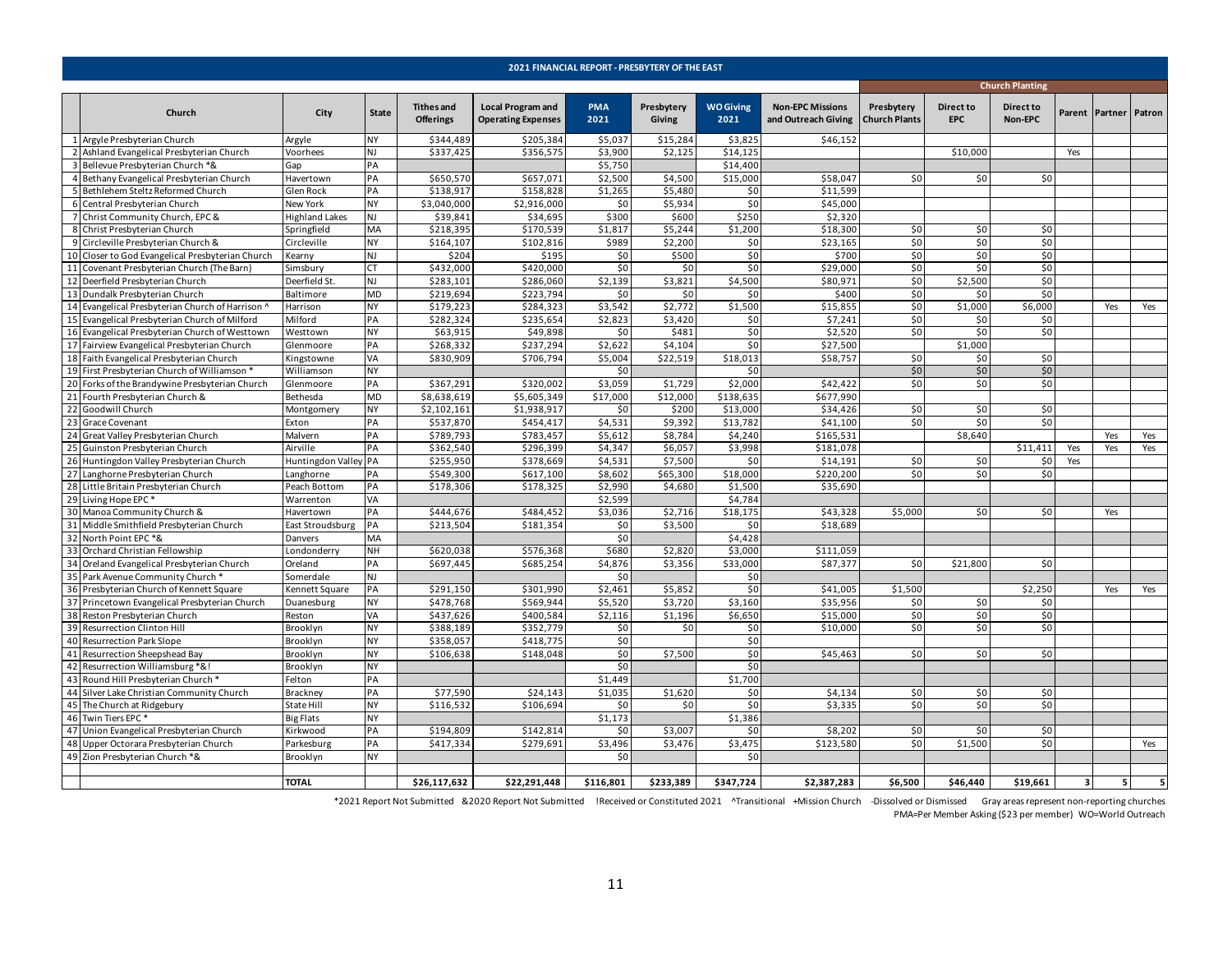### **2021 STATISTICAL REPORT - PRESBYTERY OF FLORIDA AND THE CARIBBEAN**

<span id="page-11-0"></span>

|                                                             |                    |              | Membership |       | Avg. Worship Attendance |       | Avg. Virtual Attendance |       | <b>Professions of Faith</b> |          | Infant/Child   |
|-------------------------------------------------------------|--------------------|--------------|------------|-------|-------------------------|-------|-------------------------|-------|-----------------------------|----------|----------------|
| <b>Church</b>                                               | City               | <b>State</b> | 2020       | 2021  | 2020                    | 2021  | 2020                    | 2021  | Age 18+                     | Under 18 | <b>Baptism</b> |
| Community Presbyterian Church                               | Clewiston          |              | 36         | 34    | 22                      | 26    | 14                      | 53    |                             |          |                |
| Covenant Presbyterian Church                                | Tallahassee        | FL           | 53         | 43    | 20                      | 25    | 30                      | 10    |                             |          | $\Omega$       |
| 3 Faith Community Church                                    | Seminole           | FL.          | 470        | 349   | 120                     | 150   | 400                     | 300   |                             | 10       | 6              |
| 4 Faith Evangelical Presbyterian Church*                    | <b>Brooksville</b> | FL           | 303        |       | 230                     |       |                         |       |                             |          |                |
| 6 First Presbyterian Church                                 | Ft. Myers          | FL           | 192        | 192   | 130                     | 136   | 125                     | 85    |                             | 0        |                |
| 7 First Presbyterian Church of Orlando                      | Orlando            | <b>FL</b>    | 3,608      | 3,580 | 357                     | 595   | 1,609                   | 1,342 |                             |          | 28             |
| 8 Glendale Presbyterian Church                              | DeFuniak Springs   | FL           | 51         | 60    | 42                      | 41    | 35                      | 25    | O                           |          |                |
| 9 Grace Evangelical Presbyterian Church +                   | Leesburg           | FL           | 133        | 102   | 75                      | 85    | 40                      | 45    |                             |          |                |
| 10 GracePoint Plant City                                    | <b>Plant City</b>  | FL           | 170        | 164   | 91                      | 4,567 | 988                     | 4,551 | $\Omega$                    |          |                |
| 5 Hope Community Church                                     | Pembroke Pines     | FL.          | 18         | 22    | 19                      | 32    | 18                      |       |                             |          |                |
| 11 Iglesia Presbiteriana Evangélica en Añasco               | Añasco             | Puerto Rico  | 90         | 88    | 85                      | 85    | 35                      | 30    | $\Omega$                    |          |                |
| 12 Iglesia Presbiteriana Evangélica Mayagüez                | Mayagüez           | Puerto Rico  | 154        | 154   |                         | 90    | 200                     | 750   | $\Omega$                    |          |                |
| 13 Iglesia Presbiteriana Westminster                        | Bayamón            | Puerto Rico  | 280        | 280   | 280                     | 119   | 322                     | 435   |                             |          |                |
| 14 Kirk of the Pines *+                                     | Nassau             | Bahamas      | 3          |       | 35                      |       | 75                      |       |                             |          |                |
| 15 Lucaya Presbyterian Church                               | Freeport           | Bahamas      | 84         | 66    | 40                      | 42    | 40                      | 30    |                             |          |                |
| 16 Nación Santa Evangelical Presbyterian Church Haines City |                    | FL           | 54         | 54    | 35                      |       | 17                      | 12    | 3                           |          |                |
| 17 New Covenant EPC                                         | Pompano Beach      | <b>FL</b>    | 210        | 236   | 180                     | 250   | 40                      | 40    | 5                           |          |                |
| 18 New Hope Presbyterian Church                             | Fort Myers         | FL           | 1,007      | 1,006 | 408                     | 387   | 3,096                   | 181   | 37                          | 11       |                |
| 19 Providence Church                                        | Spring Hill        | FL           | 156        | 201   | 200                     | 285   | 118                     | 100   | 12                          |          |                |
| 20 River City Church                                        | DeBarv             |              | 141        | 144   | 55                      | 100   | 125                     | 50    | 12                          |          |                |
| 21 St. Andrew's Presbyterian Kirk                           | Nassau             | Bahamas      |            | 122   |                         | 150   |                         | 300   |                             |          |                |
| 22 Tampa Covenant Church                                    | Tampa              | FL           | 280        | 280   | 130                     | 185   | 200                     | 191   | $\Omega$                    |          |                |
|                                                             |                    |              |            |       |                         |       |                         |       |                             |          |                |
|                                                             | <b>TOTAL</b>       |              | 7,493      | 7,177 | 2,554                   | 7,350 | 7,527                   | 8,530 | 84                          | 37       | 72             |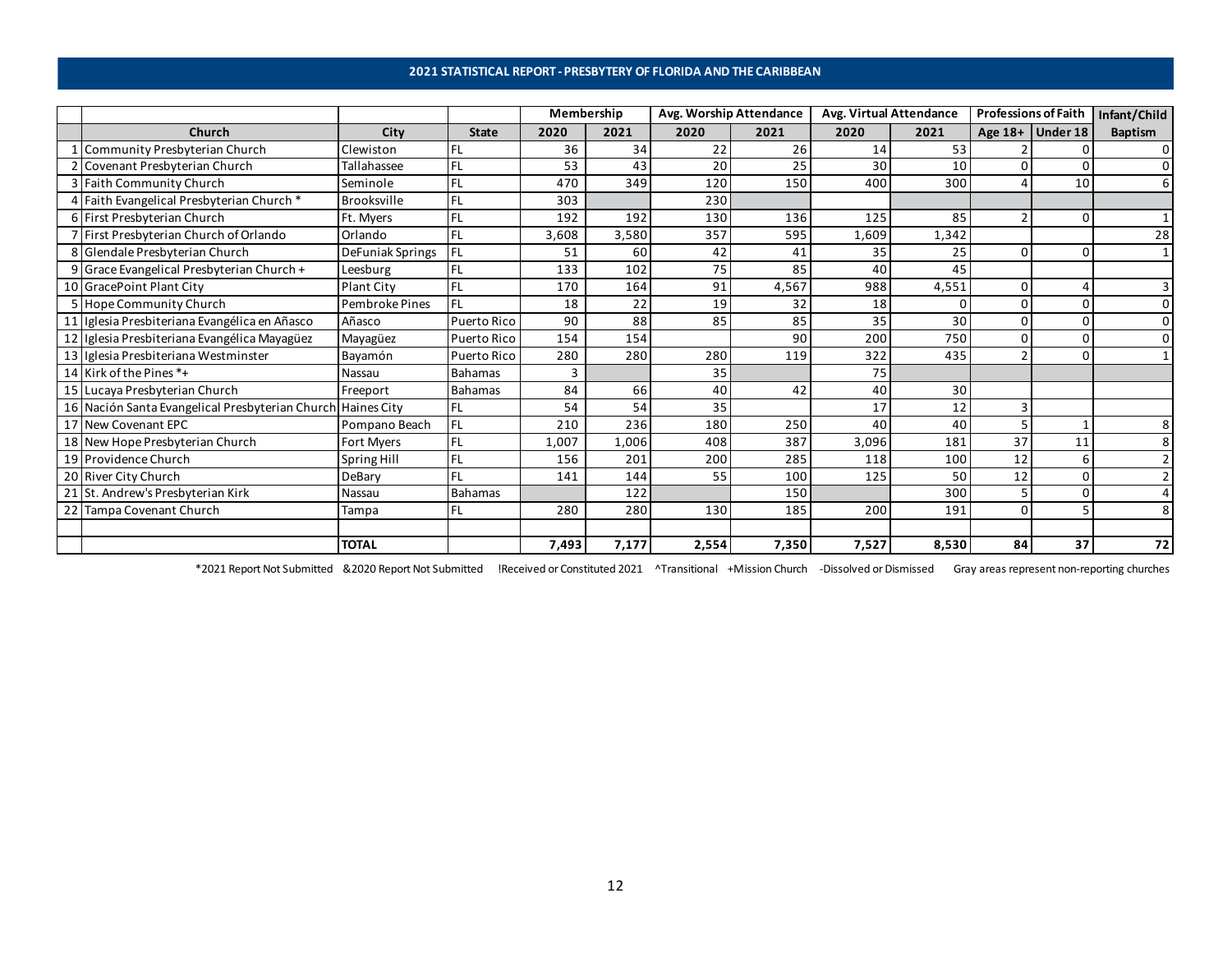<span id="page-12-0"></span>

|                                                 |                  |                |                                       | 2021 FINANCIAL REPORT - PRESBYTERY OF THE FLORIDA AND THE CARIBBEAN |                    |                      |                          |                                                |                                    |                                |                        |   |                       |     |
|-------------------------------------------------|------------------|----------------|---------------------------------------|---------------------------------------------------------------------|--------------------|----------------------|--------------------------|------------------------------------------------|------------------------------------|--------------------------------|------------------------|---|-----------------------|-----|
|                                                 |                  |                |                                       |                                                                     |                    |                      |                          |                                                |                                    |                                | <b>Church Planting</b> |   |                       |     |
| Church                                          | City             | State          | <b>Tithes and</b><br><b>Offerings</b> | <b>Local Program and</b><br><b>Operating Expenses</b>               | <b>PMA</b><br>2021 | Presbytery<br>Giving | <b>WO Giving</b><br>2021 | <b>Non-EPC Missions</b><br>and Outreach Giving | Presbytery<br><b>Church Plants</b> | <b>Direct to</b><br><b>EPC</b> | Direct to<br>Non-EPC   |   | Parent Partner Patron |     |
| 1 Community Presbyterian Church                 | Clewiston        | FL             | \$102,160                             | \$113,517                                                           | \$0                | \$1,702              | \$0                      | \$4,925                                        | \$625                              | \$0                            | 50 <sup>1</sup>        |   |                       | Yes |
| 2 Covenant Presbyterian Church                  | Tallahassee      | FL             | \$247,634                             | \$229,85                                                            | \$966              | \$750                | \$0                      | \$5,100                                        |                                    |                                |                        |   |                       |     |
| 3 Faith Community Church                        | Seminole         | <b>FL</b>      | \$435,978                             | \$637,465                                                           | \$0                |                      | \$0                      | \$11,750                                       | \$5,000                            |                                |                        |   |                       | Yes |
| 4 Faith Evangelical Presbyterian Church*        | Brooksville      | FL             |                                       |                                                                     | \$5,516            |                      | \$24,875                 |                                                |                                    |                                |                        |   |                       |     |
| 6 First Presbyterian Church                     | Ft. Myers        | <b>FL</b>      | \$595,420                             | \$536,606                                                           | \$0                | \$3,000              | \$0                      | \$19,469                                       | \$1,000                            | \$0                            | 50 <sup>1</sup>        |   |                       |     |
| 7 First Presbyterian Church of Orlando          | Orlando          | <b>FL</b>      | \$7,100,376                           | \$8,467,864                                                         | \$24,000           | \$24,000             | \$7,000                  | \$315,100                                      | \$0                                | \$0                            | 50 <sub>1</sub>        |   | Yes                   | Yes |
| 8 Glendale Presbyterian Church                  | DeFuniak Springs | <b>IFL</b>     | \$134,380                             | \$103,635                                                           | \$0                | \$1,400              | \$0                      | \$18,711                                       | \$500                              | \$0                            | \$0                    |   |                       |     |
| 9 Grace Evangelical Presbyterian Church +       | Leesburg         | <b>FL</b>      | \$209,689                             | \$183,344                                                           | \$0                | \$1,950              | \$3,000                  | \$21,728                                       |                                    |                                |                        |   |                       | Yes |
| 10 GracePoint Plant City                        | Plant City       | IFL.           | \$503,484                             | \$499,148                                                           | \$3,450            | \$73,233             | \$6,699                  | \$60,880                                       | \$0                                | \$0                            | \$0                    |   |                       |     |
| Hope Community Church                           | Pembroke Pines   | I FL           | \$41,337                              | \$154,900                                                           | \$0                | \$0                  | \$0                      | \$0                                            | \$0                                | \$0                            | \$0                    |   |                       |     |
| 11 Iglesia Presbiteriana Evangélica en Añasco   | Añasco           | Puerto Rico    | \$32,965                              | \$25,310                                                            | \$500              | \$1,000              | \$200                    | \$0                                            | \$0                                | \$0                            | \$0                    |   |                       |     |
| 12 Iglesia Presbiteriana Evangélica Mayagüez    | Mayagüez         | Puerto Rico    | \$110,482                             | \$90,715                                                            | \$1,500            | \$1,500              | \$500                    | \$2,200                                        | \$0]                               | \$0                            | \$0                    |   |                       |     |
| 13 Iglesia Presbiteriana Westminster            | Bayamón          | Puerto Rico    | \$281,531                             | \$191,513                                                           | \$2,440            | \$2,252              | \$864                    | \$1,814                                        | \$0                                | \$0                            | \$0                    |   |                       |     |
| 14 Kirk of the Pines *+                         | Nassau           | Bahamas        |                                       |                                                                     | \$0                |                      | \$0                      |                                                |                                    |                                |                        |   |                       |     |
| 15 Lucaya Presbyterian Church                   | Freeport         | Bahamas        | \$90,000                              | \$103,500                                                           | \$0                |                      | \$0                      |                                                |                                    |                                |                        |   |                       |     |
| 16 Nación Santa Evangelical Presbyterian Church | Haines City      | FL             | \$58,237                              | \$59,91                                                             | \$0                |                      | \$0                      |                                                |                                    |                                |                        |   |                       |     |
| 17 New Covenant EPC                             | Pompano Beach    | I FL           | \$986,293                             | \$828,674                                                           | \$0                | \$2,000              | \$0                      |                                                |                                    |                                |                        |   |                       |     |
| 18 New Hope Presbyterian Church                 | Fort Myers       | FL             | \$1,818,016                           | \$1,589,812                                                         | \$18,000           | \$5,000              | \$13,000                 | \$186,508                                      | \$10,000                           | \$0                            | \$0                    |   |                       | Yes |
| 19 Providence Church                            | Spring Hill      | FL             | \$447,573                             | \$282,843                                                           | \$0                | \$4,750              | \$0                      | \$0                                            | \$2,500                            | \$0                            | 50 <sub>1</sub>        |   |                       | Yes |
| 20 River City Church                            | DeBary           | IFL.           | \$498,517                             | \$430,979                                                           | \$3,168            | \$2,005              | \$0                      | \$22,254                                       | \$2,500                            | \$2,000                        | \$0                    |   |                       | Yes |
| 21 St. Andrew's Presbyterian Kirk               | Nassau           | <b>Bahamas</b> |                                       |                                                                     | \$3,028            | \$3,000              | \$0                      |                                                |                                    |                                |                        |   |                       |     |
| 22 Tampa Covenant Church                        | Tampa            | <b>FL</b>      | \$1,026,616                           | \$832,918                                                           | \$6,440            | \$10,640             | 50                       | \$128,159                                      |                                    |                                |                        |   |                       |     |
|                                                 | <b>TOTAL</b>     |                | \$14,720,686                          | \$15,362,509                                                        | \$69,008           | \$138.182            | \$56.138                 | \$798,598                                      | \$22,125                           | \$2.000                        | \$0                    | 0 |                       |     |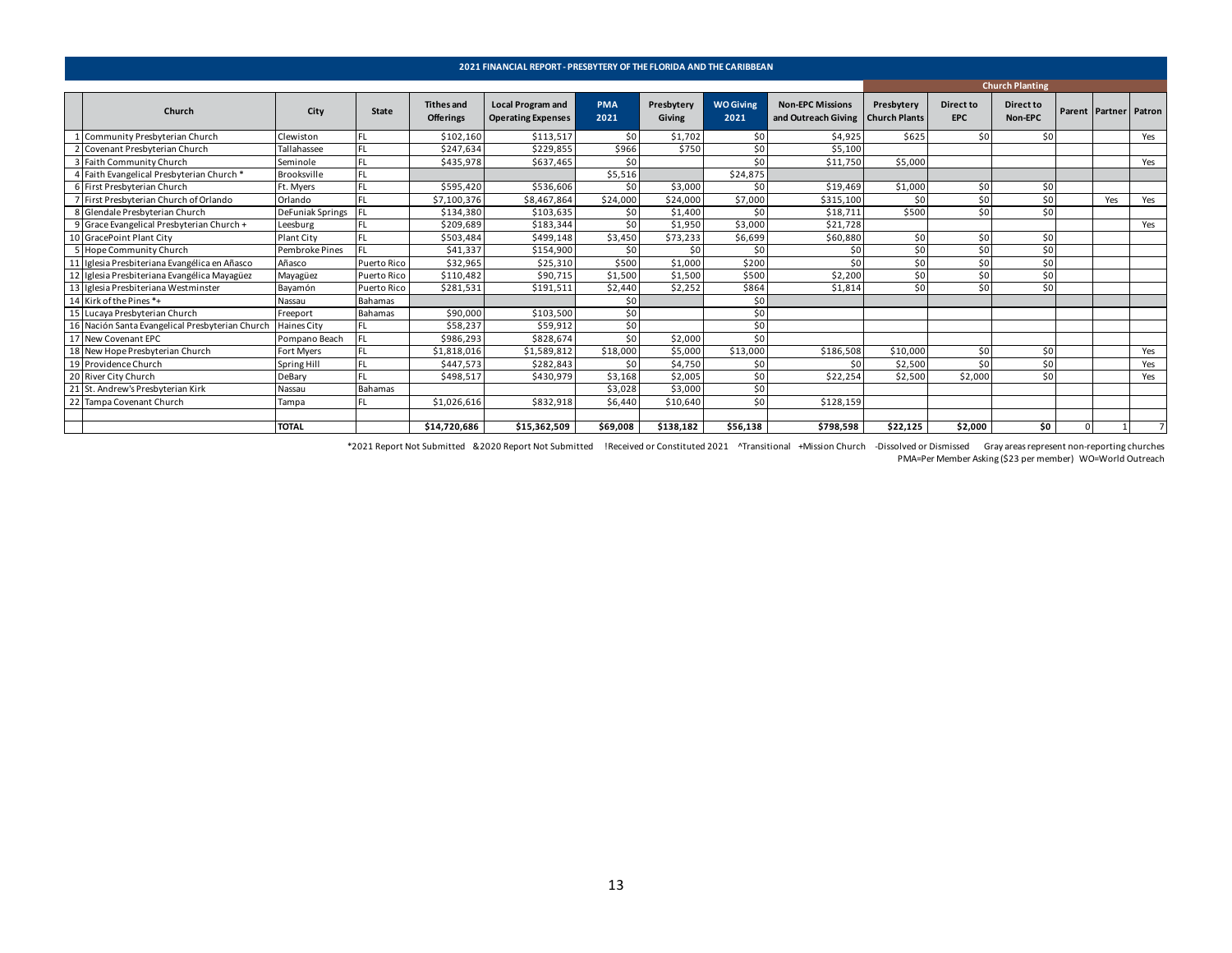### **2021 STATISTICAL REPORT - PRESBYTERY OF THE GREAT PLAINS**

<span id="page-13-0"></span>

|    |                                                                                                                                                                                                                                                                                                                                                                                                                                                                                                                                                                                                                                                                                                                                                                                                                                                                                                                                                                                                                                                                                                                                                                                                                                                                                                                               |                    |              | Membership |       | Avg. Worship Attendance |          | Avg. Virtual Attendance |          | <b>Professions of Faith</b> |                    | Infant/Child   |
|----|-------------------------------------------------------------------------------------------------------------------------------------------------------------------------------------------------------------------------------------------------------------------------------------------------------------------------------------------------------------------------------------------------------------------------------------------------------------------------------------------------------------------------------------------------------------------------------------------------------------------------------------------------------------------------------------------------------------------------------------------------------------------------------------------------------------------------------------------------------------------------------------------------------------------------------------------------------------------------------------------------------------------------------------------------------------------------------------------------------------------------------------------------------------------------------------------------------------------------------------------------------------------------------------------------------------------------------|--------------------|--------------|------------|-------|-------------------------|----------|-------------------------|----------|-----------------------------|--------------------|----------------|
|    | Church                                                                                                                                                                                                                                                                                                                                                                                                                                                                                                                                                                                                                                                                                                                                                                                                                                                                                                                                                                                                                                                                                                                                                                                                                                                                                                                        | City               | <b>State</b> | 2020       | 2021  | 2020                    | 2021     | 2020                    | 2021     |                             | Age $18+$ Under 18 | <b>Baptism</b> |
|    | Avery Presbyterian Church                                                                                                                                                                                                                                                                                                                                                                                                                                                                                                                                                                                                                                                                                                                                                                                                                                                                                                                                                                                                                                                                                                                                                                                                                                                                                                     | Bellevue           | <b>NE</b>    | 228        | 205   | 154                     | 158      | 200                     | 200      | 0                           |                    | $\Omega$       |
|    | Bathgate Presbyterian Church                                                                                                                                                                                                                                                                                                                                                                                                                                                                                                                                                                                                                                                                                                                                                                                                                                                                                                                                                                                                                                                                                                                                                                                                                                                                                                  | Cavalier           | <b>ND</b>    | 78         | 77    | 20                      | 35       | 25                      | 10       | 0                           | $\Omega$           |                |
|    | Colonial Presbyterian Church                                                                                                                                                                                                                                                                                                                                                                                                                                                                                                                                                                                                                                                                                                                                                                                                                                                                                                                                                                                                                                                                                                                                                                                                                                                                                                  | <b>Kansas City</b> | <b>MO</b>    | 1,621      | 1,673 | 562                     | 617      | 1,434                   | 894      | $\overline{2}$              |                    |                |
|    | Cornerstone Presbyterian Church                                                                                                                                                                                                                                                                                                                                                                                                                                                                                                                                                                                                                                                                                                                                                                                                                                                                                                                                                                                                                                                                                                                                                                                                                                                                                               | Leawood            | KS           | 364        | 344   | 140                     | 150      | 153                     | 56       | $\mathbf 0$                 | 19                 |                |
|    | 5 Covenant Presbyterian Church                                                                                                                                                                                                                                                                                                                                                                                                                                                                                                                                                                                                                                                                                                                                                                                                                                                                                                                                                                                                                                                                                                                                                                                                                                                                                                | Omaha              | <b>NE</b>    | 447        | 458   | 273                     | 188      |                         | 55       | 17                          |                    |                |
|    | 6 Eastminster Presbyterian Church                                                                                                                                                                                                                                                                                                                                                                                                                                                                                                                                                                                                                                                                                                                                                                                                                                                                                                                                                                                                                                                                                                                                                                                                                                                                                             | Wichita            | KS           | 1,441      | 1,461 | 347                     | 360      | 572                     | 625      | $\overline{2}$              | 21                 | 19             |
|    | Faith United Church ^                                                                                                                                                                                                                                                                                                                                                                                                                                                                                                                                                                                                                                                                                                                                                                                                                                                                                                                                                                                                                                                                                                                                                                                                                                                                                                         | <b>Brandon</b>     | SD           | 191        | 189   | 101                     | 111      | 30                      | 20       | 8                           | $\Omega$           |                |
|    | 8 First Presbyterian Church &                                                                                                                                                                                                                                                                                                                                                                                                                                                                                                                                                                                                                                                                                                                                                                                                                                                                                                                                                                                                                                                                                                                                                                                                                                                                                                 | Clay Center        | KS           |            | 148   |                         | 75       |                         | 10       | $\Omega$                    | 11                 | 6              |
|    | 9 First Presbyterian Church *^                                                                                                                                                                                                                                                                                                                                                                                                                                                                                                                                                                                                                                                                                                                                                                                                                                                                                                                                                                                                                                                                                                                                                                                                                                                                                                | Siloam Springs     | <b>AR</b>    | 110        |       | 50                      |          | 45                      |          |                             |                    |                |
|    | 10 First Presbyterian Church of Skiatook                                                                                                                                                                                                                                                                                                                                                                                                                                                                                                                                                                                                                                                                                                                                                                                                                                                                                                                                                                                                                                                                                                                                                                                                                                                                                      | Skiatook           | OK           | 41         | 38    | 25                      | 25       |                         |          |                             |                    |                |
| 11 | Freeman Presbyterian Church                                                                                                                                                                                                                                                                                                                                                                                                                                                                                                                                                                                                                                                                                                                                                                                                                                                                                                                                                                                                                                                                                                                                                                                                                                                                                                   | Freeman            | <b>MO</b>    | 24         | 29    | 30                      | 30       | 10                      | 10       | $\overline{7}$              | $\Omega$           |                |
|    | 12 GlenHaven Church                                                                                                                                                                                                                                                                                                                                                                                                                                                                                                                                                                                                                                                                                                                                                                                                                                                                                                                                                                                                                                                                                                                                                                                                                                                                                                           | Kansas City        | <b>MO</b>    | 104        | 102   | 45                      | 50       | 50                      | 30       | 11                          |                    |                |
|    | 13 Grace Community Fellowship &                                                                                                                                                                                                                                                                                                                                                                                                                                                                                                                                                                                                                                                                                                                                                                                                                                                                                                                                                                                                                                                                                                                                                                                                                                                                                               | Ottawa             | KS           |            | 113   |                         | 128      |                         | 13       | 0                           | $\Omega$           |                |
|    | 14 Grace Evangelical Presbyterian Church                                                                                                                                                                                                                                                                                                                                                                                                                                                                                                                                                                                                                                                                                                                                                                                                                                                                                                                                                                                                                                                                                                                                                                                                                                                                                      | Lawrence           | KS           | 438        | 446   |                         | $\Omega$ |                         | $\Omega$ | $\mathbf 0$                 | $\Omega$           | 14             |
|    | 15 Hillsdale Presbyterian Church                                                                                                                                                                                                                                                                                                                                                                                                                                                                                                                                                                                                                                                                                                                                                                                                                                                                                                                                                                                                                                                                                                                                                                                                                                                                                              | Paola              | KS           | 216        | 197   | 75                      | 98       | 30                      | 20       | $\mathbf 0$                 | n                  | 10             |
|    | 16 Idana Presbyterian Church                                                                                                                                                                                                                                                                                                                                                                                                                                                                                                                                                                                                                                                                                                                                                                                                                                                                                                                                                                                                                                                                                                                                                                                                                                                                                                  | Clay Center        | KS           | 61         | 65    | 51                      | 51       |                         | $\Omega$ | $\overline{2}$              |                    | $\overline{2}$ |
|    | 17 Kirk Crossing                                                                                                                                                                                                                                                                                                                                                                                                                                                                                                                                                                                                                                                                                                                                                                                                                                                                                                                                                                                                                                                                                                                                                                                                                                                                                                              | Jenks              | OK           | 314        | 328   | 140                     | 176      | 206                     | 200      | $\mathbf{1}$                |                    |                |
|    | 18 Kirk of the Hills                                                                                                                                                                                                                                                                                                                                                                                                                                                                                                                                                                                                                                                                                                                                                                                                                                                                                                                                                                                                                                                                                                                                                                                                                                                                                                          | Tulsa              | OK           | 986        | 995   | 230                     | 350      | 534                     | 354      | 30                          |                    |                |
|    | 19 Lighthouse Presbyterian Church ^                                                                                                                                                                                                                                                                                                                                                                                                                                                                                                                                                                                                                                                                                                                                                                                                                                                                                                                                                                                                                                                                                                                                                                                                                                                                                           | Paola              | KS           | 347        | 369   | 136                     | 183      | 46                      | 30       | 8                           | 8                  |                |
|    | 20 Mt. Pleasant Presbyterian Church *                                                                                                                                                                                                                                                                                                                                                                                                                                                                                                                                                                                                                                                                                                                                                                                                                                                                                                                                                                                                                                                                                                                                                                                                                                                                                         | Carlton            | KS           | 21         |       | 38                      |          |                         |          |                             |                    |                |
|    | 21 New Hope Evangelical Presbyterian Church                                                                                                                                                                                                                                                                                                                                                                                                                                                                                                                                                                                                                                                                                                                                                                                                                                                                                                                                                                                                                                                                                                                                                                                                                                                                                   | <b>Blue Rapids</b> | KS           | 46         | 46    | 30                      | 35       | 12                      | 0        | $\overline{2}$              | $\Omega$           |                |
|    | 22 Simple Church: The Watering Hole &#</td><td><b>Overland Park</b></td><td><b>KS</b></td><td></td><td>36</td><td></td><td>36</td><td></td><td><math>\Omega</math></td><td>5</td><td>n</td><td></td></tr><tr><td></td><td>23 St. Luke Evangelical Church ^</td><td>Newton</td><td>KS</td><td>35</td><td>36</td><td>45</td><td>45</td><td></td><td></td><td></td><td></td><td></td></tr><tr><td></td><td>24 Three Timbers Church</td><td>Bennington</td><td><b>NE</b></td><td>80</td><td>100</td><td>100</td><td>65</td><td>25</td><td>25</td><td>0</td><td><math>\Omega</math></td><td></td></tr><tr><td></td><td>25 Turner County Evangelical Presbyterian Church</td><td>Davis</td><td>SD</td><td>65</td><td>72</td><td>45</td><td>25</td><td></td><td></td><td><math>\overline{2}</math></td><td>6</td><td></td></tr><tr><td></td><td>26 Westminster Presbyterian Church *&</td><td>Enid</td><td>OK</td><td></td><td></td><td></td><td></td><td></td><td></td><td></td><td></td><td></td></tr><tr><td></td><td></td><td></td><td></td><td></td><td></td><td></td><td></td><td></td><td></td><td></td><td></td><td></td></tr><tr><td></td><td></td><td><b>TOTAL</b></td><td></td><td>7,258</td><td>7,527</td><td>2,637</td><td>2,991</td><td>3,375</td><td>2,552</td><td>98</td><td>82</td><td>77</td></tr></tbody></table> |                    |              |            |       |                         |          |                         |          |                             |                    |                |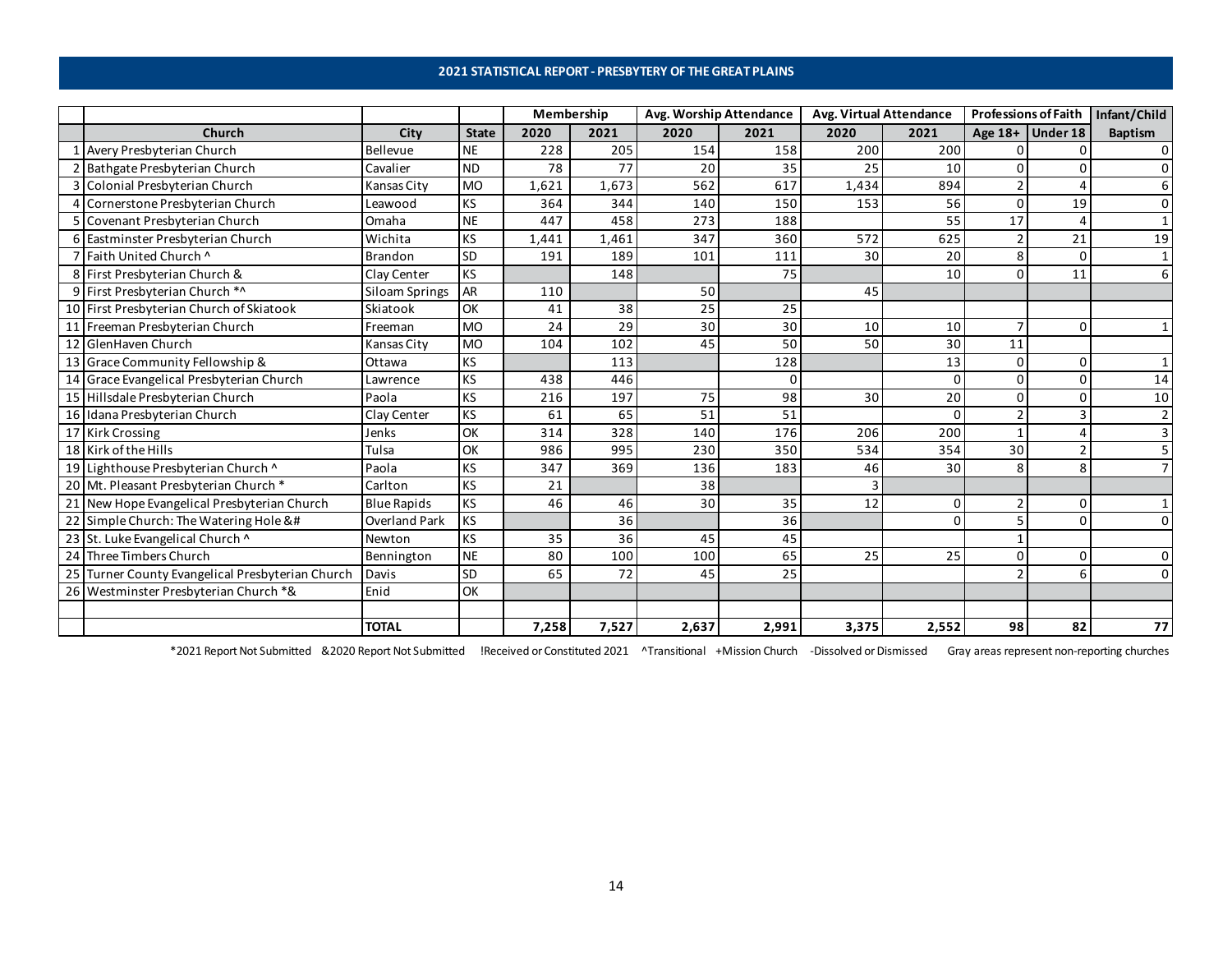<span id="page-14-0"></span>

|    |                                                                                                                                                                                                                                                                                                                                                                                                                                                                                                                                                                                                                                                                                                                                                                                                                                                                                                                                                                                                                                                                                                                                                                                                                                                                                                                                                                                                                                                                                                                                                                                                                                            |                    |              |                                       | <b>2021 FINANCIAL REPORT - PRESBYTERY OF THE GREAT PLAINS</b> |                    |                      |                          |                                                |                                    |                         |                             |     |                              |     |
|----|--------------------------------------------------------------------------------------------------------------------------------------------------------------------------------------------------------------------------------------------------------------------------------------------------------------------------------------------------------------------------------------------------------------------------------------------------------------------------------------------------------------------------------------------------------------------------------------------------------------------------------------------------------------------------------------------------------------------------------------------------------------------------------------------------------------------------------------------------------------------------------------------------------------------------------------------------------------------------------------------------------------------------------------------------------------------------------------------------------------------------------------------------------------------------------------------------------------------------------------------------------------------------------------------------------------------------------------------------------------------------------------------------------------------------------------------------------------------------------------------------------------------------------------------------------------------------------------------------------------------------------------------|--------------------|--------------|---------------------------------------|---------------------------------------------------------------|--------------------|----------------------|--------------------------|------------------------------------------------|------------------------------------|-------------------------|-----------------------------|-----|------------------------------|-----|
|    |                                                                                                                                                                                                                                                                                                                                                                                                                                                                                                                                                                                                                                                                                                                                                                                                                                                                                                                                                                                                                                                                                                                                                                                                                                                                                                                                                                                                                                                                                                                                                                                                                                            |                    |              |                                       |                                                               |                    |                      |                          |                                                |                                    |                         | <b>Church Planting</b>      |     |                              |     |
|    | Church                                                                                                                                                                                                                                                                                                                                                                                                                                                                                                                                                                                                                                                                                                                                                                                                                                                                                                                                                                                                                                                                                                                                                                                                                                                                                                                                                                                                                                                                                                                                                                                                                                     | City               | <b>State</b> | <b>Tithes and</b><br><b>Offerings</b> | <b>Local Program and</b><br><b>Operating Expenses</b>         | <b>PMA</b><br>2021 | Presbytery<br>Giving | <b>WO Giving</b><br>2021 | <b>Non-EPC Missions</b><br>and Outreach Giving | Presbytery<br><b>Church Plants</b> | Direct to<br><b>EPC</b> | <b>Direct to</b><br>Non-EPC |     | <b>Parent Partner Patron</b> |     |
|    | Avery Presbyterian Church                                                                                                                                                                                                                                                                                                                                                                                                                                                                                                                                                                                                                                                                                                                                                                                                                                                                                                                                                                                                                                                                                                                                                                                                                                                                                                                                                                                                                                                                                                                                                                                                                  | Bellevue           | <b>NE</b>    | \$352.854                             | \$483.306                                                     | \$5,773            | \$9,538              | \$0                      | \$10.245                                       | \$31.691                           | \$0                     | 50 <sub>1</sub>             | Yes |                              |     |
|    | Bathgate Presbyterian Church                                                                                                                                                                                                                                                                                                                                                                                                                                                                                                                                                                                                                                                                                                                                                                                                                                                                                                                                                                                                                                                                                                                                                                                                                                                                                                                                                                                                                                                                                                                                                                                                               | Cavalier           | <b>ND</b>    | \$160,449                             | \$118,911                                                     | \$1,794            | \$3,964              | \$0                      | \$32,600                                       | \$1,100                            | \$0                     | \$0                         |     |                              | Yes |
|    | 3 Colonial Presbyterian Church                                                                                                                                                                                                                                                                                                                                                                                                                                                                                                                                                                                                                                                                                                                                                                                                                                                                                                                                                                                                                                                                                                                                                                                                                                                                                                                                                                                                                                                                                                                                                                                                             | Kansas City        | <b>MO</b>    | \$4,903,205                           | \$4,180,492                                                   | \$40,600           | \$24,450             | \$9,200                  | \$1,502,283                                    | \$3,600                            | \$7,200                 | \$15,000                    |     | Yes                          | Yes |
|    | 4 Cornerstone Presbyterian Church                                                                                                                                                                                                                                                                                                                                                                                                                                                                                                                                                                                                                                                                                                                                                                                                                                                                                                                                                                                                                                                                                                                                                                                                                                                                                                                                                                                                                                                                                                                                                                                                          | Leawood            | <b>KS</b>    | \$1,107,850                           | \$2,052,734                                                   | \$8,372            | \$13.072             | 50 <sub>1</sub>          | \$76.477                                       |                                    |                         |                             |     |                              |     |
|    | Covenant Presbyterian Church                                                                                                                                                                                                                                                                                                                                                                                                                                                                                                                                                                                                                                                                                                                                                                                                                                                                                                                                                                                                                                                                                                                                                                                                                                                                                                                                                                                                                                                                                                                                                                                                               | Omaha              | <b>NE</b>    | \$1,080,971                           | \$888,237                                                     | \$5,775            | \$8,500              | \$0                      | \$89,675                                       |                                    |                         |                             |     |                              |     |
|    | Eastminster Presbyterian Church                                                                                                                                                                                                                                                                                                                                                                                                                                                                                                                                                                                                                                                                                                                                                                                                                                                                                                                                                                                                                                                                                                                                                                                                                                                                                                                                                                                                                                                                                                                                                                                                            | Wichita            | KS           | \$3,233,658                           | \$2,722,063                                                   | \$33,235           | \$21,735             | \$42,000                 | \$716.062                                      | \$0                                | \$15,600                | \$68,900                    |     |                              |     |
|    | Faith United Church ^                                                                                                                                                                                                                                                                                                                                                                                                                                                                                                                                                                                                                                                                                                                                                                                                                                                                                                                                                                                                                                                                                                                                                                                                                                                                                                                                                                                                                                                                                                                                                                                                                      | Brandon            | SD           | \$348,123                             | \$337,864                                                     | \$4,416            | \$2.850              | \$0                      | \$27.628                                       | \$3,500                            | \$0                     | \$0                         |     |                              |     |
|    | 8 First Presbyterian Church &                                                                                                                                                                                                                                                                                                                                                                                                                                                                                                                                                                                                                                                                                                                                                                                                                                                                                                                                                                                                                                                                                                                                                                                                                                                                                                                                                                                                                                                                                                                                                                                                              | Clay Center        | <b>KS</b>    | \$178,977                             | \$196,658                                                     | \$3,358            | \$5,548              | \$0                      | \$4,350                                        | \$0                                | \$0                     | \$0                         |     |                              |     |
|    | 9 First Presbyterian Church *^                                                                                                                                                                                                                                                                                                                                                                                                                                                                                                                                                                                                                                                                                                                                                                                                                                                                                                                                                                                                                                                                                                                                                                                                                                                                                                                                                                                                                                                                                                                                                                                                             | Siloam Springs     | AR           |                                       |                                                               | \$3,335            |                      | \$4,000                  |                                                |                                    |                         |                             |     |                              |     |
|    | 10 First Presbyterian Church of Skiatook                                                                                                                                                                                                                                                                                                                                                                                                                                                                                                                                                                                                                                                                                                                                                                                                                                                                                                                                                                                                                                                                                                                                                                                                                                                                                                                                                                                                                                                                                                                                                                                                   | Skiatook           | OK           | \$106,324                             | \$103,059                                                     | \$0                | \$615                | 50 <sub>1</sub>          | \$7.112                                        |                                    |                         |                             |     |                              |     |
|    | 11 Freeman Presbyterian Church                                                                                                                                                                                                                                                                                                                                                                                                                                                                                                                                                                                                                                                                                                                                                                                                                                                                                                                                                                                                                                                                                                                                                                                                                                                                                                                                                                                                                                                                                                                                                                                                             | Freeman            | <b>MO</b>    | \$61,558                              | \$60,296                                                      | \$723              | \$2,790              | \$0                      | \$1,718                                        | \$0                                | \$0                     | \$0                         |     |                              |     |
|    | 12 GlenHaven Church                                                                                                                                                                                                                                                                                                                                                                                                                                                                                                                                                                                                                                                                                                                                                                                                                                                                                                                                                                                                                                                                                                                                                                                                                                                                                                                                                                                                                                                                                                                                                                                                                        | Kansas City        | <b>MO</b>    | \$189,275                             | \$343,799                                                     | \$2,254            | \$3,724              | \$0                      | \$11,958                                       | \$0                                | \$0                     | \$0                         |     |                              |     |
|    | 13 Grace Community Fellowship &                                                                                                                                                                                                                                                                                                                                                                                                                                                                                                                                                                                                                                                                                                                                                                                                                                                                                                                                                                                                                                                                                                                                                                                                                                                                                                                                                                                                                                                                                                                                                                                                            | Ottawa             | <b>KS</b>    | \$265,293                             | \$198,527                                                     | \$2,000            | \$4,500              | \$0                      | \$19,200                                       |                                    |                         |                             |     |                              |     |
| 14 | Grace Evangelical Presbyterian Church                                                                                                                                                                                                                                                                                                                                                                                                                                                                                                                                                                                                                                                                                                                                                                                                                                                                                                                                                                                                                                                                                                                                                                                                                                                                                                                                                                                                                                                                                                                                                                                                      | Lawrence           | <b>KS</b>    | \$1,453,406                           | \$1,103,034                                                   | \$9,775            | \$6,375              | \$2,400                  | \$109,940                                      |                                    |                         |                             |     |                              | Yes |
|    | 15 Hillsdale Presbyterian Church                                                                                                                                                                                                                                                                                                                                                                                                                                                                                                                                                                                                                                                                                                                                                                                                                                                                                                                                                                                                                                                                                                                                                                                                                                                                                                                                                                                                                                                                                                                                                                                                           | Paola              | <b>KS</b>    | \$212,326                             | \$177,549                                                     | \$4,000            | \$4,000              | \$0                      | \$4,536                                        | \$2,976                            | \$0                     | \$0                         |     |                              | Yes |
|    | 16 Idana Presbyterian Church                                                                                                                                                                                                                                                                                                                                                                                                                                                                                                                                                                                                                                                                                                                                                                                                                                                                                                                                                                                                                                                                                                                                                                                                                                                                                                                                                                                                                                                                                                                                                                                                               | Clay Center        | <b>KS</b>    | \$94.567                              | \$82,200                                                      | \$1,403            | \$2,318              | \$0                      | \$27.950                                       |                                    |                         |                             |     |                              |     |
|    | 17 Kirk Crossing                                                                                                                                                                                                                                                                                                                                                                                                                                                                                                                                                                                                                                                                                                                                                                                                                                                                                                                                                                                                                                                                                                                                                                                                                                                                                                                                                                                                                                                                                                                                                                                                                           | Jenks              | OK           | \$1,355,853                           | \$1,222,767                                                   | \$0                | \$1,000              | \$0                      | \$86,797                                       | \$0                                | \$0                     | \$0                         |     |                              |     |
|    | 18 Kirk of the Hills                                                                                                                                                                                                                                                                                                                                                                                                                                                                                                                                                                                                                                                                                                                                                                                                                                                                                                                                                                                                                                                                                                                                                                                                                                                                                                                                                                                                                                                                                                                                                                                                                       | Tulsa              | OK           | \$2,906,276                           | \$2,958,001                                                   | \$30,000           | \$30,000             | \$500                    | \$492,811                                      |                                    |                         |                             |     |                              |     |
|    | 19 Lighthouse Presbyterian Church ^                                                                                                                                                                                                                                                                                                                                                                                                                                                                                                                                                                                                                                                                                                                                                                                                                                                                                                                                                                                                                                                                                                                                                                                                                                                                                                                                                                                                                                                                                                                                                                                                        | Paola              | <b>KS</b>    | \$1,068,886                           | \$990,275                                                     | \$3,963            | \$12,363             | \$3,600                  | \$66.248                                       | \$0                                | \$0                     | \$0                         |     | Yes                          |     |
|    | 20 Mt. Pleasant Presbyterian Church *                                                                                                                                                                                                                                                                                                                                                                                                                                                                                                                                                                                                                                                                                                                                                                                                                                                                                                                                                                                                                                                                                                                                                                                                                                                                                                                                                                                                                                                                                                                                                                                                      | Carlton            | <b>KS</b>    |                                       |                                                               | 50                 |                      | \$0                      |                                                | \$0                                | \$0                     | \$0                         |     |                              |     |
|    | 21 New Hope Evangelical Presbyterian Church                                                                                                                                                                                                                                                                                                                                                                                                                                                                                                                                                                                                                                                                                                                                                                                                                                                                                                                                                                                                                                                                                                                                                                                                                                                                                                                                                                                                                                                                                                                                                                                                | <b>Blue Rapids</b> | KS           | \$115,916                             | \$98,173                                                      | \$1,054            | \$1,744              | \$800                    | \$30,891                                       | \$0                                | \$2,250                 | \$0                         |     | Yes                          |     |
|    | 22 Simple Church: The Watering Hole &#</td><td>Overland Park</td><td><b>KS</b></td><td>\$76,997</td><td>\$77,261</td><td>\$0</td><td>\$0</td><td>\$0</td><td>\$0</td><td>\$0</td><td>\$0</td><td>\$0</td><td>Yes</td><td></td><td></td></tr><tr><td></td><td>23 St. Luke Evangelical Church ^</td><td>Newton</td><td>KS</td><td>\$84,321</td><td>\$82,730</td><td>\$0</td><td>\$525</td><td>\$0</td><td>\$5,000</td><td></td><td></td><td></td><td></td><td></td><td></td></tr><tr><td></td><td>24 Three Timbers Church</td><td>Bennington</td><td><b>NE</b></td><td>\$232,096</td><td>\$265,075</td><td>\$0</td><td></td><td>\$0</td><td>\$2,500</td><td></td><td></td><td></td><td></td><td></td><td></td></tr><tr><td></td><td>25 Turner County Evangelical Presbyterian Church</td><td>Davis</td><td>SD</td><td>\$59,061</td><td>\$42,885</td><td>\$1,495</td><td>\$975</td><td>\$0</td><td>\$2,200</td><td>\$1,000</td><td></td><td></td><td></td><td></td><td>Yes</td></tr><tr><td></td><td>26 Westminster Presbyterian Church *&</td><td>Enid</td><td>OK</td><td></td><td></td><td>50<sup>1</sup></td><td></td><td>\$0</td><td></td><td></td><td></td><td></td><td></td><td></td><td></td></tr><tr><td></td><td></td><td></td><td></td><td></td><td></td><td></td><td></td><td></td><td></td><td></td><td></td><td></td><td></td><td></td><td></td></tr><tr><td></td><td></td><td><b>TOTAL</b></td><td></td><td>\$19,648,242</td><td>\$18,785,896</td><td>\$163.325</td><td>\$160,586</td><td>\$62,500</td><td>\$3,328,181</td><td>\$43.867</td><td>\$25.050</td><td>\$83.900</td><td></td><td>3</td><td></td></tr></tbody></table> |                    |              |                                       |                                                               |                    |                      |                          |                                                |                                    |                         |                             |     |                              |     |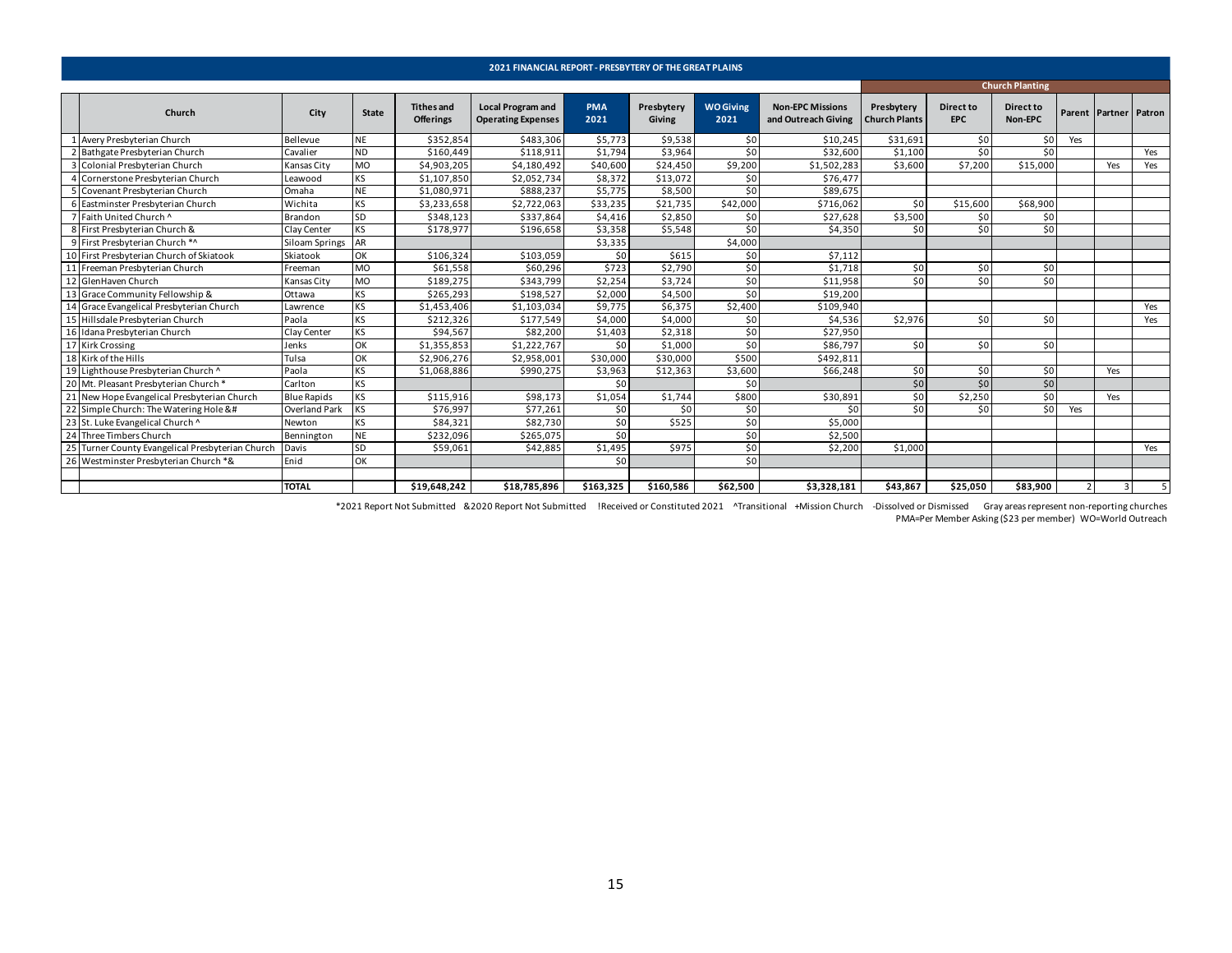### **2021 STATISTICAL REPORT - PRESBYTERY OF THE GULF SOUTH**

<span id="page-15-0"></span>

|                |                                                     |                    |                          | Membership       |                   |                  | Avg. Worship Attendance | Avg. Virtual Attendance |                 |                |                  | Professions of Faith   Infant/Child |
|----------------|-----------------------------------------------------|--------------------|--------------------------|------------------|-------------------|------------------|-------------------------|-------------------------|-----------------|----------------|------------------|-------------------------------------|
|                | Church                                              | City               | <b>State</b>             | 2020             | 2021              | 2020             | 2021                    | 2020                    | 2021            |                | Age 18+ Under 18 | <b>Baptism</b>                      |
|                | 1 All Souls Church of Austin *&+                    | Austin             | <b>TX</b>                |                  |                   |                  |                         |                         |                 |                |                  |                                     |
|                | 2 Christ Presbyterian Church                        | Daphne             | <b>AL</b>                | 46               | 54                | 38               | 45                      | 40                      | 27              | $\mathbf{1}$   |                  |                                     |
|                | 3 Church of the Resurrection +                      | <b>New Orleans</b> | LA                       | 117              | $\frac{155}{155}$ | 100              | 115                     | 75                      | 75              |                |                  | 9                                   |
|                | 4 City of Refuge Church                             | Houston            | <b>TX</b>                | 128              | 122               | 15               | 85                      | 160                     | 46              | 0              | O                |                                     |
|                | 5 Cornerstone EPC                                   | Katy               | <b>TX</b>                | 84               | 87                | 71               | 84                      | 24                      | 9               | $\overline{3}$ | $\Omega$         | $\overline{2}$                      |
|                | 6 Covenant Evangelical Presbyterian Church          | Lake Jackson       | $\overline{\mathsf{R}}$  | 388              | 387               | 100              | 144                     | 250                     | 224             | $\mathbf{1}$   | $\Omega$         | $\Omega$                            |
| $\overline{7}$ | Covenant Presbyterian Church                        | Mobile             | <b>AL</b>                | 261              | 305               | 126              | 217                     | 150                     | 0               | 29             | 10               | $\overline{4}$                      |
|                | 8 Covenant Presbyterian Church                      | Monroe             | LA                       | 266              | 267               | 105              | 149                     | 70                      | 50              | 19             | $\Omega$         | $\overline{2}$                      |
|                | 9 Covenant Presbyterian Church                      | Jackson            | <b>MS</b>                | $\overline{211}$ | 217               | 128              | 131                     | $\overline{30}$         | 20              | $\mathbf 0$    |                  | 3                                   |
|                | 10 Diamondhead Community Church &^                  | Diamondhead        | <b>MS</b>                |                  | 230               |                  | 140                     |                         | 10              | $\overline{4}$ |                  | 6                                   |
|                | 11 Edna Presbyterian Church                         | Edna               | <b>TX</b>                | 39               | 38                | 17               | 17                      | 0                       | $\mathbf 0$     | 0              | O                | $\mathbf{1}$                        |
|                | 12 Evangelical Presbyterian Church of Marshall      | Marshall           | <b>TX</b>                | 67               | 62                | 47               | 49                      | $\overline{12}$         | 8               | $\overline{3}$ | $\Omega$         | $\mathbf 0$                         |
|                | 13 Faith Church Brownsville                         | Brownsville        | $\overline{\mathsf{TX}}$ | 15               | 14                | 17               | 14                      | 5                       | 5               | $\mathbf 0$    | 0                | $\mathbf 0$                         |
|                | 14 Faith Presbyterian Church                        | Covington          | LA                       | 75               | 80                | 77               | 74                      | 24                      | $\Omega$        | $\Omega$       |                  | $\mathbf{1}$                        |
|                | 15 Faith Vietnamese Presbyterian Mission Church *&+ | Sugar Land         | $\overline{\mathsf{TX}}$ |                  |                   |                  |                         |                         |                 |                |                  |                                     |
|                | 16 First Presbyterian Church                        | Thibodaux          | $\overline{LA}$          | 54               | 53                | 21               | 21                      | 8                       | 8               | $\mathbf 0$    | $\Omega$         | $\mathbf 0$                         |
|                | 17 First Presbyterian Church                        | Meridian           | <b>MS</b>                | 445              | 461               | $\overline{225}$ | 250                     | 100                     | 100             | $\overline{3}$ | 10               | $\overline{7}$                      |
|                | 18 First Presbyterian Church                        | Pascagoula         | <b>MS</b>                | 389              | 389               | 156              | 177                     | 142                     | $\overline{78}$ | 8              | 19               | 8                                   |
|                | 19 First Presbyterian Church                        | Vicksburg          | <b>MS</b>                | 395              | 370               | 100              | 56                      | 53                      | 14              |                |                  | $\overline{2}$                      |
|                | 20 First Presbyterian Church                        | Mexia              | $\overline{\mathsf{R}}$  | 60               | 60                | 40               | 30                      | 0                       | $\mathbf 0$     | $\Omega$       | $\Omega$         | 0                                   |
|                | 21 First Presbyterian Church *                      | Houma              | LA                       | 26               |                   | 16               |                         | $\overline{2}$          |                 |                |                  |                                     |
|                | 22 First Presbyterian Church                        | <b>Baton Rouge</b> | LA                       | 1,441            | 1,465             | 354              | 567                     | 91                      | 97              | -1             | 30               | 17                                  |
|                | 23 First Presbyterian Church of Ocean Springs       | Ocean Springs      | <b>MS</b>                | 595              | 583               | 228              | 374                     | 450                     | 313             | $\mathbf 0$    | 16               | 10                                  |
|                | 24 First Presbyterian Church of Port Gibson         | Port Gibson        | <b>MS</b>                | 70               | 68                | 15               | 15                      | 75                      | 60              | $\Omega$       | $\Omega$         | $\mathbf 0$                         |
|                | 25 First Presbyterian Church of Waskom *&           | Waskom             | $\overline{\mathsf{TX}}$ |                  |                   |                  |                         |                         |                 |                |                  |                                     |
|                | 26 Genesis Presbyterian Church                      | Mercedes           | TX                       | 36               | $\overline{33}$   | 0                | 15                      | 40                      | 15              | $\mathbf 0$    | $\Omega$         | $\mathbf 0$                         |
|                | 27 Golden Rule Presbyterian Church*                 | Elysian Fields     | $\overline{\mathsf{TX}}$ | 25               |                   | 30               |                         | $\overline{3}$          |                 |                |                  |                                     |
|                | 28 Grace Chapel Madison EPC                         | Madison            | <b>MS</b>                | $\frac{127}{2}$  | 128               | 56               | 61                      | $\overline{75}$         | 20              | $\mathbf 0$    | 8                | $\mathbf{1}$                        |
|                | 29 Grace Covenant Presbyterian Church of Ingram ^   | Ingram             | <b>TX</b>                | $\overline{24}$  | 26                | $\overline{26}$  | 28                      | 3                       | $\mathbf 0$     | $\Omega$       | O                | $\Omega$                            |
|                | 30 Grace Presbyterian Church                        | Alexandria         | LA                       | 186              | 161               | 97               | 103                     | 30                      | 46              | $\mathbf 0$    |                  | 8                                   |
|                | 31 Graceminster Presbyterian Church                 | Monroe             | LA                       | 69               | 65                | 27               | $\overline{25}$         | $\Lambda$               | $\mathsf 0$     | $\mathbf 0$    | $\Omega$         | $\mathbf{1}$                        |
|                | 32 Haven &+                                         | Katy               | $\overline{\mathsf{R}}$  |                  | 40                |                  | 45                      |                         | $\mathbf 0$     | $\mathbf 0$    | $\Omega$         | $\mathbf{1}$                        |
|                | 33 Hope Church                                      | San Antonio        | <b>TX</b>                | 79               | 75                | 30               | 40                      | 40                      | 30              | $\overline{2}$ | $\Omega$         | $\Omega$                            |
|                | 34 Jesus Reigns Presbyterian Church                 | Brownsville        | <b>TX</b>                | 8                | 12                | 15               |                         | 11                      | 14              | 10             | ŋ                | $\mathcal{P}$                       |
|                | 35 Lakeside Presbyterian Church                     | <b>Brandon</b>     | <b>MS</b>                | 453              | 471               | 216              | 226                     | 45                      | 45              | $\mathbf{1}$   |                  |                                     |
|                | 36 Liberty Presbyterian Church                      | Liberty            | <b>MS</b>                | 10               | 8                 | 8                | 6                       |                         |                 |                |                  |                                     |
|                | 37 Magnolia Presbyterian Church                     | Magnolia           | <b>MS</b>                | 8                | 8                 | 13               | 12                      | $\Omega$                |                 |                |                  |                                     |
|                | 38 Memorial Presbyterian Church &                   | San Augustine      | <b>TX</b>                |                  |                   |                  | 15                      |                         |                 |                |                  |                                     |
|                | 39 Minden Presbyterian Church                       | Minden             | LA                       | 103              | 107               | 35               | 37                      | 62                      | 60              | $\Omega$       |                  |                                     |
|                | 40 New Covenant Presbyterian Church *&              | Mandeville         | LA                       |                  |                   |                  |                         |                         |                 |                |                  |                                     |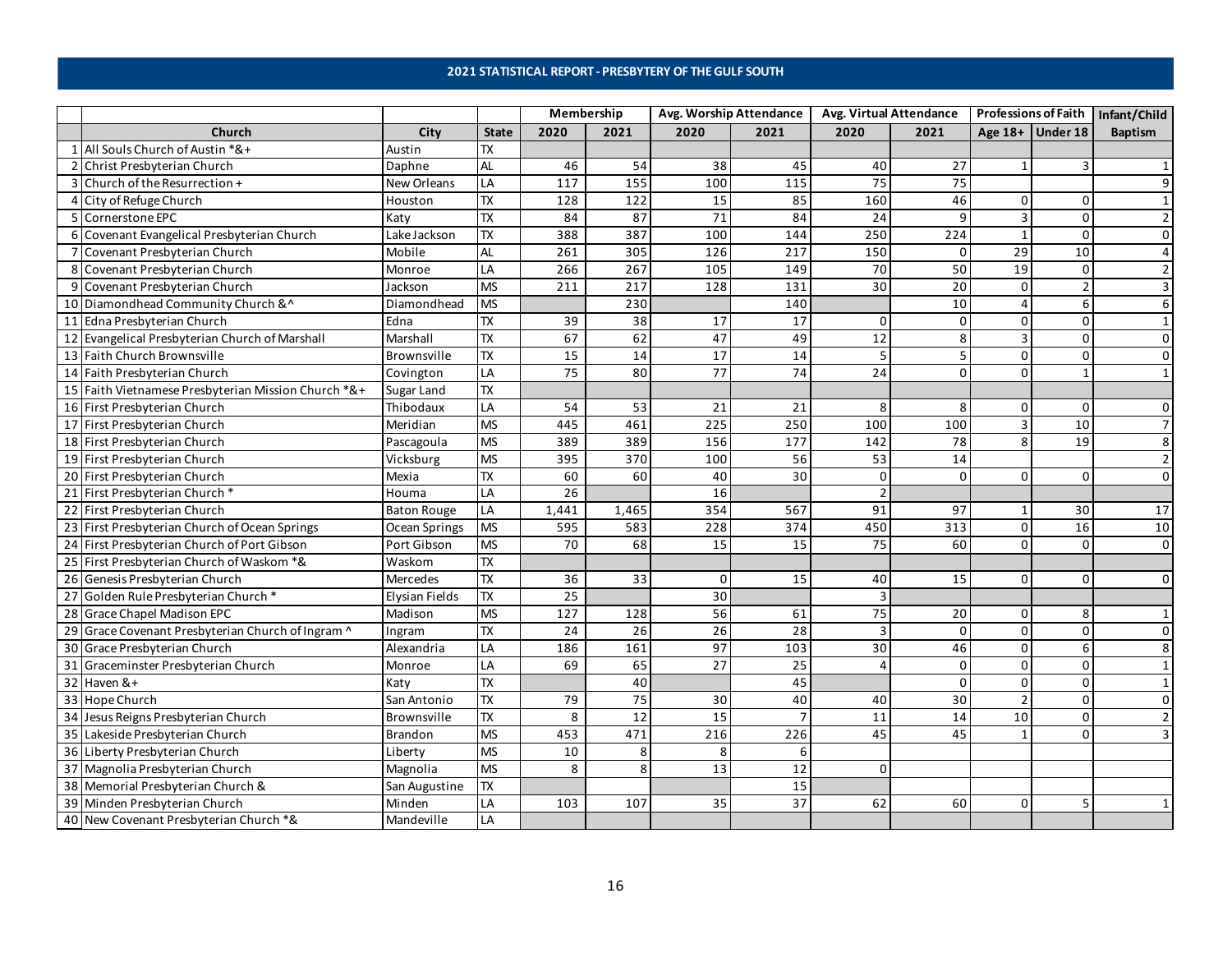### **2021 STATISTICAL REPORT - PRESBYTERY OF THE GULF SOUTH**

|                                            |                    |              | Membership |       | Avg. Worship Attendance |       | Avg. Virtual Attendance |       | <b>Professions of Faith</b> |                  | Infant/Child   |
|--------------------------------------------|--------------------|--------------|------------|-------|-------------------------|-------|-------------------------|-------|-----------------------------|------------------|----------------|
| <b>Church</b>                              | City               | <b>State</b> | 2020       | 2021  | 2020                    | 2021  | 2020                    | 2021  |                             | Age 18+ Under 18 | <b>Baptism</b> |
| 41 One Hope Presbyterian *                 | Longview           | <b>TX</b>    | 79         |       | 160                     |       | 10                      |       |                             |                  |                |
| 42 Osyka Presbyterian Church &             | Osyka              | <b>MS</b>    |            |       |                         |       |                         |       |                             |                  |                |
| 43 Pineywoods Presbyterian Church -        | Nacogdoches        | <b>TX</b>    | 6          |       | 9                       |       |                         |       |                             |                  |                |
| 44 Quest Church of New Braunfels +         | New Braunfels      | TX           | 15         | 12    | 16                      | 18    |                         |       |                             |                  |                |
| 45 River Community Church                  | Prairieville       | LA           | 80         | 63    | 40                      | 60    | 10                      |       |                             |                  |                |
| 46 San Benito Presbyterian Church *&       | San Benito         | <b>TX</b>    |            |       |                         |       |                         |       |                             |                  |                |
| 47 Scotland Presbyterian Church &          | El Dorado          | <b>AR</b>    |            |       |                         | 30    |                         |       |                             |                  |                |
| 48 Stockton Presbyterian Church            | <b>Bay Minette</b> | AL           | 96         | 88    | 30                      | 40    | 25                      | 25    |                             |                  | 0              |
| 49 The Table Dallas                        | Carrollton         | <b>TX</b>    | 57         | 55    | 52                      | 45    | 52                      |       |                             |                  |                |
| 50 Trinity Evangelical Presbyterian Church | Texarkana          | <b>TX</b>    | 46         | 32    | 34                      | 30    | 23                      | n     |                             |                  | 0              |
| 51 Unity Memorial Presbyterian Church      | Liberty            | <b>MS</b>    | 9          | 10    | 8                       | q     |                         |       |                             |                  |                |
| 52 Westminster Presbyterian Church         | Laurel             | <b>MS</b>    | 252        | 202   | 100                     | 125   | 20                      | 15    |                             |                  | 10             |
| 53 Westminster Presbyterian Church &       | Gulfport           | <b>MS</b>    |            | 139   |                         | 60    |                         | 15    |                             |                  |                |
| 54 Wiggins Presbyterian Church             | Wiggins            | <b>MS</b>    | 20         | 20    | 14                      | 14    |                         |       |                             |                  |                |
| 55 Woodland Presbyterian Church            | New Orleans        | LA           | 108        | 111   | 79                      | 80    | 62                      | 58    |                             |                  |                |
| 56 Yokena Presbyterian Church              | Vicksburg          | <b>MS</b>    | 13         | 14    | 20                      | 20    |                         |       |                             |                  |                |
|                                            |                    |              |            |       |                         |       |                         |       |                             |                  |                |
|                                            | <b>TOTAL</b>       |              | 7,081      | 7,355 | 3,111                   | 3,916 | 2,282                   | 1,498 | 91                          | 116              | 106            |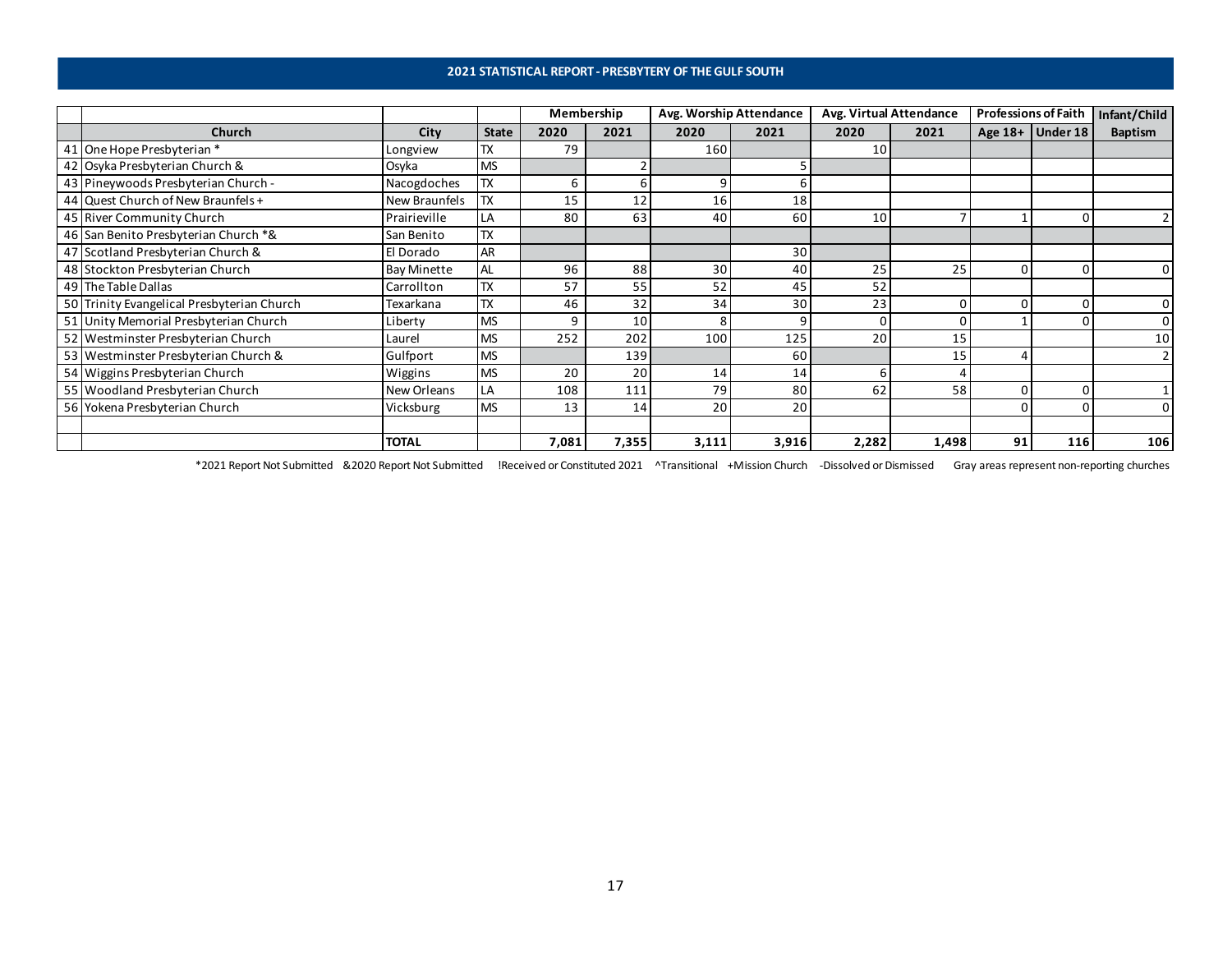<span id="page-17-0"></span>

|    |                                                     |                    |                |                                       | 2021 FINANCIAL REPORT - PRESBYTERY OF THE GULF SOUTH  |                    |                      |                          |                                                       |                                    |                                |                        |     |                       |     |
|----|-----------------------------------------------------|--------------------|----------------|---------------------------------------|-------------------------------------------------------|--------------------|----------------------|--------------------------|-------------------------------------------------------|------------------------------------|--------------------------------|------------------------|-----|-----------------------|-----|
|    |                                                     |                    |                |                                       |                                                       |                    |                      |                          |                                                       |                                    |                                | <b>Church Planting</b> |     |                       |     |
|    | Church                                              | City               | <b>State</b>   | <b>Tithes and</b><br><b>Offerings</b> | <b>Local Program and</b><br><b>Operating Expenses</b> | <b>PMA</b><br>2021 | Presbytery<br>Giving | <b>WO Giving</b><br>2021 | <b>Non-EPC Missions and</b><br><b>Outreach Giving</b> | Presbytery<br><b>Church Plants</b> | <b>Direct to</b><br><b>EPC</b> | Direct to<br>Non-EPC   |     | Parent Partner Patron |     |
|    | 1 All Souls Church of Austin *&+                    | Austin             | <b>TX</b>      |                                       |                                                       | \$0                |                      | \$0                      |                                                       |                                    |                                |                        |     |                       |     |
|    | 2 Christ Presbyterian Church                        | Daphne             | AL             | \$177,712                             | \$165,701                                             | \$828              | \$3,260              | \$1,800                  | \$10,147                                              | \$0                                | \$1,200                        | \$0                    |     |                       | Yes |
|    | 3 Church of the Resurrection +                      | New Orleans        | LA             | \$640,063                             | \$515,000                                             | \$0                | \$0                  | \$0                      | \$30,156                                              | \$0                                | \$0                            | \$0                    |     |                       |     |
|    | 4 City of Refuge Church                             | Houston            | TX             | \$550,486                             | \$465,424                                             | \$3,796            | \$1,752              | \$1,000                  | \$49,550                                              | \$0                                | \$0                            | \$0                    |     |                       |     |
|    | 5 Cornerstone EPC                                   | Katy               | TX             | \$285,588                             | \$376,619                                             | \$2,369            | \$4,017              | \$0                      | \$22,815                                              | \$12,000                           | \$0                            | \$0                    | Yes | Yes                   | Yes |
|    | 6 Covenant Evangelical Presbyterian Church          | Lake Jackson       | <b>TX</b>      | \$821,624                             | \$779,618                                             | \$9,600            | \$18,631             | \$9,900                  | \$57,423                                              | \$0                                | \$2,000                        | \$0                    |     |                       | Yes |
|    | 7 Covenant Presbyterian Church                      | Mobile             | <b>AL</b>      | \$2,943,685                           | \$858,826                                             | \$6,003            | \$10,210             | \$28,900                 | \$101,310                                             | \$38,000                           | \$0                            | \$0                    |     |                       | Yes |
|    | 8 Covenant Presbyterian Church                      | Monroe             | LA             | \$996,171                             | \$580,709                                             | \$6,210            | \$6,078              | \$35,000                 | \$205,987                                             | \$0                                | \$0                            | \$0                    |     |                       |     |
|    | 9 Covenant Presbyterian Church                      | Jackson            | <b>MS</b>      | \$907,397                             | \$857,671                                             | \$4,899            | \$7,458              | \$29,565                 | \$107,308                                             | \$0                                | \$2,349                        | \$0                    |     |                       |     |
|    | 10 Diamondhead Community Church &^                  | Diamondhead        | <b>MS</b>      | \$284,530                             | \$289,872                                             | \$0                | \$0                  | \$0                      | \$5,251                                               | \$0                                | \$0                            | \$0                    |     |                       |     |
|    | 11 Edna Presbyterian Church                         | Edna               | TX             | \$53,189                              | \$145,919                                             | \$913              | \$768                | \$0                      | \$4,890                                               | \$0                                | \$0                            | \$0                    |     |                       |     |
|    | 12 Evangelical Presbyterian Church of Marshall      | Marshall           | $\n  TX\n$     | \$200,498                             | \$200,766                                             | \$1,242            | \$864                | \$20,874                 | \$10,995                                              | \$0                                | \$0                            | \$0                    |     |                       |     |
|    | 13 Faith Church Brownsville                         | Brownsville        | TX             | \$92,455                              | \$88,502                                              | \$420              | \$420                | \$0                      | \$3,085                                               | \$0                                | \$0                            | \$0                    |     |                       |     |
|    | 14 Faith Presbyterian Church                        | Covington          | LA             | \$537,333                             | \$452,768                                             | \$1,050            | \$20,050             | \$18,296                 | \$27,514                                              | \$0                                | \$7,460                        | \$0                    | Yes | Yes                   | Yes |
|    | 15 Faith Vietnamese Presbyterian Mission Church *&+ | Sugar Land         | TX             |                                       |                                                       | \$0                |                      | \$0                      |                                                       |                                    |                                |                        |     |                       |     |
|    | 16 First Presbyterian Church                        | Thibodaux          | LA             | \$88,792                              | \$117,869                                             | \$200              | \$400                | \$0                      | \$1,200                                               |                                    |                                |                        |     |                       |     |
|    | 17 First Presbyterian Church                        | Meridian           | <b>MS</b>      | \$1,421,721                           | \$1,168,577                                           | \$9,798            | \$7,200              | \$26,300                 | \$27,286                                              |                                    | \$5,750                        |                        |     |                       |     |
|    | 18 First Presbyterian Church                        | Pascagoula         | <b>MS</b>      | \$842,041                             | \$787,249                                             | \$8,040            | \$13,632             | \$7,000                  | \$59,500                                              |                                    |                                |                        |     |                       |     |
|    | 19 First Presbyterian Church                        | Vicksburg          | <b>MS</b>      | \$695,449                             | \$632,377                                             | \$4,600            | \$9,200              | \$3,000                  | \$65,805                                              | \$0                                | \$0                            | \$0                    |     |                       |     |
|    | 20 First Presbyterian Church                        | Mexia              | <b>TX</b>      | \$98,802                              | \$78,764                                              | \$1,495            | \$2,145              | \$0                      | \$0                                                   | \$0                                | \$0                            | \$0                    |     |                       |     |
|    | 21 First Presbyterian Church *                      | Houma              | LA             |                                       |                                                       | \$504              |                      | \$1,008                  |                                                       |                                    |                                |                        |     |                       |     |
|    | 22 First Presbyterian Church                        | <b>Baton Rouge</b> | LA             | \$3,910,854                           | \$3,264,817                                           | \$37,600           | \$136,080            | \$64,980                 | \$226,972                                             | \$7,500                            | \$75,000                       |                        | Yes | Yes                   | Yes |
|    | 23 First Presbyterian Church of Ocean Springs       | Ocean Springs      | MS             | \$1,528,329                           | \$1,106,245                                           | \$13,409           | \$36,737             | \$14,000                 | \$168,664                                             | \$0                                | \$10,000                       | \$0                    |     | Yes                   |     |
|    | 24 First Presbyterian Church of Port Gibson         | Port Gibson        | <b>MS</b>      | \$226,889                             | \$154,276                                             | \$2,500            | \$1,120              | \$16,590                 | \$9,360                                               | \$1,620                            | \$3,360                        | \$0                    |     |                       | Yes |
|    | 25 First Presbyterian Church of Waskom *&           | Waskom             | <b>TX</b>      |                                       |                                                       | \$0                |                      | \$0                      |                                                       |                                    |                                |                        |     |                       |     |
|    | 26 Genesis Presbyterian Church                      | Mercedes           | TX             | \$67,095                              | \$78,469                                              | \$0                | \$0                  | \$0                      | \$1,500                                               | \$0                                | \$0                            | \$0                    |     |                       |     |
|    | 27 Golden Rule Presbyterian Church *                | Elysian Fields     | TX             |                                       |                                                       | \$0                |                      | \$0                      |                                                       |                                    |                                |                        |     |                       |     |
| 28 | Grace Chapel Madison EPC                            | Madison            | <b>MS</b>      | \$464,797                             | \$331,357                                             | \$2,921            | \$35,953             | \$1,000                  | \$13,505                                              | \$0                                | \$0                            | \$0                    |     |                       |     |
|    | 29 Grace Covenant Presbyterian Church of Ingram ^   | Ingram             | $\overline{D}$ | \$114,140                             | \$138,825                                             | \$552              |                      | \$0                      |                                                       | \$0                                | \$0                            | \$0                    |     |                       |     |
|    | 30 Grace Presbyterian Church                        | Alexandria         | LA             | \$499,573                             | \$469,809                                             | \$4,800            | \$33,500             | \$26,320                 | \$22,184                                              |                                    |                                |                        |     |                       |     |
| 31 | Graceminster Presbyterian Church                    | Monroe             | LA             | \$87,145                              | \$105,129                                             | \$0                | \$0                  | \$3,630                  | \$8,000                                               | \$0                                | \$0                            | \$0                    |     |                       |     |
|    | 32 Haven &+                                         | Katy               | ${\sf TX}$     | \$45,000                              | \$87,000                                              | \$0                | \$0                  | \$0                      | \$5,000                                               | \$0                                | \$0                            | \$0                    |     |                       |     |
|    | 33 Hope Church                                      | San Antonio        | <b>TX</b>      | \$222,425                             | \$188,558                                             | \$2,024            | \$3,432              | \$8,400                  | \$18,613                                              |                                    | \$12,000                       |                        |     |                       |     |
| 34 | Jesus Reigns Presbyterian Church                    | Brownsville        | TX             | \$14,813                              | \$9,405                                               | 50                 | \$467                | \$200                    | \$178                                                 |                                    |                                |                        |     |                       |     |
|    | 35 Lakeside Presbyterian Church                     | Brandon            | <b>MS</b>      | \$1,021,248                           | \$983,769                                             | \$0                | \$5,100              | \$22,050                 | \$75,758                                              | \$0                                | \$0                            | \$0                    |     |                       |     |
|    | 36 Liberty Presbyterian Church                      | Liberty            | <b>MS</b>      | \$45,125                              | \$39,580                                              | \$0                |                      | \$0                      |                                                       |                                    | \$192                          |                        |     |                       |     |
|    | 37 Magnolia Presbyterian Church                     | Magnolia           | <b>MS</b>      | \$13,976                              | \$17,527                                              | 50                 |                      | \$0                      |                                                       |                                    |                                |                        |     |                       |     |
|    | 38 Memorial Presbyterian Church &                   | San Augustine      | <b>TX</b>      | \$82,458                              | \$77,711                                              | \$0                | \$1,100              | \$0                      | \$6,500                                               |                                    |                                |                        |     |                       |     |
|    | 39 Minden Presbyterian Church                       | Minden             | LA             | \$232,635                             | \$212,243                                             | \$2,369            | \$8,422              | \$3,500                  | \$4,375                                               | \$0                                | \$0                            | \$0                    |     |                       |     |
|    | 40 New Covenant Presbyterian Church *&              | Mandeville         | LA             |                                       |                                                       | \$1,870            |                      | \$2,145                  |                                                       |                                    |                                |                        |     |                       |     |
|    | 41 One Hope Presbyterian *                          | Longview           | TX             |                                       |                                                       | \$0                |                      | \$0                      |                                                       |                                    |                                |                        |     |                       |     |
|    | 42 Osyka Presbyterian Church &                      | Osyka              | <b>MS</b>      | \$19,179                              | \$9,348                                               | \$0                |                      | \$0                      | \$1,432                                               |                                    |                                |                        |     |                       |     |
|    | 43 Pineywoods Presbyterian Church -                 | Nacogdoches        | TX             | \$0                                   | \$275                                                 | \$1,000            | \$16,000             | \$0                      | \$20,500                                              |                                    |                                |                        |     |                       |     |
|    | 44 Quest Church of New Braunfels +                  | New Braunfels      | <b>TX</b>      | \$128,250                             | \$134,358                                             | \$253              |                      | \$0                      | \$1,500                                               |                                    |                                |                        |     |                       |     |
|    | 45 River Community Church                           | Prairieville       | LA             | \$211,711                             | \$179,941                                             | \$1,610            | \$15,730             | \$13,500                 | \$9,000                                               | \$0                                | \$0                            | \$0                    |     |                       |     |
|    | 46 San Benito Presbyterian Church *&                | San Benito         | TX             |                                       |                                                       | \$0                |                      | \$0                      |                                                       |                                    |                                |                        |     |                       |     |
|    | 47 Scotland Presbyterian Church &                   | El Dorado          | AR             | \$60,161                              | \$61,154                                              | \$575              | \$975                | \$0                      | \$4,800                                               |                                    |                                |                        |     |                       |     |
|    | 48 Stockton Presbyterian Church                     | <b>Bay Minette</b> | AL             | \$169,234                             | \$206,102                                             | \$2,185            | \$1,536              | \$3,700                  | \$24,000                                              | \$0                                | \$0                            | \$0                    |     |                       |     |
|    | 49 The Table Dallas                                 | Carrollton         | TX             | \$238,404                             | \$181,675                                             | \$1,200            | \$1,200              | \$0                      | \$9,500                                               |                                    |                                | \$6,500                |     | Yes                   |     |
|    | 50 Trinity Evangelical Presbyterian Church          | Texarkana          | TX             | \$88,522                              | \$66,196                                              | 50                 | \$0                  | \$400                    | \$971                                                 |                                    |                                |                        |     |                       |     |
|    |                                                     |                    |                |                                       |                                                       |                    |                      |                          |                                                       |                                    |                                |                        |     |                       |     |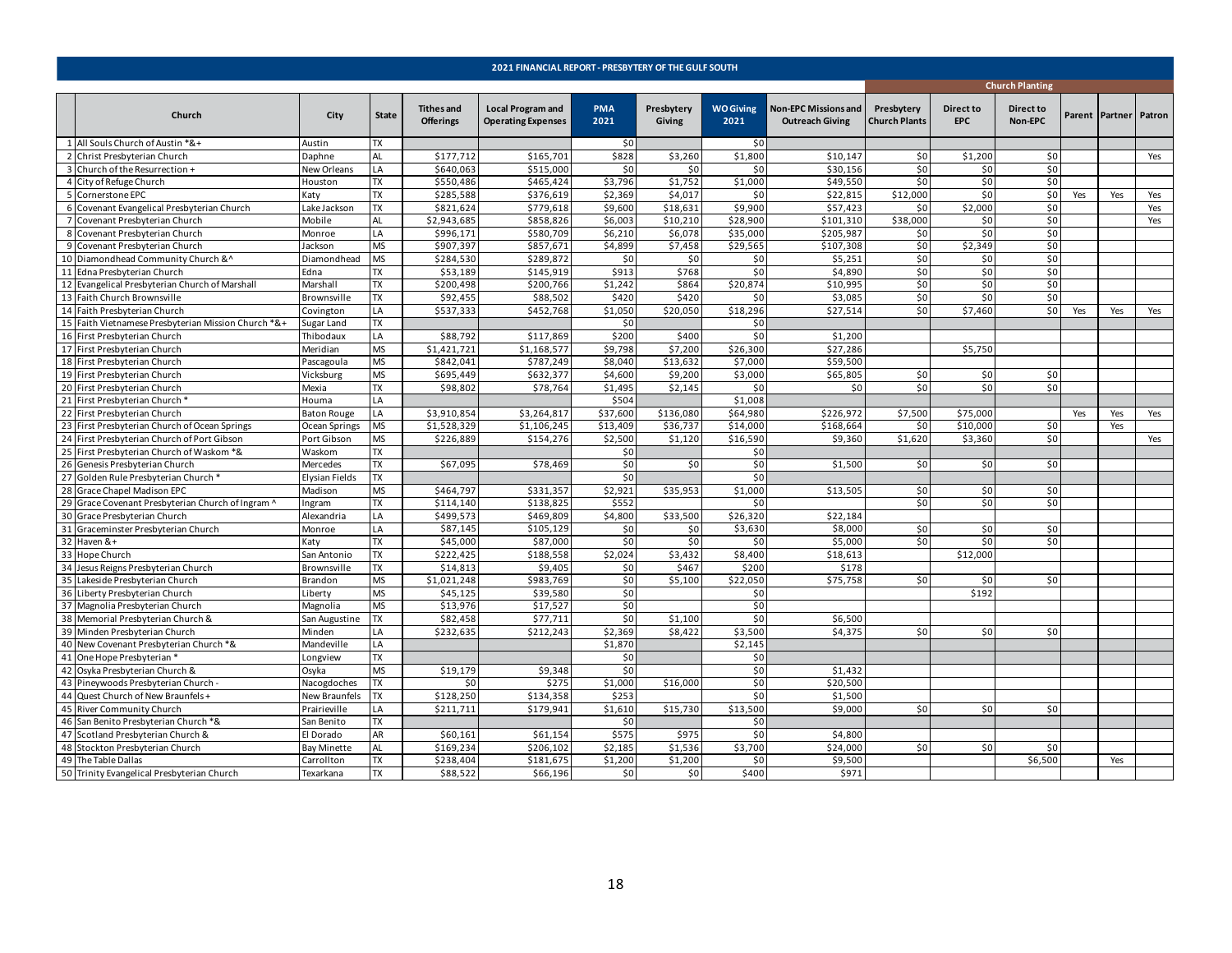| Church                                |              |           |                                       | <b>2021 FINANCIAL REPORT - PRESBYTERY OF THE GULF SOUTH</b> |                    |                             |                          |                                                       |                                    |                         |                        |                       |     |
|---------------------------------------|--------------|-----------|---------------------------------------|-------------------------------------------------------------|--------------------|-----------------------------|--------------------------|-------------------------------------------------------|------------------------------------|-------------------------|------------------------|-----------------------|-----|
|                                       |              |           |                                       |                                                             |                    |                             |                          |                                                       |                                    |                         |                        |                       |     |
|                                       |              |           |                                       |                                                             |                    |                             |                          |                                                       |                                    |                         | <b>Church Planting</b> |                       |     |
|                                       | City         | State     | <b>Tithes and</b><br><b>Offerings</b> | <b>Local Program and</b><br><b>Operating Expenses</b>       | <b>PMA</b><br>2021 | Presbytery<br><b>Giving</b> | <b>WO Giving</b><br>2021 | <b>Non-EPC Missions and</b><br><b>Outreach Giving</b> | Presbytery<br><b>Church Plants</b> | Direct to<br><b>EPC</b> | Direct to<br>Non-EPC   | Parent Partner Patron |     |
| 51 Unity Memorial Presbyterian Church | Liberty      | <b>MS</b> | \$23,469                              | \$35,383                                                    | SO I               | \$692                       | \$0                      | \$200                                                 |                                    |                         |                        |                       |     |
| 52 Westminster Presbyterian Church    | Laurel       | <b>MS</b> | \$782,413                             | \$910,503                                                   | \$5,635            | \$3,920                     | \$24,975                 | \$99,605                                              | \$3,600                            |                         |                        |                       |     |
| 53 Westminster Presbyterian Church &  | Gulfport     | <b>MS</b> | \$304,595                             | \$267,244                                                   | \$3,289            | \$5,577                     | \$1,800                  | \$27,805                                              |                                    |                         |                        |                       | Yes |
| 54 Wiggins Presbyterian Church        | Wiggins      | <b>MS</b> | \$102,692                             | \$100,773                                                   |                    |                             |                          | \$7,500                                               |                                    |                         |                        |                       |     |
| 55 Woodland Presbyterian Church       | New Orleans  |           | \$361,661                             | \$331,723                                                   | \$2,484            | \$1,728                     | \$0                      | \$31,958                                              | \$0                                |                         | S0.                    |                       |     |
| 56 Yokena Presbyterian Church         | Vicksburg    | <b>MS</b> | \$46,507                              |                                                             | \$345              |                             | S0                       | \$10,100                                              |                                    | \$3,000                 |                        |                       |     |
|                                       |              |           |                                       |                                                             |                    |                             |                          |                                                       |                                    |                         |                        |                       |     |
|                                       | <b>TOTAL</b> |           | \$22,750,836                          | \$18,311,626                                                | \$148,588          | \$415,354                   | \$389,833                | \$1,599,702                                           | \$62,720                           | \$122,311               | \$6,500                |                       |     |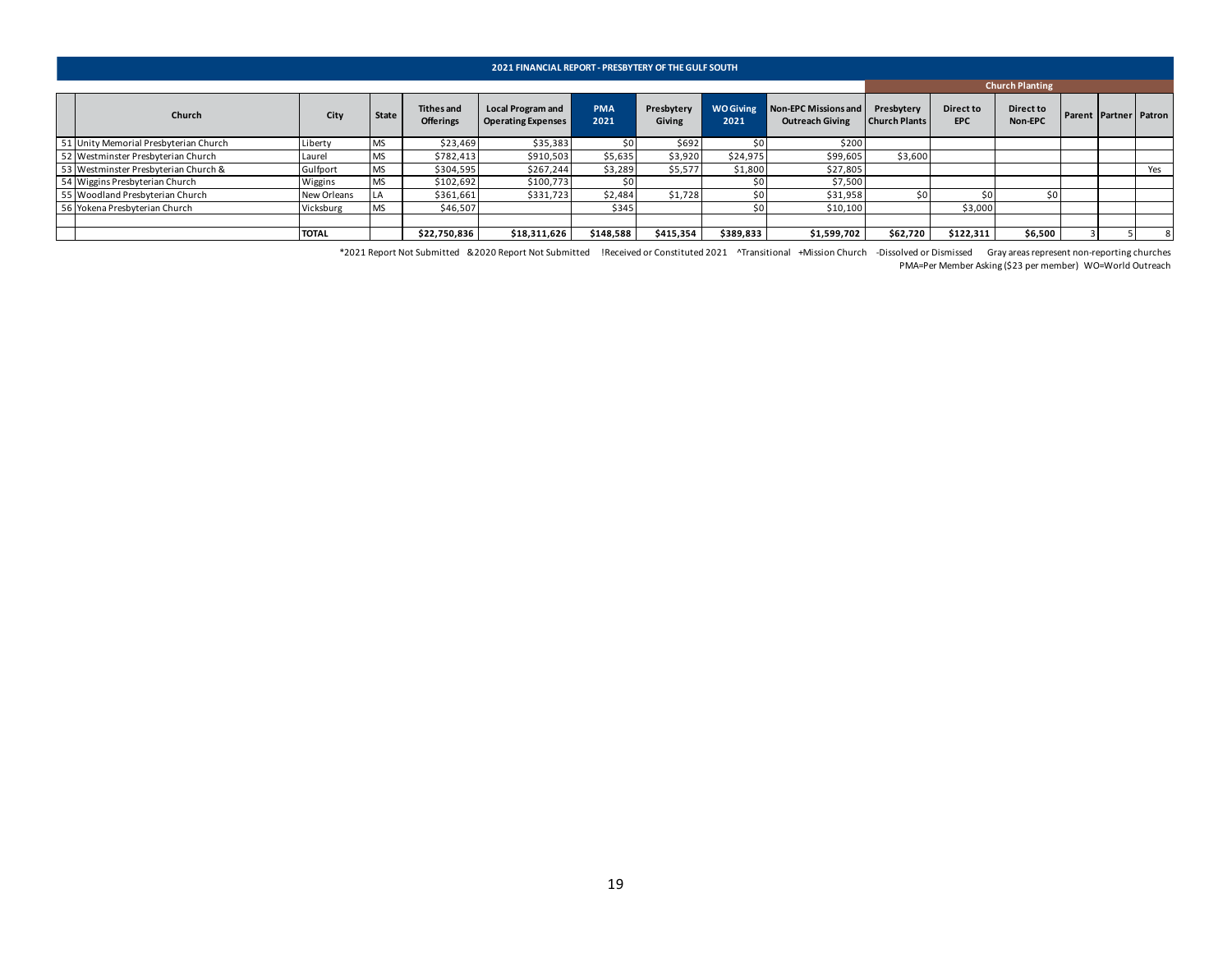### **2021 STATISTICAL REPORT - PRESBYTERY OF MID-AMERICA**

<span id="page-19-0"></span>

|                                                                                                                                                                                                                                                                                                                                                                                                                                                                                                                                                                                                                                                                                                                                                                                                                                                                                                                                                                                                                                                                                                                                                                                                                                                                                                                                                                                                                                                                                                                                                                                                                                                                                                                                                                                                                                                                                                                                                                                                                                                                                                                                                                                                                                                                                                                                                                                                                                                                                                                                                                                                                                                                                                                                                                                                                                                                                                                                                                                                                                                                                                                                                                                                                                                                                                                                                                                                                                                                                                                                                                                                                                                                                                                                                                                                                                                                                                                                                                                                                                                                                                                                                                                        |      |              | Membership |      | Avg. Worship Attendance |      | Avg. Virtual Attendance |      | <b>Professions of Faith</b> |                  | Infant/Child   |
|----------------------------------------------------------------------------------------------------------------------------------------------------------------------------------------------------------------------------------------------------------------------------------------------------------------------------------------------------------------------------------------------------------------------------------------------------------------------------------------------------------------------------------------------------------------------------------------------------------------------------------------------------------------------------------------------------------------------------------------------------------------------------------------------------------------------------------------------------------------------------------------------------------------------------------------------------------------------------------------------------------------------------------------------------------------------------------------------------------------------------------------------------------------------------------------------------------------------------------------------------------------------------------------------------------------------------------------------------------------------------------------------------------------------------------------------------------------------------------------------------------------------------------------------------------------------------------------------------------------------------------------------------------------------------------------------------------------------------------------------------------------------------------------------------------------------------------------------------------------------------------------------------------------------------------------------------------------------------------------------------------------------------------------------------------------------------------------------------------------------------------------------------------------------------------------------------------------------------------------------------------------------------------------------------------------------------------------------------------------------------------------------------------------------------------------------------------------------------------------------------------------------------------------------------------------------------------------------------------------------------------------------------------------------------------------------------------------------------------------------------------------------------------------------------------------------------------------------------------------------------------------------------------------------------------------------------------------------------------------------------------------------------------------------------------------------------------------------------------------------------------------------------------------------------------------------------------------------------------------------------------------------------------------------------------------------------------------------------------------------------------------------------------------------------------------------------------------------------------------------------------------------------------------------------------------------------------------------------------------------------------------------------------------------------------------------------------------------------------------------------------------------------------------------------------------------------------------------------------------------------------------------------------------------------------------------------------------------------------------------------------------------------------------------------------------------------------------------------------------------------------------------------------------------------------------|------|--------------|------------|------|-------------------------|------|-------------------------|------|-----------------------------|------------------|----------------|
| <b>Church</b>                                                                                                                                                                                                                                                                                                                                                                                                                                                                                                                                                                                                                                                                                                                                                                                                                                                                                                                                                                                                                                                                                                                                                                                                                                                                                                                                                                                                                                                                                                                                                                                                                                                                                                                                                                                                                                                                                                                                                                                                                                                                                                                                                                                                                                                                                                                                                                                                                                                                                                                                                                                                                                                                                                                                                                                                                                                                                                                                                                                                                                                                                                                                                                                                                                                                                                                                                                                                                                                                                                                                                                                                                                                                                                                                                                                                                                                                                                                                                                                                                                                                                                                                                                          | City | <b>State</b> | 2020       | 2021 | 2020                    | 2021 | 2020                    | 2021 |                             | Age 18+ Under 18 | <b>Baptism</b> |
| Athens Church &#</td><td>Kansas City</td><td><b>MO</b></td><td></td><td>45</td><td></td><td>100</td><td></td><td></td><td></td><td></td><td><math>\mathbf{0}</math></td></tr><tr><td>Barbee Memorial Presbyterian Church</td><td><b>Excelsior Springs</b></td><td><b>MO</b></td><td>78</td><td>80</td><td>40</td><td>48</td><td>10</td><td></td><td></td><td></td><td></td></tr><tr><td>3 Big Creek Presbyterian Church</td><td>Hannibal</td><td><b>MO</b></td><td>38</td><td>38</td><td>35</td><td>35</td><td></td><td>0</td><td>0</td><td></td><td></td></tr><tr><td>4 Brazeau Presbyterian Church</td><td>Brazeau</td><td><b>MO</b></td><td>33</td><td>30</td><td>30</td><td>25</td><td></td><td></td><td></td><td></td><td></td></tr><tr><td>5 Brookdale Presbyterian Church</td><td>St. Joseph</td><td><b>MO</b></td><td>253</td><td>251</td><td>111</td><td>117</td><td>50</td><td>40</td><td>0</td><td></td><td></td></tr><tr><td>6 Central Presbyterian Church</td><td>St. Louis</td><td><b>MO</b></td><td>1,099</td><td>1,095</td><td>305</td><td>359</td><td>771</td><td>417</td><td><math>\Omega</math></td><td></td><td>13</td></tr><tr><td>7 Central West End Church</td><td>Saint Louis</td><td><b>MO</b></td><td>56</td><td>56</td><td>150</td><td>150</td><td>150</td><td>50</td><td>0</td><td></td><td><math>\Omega</math></td></tr><tr><td>8 City Church</td><td>St. Louis</td><td><b>MO</b></td><td>101</td><td>78</td><td>48</td><td>81</td><td>53</td><td>9</td><td></td><td></td><td></td></tr><tr><td>9 EPIC Evangelical Presbyterians in Christ Church</td><td>Troy</td><td><b>MO</b></td><td>35</td><td>35</td><td>20</td><td>30</td><td></td><td>10<sup>1</sup></td><td></td><td></td><td></td></tr><tr><td>10 Faith Presbyterian Church</td><td>Perryville</td><td><b>MO</b></td><td>55</td><td>50</td><td>25</td><td>23</td><td>40</td><td>40</td><td>5</td><td></td><td></td></tr><tr><td>11 Gashland Evangelical Presbyterian Church</td><td>Kansas City</td><td><b>MO</b></td><td>444</td><td>476</td><td>118</td><td>120</td><td>148</td><td>212</td><td><math>\Omega</math></td><td></td><td></td></tr><tr><td>12 Greentree Community Church</td><td>Kirkwood</td><td><b>MO</b></td><td>548</td><td>510</td><td>626</td><td>361</td><td>470</td><td>175</td><td>0</td><td></td><td></td></tr><tr><td>13 Highlands Church</td><td>Chesterfield</td><td><b>MO</b></td><td>62</td><td>66</td><td>80</td><td>75</td><td>30</td><td>15</td><td><math>\Omega</math></td><td></td><td></td></tr><tr><td>14 Providence Presbyterian Church</td><td><b>Bowling Green</b></td><td><b>MO</b></td><td>16</td><td>15</td><td>16</td><td>14</td><td>6</td><td></td><td><math>\Omega</math></td><td></td><td></td></tr><tr><td>15 River City Church</td><td>St. Charles</td><td><b>MO</b></td><td>55</td><td>54</td><td>80</td><td>120</td><td>10</td><td></td><td><math>\Omega</math></td><td></td><td></td></tr><tr><td>16 Riverside Church</td><td><b>Webster Groves</b></td><td><b>MO</b></td><td>126</td><td>119</td><td>40</td><td>150</td><td>140</td><td>40</td><td></td><td></td><td></td></tr><tr><td>17 Sutter Presbyterian Church</td><td>Bridgeton</td><td><b>MO</b></td><td>45</td><td>50</td><td><math>\Omega</math></td><td>25</td><td>90</td><td>70</td><td>0</td><td></td><td></td></tr><tr><td>18 The Crossing Church</td><td>Columbia</td><td><b>MO</b></td><td>3,000</td><td>3,150</td><td>1,500</td><td>2,000</td><td>3,500</td><td>2,500</td><td></td><td></td><td></td></tr><tr><td>19 Trinity EPC*</td><td>Chillicothe</td><td><b>MO</b></td><td>14</td><td></td><td>10</td><td></td><td>10</td><td></td><td></td><td></td><td></td></tr><tr><td>20 Walnut Grove Presbyterian Church ^</td><td><b>Butler</b></td><td><b>MO</b></td><td>32</td><td>30</td><td>24</td><td>22</td><td></td><td></td><td>0</td><td></td><td>0</td></tr><tr><td></td><td></td><td></td><td></td><td></td><td></td><td></td><td></td><td></td><td></td><td></td><td></td></tr><tr><td></td><td><b>TOTAL</b></td><td></td><td>6,090</td><td>6,228</td><td>3,258</td><td>3,855</td><td>5,481</td><td>3,596</td><td>10</td><td></td><td>39</td></tr></tbody></table> |      |              |            |      |                         |      |                         |      |                             |                  |                |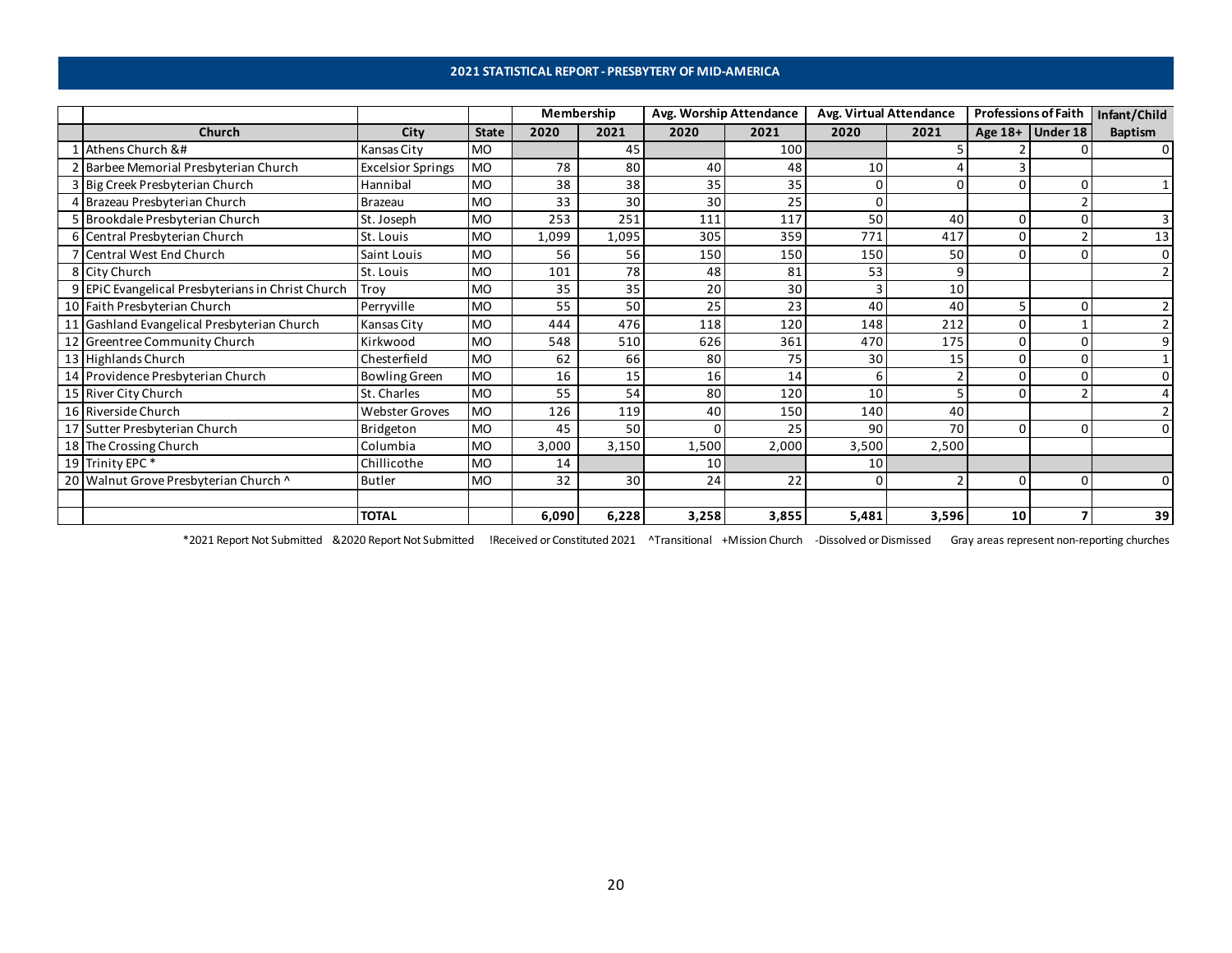<span id="page-20-0"></span>

|                                                                                                                                                                                                                                                                                                                                                                                                                                                                                                                                                                                                                                                                                                                                                                                                                                                                                                                                                                                                                                                                                                                                                                                                                                                                                                                                                                                                                                                                                                                                                                                                                                                                                                                                                                                                                                                                                                                                                                                                                                                                                                                                                                                                                                                                                                                                                                                                                                                                                                                                                                                                                                                                                                                                                                                                                                                                                                                                                                                                                                                                                                                                                                                                                                                                                                                                                                                                                                                                                                                                                                                                                                                                                                                                                                                                                                                                                                                                                                                                                                                                                                                                                                                                                                                                                                                                                                                                                                                                                                                                                                                                                                                                                                                                                                                                                                                                                                                                                                                                                                                                                                                                                                                                                                                                                                                                                                                     |      |              |                   | 2021 FINANCIAL REPORT - PRESBYTERY OF MID-AMERICA |            |            |                  |                                     |            |            |                        |  |                       |        |
|-------------------------------------------------------------------------------------------------------------------------------------------------------------------------------------------------------------------------------------------------------------------------------------------------------------------------------------------------------------------------------------------------------------------------------------------------------------------------------------------------------------------------------------------------------------------------------------------------------------------------------------------------------------------------------------------------------------------------------------------------------------------------------------------------------------------------------------------------------------------------------------------------------------------------------------------------------------------------------------------------------------------------------------------------------------------------------------------------------------------------------------------------------------------------------------------------------------------------------------------------------------------------------------------------------------------------------------------------------------------------------------------------------------------------------------------------------------------------------------------------------------------------------------------------------------------------------------------------------------------------------------------------------------------------------------------------------------------------------------------------------------------------------------------------------------------------------------------------------------------------------------------------------------------------------------------------------------------------------------------------------------------------------------------------------------------------------------------------------------------------------------------------------------------------------------------------------------------------------------------------------------------------------------------------------------------------------------------------------------------------------------------------------------------------------------------------------------------------------------------------------------------------------------------------------------------------------------------------------------------------------------------------------------------------------------------------------------------------------------------------------------------------------------------------------------------------------------------------------------------------------------------------------------------------------------------------------------------------------------------------------------------------------------------------------------------------------------------------------------------------------------------------------------------------------------------------------------------------------------------------------------------------------------------------------------------------------------------------------------------------------------------------------------------------------------------------------------------------------------------------------------------------------------------------------------------------------------------------------------------------------------------------------------------------------------------------------------------------------------------------------------------------------------------------------------------------------------------------------------------------------------------------------------------------------------------------------------------------------------------------------------------------------------------------------------------------------------------------------------------------------------------------------------------------------------------------------------------------------------------------------------------------------------------------------------------------------------------------------------------------------------------------------------------------------------------------------------------------------------------------------------------------------------------------------------------------------------------------------------------------------------------------------------------------------------------------------------------------------------------------------------------------------------------------------------------------------------------------------------------------------------------------------------------------------------------------------------------------------------------------------------------------------------------------------------------------------------------------------------------------------------------------------------------------------------------------------------------------------------------------------------------------------------------------------------------------------------------------------------------------------------|------|--------------|-------------------|---------------------------------------------------|------------|------------|------------------|-------------------------------------|------------|------------|------------------------|--|-----------------------|--------|
|                                                                                                                                                                                                                                                                                                                                                                                                                                                                                                                                                                                                                                                                                                                                                                                                                                                                                                                                                                                                                                                                                                                                                                                                                                                                                                                                                                                                                                                                                                                                                                                                                                                                                                                                                                                                                                                                                                                                                                                                                                                                                                                                                                                                                                                                                                                                                                                                                                                                                                                                                                                                                                                                                                                                                                                                                                                                                                                                                                                                                                                                                                                                                                                                                                                                                                                                                                                                                                                                                                                                                                                                                                                                                                                                                                                                                                                                                                                                                                                                                                                                                                                                                                                                                                                                                                                                                                                                                                                                                                                                                                                                                                                                                                                                                                                                                                                                                                                                                                                                                                                                                                                                                                                                                                                                                                                                                                                     |      |              |                   |                                                   |            |            |                  |                                     |            |            | <b>Church Planting</b> |  |                       |        |
| Church                                                                                                                                                                                                                                                                                                                                                                                                                                                                                                                                                                                                                                                                                                                                                                                                                                                                                                                                                                                                                                                                                                                                                                                                                                                                                                                                                                                                                                                                                                                                                                                                                                                                                                                                                                                                                                                                                                                                                                                                                                                                                                                                                                                                                                                                                                                                                                                                                                                                                                                                                                                                                                                                                                                                                                                                                                                                                                                                                                                                                                                                                                                                                                                                                                                                                                                                                                                                                                                                                                                                                                                                                                                                                                                                                                                                                                                                                                                                                                                                                                                                                                                                                                                                                                                                                                                                                                                                                                                                                                                                                                                                                                                                                                                                                                                                                                                                                                                                                                                                                                                                                                                                                                                                                                                                                                                                                                              | City | <b>State</b> | <b>Tithes and</b> | <b>Local Program and</b>                          | <b>PMA</b> | Presbytery | <b>WO Giving</b> | <b>Non-EPC Missions</b>             | Presbytery | Direct to  | <b>Direct to</b>       |  | <b>Parent Partner</b> | Patron |
|                                                                                                                                                                                                                                                                                                                                                                                                                                                                                                                                                                                                                                                                                                                                                                                                                                                                                                                                                                                                                                                                                                                                                                                                                                                                                                                                                                                                                                                                                                                                                                                                                                                                                                                                                                                                                                                                                                                                                                                                                                                                                                                                                                                                                                                                                                                                                                                                                                                                                                                                                                                                                                                                                                                                                                                                                                                                                                                                                                                                                                                                                                                                                                                                                                                                                                                                                                                                                                                                                                                                                                                                                                                                                                                                                                                                                                                                                                                                                                                                                                                                                                                                                                                                                                                                                                                                                                                                                                                                                                                                                                                                                                                                                                                                                                                                                                                                                                                                                                                                                                                                                                                                                                                                                                                                                                                                                                                     |      |              | <b>Offerings</b>  | <b>Operating Expenses</b>                         | 2021       | Giving     | 2021             | and Outreach Giving   Church Plants |            | <b>EPC</b> | Non-EPC                |  |                       |        |
| 1 Athens Church &#</td><td>Kansas City</td><td><b>MO</b></td><td>\$200,000</td><td>\$200,000</td><td>\$0</td><td>50</td><td>\$0</td><td>\$3,000</td><td>\$0</td><td>\$0</td><td>\$0</td><td></td><td></td><td></td></tr><tr><td>2 Barbee Memorial Presbyterian Church</td><td><b>Excelsior Springs</b></td><td><b>MO</b></td><td>\$128,043</td><td>\$150,963</td><td>\$1,794</td><td>\$3,058</td><td>\$7,250</td><td>\$3,801</td><td></td><td></td><td></td><td></td><td></td><td></td></tr><tr><td>3 Big Creek Presbyterian Church</td><td>Hannibal</td><td><b>MO</b></td><td>\$153,062</td><td>\$104,209</td><td>\$897</td><td>\$2,580</td><td>\$3,121</td><td>\$19,495</td><td></td><td></td><td></td><td></td><td></td><td></td></tr><tr><td>4 Brazeau Presbyterian Church</td><td>Brazeau</td><td><b>MO</b></td><td>\$44,286</td><td>\$63,138</td><td>\$0</td><td></td><td>\$0</td><td></td><td></td><td></td><td></td><td></td><td></td><td></td></tr><tr><td>5 Brookdale Presbyterian Church</td><td>St. Joseph</td><td><b>MO</b></td><td>\$553,272</td><td>\$525,979</td><td>\$7,527</td><td>\$3,855</td><td>\$6,600</td><td>\$60,345</td><td>\$0</td><td>\$4,020</td><td>\$0</td><td></td><td>Yes</td><td>Yes</td></tr><tr><td>6 Central Presbyterian Church</td><td>St. Louis</td><td><b>MO</b></td><td>\$4,137,315</td><td>\$3,646,232</td><td>\$31,901</td><td>\$16,935</td><td>\$24,500</td><td>\$632,756</td><td></td><td></td><td></td><td></td><td></td><td></td></tr><tr><td>7 Central West End Church</td><td>Saint Louis</td><td><b>MO</b></td><td>\$278,025</td><td>\$281,146</td><td>\$1,265</td><td>\$840</td><td>\$0</td><td>\$0</td><td>\$0</td><td>\$0</td><td>\$0</td><td></td><td></td><td></td></tr><tr><td>8 City Church</td><td>St. Louis</td><td><b>MO</b></td><td>\$517,889</td><td>\$467,033</td><td>\$2,312</td><td>\$1,508</td><td>\$3,946</td><td>\$15,277</td><td>\$0</td><td>\$12,000</td><td>\$0</td><td></td><td>Yes</td><td>Yes</td></tr><tr><td>9 EPIC Evangelical Presbyterians in Christ Church</td><td>Troy</td><td><b>MO</b></td><td>\$90,546</td><td>\$61,377</td><td>\$880</td><td>\$1,480</td><td>\$0</td><td>\$5,300</td><td></td><td></td><td></td><td></td><td></td><td></td></tr><tr><td>10 Faith Presbyterian Church</td><td>Perrvville</td><td><b>MO</b></td><td>\$95,346</td><td>\$105,416</td><td>\$1,300</td><td>\$2,350</td><td>\$1,200</td><td>\$3,614</td><td>\$0</td><td>\$0</td><td>\$0</td><td></td><td></td><td></td></tr><tr><td>11 Gashland Evangelical Presbyterian Church</td><td>Kansas City</td><td><b>MO</b></td><td>\$875,354</td><td>\$865,634</td><td>\$11,500</td><td>\$4,095</td><td>\$3,000</td><td>\$109,107</td><td>\$4,200</td><td>\$4,200</td><td>\$0</td><td></td><td></td><td>Yes</td></tr><tr><td>12 Greentree Community Church</td><td>Kirkwood</td><td><b>MO</b></td><td>\$2,040,474</td><td>\$1,931,836</td><td>\$12,604</td><td>\$43,824</td><td>\$26,000</td><td>\$299,140</td><td>\$0</td><td>\$25,000</td><td>\$0</td><td>Yes</td><td>Yes</td><td></td></tr><tr><td>13 Highlands Church</td><td>Chesterfield</td><td><b>MO</b></td><td>\$250,000</td><td>\$205,000</td><td>\$0</td><td>\$800</td><td>\$0</td><td>\$6,200</td><td>\$0</td><td>\$0</td><td>\$0</td><td></td><td></td><td></td></tr><tr><td>14 Providence Presbyterian Church</td><td><b>Bowling Green</b></td><td><b>MO</b></td><td>\$10,891</td><td>\$8,968</td><td>\$400</td><td>\$300</td><td>\$500</td><td>\$3,613</td><td>\$0</td><td>\$0</td><td>\$0</td><td></td><td></td><td></td></tr><tr><td>15 River City Church</td><td>St. Charles</td><td><b>MO</b></td><td>\$290,458</td><td>\$35,540</td><td>\$1,541</td><td>\$1,900</td><td>\$0</td><td>\$24,511</td><td>\$0</td><td>\$15,500</td><td>\$0</td><td></td><td></td><td></td></tr><tr><td>16 Riverside Church</td><td><b>Webster Groves</b></td><td><b>MO</b></td><td>\$548,749</td><td>\$413,962</td><td>\$0</td><td></td><td>\$0</td><td>\$10,000</td><td></td><td>\$8,000</td><td></td><td></td><td></td><td>Yes</td></tr><tr><td>17 Sutter Presbyterian Church</td><td>Bridgeton</td><td><b>MO</b></td><td>\$106,709</td><td>\$124,545</td><td>\$1,840</td><td>\$1,840</td><td>\$0</td><td>\$37,709</td><td>\$0</td><td>\$0</td><td>\$0</td><td></td><td></td><td></td></tr><tr><td>18 The Crossing Church</td><td>Columbia</td><td><b>MO</b></td><td>\$13,000,000</td><td>\$11,500,000</td><td>\$2,400</td><td></td><td>\$2,400</td><td></td><td></td><td></td><td></td><td></td><td></td><td></td></tr><tr><td>19 Trinity EPC*</td><td>Chillicothe</td><td><b>MO</b></td><td></td><td></td><td>\$0</td><td></td><td>\$0</td><td></td><td></td><td></td><td></td><td></td><td></td><td></td></tr><tr><td>20 Walnut Grove Presbyterian Church ^</td><td><b>Butler</b></td><td><b>MO</b></td><td>\$23,107</td><td>\$25,537</td><td>\$0</td><td>\$736</td><td>\$0</td><td>\$5,100</td><td></td><td></td><td></td><td></td><td></td><td></td></tr><tr><td></td><td></td><td></td><td></td><td></td><td></td><td></td><td></td><td></td><td></td><td></td><td></td><td></td><td></td><td></td></tr><tr><td></td><td><b>TOTAL</b></td><td></td><td>\$23,343,526</td><td>\$20,716,515</td><td>\$78,160</td><td>\$86,101</td><td>\$78,517</td><td>\$1,238,968</td><td>\$4,200</td><td>\$68,720</td><td>\$0</td><td></td><td></td><td></td></tr></tbody></table> |      |              |                   |                                                   |            |            |                  |                                     |            |            |                        |  |                       |        |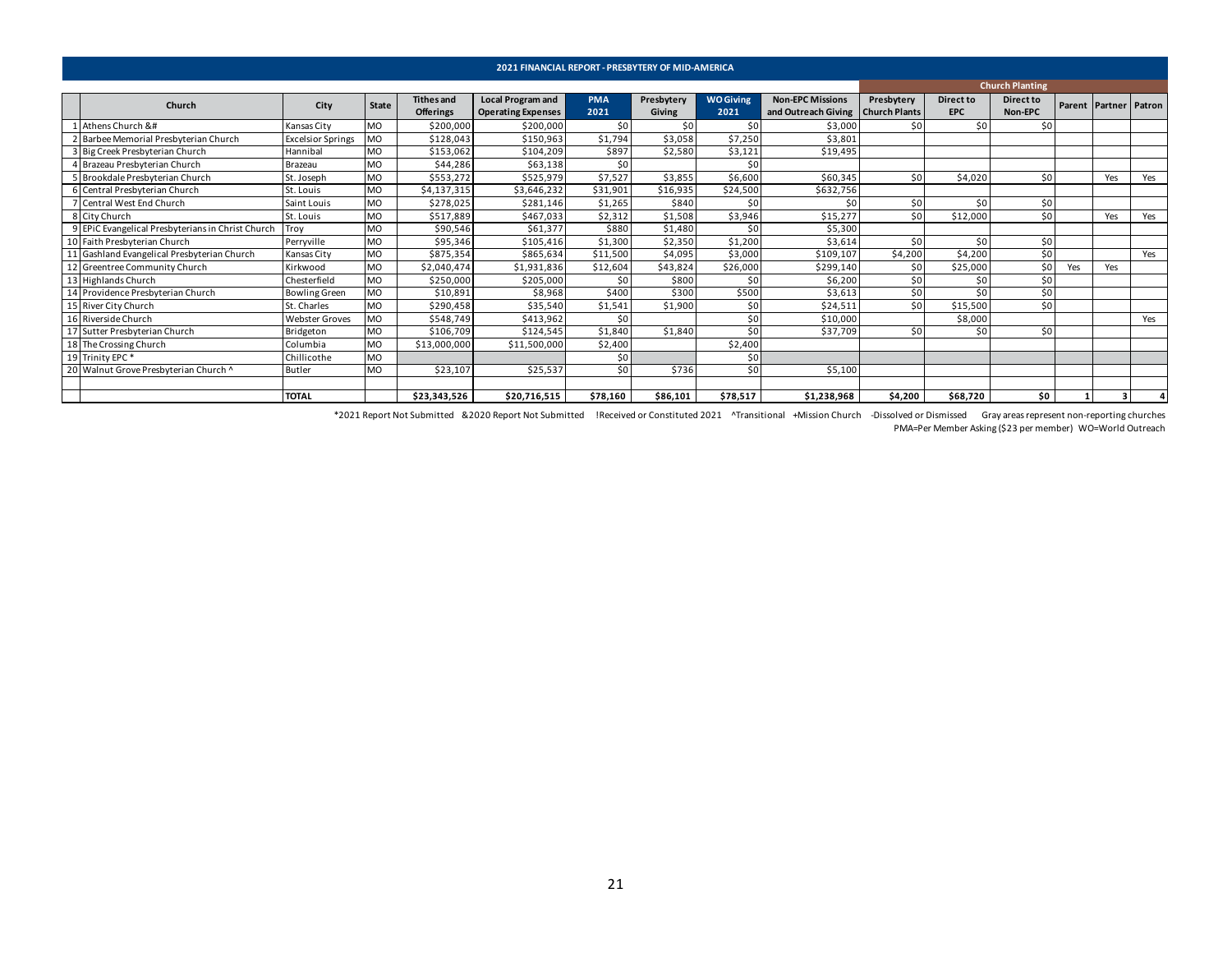#### **2021 STATISTICAL REPORT - PRESBYTERY OF THE MID-ATLANTIC**

<span id="page-21-0"></span>

|    |                                                |                        |                        |                 | Membership      |                   | Avg. Worship Attendance |          | <b>Avg. Virtual Attendance</b> |                |                    | Professions of Faith   Infant/Child |
|----|------------------------------------------------|------------------------|------------------------|-----------------|-----------------|-------------------|-------------------------|----------|--------------------------------|----------------|--------------------|-------------------------------------|
|    | Church                                         | City                   | <b>State</b>           | 2020            | 2021            | 2020              | 2021                    | 2020     | 2021                           |                | Age $18+$ Under 18 | <b>Baptism</b>                      |
|    | Altan Presbyterian Church                      | Monroe                 | <b>NC</b>              | 63              | 61              | 33                | 30                      |          |                                |                |                    |                                     |
| 2  | Antioch Evangelical Presbyterian Church        | Jacksonville           | NC                     | 55              | 53              | 25                | 28                      | 15       | 15                             | $\mathbf 0$    | $\Omega$           | $\Omega$                            |
|    | Asbury Evangelical Presbyterian Church         | Westfield              | <b>NC</b>              | 74              | $\overline{72}$ | 15                | 35                      | 120      | 70                             | $\Omega$       | $\Omega$           | $\Omega$                            |
|    | Banks Presbyterian Church *&                   | Marvin                 | NC                     |                 |                 |                   |                         |          |                                |                |                    |                                     |
| 5. | Bensalem Evangelical Presbyterian Church       | Bennett                | <b>NC</b>              | 81              | 77              | 55                | 65                      |          |                                |                |                    |                                     |
|    | 6 Benton Heights Presbyterian Church           | Monroe                 | $\overline{\text{NC}}$ | 348             |                 |                   | $\frac{120}{20}$        | 120      | 40                             | $\Omega$       |                    |                                     |
|    | 7 Bethel Evangelical Presbyterian Church       | Claudville             | VA                     | 27              | 29              | 15                | 16                      |          | $\Omega$                       |                |                    |                                     |
|    | 8 Bethel Presbyterian Church                   | Raeford                | <b>NC</b>              | 41              | 39              | 39                | 30                      | 55       | 50                             | 0              | 0                  | $\Omega$                            |
|    | 9 Bethlehem Presbyterian Church                | Monroe                 | NC                     | 104             | 101             | 40                | 65                      | 6        | 6                              | $\Omega$       |                    | $\Omega$                            |
|    | 10 Bishopville Presbyterian Church             | Bishopville            | SC                     | 95              | 91              | 42                | 61                      | $\Omega$ | $\mathbf{0}$                   | $\overline{0}$ | $\Omega$           | $\mathbf{1}$                        |
|    | 11 Bouldin Memorial Presbyterian Church        | Stuart                 | VA                     | 27              | 25              | 23                | $\overline{25}$         | $\Omega$ | $\Omega$                       | $\Omega$       | 0                  | $\Omega$                            |
|    | 12 Buffalo Presbyterian Church                 | Greensboro             | <b>NC</b>              | 90              | 84              | 48                | 66                      | 30       | 30                             | 13             |                    |                                     |
| 13 | Cameronian Presbyterian Church ^               | Rockingham             | <b>NC</b>              | 50              | 52              | 33                | 35                      | 15       | 15                             | 1              |                    | $\Omega$                            |
| 14 | Centre Presbyterian Church &                   | Mooresville            | <b>NC</b>              |                 | 149             |                   | 65                      |          | 25                             | $\overline{2}$ | $\Omega$           |                                     |
| 15 | <b>Christ Church EPC</b>                       | Anderson               | SC                     | 52              | 55              | 65                | 60                      | 20       | 25                             | 0              |                    | $\Omega$                            |
|    | 16 Christ Community Church - Montreat          | Montreat               | <b>NC</b>              | 561             | 552             | 189               | 224                     | 89       |                                | 76             | 10                 |                                     |
| 17 | Christ Fellowship Church                       | Southern Pines         | <b>NC</b>              | 48              | 48              | 30                | 31                      |          | 28                             | $\Omega$       | $\Omega$           | $\Omega$                            |
| 18 | Christ Reigns Presbyterian Church #            | Winchester             | VA                     | 13              | 12              | 12                | 11                      | $\Omega$ | $\Omega$                       |                | $\Omega$           | $\Omega$                            |
|    | 19 Christ the King Community Church            | Durham                 | NC                     | 115             | 103             | $\overline{70}$   | $\overline{75}$         | 40       | 40                             | $\Omega$       | $\Omega$           |                                     |
|    | 20 Cleveland Presbyterian Church*              | Abingdon               | VA                     | 33              |                 | 23                |                         | $\Omega$ |                                |                |                    |                                     |
| 21 | Concord Presbyterian Church                    | Sumter                 | SC                     | 113             | 115             | 35                | 32                      | 65       | 49                             | Δ              | U                  |                                     |
| 22 | Cornerstone Church of Goldsboro *&             | Goldsboro              | <b>NC</b>              |                 |                 |                   |                         |          |                                |                |                    |                                     |
|    | 23 Crossroads Community Church *&+             | Burgaw                 | <b>NC</b>              |                 |                 |                   |                         |          |                                |                |                    |                                     |
| 24 | Cypress Springs Presbyterian Church &          | Cameron                | <b>NC</b>              |                 | 90              |                   | 45                      |          | 25                             | $\Omega$       | 0                  | n                                   |
|    | 25 Darlington Presbyterian Church              | Darlington             | SC                     | 397             | 389             | 75                | 82                      | 68       | 44                             | 0              | $\mathbf{0}$       | $\mathbf{1}$                        |
|    | 26 Elon Presbyterian Church                    | <b>Madison Heights</b> | VA                     | 73              | 71              | 41                | 38                      | 15       | $\overline{15}$                | $\Omega$       | U                  | $\Omega$                            |
|    | 27 Englewood Presbyterian Church               | <b>Rocky Mount</b>     | <b>NC</b>              | 151             | 152             | 60                | 60                      | 1,800    | $\overline{25}$                |                |                    |                                     |
|    | 28 Evangelical Presbyterian Church of Elkton   | Elkton                 | VA                     | 142             | $\frac{153}{ }$ | $\frac{157}{157}$ | 131                     | 20       | 20                             |                | 0                  | $\Omega$                            |
|    | 29 Faith Liberation Christian Community Church | Charlotte              | <b>NC</b>              | 23              | 27              | 16                | 11                      | 200      | 200                            |                |                    |                                     |
|    | 30 Falling Spring Presbyterian Church          | <b>Hot Springs</b>     | VA                     | 49              | 49              | 16                | 35                      | 40       | 10                             | 3              | $\Omega$           | $\Omega$                            |
|    | 31 Fellowship of Christ                        | Cary                   | <b>NC</b>              | 128             | 124             | 35                | 60                      | 120      | 40                             | 9              | $\Omega$           | $\Omega$                            |
|    | 32 First Evangelical Presbyterian Church       | Roanoke                | VA                     | 216             | 268             | 95                | 106                     | 35       | $\mathbf 0$                    | $\overline{0}$ | $\mathbf{0}$       | $\mathbf{1}$                        |
|    | 33 First Presbyterian Church                   | Martinsburg            | <b>WV</b>              | 80              | 85              | 35                | $\overline{32}$         | 45       | $\overline{28}$                | 7              | $\Omega$           | $\Omega$                            |
|    | 34 First Presbyterian Church of Eden           | Eden                   | <b>NC</b>              | 246             | 243             | 88                | 110                     | 100      | 100                            | $\Omega$       | 0                  | $\Omega$                            |
|    | 35 Forest Hills Presbyterian Church &          | Wilson                 | <b>NC</b>              |                 | 48              |                   | 40                      |          | $\Omega$                       |                | $\Omega$           | $\Omega$                            |
|    | 36 Galatia Evangelical Presbyterian Church     | Eagle Rock             | VA                     | 44              | 43              | 25                | $\overline{25}$         | $\Omega$ | 24                             |                |                    |                                     |
| 37 | Galatia Presbyterian Church ^                  | Fayetteville           | <b>NC</b>              | 130             | 129             | 58                | 60                      | $\Omega$ | $\Omega$                       | 0              | 0                  |                                     |
| 38 | Garden Memorial Presbyterian Church            | Charlotte              | <b>NC</b>              | 39              | 37              | 27                | 27                      |          | $\mathbf 0$                    | $\mathbf 0$    | $\Omega$           | $\Omega$                            |
|    | 39 Grace Brevard                               | <b>Brevard</b>         | <b>NC</b>              | 50              | 78              | 60                | 80                      | 150      | 10                             | $\Omega$       | $\Omega$           | $\Omega$                            |
| 40 | Grace Haven Presbyterian *&+                   | Lexington              | SC                     |                 |                 |                   |                         |          |                                |                |                    |                                     |
| 41 | Grace Haven Presbyterian Church +              | Irmo                   | $\overline{\text{SC}}$ | $\overline{32}$ | 15              | 28                | $\overline{12}$         | 8        |                                | o              |                    |                                     |
|    | 42 Greenville Presbyterian Church ^            | <b>Donalds</b>         | <b>SC</b>              | 118             | $117$           | 54                | 53                      | 27       | 27                             | $\overline{2}$ | 1                  | $\mathbf{1}$                        |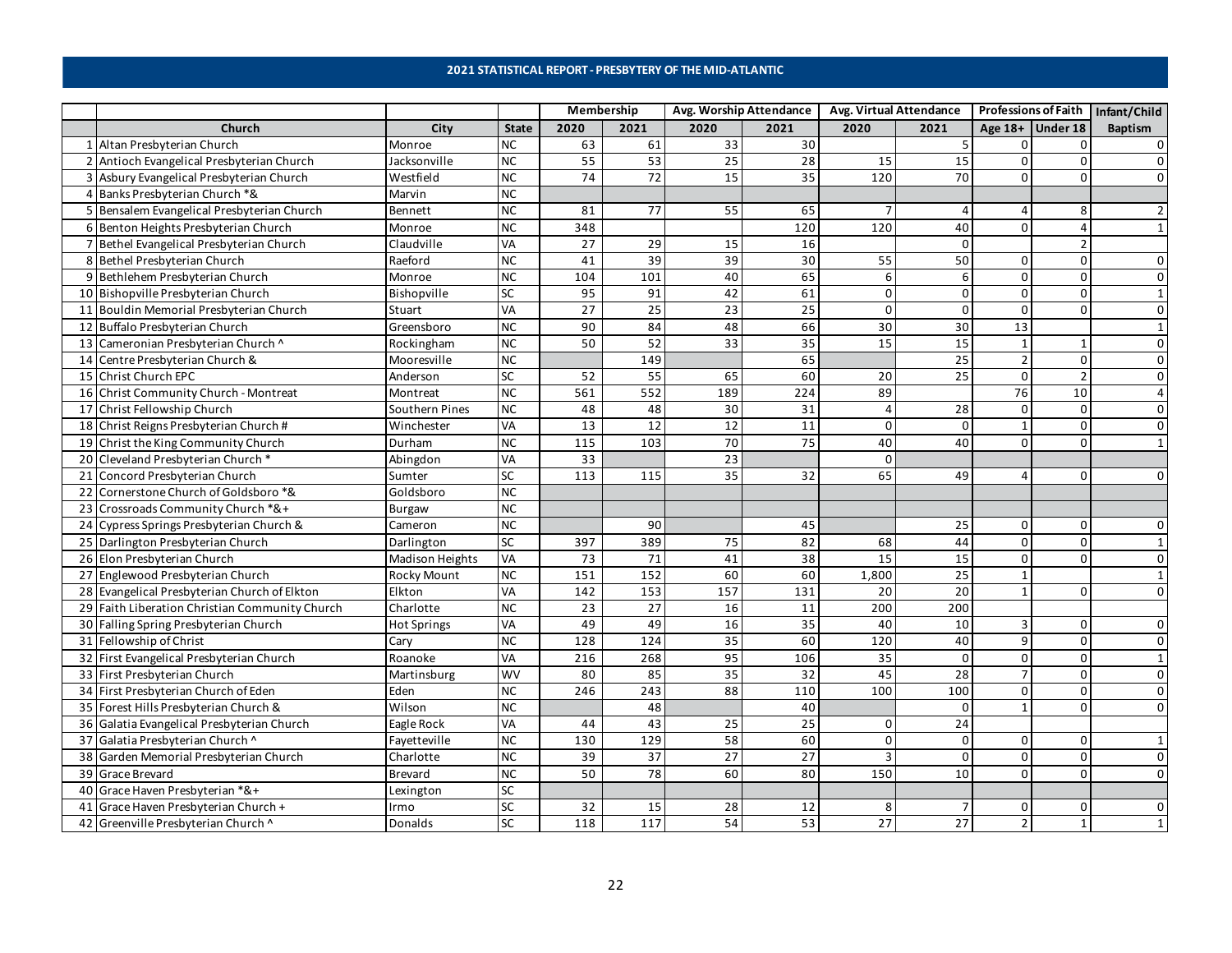#### **2021 STATISTICAL REPORT - PRESBYTERY OF THE MID-ATLANTIC**

|    |                                                 |                        |              | Membership      |                   |                 | Avg. Worship Attendance |          | <b>Avg. Virtual Attendance</b> |                |                    | Professions of Faith   Infant/Child |
|----|-------------------------------------------------|------------------------|--------------|-----------------|-------------------|-----------------|-------------------------|----------|--------------------------------|----------------|--------------------|-------------------------------------|
|    | Church                                          | City                   | <b>State</b> | 2020            | 2021              | 2020            | 2021                    | 2020     | 2021                           |                | Age $18+$ Under 18 | <b>Baptism</b>                      |
| 43 | Greenwood Evangelical Presbyterian Church       | Covington              | VA           | 46              | 37                | 14              | 20                      | 8        | 6                              |                |                    |                                     |
|    | 44 Grove Presbyterian Church, EPC               | Dunn                   | <b>NC</b>    | 97              | 97                | 40              | 40                      | 75       | 96                             | 0              |                    |                                     |
|    | 45 Hendersonville Presbyterian Church           | Hendersonville         | NC           | 328             | 283               | 147             | 153                     | 104      | 92                             | $\Omega$       | 0                  | $\mathbf{1}$                        |
|    | 46 Hollywood Church, EPC                        | Greenville             | <b>NC</b>    | 86              | 86                | 85              | 79                      | 200      | 90                             | $\overline{2}$ |                    | $\Omega$                            |
|    | 47 Hope Church                                  | Richmond               | VA           | 1,551           | 1,632             | 2,259           | 860                     | 1,089    | 437                            | 18             | 14                 | 5                                   |
|    | 48 Hope Church *&+                              | Mt Pleasant            | SC           |                 |                   |                 |                         |          |                                |                |                    |                                     |
|    | 49 Hope Church Raleigh                          | Raleigh                | <b>NC</b>    | 59              | 58                | 40              | 45                      | 40       | 40                             | 0              | 0                  | $\Omega$                            |
|    | 50 Hope Community Church +                      | Waynesboro             | VA           | 67              | 65                | 40              | 51                      | 47       | 24                             |                | $\Omega$           | $\Omega$                            |
|    | 51 Hope Presbyterian Church VA                  | Fredericksburg         | VA           | 407             | 411               | 169             | 178                     | 150      | 100                            | 0              | $\Omega$           | $\overline{a}$                      |
|    | 52 Hopewell Presbyterian Church                 | Florence               | SC           | 75              | 49                | 30 <sup>1</sup> | 30                      | 20       | 5                              | $\Omega$       | $\Omega$           | $\mathbf{1}$                        |
|    | 53 House of Mercy Asheville *&                  | Asheville              | <b>NC</b>    |                 |                   |                 |                         |          |                                |                |                    |                                     |
|    | 54 Hurley Presbyterian Church ^                 | Hurley                 | VA           | 5               | 5                 | $\Omega$        | $\mathbf 0$             |          | 0                              | 0              | 0                  |                                     |
|    | 55 Indian Hill Presbyterian Church &            | Stanfield              | <b>NC</b>    |                 | $\overline{72}$   |                 | 40                      |          | 5                              |                |                    |                                     |
|    | 56 Kempsville Presbyterian Church               | Virginia Beach         | VA           | 280             | 272               | 150             | 140                     | 100      | 83                             |                |                    |                                     |
| 57 | Kershaw Evangelical Presbyterian Church &       | Kershaw                | SC           |                 | 50                |                 | 38                      |          | 51                             | 0              | 0                  |                                     |
|    | 58 Lake Forest Church                           | Huntersville           | <b>NC</b>    | 1,970           | 2,103             | 2,725           | 820                     | 1,700    | 1,700                          |                | 23                 | 34                                  |
|    | 59 Lebanon Presbyterian Church *&               | Greenwood              | <b>VA</b>    |                 |                   |                 |                         |          |                                |                |                    |                                     |
|    | 60 Lighthouse Evangelical Presbyterian Church & | Mooresville            | <b>NC</b>    |                 | 41                |                 | 52                      |          | 8                              | $\Omega$       | $\Omega$           | $\mathbf{1}$                        |
|    | 61 Mary's Presbyterian Church *&                | Tazewell               | VA           |                 |                   |                 |                         |          |                                |                |                    |                                     |
|    | 62 McBee Presbyterian Church                    | McBee                  | SC           | 60              | 60                | 30 <sup>1</sup> | 39                      | 10       | 10                             | 0              |                    | $\overline{2}$                      |
|    | 63 McLean Presbyterian Church                   | Candor                 | <b>NC</b>    | 70              | 72                | 38              | 48                      | 300      | 135                            | $\Omega$       | $\Omega$           |                                     |
|    | 64 Mebane Presbyterian Church                   | Mebane                 | <b>NC</b>    | 179             | 178               | 62              | $\overline{78}$         | 25       | $\overline{12}$                | $\mathbf 0$    |                    | $\Omega$                            |
|    | 65 Memorial Presbyterian Church                 | Greensboro             | <b>NC</b>    | 40              | 28                | $\overline{31}$ | 28                      | 27       | $\overline{7}$                 |                | $\Omega$           | $\Omega$                            |
|    | 66 Midway Evangelical Presbyterian Church       | New Zion               | SC           | 112             | 112               | 50              | 47                      | 10       | 10                             | $\Omega$       | $\Omega$           |                                     |
| 67 | Myrtle Grove Presbyterian Church                | Wilmington             | <b>NC</b>    | 373             | 349               | 167             | 186                     | 125      | 75                             | 0              | $\overline{0}$     | $\mathbf 0$                         |
|    | 68 Nell Townsend Presbyterian Church            | Anderson               | SC           | 19              | 12                | 35              | 30                      | 35       | 30                             | $\Omega$       | $\Omega$           | $\Omega$                            |
|    | 69 New Cut Presbyterian Church                  | Lancaster              | SC           | 53              | 44                | 20              | 20                      |          |                                | $\Omega$       | $\Omega$           | $\Omega$                            |
|    | 70 New Hope Community Church *#                 | Lynchburg              | VA           | 29              |                   | 28              |                         | 12       |                                |                |                    |                                     |
|    | 71 New Life Presbyterian Church                 | Salem                  | <b>VA</b>    | 99              | 97                | 45              | 45                      | $\Omega$ |                                |                |                    |                                     |
|    | 72 Northminster Evangelical Presbyterian Church | <b>Madison Heights</b> | <b>VA</b>    | 63              | 56                | 22              | 25                      | 28       | 17                             | 0              | 0                  | $\Omega$                            |
|    | 73 Norton Evangelical Presbyterian Church &     | Norton                 | VA           |                 | 52                |                 | 40                      |          | 100                            | $\mathbf{1}$   |                    |                                     |
|    | 74 Oak Island Evangelical Presbyterian Church   | Oak Island             | NC           | 174             | 157               | 64              | $\overline{70}$         | 48       | 55                             | $\overline{0}$ | $\mathbf{0}$       | $\Omega$                            |
|    | 75 Overbrook Presbyterian Church                | Gaffney                | SC           | 47              | 50                | 35              | 35                      | 12       | $\Delta$                       | $\Omega$       | $\Omega$           | $\mathbf{1}$                        |
|    | 76 Park Avenue Presbyterian Church              | Rockingham             | <b>NC</b>    | 8               | 9                 | 8 <sup>1</sup>  | 9                       | 8        | $\Omega$                       | $\Omega$       | $\Omega$           | 0                                   |
|    | 77 Peace Church                                 | Durham                 | <b>NC</b>    | $\overline{29}$ | 30                | 39              | 30                      | 23       | 11                             | 0              | $\Omega$           | 0                                   |
|    | 78 Perrow Presbyterian Church                   | Cross Lanes            | <b>WV</b>    | 90              | 90                | $\overline{90}$ | 90                      | 10       | 10                             |                |                    |                                     |
|    | 79 Piedmont Presbyterian Church                 | Callaway               | VA           | 55              | 51                | 30              | 25                      | 3        | $\Omega$                       | $\mathbf 0$    | $\Omega$           | $\Omega$                            |
| 80 | Pineland Presbyterian Church                    | Jacksonville           | <b>NC</b>    | 99              | 98                | 60              | 60                      |          |                                | $\mathbf 0$    |                    | $\mathbf{1}$                        |
|    | 81 Princeton Presbyterian Church                | Princeton              | <b>WV</b>    | 89              | 87                | 36              | 36                      | 26       | 30                             | $\mathbf 0$    | $\Omega$           | $\mathbf{1}$                        |
| 82 | Providence Presbyterian Church                  | Angier                 | <b>NC</b>    | 162             | 166               | 56              | 81                      | 15       | 10                             | 6              |                    | $\mathbf 0$                         |
| 83 | Restoration Church +                            | Mechanicsville         | VA           | 280             | $\frac{159}{159}$ | 50              | 120                     | 50       | 10                             | 0              | O                  | $\Omega$                            |
| 84 | Restoration Community Church *&+                | Winston-Salem          | <b>NC</b>    |                 |                   |                 |                         |          |                                |                |                    |                                     |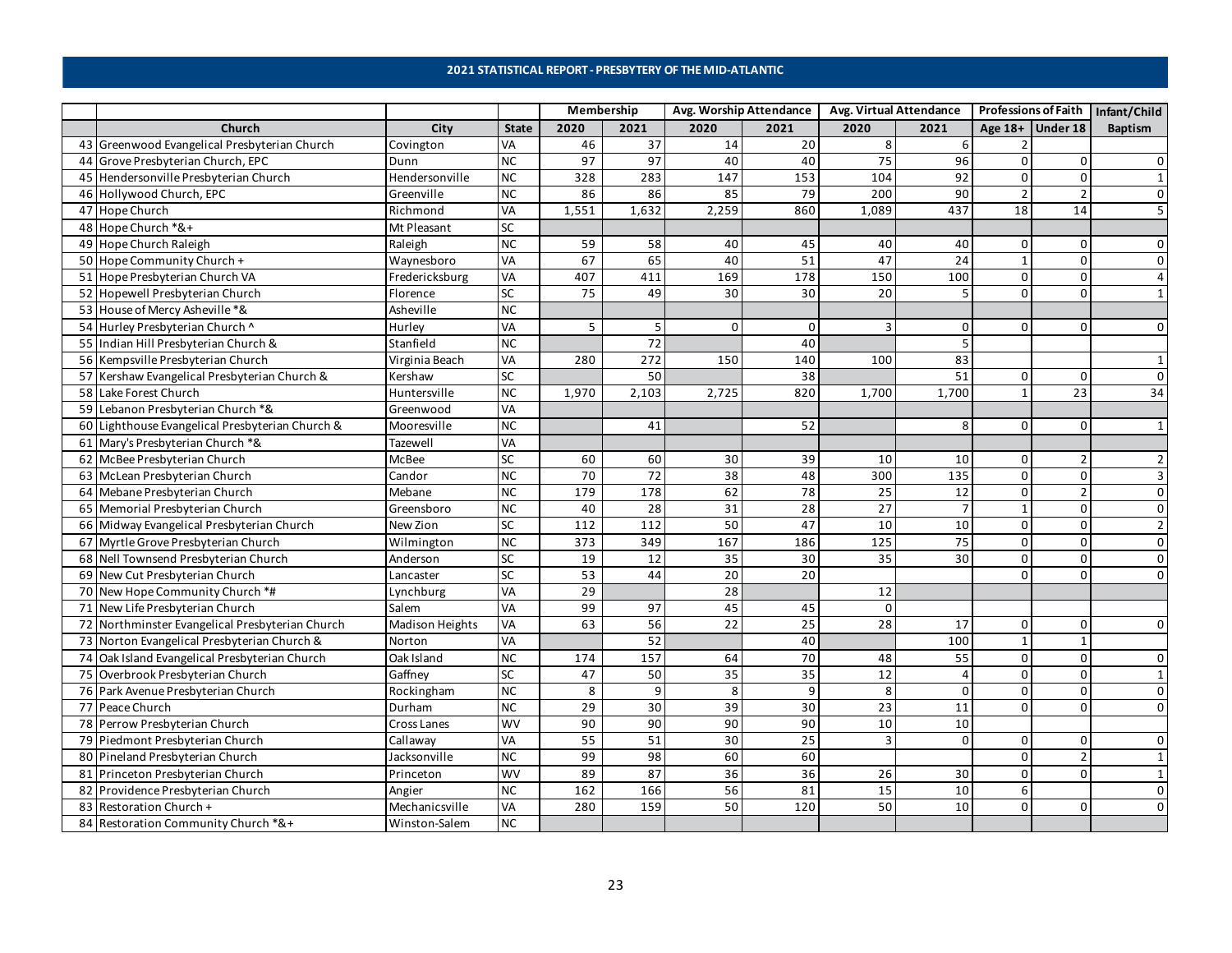#### **2021 STATISTICAL REPORT - PRESBYTERY OF THE MID-ATLANTIC**

|    |                                                      |                       |              | Membership |        | Avg. Worship Attendance |                | Avg. Virtual Attendance |          | <b>Professions of Faith</b> |                  | Infant/Child   |
|----|------------------------------------------------------|-----------------------|--------------|------------|--------|-------------------------|----------------|-------------------------|----------|-----------------------------|------------------|----------------|
|    | Church                                               | City                  | <b>State</b> | 2020       | 2021   | 2020                    | 2021           | 2020                    | 2021     |                             | Age 18+ Under 18 | <b>Baptism</b> |
|    | 85 Reynolda Church *&                                | <b>Winston Salem</b>  | <b>NC</b>    |            |        |                         |                |                         |          |                             |                  |                |
|    | 86 Riceville Valley Community Church                 | Asheville             | <b>NC</b>    | 50         | 41     | 25                      | 28             | 12                      | 12       | $\Omega$                    | <sup>0</sup>     | $\Omega$       |
|    | 87 Ridgecrest Presbyterian Church                    | Locust                | <b>NC</b>    | 17         | 17     | 15                      | 15             |                         |          |                             |                  |                |
|    | 88 River Oaks Community Church                       | Clemmons              | NC           | 1,076      | 1,001  | 627                     | 664            | 871                     | 916      | $\Omega$                    |                  |                |
| 89 | Rivermont Evangelical Presbyterian Church            | Lynchburg             | VA           | 763        | 751    | 273                     | 379            | 400                     | 210      |                             | 6                | 3              |
|    | 90 Rockville Presbyterian Church                     | Wadmalaw Island       | <b>SC</b>    | 66         | 68     | 56                      | 63             | 10                      |          |                             |                  | $\overline{2}$ |
|    | 91 Rocky River Presbyterian Church *&                | <b>Calhoun Falls</b>  | SC           |            |        |                         |                |                         |          |                             |                  |                |
| 92 | Roseann Evangelical Presbyterian Church ^            | Hurley                | VA           | 40         | 40     | 30                      | 15             | 700                     | 700      |                             |                  |                |
|    | 93 Rourk Presbyterian Church                         | Ellerbe               | NC           | 50         | 44     | $\overline{41}$         | 39             | 10                      | 6        |                             |                  |                |
|    | 94 Siler Presbyterian Church                         | Wesley Chapel         | <b>NC</b>    | 472        | 469    | 149                     | 162            | 66                      | 38       | $\Omega$                    | $6 \overline{6}$ | $\overline{2}$ |
|    | 95 Slate Mountain Evangelical Presbyterian Church *& | Meadows of Dan        | <b>VA</b>    |            |        |                         |                |                         |          |                             |                  |                |
|    | 96 St. Giles EPC                                     | Charlotte             | NC           | 293        | 245    | 187                     | 187            | 60                      | 83       |                             | 22               | $\overline{4}$ |
|    | 97 St. Matthews Presbyterian Church *&               | St. Matthews          | SC           |            |        |                         |                |                         |          |                             |                  |                |
| 98 | Stuart Presbyterian Church                           | Stuart                | VA           | 166        | 166    | 45                      | 75             | 65                      | 35       |                             |                  |                |
| 99 | The Branch#                                          | Ashland               | <b>VA</b>    | 50         | 50     | 35                      | 35             | 100                     | 40       |                             |                  |                |
|    | 100 The Village Church of St. George *&+             | St. George            | SC           |            |        |                         |                |                         |          |                             |                  |                |
|    | 101 Thompson Valley Evangelical Presbyterian Church  | Tazewell              | VA           | 36         | 35     | 15                      | 25             | 10                      |          |                             |                  |                |
|    | 102 Threshold Church *                               | Matthews              | <b>NC</b>    | 200        |        | 85                      |                | 85                      |          |                             |                  |                |
|    | 103 Trinity Evangelical Presbyterian Church          | Florence              | SC           | 331        | 336    | 234                     | 244            | 1,149                   | 2,827    |                             |                  | 5              |
|    | 104 Troy Presbyterian Church                         | Troy                  | NC           | 18         | 18     | 20                      | 25             | 10                      |          |                             |                  |                |
|    | 105 Valley Hope Church *                             | <b>Black Mountain</b> | NC           | 89         |        | 135                     |                | 55                      |          |                             |                  |                |
|    | 106 Victoria Presbyterian +                          | Victoria              | <b>VA</b>    | 21         | 21     | $\overline{7}$          | $\overline{7}$ | $\Omega$                | $\Omega$ | $\Omega$                    | $\Omega$         | 0              |
|    | 107 Village Church*                                  | Charlotte             | <b>NC</b>    | 36         |        | 20                      |                |                         |          |                             |                  |                |
|    | 108 Walkers Evangelical Presbyterian Church          | Pamplin               | <b>VA</b>    | 50         | 50     | 40                      | 39             | $\Omega$                |          |                             |                  | 1              |
|    | 109 Walkersville Presbyterian Church                 | Waxhaw                | <b>NC</b>    | 86         | 71     | 75                      | 65             | 25                      | 25       | $\Omega$                    | 0                | 0              |
|    | 110 Warehouse 242                                    | Charlotte             | <b>NC</b>    | 167        | 160    | 133                     | 103            | 106                     | 98       | $\Omega$                    | $\Omega$         | 5              |
|    | 111 Warm Springs Presbyterian Church *&              | <b>Warm Springs</b>   | VA           |            |        |                         |                |                         |          |                             |                  |                |
|    | 112 Warrenton Presbyterian Church*                   | Abbeville             | SC           | 60         |        | 25                      |                | $\Omega$                |          |                             |                  |                |
|    | 113 Wayside Evangelical Presbyterian Church          | Cameron               | <b>NC</b>    | 42         | 41     | 23                      | 22             | 25                      | 20       | $\Omega$                    | $\Omega$         | 0              |
|    | 114 Westminster Presbyterian Church &                | Bluefield             | <b>WV</b>    |            | 190    |                         | 97             |                         | 20       | 184                         | 6                | $\mathbf{1}$   |
|    | 115 Westminster Presbyterian Church *&               | Burlington            | <b>NC</b>    |            |        |                         |                |                         |          |                             |                  |                |
|    | 116 Woodside Presbyterian Church &                   | Roanoke               | VA           |            | 15     |                         | 15             |                         | $\Omega$ | $\Omega$                    | 0                | $\overline{0}$ |
|    | 117 Wylliesburg Evangelical Presbyterian Church ^    | Wylliesburg           | <b>VA</b>    |            |        |                         | 14             |                         | 30       |                             |                  |                |
|    |                                                      |                       |              |            |        |                         |                |                         |          |                             |                  |                |
|    |                                                      | <b>TOTAL</b>          |              | 15,188     | 14,883 | 10,652                  | 8,087          | 11,284                  | 9,315    | 358                         | 124              | 98             |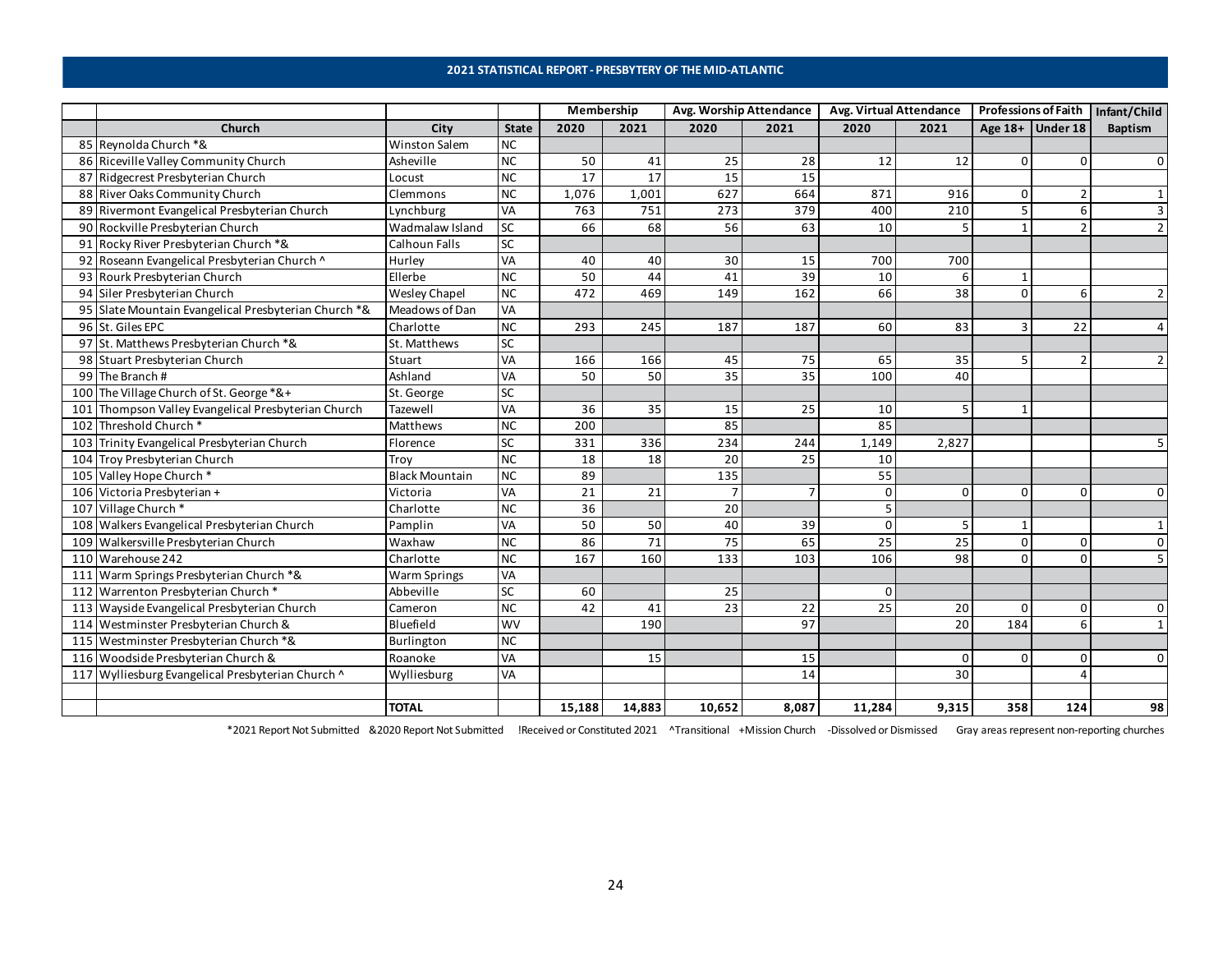<span id="page-24-0"></span>

|    |                                                |                    |              |                   |                           |                |            |                  |                         |                      |                  | <b>Church Planting</b> |        |                |     |
|----|------------------------------------------------|--------------------|--------------|-------------------|---------------------------|----------------|------------|------------------|-------------------------|----------------------|------------------|------------------------|--------|----------------|-----|
|    |                                                |                    |              | <b>Tithes and</b> | <b>Local Program and</b>  | <b>PMA</b>     | Presbytery | <b>WO Giving</b> | <b>Non-EPC Missions</b> | Presbytery           | <b>Direct to</b> | <b>Direct to</b>       |        |                |     |
|    | Church                                         | City               | <b>State</b> | <b>Offerings</b>  | <b>Operating Expenses</b> | 2021           | Giving     | 2021             | and Outreach Giving     | <b>Church Plants</b> | <b>EPC</b>       | Non-EPC                | Parent | Partner Patron |     |
|    | 1 Altan Presbyterian Church                    | Monroe             | <b>NC</b>    | \$95,148          | \$82,681                  | \$794          | \$1,440    | \$2,466          | \$9,257                 | \$0                  | \$0              | \$0                    |        |                |     |
|    | 2 Antioch Evangelical Presbyterian Church      | Jacksonville       | <b>NC</b>    | \$38,786          | \$24,147                  | \$0            | \$1,000    | \$50             | \$6,194                 |                      |                  |                        |        |                |     |
|    | 3 Asbury Evangelical Presbyterian Church       | Westfield          | <b>NC</b>    | \$67,412          | \$42,775                  | \$1,679        | \$1,679    | \$0              | \$0                     | \$0                  | \$0              | \$0                    |        |                |     |
|    | 4 Banks Presbyterian Church *&                 | Marvin             | <b>NC</b>    |                   |                           | \$1,610        |            | \$9,800          |                         |                      |                  |                        |        |                |     |
|    | 5 Bensalem Evangelical Presbyterian Church     | Bennett            | <b>NC</b>    | \$130,366         | \$123,535                 | \$0            | \$1,750    | \$C              | \$11,356                |                      |                  |                        |        |                |     |
|    | 6 Benton Heights Presbyterian Church           | Monroe             | <b>NC</b>    | \$500,250         | \$412,707                 | \$4,000        | \$15,350   | \$5,100          | \$37,790                |                      |                  |                        |        |                |     |
|    | 7 Bethel Evangelical Presbyterian Church       | Claudville         | VA           | \$23,412          | \$19,445                  | \$0            |            | \$0              |                         |                      |                  |                        |        |                |     |
|    | 8 Bethel Presbyterian Church                   | Raeford            | <b>NC</b>    | \$61,914          | \$59,902                  | \$0            | \$1,000    | \$0              | \$1,587                 | \$0                  | \$0              | \$0                    |        |                |     |
|    | 9 Bethlehem Presbyterian Church                | Monroe             | <b>NC</b>    | \$249,511         | \$248,955                 | \$2,939        | \$7,964    | \$0              | \$3,700                 | \$0                  | \$0              | \$0                    |        |                |     |
|    | 10 Bishopville Presbyterian Church             | Bishopville        | SC           | \$178,413         | \$184,735                 | \$2,485        | \$5,760    | \$900            | \$8,867                 |                      |                  |                        |        |                |     |
|    | 11 Bouldin Memorial Presbyterian Church        | Stuart             | VA           | \$52,615          | \$38,695                  | \$0            | \$1,344    | \$0              | \$9,648                 | \$0                  | \$0              | \$0                    |        |                |     |
|    | 12 Buffalo Presbyterian Church                 | Greensboro         | <b>NC</b>    | \$473,507         | \$306,454                 | \$2,246        | \$5,106    | \$1,920          | \$8,000                 |                      |                  |                        |        |                |     |
|    | 13 Cameronian Presbyterian Church ^            | Rockingham         | <b>NC</b>    | \$135,669         | \$70,601                  | \$1,150        | \$1,150    | \$C              | \$12,298                |                      |                  |                        |        |                |     |
|    | 14 Centre Presbyterian Church &                | Mooresville        | <b>NC</b>    | \$299,536         | \$410,101                 | \$3,496        | \$7,296    | \$11,836         | \$26,700                | \$0                  | \$0              | \$0                    |        |                |     |
|    | 15 Christ Church EPC                           | Anderson           | SC           | \$378,725         | \$385,083                 | \$2,750        | \$2,750    | \$6,000          | \$22,068                | \$0                  | \$0              | \$0                    |        |                |     |
|    | 16 Christ Community Church - Montreat          | Montreat           | <b>NC</b>    | \$1,493,619       | \$1,021,786               | \$10,500       | \$28,080   | \$27,250         | \$160,985               | \$0                  | \$0              | \$0                    |        |                |     |
|    | 17 Christ Fellowship Church                    | Southern Pines     | <b>NC</b>    |                   |                           | \$1,800        |            | \$1,475          |                         |                      |                  |                        |        |                |     |
|    |                                                |                    | VA           | \$22,440          | \$5,014                   |                | 50         |                  | \$2,700                 | \$0                  |                  | \$0                    |        |                |     |
|    | 18 Christ Reigns Presbyterian Church #         | Winchester         | <b>NC</b>    | \$498,829         |                           | \$0<br>\$2,836 |            | \$0<br>\$0       |                         |                      | \$0<br>\$0       | \$0                    |        |                |     |
|    | 19 Christ the King Community Church            | Durham             |              |                   | \$492,552                 |                | \$4,273    |                  | \$55,000                | \$0                  |                  |                        |        |                |     |
|    | 20 Cleveland Presbyterian Church *             | Abingdon           | VA           |                   |                           | \$0            |            | \$2,700          |                         | \$0                  | \$0              | \$0                    |        |                |     |
|    | 21 Concord Presbyterian Church                 | Sumter             | SC           | \$137,032         | \$40,382                  | \$2,599        | \$5,424    | \$3,600          | \$3,616                 | \$0                  | \$0              | \$0                    |        |                |     |
|    | 22 Cornerstone Church of Goldsboro *&          | Goldsboro          | <b>NC</b>    |                   |                           | \$2,000        |            | \$4,560          |                         |                      |                  |                        |        |                |     |
|    | 23 Crossroads Community Church *&+             | Burgaw             | <b>NC</b>    |                   |                           | \$1,242        |            | \$0              |                         |                      |                  |                        |        |                |     |
|    | 24 Cypress Springs Presbyterian Church &       | Cameron            | <b>NC</b>    | \$138,238         | \$129,961                 | \$0            | \$2,100    | \$500            | \$2,950                 | \$0                  | \$0              | \$0                    |        |                |     |
|    | 25 Darlington Presbyterian Church              | Darlington         | SC           | \$891,931         | \$559,494                 | \$9,257        | \$77,241   | \$26,200         | \$107,693               | \$0                  | \$0              | \$0                    |        |                |     |
|    | 26 Elon Presbyterian Church                    | Madison Heights    | VA           | \$233,988         | \$140,863                 | \$1,702        | \$1,850    | \$0              | \$29,531                | \$0                  | \$0              | 50                     |        |                |     |
|    | 27 Englewood Presbyterian Church               | Rocky Mount        | <b>NC</b>    | \$283,496         | \$283,401                 | \$3,624        | \$10,420   | \$1,800          | \$21,091                |                      | \$1,470          |                        |        |                | Yes |
|    | 28 Evangelical Presbyterian Church of Elkton   | Elkton             | VA           | \$599,596         | \$295,676                 | \$3,600        | \$13,600   | \$6,000          | \$30,320                | \$0                  | \$0              | \$0                    |        |                |     |
|    | 29 Faith Liberation Christian Community Church | Charlotte          | <b>NC</b>    | \$28,238          | \$21,197                  | \$0            |            | \$0              |                         |                      |                  |                        |        |                |     |
|    | 30 Falling Spring Presbyterian Church          | <b>Hot Springs</b> | VA           | \$81,535          | \$71,579                  | \$0            | \$1,000    | \$0              | \$0                     |                      |                  |                        |        |                |     |
|    | 31 Fellowship of Christ                        | Cary               | <b>NC</b>    | \$486,025         | \$433,151                 | \$3,611        | \$7,636    | \$40,856         | \$17,085                | \$0                  | \$0              | \$0                    |        |                |     |
|    | 32 First Evangelical Presbyterian Church       | Roanoke            | VA           | \$640,278         | \$630,397                 | \$0            | \$0        | \$1,000          | \$5,836                 |                      |                  |                        |        |                |     |
|    | 33 First Presbyterian Church                   | Martinsburg        | WV           | \$191,978         | \$227,295                 | \$1,840        | \$2,000    | \$0              | \$20,485                | \$0                  | \$0              | \$0                    |        |                |     |
|    | 34 First Presbyterian Church of Eden           | Eden               | <b>NC</b>    | \$286,992         | \$304,839                 | \$0            |            | \$2,000          | \$11,694                |                      |                  |                        |        |                |     |
|    | 35 Forest Hills Presbyterian Church &          | Wilson             | <b>NC</b>    | \$146,000         | \$130,390                 | \$1,436        | \$1,756    | \$4,200          | \$7,610                 | \$1,350              | \$0              | \$0                    |        | Yes            |     |
|    | 36 Galatia Evangelical Presbyterian Church     | Eagle Rock         | VA           | \$66,411          | \$48,515                  | \$1,250        | \$2,600    | \$1,440          | \$6,500                 | \$0                  | \$0              | \$0                    |        |                |     |
|    | 37 Galatia Presbyterian Church ^               | Fayetteville       | <b>NC</b>    | \$190,635         | \$214,069                 | \$3,011        | \$3,264    | \$8,923          | \$12,000                | \$0                  | \$0              | \$0                    |        |                |     |
|    | 38 Garden Memorial Presbyterian Church         | Charlotte          | <b>NC</b>    | \$84.025          | \$166,181                 | \$950          | \$4,087    | \$1,887          | \$5,713                 |                      |                  |                        |        |                |     |
|    | 39 Grace Brevard                               | Brevard            | <b>NC</b>    | \$365,000         | \$288,000                 | \$0            | \$0        | \$0              | \$35,500                | \$0                  | \$0              | \$0                    |        |                |     |
|    | 40 Grace Haven Presbyterian *&+                | Lexington          | SC           |                   |                           | \$0            |            | \$0              |                         |                      |                  |                        |        |                |     |
|    | 41 Grace Haven Presbyterian Church +           | Irmo               | SC           | \$40,090          | \$38,908                  | \$0            | \$0        | \$1,200          | \$600                   | \$0                  | \$0              | \$0                    |        |                |     |
|    | 42 Greenville Presbyterian Church ^            | Donalds            | SC           | \$196,729         | \$156,182                 | \$0            | \$5,400    | \$4,820          | \$500                   | \$0                  | \$0              | \$0                    |        |                |     |
|    | 43 Greenwood Evangelical Presbyterian Church   | Covington          | VA           | \$46,912          | \$39,293                  | \$0            | \$1,400    | \$1,200          |                         | \$0                  | \$0              | \$0                    |        |                |     |
|    | 44 Grove Presbyterian Church, EPC              | Dunn               | <b>NC</b>    | \$160,024         | \$137,409                 | \$2,300        | \$2,500    | \$0              | \$14,110                | \$0                  | 50 <sub>1</sub>  | \$0                    |        |                |     |
|    | 45 Hendersonville Presbyterian Church          | Hendersonville     | <b>NC</b>    | \$835,356         | \$654,822                 | \$7,950        | \$8,250    | \$0              | \$136,600               |                      |                  |                        |        |                |     |
|    | 46 Hollywood Church, EPC                       | Greenville         | <b>NC</b>    | \$234,000         | \$150,000                 | \$1,000        | \$2,000    | \$0              | \$2,000                 |                      |                  |                        |        |                |     |
|    | 47 Hope Church                                 | Richmond           | VA           | \$3,125,614       | \$3,354,304               | \$31,113       | \$57,190   | \$27,400         | \$236,949               | \$0                  | \$0              | \$61,406               |        |                | Yes |
| 48 | Hope Church *&+                                | Mt Pleasant        | SC           |                   |                           | \$0            |            | \$C              |                         |                      |                  |                        |        |                |     |
|    | 49 Hope Church Raleigh                         | Raleigh            | <b>NC</b>    | \$327,546         | \$265,450                 | \$1,357        | \$5,167    | \$1,000          | \$2,805                 | \$0                  | \$1,200          | \$0                    |        |                | Yes |
|    | 50 Hope Community Church +                     | Waynesboro         | VA           | \$202,162         | \$216,024                 | \$0            | \$2,000    | \$4,838          | \$10,646                |                      |                  |                        |        |                |     |
|    | 51 Hope Presbyterian Church VA                 | Fredericksburg     | VA           | \$738.816         | \$643.378                 | \$6,315        | \$6,300    | \$9,500          | \$69,895                |                      |                  |                        |        |                |     |
|    | 52 Hopewell Presbyterian Church                | Florence           | SC           | \$111,768         | \$135,205                 | \$0            | \$0        | \$0              | \$4,606                 | \$0                  | \$0              | \$0                    |        |                |     |
|    | 53 House of Mercy Asheville *&                 | Asheville          | <b>NC</b>    |                   |                           | \$0            |            | \$0              |                         |                      |                  |                        |        |                |     |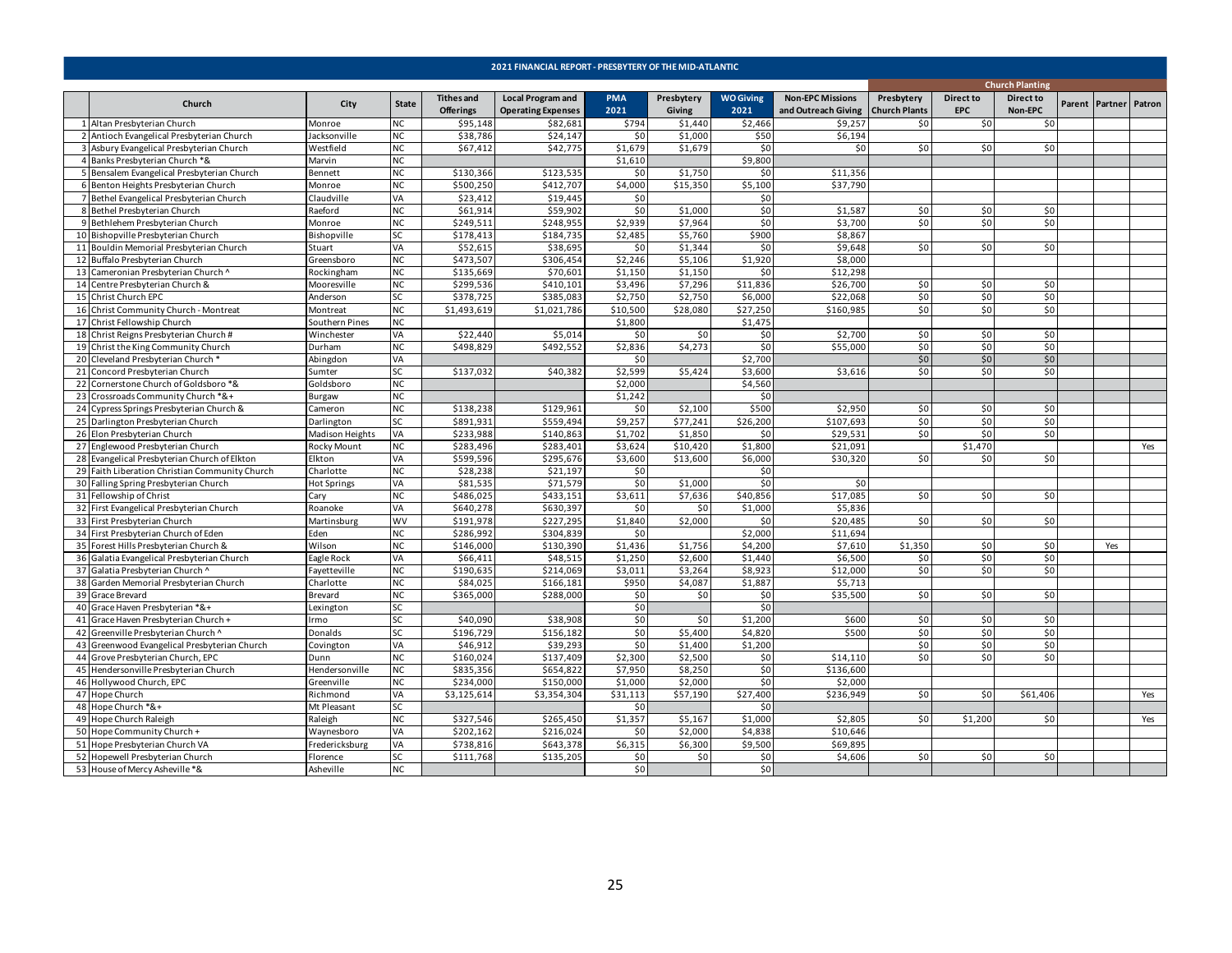|     |                                                      |                       |              |                   | 2021 FINANCIAL REPORT - PRESBYTERY OF THE MID-ATLANTIC |            |            |                  |                         |                      |                  |                        |        |                       |     |
|-----|------------------------------------------------------|-----------------------|--------------|-------------------|--------------------------------------------------------|------------|------------|------------------|-------------------------|----------------------|------------------|------------------------|--------|-----------------------|-----|
|     |                                                      |                       |              |                   |                                                        |            |            |                  |                         |                      |                  | <b>Church Planting</b> |        |                       |     |
|     | Church                                               | City                  | <b>State</b> | <b>Tithes and</b> | <b>Local Program and</b>                               | <b>PMA</b> | Presbytery | <b>WO Giving</b> | <b>Non-EPC Missions</b> | Presbytery           | <b>Direct to</b> | Direct to              | Parent | <b>Partner Patron</b> |     |
|     |                                                      |                       |              | <b>Offerings</b>  | <b>Operating Expenses</b>                              | 2021       | Giving     | 2021             | and Outreach Giving     | <b>Church Plants</b> | <b>EPC</b>       | Non-EPC                |        |                       |     |
|     | 54 Hurley Presbyterian Church ^                      | Hurley                | VA           | \$5,000           | \$3,000                                                | \$0        | \$0        | \$0              | \$0                     | \$0                  | \$0              | \$0                    |        |                       |     |
|     | 55 Indian Hill Presbyterian Church &                 | Stanfield             | <b>NC</b>    | \$45,204          |                                                        | \$1,208    | \$2,520    | \$0              |                         |                      |                  |                        |        |                       |     |
|     | 56 Kempsville Presbyterian Church                    | Virginia Beach        | VA           | \$1,138,129       | \$854,390                                              | \$6,250    | \$13,750   | \$0              | \$74,929                | \$0                  | \$0              | \$0                    |        |                       |     |
|     | 57 Kershaw Evangelical Presbyterian Church &         | Kershaw               | <b>SC</b>    | \$167,000         | \$65,261                                               | \$1,400    | \$4,000    | \$4,547          | \$28,877                | \$0                  | \$0              | \$0                    |        |                       |     |
|     | 58 Lake Forest Church                                | Huntersville          | <b>NC</b>    | \$5,885,579       | \$4,391,348                                            | \$42,757   | \$95,232   | \$7,200          | \$664,940               |                      | \$83,401         | \$9,462                | Yes    | Yes                   |     |
|     | 59 Lebanon Presbyterian Church *&                    | Greenwood             | VA           |                   |                                                        | \$0        |            | \$0              |                         |                      |                  |                        |        |                       |     |
|     | 60 Lighthouse Evangelical Presbyterian Church &      | Mooresville           | <b>NC</b>    | \$176,786         | \$159,469                                              | \$1,224    | \$2,667    | \$0              | \$4,600                 | \$0                  | \$2,000          | \$0                    |        | Yes                   | Yes |
|     | 61 Mary's Presbyterian Church *&                     | Tazewell              | VA           |                   |                                                        | \$0        |            | \$0              |                         |                      |                  |                        |        |                       |     |
|     | 62 McBee Presbyterian Church                         | McBee                 | SC           | \$167,654         | \$180,759                                              | \$2,500    | \$23,000   | \$18,000         | \$18,750                | \$0                  | \$0              | \$0                    |        |                       | Yes |
|     | 63 McLean Presbyterian Church                        | Candor                | <b>NC</b>    | \$72,140          | \$60,142                                               | \$0        | \$5,100    | \$2,600          | \$4,640                 |                      |                  |                        |        |                       |     |
|     | 64 Mebane Presbyterian Church                        | Mebane                | <b>NC</b>    | \$323,312         | \$260,373                                              | \$4,800    | \$12,375   | \$1,500          | \$9,586                 | \$0                  | \$0              | \$0                    |        |                       |     |
|     | 65 Memorial Presbyterian Church                      | Greensboro            | <b>NC</b>    | \$89,920          | \$105,272                                              | \$734      | \$3,197    | \$1,775          | \$2,083                 | \$0                  | \$0              | \$0                    |        |                       |     |
|     | 66 Midway Evangelical Presbyterian Church            | New Zion              | <b>SC</b>    | \$151,025         | \$117,800                                              | \$2,576    | \$7,500    | \$2,000          | \$8,500                 | \$0                  | \$0              | \$0                    |        |                       |     |
|     | 67 Myrtle Grove Presbyterian Church                  | Wilmington            | <b>NC</b>    | \$830,731         | \$745,218                                              | \$6,371    | \$6,925    | \$4,500          | \$114,442               |                      | \$6,000          |                        |        |                       | Yes |
|     | 68 Nell Townsend Presbyterian Church                 | Anderson              | SC           | \$48,948          | \$37,766                                               | \$0        |            | \$0              |                         |                      |                  |                        |        |                       |     |
|     | 69 New Cut Presbyterian Church                       | Lancaster             | SC           | \$149,271         | \$72,432                                               | \$1,242    | \$2,892    | \$1,500          | \$14,270                |                      |                  |                        |        |                       |     |
|     | 70 New Hope Community Church *#                      | Lynchburg             | VA           |                   |                                                        | \$500      |            | \$0              |                         |                      |                  |                        |        |                       |     |
|     | 71 New Life Presbyterian Church                      | Salem                 | VA           | \$209,652         | \$149,486                                              | \$1,444    | \$5,031    | \$0              | \$11,387                |                      |                  |                        |        |                       |     |
|     | 72 Northminster Evangelical Presbyterian Church      | Madison Heights       | VA           | \$197,695         | \$161,858                                              | \$2,146    | \$1,500    | \$459            | \$18,453                |                      |                  |                        |        |                       |     |
|     |                                                      |                       | VA           |                   |                                                        | \$0        |            | \$0              |                         |                      |                  |                        |        |                       |     |
|     | 73 Norton Evangelical Presbyterian Church &          | Norton                | <b>NC</b>    | \$81,000          | \$81,000<br>\$291.869                                  |            |            |                  |                         | \$0<br>\$0           | \$0              | \$0<br>\$0             |        |                       |     |
|     | 74 Oak Island Evangelical Presbyterian Church        | Oak Island            |              | \$310,369         |                                                        | \$2,000    | \$4,000    | \$0              | \$62,237                |                      | \$0              |                        |        |                       |     |
|     | 75 Overbrook Presbyterian Church                     | Gaffney               | SC           | \$183,202         | \$132,758                                              | \$1,200    | \$5,900    | \$5,400          | \$12,600                | \$0                  | \$0              | \$0                    |        |                       |     |
|     | 76 Park Avenue Presbyterian Church                   | Rockingham            | <b>NC</b>    | \$17,425          | \$24,235                                               | \$0        | \$0        | \$0              | \$0                     | \$0                  | \$0              | \$0                    |        |                       |     |
|     | 77 Peace Church                                      | Durham                | <b>NC</b>    | \$103,399         | \$97,587                                               | \$682      | \$1,457    | \$1,500          | \$1,923                 | \$0                  | \$0              | \$0                    |        |                       |     |
|     | 78 Perrow Presbyterian Church                        | Cross Lanes           | WV           | \$268,056         | \$268,046                                              | \$2,312    | \$4.642    | \$0              | \$27,537                |                      |                  |                        |        |                       |     |
|     | 79 Piedmont Presbyterian Church                      | Callaway              | VA           | \$106,360         | \$49,858                                               | \$1,000    | \$2,000    | \$0              | \$5,623                 | \$0                  | \$0              | \$0                    |        |                       |     |
|     | 80 Pineland Presbyterian Church                      | Jacksonville          | <b>NC</b>    | \$203,282         | \$96,950                                               | \$969      | \$2,400    | \$2,600          | \$4,397                 | \$0                  | \$0              | \$0                    |        |                       |     |
|     | 81 Princeton Presbyterian Church                     | Princeton             | WV           | \$189,853         | \$211,862                                              | \$2,139    | \$5,045    | \$2,000          | \$4,818                 | \$0                  | \$0              | \$0                    |        |                       |     |
|     | 82 Providence Presbyterian Church                    | Angier                | <b>NC</b>    | \$512,528         | \$422,746                                              | \$3,864    | \$9,929    | \$1,215          | \$3,007                 | \$0                  | \$0              | \$0                    |        |                       |     |
|     | 83 Restoration Church +                              | Mechanicsville        | VA           | \$531,418         | \$531,418                                              | \$989      | \$3,139    | \$0              | \$12,587                |                      |                  |                        |        |                       |     |
|     | 84 Restoration Community Church *&+                  | Winston-Salem         | <b>NC</b>    |                   |                                                        | \$0        |            | \$12,000         |                         |                      |                  |                        |        |                       |     |
|     | 85 Reynolda Church *&                                | Winston Salem         | <b>NC</b>    |                   |                                                        | \$11,979   |            | \$1,000          |                         |                      |                  |                        |        |                       |     |
|     | 86 Riceville Valley Community Church                 | Asheville             | <b>NC</b>    | \$114,376         | \$38,258                                               | \$1,300    | \$4,980    | \$250            | \$3,167                 | \$0                  | \$0              | \$0                    |        |                       |     |
|     | 87 Ridgecrest Presbyterian Church                    | Locust                | <b>NC</b>    | \$35,017          | \$30,933                                               | \$400      | \$2,041    | \$1,175          | \$2,044                 | \$0                  | \$0              | \$0                    |        |                       |     |
|     | 88 River Oaks Community Church                       | Clemmons              | <b>NC</b>    | \$2,630,475       | \$2,362,314                                            | \$19,200   | \$20,880   | \$55,575         | \$347,357               |                      | \$1,200          |                        | Yes    |                       |     |
|     | 89 Rivermont Evangelical Presbyterian Church         | vnchburg.             | VA           | \$1,797,521       | \$1,390,200                                            | \$17,000   | \$52,600   | \$18,600         | \$296,429               | \$0                  | \$0              | \$4,000                |        |                       | Yes |
|     | 90 Rockville Presbyterian Church                     | Wadmalaw Island       | SC.          | \$177,536         | \$175,815                                              | \$1,332    | \$4,584    | \$1,800          | \$11,742                |                      |                  |                        | Yes    |                       |     |
| 91  | Rocky River Presbyterian Church *&                   | Calhoun Falls         | SC           |                   |                                                        | \$0        |            | \$0              |                         |                      |                  |                        |        |                       |     |
|     | 92 Roseann Evangelical Presbyterian Church ^         | Hurley                | VA           | \$79,664          | \$36,547                                               | \$1,000    | \$1,000    | \$800            | \$18,250                |                      | \$800            | \$7,000                |        |                       | Yes |
|     | 93 Rourk Presbyterian Church                         | Ellerbe               | <b>NC</b>    | \$109,919         | \$109,337                                              | \$1,150    | \$3,400    | \$1,000          | \$14,508                |                      |                  |                        |        |                       |     |
|     | 94 Siler Presbyterian Church                         | Wesley Chapel         | NC           | \$607,360         | \$608,355                                              | \$13,000   | \$13,000   | \$15,900         | \$214,764               |                      |                  |                        |        |                       |     |
|     | 95 Slate Mountain Evangelical Presbyterian Church *& | Meadows of Dan        | VA           |                   |                                                        | \$0        |            | \$0              |                         |                      |                  |                        |        |                       |     |
|     | 96 St. Giles EPC                                     | Charlotte             | <b>NC</b>    | \$808,456         | \$725,550                                              | \$7,105    | \$6,218    | \$2,080          | \$79,370                | \$0                  | \$0              | \$0                    |        |                       |     |
|     | 97 St. Matthews Presbyterian Church *&               | St. Matthews          | SC           |                   |                                                        | \$0        |            | \$0              |                         |                      |                  |                        |        |                       |     |
|     | 98 Stuart Presbyterian Church                        | Stuart                | VA           | \$257,722         | \$208,007                                              | \$3,818    | \$9,930    | \$3,000          | \$16,450                |                      |                  |                        |        |                       |     |
|     | 99 The Branch#                                       | Ashland               | VA           | \$108,331         | \$61,119                                               | \$0        | \$1,250    | \$0              | \$2,908                 |                      | \$1,333          |                        |        |                       |     |
|     | 100 The Village Church of St. George *&+             | St. George            | SC           |                   |                                                        | \$0        |            | \$0              |                         |                      |                  |                        |        |                       |     |
| 101 | Thompson Valley Evangelical Presbyterian Church      | Tazewell              | VA           | \$42,707          | \$32,691                                               | \$828      | \$1,728    | \$0              | \$2,225                 |                      |                  |                        |        |                       |     |
|     | 102 Threshold Church <sup>*</sup>                    | Matthews              | <b>NC</b>    |                   |                                                        | \$2,000    |            | \$0              |                         |                      |                  |                        |        |                       |     |
|     | 103 Trinity Evangelical Presbyterian Church          | Florence              | SC           | \$1,050,647       | \$699,860                                              | \$7,682    | \$9,682    | \$41,700         | \$107,691               |                      |                  | \$12,250               |        |                       | Yes |
|     | 104 Troy Presbyterian Church                         | Troy                  | <b>NC</b>    | \$85,326          | \$97,695                                               | \$420      | \$840      | \$1,000          | \$300                   |                      |                  |                        |        |                       |     |
|     | 105 Valley Hope Church *                             | <b>Black Mountain</b> | <b>NC</b>    |                   |                                                        | \$2,415    |            | \$10,000         |                         |                      |                  |                        |        |                       |     |
|     | 106 Victoria Presbyterian +                          | Victoria              | VA           | \$14,911          | \$19,084                                               | \$0        | \$700      | \$500            | \$1,341                 | \$0                  | 50 <sub>1</sub>  | \$0                    |        |                       |     |
|     |                                                      |                       |              |                   |                                                        |            |            |                  |                         |                      |                  |                        |        |                       |     |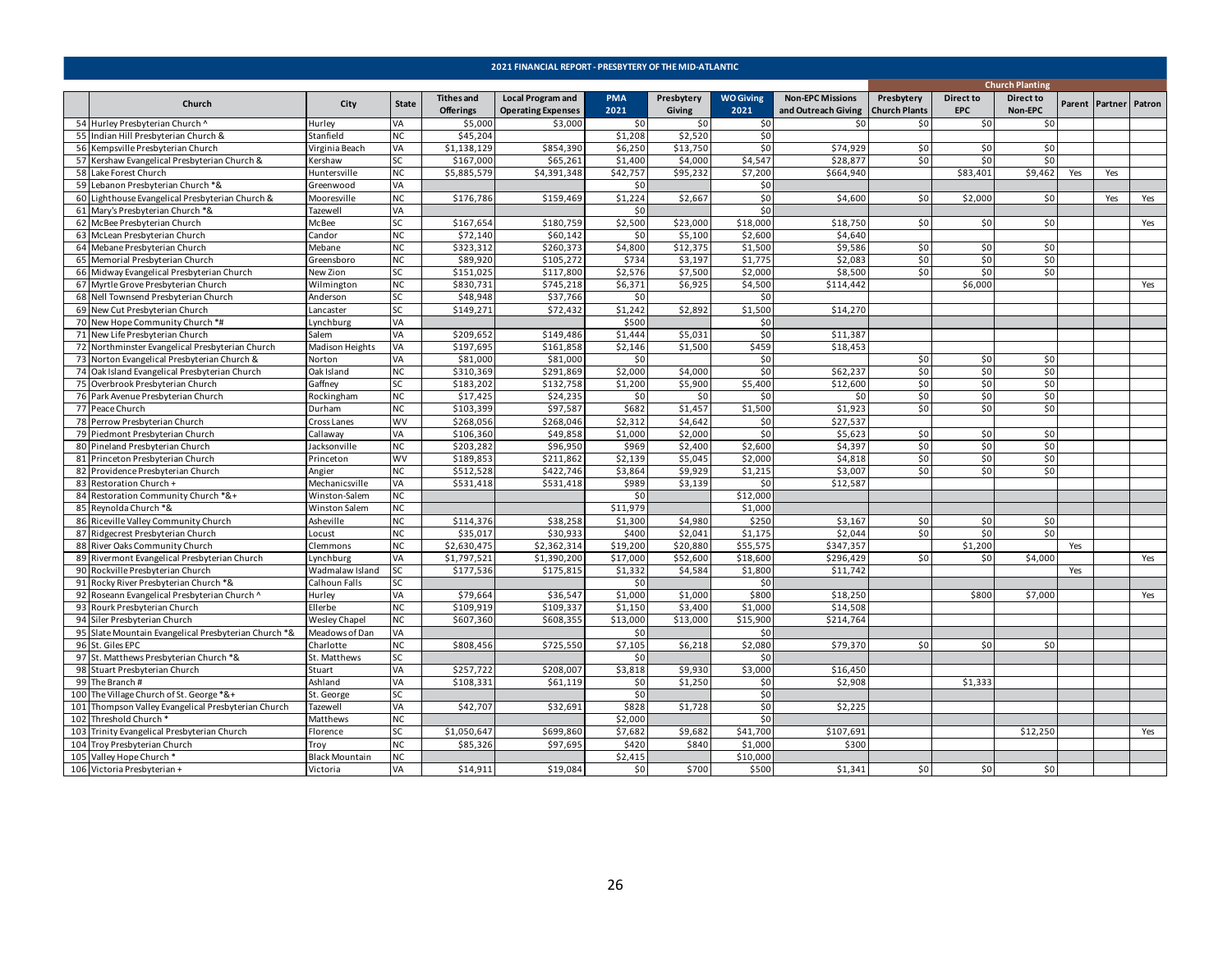|                                                   |                     |              |                                       | 2021 FINANCIAL REPORT - PRESBYTERY OF THE MID-ATLANTIC |                    |                      |                          |                                                                |            |                         |                        |                       |  |
|---------------------------------------------------|---------------------|--------------|---------------------------------------|--------------------------------------------------------|--------------------|----------------------|--------------------------|----------------------------------------------------------------|------------|-------------------------|------------------------|-----------------------|--|
|                                                   |                     |              |                                       |                                                        |                    |                      |                          |                                                                |            |                         | <b>Church Planting</b> |                       |  |
| Church                                            | City                | <b>State</b> | <b>Tithes and</b><br><b>Offerings</b> | <b>Local Program and</b><br><b>Operating Expenses</b>  | <b>PMA</b><br>2021 | Presbytery<br>Giving | <b>WO Giving</b><br>2021 | <b>Non-EPC Missions</b><br>and Outreach Giving   Church Plants | Presbytery | Direct to<br><b>EPC</b> | Direct to<br>Non-EPC   | Parent Partner Patron |  |
| 107 Village Church*                               | Charlotte           | <b>NC</b>    |                                       |                                                        |                    |                      | \$2,400                  |                                                                |            |                         |                        |                       |  |
| 108 Walkers Evangelical Presbyterian Church       | Pamplin             | VA           | \$93,202                              | \$96,415                                               | \$1,150            | \$4,400              | \$2,000                  | \$7,500                                                        |            |                         |                        |                       |  |
| 109 Walkersville Presbyterian Church              | Waxhaw              | <b>NC</b>    | \$182,373                             | \$149,018                                              | \$1,659            | \$3,859              | 50 <sub>1</sub>          | \$20,557                                                       |            |                         |                        |                       |  |
| 110 Warehouse 242                                 | Charlotte           | <b>NC</b>    | \$778,701                             | \$647,236                                              | \$2,119            | \$4,150              | \$0                      | \$97,840                                                       | \$0        | \$0                     | \$0                    |                       |  |
| 111 Warm Springs Presbyterian Church *&           | <b>Warm Springs</b> | VA           |                                       |                                                        |                    |                      | \$0                      |                                                                |            |                         |                        |                       |  |
| 112 Warrenton Presbyterian Church*                | Abbeville           | SC           |                                       |                                                        | \$1,288            |                      | \$0                      |                                                                |            |                         |                        |                       |  |
| 113 Wayside Evangelical Presbyterian Church       | Cameron             | <b>NC</b>    | \$54,919                              | \$63,147                                               | \$989              | \$3,078              | \$1,014                  | \$1,814                                                        | \$0        | \$0                     | \$0                    |                       |  |
| 114 Westminster Presbyterian Church &             | Bluefield           | <b>WV</b>    | \$304,477                             | \$317,960                                              | \$C                |                      | \$35,375                 | \$64,707                                                       |            |                         |                        |                       |  |
| 115 Westminster Presbyterian Church *&            | Burlington          | <b>NC</b>    |                                       |                                                        | \$600              |                      | \$2,400                  |                                                                |            |                         |                        |                       |  |
| 116 Woodside Presbyterian Church &                | Roanoke             | VA           | \$37,887                              | \$22,365                                               | \$0                | \$0                  | \$0                      | \$1,419                                                        | \$0        | \$0                     | \$0                    |                       |  |
| 117 Wylliesburg Evangelical Presbyterian Church ^ | Wylliesburg         | VA           | \$46,334                              | \$62,220                                               | \$0                | \$500                | 50 <sub>1</sub>          | \$1,208                                                        |            |                         |                        |                       |  |
|                                                   |                     |              |                                       |                                                        |                    |                      |                          |                                                                |            |                         |                        |                       |  |
|                                                   | <b>TOTAL</b>        |              | \$37,153,365                          | \$31,232,560                                           | \$313,180          | \$682,147            | \$488,786                | \$3,596,261                                                    | \$1,350    | \$97,404                | \$94,118               |                       |  |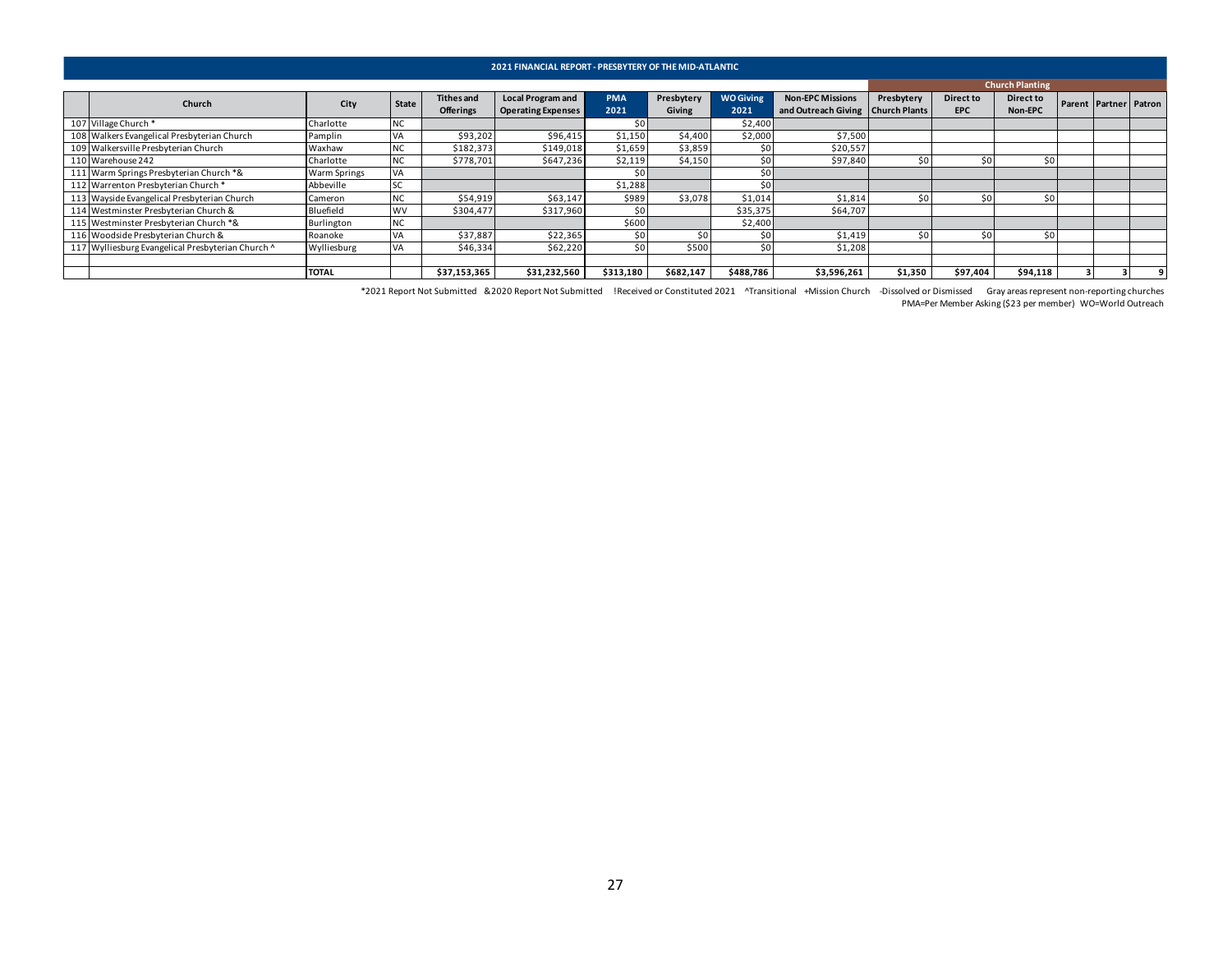### **2021 STATISTICAL REPORT - PRESBYTERY OF THE MIDWEST**

<span id="page-27-0"></span>

|                                                       |                     |                  | Membership      |                 | Avg. Worship Attendance |                 | Avg. Virtual Attendance |                 |          |                    | Professions of Faith Infant/Child |
|-------------------------------------------------------|---------------------|------------------|-----------------|-----------------|-------------------------|-----------------|-------------------------|-----------------|----------|--------------------|-----------------------------------|
| Church                                                | City                | <b>State</b>     | 2020            | 2021            | 2020                    | 2021            | 2020                    | 2021            |          | Age $18+$ Under 18 | <b>Baptism</b>                    |
| 1 Spoint7 Community Church #                          | Detroit             | MI               | 0               | $\Omega$        | 34                      | 30              | 150                     | 70              |          |                    |                                   |
| 2 Abundant Mercy Church +                             | Detroit             | MI               |                 | $\Omega$        | 20                      |                 | 15                      |                 |          |                    |                                   |
| 3 Attica-Williamsport Evangelical Presbyterian Church | Attica              | IN               | 42              | 35              | 35                      | 38              |                         |                 |          |                    |                                   |
| 4 Calvary Presbyterian Church                         | Flint               | MI               | 152             | 137             | 50                      | 65              | 30                      | 15              |          |                    |                                   |
| 5 Cedarville United Presbyterian                      | Cedarville          | OH               | 87              | 102             | 45                      | 53              | 91                      | 35              |          | 10                 |                                   |
| 6 College Corner Presbyterian Church                  | College Corner      | OH               | 35              | 35              | 30                      | 30              |                         |                 |          |                    |                                   |
| 7 Community Evangelical Presbyterian Church           | Owosso              | MI               | 134             | 127             | 90                      | 120             | 40                      | 15              |          |                    |                                   |
| 8 Cornerstone Evangelical Presbyterian Church         | Brighton            | MI               | 1,362           | 1,398           | 571                     | 642             | 1,574                   | 542             | 54       | $\Omega$           | 20                                |
| 9 Covenant Church                                     | West Lafayette      | IN               | 539             | 452             | 190                     | 313             | 487                     | 523             |          | $\Omega$           |                                   |
| 10 Covenant Presbyterian Church of Tecumseh           | Tecumseh            | MI               | 180             | 180             | 60                      | 81              | 60                      | 40              |          | $\Omega$           |                                   |
| 11 CrossWay Evangelical Presbyterian Church +         | Mt. Clemens         | MI               | 25              | 26              | $\Omega$                | 19              | $\overline{15}$         | 10              |          |                    |                                   |
| 12 Evangelical Community Church                       | Cincinnati          | OH               | 228             | 194             | 144                     | 182             | 101                     | 30              | $\Omega$ |                    |                                   |
| 13 Faith Evangelical Presbyterian Church              | Rochester Hills     | MI               | 209             | 184             | 90                      | 121             | 65                      | $\overline{75}$ |          |                    |                                   |
| 14 Faith Presbyterian Church                          | West Lafayette      | IN               | 91              | 93              | 42                      | 46              | 70                      | 24              | $\Omega$ | $\Omega$           |                                   |
| 15 Fellowship Evangelical Presbyterian Church         | South Lyon          | MI               | 202             | 186             | 123                     | 112             | 149                     | 138             |          |                    |                                   |
| 16 First Evangelical Presbyterian Church              | Frankfort           | IN               | 241             | 230             | 87                      | 95              | 35                      | 38              | $\Omega$ | $\Omega$           |                                   |
| 17 First Evangelical Presbyterian Church              | <b>Battle Creek</b> | MI               |                 |                 |                         | 18              |                         | $\Omega$        | $\Omega$ | $\Omega$           | $\Omega$                          |
| 18 First Evangelical Presbyterian Church &            | Kokomo              | IN               |                 | 235             |                         | 97              |                         | 26              | $\Omega$ | $\Omega$           |                                   |
| 19 First Presbyterian Church                          | Greenville          | $\overline{O}$ H | 110             | 156             | 52                      | 55              | 9                       | 6               |          |                    |                                   |
| 20 First Presbyterian Church                          | Paulding            | OH               | 67              | 66              | 27                      | 33              | 58                      | $\Omega$        | $\Omega$ | $\Omega$           |                                   |
| 21 First Presbyterian Church                          | South Charleston    | OH               | 147             | 161             | 114                     | 130             | $\overline{26}$         | 10              |          | 3                  |                                   |
| 22 First Presbyterian Church of Ada                   | Ada                 | OH               | 82              | $\overline{78}$ | 50                      | 50              | 10                      | 5               | 6        |                    |                                   |
| 23 First Presbyterian Church of Bucyrus               | <b>Bucyrus</b>      | OH               | $\overline{77}$ | 77              | 45                      | 43              | 20                      | 20              |          |                    | $\mathbf{1}$                      |
| 24 First Presbyterian Church of Hillsdale             | Hillsdale           | MI               | 97              | 95              | 65                      | 65              | 25                      | 20              | $\Omega$ | $\Omega$           |                                   |
| 25 First Presbyterian Church of Trenton               | Trenton             | MI               | 492             | 505             | 243                     | 263             | 141                     | 70              |          | 11                 | 8                                 |
| 26 Gateway Church                                     | Findlay             | OH               | 831             | 704             | 521                     | 750             | 651                     | 280             |          | $\Omega$           | 26                                |
| 27 Grace Chapel                                       | Farmington Hills    | MI               | 96              | 78              | 32                      | 30              | 40                      | 20              | $\Omega$ | $\Omega$           | $\mathbf 0$                       |
| 28 Grace Community EPC &                              | Oscoda              | MI               |                 | 41              |                         | 35              |                         | 15              |          | $\Omega$           |                                   |
| 29 Grace Point Evangelical Presbyterian Church        | Nappanee            | IN               | 35              | 33              | 21                      | 20              | 184                     | $\Omega$        | $\Omega$ | $\Omega$           | $\Omega$                          |
| 30 Holtsinger Memorial Presbyterian Church &          | Cincinnati          | $\overline{CH}$  |                 | 20              |                         | 12              |                         |                 |          |                    |                                   |
| 31 Hopewell Presbyterian Church                       | Franklin            | IN               | 150             | 157             | 84                      | 96              | 45                      | 40              | $\Omega$ |                    |                                   |
| 32 Kirkmont Presbyterian Church                       | Beavercreek         | OH               | 278             | 273             | 196                     | 279             | 298                     | 254             |          |                    |                                   |
| 33 Knox Presbyterian Church                           | Ann Arbor           | MI               | 509             | 503             | 135                     | 265             | 627                     | 300             |          | $\Omega$           |                                   |
| 34 Lake City Evangelical Presbyterian Church          | Lake City           | MI               | 33              | 27              | 24                      | 22              | 75                      | 50              | $\Omega$ |                    |                                   |
| 35 Lebanon Presbyterian Church                        | Lebanon             | OH               | 584             | 557             | 194                     | 256             | 301                     | 280             | $\Omega$ |                    |                                   |
| 36 Living Hope Evangelical Church                     | St. Clair Shores    | MI               | 111             | 107             | 45                      | 55              | 90                      | 90              |          |                    |                                   |
| 37 Military Avenue EPC                                | Detroit             | MI               | 85              | 75              | 45                      | $\overline{55}$ | 15                      | 10              | $\Omega$ | $\Omega$           |                                   |
| 38 Mt. Olivet Presbyterian Church                     | Trenton             | OH               | 64              | 63              | 41                      | 44              | 620                     | 1,250           |          |                    |                                   |
| 39 New City Presbyterian Church +                     | South Bend          | IN               | 46              | 45              | $\overline{75}$         | 75              |                         |                 |          |                    |                                   |
| 40 New Heart Community Church                         | Norton Shores       | MI               | 19              | 19              | 17                      | 17              | 18                      | 18              |          |                    |                                   |
| 41 North Oaks Community Church                        | Clarkston           | MI               | 145             | 131             | 90                      | 97              | 32                      | 15              |          | ΩI                 |                                   |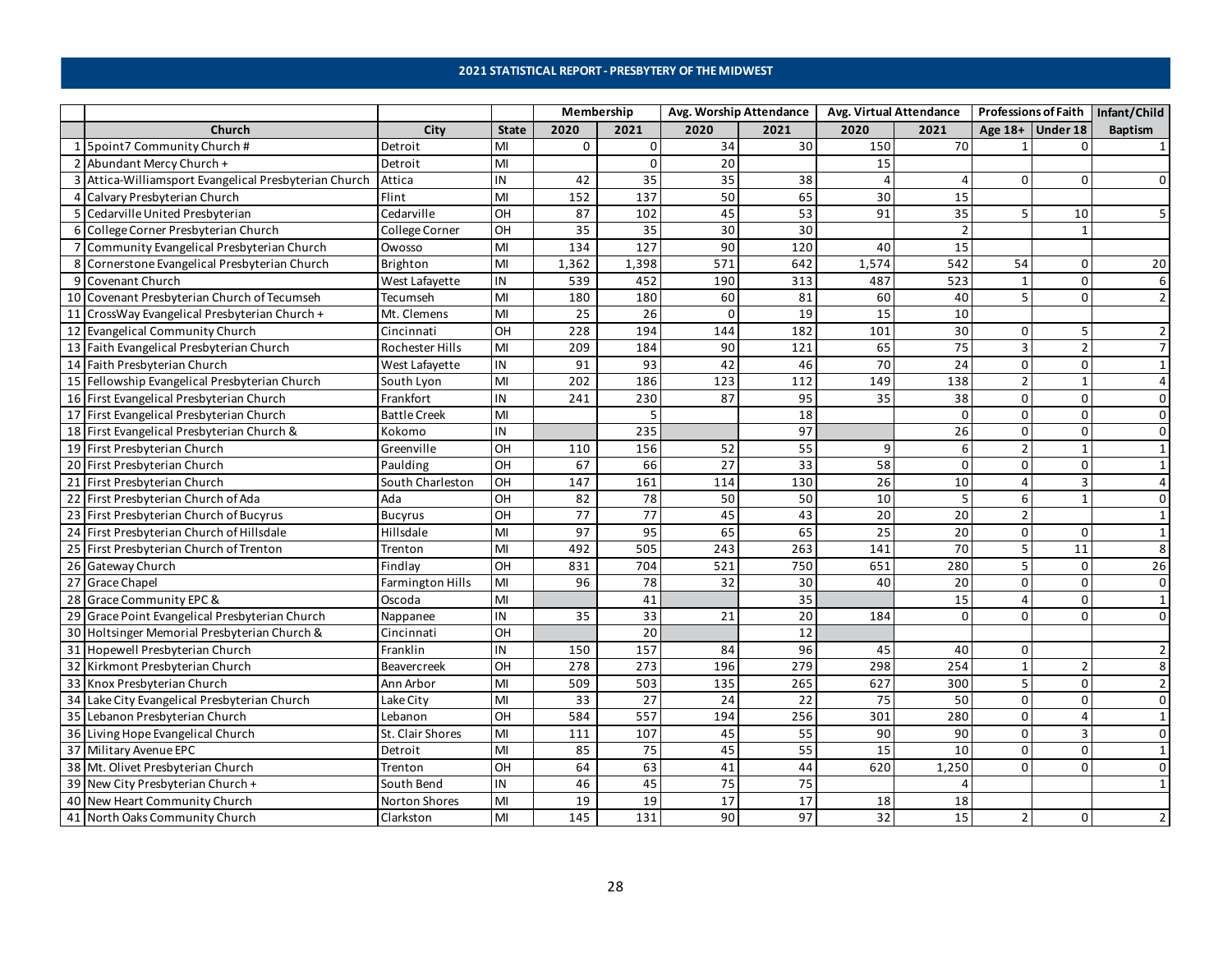### **2021 STATISTICAL REPORT - PRESBYTERY OF THE MIDWEST**

|                                                |                     |              | Membership |        |       | Avg. Worship Attendance | Avg. Virtual Attendance |       | <b>Professions of Faith</b> |                  | Infant/Child   |
|------------------------------------------------|---------------------|--------------|------------|--------|-------|-------------------------|-------------------------|-------|-----------------------------|------------------|----------------|
| Church                                         | City                | <b>State</b> | 2020       | 2021   | 2020  | 2021                    | 2020                    | 2021  |                             | Age 18+ Under 18 | <b>Baptism</b> |
| 42 Oakhill Presbyterian Church                 | <b>Grand Rapids</b> | MI           | 173        | 207    | 120   | 190                     | 200                     | 210   | 34                          |                  |                |
| 43 Olivet EPC                                  | Evansville          | IN           | 102        | 87     | 40    | 60                      | 50                      | 20    |                             |                  |                |
| 44 Ossian First Presbyterian Church            | Ossian              | IN           | 76         | 71     | 35    | 45                      | 15                      | 10    |                             |                  | $\Omega$       |
| 45 Peace Presbyterian Church                   | Flint               | MI           | 18         | 17     | 18    | 19                      |                         |       |                             |                  |                |
| 46 Russellville Presbyterian Church            | Russellville        | <b>OH</b>    | 22         | 22     | 13    | 11                      |                         |       |                             |                  | $\overline{0}$ |
| 47 Southport Presbyterian Church               | Indianapolis        | IN           | 823        | 808    | 264   | 275                     | 494                     | 285   |                             |                  |                |
| 48 St. Andrew Evangelical Presbyterian Church  | Auburn              |              | 77         | 78     | 48    | 58                      | 20                      |       |                             |                  |                |
| 49 Stonebridge EP Church                       | Perrysburg          | OH           | 20         | 19     | 18    | 24                      |                         |       |                             |                  |                |
| 50 The Antioch Movement                        | Ypsilanti           | MI           | 40         | 40     | 80    | 50                      | 30                      |       |                             |                  | $\Omega$       |
| 51 Trinity Evangelical Presbyterian Church     | Columbia City       | IN           | 88         | 95     | 70    | 100                     | 1,880                   | 20    |                             |                  |                |
| 52 Trinity Presbyterian Church                 | Plymouth            | MI           | 500        | 504    | 224   | 248                     | 265                     | 228   |                             |                  |                |
| 53 Ward Evangelical Presbyterian Church        | Northville          | MI           | 1,672      | 1,504  | 704   | 606                     | 1,356                   | 989   |                             |                  | 9              |
| 54 Warsaw Evangelical Presbyterian Church      | Warsaw              |              | 353        | 308    | 133   | 177                     | 66                      | 46    |                             |                  | $\overline{0}$ |
| 55 Westminster Church of Port Huron            | Port Huron          | MI           | 59         | 49     | 46    | 42                      | 150                     | 100   |                             |                  | $\overline{0}$ |
| 56 Wheat Ridge Evangelical Presbyterian Church | Seaman              | OH           | 20         | 19     | 20    | 22                      |                         |       |                             |                  | $\overline{0}$ |
|                                                |                     |              |            |        |       |                         |                         |       |                             |                  |                |
|                                                | <b>TOTAL</b>        |              | 11,628     | 11,418 | 5,560 | 6,736                   | 10,710                  | 6,275 | 153                         | 52               | 126            |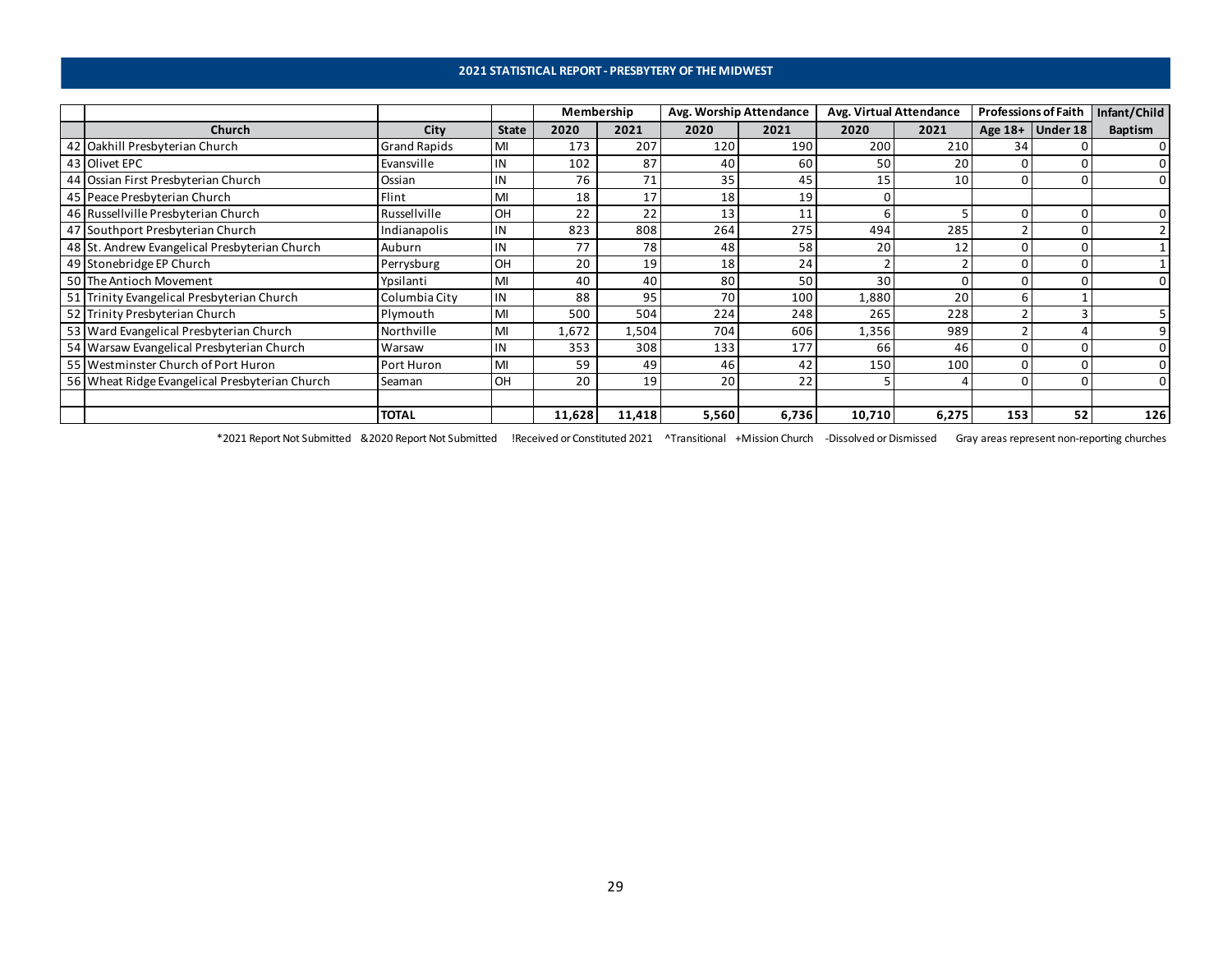<span id="page-29-0"></span>

|    |                                                       |                              |              |                                       | 2021 FINANCIAL REPORT - PRESBYTERY OF THE MIDWEST     |                    |                      |                          |                                                |                                    |                                |                        |              |                       |     |
|----|-------------------------------------------------------|------------------------------|--------------|---------------------------------------|-------------------------------------------------------|--------------------|----------------------|--------------------------|------------------------------------------------|------------------------------------|--------------------------------|------------------------|--------------|-----------------------|-----|
|    |                                                       |                              |              |                                       |                                                       |                    |                      |                          |                                                |                                    |                                | <b>Church Planting</b> |              |                       |     |
|    | <b>Account Name</b>                                   | City                         | <b>State</b> | <b>Tithes and</b><br><b>Offerings</b> | <b>Local Program and</b><br><b>Operating Expenses</b> | <b>PMA</b><br>2021 | Presbytery<br>Giving | <b>WO Giving</b><br>2021 | <b>Non-EPC Missions</b><br>and Outreach Giving | Presbytery<br><b>Church Plants</b> | <b>Direct to</b><br><b>EPC</b> | Direct to<br>Non-EPC   |              | Parent Partner Patron |     |
|    | 5point7 Community Church #                            | <b>Detroit</b>               | MI           | \$29,856                              | \$160,242                                             | \$0                | \$0                  | \$0                      | \$0                                            | \$0                                | \$0                            | \$0                    |              | Yes                   |     |
|    | 2 Abundant Mercy Church +                             | Detroit                      | MI           | \$28,854                              |                                                       | \$0                |                      | \$0                      |                                                |                                    |                                |                        |              |                       |     |
|    | 3 Attica-Williamsport Evangelical Presbyterian Church | Attica                       | IN           | \$119,907                             | \$108,237                                             | \$966              | \$1,446              | \$900                    | \$14,413                                       | \$0                                | \$0                            | \$0                    |              |                       |     |
|    | 4 Calvary Presbyterian Church                         | Flint                        | MI           | \$352,148                             | \$282,396                                             | \$3,473            | \$15,036             | \$1,200                  | \$58,840                                       | \$0                                | \$0                            | \$0                    |              |                       |     |
|    | 5 Cedarville United Presbyterian                      | Cedarville                   | OH           | \$140,534                             | \$134,301                                             | \$2,024            | \$4,598              | \$715                    | \$4,500                                        | \$0                                | \$0                            | \$0                    |              |                       |     |
|    | College Corner Presbyterian Church                    | College Corner               | OH           | \$112,066                             | \$102,360                                             | \$805              | \$1,260              | \$0                      | \$11,020                                       |                                    |                                |                        |              |                       |     |
|    | 7 Community Evangelical Presbyterian Church           | Owosso                       | MI           | \$413,496                             | \$287,804                                             | \$3,082            | \$2,010              | \$17,600                 | \$63,481                                       |                                    | \$10,150                       |                        |              |                       |     |
|    | 8 Cornerstone Evangelical Presbyterian Church         | Brighton                     | MI           | \$4,255,398                           | \$3,162,674                                           | \$32,476           | \$161,270            | \$142,218                | \$592,068                                      |                                    |                                |                        |              |                       |     |
| 9  | Covenant Church                                       | West Lafayette               | IN           | \$1,969,227                           | \$1,627,656                                           | \$12,777           | \$28,592             | \$11,800                 | \$491,629                                      |                                    |                                | \$49,600               |              |                       |     |
|    | 10 Covenant Presbyterian Church of Tecumseh           | Tecumseh                     | MI           | \$310,910                             | \$263,817                                             | \$4,140            | \$6,480              | \$6,000                  | \$16,338                                       | \$0                                | \$0                            | \$0                    |              |                       |     |
| 11 | CrossWay Evangelical Presbyterian Church +            | Mt. Clemens                  | MI           | \$24,474                              | \$18,336                                              | \$0                | \$0                  | \$0                      | \$594                                          |                                    |                                |                        |              |                       |     |
|    | 12 Evangelical Community Church                       | Cincinnati                   | OH           | \$760,485                             | \$671,165                                             | \$5,244            | \$8,244              | \$5,000                  | \$55,000                                       | \$0                                | \$0                            | \$0                    |              |                       |     |
|    | 13 Faith Evangelical Presbyterian Church              | Rochester Hills              | MI           | \$601,776                             | \$580,904                                             | \$4,980            | \$2,652              | \$8,124                  | \$27,153                                       |                                    |                                |                        |              |                       |     |
|    | 14 Faith Presbyterian Church                          | West Lafayette               | IN           | \$209,073                             | \$210,274                                             | \$2,139            | \$3,348              | \$5,000                  | \$40,751                                       | \$0                                | \$0                            | \$0                    |              |                       |     |
|    | 15 Fellowship Evangelical Presbyterian Church         | South Lyon                   | MI           | \$488,698                             | \$394,040                                             | \$4,646            | \$65,016             | \$57,744                 | \$41,608                                       |                                    | \$4,296                        | \$1,000                |              | Yes                   | Yes |
|    | 16 First Evangelical Presbyterian Church              | Frankfort                    | IN           | \$394,967                             | \$254,582                                             | \$2,726            | \$3,081              | \$0                      | \$99,211                                       | \$0                                | \$1.500                        | \$0                    |              |                       | Yes |
|    | 17 First Evangelical Presbyterian Church              | <b>Battle Creek</b>          | MI           | \$13,657                              | \$12,034                                              | \$115              | \$65                 | \$0                      | \$0                                            |                                    | \$1,000                        |                        |              |                       | Yes |
|    | 18 First Evangelical Presbyterian Church &            | <b>Kokomo</b>                | IN           | \$553,130                             | \$572,583                                             | \$7,015            | \$19,630             | \$10,500                 | \$35,670                                       | \$900                              |                                |                        |              |                       | Yes |
|    | 19 First Presbyterian Church                          | Greenville                   | OH           | \$159,109                             | \$279,731                                             | \$3,500            | \$3,500              | \$1,500                  | \$6,800                                        | \$0                                | \$0                            | \$0                    |              |                       |     |
|    | 20 First Presbyterian Church                          | Paulding                     | OH           | \$231,849                             | \$153,719                                             | \$1,564            | \$8,564              | \$7,000                  | \$20,710                                       | \$0                                | \$0                            | \$0                    |              |                       |     |
|    | 21 First Presbyterian Church                          | South Charleston             | OH           | \$315,577                             | \$347,650                                             | \$4,209            | \$1,911              | \$8,770                  | \$8,993                                        | \$0                                | \$0                            | \$0                    |              |                       | Yes |
|    | 22 First Presbyterian Church of Ada                   | Ada                          | OH           | \$126,420                             | \$125,299                                             | \$1,886            | \$1,066              | \$0                      | \$5,220                                        |                                    |                                | \$600                  |              |                       | Yes |
|    | 23 First Presbyterian Church of Bucyrus               | Bucyrus                      | OH           | \$145,873                             | \$180,924                                             | \$1,771            | \$5,244              | \$2,400                  | \$15,229                                       |                                    |                                |                        |              |                       |     |
|    | 24 First Presbyterian Church of Hillsdale             | Hillsdale                    | MI           | \$219,557                             | \$229,168                                             | \$2,235            | \$3,500              | \$0                      | \$44,130                                       |                                    | \$1,700                        |                        |              |                       | Yes |
|    | 25 First Presbyterian Church of Trenton               | Trenton                      | MI           | \$1,467,735                           | \$990,412                                             | \$14,209           | \$5,000              | \$15,900                 | \$226,033                                      | \$3,000                            | \$58,142                       | \$153,800              | Yes          | Yes                   | Yes |
|    | 26 Gateway Church                                     | Findlay                      | OH           | \$2,852,281                           | \$2,716,103                                           | \$19,113           | \$10,803             | \$81,000                 | \$267,232                                      | \$2,000                            | \$24,000                       | \$0                    |              | Yes                   | Yes |
|    | 27 Grace Chapel                                       | armington Hills <sup>-</sup> | MI           | \$244,039                             | \$273,684                                             | \$2,185            | \$1,451              | \$2,200                  | \$30,750                                       | \$0                                | \$0                            | \$0                    |              |                       |     |
| 28 | Grace Community EPC &                                 | Oscoda                       | MI           | \$84,896                              | \$94,399                                              | \$940              | \$5,016              | \$3,616                  | \$1,960                                        |                                    |                                |                        |              |                       |     |
|    | 29 Grace Point Evangelical Presbyterian Church        | Nappanee                     | IN           | \$113,274                             | \$109,687                                             | \$784              | \$1,224              | \$0                      | \$0                                            | \$0                                | \$1,200                        | \$0                    |              |                       | Yes |
|    | 30 Holtsinger Memorial Presbyterian Church &          | Cincinnat                    | OH           |                                       |                                                       | \$0                |                      | \$0                      |                                                |                                    |                                |                        |              |                       |     |
|    | 31 Hopewell Presbyterian Church                       | Franklin                     | IN           | \$255,915                             | \$245,158                                             | \$3,571            | \$5,589              | \$0                      | \$23,916                                       | \$0                                | \$0                            | \$0                    |              |                       |     |
|    | 32 Kirkmont Presbyterian Church                       | Beavercreek                  | OH           | \$857,791                             | \$1,187,083                                           | \$6,348            | \$3,588              | \$7,004                  | \$60,608                                       | \$0                                | \$0                            | \$0                    |              |                       |     |
| 33 | Knox Presbyterian Church                              | Ann Arboi                    | MI           | \$1,773,049                           | \$1,766,130                                           | \$11,800           | \$6,700              | \$3,000                  | \$327,060                                      | \$0                                | \$10,000                       | \$0                    |              |                       |     |
| 34 | Lake City Evangelical Presbyterian Church             | ake City.                    | MI           | \$68,175                              | \$78,368                                              | \$0                | \$0                  | \$0                      | \$8,888                                        | \$0                                | \$0                            | \$0                    |              |                       |     |
| 35 | Lebanon Presbyterian Church                           | Lebanon                      | OH           | \$1,161,925                           | \$1,096,060                                           | \$13,432           | \$25,824             | \$5,300                  | \$194,488                                      | \$0                                | \$0                            | \$0                    |              |                       |     |
| 36 | Living Hope Evangelical Church                        | St. Clair Shores             | MI           | \$271,946                             | \$307,972                                             | \$2,553            | \$8,015              | \$1,500                  | \$2,337                                        | \$0                                | \$0                            | \$0                    |              |                       |     |
|    | 37 Military Avenue EPC                                | Detroit                      | MI           | \$104,580                             | \$180,000                                             | \$1,300            | \$1,100              | \$1,000                  | \$9,000                                        | \$0                                | \$0                            | \$0                    |              |                       |     |
|    | 38 Mt. Olivet Presbyterian Church                     | Trenton                      | OH           | \$122,026                             | \$154,192                                             | \$299              | \$468                | \$0                      | \$2,005                                        | \$0                                | \$0                            | \$0                    |              |                       |     |
|    | 39 New City Presbyterian Church +                     | South Bend                   | IN           | \$244,120                             | \$171,634                                             | \$0                | \$559                | \$0                      | \$6,000                                        |                                    |                                |                        |              |                       |     |
|    | 40 New Heart Community Church                         | Norton Shores                | MI           | \$71,964                              | \$64,363                                              | \$0                | \$510                | \$750                    | \$825                                          |                                    |                                |                        |              |                       |     |
|    | 41 North Oaks Community Church                        | Clarkston                    | MI           | \$411,564                             | \$3,888,931                                           | \$3,401            | \$11,479             | \$5,640                  | \$31,177                                       | \$0                                | \$5,000                        | \$0                    |              |                       | Yes |
|    | 42 Oakhill Presbyterian Church                        | <b>Grand Rapids</b>          | MI           | \$509,650                             | \$335,791                                             | \$0                | \$6,600              | \$3,600                  | \$29,168                                       | \$0                                | \$0                            | \$0                    |              |                       |     |
| 43 | Olivet EPC                                            | Evansville                   | IN           | \$225,196                             | \$232,091                                             | \$1,600            | \$2,331              | \$0                      | \$22,824                                       | \$0                                | \$0                            | \$0                    |              |                       |     |
|    | 44 Ossian First Presbyterian Church                   | Ossian                       | IN           | \$157,870                             | \$162,539                                             | \$2,231            | \$988                | \$0                      | \$6,500                                        |                                    |                                |                        |              |                       |     |
| 45 | Peace Presbyterian Church                             | Flint                        | MI           | \$74,547                              |                                                       | \$0                | \$1,200              | \$1,200                  | \$2,789                                        |                                    |                                |                        |              |                       |     |
|    | 46 Russellville Presbyterian Church                   | Russellville                 | OH           | \$21,975                              | \$23,268                                              | \$506              | \$286                | \$700                    | \$2,267                                        | \$0                                | \$0                            | \$0                    |              |                       |     |
|    | 47 Southport Presbyterian Church                      | ndianapolis                  | IN           | \$1,785,382                           | \$3,459,017                                           | \$16,263           | \$10,840             | \$19,550                 | \$184,003                                      | \$0                                | \$0                            | \$0                    |              |                       |     |
| 48 | St. Andrew Evangelical Presbyterian Church            | Auburn                       | IN           | \$248,720                             | \$241,284                                             | \$1,794            | \$949                | \$1,200                  | \$4,800                                        |                                    |                                |                        |              |                       |     |
|    | 49 Stonebridge EP Church                              | Perrysburg                   | OH           | \$90,732                              | \$23,805                                              | \$880              | \$430                | \$5,775                  | \$9,400                                        | \$0                                | \$0                            | \$0                    |              |                       |     |
|    | 50 The Antioch Movement                               | Ypsilanti                    | MI           | \$59,544                              | \$61,573                                              | \$0                | \$0                  | \$0                      | \$0                                            | \$0                                | \$0                            | \$0                    |              |                       |     |
|    | 51 Trinity Evangelical Presbyterian Church            | Columbia City                | IN           | \$309,225                             | \$278,632                                             | \$0                |                      | \$0                      |                                                |                                    |                                |                        |              |                       |     |
|    | 52 Trinity Presbyterian Church                        | Plymouth                     | MI           | \$1,606,139                           | \$1,279,355                                           | \$7,987            | \$53,466             | \$37,128                 | \$149,763                                      |                                    | \$25,000                       |                        |              | Yes                   |     |
|    | 53 Ward Evangelical Presbyterian Church               | Northville                   | MI           | \$4,888,886                           | \$4,542,123                                           | \$60,325           | \$22,319             | \$134,366                | \$280,780                                      |                                    | \$56,128                       |                        |              | Yes                   |     |
|    | 54 Warsaw Evangelical Presbyterian Church             | Warsaw                       | IN           | \$1,218,331                           | \$1,001,580                                           | \$7,774            | \$12,168             | \$17,500                 | \$101,542                                      |                                    |                                |                        |              |                       |     |
|    | 55 Westminster Church of Port Huron                   | Port Huron                   | MI           | \$151,169                             | \$94,562                                              | \$1,357            | \$767                | \$6,500                  | \$28,800                                       | \$0                                | \$6,500                        | \$0                    |              | Yes                   |     |
|    | 56 Wheat Ridge Evangelical Presbyterian Church        | Seaman                       | OH           | \$32,558                              | \$28,116                                              | \$483              | \$2,106              | \$500                    | \$4,072                                        | \$0                                | \$0                            | \$0                    |              |                       |     |
|    |                                                       |                              |              |                                       |                                                       |                    |                      |                          |                                                |                                    |                                |                        |              |                       |     |
|    |                                                       | <b>TOTAL</b>                 |              | \$33,462,245                          | \$35,247,808                                          | \$282,906          | \$548,289            | \$641.400                | \$3,672,345                                    | \$5,900                            | \$204,616                      | \$205,000              | $\mathbf{1}$ | $\overline{7}$        | 11  |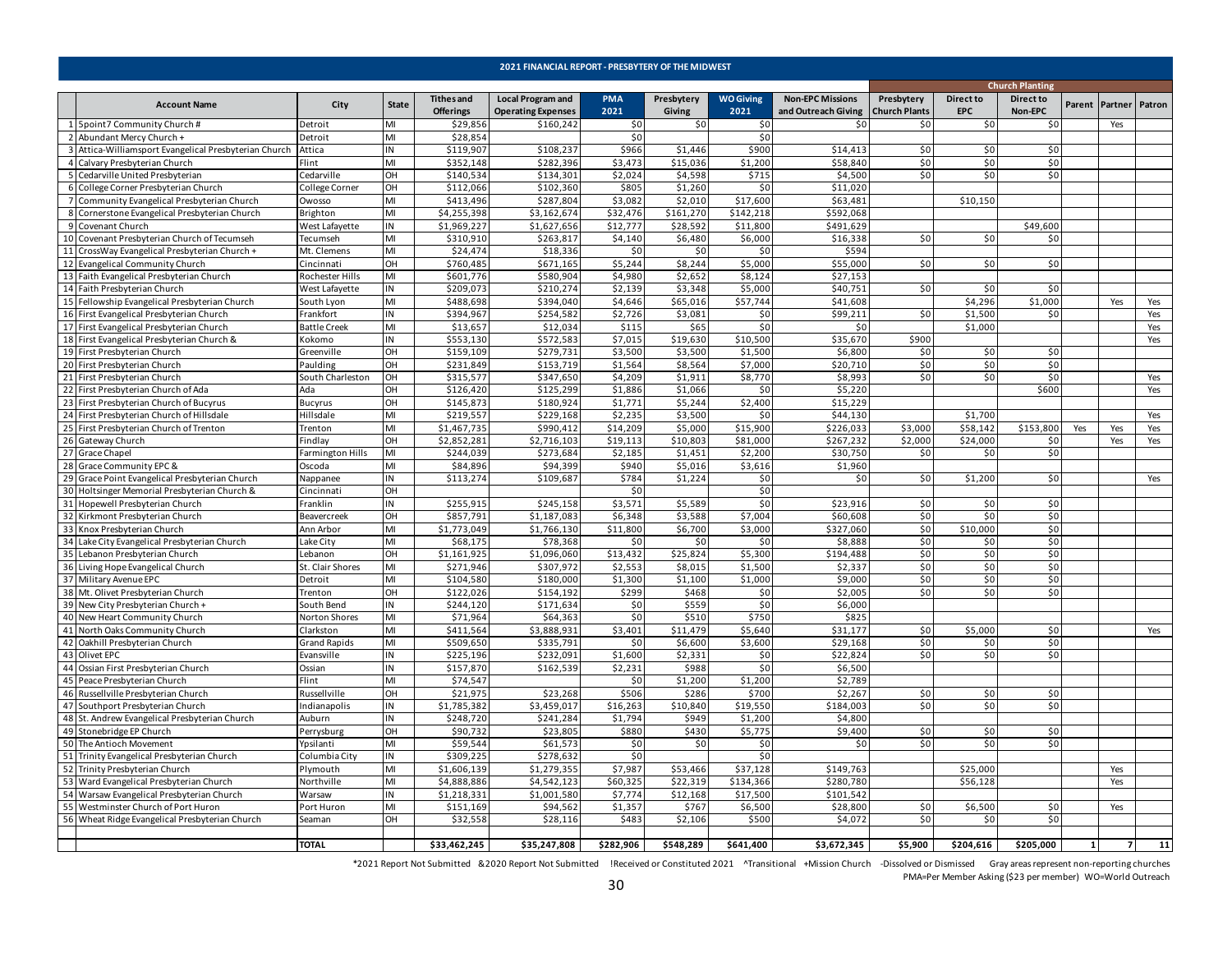### **2021 STATISTICAL REPORT - PRESBYTERY OF THE PACIFIC NORTHWEST**

<span id="page-30-0"></span>

|    |                                                         |                    |              | Membership |                 |                 | Avg. Worship Attendance | Avg. Virtual Attendance |                 | <b>Professions of Faith</b> |                  | Infant/Child   |
|----|---------------------------------------------------------|--------------------|--------------|------------|-----------------|-----------------|-------------------------|-------------------------|-----------------|-----------------------------|------------------|----------------|
|    | Church                                                  | City               | <b>State</b> | 2020       | 2021            | 2020            | 2021                    | 2020                    | 2021            |                             | Age 18+ Under 18 | <b>Baptism</b> |
|    | 1 Alder Presbyterian Church                             | Eatonville         | <b>WA</b>    | 27         | 25              | 19              | 20                      | 3                       | 3               |                             |                  |                |
|    | 2 Bickleton Evangelical Community Church                | <b>Bickleton</b>   | <b>WA</b>    | 46         | 42              | 30              | 30                      | 8                       | 25              | $\Omega$                    |                  | $\Omega$       |
|    | 3 Calvin Presbyterian Church                            | Corvallis          | OR           | 98         | 104             | 55              | 85                      | 40                      | 16              |                             |                  |                |
|    | 4 Chapel Hill Presbyterian Church                       | Gig Harbor         | <b>WA</b>    | 1,336      | 1,345           | 654             | 815                     | 909                     | 585             | $\overline{\phantom{0}}$    | <sup>0</sup>     | 18             |
|    | 5 Chinese Evangelical Presbyterian Church               | Portland           | OR           | 27         | 24              | 20              | $\Omega$                | 20                      | 20              | 24                          |                  |                |
|    | 6 Christ Community Church EPC                           | Caldwell           | ID           | 134        | 76              | 55              | 58                      | 53                      | 47              | $\Omega$                    |                  |                |
|    | Christ Presbyterian Church                              | <b>Boise</b>       | ID           | 125        | 127             | 70              | 85                      | 33                      | 26              | $\mathbf 0$                 | $\mathbf{1}$     |                |
| 8  | Community Church of Ephrata                             | Ephrata            | <b>WA</b>    | 179        | 189             | 207             | 146                     | 40                      | 31              | $\mathbf 0$                 | 15               | 16             |
| 9  | Community Presbyterian Church of Omak                   | Omak               | <b>WA</b>    | 103        | 99              | 65              | 84                      | 32                      | 9               | 5                           | $\Omega$         |                |
|    | 10 Community Presbyterian Church of Onalaska            | Onalaska           | <b>WA</b>    | 41         | $\overline{38}$ | 20              | 32                      | 3                       | $\overline{3}$  | 0                           | <sup>0</sup>     | $\overline{2}$ |
|    | 11 Davenport Presbyterian Church                        | Davenport          | <b>WA</b>    | 43         | 47              | 46              | 50                      | 6                       | $\overline{12}$ | $\Omega$                    | <sup>0</sup>     |                |
|    | 12 Evangelical Valley Presbyterian Church               | Hazelton           | ID           | 18         | 29              | 35              | 45                      | 50                      | $\overline{7}$  | 10                          | ŋ                | $\Omega$       |
|    | 13 Evergreen Church                                     | Graham             | <b>WA</b>    | 80         | 66              | $\overline{23}$ | 40                      | 100                     | 100             | 0                           | $\Omega$         | 0              |
|    | 14 First Evangelical Presbyterian Church of Oregon City | Oregon City        | OR           | 173        | 172             | 50              | 50                      | 85                      | 85              | $\Omega$                    |                  | $\Omega$       |
|    | 15 First Presbyterian Church                            | Redding            | CA           | 48         | 50              | 38              | 42                      | 20                      | 9               | $\overline{3}$              | n                | $\Omega$       |
|    | 16 First Presbyterian Church of Fairbanks               | Fairbanks          | AK           | 197        | 199             | 45              | 74                      | 50                      | 25              | $\Omega$                    |                  |                |
|    | 17 Grace Community Presbyterian Church                  | Weed               | CA           | 31         | 33              | 20              | 20                      | 8                       | 8               | $\Delta$                    |                  |                |
|    | 18 Grace Evangelical Presbyterian Church                | <b>Gig Harbor</b>  | <b>WA</b>    | 26         | 32              | 18              |                         | 20                      | $\overline{21}$ | 6                           |                  |                |
|    | 19 Hope Presbyterian Church                             | <b>Rogue River</b> | <b>OR</b>    | 60         | $\overline{53}$ | 20              | 25                      | 30                      | 30              | $\overline{a}$              |                  |                |
|    | 20 Jacksonville Presbyterian Church                     | Jacksonville       | OR           | 339        | 330             | 165             | 282                     | 592                     | 592             | $\overline{2}$              |                  |                |
|    | 21 Kenton Church                                        | Portland           | OR           | 36         | 26              | 12              | 11                      | 8                       | 4               | 0                           |                  | $\Omega$       |
| 22 | Living Waters Evangelical Presbyterian Church           | Wendell            | ID           | 89         | 90              | 68              | 68                      | 12                      | 6               | 6                           |                  |                |
|    | 23 Logos Presbyterian Church *                          | Seattle            | <b>WA</b>    | 57         |                 | $\mathbf 0$     |                         | 50                      |                 |                             |                  |                |
|    | 24 McCloud Community Church                             | McCloud            | CA           | 37         | 35              | 29              | 22                      | 10                      | 10              | $\Omega$                    |                  | 0              |
|    | 25 Merrill Presbyterian Church                          | Merrill            | 8            | 65         | 60              | 47              | 38                      | 8                       | 10              | $\Omega$                    |                  | $\Omega$       |
|    | 26 New Hope Evangelical Presbyterian Church             | <b>Burney</b>      | CA           | 19         | 17              | 12              | 10                      | $\Omega$                | $\Omega$        | $\mathbf{1}$                |                  | $\Omega$       |
|    | 27 New Hope Presbyterian Church                         | Kent               | <b>WA</b>    | 243        | 232             | 216             | 125                     | 85                      | 38              | $\mathbf{1}$                |                  | $\Omega$       |
|    | 28 Oakville Presbyterian Church                         | Shedd              | 8O           | 104        | 124             | 74              | 92                      | 140                     | $\overline{70}$ | $\mathbf 0$                 | $\Omega$         |                |
|    | 29 Okanogan Evangelical Presbyterian Church             | Okanogan           | <b>WA</b>    | 20         | 20              | 21              | 21                      | $\Omega$                | 0               | $\Omega$                    | $\Omega$         | $\Omega$       |
|    | 30 Parkdale Community Church                            | Parkdale           | 8O           | 30         | 32              | 17              | 17                      | 8                       | 8               | $\Omega$                    | $\Omega$         | 0              |
|    | 31 Parkway Presbyterian Church                          | Tacoma             | <b>WA</b>    | 80         | 74              | 43              | 52                      | 19                      | 14              | $\Delta$                    | <sup>0</sup>     | $\Omega$       |
|    | 32 Peace Memorial Presbyterian Church &                 | Klamath Falls      | OR           |            | 45              |                 | 40                      |                         | 30              | 6                           | O                | $\Omega$       |
|    | 33 Roslyn Presbyterian Church                           | Roslyn             | <b>WA</b>    | 52         | 50              | 35              | 38                      | 20                      | 15              | 0                           | O                | $\Omega$       |
|    | 34 Saddlerock Evangelical Presbyterian Church           | Wenatchee          | <b>WA</b>    | 345        | 328             | 80              | 155                     | 160                     | 85              | $\Omega$                    | <sup>0</sup>     |                |
|    | 35 Sequim Community Church                              | Sequim             | <b>WA</b>    | 431        | 402             | 282             | 231                     | 381                     | 93              | 5                           | 11               | 11             |
|    | 36 Sterry Memorial Presbyterian Church                  | Parma              | ID           | 150        | 145             | 86              | 106                     |                         |                 | $\overline{3}$              | ŋ                |                |
|    | 37 Sunset Presbyterian Church                           | Portland           | OR           | 603        | 683             | 900             | 900                     | 525                     | 550             | 20                          |                  |                |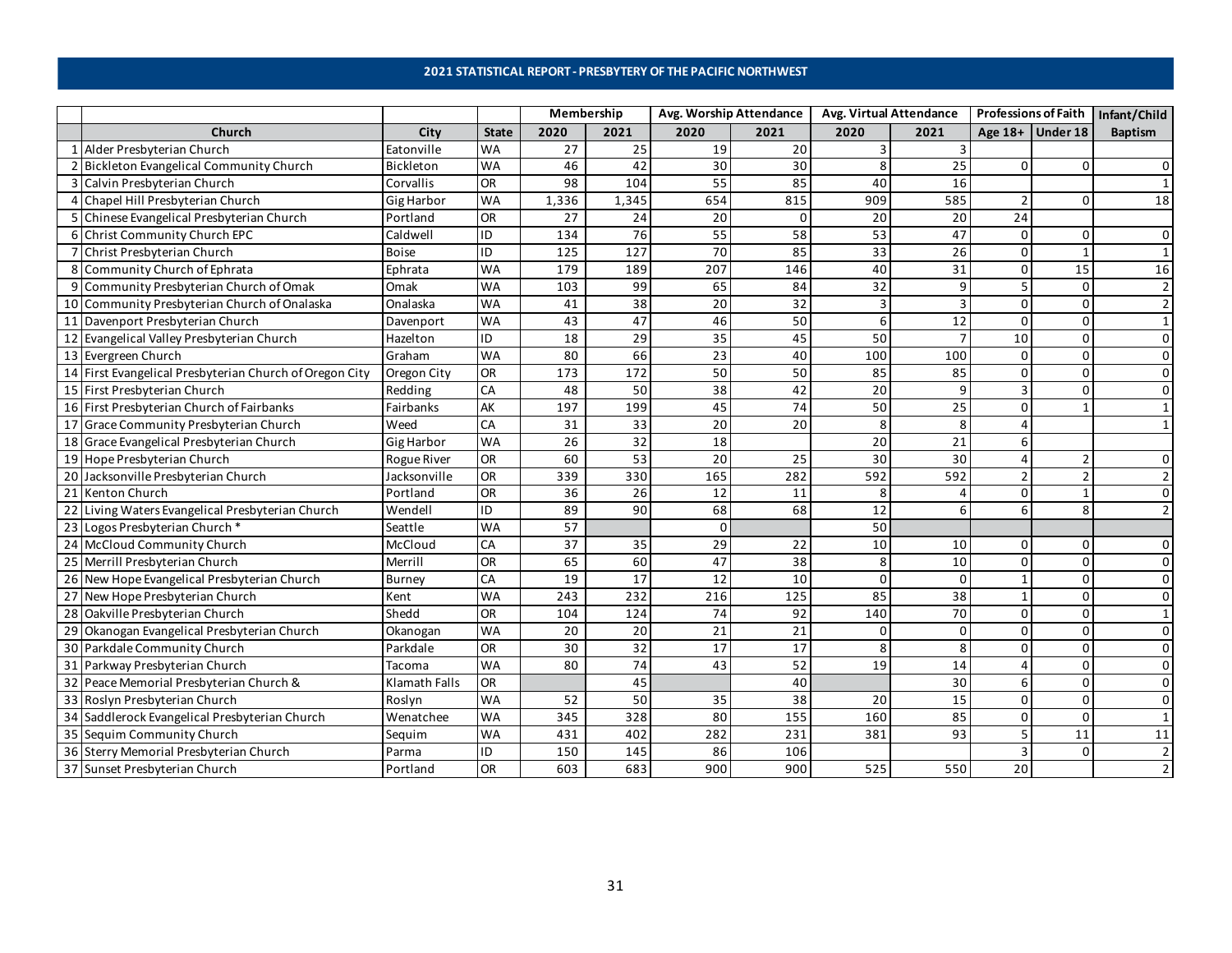### **2021 STATISTICAL REPORT - PRESBYTERY OF THE PACIFIC NORTHWEST**

|                                             |              |              | Membership |       |       | Avg. Worship Attendance | Avg. Virtual Attendance |       |     |                      | Professions of Faith   Infant/Child |
|---------------------------------------------|--------------|--------------|------------|-------|-------|-------------------------|-------------------------|-------|-----|----------------------|-------------------------------------|
| Church                                      | City         | <b>State</b> | 2020       | 2021  | 2020  | 2021                    | 2020                    | 2021  |     | Age $18+$ Under $18$ | <b>Baptism</b>                      |
| 38 Terrace Heights Evangelical Presbyterian | Yakima       | <b>WA</b>    | 35         |       | 18    | 25                      | 10                      | 10    |     |                      |                                     |
| 39 Wabash Church                            | Auburn       | <b>WA</b>    | 245        | 267   | 173   | 206                     | 461                     | 46    |     |                      |                                     |
| 40 Woodland Presbyterian Church             | Woodland     | <b>WA</b>    | 84         |       | 42    | 44                      | 25                      | 18    |     |                      |                                     |
|                                             |              |              |            |       |       |                         |                         |       |     |                      |                                     |
|                                             | <b>TOTAL</b> |              | 5,856      | 5,827 | 3,810 | 4,184                   | 3,609                   | 2,661 | 119 | 41                   | 65                                  |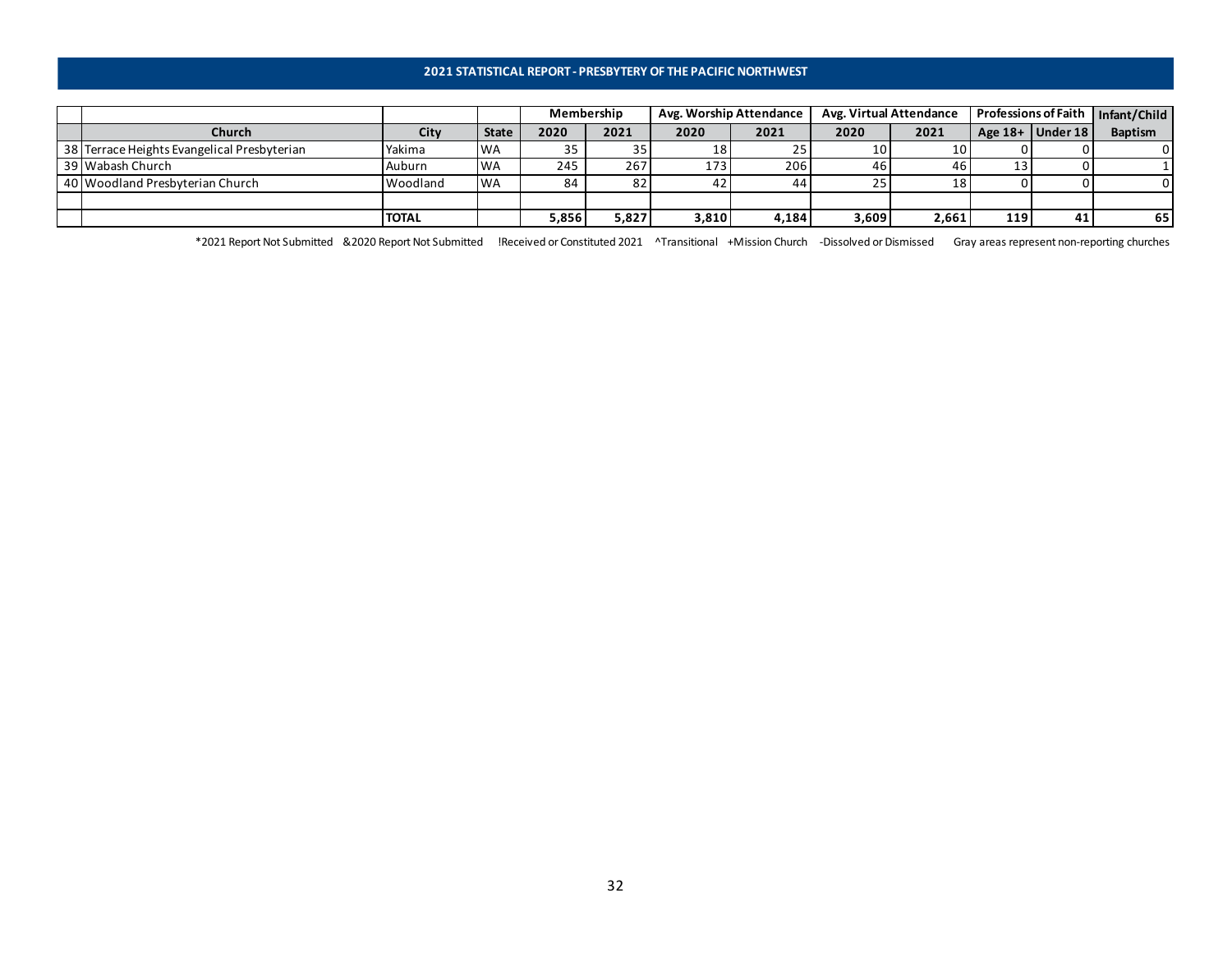<span id="page-32-0"></span>

|                                                         |                    |              |                                       | 2021 FINANCIAL REPORT - PRESBYTERY OF THE PACIFIC NORTHWEST |                    |                      |                          |                                                |                                    |                         |                        |     |                           |     |
|---------------------------------------------------------|--------------------|--------------|---------------------------------------|-------------------------------------------------------------|--------------------|----------------------|--------------------------|------------------------------------------------|------------------------------------|-------------------------|------------------------|-----|---------------------------|-----|
|                                                         |                    |              |                                       |                                                             |                    |                      |                          |                                                |                                    |                         | <b>Church Planting</b> |     |                           |     |
| Church                                                  | City               | <b>State</b> | <b>Tithes and</b><br><b>Offerings</b> | <b>Local Program and</b><br><b>Operating Expenses</b>       | <b>PMA</b><br>2021 | Presbytery<br>Giving | <b>WO Giving</b><br>2021 | <b>Non-EPC Missions</b><br>and Outreach Giving | Presbytery<br><b>Church Plants</b> | Direct to<br><b>EPC</b> | Direct to<br>Non-EPC   |     | Parent   Partner   Patron |     |
| 1 Alder Presbyterian Church                             | Eatonville         | <b>WA</b>    | \$57,975                              | \$34,223                                                    | \$621              | \$1,188              | \$0                      | \$9,000                                        |                                    |                         |                        |     |                           |     |
| 2 Bickleton Evangelical Community Church                | Bickleton          | WA           | \$119,520                             | \$99,367                                                    | \$1,104            | \$2,112              | \$2,000                  | \$11,300                                       |                                    |                         |                        |     |                           |     |
| 3 Calvin Presbyterian Church                            | Corvallis          | OR           | \$306,678                             | \$181,399                                                   | \$2,300            | \$4,379              | \$500                    | \$110,686                                      |                                    | \$340                   |                        |     | Yes                       |     |
| 4 Chapel Hill Presbyterian Church                       | <b>Gig Harbor</b>  | WA           | \$3,985,834                           | \$3,556,934                                                 | \$30,935           | \$59,576             | \$0                      | \$385,317                                      |                                    | \$60,000                | \$10,000               | Yes |                           |     |
| 5 Chinese Evangelical Presbyterian Church               | Portland           | OR           | \$20,646                              | \$33,917                                                    | \$460              | \$880                | \$0                      | \$0                                            | \$0                                | \$0                     | \$0                    |     |                           |     |
| 6 Christ Community Church EPC                           | Caldwell           | ID           | \$233,420                             | \$211,421                                                   | \$3,120            | \$2,820              | \$0                      | \$4,340                                        | \$0                                | \$0                     | \$0                    |     |                           |     |
| Christ Presbyterian Church                              | <b>Boise</b>       | ID           | \$322,188                             | \$254,850                                                   | \$3,013            | \$2,75               | \$2,400                  | \$8,770                                        | \$0                                | \$0                     | \$0                    |     |                           |     |
| 8 Community Church of Ephrata                           | Ephrata            | <b>WA</b>    | \$544,986                             | \$455,950                                                   | \$3,311            | \$8,380              | \$18,100                 | \$36,477                                       | \$0                                | \$0                     | \$0                    |     |                           |     |
| 9 Community Presbyterian Church of Omak                 | Omak               | <b>WA</b>    | \$212,748                             | \$157,756                                                   | \$2,281            | \$2,083              | \$2,100                  | \$15,022                                       | \$0                                | \$500                   | \$0                    |     |                           |     |
| 10 Community Presbyterian Church of Onalaska            | Onalaska           | WA           | \$86,828                              | \$104,333                                                   | \$37               | \$1,368              | \$367                    | \$6,822                                        |                                    |                         |                        |     |                           |     |
| 11 Davenport Presbyterian Church                        | Davenport          | WA           | \$79,307                              | \$97,186                                                    | \$800              | \$2,000              | \$0                      | \$590                                          | \$1,200                            |                         |                        |     |                           | Yes |
| 12 Evangelical Valley Presbyterian Church               | Hazelton           | ID           | \$173,143                             | \$84,857                                                    | \$0                | \$931                | \$0                      | \$36,814                                       | \$0                                | \$0                     | \$0                    |     |                           |     |
| 13 Evergreen Church                                     | Graham             | <b>WA</b>    | \$125,365                             | \$126,895                                                   | \$1,886            | \$3,608              | \$3,000                  | \$6,268                                        | \$1,500                            | \$0                     | \$0                    |     |                           | Yes |
| 14 First Evangelical Presbyterian Church of Oregon City | Oregon City        | OR           | \$720,261                             | \$459,394                                                   | \$4,500            | \$17,203             | \$13,480                 | \$69,062                                       | \$0                                | \$0                     | \$0                    |     |                           |     |
| 15 First Presbyterian Church                            | Redding            | CA           | \$146,781                             | \$151,896                                                   | \$0                | \$11,648             | \$500                    | \$5,199                                        | \$0                                | \$1,722                 | \$0                    | Yes |                           |     |
| 16 First Presbyterian Church of Fairbanks               | Fairbanks          | AK           | \$564,811                             | \$375,275                                                   | \$5,728            | \$5,228              | \$7,000                  | \$21,677                                       | \$0                                | \$0                     | \$0                    |     | Yes                       |     |
| 17 Grace Community Presbyterian Church                  | Weed               | CA           | \$58,402                              | \$60,499                                                    | \$713              | \$1,364              | \$0                      | \$3,702                                        | \$0                                | \$0                     | \$0                    |     |                           |     |
| 18 Grace Evangelical Presbyterian Church                | Gig Harbor         | <b>WA</b>    | \$104,002                             | \$95,647                                                    | \$736              | \$672                | \$1,000                  | \$4,000                                        | \$0                                | \$1,000                 | \$0                    |     |                           | Yes |
| 19 Hope Presbyterian Church                             | <b>Rogue River</b> | OR           | \$159,591                             | \$135,977                                                   | \$0                | \$2,600              | \$0                      | \$3,187                                        | \$0                                | \$0                     | \$0                    |     |                           |     |
| 20 Jacksonville Presbyterian Church                     | Jacksonville       | OR           | \$1,173,412                           | \$891,015                                                   | \$7,475            | \$28,782             | \$9,600                  | \$71,116                                       | \$0                                | \$7,050                 | \$0                    |     |                           | Yes |
| 21 Kenton Church                                        | Portland           | OR           | \$96,500                              |                                                             | \$0                | \$300                | \$0                      | \$90                                           | \$0                                | \$0                     | \$0                    |     |                           |     |
| 22 Living Waters Evangelical Presbyterian Church        | Wendell            | ID           | \$168,213                             | \$161,455                                                   | \$2,071            | \$5,060              | \$1,750                  | \$15,280                                       | \$0                                | \$0                     | \$0                    |     |                           |     |
| 23 Logos Presbyterian Church *                          | Seattle            | <b>WA</b>    |                                       |                                                             | \$1,403            |                      | \$0                      |                                                |                                    |                         |                        |     |                           |     |
| 24 McCloud Community Church                             | McCloud            | CA           | \$75,640                              | \$61,414                                                    | \$874              | \$1,672              | \$1,000                  | \$4,500                                        | \$0                                | \$0                     | \$0                    |     |                           |     |
| 25 Merrill Presbyterian Church                          | Merrill            | OR           | \$108,825                             | \$120,046                                                   | \$4,378            | \$2,839              | \$0                      | \$1,053                                        | \$0                                | \$0                     | \$0                    |     |                           |     |
| 26 New Hope Evangelical Presbyterian Church             | Burney             | CA           | \$21,623                              | \$17,703                                                    | \$437              | \$874                | \$1,100                  | \$3,000                                        |                                    |                         |                        |     |                           |     |
| 27 New Hope Presbyterian Church                         | Kent               | <b>WA</b>    | \$846,191                             | \$880,422                                                   | \$5,750            | \$5,250              | \$0                      | \$40,596                                       | \$0                                | \$6,000                 | \$0                    |     |                           | Yes |
| 28 Oakville Presbyterian Church                         | Shedd              | OR           | \$228,078                             | \$213,748                                                   | \$2,392            | \$4,576              | \$1,000                  | \$21,260                                       |                                    | \$2,000                 |                        |     |                           | Yes |
| 29 Okanogan Evangelical Presbyterian Church             | Okanogan           | <b>WA</b>    | \$65,094                              | \$73,754                                                    | \$460              | \$760                | \$300                    | \$1,580                                        | \$0                                | \$0                     | \$0                    |     |                           |     |
| 30 Parkdale Community Church                            | Parkdale           | OR           | \$106,066                             | \$89,552                                                    | \$690              | \$1,320              | \$1,200                  | \$6,600                                        | \$0                                | \$0                     | \$0                    |     |                           |     |
| 31 Parkway Presbyterian Church                          | Tacoma             | WA           | \$209,708                             | \$168,120                                                   | \$1,980            | \$7,732              | \$4,000                  | \$37,272                                       |                                    | \$2,000                 |                        |     |                           | Yes |
| 32 Peace Memorial Presbyterian Church &                 | Klamath Falls      | OR           | \$153,298                             | \$132,610                                                   | \$989              | \$2,500              | \$1,200                  | \$695                                          | \$0                                | \$1,200                 | \$0                    |     |                           | Yes |
| 33 Roslyn Presbyterian Church                           | Roslyn             | <b>WA</b>    | \$177,457                             | \$160,495                                                   | \$0                | \$0                  | \$0                      | \$13,328                                       | \$0                                | \$0                     | \$0                    |     |                           |     |
| 34 Saddlerock Evangelical Presbyterian Church           | Wenatchee          | <b>WA</b>    | \$703,096                             | \$666,133                                                   | \$7,889            | \$15,092             | \$13,600                 | \$105,115                                      | \$3,000                            | \$0                     | \$0                    |     |                           | Yes |
| 35 Sequim Community Church                              | Sequim             | <b>WA</b>    | \$1,627,194                           | \$1,616,003                                                 | \$11,915           | \$30,808             | \$37,703                 | \$143,263                                      |                                    | \$20,000                |                        |     |                           |     |
| 36 Sterry Memorial Presbyterian Church                  | Parma              | ID           | \$221,301                             | \$218,289                                                   | \$3,865            | \$2,500              | \$0                      | \$18,900                                       |                                    | \$1,500                 |                        |     |                           |     |
| 37 Sunset Presbyterian Church                           | Portland           | OR           | \$2,224,337                           | \$2,201,602                                                 | \$0                | \$12,789             | \$0                      | \$126,760                                      |                                    |                         |                        |     |                           |     |
| 38 Terrace Heights Evangelical Presbyterian             | Yakima             | <b>WA</b>    | \$104,735                             | \$99,858                                                    | \$783              |                      | \$600                    | \$250                                          | \$0                                | \$750                   | \$0                    |     | Yes                       | Yes |
| 39 Wabash Church                                        | Auburn             | <b>WA</b>    | \$781,734                             | \$584,380                                                   | \$6,026            | \$11,528             | \$2,000                  | \$76,200                                       | \$0                                | \$0                     | \$0                    |     |                           |     |
| 40 Woodland Presbyterian Church                         | Woodland           | <b>WA</b>    | \$209,986                             | \$233,545                                                   | \$1,932            | \$4,501              | \$5,000                  | \$25,098                                       |                                    | \$6,000                 | \$2,400                |     |                           | Yes |
|                                                         |                    |              |                                       |                                                             |                    |                      |                          |                                                |                                    |                         |                        |     |                           |     |
|                                                         | <b>TOTAL</b>       |              | \$17.324.974                          | \$15,267,920                                                | \$122,853          | \$269.674            | \$130.499                | \$1.450.189                                    | \$5.700                            | \$110.062               | \$12,400               | 2   | $\overline{\mathbf{3}}$   | 11  |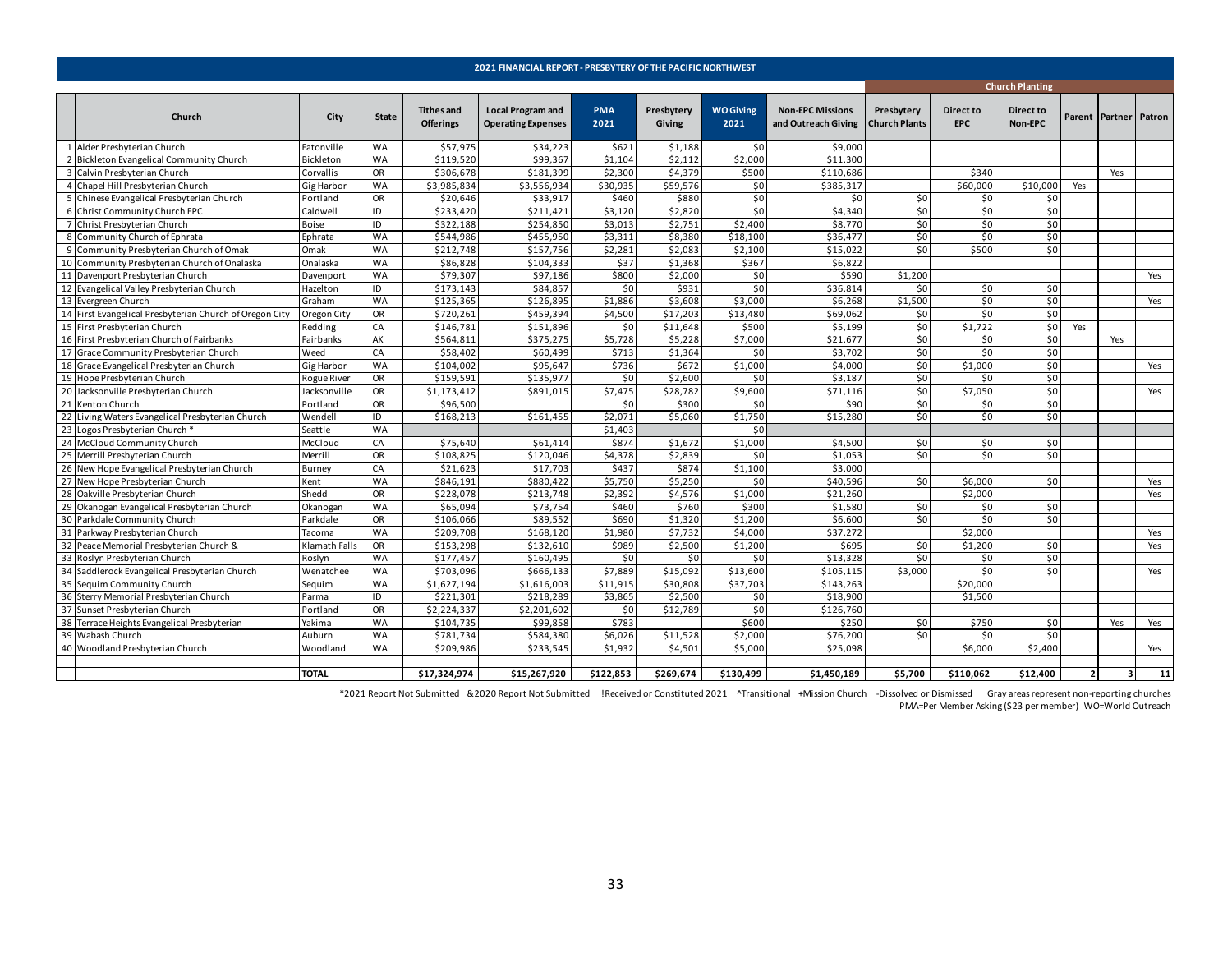### **2021 STATISTICAL REPORT - PRESBYTERY OF THE PACIFIC SOUTHWEST**

<span id="page-33-0"></span>

|    |                                                    |               |              | Membership |       | Avg. Worship Attendance |                 | Avg. Virtual Attendance |              | <b>Professions of Faith</b> |                    | Infant/Child   |
|----|----------------------------------------------------|---------------|--------------|------------|-------|-------------------------|-----------------|-------------------------|--------------|-----------------------------|--------------------|----------------|
|    | Church                                             | City          | <b>State</b> | 2020       | 2021  | 2020                    | 2021            | 2020                    | 2021         |                             | Age $18+$ Under 18 | <b>Baptism</b> |
|    | Centerpoint Community Church                       | Roseville     | CA           | 789        | 763   | 480                     | 453             | 359                     | 322          | 21                          |                    | 3              |
|    | 2 Centerville Presbyterian Church                  | Fremont       | CA           | 321        | 296   | 234                     | 112             | 223                     | 147          | 0                           |                    | $\Omega$       |
|    | 3 Christ Church East Bay &                         | Berkeley      | CA           |            | 138   |                         | 160             |                         | 26           | 3                           |                    |                |
|    | <b>Clayton Community Church</b>                    | Clayton       | CA           | 140        | 122   |                         | 80              | 250                     | 200          |                             |                    |                |
|    | Community Presbyterian Church of Danville          | Danville      | CA           | 1,681      | 1,741 | 238                     | 505             | 3,900                   | 3,750        | 3                           |                    | 39             |
|    | 6 Covenant Community Church &                      | Vacaville     | CA           |            | 130   |                         | $\overline{75}$ |                         | 10           |                             |                    |                |
|    | Covenant Presbyterian Church                       | Reno          | <b>NV</b>    | 181        | 181   | 60                      | 75              | 35                      | 12           | 9                           |                    |                |
|    | Covenant Presbyterian Church of Orange             | Orange        | CA           | 246        | 212   | 193                     | 125             | 121                     | 54           |                             |                    |                |
|    | 9 Covenant Presbyterian Church of San Diego        | San Diego     | CA           | 120        | 103   | 85                      | 105             | 75                      | 50           |                             |                    |                |
|    | 10 Easton Presbyterian Church                      | Fresno        | CA           | 200        | 200   | 61                      | 62              | 35                      | $\mathbf{0}$ | 0                           | n                  |                |
|    | 11 Fair Oaks Church                                | Fair Oaks     | CA           | 962        | 800   | 1,075                   | 268             | 25,000                  | 200          | 6                           | n                  | O              |
|    | 12 First Armenian Presbyterian Church              | Fresno        | CA           |            | 168   |                         | 106             |                         | 65           | 0                           |                    |                |
|    | 13 First Presbyterian Church                       | Fresno        | CA           | 585        | 562   | 382                     | 268             | 504                     | 270          | $\overline{2}$              |                    |                |
|    | 14 First Presbyterian Church                       | Hanford       | CA           | 95         | 96    | 79                      | 85              | 25                      | 12           | 4                           |                    |                |
|    | 15 First Presbyterian Church of Bakersfield        | Bakersfield   | CA           | 473        | 452   | 192                     | 229             | 200                     | 128          | $\mathbf{1}$                | n                  | 6              |
|    | 16 Fowler Presbyterian Church                      | Fowler        | CA           | 162        | 149   | 60                      | 75              | 70                      | 70           | 0                           | $\Omega$           | $\Omega$       |
|    | 17 Fremont Presbyterian Church                     | Sacramento    | CA           | 900        | 930   | 150                     | 400             | 350                     | 300          | 0                           | 10                 | $\mathcal{P}$  |
|    | 18 Heritage Evangelical Presbyterian Church        | Santa Maria   | CA           | 33         | 33    | 28                      | 26              | 0                       | $\mathbf{0}$ | 0                           |                    | $\Omega$       |
|    | 19 Hope Presbyterian Church                        | Folsom        | CA           | 106        | 100   | 80                      | 60              | 74                      | 15           | 6                           | $\Omega$           | $\Omega$       |
|    | 20 Kingman Presbyterian Church                     | Kingman       | AZ           | 112        | 125   | 69                      | 75              | 25                      | 25           | $\overline{2}$              |                    |                |
|    | 21 Millbrook Presbyterian Church*                  | Fresno        | CA           | 16         |       | 25                      |                 | 10                      |              |                             |                    |                |
|    | 22 Moraga Valley Presbyterian Church               | Moraga        | CA           | 753        | 691   | 215                     | 124             | 300                     | 189          | $\overline{7}$              |                    |                |
|    | 23 New Life Community Church of Covelo, California | Covelo        | CA           | 13         | 12    | 10                      | 10              | O.                      | $\Omega$     | 0                           |                    |                |
|    | 24 San Ramon Presbyterian Church                   | San Ramon     | CA           | 167        | 152   | 174                     | 60              | 206                     | 86           | 0                           | n                  | $\Omega$       |
|    | 25 Sanger Community Church &                       | Sanger        | CA           |            | 45    |                         | 50              |                         | 40           |                             |                    |                |
|    | 26 Sierra Presbyterian Church                      | Nevada City   | CA           | 268        | 226   | 100                     | 202             | 224                     | 80           | $\overline{2}$              |                    |                |
| 27 | St. John Assyrian Evangelical Presbyterian Church  | Turlock       | CA           | 157        | 184   | 10                      | 35              |                         | 320          | 11                          | n                  |                |
|    | 28 The Table                                       | San Francisco | CA           | 35         | 40    |                         | 25              | 35                      |              | $\overline{2}$              |                    |                |
|    | 29 Valley Community Church                         | San Jacinto   | CA           | 52         | 20    | 0                       | 35              | 24                      | 6            | 0                           | n                  | 0              |
|    | 30 Woodlake Presbyterian Church                    | Woodlake      | CA           | 89         | 89    | 60                      | 58              | 75                      | 20           | $\overline{2}$              |                    | 0              |
|    |                                                    |               |              |            |       |                         |                 |                         |              |                             |                    |                |
|    |                                                    | <b>TOTAL</b>  |              | 8,656      | 8,760 | 4,060                   | 3,943           | 32,120                  | 6,397        | 81                          | 14                 | 83             |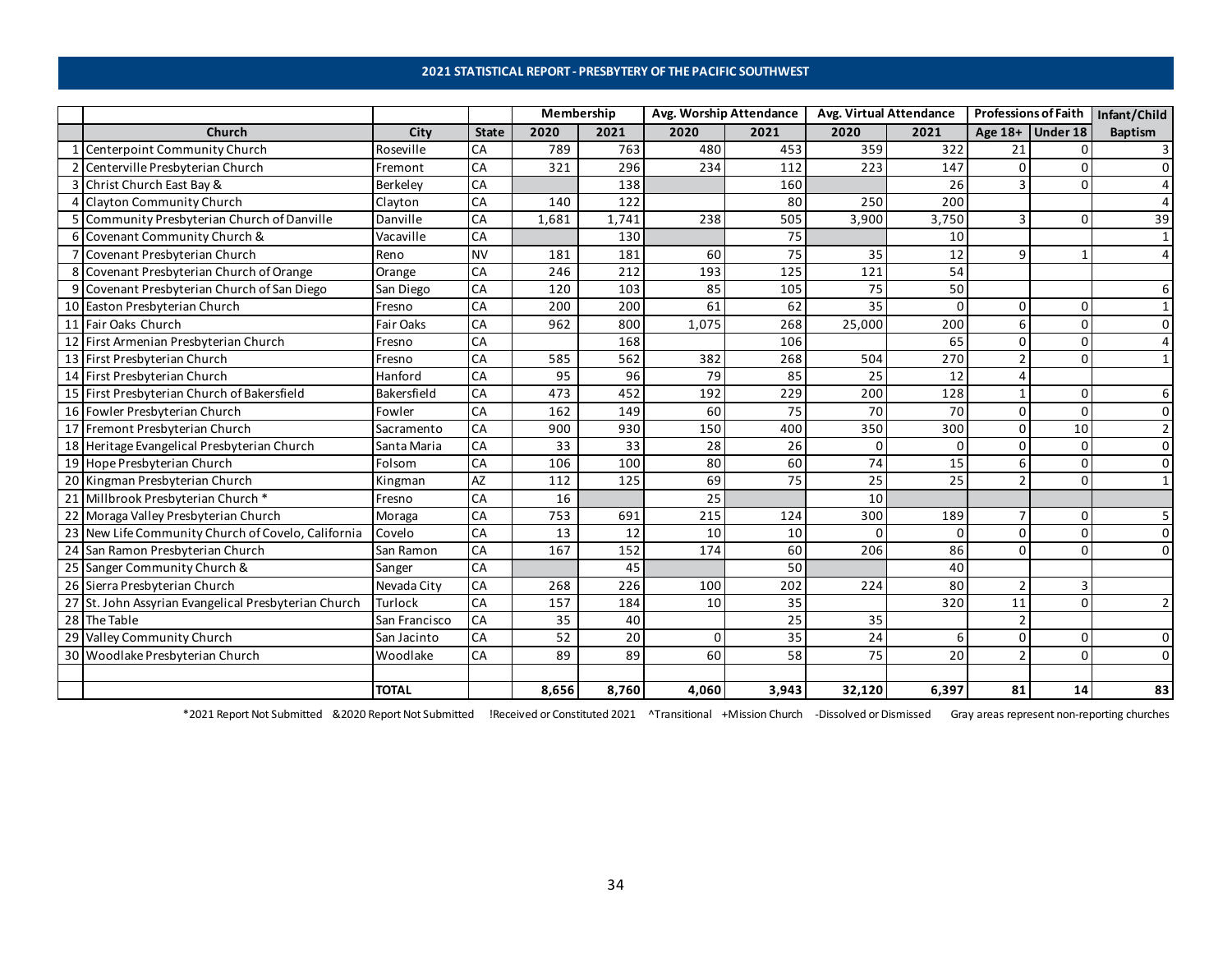<span id="page-34-0"></span>

|   |                                                      |               |              |                                       | <b>2021 FINANCIAL REPORT - PRESBYTERY OF THE PACIFIC SOUTHWEST</b> |                    |                             |                          |                                                                |                 |                                |                             |    |                       |     |
|---|------------------------------------------------------|---------------|--------------|---------------------------------------|--------------------------------------------------------------------|--------------------|-----------------------------|--------------------------|----------------------------------------------------------------|-----------------|--------------------------------|-----------------------------|----|-----------------------|-----|
|   |                                                      |               |              |                                       |                                                                    |                    |                             |                          |                                                                |                 |                                | <b>Church Planting</b>      |    |                       |     |
|   | Church                                               | City          | <b>State</b> | <b>Tithes and</b><br><b>Offerings</b> | <b>Local Program and</b><br><b>Operating Expenses</b>              | <b>PMA</b><br>2021 | Presbytery<br><b>Giving</b> | <b>WO Giving</b><br>2021 | <b>Non-EPC Missions</b><br>and Outreach Giving   Church Plants | Presbytery      | <b>Direct to</b><br><b>EPC</b> | <b>Direct to</b><br>Non-EPC |    | Parent Partner Patron |     |
|   | Centerpoint Community Church                         | Roseville     | CA           | \$2,304,019                           | \$1,940,001                                                        | \$5,000            | \$10,000                    | \$1,200                  | \$59,497                                                       | \$0             | \$0                            | \$0                         |    |                       |     |
|   | Centerville Presbyterian Church                      | Fremont       | CA           | \$1,330,761                           | \$1,162,421                                                        | \$7,147            | \$13,064                    | \$14,150                 | \$71,815                                                       | \$0             | 50                             | \$0                         |    |                       |     |
| 3 | Christ Church East Bay &                             | Berkeley      | CA           | \$1,372,646                           | \$1,141,686                                                        | \$0                | \$2,505                     | \$0                      | \$44,042                                                       | \$0             | 50                             | \$0                         |    |                       |     |
|   | <b>Clayton Community Church</b>                      | Clayton       | CA           | \$695.159                             | \$701,985                                                          | \$6,000            | \$6.951                     | \$1,200                  | \$24,403                                                       |                 | \$4,000                        |                             |    | Yes                   | Yes |
|   | Community Presbyterian Church of Danville            | Danville      | CA           | \$6,161,354                           | \$5,111,070                                                        | \$38,640           | \$63,552                    | \$0                      | \$732,896                                                      | 50 <sub>1</sub> | \$28,500                       | \$8,400                     |    | Yes                   |     |
|   | Covenant Community Church &                          | Vacaville     | CA           | \$434,777                             | \$371,778                                                          | \$1,610            | \$2,660                     | \$0                      |                                                                |                 |                                |                             |    |                       |     |
|   | Covenant Presbyterian Church                         | Reno          | <b>NV</b>    | \$426,854                             | \$409,055                                                          | \$1,800            | \$6,000                     | \$4,125                  | \$37,056                                                       | \$0             | \$0                            | \$0                         |    |                       |     |
|   | Covenant Presbyterian Church of Orange               | Orange        | <b>CA</b>    | \$788,733                             | \$780,994                                                          | \$5,750            | \$10,260                    | \$5,784                  | \$112,898                                                      |                 |                                |                             |    |                       |     |
| 9 | Covenant Presbyterian Church of San Diego            | San Diego     | <b>CA</b>    | \$472,461                             | \$574,312                                                          | \$2,597            | \$4,620                     | \$1,200                  | \$46,091                                                       | 50 <sub>1</sub> | \$0                            | \$0                         |    |                       |     |
|   | 10 Easton Presbyterian Church                        | Fresno        | CA           | \$271,019                             | \$272,927                                                          | \$4,600            | \$8,011                     | \$8,191                  | \$7,268                                                        | \$0             | \$0                            | \$0                         |    |                       |     |
|   | 11 Fair Oaks Church                                  | Fair Oaks     | CA           | \$3,031,216                           | \$3,030,434                                                        | \$1,200            | \$9,700                     | \$10,000                 | \$309,678                                                      | \$0             | \$6,000                        | \$6,000                     |    |                       | Yes |
|   | 12 First Armenian Presbyterian Church                | Fresno        | CA           | \$689,979                             | \$641,340                                                          | \$3,500            | \$6,870                     | \$0                      | \$79,968                                                       | 50 <sub>1</sub> | 50                             | \$0                         |    |                       |     |
|   | 13 First Presbyterian Church                         | Fresno        | <b>CA</b>    | \$1,413,230                           | \$1,222,556                                                        | \$13,455           | \$21,985                    | \$15,800                 | \$121,939                                                      |                 | \$5,000                        |                             |    |                       |     |
|   | 14 First Presbyterian Church                         | Hanford       | CA           | \$236,002                             |                                                                    | \$2,369            |                             | \$500                    |                                                                |                 |                                |                             |    | Yes                   |     |
|   | 15 First Presbyterian Church of Bakersfield          | Bakersfield   | <b>CA</b>    | \$1,498,386                           | \$1,519,618                                                        | \$11.707           | \$7,636                     | \$0                      | \$153,866                                                      | 50 <sub>1</sub> | \$0                            | \$0                         |    |                       |     |
|   | 16 Fowler Presbyterian Church                        | Fowler        | CA           | \$379.517                             | \$298,580                                                          | \$0                | \$0                         | \$0                      | \$31,600                                                       | \$0             | \$0                            | \$0                         |    |                       |     |
|   | 17 Fremont Presbyterian Church                       | Sacramento    | CA           | \$2,426,914                           | \$2,335,313                                                        | \$16,500           | \$24,400                    | \$7,500                  | \$279,417                                                      | \$0             | \$0                            | \$0                         |    |                       |     |
|   | 18 Heritage Evangelical Presbyterian Church          | Santa Maria   | CA           | \$50,225                              | \$45,802                                                           | \$200              | \$1,438                     | \$1,200                  | \$3,600                                                        | \$0             | \$0                            | \$0                         |    |                       |     |
|   | 19 Hope Presbyterian Church                          | Folsom        | CA           | \$330.570                             | \$277.643                                                          | \$1.231            | \$1.332                     | \$2,000                  | \$8,850                                                        | \$0             | \$0                            | \$0                         |    |                       |     |
|   | 20 Kingman Presbyterian Church                       | Kingman       | <b>AZ</b>    | \$187,718                             | \$184,192                                                          | \$2,576            | \$5,456                     | \$1,233                  | \$9,187                                                        | \$0             | 50                             | \$0                         |    |                       |     |
|   | 21 Millbrook Presbyterian Church*                    | Fresno        | CA           |                                       |                                                                    | \$0                |                             | \$0                      |                                                                |                 |                                |                             |    |                       |     |
|   | 22 Moraga Valley Presbyterian Church                 | Moraga        | <b>CA</b>    | \$2,071,000                           | \$1,971,000                                                        | \$26,887           | \$25,810                    | \$0                      | \$189,000                                                      | \$10,000        | \$10,000                       | \$0                         |    |                       | Yes |
|   | 23 New Life Community Church of Covelo, California   | Covelo        | <b>CA</b>    | \$34,161                              | \$16,559                                                           | \$0                | \$195                       | \$0                      | \$0                                                            | 50 <sub>1</sub> | \$0                            | \$0                         |    |                       |     |
|   | 24 San Ramon Presbyterian Church                     | San Ramon     | CA           | \$970,238                             | \$965,922                                                          | \$3,841            | \$2,505                     | \$22,000                 | \$26,967                                                       |                 |                                | \$4,000                     |    |                       |     |
|   | 25 Sanger Community Church &                         | Sanger        | CA           | \$185,985                             | \$186,459                                                          | \$1,380            | \$900                       | \$4,320                  | \$19,800                                                       |                 |                                |                             |    | Yes                   |     |
|   | 26 Sierra Presbyterian Church                        | Nevada City   | CA           | \$474,784                             | \$478,370                                                          | \$5,520            | \$9,120                     | \$0                      | \$88,866                                                       |                 |                                |                             |    |                       |     |
|   | 27 St. John Assyrian Evangelical Presbyterian Church | Turlock       | CA           | \$102,294                             | \$159,679                                                          | \$0                | \$3,000                     | \$0                      | \$3,300                                                        |                 |                                |                             |    |                       |     |
|   | 28 The Table                                         | San Francisco | CA           | \$63.612                              | \$265,032                                                          | \$0                | \$600                       | \$0                      | \$600                                                          |                 |                                |                             |    |                       |     |
|   | 29 Valley Community Church                           | San Jacinto   | CA           | \$143,012                             | \$124,220                                                          | \$514              | \$750                       | \$0                      | \$49,000                                                       |                 |                                |                             |    |                       |     |
|   | 30 Woodlake Presbyterian Church                      | Woodlake      | CA           | \$173,240                             | \$165,430                                                          | \$2,070            | \$3,420                     | \$0                      | \$19,936                                                       | \$0             | 50                             | \$0                         |    |                       |     |
|   |                                                      |               |              |                                       |                                                                    |                    |                             |                          |                                                                |                 |                                |                             |    |                       |     |
|   |                                                      | <b>TOTAL</b>  |              | \$28,719,866                          | \$26,354,377                                                       | \$166,093          | \$252,740                   | \$100.403                | \$2,531,540                                                    | \$10,000        | \$53,500                       | \$18,400                    | οI |                       |     |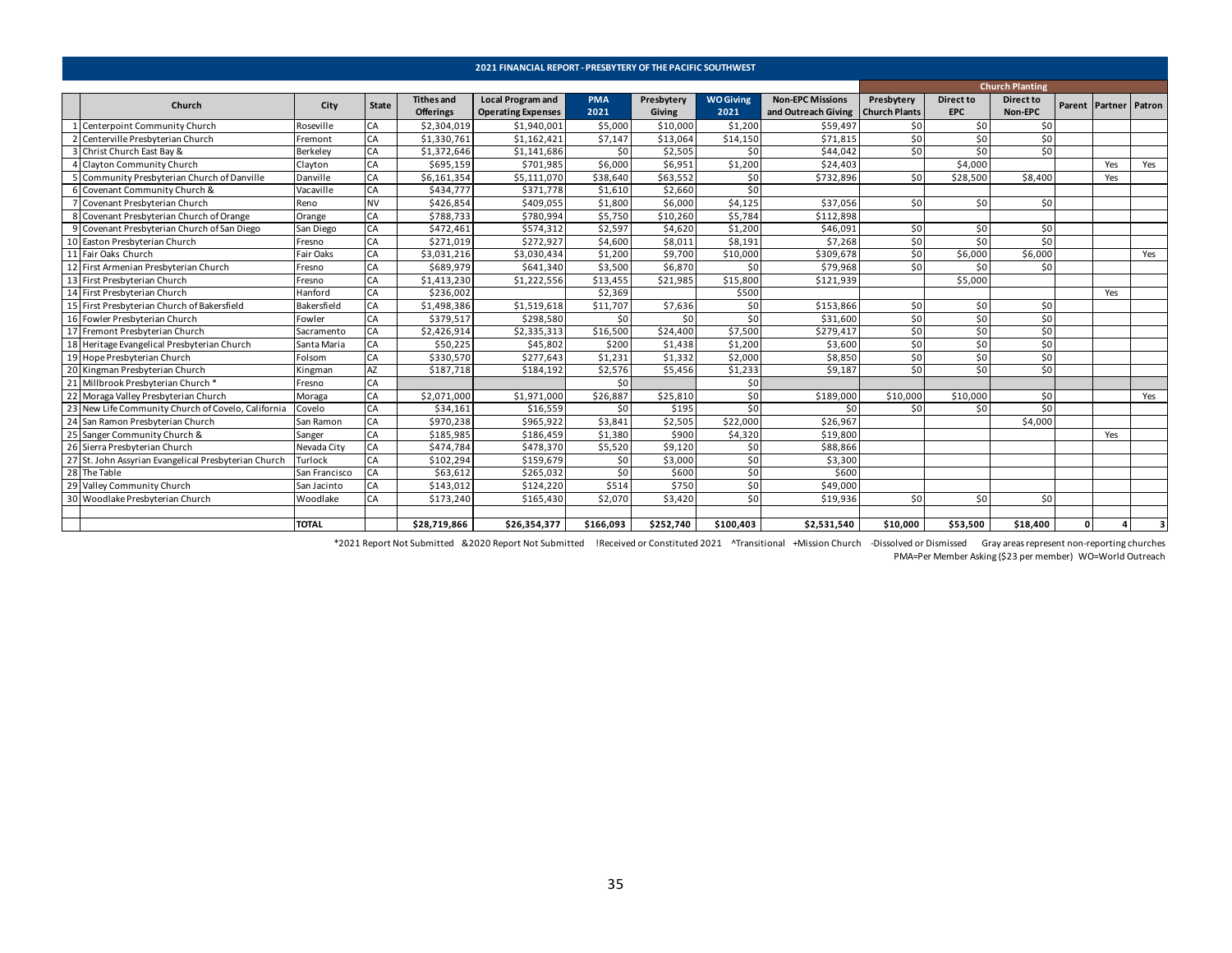### **2021 STATISTICAL REPORT - PRESBYTERY OF THE RIVERS AND LAKES**

<span id="page-35-0"></span>

|   |                                                       |                  |              | Membership |       | Avg. Worship Attendance |       | Avg. Virtual Attendance |             |          | <b>Professions of Faith</b> | Infant/Child   |
|---|-------------------------------------------------------|------------------|--------------|------------|-------|-------------------------|-------|-------------------------|-------------|----------|-----------------------------|----------------|
|   | Church                                                | City             | <b>State</b> | 2020       | 2021  | 2020                    | 2021  | 2020                    | 2021        |          | Age 18+ Under 18            | <b>Baptism</b> |
|   | 1 Alexis United Presbyterian Church (EPC)             | <b>Alexis</b>    | IL           | 96         | 95    | 28                      | 31    | 189                     | 80          |          |                             |                |
|   | 2 Aplington Evangelical Presbyterian Church           | Aplington        | IA           | 132        | 116   | 65                      | 65    | 10                      | 8           |          |                             |                |
|   | 3 Bethel Evangelical Presbyterian Church              | Reading          | <b>MN</b>    | 87         | 69    | 21                      | 23    | <sup>0</sup>            | 6           | $\Omega$ |                             |                |
| 4 | Christ Alone Church                                   | <b>Green Bay</b> | WI           | 55         | 51    | 40                      | 54    | 43                      | 5           |          |                             |                |
|   | 5 Edgington Evangelical Presbyterian Church           | Taylor Ridge     | IL           | 204        | 181   |                         | 76    | 394                     | 412         | 11       |                             |                |
|   | 6 Faith Evangelical Presbyterian Church               | Crivitz          | WI           | 102        | 103   | 30                      | 50    | 20                      | 15          | $\Omega$ |                             | $\Omega$       |
|   | Faith Presbyterian Church of Quincy                   | Quincy           | IL           | 81         | 87    | 65                      | 56    | 51                      | 19          | $\Omega$ |                             |                |
|   | 8 First Evangelical Presbyterian Church               | Cedar Grove      | WI           | 37         | 34    | 32                      | 31    | 147                     | 75          | $\Omega$ |                             |                |
|   | 9 First Presbyterian Church                           | Little Rock      | IA           | 133        | 127   | 40                      | 45    | $\Omega$                | 0           | $\Omega$ |                             | n              |
|   | 10 First Presbyterian Church                          | Hillsboro        | ΠL           | 150        | 148   | 80                      | 105   | 210                     | 95          |          |                             |                |
|   | 11 First Presbyterian Church of Auora                 | Aurora           | IL           | 409        | 394   | 192                     | 177   | 162                     | 84          | $\Omega$ |                             |                |
|   | 12 First Presbyterian Church of Mora                  | Mora             | <b>MN</b>    | 56         | 51    | 30                      | 42    |                         | 0           | $\Omega$ |                             |                |
|   | 13 First Presbyterian Church of Waukegan              | Waukegan         | IL           | 99         | 93    | 17                      | 33    | 47                      | 46          |          |                             |                |
|   | 14 First Presbyterian Evangelical Church              | Montezuma        | IA           | 140        | 130   | $\overline{72}$         | 50    | 185                     | 110         | $\Omega$ |                             |                |
|   | 15 First United Presbyterian Church                   | Moline           | IL           | 171        | 162   | 73                      | 75    | 74                      | 73          | $\Omega$ |                             |                |
|   | 16 GracePoint Church                                  | Dubuque          | IA           | 102        | 89    | 50                      | 45    | 15                      | 8           | $\Omega$ |                             |                |
|   | 17 Highview Evangelical Presbyterian Church &         | Dousman          | WI           |            | 187   |                         | 131   |                         | 44          | 5        |                             |                |
|   | 18 Hogarty Community Church                           | Aniwa            | WI           | 53         | 51    | 35                      | 25    |                         | $\mathbf 0$ | $\Omega$ |                             |                |
|   | 19 Hope Evangelical Presbyterian Church               | Grayslake        | IL           | 63         | 52    | 50                      | 50    | 45                      | 45          | $\Omega$ |                             |                |
|   | 20 Immanuel Presbyterian Church                       | Warrenville      | IL           | 285        | 284   | 230                     | 120   | 204                     | 137         | 0        |                             |                |
|   | 21 Kishwaukee Community EPC                           | Stillman Valley  | ΠL           | 266        | 262   | 50                      | 115   | 94                      | 90          | $\Omega$ | n                           |                |
|   | 22 Princeville Presbyterian Church                    | Princeville      | IL           | 62         | 49    | 35                      | 30    |                         | 5           | $\Omega$ |                             | $\Omega$       |
|   | 23 Riverside Evangelical Church                       | Sartell          | <b>MN</b>    | 86         | 81    | 45                      | 50    | 35                      | 12          | $\Omega$ | $\Omega$                    | $\Omega$       |
|   | 24 Romine Prairie Presbyterian Church                 | Kell             | IL           | 10         | 9     | 9                       | 12    |                         |             |          |                             |                |
|   | 25 Trinity Presbyterian Church                        | Sparta           | IL           | 86         | 86    | 60                      | 48    | 50                      | 112         | $\Omega$ | ŋ                           |                |
|   | 26 United Presbyterian Church of Amberg               | Amberg           | WI           | 19         | 17    | 11                      | 14    |                         | 14          | 17       | 17                          |                |
|   | 27 Wabash Presbyterian Church at Orio                 | Allendale        | IL           | 88         | 88    | 74                      | 78    | 21                      | 10          |          |                             |                |
|   | 28 Zion Evangelical Presbyterian Church of Fosterburg | Alton            | IL           | 19         | 14    | 15                      | 16    | 118                     | 20          |          |                             |                |
|   |                                                       |                  |              |            |       |                         |       |                         |             |          |                             |                |
|   |                                                       | <b>TOTAL</b>     |              | 3,091      | 3,110 | 1,449                   | 1,647 | 2,119                   | 1,525       | 42       | 27                          | 15             |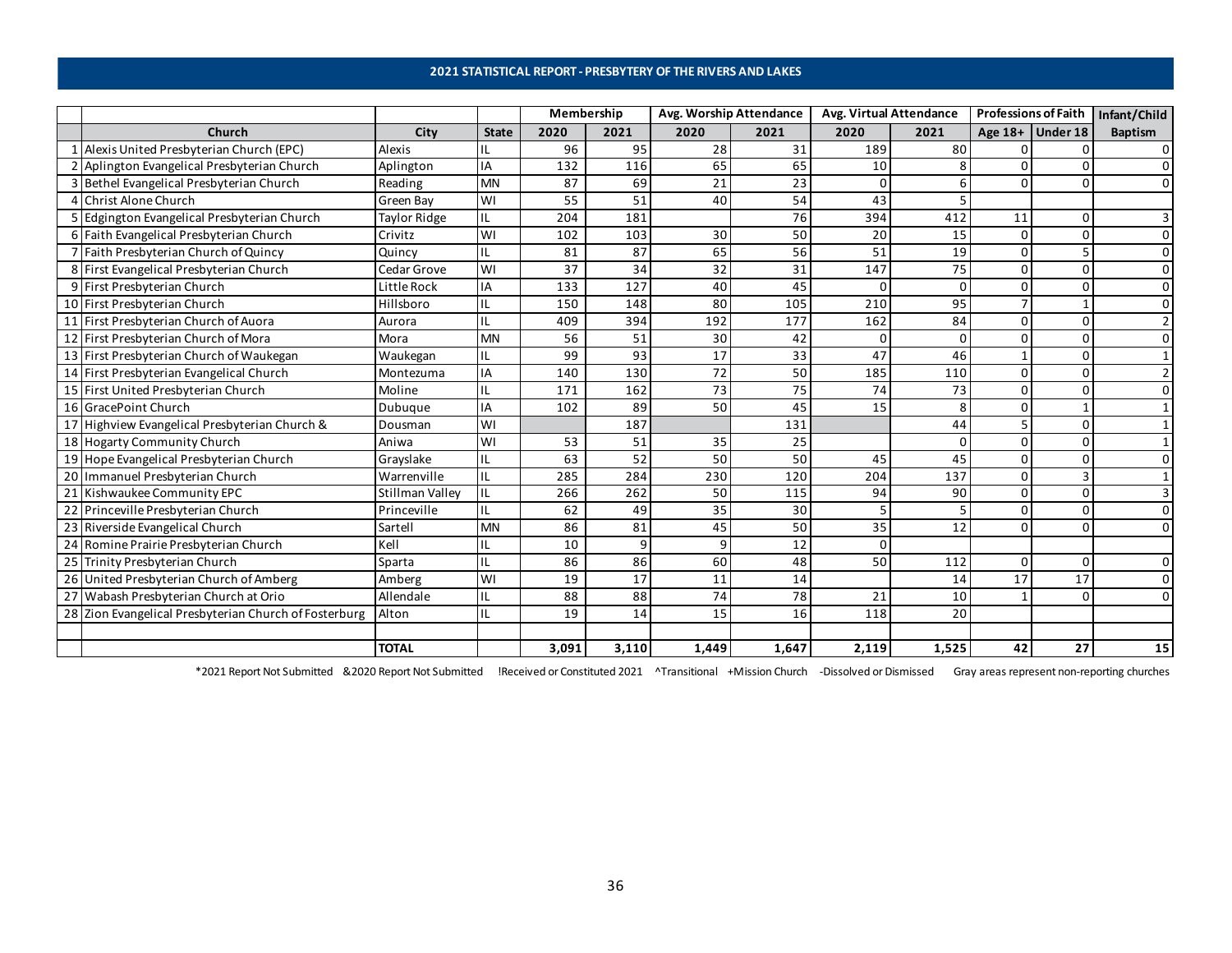<span id="page-36-0"></span>

|    |                                                       |                        |              |                                | 2021 FINANCIAL REPORT - PRESBYTERY OF THE RIVERS AND LAKES |                    |                      |                          |                                                |                                    |                         |                        |          |                       |     |
|----|-------------------------------------------------------|------------------------|--------------|--------------------------------|------------------------------------------------------------|--------------------|----------------------|--------------------------|------------------------------------------------|------------------------------------|-------------------------|------------------------|----------|-----------------------|-----|
|    |                                                       |                        |              |                                |                                                            |                    |                      |                          |                                                |                                    |                         | <b>Church Planting</b> |          |                       |     |
|    | Church                                                | City                   | State        | <b>Tithes and</b><br>Offerings | <b>Local Program and</b><br><b>Operating Expenses</b>      | <b>PMA</b><br>2021 | Presbytery<br>Giving | <b>WO Giving</b><br>2021 | <b>Non-EPC Missions</b><br>and Outreach Giving | Presbytery<br><b>Church Plants</b> | Direct to<br><b>EPC</b> | Direct to<br>Non-EPC   |          | Parent Partner Patron |     |
|    | Alexis United Presbyterian Church (EPC)               | Alexis                 |              | \$70,749                       | \$69,350                                                   | \$130              | \$1,813              | \$0                      | \$4,078                                        | \$0                                | \$0                     | \$0                    |          |                       |     |
|    | Aplington Evangelical Presbyterian Church             | Aplington              | IA           | \$141,015                      | \$132,839                                                  | \$3,473            | \$14,594             | \$3,600                  | \$16,223                                       | \$2,500                            |                         |                        |          |                       | Yes |
|    | 3 Bethel Evangelical Presbyterian Church              | Reading                | MN           | \$79,430                       | \$34,079                                                   | \$2,001            | \$2,538              | \$0                      | \$3,100                                        | \$0                                | \$0                     | \$0                    |          |                       |     |
|    | 4 Christ Alone Church                                 | Green Bay              | WI           | \$193,462                      | \$128,777                                                  | \$1,265            | \$935                | \$4,000                  | \$6,429                                        |                                    | \$1,000                 |                        |          |                       |     |
|    | Edgington Evangelical Presbyterian Church             | <b>Taylor Ridge</b>    | IL           | \$229,728                      | \$153,000                                                  | \$4,646            | \$3,468              | \$23,550                 | \$25,880                                       | \$6,000                            | \$8,600                 | \$0                    |          | Yes                   | Yes |
| 6  | Faith Evangelical Presbyterian Church                 | Crivitz                | WI           | \$167,202                      | \$124,329                                                  | \$2,346            | \$2,346              | \$3,125                  | \$20,458                                       | \$0                                | \$0                     | \$0                    |          |                       |     |
|    | Faith Presbyterian Church of Quincy                   | Quincy                 | IL           | \$213,409                      | \$172,507                                                  | \$7,300            | \$8,126              | \$1,788                  | \$14,157                                       | \$0                                | \$0                     | \$0                    |          |                       |     |
|    | 8 First Evangelical Presbyterian Church               | Cedar Grove            | WI           | \$72,877                       | \$58,533                                                   | \$897              | \$629                | \$2,500                  | \$5,704                                        | \$0                                | \$0                     | \$0                    |          |                       |     |
|    | 9 First Presbyterian Church                           | Little Rock            | IA           | \$86,877                       | \$89,370                                                   | \$0                | \$0                  | \$0                      | \$3,674                                        | \$0                                | \$0                     | \$2,000                |          | Yes                   |     |
|    | 10 First Presbyterian Church                          | Hillsboro              |              | \$253,383                      |                                                            | \$6,785            | \$2,550              | \$5,400                  | \$25,330                                       |                                    |                         |                        |          |                       |     |
|    | 11 First Presbyterian Church of Auora                 | Aurora                 | IL           | \$781,026                      | \$603,791                                                  | \$8,050            | \$5,950              | \$4,800                  | \$73,035                                       | \$1,800                            | \$4,800                 | \$10,500               |          | Yes                   | Yes |
|    | 12 First Presbyterian Church of Mora                  | Mora                   | <b>MN</b>    | \$104,419                      | \$109,419                                                  | \$0                | \$2,240              | \$695                    | \$3,709                                        | \$0                                | \$0                     | 50                     |          |                       |     |
|    | 13 First Presbyterian Church of Waukegan              | Waukegan               | IL           | \$213,243                      | \$251,049                                                  | \$2,001            | \$1,840              | \$0                      | \$21,956                                       | \$0                                | \$1,909                 | 50                     |          |                       | Yes |
|    | 14 First Presbyterian Evangelical Church              | Montezuma              | IA           | \$248,005                      | \$231,234                                                  | \$1,691            | \$5,880              | \$0                      | \$14,018                                       | \$0                                | \$0                     | 50                     |          |                       |     |
|    | 15 First United Presbyterian Church                   | Moline                 | IL           | \$503,764                      | \$342,874                                                  | \$3,933            | \$8,907              | \$6,000                  | \$84,800                                       | \$0                                | \$0                     | \$0                    |          |                       |     |
|    | 16 GracePoint Church                                  | Dubuque                | IA           | \$164,700                      | \$140,550                                                  | \$1,380            | \$1,020              | \$6,575                  | \$19,810                                       | \$0                                | \$0                     | \$0                    |          |                       |     |
| 17 | Highview Evangelical Presbyterian Church &            | Dousman                | WI           | \$376,863                      | \$256,062                                                  | \$4,644            | \$4,644              | \$10,727                 | \$32,725                                       | \$2,750                            |                         | \$1,200                |          |                       |     |
|    | 18 Hogarty Community Church                           | Aniwa                  | WI           | \$48,013                       | \$23,556                                                   | \$1,242            | \$5,160              | \$4,000                  | \$8,149                                        | \$0                                | \$0                     | 50                     |          |                       |     |
|    | 19 Hope Evangelical Presbyterian Church               | Grayslake              |              | \$188,066                      | \$115,780                                                  | \$1,380            | \$10,000             | \$4,500                  | \$7,710                                        | \$0                                | \$0                     | \$0                    |          |                       |     |
|    | 20 Immanuel Presbyterian Church                       | Warrenville            | IL           | \$832,142                      | \$742,345                                                  | \$5,865            | \$28,450             | \$15,050                 | \$77,854                                       | \$1,000                            | \$3,500                 |                        |          |                       | Yes |
| 21 | Kishwaukee Community EPC                              | <b>Stillman Valley</b> | $\mathbf{H}$ | \$362,973                      | \$298,628                                                  | \$6,118            | \$10,640             | \$0                      | \$47,623                                       |                                    | \$4,000                 |                        |          |                       |     |
|    | 22 Princeville Presbyterian Church                    | Princeville            | IL           | \$89,811                       | \$102,608                                                  | \$0                | \$0                  | \$0                      | \$7,500                                        |                                    |                         |                        |          |                       |     |
|    | 23 Riverside Evangelical Church                       | Sartell                | <b>MN</b>    | \$213,670                      | \$197,251                                                  | \$1,978            | \$2,08               | \$5,400                  | \$11,900                                       | \$2,000                            |                         |                        |          |                       |     |
| 24 | Romine Prairie Presbyterian Church                    | Kell                   |              | \$18,506                       | \$18,573                                                   | \$230              | \$170                | \$1,200                  | \$1,442                                        |                                    |                         |                        |          | Yes                   |     |
|    | 25 Trinity Presbyterian Church                        | Sparta                 | IL           | \$109,735                      | \$132,769                                                  | \$1,978            | \$1,462              | \$1,500                  | \$3,070                                        | \$500                              |                         |                        |          |                       | Yes |
| 26 | United Presbyterian Church of Amberg                  | Amberg                 | WI           | \$22,200                       | \$22,800                                                   | \$437              | \$1,500              | \$1,200                  | \$2,400                                        |                                    |                         |                        |          |                       |     |
|    | 27 Wabash Presbyterian Church at Orio                 | Allendale              |              | \$200,421                      | \$251,848                                                  | \$2,403            | \$3,916              | \$0                      | \$26,153                                       | \$0                                | \$0                     | \$0                    |          |                       |     |
|    | 28 Zion Evangelical Presbyterian Church of Fosterburg | Alton                  | ΠL           | \$21,192                       | \$29,168                                                   | \$0                |                      | 50                       | \$4,200                                        |                                    |                         |                        |          |                       |     |
|    |                                                       |                        |              |                                |                                                            |                    |                      |                          |                                                |                                    |                         |                        |          |                       |     |
|    |                                                       | <b>TOTAL</b>           |              | \$6,006,881                    | \$4,833,090                                                | \$72,172           | \$130,859            | \$105,610                | \$573,087                                      | \$16,550                           | \$23,809                | \$13,700               | $\Omega$ |                       |     |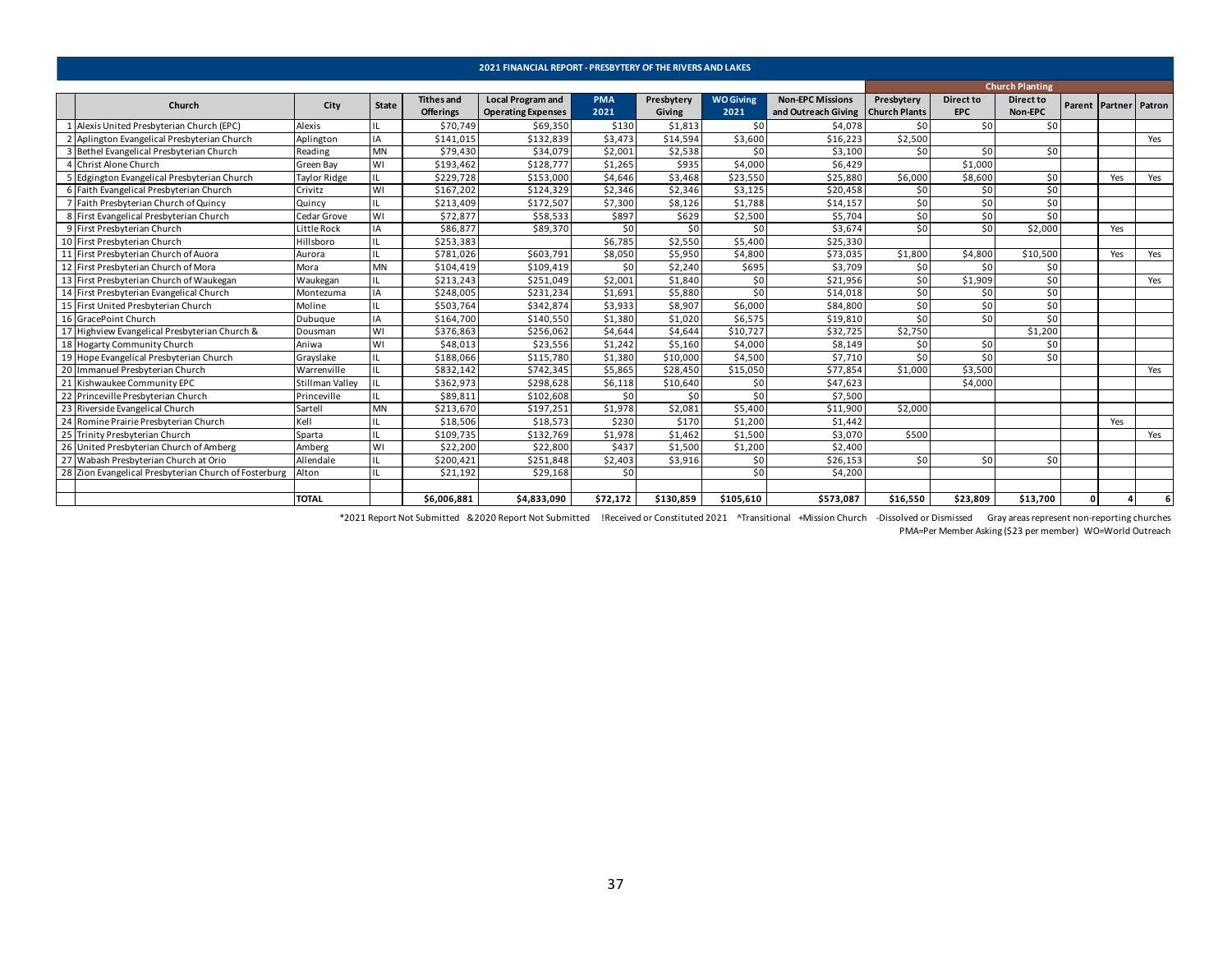### **2021 STATISTICAL REPORT - PRESBYTERY OF THE SOUTHEAST**

<span id="page-37-0"></span>

|   |                                                |                 |                  | Membership |                 | Avg. Worship Attendance |                 | Avg. Virtual Attendance |                  | <b>Professions of Faith</b> |                  | Infant/Child   |
|---|------------------------------------------------|-----------------|------------------|------------|-----------------|-------------------------|-----------------|-------------------------|------------------|-----------------------------|------------------|----------------|
|   | Church                                         | City            | <b>State</b>     | 2020       | 2021            | 2020                    | 2021            | 2020                    | 2021             |                             | Age 18+ Under 18 | <b>Baptism</b> |
|   | 1 All Souls Fellowship Church                  | Decatur         | GA               |            | 237             |                         | 300             |                         | 75               | $\mathbf{1}$                |                  | 3              |
|   | 2 Bethany Presbyterian Church                  | Kingsport       | <b>TN</b>        | 41         | 42              | 30                      | 32              | 15                      | 8                | $\mathbf 0$                 | $\Omega$         | $\mathbf 0$    |
|   | 3 Brainerd Presbyterian Church                 | Chattanooga     | <b>TN</b>        | 160        | 160             | 45                      | 55              | 150                     | 100              | $\mathsf{O}\xspace$         | $\Omega$         | 0              |
|   | 4 Buck Hill Presbyterian Church &              | Newland         | ${\sf NC}$       |            | 36              |                         | $\overline{25}$ |                         | $\Omega$         | $\mathbf 0$                 | $\mathbf 0$      | $\Omega$       |
|   | 5 Cedar Springs Presbyterian Church &          | Knoxville       | <b>TN</b>        |            | 3,096           |                         | 1,500           |                         | 250              | $\overline{38}$             | $\Omega$         | 32             |
|   | 6 Central Presbyterian Church                  | Hyden           | KY               | 36         | 35              | 18                      | 20              | 35                      | $\overline{35}$  | $\mathbf 0$                 | $\Omega$         | 0              |
|   | 7 Christ Church Presbyterian Church            | Dalton          | GA               | 489        | 505             | 101                     | 150             | 89                      | 48               | $\overline{\mathsf{o}}$     | $\Omega$         | $\overline{4}$ |
| 8 | Church of the Redeemer                         | Alcoa           | <b>TN</b>        | 110        | 110             | 120                     | 138             | 30                      | $\mathbf 0$      | $\overline{2}$              | 3                | $\overline{3}$ |
| 9 | Community Evangelistic Church &                | Knoxville       | <b>TN</b>        |            | 157             |                         | 80              |                         | 200              | $\mathbf 0$                 | 0                | 0              |
|   | 10 Cornerstone Evangelical Presbyterian Church | Franklin        | $NC$             | 30         | 28              | 22                      | 25              | 10                      | 11               | $\bullet$                   | $\mathbf 0$      | 0              |
|   | 11 Covenant Presbyterian Church                | Rome            | GA               | 34         | $\overline{25}$ | $\overline{26}$         | 26              | 33                      | 10               | $\mathbf 0$                 | $\mathbf 0$      | $\mathbf 0$    |
|   | 12 Crosswalk Community Church                  | Knoxville       | <b>TN</b>        | 100        | $\overline{73}$ | 25                      | 43              | 59                      | 26               | $\mathsf{O}\xspace$         | $\Omega$         | $\mathbf 0$    |
|   | 13 Eastminster Presbyterian Church             | Knoxville       | $\overline{T}N$  | 120        | 136             | 50                      | 90              | 30                      | 80               | $\pmb{0}$                   | $\Omega$         | 5              |
|   | 14 Faith Presbyterian Church                   | McDonough       | GA               | 166        | 163             | 80                      | $\overline{78}$ | 50                      | 50               | $\mathbf 0$                 | $\Omega$         | 0              |
|   | 15 Farner Presbyterian Church                  | Farner          | <b>TN</b>        | 42         | 35              | 20                      | 20              | 30                      | 20               | $\mathbf 0$                 | $\Omega$         | 0              |
|   | 16 First Presbyterian Church                   | Stanton         | KY               | 80         | 80              | 45                      | 45              |                         |                  |                             |                  |                |
|   | 17 First Presbyterian Church of Rome           | Rome            | $G$ A            | 805        | 742             | 295                     | 336             | 113                     | 11               | 0                           | 6                | 16             |
|   | 18 First Presbyterian Church of Thomasville    | Thomasville     | GA               | 647        | 531             | 165                     | 200             | 450                     | $\overline{73}$  | $\mathsf{O}\xspace$         | 8                | 15             |
|   | 19 Grace Presbyterian Church                   | Franklin        | $\overline{NC}$  | 65         | 67              | 57                      | 50              | 15                      | 10               | $\mathsf{O}\xspace$         | $\overline{2}$   | 1              |
|   | 20 Greenbriar Presbyterian Church              | Manchester      | KY               | 58         | $\overline{73}$ | 36                      | 59              | 1,500                   | 1,600            | $\mathbf{1}$                | 5                | 9              |
|   | 21 Hope Fellowship EPC &                       | Chickamauga     | GA               |            | 45              |                         | 35              |                         | 2                | $\mathbf 0$                 | $\mathbf 0$      | 0              |
|   | 22 Lookout Valley Presbyterian Church          | Chattanooga     | $\overline{T}$ N | 64         | 62              | 56                      | 45              | 0                       | 0                | $\mathsf{O}\xspace$         | $\mathbf{1}$     | $\mathbf 0$    |
|   | 23 Mars Hill Presbyterian Church               | Acworth         | GA               | 258        | 261             | 65                      | 110             | 185                     | 140              | $\mathbf 0$                 | $\mathbf{1}$     | $\overline{2}$ |
|   | 24 Murphy Presbyterian Church                  | Murphy          | <b>NC</b>        | 30         | 20              | 30                      | 35              | 10                      | 10               | $\mathsf{O}\xspace$         | $\Omega$         | 0              |
|   | 25 New Beginning Church                        | Spring City     | $\overline{T}N$  | 23         | 19              | 12                      | $\overline{14}$ |                         |                  | $\mathbf{0}$                | $\Omega$         | $\mathbf 0$    |
|   | 26 New Hope EPC                                | Kingsport       | <b>TN</b>        | 50         | 45              | 30                      | $\overline{25}$ |                         | 5                | $\mathbf 0$                 | $\Omega$         | $\Omega$       |
|   | 27 NewLife Gathering                           | Knoxville       | <b>TN</b>        | 186        | 178             | 50                      | 110             | 450                     | $\overline{220}$ | $\overline{2}$              | 9                | $\mathbf{1}$   |
|   | 28 Parkway Presbyterian Church                 | Cumming         | GA               | 181        | 190             | 89                      | $\overline{90}$ | 125                     | $\overline{75}$  | $\mathbf 1$                 | $\overline{10}$  | $\mathbf{1}$   |
|   | 29 Plumtree Presbyterian Church                | Plumtree        | $\overline{NC}$  | 59         | 71              | 66                      | 76              | 20                      | 15               | $\overline{2}$              | $\mathbf 0$      | 0              |
|   | 30 Providence Church &                         | Clyde           | NC               |            | 41              |                         | 40              |                         | 10               | 4                           | $\Omega$         | $\Omega$       |
|   | 31 Resurrection Chattanooga *&+                | Chattanooga     | <b>TN</b>        |            |                 |                         |                 |                         |                  |                             |                  |                |
|   | 32 Signal Mountain Presbyterian Church         | Signal Mountain | $\overline{T}N$  | 1,495      | 1,495           | 423                     | 760             | 346                     | 346              | $\overline{2}$              | 27               | 14             |
|   | 33 Trinty Grace Church                         | Loganville      | GA               | 37         | 39              | 40                      | 45              | 25                      | 30               | 3                           |                  |                |
|   | 34 Trion Evangelical Presbyterian Church       | Trion           | GA               | 25         | 25              | 19                      | 20              | 41                      | 45               |                             |                  |                |
|   | 35 Valleybrook Presbyterian Church             | Hixson          | $\overline{T}N$  | 42         | 44              | 40                      | 42              | 15                      | 5                | $\mathsf{O}\xspace$         | $\mathbf{1}$     | $\mathbf{1}$   |
|   | 36 Wilson Station Presbyterian Church          | Englewood       | <b>TN</b>        | 32         | 23              | 42                      | $\overline{32}$ | 25                      | 75               | $\mathbf 0$                 | $\Omega$         | 0              |
|   | 37 Wooton Presbyterian Church (EPC) Inc        | Wooton          | KY               | 33         | $\overline{25}$ | 30                      | $\overline{25}$ | 50                      | 50               | $\mathbf 0$                 | $\Omega$         | $\mathbf 0$    |
|   |                                                |                 |                  |            |                 |                         |                 |                         |                  |                             |                  |                |
|   |                                                | <b>TOTAL</b>    |                  | 5,498      | 8,914           | 2,127                   | 4,776           | 3,913                   | 3,635            | 56                          | 74               | 107            |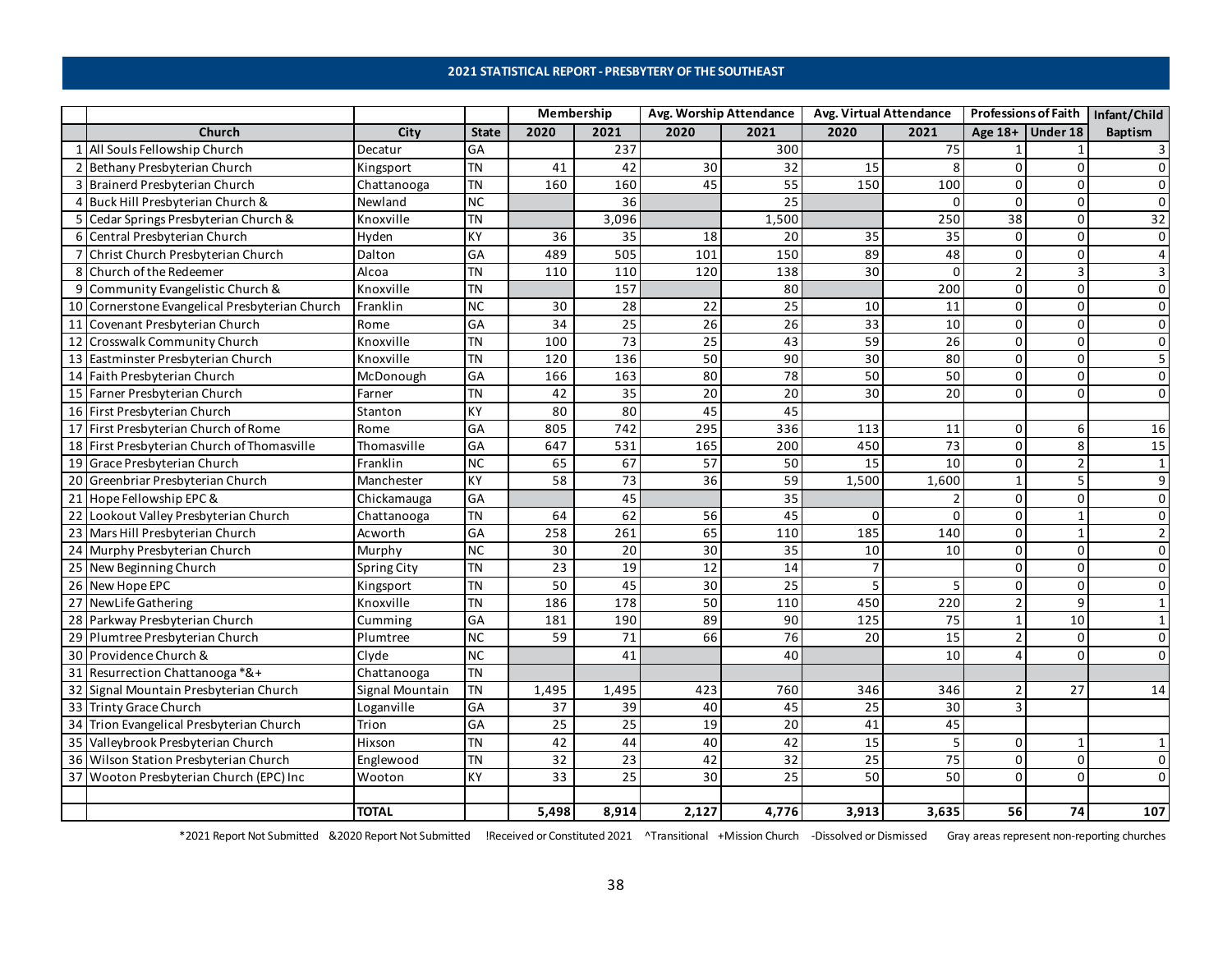<span id="page-38-0"></span>

|                                             |                 |              |                   | 2021 FINANCIAL REPORT - PRESBYTERY OF THE SOUTHEAST |            |            |                  |                                     |            |            |                        |              |                       |     |
|---------------------------------------------|-----------------|--------------|-------------------|-----------------------------------------------------|------------|------------|------------------|-------------------------------------|------------|------------|------------------------|--------------|-----------------------|-----|
|                                             |                 |              |                   |                                                     |            |            |                  |                                     |            |            | <b>Church Planting</b> |              |                       |     |
| Church                                      |                 |              | <b>Tithes and</b> | <b>Local Program and</b>                            | <b>PMA</b> | Presbytery | <b>WO Giving</b> | <b>Non-EPC Missions</b>             | Presbytery | Direct to  | Direct to              |              |                       |     |
|                                             | City            | <b>State</b> | <b>Offerings</b>  | <b>Operating Expenses</b>                           | 2021       | Giving     | 2021             | and Outreach Giving   Church Plants |            | <b>EPC</b> | Non-EPC                |              | Parent Partner Patron |     |
| All Souls Fellowship Church                 | Decatur         | GA           | \$1,167,503       | \$989,231                                           | \$6,000    | \$0        | \$0              | \$155,402                           | \$0        | \$20,000   | \$0                    |              | Yes                   |     |
| Bethany Presbyterian Church                 | Kingsport       | TN           | \$113,805         | \$101,962                                           | \$943      | \$2,363    | \$600            | \$653                               |            |            |                        |              |                       |     |
| Brainerd Presbyterian Church                | Chattanooga     | TN           | \$356,986         | \$315,968                                           | \$2,796    | \$5,400    | \$0              | \$35,618                            | \$0        | \$0        | \$0                    |              |                       |     |
| 4 Buck Hill Presbyterian Church &           | Newland         | <b>NC</b>    | \$64,847          | \$43,929                                            | \$805      | \$4,255    | \$2,750          | \$7,106                             | \$0        | \$0        | \$0                    |              |                       |     |
| 5 Cedar Springs Presbyterian Church &       | Knoxville       | TN           | \$10,000,000      | \$1,000,000                                         | \$60,000   | \$20,000   | \$22,068         | \$2,200,000                         |            | \$16,000   | \$1,500,000            |              |                       |     |
| 6 Central Presbyterian Church               | Hyden           | KY           | \$49,284          | \$36,633                                            | \$0        | \$640      | \$0              | \$5,916                             | \$0        | \$0        | \$0                    |              |                       |     |
| 7 Christ Church Presbyterian Church         | Dalton          | GA           | \$1,711,609       | \$1,684,542                                         | \$11,247   | \$51,497   | \$39,500         | \$181,247                           | \$11,075   | \$13,600   | \$0                    |              | Yes                   | Yes |
| 8 Church of the Redeemer                    | Alcoa           | TN           | \$561,000         | \$435,000                                           | \$2,275    | \$1,800    | \$6,432          | \$50,000                            | \$6,000    |            | 50                     |              | Yes                   | Yes |
| 9 Community Evangelistic Church &           | Knoxville       | TN           |                   |                                                     | \$0        |            | \$0              |                                     |            |            |                        |              |                       |     |
| Cornerstone Evangelical Presbyterian Church | Franklin        | <b>NC</b>    | \$118,919         | \$90,313                                            | \$0        | \$650      | \$2,200          |                                     | \$0        | \$0        | \$0                    |              |                       |     |
| Covenant Presbyterian Church                | Rome            | GA           | \$82,208          | \$86,183                                            | \$782      | \$10,739   | \$0              | \$54,679                            | \$2,500    | \$0        | \$0                    |              |                       |     |
| 12 Crosswalk Community Church               | Knoxville       | TN           | \$138,271         | 5126,494                                            | \$0        | \$800      | \$0              | \$2,550                             | \$0        | \$0        | $\overline{50}$        |              |                       |     |
| Eastminster Presbyterian Church             | Knoxville       | <b>TN</b>    | \$271,228         | \$237,220                                           | \$500      | \$2,500    | \$0              | \$25,287                            | \$0        | \$0        | \$0                    |              |                       |     |
| 14 Faith Presbyterian Church                | McDonough       | GA           | \$468,434         | \$261,548                                           | \$4,000    | \$4,000    | \$4,500          | \$31,250                            | \$7,800    |            |                        |              |                       |     |
| 15 Farner Presbyterian Church               | Farner          | TN           | \$58,899          | \$40,700                                            | \$0        | \$0        | \$0              | \$0                                 | \$0        | \$0        | \$0                    |              |                       |     |
| 16 First Presbyterian Church                | Stanton         | KY           |                   |                                                     | \$0        |            | \$0              |                                     |            |            |                        |              |                       |     |
| First Presbyterian Church of Rome           | Rome            | GA           | \$2,718,390       | \$1,909,079                                         | \$18,446   | \$29,198   | \$100,000        | \$282,401                           | \$10,000   |            |                        |              |                       | Yes |
| 18 First Presbyterian Church of Thomasville | Thomasville     | GA           | \$1,090,196       | \$1,101,263                                         | \$11,160   | \$12,940   | \$17,000         | \$204,067                           | \$0        | \$0        | \$0                    |              |                       |     |
| 19 Grace Presbyterian Church                | Franklin        | NC           | \$219,450         | \$135,013                                           | \$1,000    | \$1,000    | \$2,500          | \$11,251                            | \$0        | \$0        | \$0                    |              |                       |     |
| 20 Greenbriar Presbyterian Church           | Manchester      | KY           | \$90.330          | \$94,458                                            | \$0        | \$3,560    | \$2,200          | \$13,594                            |            |            |                        |              |                       |     |
| Hope Fellowship EPC &                       | Chickamauga     | GA           | \$57,432          | \$29,875                                            | \$1,250    | \$1,425    | \$0              | \$1,000                             | \$0        | \$0        | \$0                    |              |                       |     |
| Lookout Valley Presbyterian Church          | Chattanooga     | <b>TN</b>    | \$176,386         | \$156,157                                           | \$1,400    | \$2,400    | \$7,669          | \$5,750                             | \$0        | \$0        | \$0                    |              |                       |     |
| Mars Hill Presbyterian Church               | Acworth         | GA           | \$557,187         | \$476,857                                           | \$3,420    | \$5,880    | \$0              | \$164,358                           | \$2,760    |            |                        |              |                       |     |
| Murphy Presbyterian Church                  | Murphy          | <b>NC</b>    | \$72,105          | \$87,131                                            | \$0        | \$0        | \$1,200          | \$1,200                             | \$0        | \$0        | \$0                    |              |                       |     |
| New Beginning Church                        | Spring City     | <b>TN</b>    | \$55,267          | \$54,578                                            | \$552      | \$437      | \$0              | \$2,056                             |            |            |                        |              |                       |     |
| New Hope EPC                                | Kingsport       | TN           | \$75,036          | \$127,370                                           | \$2,100    | \$4,200    | \$2,100          | \$5,307                             | \$0        | \$0        | \$0                    |              |                       |     |
| NewLife Gathering                           | Knoxville       | <b>TN</b>    | \$880,000         | \$732,000                                           | \$0        | \$4,000    | \$0              | \$55,700                            | \$0        | \$0        | \$28,665               |              | Yes                   |     |
| Parkway Presbyterian Church                 | Cumming         | GA           | \$641,615         | \$615,341                                           | \$0        | \$3,500    | \$3,600          | \$47,514                            | \$0        | \$0        | \$0                    |              |                       |     |
| 29 Plumtree Presbyterian Church             | Plumtree        | <b>NC</b>    | \$258,737         | \$196,744                                           | \$0        | \$0        | \$0              | \$50,550                            | \$0        | \$0        | \$0                    |              |                       |     |
| 30 Providence Church &                      | Clyde           | ΝC           | \$162,555         | \$157,005                                           | \$500      | \$500      | \$7,925          | \$2,635                             |            |            |                        |              |                       |     |
| Resurrection Chattanooga *&+                | Chattanooga     | TN           |                   |                                                     | \$0        |            | \$750            |                                     |            |            |                        |              |                       |     |
| Signal Mountain Presbyterian Church         | Signal Mountain | <b>TN</b>    | \$3,261,284       | \$874,700                                           | \$40,000   | \$36,000   | \$51,000         | \$627,000                           | \$35,000   | \$0        | \$10,000               |              |                       | Yes |
| 33 Trinty Grace Church                      | Loganville      | GA           | \$156,660         | \$130,000                                           | \$875      | \$1,355    | \$1,000          | \$22,562                            |            |            |                        |              |                       |     |
| 34 Trion Evangelical Presbyterian Church    | Trion           | GA           | \$82,874          | \$57,333                                            | \$800      | \$1,600    | \$2,510          | \$5,856                             |            |            |                        |              |                       |     |
| Valleybrook Presbyterian Church             | Hixson          | <b>TN</b>    | \$177,835         | \$172,442                                           | \$1,008    | \$1,008    | \$3,600          | \$4,400                             | \$0        | \$0        | \$0                    |              |                       |     |
| Wilson Station Presbyterian Church          | Englewood       | <b>TN</b>    | \$22,732          | \$20,414                                            | \$0        | \$640      | \$0              | \$1,675                             | \$0        | \$0        | \$0                    |              |                       |     |
| Wooton Presbyterian Church (EPC) Inc        | Wooton          | KY           | \$38,656          | \$29,332                                            | \$0        | \$1,403    | \$0              | \$2,200                             |            |            |                        |              |                       |     |
|                                             |                 |              |                   |                                                     |            |            |                  |                                     |            |            |                        |              |                       |     |
|                                             | <b>TOTAL</b>    |              | \$25,957,720      | \$12,606,815                                        | \$171.859  | \$215.690  | \$281.104        | \$4,260,785                         | \$75.135   | \$49,600   | \$1,538,665            | $\mathbf{0}$ |                       |     |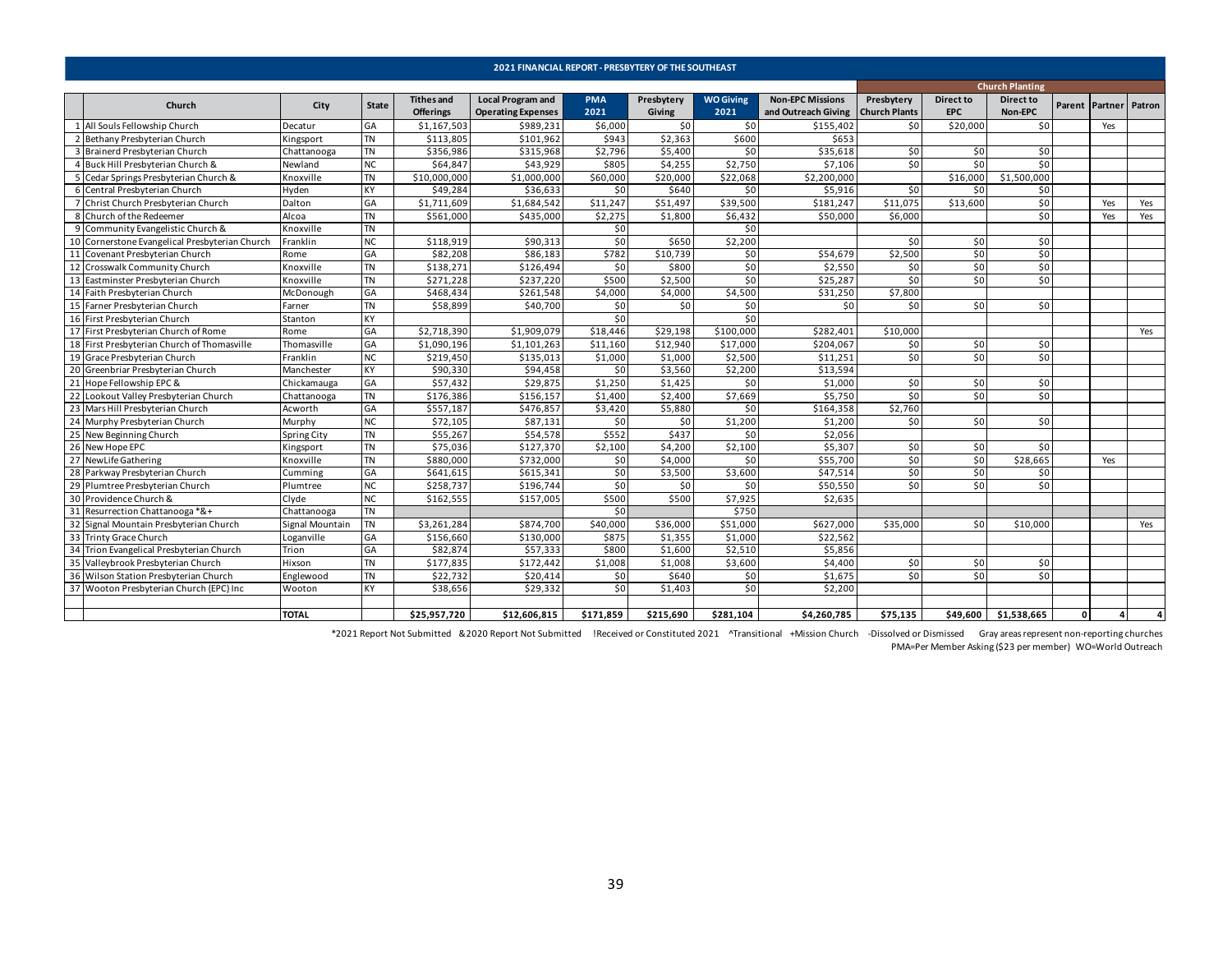## **2021 STATISTICAL REPORT - PRESBYTERY OF THE WEST**

<span id="page-39-0"></span>

|    |                                                  |                      |                 | Membership |       | Avg. Worship Attendance |       | Avg. Virtual Attendance |                 | <b>Professions of Faith</b> |                    | Infant/Child |
|----|--------------------------------------------------|----------------------|-----------------|------------|-------|-------------------------|-------|-------------------------|-----------------|-----------------------------|--------------------|--------------|
|    | Church                                           | City                 | <b>State</b>    | 2020       | 2021  | 2020                    | 2021  | 2020                    | 2021            |                             | Age $18+$ Under 18 | Baptism      |
|    | 1 Advent Arlington Presbyterian Church *&+       | Arlington            | <b>TN</b>       |            |       |                         |       |                         |                 |                             |                    |              |
|    | 2 Advent Presbyterian Church                     | Cordova              | <b>TN</b>       | 1,034      | 1,049 | 264                     | 337   | 751                     | 465             |                             |                    |              |
|    | 3 Canyons Community Church                       | Castle Rock          | CO              | 106        | 111   | 90                      | 92    | 50                      | 25              |                             | $\Omega$           |              |
|    | 4 Cherry Creek Presbyterian Church &             | Englewood            | $\overline{c}$  |            | 1,400 |                         | 885   |                         | 680             | 16                          | 14                 | 14           |
|    | 5 Cherry Hills Community Church                  | Highlands Ranch      | CO              | 1,780      | 1,917 | 3,987                   | 1,164 | 800                     | 822             | 9                           | 60                 | 54           |
|    | 6 Christ Covenant Church                         | Leoti                | KS              | 53         | 58    | 89                      | 96    |                         | 0               |                             |                    | 8            |
|    | 7 Christ Fellowship Church                       | Fort Collins         | CO              | 71         | 80    | 65                      | 85    | 25                      | $\Omega$        | $\Omega$                    |                    | $\Omega$     |
|    | 8 Christ Reformed Presbyterian Church            | Torrington           | <b>WY</b>       | 33         | 33    | $\overline{25}$         | 21    |                         | $\overline{7}$  |                             |                    |              |
|    | 9 Community Protestant Church                    | West Yellowstone     | <b>MT</b>       | 40         | 39    | $\overline{34}$         | 37    |                         | $\Delta$        |                             |                    |              |
|    | 10 Cornerstone Church of Stapleton ^             | Stapleton            | $\sf NE$        | 30         | 30    | 30                      | 30    |                         | $\mathbf 0$     | $\Omega$                    |                    | $\Omega$     |
|    | 11 Cornerstone Community Church                  | Aurora               | CO              | 40         | 40    | 32                      | 35    | 20                      | 15              |                             |                    |              |
| 12 | Cornerstone Community Church of Greeley          | Greeley              | CO              | 416        | 396   | 244                     | 173   | 283                     | 177             | $\Omega$                    | <sup>0</sup>       |              |
|    | 13 Covenant Community Church                     | Aurora               | CO              | 44         | 45    | 21                      | 20    | 23                      | 3               | $\mathbf 0$                 |                    |              |
|    | 14 Covenant Presbyterian Church                  | Vail                 | CO              | 44         | 44    | 10                      | 14    | 30                      | $\overline{35}$ | $\Omega$                    | $\Omega$           | 8            |
|    | 15 Desert Hills Presbyterian Church              | Scottsdale           | <b>AZ</b>       | 462        | 477   | 145                     | 274   | 428                     | 63              | 16                          |                    | $\Omega$     |
|    | 16 Evangelical Presbyterian Church               | Hazelton             | <b>ND</b>       | 21         | 20    | 30                      | 25    |                         |                 |                             |                    |              |
|    | 17 Faith Evangelical Church                      | Loveland             | CO              | 444        | 354   | 150                     | 254   | 300                     | 63              | $\Omega$                    | n                  | $\Omega$     |
|    | 18 Faith Presbyterian Church                     | Aurora               | CO              | 320        | 305   | 100                     | 110   | 30                      | 35              | $\Omega$                    | $\Omega$           | 0            |
|    | 19 First Presbyterian Church                     | Artesia              | <b>NM</b>       | 37         | 37    | 15                      | 15    | 10                      | 5               | $\Omega$                    | n                  | 0            |
|    | 20 First Presbyterian Church                     | Levelland            | ТX              | 77         | 76    | 35                      | 33    | 10                      | 10              | $\Omega$                    |                    | $\Omega$     |
|    | 21 First Presbyterian Church &                   | Dexter               | <b>NM</b>       |            | 156   |                         | 64    |                         | 15              | $\Omega$                    |                    |              |
|    | 22 First Presbyterian Church of Hagerman &       | Hagerman             | <b>NM</b>       |            | 9     |                         |       |                         | $\mathbf 0$     | $\Omega$                    |                    | $\Omega$     |
|    | 23 Good Shepherd Evangelical Presbyterian Church | Ajo                  | AZ              | 21         | 14    | 35                      | 28    | 20                      | $\overline{20}$ |                             |                    |              |
|    | 24 Grace Community Church                        | Surprise             | $\overline{AZ}$ | 83         | 84    | 66                      | 76    | $\overline{15}$         | 6               | 11                          | $\Omega$           | $\Omega$     |
|    | 25 Grace Community Church                        | Falcon               | CO              | 82         | 103   | 85                      | 90    | 20                      | 20              | 3                           |                    |              |
|    | 26 Grace Community Church &+                     | Lakin                | KS              |            |       |                         | 44    |                         | 5               |                             |                    |              |
|    | 27 Grace Community Fellowship                    | Helena               | MT              | 92         | 88    | 63                      | 70    | 20                      | 20              |                             |                    |              |
|    | 28 Grace Reformed Church, EPC                    | Casper               | <b>WY</b>       | 53         | 56    | $\overline{32}$         | 32    | 148                     | $\overline{2}$  | $\Omega$                    |                    | $\Omega$     |
| 29 | GracePoint Community Church                      | Littleton            | CO              | 85         | 68    | 55                      | 72    | 15                      | 15              |                             |                    |              |
|    | 30 Greenwood Community Church                    | Greenwood Village    | CO              | 331        | 339   | 262                     | 287   |                         | 240             |                             |                    |              |
|    | 31 Highline Community Church                     | Greenwood Village    | CO              | 207        | 333   | 129                     | 135   | 83                      | 92              | 12                          | $\Omega$           | $\Omega$     |
|    | 32 Hope Church Memphis                           | Cordova              | <b>TN</b>       | 6,068      | 6,187 | 1,288                   | 2,036 | 6,225                   | 3,334           | $\mathbf{q}$                | 11                 | 36           |
|    | 33 Littleton Christian Church                    | Littleton            | CO              | 36         | 33    | 80                      | 70    | 20                      | 10              | $\Omega$                    |                    | 6            |
| 34 | Longview Evangelical Presbyterian Church         | Longview             | TX              | 261        | 255   | $\overline{75}$         | 108   | 50                      | $\overline{35}$ |                             |                    |              |
|    | 35 Lookout Mountain Community Church             | Evergreen            | CO              | 60         | 60    | 30                      | 41    | 60                      | 54              |                             |                    |              |
|    | 36 Mountain Road Church                          | <b>Fruit Heights</b> | UT              | 63         | 61    | 46                      | 22    | 90                      | 62              | 2                           |                    |              |
|    | 37 Neighborhood Church                           | Littleton            | CO              | 65         |       | 80                      | 85    | 35                      | $\mathbf 0$     | $\overline{2}$              |                    |              |
|    | 38 Panhandle Presbyterian Church                 | Guymon               | OK              | 30         | 25    | 13                      | 12    |                         |                 |                             |                    |              |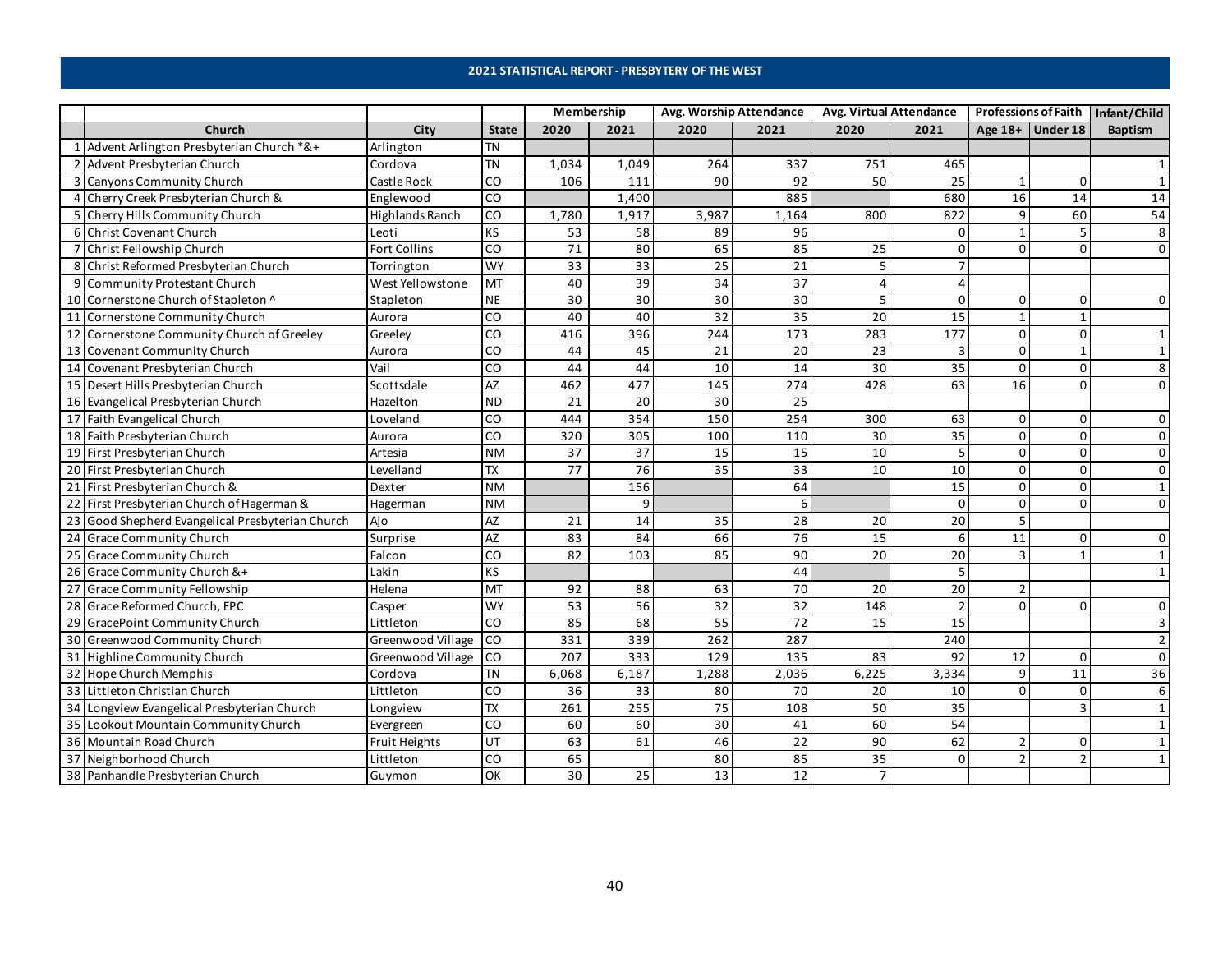| 39 Parker Evangelical Presbyterian Church | <b>Parker</b> | l CO           | 493     | 492              | 284   | 355             | 555    | 251   | . . |     |     |
|-------------------------------------------|---------------|----------------|---------|------------------|-------|-----------------|--------|-------|-----|-----|-----|
| 40 Saint Patrick Presbyterian Church      | Denver        | l CO           | $\lnot$ | 36               | 25    | 30 l            |        |       |     |     |     |
| 41 Springhill Presbyterian Church         | Bozeman       | M <sub>1</sub> | 349     | 394 <sub>1</sub> | 292   | 242             | ヮヮ     | 44    |     |     |     |
| 42 The Table &                            | Denver        | <b>CO</b>      |         |                  |       | 35 <sub>1</sub> |        |       |     |     |     |
| 43 Westminster Presbyterian Church        | Lubbock       | ᡰ⅄             | 313     | 349              | 187   | 223             |        |       |     |     |     |
|                                           |               |                |         |                  |       |                 |        |       |     |     |     |
|                                           | <b>TOTAL</b>  |                | 13.781  | 15,653           | 8,493 | 7,863           | 10.272 | 6,634 | 106 | 113 | 160 |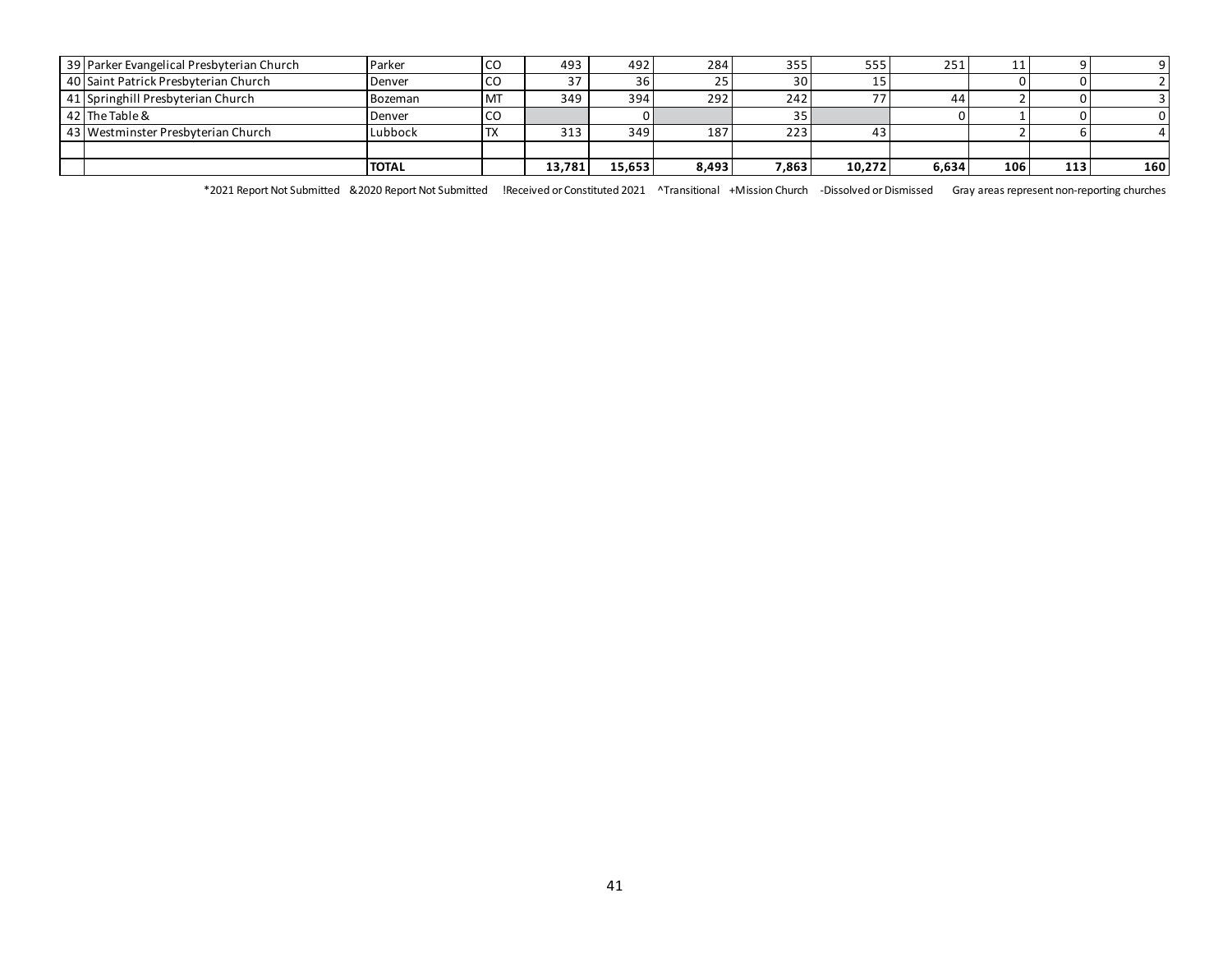<span id="page-41-0"></span>

|    |                                                                           |                            |              |                                       |                                                        |                    | 2021 FINANCIAL REPORT - PRESBYTERY OF THE WEST |                          |                                                            |                                    |                                |                             |     |     |                       |
|----|---------------------------------------------------------------------------|----------------------------|--------------|---------------------------------------|--------------------------------------------------------|--------------------|------------------------------------------------|--------------------------|------------------------------------------------------------|------------------------------------|--------------------------------|-----------------------------|-----|-----|-----------------------|
|    |                                                                           |                            |              |                                       |                                                        |                    |                                                |                          |                                                            |                                    |                                | <b>Church Planting</b>      |     |     |                       |
|    | Church                                                                    | City                       | <b>State</b> | <b>Tithes and</b><br><b>Offerings</b> | <b>Local Program and</b><br><b>Operating Expenses</b>  | <b>PMA</b><br>2021 | Presbytery<br>Giving                           | <b>WO Giving</b><br>2021 | <b>Non-EPC Missions</b><br>and Outreach Giving             | Presbytery<br><b>Church Plants</b> | <b>Direct to</b><br><b>EPC</b> | <b>Direct to</b><br>Non-EPC |     |     | Parent Partner Patron |
|    | 1 Advent Arlington Presbyterian Church *&+                                | Arlington                  | <b>TN</b>    |                                       |                                                        | \$1,000            |                                                | \$1,500                  |                                                            |                                    |                                |                             |     |     |                       |
|    | 2 Advent Presbyterian Church                                              | Cordova                    | <b>TN</b>    | \$1,689,795                           | \$1,595,449                                            | \$5,568            | \$24,936                                       | \$10,800                 | \$53,330                                                   | \$3,000                            | \$4,400                        |                             |     | Yes |                       |
|    | 3 Canyons Community Church                                                | Castle Rock                | CO           | \$334,401                             | \$325,189                                              | \$500              | \$500                                          | \$1,200                  | \$10,000                                                   | \$0                                | \$0                            | \$0                         |     |     |                       |
|    | 4 Cherry Creek Presbyterian Church &                                      | Englewood                  | CO           | \$4,220,826                           | \$3,478,207                                            | \$26,010           | \$39,009                                       | \$76,932                 | \$492,470                                                  | \$10,000                           | \$0                            | \$10,000                    |     |     | Yes                   |
|    | 5 Cherry Hills Community Church                                           | Highlands Ranch            | CO           | \$7,794,479                           | \$9,608,745                                            | \$38,500           | \$54,000                                       | \$0                      | \$712,306                                                  | \$0                                | \$0                            | \$444,000                   |     |     |                       |
|    | 6 Christ Covenant Church                                                  | Leoti                      | <b>KS</b>    | \$330,594                             | \$191,928                                              | \$1,200            | \$2,000                                        | \$1,500                  | \$19,500                                                   | \$1,500                            | \$32,000                       | \$0                         | Yes | Yes | Yes                   |
|    | 7 Christ Fellowship Church                                                | <b>Fort Collins</b>        | CO           | \$227,470                             | \$196,276                                              | \$996              | \$750                                          | \$5,200                  | \$9,899                                                    | \$0                                | \$0                            | \$0                         |     |     |                       |
|    | 8 Christ Reformed Presbyterian Church                                     | Torrington                 | <b>WY</b>    | \$109,503                             | \$16,879                                               | \$1,610            | \$1,892                                        | \$850                    | \$9,400                                                    | \$0                                | \$600                          | \$0                         |     |     |                       |
|    | 9 Community Protestant Church                                             | West Yellowstone           | MT           | \$138,841                             | \$130,613                                              | \$2,920            | \$920                                          | \$0                      | \$4,139                                                    |                                    |                                |                             |     |     |                       |
|    | 10 Cornerstone Church of Stapleton ^                                      | Stapleton                  | <b>NE</b>    | \$75,786                              | \$58,106                                               | \$828              | \$828                                          | \$0                      | \$5,527                                                    | \$0                                | \$0                            | \$0                         |     |     |                       |
| 11 | Cornerstone Community Church                                              | Aurora                     | CO           | \$148,447                             | \$157,685                                              | \$1,680            | \$720                                          | \$12,700                 | \$5,800                                                    | \$0                                | \$0                            | \$0                         |     |     |                       |
|    | 12 Cornerstone Community Church of Greeley                                | Greeley                    | CO           | \$853,981                             | \$770,133                                              | \$9,194            | \$5,050                                        | \$6,900                  | \$167,202                                                  | \$0                                | \$0                            | \$0                         |     |     |                       |
|    | 13 Covenant Community Church                                              | Aurora                     | CO           | \$91,970                              | \$77,165                                               | \$0                | \$1,035                                        | \$0                      | \$775                                                      | \$0                                | \$0                            | \$775                       |     | Yes |                       |
|    | 14 Covenant Presbyterian Church                                           | Vail                       | CO           | 5191,976                              | \$183,50                                               | \$0                | \$0                                            | \$0                      | \$0                                                        |                                    |                                |                             |     |     |                       |
|    | 15 Desert Hills Presbyterian Church                                       | Scottsdale                 | AZ           | \$1,134,031                           | \$976,105                                              | \$5,000            | \$15,000                                       | \$25,700                 | \$111,283                                                  | \$0                                | \$0                            | \$0                         |     |     |                       |
|    | 16 Evangelical Presbyterian Church                                        | Hazelton                   | <b>ND</b>    |                                       | \$24,000                                               | \$2,000            | \$2,000                                        | \$0                      | \$3,900                                                    |                                    |                                |                             |     |     |                       |
|    | 17 Faith Evangelical Church                                               | Loveland                   | CO           | \$1,060,567                           | \$811,763                                              | \$8,980            | \$3,500                                        | \$39,150                 | \$253,737                                                  | \$0                                | \$0                            | \$0                         |     |     |                       |
|    | 18 Faith Presbyterian Church                                              | Aurora                     | CO           | \$542,566                             | \$541,221                                              | \$0                | \$3,000                                        | \$0                      | \$35,503                                                   | \$0                                | \$0                            | \$0                         |     |     |                       |
|    | 19 First Presbyterian Church                                              | Artesia                    | <b>NM</b>    | \$109,569                             | \$129,211                                              | \$851              | \$1,541                                        | \$3,008                  | \$6,077                                                    | \$0                                | \$0                            | \$0                         |     |     |                       |
|    | 20 First Presbyterian Church                                              | Levelland                  | <b>TX</b>    | \$165,203                             | \$156,979                                              | \$1,370            | \$2,263                                        | \$1,100                  | \$13,071                                                   |                                    |                                |                             |     |     |                       |
|    | 21 First Presbyterian Church &                                            | Dexter                     | <b>NM</b>    | \$257,260                             | \$192,376                                              | \$2,500            | \$3,500                                        | \$500                    | \$12,094                                                   |                                    |                                |                             |     |     |                       |
|    | 22 First Presbyterian Church of Hagerman &                                | Hagerman                   | <b>NM</b>    | \$28,214                              | \$15,120                                               | \$213              | \$250                                          | \$0                      | \$4,500                                                    |                                    |                                |                             |     |     |                       |
|    | 23 Good Shepherd Evangelical Presbyterian Church                          | Ajo                        | AZ           | \$51,956                              | \$45,985                                               | \$690              | \$1,140                                        | \$0                      | \$1,200                                                    |                                    |                                |                             |     |     |                       |
|    | 24 Grace Community Church                                                 | Surprise                   | <b>AZ</b>    | \$281,852                             | \$260,249                                              | \$0                | \$24,451                                       | \$22,030                 | \$8,028                                                    | \$0                                | \$0                            | \$0                         |     |     |                       |
|    | 25 Grace Community Church                                                 | Falcon                     | CO           | \$335,640                             | \$335,640                                              | \$0                | \$0                                            | \$0                      | \$16,916                                                   | \$0                                | \$0                            | \$0                         |     |     | Yes                   |
|    | 26 Grace Community Church &+                                              | Lakin                      | <b>KS</b>    | \$109,042                             | \$94,671                                               | \$0                | \$703                                          | \$0                      |                                                            |                                    |                                |                             | Yes |     |                       |
|    | 27 Grace Community Fellowship                                             | Helena                     | MT           | \$180,909                             | \$178,810                                              | \$0                | \$0                                            | \$0                      | \$8,520                                                    | \$0                                | \$0                            | \$0                         |     |     |                       |
|    | 28 Grace Reformed Church, EPC                                             | Casper                     | <b>WY</b>    | \$106,513                             | \$86,735                                               | \$2,719            | \$2,269                                        | \$0                      | 5114,049                                                   | \$0                                | \$1,500                        | \$O                         |     |     |                       |
|    | 29 GracePoint Community Church                                            | Littleton                  | CO           | \$265,359                             | \$267,807                                              | \$1,500            | \$11,931                                       | \$7,968                  | \$17,632                                                   |                                    |                                |                             |     |     |                       |
|    | 30 Greenwood Community Church                                             | Greenwood Village          | CO           | \$2,423,419                           | \$2,068,086                                            | \$8,076            | \$8,076                                        | \$1,000                  | \$176,000                                                  |                                    | \$21,000                       | \$10,000                    |     | Yes | Yes                   |
|    | 31 Highline Community Church                                              | Greenwood Village CO       |              | \$812,260                             | \$752,360                                              | \$0                | \$0                                            | \$0                      | \$29,135                                                   | \$0                                | \$1,200                        | \$0                         |     |     | Yes                   |
|    | 32 Hope Church Memphis                                                    | Cordova                    | <b>TN</b>    | \$14,123,268                          | $\overline{512,285,660}$                               | \$72,000           | \$109,000                                      | \$6,000                  | \$369,590                                                  |                                    | \$66,406                       |                             | Yes | Yes | Yes                   |
|    | 33 Littleton Christian Church                                             | Littleton                  | CO           | \$303,327                             | \$260,442                                              | \$0                | \$1,200                                        | \$4,800                  | \$17,043                                                   | \$0                                | \$0                            | 50                          |     |     |                       |
|    | 34 Longview Evangelical Presbyterian Church                               | Longview                   | <b>TX</b>    | \$710,371                             | \$601,987                                              | \$4,017            | \$15,411                                       | \$7,398                  | \$52,916                                                   | \$2,400                            |                                |                             |     |     |                       |
|    | 35 Lookout Mountain Community Church                                      |                            | CO           | \$242,454                             | \$261,245                                              | \$600              | \$600                                          | \$0                      | \$27,000                                                   |                                    |                                |                             |     |     |                       |
|    | 36 Mountain Road Church                                                   | Evergreen<br>Fruit Heights | <b>UT</b>    | \$137,557                             | \$151,158                                              | \$1,956            | \$3,696                                        | \$0                      | \$241                                                      | \$0                                | \$0                            | \$0                         |     |     |                       |
|    | 37 Neighborhood Church                                                    | Littleton                  | CO           | \$180,000                             | \$160,000                                              | \$0                | \$600                                          | \$0                      | \$200                                                      | \$1,000                            |                                |                             |     |     | Yes                   |
|    | 38 Panhandle Presbyterian Church                                          |                            | OK           | \$15,855                              | \$24,626                                               | \$0                | \$483                                          | \$0                      | \$1,350                                                    |                                    |                                |                             |     |     |                       |
|    |                                                                           | Guymon                     | CO           |                                       |                                                        | \$10,008           |                                                | \$3,600                  |                                                            | \$0                                | \$0                            | \$0                         |     |     |                       |
|    | 39 Parker Evangelical Presbyterian Church                                 | Parker                     | CO           | \$1,716,418<br>\$171,714              | \$1,150,088<br>\$174,093                               | \$0                | \$24,630<br>\$0                                | \$0                      | \$424,344<br>\$8,592                                       | \$1,200                            |                                |                             |     |     | Yes                   |
|    | 40 Saint Patrick Presbyterian Church<br>41 Springhill Presbyterian Church | Denver                     |              | \$1,092,535                           | \$656,454                                              |                    | \$18,000                                       |                          |                                                            |                                    |                                | \$0                         |     |     |                       |
|    | 42 The Table &                                                            | Bozeman                    | MT<br>CO     |                                       |                                                        | \$0                | \$0                                            | \$0<br>\$0               | \$42,800<br>\$0                                            | \$0                                | \$0                            | \$0                         |     |     |                       |
|    |                                                                           | Denver                     |              | \$169,023                             | \$144,509                                              | \$0                |                                                |                          |                                                            | \$0                                | \$0                            |                             |     |     |                       |
|    | 43 Westminster Presbyterian Church                                        | Lubbock                    | <b>TX</b>    | \$1,253,173                           | \$1,129,775                                            | \$0                | \$1,500                                        | \$125                    | \$58,484                                                   | \$0                                | \$0                            | 50                          |     |     |                       |
|    |                                                                           | <b>TOTAL</b>               |              | \$44,188,123.79                       | \$40,727,035.74 \$212,484.98 \$386,383.83 \$239,960.51 |                    |                                                |                          | \$3,304,553.06   \$19,100.00   \$127,106.00   \$464,775.00 |                                    |                                |                             | 3   | -5  | 8                     |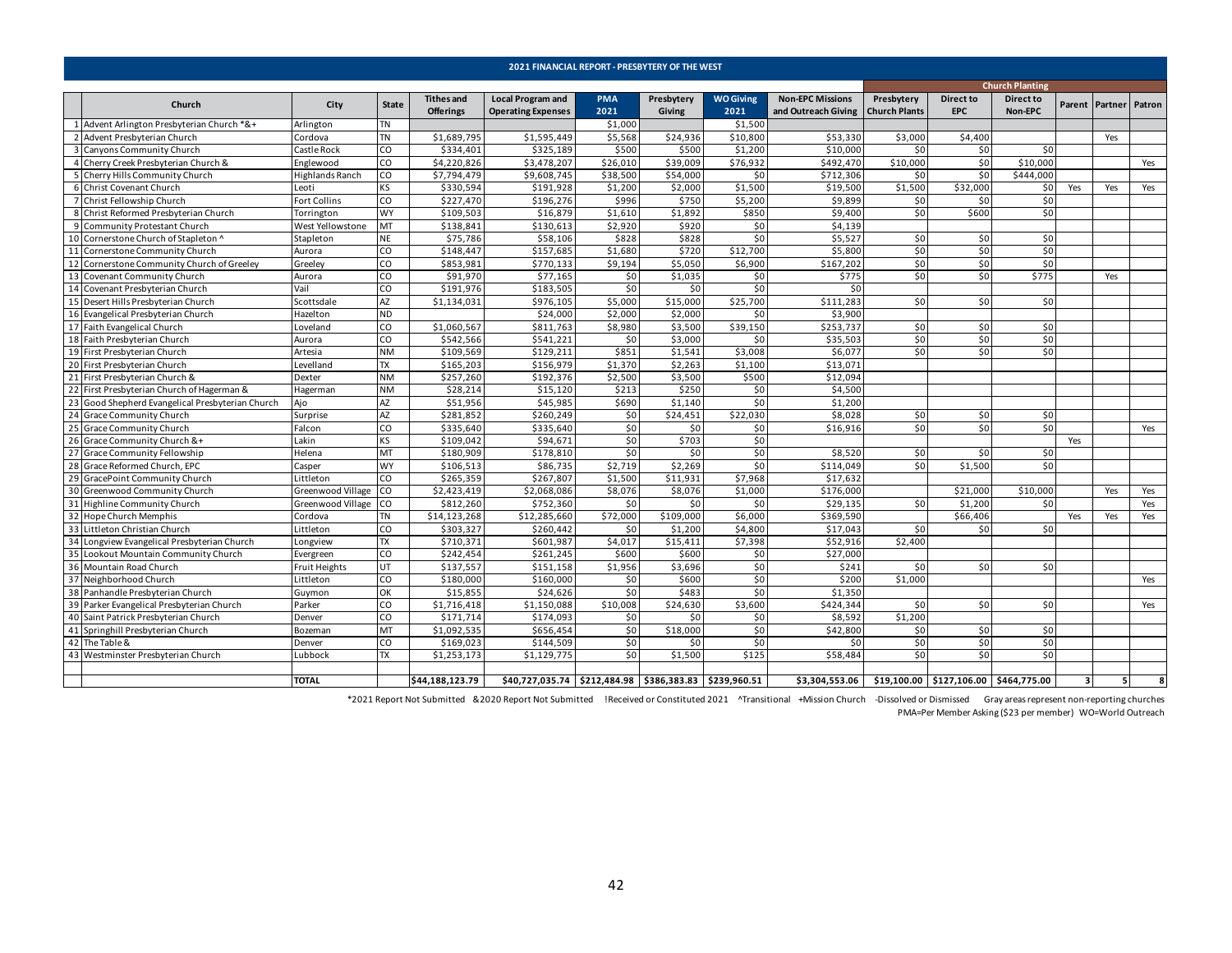<span id="page-42-0"></span>

|  |                                                                                                                                                                                                                                                                                                                                                                                                                                                                                                                                                                                                                                                                                                                                                                                                                                                                                                                                                                                                                                                                                                                                                                                                                                                                                                                                                                                                                                                                                                                                                                                                                                                                                                                                                                                                                                                                                                                                                                                                                                                                                                                                                                                                                                                                                                                                                                                                                                                                                                                                                                                                                                                                                                                                                                                                                                                                                                                                                                                                                                                                                                                                                                                                                                                                                                                                                                                                                                                                                                                                                                                                                                                                                                                                                                                                                                                                                                                                                                                                                                                                                                                                                                                                                                                                                                                                                                                                                                                                                                                                                                                                                                                                                                                                                                                                                                                                                                                                                                                                                                                                                                                                                                                                                                                                                                                                                                                                                                                                                                                                                                                                                                                                                                                                                                                                                                                                                                                                                                                                                                                                                                                                                                                                                                                                                                                                                                                                                                                                                                                                                                                                                                                                                                                                                                                                                                                                                                                                                                                                                                                                                                                                                                                                                                                                                                                                                                                                                                                                                                                                                                                                                                                                                                                                                                                                                                                                                                                                                                                                                                                                                                                                                                                                                                                                                                                                                                                                                                                                                                                                                                                                                                                                                                                                                                                                                                                                                                                                                                |                         |              |                         | Membership  |          |      | Avg. Worship Attendance |                | Avg. Virtual Attendance Professions of Faith Infant/Child |                |                    |                |
|--|----------------------------------------------------------------------------------------------------------------------------------------------------------------------------------------------------------------------------------------------------------------------------------------------------------------------------------------------------------------------------------------------------------------------------------------------------------------------------------------------------------------------------------------------------------------------------------------------------------------------------------------------------------------------------------------------------------------------------------------------------------------------------------------------------------------------------------------------------------------------------------------------------------------------------------------------------------------------------------------------------------------------------------------------------------------------------------------------------------------------------------------------------------------------------------------------------------------------------------------------------------------------------------------------------------------------------------------------------------------------------------------------------------------------------------------------------------------------------------------------------------------------------------------------------------------------------------------------------------------------------------------------------------------------------------------------------------------------------------------------------------------------------------------------------------------------------------------------------------------------------------------------------------------------------------------------------------------------------------------------------------------------------------------------------------------------------------------------------------------------------------------------------------------------------------------------------------------------------------------------------------------------------------------------------------------------------------------------------------------------------------------------------------------------------------------------------------------------------------------------------------------------------------------------------------------------------------------------------------------------------------------------------------------------------------------------------------------------------------------------------------------------------------------------------------------------------------------------------------------------------------------------------------------------------------------------------------------------------------------------------------------------------------------------------------------------------------------------------------------------------------------------------------------------------------------------------------------------------------------------------------------------------------------------------------------------------------------------------------------------------------------------------------------------------------------------------------------------------------------------------------------------------------------------------------------------------------------------------------------------------------------------------------------------------------------------------------------------------------------------------------------------------------------------------------------------------------------------------------------------------------------------------------------------------------------------------------------------------------------------------------------------------------------------------------------------------------------------------------------------------------------------------------------------------------------------------------------------------------------------------------------------------------------------------------------------------------------------------------------------------------------------------------------------------------------------------------------------------------------------------------------------------------------------------------------------------------------------------------------------------------------------------------------------------------------------------------------------------------------------------------------------------------------------------------------------------------------------------------------------------------------------------------------------------------------------------------------------------------------------------------------------------------------------------------------------------------------------------------------------------------------------------------------------------------------------------------------------------------------------------------------------------------------------------------------------------------------------------------------------------------------------------------------------------------------------------------------------------------------------------------------------------------------------------------------------------------------------------------------------------------------------------------------------------------------------------------------------------------------------------------------------------------------------------------------------------------------------------------------------------------------------------------------------------------------------------------------------------------------------------------------------------------------------------------------------------------------------------------------------------------------------------------------------------------------------------------------------------------------------------------------------------------------------------------------------------------------------------------------------------------------------------------------------------------------------------------------------------------------------------------------------------------------------------------------------------------------------------------------------------------------------------------------------------------------------------------------------------------------------------------------------------------------------------------------------------------------------------------------------------------------------------------------------------------------------------------------------------------------------------------------------------------------------------------------------------------------------------------------------------------------------------------------------------------------------------------------------------------------------------------------------------------------------------------------------------------------------------------------------------------------------------------------------------------------------------------------------------------------------------------------------------------------------------------------------------------------------------------------------------------------------------------------------------------------------------------------------------------------------------------------------------------------------------------------------------------------------------------------------------------------------------------------------------------------------------------------------------------------------------------------------------------------------------------------------------------------------------------------------------------------------------------------------------------------------------------------------------------------------------------------------------------------------------------------------------------------------------------------------------------------------------------------------------------------------------------------------------------------------------------------------------------------------------------------------------------------------------------------------------------------------------------------------------------------------------------------------------------------------------------------------------------------------------------------------------------------------------------------------------------------------------------------------------------------------------------------|-------------------------|--------------|-------------------------|-------------|----------|------|-------------------------|----------------|-----------------------------------------------------------|----------------|--------------------|----------------|
|  | Church                                                                                                                                                                                                                                                                                                                                                                                                                                                                                                                                                                                                                                                                                                                                                                                                                                                                                                                                                                                                                                                                                                                                                                                                                                                                                                                                                                                                                                                                                                                                                                                                                                                                                                                                                                                                                                                                                                                                                                                                                                                                                                                                                                                                                                                                                                                                                                                                                                                                                                                                                                                                                                                                                                                                                                                                                                                                                                                                                                                                                                                                                                                                                                                                                                                                                                                                                                                                                                                                                                                                                                                                                                                                                                                                                                                                                                                                                                                                                                                                                                                                                                                                                                                                                                                                                                                                                                                                                                                                                                                                                                                                                                                                                                                                                                                                                                                                                                                                                                                                                                                                                                                                                                                                                                                                                                                                                                                                                                                                                                                                                                                                                                                                                                                                                                                                                                                                                                                                                                                                                                                                                                                                                                                                                                                                                                                                                                                                                                                                                                                                                                                                                                                                                                                                                                                                                                                                                                                                                                                                                                                                                                                                                                                                                                                                                                                                                                                                                                                                                                                                                                                                                                                                                                                                                                                                                                                                                                                                                                                                                                                                                                                                                                                                                                                                                                                                                                                                                                                                                                                                                                                                                                                                                                                                                                                                                                                                                                                                                         | City                    | <b>State</b> | Presbytery              | 2020        | 2021     | 2020 | 2021                    | 2020           | 2021                                                      |                | Age $18+$ Under 18 | Baptism        |
|  | 5point7 Community Church #                                                                                                                                                                                                                                                                                                                                                                                                                                                                                                                                                                                                                                                                                                                                                                                                                                                                                                                                                                                                                                                                                                                                                                                                                                                                                                                                                                                                                                                                                                                                                                                                                                                                                                                                                                                                                                                                                                                                                                                                                                                                                                                                                                                                                                                                                                                                                                                                                                                                                                                                                                                                                                                                                                                                                                                                                                                                                                                                                                                                                                                                                                                                                                                                                                                                                                                                                                                                                                                                                                                                                                                                                                                                                                                                                                                                                                                                                                                                                                                                                                                                                                                                                                                                                                                                                                                                                                                                                                                                                                                                                                                                                                                                                                                                                                                                                                                                                                                                                                                                                                                                                                                                                                                                                                                                                                                                                                                                                                                                                                                                                                                                                                                                                                                                                                                                                                                                                                                                                                                                                                                                                                                                                                                                                                                                                                                                                                                                                                                                                                                                                                                                                                                                                                                                                                                                                                                                                                                                                                                                                                                                                                                                                                                                                                                                                                                                                                                                                                                                                                                                                                                                                                                                                                                                                                                                                                                                                                                                                                                                                                                                                                                                                                                                                                                                                                                                                                                                                                                                                                                                                                                                                                                                                                                                                                                                                                                                                                                                     | Detroit                 | MI           | Midwest                 | $\mathbf 0$ | $\Omega$ | 34   | 30                      | 150            | 70                                                        |                |                    |                |
|  | Abundant Mercy Church +                                                                                                                                                                                                                                                                                                                                                                                                                                                                                                                                                                                                                                                                                                                                                                                                                                                                                                                                                                                                                                                                                                                                                                                                                                                                                                                                                                                                                                                                                                                                                                                                                                                                                                                                                                                                                                                                                                                                                                                                                                                                                                                                                                                                                                                                                                                                                                                                                                                                                                                                                                                                                                                                                                                                                                                                                                                                                                                                                                                                                                                                                                                                                                                                                                                                                                                                                                                                                                                                                                                                                                                                                                                                                                                                                                                                                                                                                                                                                                                                                                                                                                                                                                                                                                                                                                                                                                                                                                                                                                                                                                                                                                                                                                                                                                                                                                                                                                                                                                                                                                                                                                                                                                                                                                                                                                                                                                                                                                                                                                                                                                                                                                                                                                                                                                                                                                                                                                                                                                                                                                                                                                                                                                                                                                                                                                                                                                                                                                                                                                                                                                                                                                                                                                                                                                                                                                                                                                                                                                                                                                                                                                                                                                                                                                                                                                                                                                                                                                                                                                                                                                                                                                                                                                                                                                                                                                                                                                                                                                                                                                                                                                                                                                                                                                                                                                                                                                                                                                                                                                                                                                                                                                                                                                                                                                                                                                                                                                                                        | Detroit                 | MI           | Midwest                 |             | $\Omega$ | 20   |                         | 15             |                                                           |                |                    |                |
|  | Advent Arlington Presbyterian Church *&+                                                                                                                                                                                                                                                                                                                                                                                                                                                                                                                                                                                                                                                                                                                                                                                                                                                                                                                                                                                                                                                                                                                                                                                                                                                                                                                                                                                                                                                                                                                                                                                                                                                                                                                                                                                                                                                                                                                                                                                                                                                                                                                                                                                                                                                                                                                                                                                                                                                                                                                                                                                                                                                                                                                                                                                                                                                                                                                                                                                                                                                                                                                                                                                                                                                                                                                                                                                                                                                                                                                                                                                                                                                                                                                                                                                                                                                                                                                                                                                                                                                                                                                                                                                                                                                                                                                                                                                                                                                                                                                                                                                                                                                                                                                                                                                                                                                                                                                                                                                                                                                                                                                                                                                                                                                                                                                                                                                                                                                                                                                                                                                                                                                                                                                                                                                                                                                                                                                                                                                                                                                                                                                                                                                                                                                                                                                                                                                                                                                                                                                                                                                                                                                                                                                                                                                                                                                                                                                                                                                                                                                                                                                                                                                                                                                                                                                                                                                                                                                                                                                                                                                                                                                                                                                                                                                                                                                                                                                                                                                                                                                                                                                                                                                                                                                                                                                                                                                                                                                                                                                                                                                                                                                                                                                                                                                                                                                                                                                       | Arlington               | <b>TN</b>    | West                    |             |          |      |                         |                |                                                           |                |                    |                |
|  | Advent Presbyterian Church                                                                                                                                                                                                                                                                                                                                                                                                                                                                                                                                                                                                                                                                                                                                                                                                                                                                                                                                                                                                                                                                                                                                                                                                                                                                                                                                                                                                                                                                                                                                                                                                                                                                                                                                                                                                                                                                                                                                                                                                                                                                                                                                                                                                                                                                                                                                                                                                                                                                                                                                                                                                                                                                                                                                                                                                                                                                                                                                                                                                                                                                                                                                                                                                                                                                                                                                                                                                                                                                                                                                                                                                                                                                                                                                                                                                                                                                                                                                                                                                                                                                                                                                                                                                                                                                                                                                                                                                                                                                                                                                                                                                                                                                                                                                                                                                                                                                                                                                                                                                                                                                                                                                                                                                                                                                                                                                                                                                                                                                                                                                                                                                                                                                                                                                                                                                                                                                                                                                                                                                                                                                                                                                                                                                                                                                                                                                                                                                                                                                                                                                                                                                                                                                                                                                                                                                                                                                                                                                                                                                                                                                                                                                                                                                                                                                                                                                                                                                                                                                                                                                                                                                                                                                                                                                                                                                                                                                                                                                                                                                                                                                                                                                                                                                                                                                                                                                                                                                                                                                                                                                                                                                                                                                                                                                                                                                                                                                                                                                     | Cordova                 | <b>TN</b>    | West                    | 1,034       | 1,049    | 264  | 337                     | 751            | 465                                                       |                |                    |                |
|  | 5 Alder Presbyterian Church                                                                                                                                                                                                                                                                                                                                                                                                                                                                                                                                                                                                                                                                                                                                                                                                                                                                                                                                                                                                                                                                                                                                                                                                                                                                                                                                                                                                                                                                                                                                                                                                                                                                                                                                                                                                                                                                                                                                                                                                                                                                                                                                                                                                                                                                                                                                                                                                                                                                                                                                                                                                                                                                                                                                                                                                                                                                                                                                                                                                                                                                                                                                                                                                                                                                                                                                                                                                                                                                                                                                                                                                                                                                                                                                                                                                                                                                                                                                                                                                                                                                                                                                                                                                                                                                                                                                                                                                                                                                                                                                                                                                                                                                                                                                                                                                                                                                                                                                                                                                                                                                                                                                                                                                                                                                                                                                                                                                                                                                                                                                                                                                                                                                                                                                                                                                                                                                                                                                                                                                                                                                                                                                                                                                                                                                                                                                                                                                                                                                                                                                                                                                                                                                                                                                                                                                                                                                                                                                                                                                                                                                                                                                                                                                                                                                                                                                                                                                                                                                                                                                                                                                                                                                                                                                                                                                                                                                                                                                                                                                                                                                                                                                                                                                                                                                                                                                                                                                                                                                                                                                                                                                                                                                                                                                                                                                                                                                                                                                    | Eatonville              | <b>WA</b>    | Pacific Northwest       | 27          | 25       | 19   | 20                      | $\overline{3}$ | 3                                                         |                |                    |                |
|  | 6 Alexis United Presbyterian Church (EPC)                                                                                                                                                                                                                                                                                                                                                                                                                                                                                                                                                                                                                                                                                                                                                                                                                                                                                                                                                                                                                                                                                                                                                                                                                                                                                                                                                                                                                                                                                                                                                                                                                                                                                                                                                                                                                                                                                                                                                                                                                                                                                                                                                                                                                                                                                                                                                                                                                                                                                                                                                                                                                                                                                                                                                                                                                                                                                                                                                                                                                                                                                                                                                                                                                                                                                                                                                                                                                                                                                                                                                                                                                                                                                                                                                                                                                                                                                                                                                                                                                                                                                                                                                                                                                                                                                                                                                                                                                                                                                                                                                                                                                                                                                                                                                                                                                                                                                                                                                                                                                                                                                                                                                                                                                                                                                                                                                                                                                                                                                                                                                                                                                                                                                                                                                                                                                                                                                                                                                                                                                                                                                                                                                                                                                                                                                                                                                                                                                                                                                                                                                                                                                                                                                                                                                                                                                                                                                                                                                                                                                                                                                                                                                                                                                                                                                                                                                                                                                                                                                                                                                                                                                                                                                                                                                                                                                                                                                                                                                                                                                                                                                                                                                                                                                                                                                                                                                                                                                                                                                                                                                                                                                                                                                                                                                                                                                                                                                                                      | Alexis                  | IL           | <b>Rivers and Lakes</b> | 96          | 95       | 28   | 31                      | 189            | 80                                                        | 0              | 0                  | 0              |
|  | 7 All Saints Presbyterian Church                                                                                                                                                                                                                                                                                                                                                                                                                                                                                                                                                                                                                                                                                                                                                                                                                                                                                                                                                                                                                                                                                                                                                                                                                                                                                                                                                                                                                                                                                                                                                                                                                                                                                                                                                                                                                                                                                                                                                                                                                                                                                                                                                                                                                                                                                                                                                                                                                                                                                                                                                                                                                                                                                                                                                                                                                                                                                                                                                                                                                                                                                                                                                                                                                                                                                                                                                                                                                                                                                                                                                                                                                                                                                                                                                                                                                                                                                                                                                                                                                                                                                                                                                                                                                                                                                                                                                                                                                                                                                                                                                                                                                                                                                                                                                                                                                                                                                                                                                                                                                                                                                                                                                                                                                                                                                                                                                                                                                                                                                                                                                                                                                                                                                                                                                                                                                                                                                                                                                                                                                                                                                                                                                                                                                                                                                                                                                                                                                                                                                                                                                                                                                                                                                                                                                                                                                                                                                                                                                                                                                                                                                                                                                                                                                                                                                                                                                                                                                                                                                                                                                                                                                                                                                                                                                                                                                                                                                                                                                                                                                                                                                                                                                                                                                                                                                                                                                                                                                                                                                                                                                                                                                                                                                                                                                                                                                                                                                                                               | Memphis                 | <b>TN</b>    | Central South           | 71          | 71       | 45   | 47                      | 40             | $\overline{2}$                                            | 0              | $\Omega$           | $\overline{4}$ |
|  | 8 All Souls Church *&+                                                                                                                                                                                                                                                                                                                                                                                                                                                                                                                                                                                                                                                                                                                                                                                                                                                                                                                                                                                                                                                                                                                                                                                                                                                                                                                                                                                                                                                                                                                                                                                                                                                                                                                                                                                                                                                                                                                                                                                                                                                                                                                                                                                                                                                                                                                                                                                                                                                                                                                                                                                                                                                                                                                                                                                                                                                                                                                                                                                                                                                                                                                                                                                                                                                                                                                                                                                                                                                                                                                                                                                                                                                                                                                                                                                                                                                                                                                                                                                                                                                                                                                                                                                                                                                                                                                                                                                                                                                                                                                                                                                                                                                                                                                                                                                                                                                                                                                                                                                                                                                                                                                                                                                                                                                                                                                                                                                                                                                                                                                                                                                                                                                                                                                                                                                                                                                                                                                                                                                                                                                                                                                                                                                                                                                                                                                                                                                                                                                                                                                                                                                                                                                                                                                                                                                                                                                                                                                                                                                                                                                                                                                                                                                                                                                                                                                                                                                                                                                                                                                                                                                                                                                                                                                                                                                                                                                                                                                                                                                                                                                                                                                                                                                                                                                                                                                                                                                                                                                                                                                                                                                                                                                                                                                                                                                                                                                                                                                                         | Nashville               | <b>TN</b>    | Central South           |             |          |      |                         |                |                                                           |                |                    |                |
|  | All Souls Church of Austin *&+                                                                                                                                                                                                                                                                                                                                                                                                                                                                                                                                                                                                                                                                                                                                                                                                                                                                                                                                                                                                                                                                                                                                                                                                                                                                                                                                                                                                                                                                                                                                                                                                                                                                                                                                                                                                                                                                                                                                                                                                                                                                                                                                                                                                                                                                                                                                                                                                                                                                                                                                                                                                                                                                                                                                                                                                                                                                                                                                                                                                                                                                                                                                                                                                                                                                                                                                                                                                                                                                                                                                                                                                                                                                                                                                                                                                                                                                                                                                                                                                                                                                                                                                                                                                                                                                                                                                                                                                                                                                                                                                                                                                                                                                                                                                                                                                                                                                                                                                                                                                                                                                                                                                                                                                                                                                                                                                                                                                                                                                                                                                                                                                                                                                                                                                                                                                                                                                                                                                                                                                                                                                                                                                                                                                                                                                                                                                                                                                                                                                                                                                                                                                                                                                                                                                                                                                                                                                                                                                                                                                                                                                                                                                                                                                                                                                                                                                                                                                                                                                                                                                                                                                                                                                                                                                                                                                                                                                                                                                                                                                                                                                                                                                                                                                                                                                                                                                                                                                                                                                                                                                                                                                                                                                                                                                                                                                                                                                                                                                 | Austin                  | TX           | Gulf South              |             |          |      |                         |                |                                                           |                |                    |                |
|  | 10 All Souls Fellowship Church                                                                                                                                                                                                                                                                                                                                                                                                                                                                                                                                                                                                                                                                                                                                                                                                                                                                                                                                                                                                                                                                                                                                                                                                                                                                                                                                                                                                                                                                                                                                                                                                                                                                                                                                                                                                                                                                                                                                                                                                                                                                                                                                                                                                                                                                                                                                                                                                                                                                                                                                                                                                                                                                                                                                                                                                                                                                                                                                                                                                                                                                                                                                                                                                                                                                                                                                                                                                                                                                                                                                                                                                                                                                                                                                                                                                                                                                                                                                                                                                                                                                                                                                                                                                                                                                                                                                                                                                                                                                                                                                                                                                                                                                                                                                                                                                                                                                                                                                                                                                                                                                                                                                                                                                                                                                                                                                                                                                                                                                                                                                                                                                                                                                                                                                                                                                                                                                                                                                                                                                                                                                                                                                                                                                                                                                                                                                                                                                                                                                                                                                                                                                                                                                                                                                                                                                                                                                                                                                                                                                                                                                                                                                                                                                                                                                                                                                                                                                                                                                                                                                                                                                                                                                                                                                                                                                                                                                                                                                                                                                                                                                                                                                                                                                                                                                                                                                                                                                                                                                                                                                                                                                                                                                                                                                                                                                                                                                                                                                 | Decatur                 | GA           | Southeast               |             | 237      |      | 300                     |                | 75                                                        | $\mathbf{1}$   |                    | 3              |
|  | 11 Altan Presbyterian Church                                                                                                                                                                                                                                                                                                                                                                                                                                                                                                                                                                                                                                                                                                                                                                                                                                                                                                                                                                                                                                                                                                                                                                                                                                                                                                                                                                                                                                                                                                                                                                                                                                                                                                                                                                                                                                                                                                                                                                                                                                                                                                                                                                                                                                                                                                                                                                                                                                                                                                                                                                                                                                                                                                                                                                                                                                                                                                                                                                                                                                                                                                                                                                                                                                                                                                                                                                                                                                                                                                                                                                                                                                                                                                                                                                                                                                                                                                                                                                                                                                                                                                                                                                                                                                                                                                                                                                                                                                                                                                                                                                                                                                                                                                                                                                                                                                                                                                                                                                                                                                                                                                                                                                                                                                                                                                                                                                                                                                                                                                                                                                                                                                                                                                                                                                                                                                                                                                                                                                                                                                                                                                                                                                                                                                                                                                                                                                                                                                                                                                                                                                                                                                                                                                                                                                                                                                                                                                                                                                                                                                                                                                                                                                                                                                                                                                                                                                                                                                                                                                                                                                                                                                                                                                                                                                                                                                                                                                                                                                                                                                                                                                                                                                                                                                                                                                                                                                                                                                                                                                                                                                                                                                                                                                                                                                                                                                                                                                                                   | Monroe                  | <b>NC</b>    | Mid-Atlantic            | 63          | 61       | 33   | 30                      |                | 5                                                         | $\mathbf 0$    | $\Omega$           | $\mathbf 0$    |
|  | 12 Amazing Grace Evangelical Presbyterian Church                                                                                                                                                                                                                                                                                                                                                                                                                                                                                                                                                                                                                                                                                                                                                                                                                                                                                                                                                                                                                                                                                                                                                                                                                                                                                                                                                                                                                                                                                                                                                                                                                                                                                                                                                                                                                                                                                                                                                                                                                                                                                                                                                                                                                                                                                                                                                                                                                                                                                                                                                                                                                                                                                                                                                                                                                                                                                                                                                                                                                                                                                                                                                                                                                                                                                                                                                                                                                                                                                                                                                                                                                                                                                                                                                                                                                                                                                                                                                                                                                                                                                                                                                                                                                                                                                                                                                                                                                                                                                                                                                                                                                                                                                                                                                                                                                                                                                                                                                                                                                                                                                                                                                                                                                                                                                                                                                                                                                                                                                                                                                                                                                                                                                                                                                                                                                                                                                                                                                                                                                                                                                                                                                                                                                                                                                                                                                                                                                                                                                                                                                                                                                                                                                                                                                                                                                                                                                                                                                                                                                                                                                                                                                                                                                                                                                                                                                                                                                                                                                                                                                                                                                                                                                                                                                                                                                                                                                                                                                                                                                                                                                                                                                                                                                                                                                                                                                                                                                                                                                                                                                                                                                                                                                                                                                                                                                                                                                                               | <b>Highland Heights</b> | OH           | Alleghenies             | 120         | 116      | 30   | 44                      | 75             | 43                                                        | $\overline{2}$ | $\mathbf 0$        | $\mathbf 0$    |
|  | 13 Antioch Evangelical Presbyterian Church                                                                                                                                                                                                                                                                                                                                                                                                                                                                                                                                                                                                                                                                                                                                                                                                                                                                                                                                                                                                                                                                                                                                                                                                                                                                                                                                                                                                                                                                                                                                                                                                                                                                                                                                                                                                                                                                                                                                                                                                                                                                                                                                                                                                                                                                                                                                                                                                                                                                                                                                                                                                                                                                                                                                                                                                                                                                                                                                                                                                                                                                                                                                                                                                                                                                                                                                                                                                                                                                                                                                                                                                                                                                                                                                                                                                                                                                                                                                                                                                                                                                                                                                                                                                                                                                                                                                                                                                                                                                                                                                                                                                                                                                                                                                                                                                                                                                                                                                                                                                                                                                                                                                                                                                                                                                                                                                                                                                                                                                                                                                                                                                                                                                                                                                                                                                                                                                                                                                                                                                                                                                                                                                                                                                                                                                                                                                                                                                                                                                                                                                                                                                                                                                                                                                                                                                                                                                                                                                                                                                                                                                                                                                                                                                                                                                                                                                                                                                                                                                                                                                                                                                                                                                                                                                                                                                                                                                                                                                                                                                                                                                                                                                                                                                                                                                                                                                                                                                                                                                                                                                                                                                                                                                                                                                                                                                                                                                                                                     | Jacksonville            | <b>NC</b>    | Mid-Atlantic            | 55          | 53       | 25   | 28                      | 15             | 15                                                        | 0              | $\Omega$           | $\mathbf 0$    |
|  | 14 Aplington Evangelical Presbyterian Church                                                                                                                                                                                                                                                                                                                                                                                                                                                                                                                                                                                                                                                                                                                                                                                                                                                                                                                                                                                                                                                                                                                                                                                                                                                                                                                                                                                                                                                                                                                                                                                                                                                                                                                                                                                                                                                                                                                                                                                                                                                                                                                                                                                                                                                                                                                                                                                                                                                                                                                                                                                                                                                                                                                                                                                                                                                                                                                                                                                                                                                                                                                                                                                                                                                                                                                                                                                                                                                                                                                                                                                                                                                                                                                                                                                                                                                                                                                                                                                                                                                                                                                                                                                                                                                                                                                                                                                                                                                                                                                                                                                                                                                                                                                                                                                                                                                                                                                                                                                                                                                                                                                                                                                                                                                                                                                                                                                                                                                                                                                                                                                                                                                                                                                                                                                                                                                                                                                                                                                                                                                                                                                                                                                                                                                                                                                                                                                                                                                                                                                                                                                                                                                                                                                                                                                                                                                                                                                                                                                                                                                                                                                                                                                                                                                                                                                                                                                                                                                                                                                                                                                                                                                                                                                                                                                                                                                                                                                                                                                                                                                                                                                                                                                                                                                                                                                                                                                                                                                                                                                                                                                                                                                                                                                                                                                                                                                                                                                   | Aplington               | IA           | <b>Rivers and Lakes</b> | 132         | 116      | 65   | 65                      | 10             | 8                                                         | $\Omega$       |                    | $\mathbf 0$    |
|  | 15 Ardara Evangelical Presbyterian Church                                                                                                                                                                                                                                                                                                                                                                                                                                                                                                                                                                                                                                                                                                                                                                                                                                                                                                                                                                                                                                                                                                                                                                                                                                                                                                                                                                                                                                                                                                                                                                                                                                                                                                                                                                                                                                                                                                                                                                                                                                                                                                                                                                                                                                                                                                                                                                                                                                                                                                                                                                                                                                                                                                                                                                                                                                                                                                                                                                                                                                                                                                                                                                                                                                                                                                                                                                                                                                                                                                                                                                                                                                                                                                                                                                                                                                                                                                                                                                                                                                                                                                                                                                                                                                                                                                                                                                                                                                                                                                                                                                                                                                                                                                                                                                                                                                                                                                                                                                                                                                                                                                                                                                                                                                                                                                                                                                                                                                                                                                                                                                                                                                                                                                                                                                                                                                                                                                                                                                                                                                                                                                                                                                                                                                                                                                                                                                                                                                                                                                                                                                                                                                                                                                                                                                                                                                                                                                                                                                                                                                                                                                                                                                                                                                                                                                                                                                                                                                                                                                                                                                                                                                                                                                                                                                                                                                                                                                                                                                                                                                                                                                                                                                                                                                                                                                                                                                                                                                                                                                                                                                                                                                                                                                                                                                                                                                                                                                                      | Ardara                  | PA           | Alleghenies             | 110         | 121      | 54   | 54                      | 50             | 30                                                        | 12             |                    | $\mathbf{1}$   |
|  | 16 Argyle Presbyterian Church                                                                                                                                                                                                                                                                                                                                                                                                                                                                                                                                                                                                                                                                                                                                                                                                                                                                                                                                                                                                                                                                                                                                                                                                                                                                                                                                                                                                                                                                                                                                                                                                                                                                                                                                                                                                                                                                                                                                                                                                                                                                                                                                                                                                                                                                                                                                                                                                                                                                                                                                                                                                                                                                                                                                                                                                                                                                                                                                                                                                                                                                                                                                                                                                                                                                                                                                                                                                                                                                                                                                                                                                                                                                                                                                                                                                                                                                                                                                                                                                                                                                                                                                                                                                                                                                                                                                                                                                                                                                                                                                                                                                                                                                                                                                                                                                                                                                                                                                                                                                                                                                                                                                                                                                                                                                                                                                                                                                                                                                                                                                                                                                                                                                                                                                                                                                                                                                                                                                                                                                                                                                                                                                                                                                                                                                                                                                                                                                                                                                                                                                                                                                                                                                                                                                                                                                                                                                                                                                                                                                                                                                                                                                                                                                                                                                                                                                                                                                                                                                                                                                                                                                                                                                                                                                                                                                                                                                                                                                                                                                                                                                                                                                                                                                                                                                                                                                                                                                                                                                                                                                                                                                                                                                                                                                                                                                                                                                                                                                  | Argyle                  | <b>NY</b>    | East                    | 219         | 226      | 109  | 110                     | 115            | 100                                                       | 9              |                    | $\overline{4}$ |
|  | 17 Asbury Evangelical Presbyterian Church                                                                                                                                                                                                                                                                                                                                                                                                                                                                                                                                                                                                                                                                                                                                                                                                                                                                                                                                                                                                                                                                                                                                                                                                                                                                                                                                                                                                                                                                                                                                                                                                                                                                                                                                                                                                                                                                                                                                                                                                                                                                                                                                                                                                                                                                                                                                                                                                                                                                                                                                                                                                                                                                                                                                                                                                                                                                                                                                                                                                                                                                                                                                                                                                                                                                                                                                                                                                                                                                                                                                                                                                                                                                                                                                                                                                                                                                                                                                                                                                                                                                                                                                                                                                                                                                                                                                                                                                                                                                                                                                                                                                                                                                                                                                                                                                                                                                                                                                                                                                                                                                                                                                                                                                                                                                                                                                                                                                                                                                                                                                                                                                                                                                                                                                                                                                                                                                                                                                                                                                                                                                                                                                                                                                                                                                                                                                                                                                                                                                                                                                                                                                                                                                                                                                                                                                                                                                                                                                                                                                                                                                                                                                                                                                                                                                                                                                                                                                                                                                                                                                                                                                                                                                                                                                                                                                                                                                                                                                                                                                                                                                                                                                                                                                                                                                                                                                                                                                                                                                                                                                                                                                                                                                                                                                                                                                                                                                                                                      | Westfield               | <b>NC</b>    | Mid-Atlantic            | 74          | 72       | 15   | 35                      | 120            | 70                                                        | 0              | $\Omega$           | $\mathbf 0$    |
|  | 18 Ashland Evangelical Presbyterian Church                                                                                                                                                                                                                                                                                                                                                                                                                                                                                                                                                                                                                                                                                                                                                                                                                                                                                                                                                                                                                                                                                                                                                                                                                                                                                                                                                                                                                                                                                                                                                                                                                                                                                                                                                                                                                                                                                                                                                                                                                                                                                                                                                                                                                                                                                                                                                                                                                                                                                                                                                                                                                                                                                                                                                                                                                                                                                                                                                                                                                                                                                                                                                                                                                                                                                                                                                                                                                                                                                                                                                                                                                                                                                                                                                                                                                                                                                                                                                                                                                                                                                                                                                                                                                                                                                                                                                                                                                                                                                                                                                                                                                                                                                                                                                                                                                                                                                                                                                                                                                                                                                                                                                                                                                                                                                                                                                                                                                                                                                                                                                                                                                                                                                                                                                                                                                                                                                                                                                                                                                                                                                                                                                                                                                                                                                                                                                                                                                                                                                                                                                                                                                                                                                                                                                                                                                                                                                                                                                                                                                                                                                                                                                                                                                                                                                                                                                                                                                                                                                                                                                                                                                                                                                                                                                                                                                                                                                                                                                                                                                                                                                                                                                                                                                                                                                                                                                                                                                                                                                                                                                                                                                                                                                                                                                                                                                                                                                                                     | Voorhees                | <b>NJ</b>    | East                    | 146         | 139      | 50   | 60                      | 150            | 150                                                       |                |                    | $\mathbf{1}$   |
|  | 19 Athens Church &#</td><td>Kansas City</td><td>M<sub>O</sub></td><td>Mid-America</td><td></td><td>45</td><td></td><td>100</td><td></td><td>5</td><td><math>\overline{2}</math></td><td><math>\Omega</math></td><td><math>\overline{0}</math></td></tr><tr><td></td><td>20 Atoka Presbyterian Church</td><td>Atoka</td><td><b>TN</b></td><td>Central South</td><td>62</td><td>67</td><td>40</td><td>50</td><td>10</td><td>25</td><td>0</td><td><math>\Omega</math></td><td><math>\mathbf{1}</math></td></tr><tr><td>21</td><td>Attica-Williamsport Evangelical Presbyterian Church</td><td>Attica</td><td>IN</td><td>Midwest</td><td>42</td><td>35</td><td>35</td><td>38</td><td><math>\overline{a}</math></td><td><math>\overline{a}</math></td><td><math>\mathbf 0</math></td><td><math>\Omega</math></td><td><math display="inline">\mathsf 0</math></td></tr><tr><td></td><td>22 Avery Presbyterian Church</td><td>Bellevue</td><td><b>NE</b></td><td><b>Great Plains</b></td><td>228</td><td>205</td><td>154</td><td>158</td><td>200</td><td>200</td><td>0</td><td><math>\Omega</math></td><td><math>\mathbf 0</math></td></tr><tr><td></td><td>23 Banks Presbyterian Church *&</td><td>Marvin</td><td><b>NC</b></td><td>Mid-Atlantic</td><td></td><td></td><td></td><td></td><td></td><td></td><td></td><td></td><td></td></tr><tr><td></td><td>24 Barbee Memorial Presbyterian Church</td><td><b>Excelsior Springs</b></td><td><b>MO</b></td><td>Mid-America</td><td>78</td><td>80</td><td>40</td><td>48</td><td>10</td><td><math>\Delta</math></td><td>3</td><td></td><td></td></tr><tr><td></td><td>25 Bathgate Presbyterian Church</td><td>Cavalier</td><td><b>ND</b></td><td><b>Great Plains</b></td><td>78</td><td>77</td><td>20</td><td>35</td><td>25</td><td>10</td><td>0</td><td></td><td><math>\mathbf 0</math></td></tr><tr><td></td><td>26 Bay Presbyterian Church</td><td><b>Bay Village</b></td><td>OH</td><td>Alleghenies</td><td>1,701</td><td>1,650</td><td>300</td><td>390</td><td>600</td><td>331</td><td>8</td><td></td><td>16</td></tr><tr><td></td><td>27 Bellefield Presbyterian Church</td><td>Pittsburgh</td><td>PA</td><td>Alleghenies</td><td>219</td><td>233</td><td>85</td><td>134</td><td>150</td><td>25</td><td><math>\Omega</math></td><td></td><td>5</td></tr><tr><td></td><td>28 Bellevue Presbyterian Church *&</td><td>Gap</td><td>PA</td><td>East</td><td></td><td></td><td></td><td></td><td></td><td></td><td></td><td></td><td></td></tr><tr><td></td><td>29 Bensalem Evangelical Presbyterian Church</td><td>Bennett</td><td><b>NC</b></td><td>Mid-Atlantic</td><td>81</td><td>77</td><td>55</td><td>65</td><td>-7</td><td><math>\overline{4}</math></td><td><math>\overline{4}</math></td><td>8</td><td><math>\overline{2}</math></td></tr><tr><td></td><td>30 Benton Heights Presbyterian Church</td><td>Monroe</td><td><b>NC</b></td><td>Mid-Atlantic</td><td>348</td><td></td><td></td><td>120</td><td>120</td><td>40</td><td><math>\Omega</math></td><td></td><td><math>\mathbf{1}</math></td></tr><tr><td></td><td>31 Bergen Evangelical Presbyterian Church &</td><td>Bergen</td><td><b>NY</b></td><td>Alleghenies</td><td></td><td>90</td><td></td><td>70</td><td></td><td>10</td><td>0</td><td></td><td><math display="inline">\mathsf 0</math></td></tr><tr><td></td><td>32 Bethany Evangelical Presbyterian Church</td><td>Havertown</td><td>PA</td><td>East</td><td>207</td><td>211</td><td>218</td><td>210</td><td>85</td><td>135</td><td>0</td><td><math>\Omega</math></td><td>6</td></tr><tr><td></td><td>33 Bethany Presbyterian Church</td><td>Mercer</td><td>PA</td><td>Alleghenies</td><td>220</td><td>219</td><td>76</td><td>88</td><td>70</td><td>50</td><td><math>\overline{7}</math></td><td><math>\Omega</math></td><td><math display="inline">\mathsf 3</math></td></tr><tr><td></td><td>34 Bethany Presbyterian Church</td><td>Kingsport</td><td><b>TN</b></td><td>Southeast</td><td>41</td><td>42</td><td>30</td><td>32</td><td>15</td><td>8</td><td>0</td><td>0</td><td><math display="inline">\mathsf 0</math></td></tr><tr><td></td><td>35 Bethel Evangelical Presbyterian Church</td><td>Reading</td><td><b>MN</b></td><td><b>Rivers and Lakes</b></td><td>87</td><td>69</td><td><math>\overline{21}</math></td><td>23</td><td><math>\mathbf 0</math></td><td>6</td><td>0</td><td><math>\Omega</math></td><td><math display="inline">\mathsf 0</math></td></tr><tr><td></td><td>36 Bethel Evangelical Presbyterian Church</td><td>Enon Valley</td><td>PA</td><td>Alleghenies</td><td>184</td><td>192</td><td>100</td><td>123</td><td><math>\overline{30}</math></td><td>18</td><td><math>\Omega</math></td><td></td><td><math>\overline{2}</math></td></tr><tr><td></td><td>37 Bethel Evangelical Presbyterian Church</td><td>Claudville</td><td>VA</td><td>Mid-Atlantic</td><td>27</td><td>29</td><td>15</td><td>16</td><td></td><td><math display="inline">\mathsf 0</math></td><td></td><td></td><td></td></tr><tr><td></td><td>38 Bethel Presbyterian Church</td><td>Raeford</td><td><b>NC</b></td><td>Mid-Atlantic</td><td>41</td><td>39</td><td>39</td><td>30</td><td>55</td><td>50</td><td>0</td><td><math>\Omega</math></td><td><math>\mathbf 0</math></td></tr><tr><td></td><td>39 Bethel Presbyterian Church</td><td>Prosperity</td><td>PA</td><td>Alleghenies</td><td>118</td><td>116</td><td>75</td><td>85</td><td>10</td><td>6</td><td><math>\mathbf{1}</math></td><td><math>\Omega</math></td><td><math>\mathbf{1}</math></td></tr><tr><td></td><td>40 Bethlehem Presbyterian Church</td><td>Monroe</td><td><b>NC</b></td><td>Mid-Atlantic</td><td>104</td><td>101</td><td>40</td><td>65</td><td>6</td><td>6</td><td>0</td><td><math>\mathbf 0</math></td><td><math>\mathbf 0</math></td></tr><tr><td></td><td>41 Bethlehem Steltz Reformed Church</td><td>Glen Rock</td><td>PA</td><td>East</td><td>90</td><td>88</td><td>30</td><td>40</td><td>30</td><td><math>\overline{25}</math></td><td><math>\overline{2}</math></td><td></td><td><math>\overline{2}</math></td></tr><tr><td></td><td>42 Beverly Heights Presbyterian Church</td><td>Pittsburgh</td><td>PA</td><td>Alleghenies</td><td>329</td><td>246</td><td>198</td><td>225</td><td>107</td><td>45</td><td><math>\mathbf{1}</math></td><td></td><td>11</td></tr><tr><td></td><td>43 Bickleton Evangelical Community Church</td><td>Bickleton</td><td><b>WA</b></td><td>Pacific Northwest</td><td>46</td><td>42</td><td>30</td><td>30</td><td>8</td><td>25</td><td><math display="inline">\mathsf 0</math></td><td><math>\Omega</math></td><td><math>\mathbf 0</math></td></tr><tr><td></td><td>44 Big Creek Presbyterian Church</td><td>Hannibal</td><td><b>MO</b></td><td>Mid-America</td><td>38</td><td>38</td><td>35</td><td>35</td><td><math>\mathbf{0}</math></td><td><math display="inline">\mathsf 0</math></td><td>0</td><td><math>\Omega</math></td><td><math>\mathbf{1}</math></td></tr><tr><td></td><td>45 Bishopville Presbyterian Church</td><td>Bishopville</td><td>SC</td><td>Mid-Atlantic</td><td>95</td><td>91</td><td>42</td><td>61</td><td><math>\mathbf{0}</math></td><td><math>\mathbf 0</math></td><td><math>\mathbf 0</math></td><td><math>\mathbf{0}</math></td><td><math>\mathbf{1}</math></td></tr><tr><td></td><td>46 Bouldin Memorial Presbyterian Church</td><td>Stuart</td><td>VA</td><td>Mid-Atlantic</td><td>27</td><td>25</td><td>23</td><td>25</td><td><math>\mathbf{0}</math></td><td><math>\mathbf 0</math></td><td>0</td><td><math>\mathbf 0</math></td><td><math>\mathbf 0</math></td></tr><tr><td>47</td><td>Brainerd Presbyterian Church</td><td>Chattanooga</td><td><math>\overline{TN}</math></td><td>Southeast</td><td>160</td><td>160</td><td>45</td><td>55</td><td>150</td><td>100</td><td><math>\Omega</math></td><td><math>\Omega</math></td><td><math>\mathbf 0</math></td></tr><tr><td></td><td>48 Brazeau Presbyterian Church</td><td>Brazeau</td><td><b>MO</b></td><td>Mid-America</td><td>33</td><td>30</td><td>30</td><td>25</td><td><math>\mathbf{0}</math></td><td></td><td></td><td></td><td></td></tr><tr><td></td><td>49 Brookdale Presbyterian Church</td><td>St. Joseph</td><td><b>MO</b></td><td>Mid-America</td><td>253</td><td>251</td><td>111</td><td>117</td><td>50</td><td>40</td><td><math>\Omega</math></td><td><math>\Omega</math></td><td><math>\overline{3}</math></td></tr><tr><td></td><td>50 Buck Hill Presbyterian Church &</td><td>Newland</td><td><b>NC</b></td><td>Southeast</td><td></td><td>36</td><td></td><td>25</td><td></td><td><math>\mathbf 0</math></td><td>0</td><td><math>\mathbf{0}</math></td><td><math display="inline">\mathsf 0</math></td></tr><tr><td></td><td>51 Buffalo Presbyterian Church</td><td>Greensboro</td><td><b>NC</b></td><td>Mid-Atlantic</td><td>90</td><td>84</td><td>48</td><td>66</td><td>30</td><td>30</td><td>13</td><td></td><td><math>\mathbf{1}</math></td></tr></tbody></table> |                         |              |                         |             |          |      |                         |                |                                                           |                |                    |                |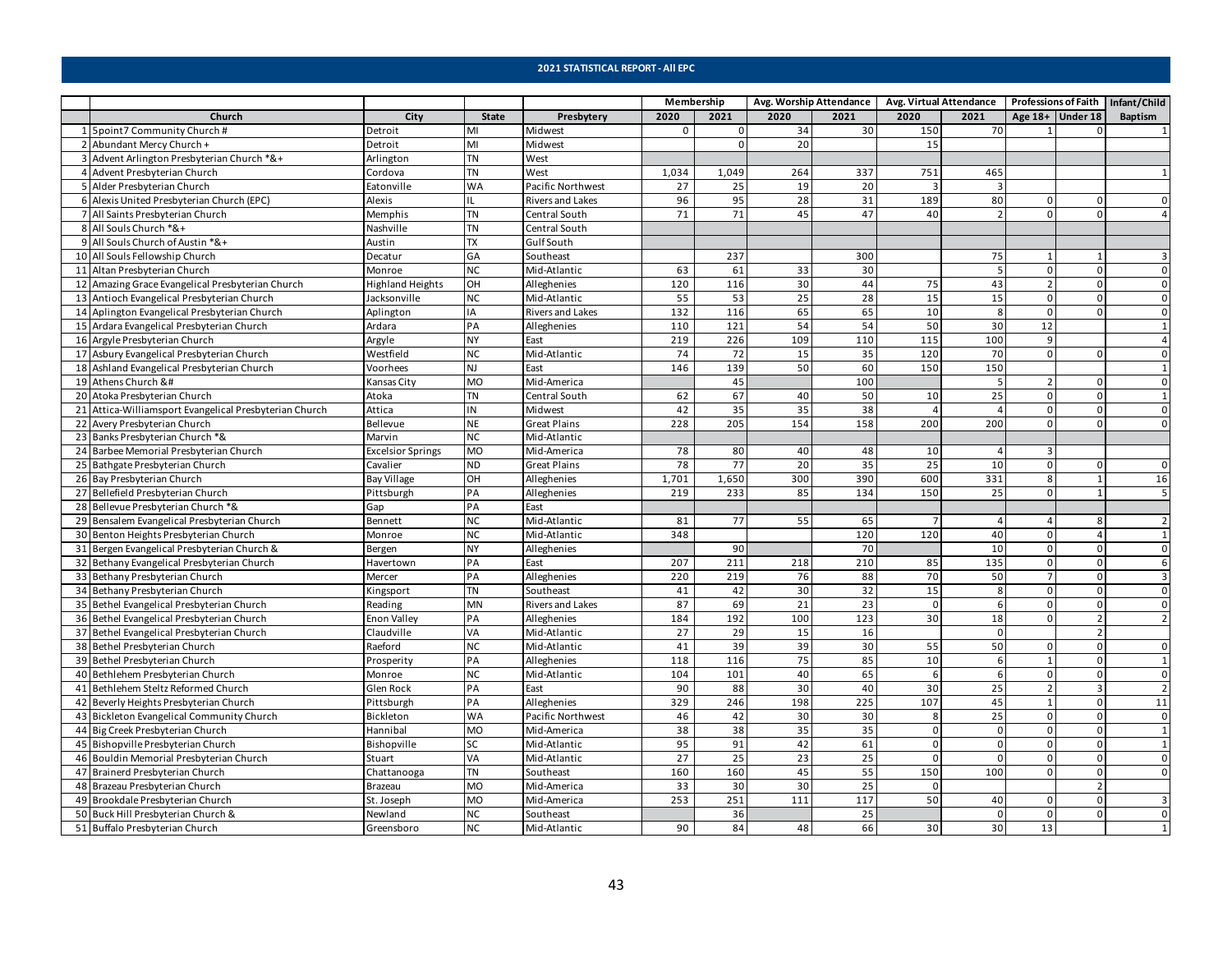|                                                  |                       |                |                         | Membership |       |       | Avg. Worship Attendance |                | Avg. Virtual Attendance Professions of Faith   Infant/Child |                    |                         |                         |
|--------------------------------------------------|-----------------------|----------------|-------------------------|------------|-------|-------|-------------------------|----------------|-------------------------------------------------------------|--------------------|-------------------------|-------------------------|
| Church                                           | City                  | <b>State</b>   | Presbytery              | 2020       | 2021  | 2020  | 2021                    | 2020           | 2021                                                        | Age $18+$ Under 18 |                         | Baptism                 |
| 52 Calvary Presbyterian Church                   | Flint                 | MI             | Midwest                 | 152        | 137   | 50    | 65                      | 30             | 15                                                          |                    |                         |                         |
| 53 Calvin Presbyterian Church                    | Corvallis             | OR             | Pacific Northwest       | 98         | 104   | 55    | 85                      | 40             | 16                                                          |                    |                         | $\mathbf{1}$            |
| 54 Calvin Presbyterian Church ^                  | <b>Ellwood City</b>   | PA             | Alleghenies             | 92         | 82    | 44    | 62                      | 20             | 12                                                          | 5                  |                         | $\mathbf{1}$            |
| 55 Cameronian Presbyterian Church ^              | Rockingham            | <b>NC</b>      | Mid-Atlantic            | 50         | 52    | 33    | 35                      | 15             | 15                                                          | $\mathbf{1}$       |                         | $\mathbf 0$             |
| 56 Canyons Community Church                      | Castle Rock           | CO             | West                    | 106        | 111   | 90    | 92                      | 50             | 25                                                          | $\mathbf{1}$       | $\Omega$                | $\mathbf{1}$            |
| 57 Cedar Springs Presbyterian Church &           | Knoxville             | <b>TN</b>      | Southeast               |            | 3,096 |       | 1,500                   |                | 250                                                         | 38                 | $\Omega$                | 32                      |
| 58 Cedarville United Presbyterian                | Cedarville            | OH             | Midwest                 | 87         | 102   | 45    | 53                      | 91             | 35                                                          | 5                  | 10                      | 5                       |
| 59 Center Church EPC                             | Grove City            | PA             | Alleghenies             | 139        | 137   | 60    | 61                      | 49             | 40                                                          |                    |                         |                         |
| 60 Centerpoint Community Church                  | Roseville             | CA             | Pacific Southwest       | 789        | 763   | 480   | 453                     | 359            | 322                                                         | 21                 | $\Omega$                | 3                       |
| 61 Centerville Presbyterian Church               | Fremont               | CA             | Pacific Southwest       | 321        | 296   | 234   | 112                     | 223            | 147                                                         | $\mathbf 0$        | $\Omega$                | $\mathbf 0$             |
| 62 Central Presbyterian Church                   | Huntsville            | <b>AL</b>      | Central South           | 327        | 317   | 108   | 114                     | 90             | 40                                                          | $\overline{4}$     | $\Omega$                | $\mathbf{1}$            |
| 63 Central Presbyterian Church                   | Hyden                 | KY             | Southeast               | 36         | 35    | 18    | 20                      | 35             | 35                                                          | $\mathbf 0$        | $\Omega$                | $\mathbf 0$             |
| 64 Central Presbyterian Church                   | St. Louis             | <b>MO</b>      | Mid-America             | 1,099      | 1,095 | 305   | 359                     | 771            | 417                                                         | $\mathbf 0$        |                         | 13                      |
| 65 Central Presbyterian Church                   | New York              | <b>NY</b>      | East                    | 211        | 226   | 225   | 313                     | 150            | 183                                                         | $\mathbf 0$        | $\Omega$                | 12                      |
| 66 Central West End Church                       | Saint Louis           | <b>MO</b>      | Mid-America             | 56         | 56    | 150   | 150                     | 150            | 50                                                          | $\mathbf 0$        | $\Omega$                | $\mathsf{O}$            |
| 67 Centre Presbyterian Church &                  | Mooresville           | <b>NC</b>      | Mid-Atlantic            |            | 149   |       | 65                      |                | 25                                                          | $\overline{2}$     | $\Omega$                | $\mathsf{o}$            |
| 68 Chapel Hill Presbyterian Church               | <b>Gig Harbor</b>     | <b>WA</b>      | Pacific Northwest       | 1,336      | 1,345 | 654   | 815                     | 909            | 585                                                         | $\overline{2}$     | $\Omega$                | 18                      |
| 69 Chelsea Presbyterian Church +                 | Chelsea               | <b>AL</b>      | Central South           | 35         | 40    | 45    | 55                      |                | 5                                                           | $\overline{2}$     |                         | $\mathsf 0$             |
| 70 Cherry Creek Presbyterian Church &            | Englewood             | $\overline{c}$ | West                    |            | 1,400 |       | 885                     |                | 680                                                         | 16                 | 14                      | 14                      |
| 71 Cherry Hills Community Church                 | Highlands Ranch       | CO             | West                    | 1,780      | 1,917 | 3,987 | 1,164                   | 800            | 822                                                         | 9                  | 60                      | 54                      |
| 72 Chinese Evangelical Presbyterian Church       | Portland              | OR             | Pacific Northwest       | 27         | 24    | 20    | 0                       | 20             | 20                                                          | 24                 |                         |                         |
| 73 Christ Alone Church                           | Green Bay             | WI             | <b>Rivers and Lakes</b> | 55         | 51    | 40    | 54                      | 43             | 5                                                           |                    |                         |                         |
| 74 Christ Church East Bay &                      | Berkeley              | CA             | Pacific Southwest       |            | 138   |       | 160                     |                | 26                                                          | 3                  | $\Omega$                | $\overline{4}$          |
| 75 Christ Church EPC                             | Anderson              | <b>SC</b>      | Mid-Atlantic            | 52         | 55    | 65    | 60                      | 20             | 25                                                          | 0                  |                         | $\mathbf 0$             |
| 76 Christ Church Presbyterian Church             | Dalton                | GA             | Southeast               | 489        | 505   | 101   | 150                     | 89             | 48                                                          | $\mathbf 0$        |                         | $\overline{4}$          |
| 77 Christ Community Church - Montreat            | Montreat              | <b>NC</b>      | Mid-Atlantic            | 561        | 552   | 189   | 224                     | 89             |                                                             | 76                 | 10                      | $\overline{4}$          |
| 78 Christ Community Church EPC                   | Caldwell              | ID             | Pacific Northwest       | 134        | 76    | 55    | 58                      | 53             | 47                                                          | $\mathsf 0$        | $\Omega$                | $\mathsf 0$             |
| 79 Christ Community Church, EPC &                | <b>Highland Lakes</b> | <b>NJ</b>      | East                    |            | 14    |       | 30                      |                | $\mathbf{0}$                                                | 14                 | $\overline{0}$          | $\mathbf 0$             |
| 80 Christ Covenant Church                        | Leoti                 | <b>KS</b>      | West                    | 53         | 58    | 89    | 96                      |                | $\mathbf 0$                                                 | 1                  | 5                       | 8                       |
| 81 Christ Fellowship Church                      | <b>Fort Collins</b>   | CO             | West                    | 71         | 80    | 65    | 85                      | 25             | $\mathbf 0$                                                 | $\mathbf 0$        | <sup>n</sup>            | $\mathsf{O}\xspace$     |
| 82 Christ Fellowship Church                      | Southern Pines        | <b>NC</b>      | Mid-Atlantic            | 48         | 48    | 30    | 31                      |                | 28                                                          | $\mathbf 0$        | $\Omega$                | $\mathsf{O}\xspace$     |
| 83 Christ Presbyterian Church                    | Daphne                | AL             | <b>GulfSouth</b>        | 46         | 54    | 38    | 45                      | 40             | 27                                                          | $\mathbf{1}$       | $\overline{\mathbf{z}}$ | $\mathbf{1}$            |
| 84 Christ Presbyterian Church                    | <b>Boise</b>          | ID             | Pacific Northwest       | 125        | 127   | 70    | 85                      | 33             | 26                                                          | $\mathbf 0$        |                         | $\mathbf{1}$            |
| 85 Christ Presbyterian Church                    | Springfield           | MA             | East                    | 79         | 74    | 47    | 64                      |                | 25                                                          | $\Omega$           | $\Omega$                | 5                       |
| 86 Christ Reformed Presbyterian Church           | Torrington            | <b>WY</b>      | West                    | 33         | 33    | 25    | 21                      | 5              | $\overline{7}$                                              |                    |                         |                         |
| 87 Christ Reigns Presbyterian Church #           | Winchester            | VA             | Mid-Atlantic            | 13         | 12    | 12    | 11                      | $\Omega$       | $\overline{0}$                                              | $\mathbf{1}$       | $\Omega$                | $\mathbf{0}$            |
| 88 Christ the King Community Church              | Durham                | <b>NC</b>      | Mid-Atlantic            | 115        | 103   | 70    | 75                      | 40             | 40                                                          | $\mathbf 0$        | $\Omega$                | $\mathbf{1}$            |
| 90 Church of the Redeemer                        | Alcoa                 | <b>TN</b>      | Southeast               | 110        | 110   | 120   | 138                     | 30             | $\mathbf{0}$                                                | $\overline{2}$     |                         | $\overline{\mathbf{3}}$ |
| 91 Church of the Resurrection +                  | New Orleans           | LA             | <b>GulfSouth</b>        | 117        | 155   | 100   | 115                     | 75             | 75                                                          |                    |                         | 9                       |
| 92 Circleville Presbyterian Church &             | Circleville           | <b>NY</b>      | East                    |            | 44    |       | 49                      |                | 57                                                          | 3                  | $\Omega$                | $\mathbf 0$             |
| 93 City Church                                   | St. Louis             | <b>MO</b>      | Mid-America             | 101        | 78    | 48    | 81                      | 53             | 9                                                           |                    |                         | $\overline{2}$          |
| 94 City of Refuge Church                         | Houston               | <b>TX</b>      | Gulf South              | 128        | 122   | 15    | 85                      | 160            | 46                                                          | $\Omega$           |                         | $\mathbf{1}$            |
| 95 Clayton Community Church                      | Clayton               | CA             | Pacific Southwest       | 140        | 122   |       | 80                      | 250            | 200                                                         |                    |                         | $\overline{a}$          |
| 96 Cleveland Presbyterian Church*                | Abingdon              | VA             | Mid-Atlantic            | 33         |       | 23    |                         | $\overline{0}$ |                                                             |                    |                         |                         |
| 97 Closer to God Evangelical Presbyterian Church | Kearny                | <b>NJ</b>      | East                    | 88         | 68    | 50    | 70                      | 60             | 70                                                          | 1                  | $\mathbf 0$             | $\mathbf 0$             |
| 98 College Corner Presbyterian Church            | College Corner        | OH             | Midwest                 | 35         | 35    | 30    | 30                      |                | $\overline{2}$                                              |                    |                         |                         |
| 99 Colonial Presbyterian Church                  | Kansas City           | <b>MO</b>      | <b>Great Plains</b>     | 1,621      | 1,673 | 562   | 617                     | 1,434          | 894                                                         |                    |                         | 6                       |
| 100 Colonial Village Presbyterian Church         | Niagara Falls         | <b>NY</b>      | Alleghenies             | 71         | 70    | 27    | 29                      | 20             | 20                                                          | $\mathbf 0$        | $\Omega$                | $\overline{\mathbf{3}}$ |
| 101 Community Church of Ephrata                  | Ephrata               | <b>WA</b>      | Pacific Northwest       | 179        | 189   | 207   | 146                     | 40             | 31                                                          | $\mathbf{0}$       | 15                      | 16                      |
| 102 Community Evangelical Presbyterian Church    | Owosso                | MI             | Midwest                 | 134        | 127   | 90    | 120                     | 40             | 15                                                          |                    |                         |                         |
| 103 Community Evangelistic Church &              | Knoxville             | <b>TN</b>      | Southeast               |            | 157   |       | 80                      |                | 200                                                         | $\mathbf 0$        | $\mathbf{0}$            | $\mathbf 0$             |
|                                                  |                       |                |                         |            |       |       |                         |                |                                                             |                    |                         |                         |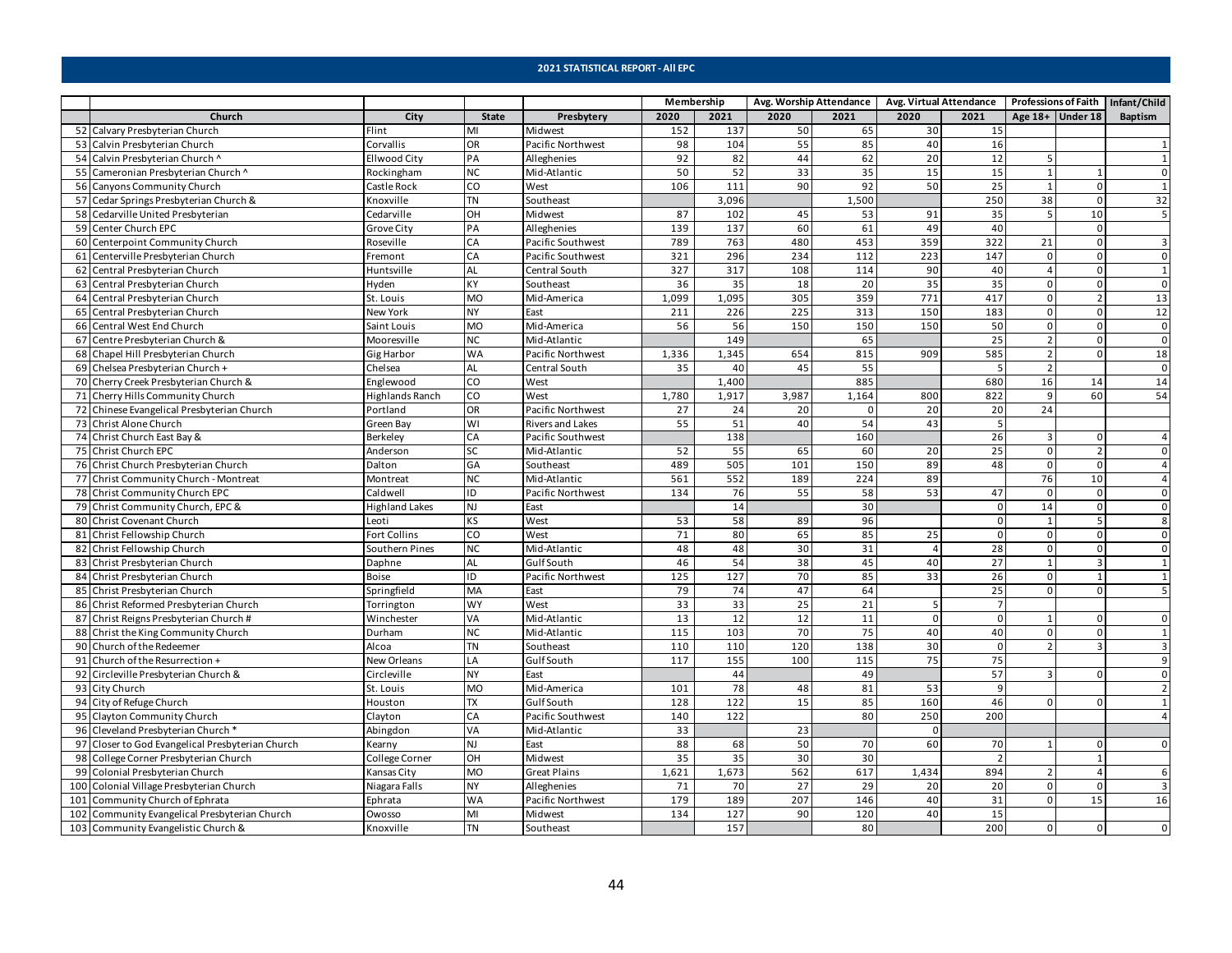|                                                 |                     |              |                           | Membership |       |                 | Avg. Worship Attendance |                | Avg. Virtual Attendance Professions of Faith   Infant/Child |                    |                 |                |
|-------------------------------------------------|---------------------|--------------|---------------------------|------------|-------|-----------------|-------------------------|----------------|-------------------------------------------------------------|--------------------|-----------------|----------------|
| Church                                          | City                | <b>State</b> | Presbytery                | 2020       | 2021  | 2020            | 2021                    | 2020           | 2021                                                        | Age $18+$ Under 18 |                 | <b>Baptism</b> |
| 104 Community Presbyterian Church               | Clewiston           | I FL         | Florida and the Caribbean | 36         | 34    | 22              | 26                      | 14             | 53                                                          |                    | $\Omega$        | $\mathbf 0$    |
| 105 Community Presbyterian Church of Danville   | Danville            | CA           | Pacific Southwest         | 1,681      | 1,741 | 238             | 505                     | 3,900          | 3,750                                                       | 3                  |                 | 39             |
| 106 Community Presbyterian Church of Omak       | Omak                | <b>WA</b>    | Pacific Northwest         | 103        | 99    | 65              | 84                      | 32             | 9                                                           | 5                  |                 | $\overline{2}$ |
| 107 Community Presbyterian Church of Onalaska   | Onalaska            | <b>WA</b>    | Pacific Northwest         | 41         | 38    | 20              | 32                      | $\overline{3}$ | $\overline{\mathbf{3}}$                                     | $\Omega$           | $\Omega$        | $\overline{2}$ |
| 89 Community Protestant Church                  | West Yellowstone    | MT           | West                      | 40         | 39    | 34              | 37                      | 4              | $\overline{4}$                                              |                    |                 |                |
| 108 Concord Presbyterian Church                 | Sumter              | SC           | Mid-Atlantic              | 113        | 115   | 35              | 32                      | 65             | 49                                                          | 4                  | $\Omega$        | $\mathbf{0}$   |
| 109 Cornerstone Church of Goldsboro *&          | Goldsboro           | <b>NC</b>    | Mid-Atlantic              |            |       |                 |                         |                |                                                             |                    |                 |                |
| 110 Cornerstone Church of Stapleton ^           | Stapleton           | <b>NE</b>    | West                      | 30         | 30    | 30              | 30                      | -5             | 0                                                           | 0                  |                 | $\mathbf{0}$   |
| 111 Cornerstone Community Church                | Aurora              | CO           | West                      | 40         | 40    | 32              | 35                      | 20             | 15                                                          | $\mathbf{1}$       |                 |                |
| 112 Cornerstone Community Church of Greeley     | Greeley             | CO           | West                      | 416        | 396   | 244             | 173                     | 283            | 177                                                         | $\mathbf 0$        | $\Omega$        | 1              |
| 113 Cornerstone EPC                             | Katy                | <b>TX</b>    | Gulf South                | 84         | 87    | 71              | 84                      | 24             | 9                                                           | $\overline{3}$     | $\Omega$        | $\overline{2}$ |
| 114 Cornerstone Evangelical Presbyterian Church | Brighton            | MI           | Midwest                   | 1,362      | 1,398 | 571             | 642                     | 1,574          | 542                                                         | 54                 | $\Omega$        | 20             |
| 115 Cornerstone Evangelical Presbyterian Church | Franklin            | <b>NC</b>    | Southeast                 | 30         | 28    | $\overline{22}$ | 25                      | 10             | 11                                                          | $\mathbf 0$        | $\Omega$        | $\overline{0}$ |
| 116 Cornerstone Presbyterian Church             | Selma               | <b>AL</b>    | Central South             | 264        | 263   | 85              | 100                     | 40             | 30                                                          |                    |                 | 5              |
| 117 Cornerstone Presbyterian Church             | Leawood             | <b>KS</b>    | <b>Great Plains</b>       | 364        | 344   | 140             | 150                     | 153            | 56                                                          | $\mathbf 0$        | 19              | $\mathbf 0$    |
| 118 Covenant Church                             | West Lafayette      | IN           | Midwest                   | 539        | 452   | 190             | 313                     | 487            | 523                                                         | 1                  | $\Omega$        | 6              |
| 119 Covenant Community Church                   | Aurora              | CO           | West                      | 44         | 45    | 21              | 20                      | 23             | 3                                                           | $\mathbf 0$        |                 | $\mathbf{1}$   |
| 120 Covenant Community Church &                 | Vacaville           | CA           | Pacific Southwest         |            | 130   |                 | 75                      |                | 10                                                          |                    |                 | $\mathbf 1$    |
| 121 Covenant Evangelical Presbyterian Church    | Lake Jackson        | Tx           | Gulf South                | 388        | 387   | 100             | 144                     | 250            | 224                                                         | $\mathbf{1}$       |                 | $\Omega$       |
| 122 Covenant Presbyerian Church                 | Ligonier            | PA           | Alleghenies               | 282        | 282   | 75              | 75                      | 20             | 10                                                          | $\mathsf 0$        | $\Omega$        | $\Omega$       |
| 123 Covenant Presbyterian Church                | Mobile              | <b>AL</b>    | <b>GulfSouth</b>          | 261        | 305   | 126             | 217                     | 150            | $\mathbf{0}$                                                | 29                 | 10              | $\overline{4}$ |
| 124 Covenant Presbyterian Church                | Vail                | CO           | West                      | 44         | 44    | 10              | 14                      | 30             | 35                                                          | $\mathbf 0$        | $\Omega$        | 8              |
| 125 Covenant Presbyterian Church                | Tallahassee         | FL           | Florida and the Caribbean | 53         | 43    | 20              | 25                      | 30             | 10                                                          | $\mathsf 0$        | $\mathbf 0$     | $\mathsf 0$    |
| 126 Covenant Presbyterian Church                | Rome                | GA           | Southeast                 | 34         | 25    | 26              | 26                      | 33             | 10                                                          | $\mathbf 0$        | 0               | $\mathbf 0$    |
| 127 Covenant Presbyterian Church                | Monroe              | LA           | <b>GulfSouth</b>          | 266        | 267   | 105             | 149                     | 70             | 50                                                          | 19                 | <sup>n</sup>    | $\overline{2}$ |
| 128 Covenant Presbyterian Church                | Columbus            | <b>MS</b>    | Central South             | 36         | 36    | 24              | 24                      | 16             |                                                             |                    |                 |                |
| 129 Covenant Presbyterian Church                | Jackson             | <b>MS</b>    | <b>GulfSouth</b>          | 211        | 217   | 128             | 131                     | 30             | 20                                                          | $\mathbf 0$        |                 | $\overline{3}$ |
| 130 Covenant Presbyterian Church                | Omaha               | <b>NE</b>    | <b>Great Plains</b>       | 447        | 458   | 273             | 188                     |                | 55                                                          | 17                 | $\Delta$        | $\mathbf{1}$   |
| 131 Covenant Presbyterian Church                | Reno                | <b>NV</b>    | Pacific Southwest         | 181        | 181   | 60              | 75                      | 35             | 12                                                          | 9                  | $\overline{1}$  | $\overline{4}$ |
| 132 Covenant Presbyterian Church                | Sharon              | PA           | Alleghenies               | 334        | 350   | 129             | 143                     | 450            | 300                                                         | 19                 | 6               | $\overline{2}$ |
| 133 Covenant Presbyterian Church (The Barn)     | Simsbury            | <b>CT</b>    | East                      | 175        | 172   | 65              | 120                     | 135            | 50                                                          | $\Delta$           |                 | 6              |
| 134 Covenant Presbyterian Church of Orange      | Orange              | CA           | Pacific Southwest         | 246        | 212   | 193             | 125                     | 121            | 54                                                          |                    |                 |                |
| 135 Covenant Presbyterian Church of San Diego   | San Diego           | CA           | Pacific Southwest         | 120        | 103   | 85              | 105                     | 75             | 50                                                          |                    |                 | 6              |
| 136 Covenant Presbyterian Church of Tecumseh    | Tecumseh            | MI           | Midwest                   | 180        | 180   | 60              | 81                      | 60             | 40                                                          | 5                  | $\Omega$        | $\overline{2}$ |
| 137 Crossroads Community Church *&+             | Burgaw              | <b>NC</b>    | Mid-Atlantic              |            |       |                 |                         |                |                                                             |                    |                 |                |
| 138 Crosswalk Community Church                  | Knoxville           | <b>TN</b>    | Southeast                 | 100        | 73    | 25              | 43                      | 59             | 26                                                          | $\Omega$           |                 | $\Omega$       |
| 139 CrossWay Evangelical Presbyterian Church +  | Mt. Clemens         | MI           | Midwest                   | 25         | 26    | $\Omega$        | 19                      | 15             | 10                                                          |                    |                 |                |
| 140 CUP Evangelical Presbyterian Church         | <b>Beaver Falls</b> | PA           | Alleghenies               | 149        | 146   | 66              | 61                      | 30             | 20                                                          | 1                  | $\Omega$        | 0              |
| 141 Cypress Springs Presbyterian Church &       | Cameron             | <b>NC</b>    | Mid-Atlantic              |            | 90    |                 | 45                      |                | 25                                                          | $\mathbf 0$        | $\Omega$        | $\mathbf 0$    |
| 142 Darlington Presbyterian Church              | Darlington          | <b>SC</b>    | Mid-Atlantic              | 397        | 389   | 75              | 82                      | 68             | 44                                                          | $\mathbf 0$        | $\Omega$        | $\mathbf{1}$   |
| 143 Davenport Presbyterian Church               | Davenport           | <b>WA</b>    | Pacific Northwest         | 43         | 47    | 46              | 50                      | 6              | 12                                                          | $\mathbf 0$        | $\Omega$        | $\mathbf{1}$   |
| 144 Deerfield Presbyterian Church               | Deerfield St.       | <b>NJ</b>    | East                      | 90         | 82    | 49              | 57                      | 51             | 33                                                          | $\mathbf{1}$       | $\Omega$        | $\mathbf{1}$   |
| 145 Desert Hills Presbyterian Church            | Scottsdale          | <b>AZ</b>    | West                      | 462        | 477   | 145             | 274                     | 428            | 63                                                          | 16                 | $\Omega$        | $\mathbf{0}$   |
| 146 Diamondhead Community Church & ^            | Diamondhead         | <b>MS</b>    | <b>GulfSouth</b>          |            | 230   |                 | 140                     |                | 10                                                          | 4                  | 6               | 6              |
| 147 Downtown Church &                           | Memphis             | <b>TN</b>    | Central South             |            | 199   |                 | 200                     |                | 20                                                          | $\mathbf 0$        | 5               | 5              |
| 148 Dundalk Presbyterian Church                 | Baltimore           | <b>MD</b>    | East                      | 94         | 91    | 55              | 55                      | 45             | $\mathbf 0$                                                 | $\mathbf 0$        | $\Omega$        | $\mathbf{1}$   |
| 149 Eastminster Presbyterian Church             | Wichita             | KS           | Great Plains              | 1,441      | 1,461 | 347             | 360                     | 572            | 625                                                         | $\overline{2}$     | $\overline{21}$ | 19             |
| 150 Eastminster Presbyterian Church             | Knoxville           | <b>TN</b>    | Southeast                 | 120        | 136   | 50              | 90                      | 30             | 80                                                          | $\mathbf 0$        | $\Omega$        | 5              |
| 151 Easton Presbyterian Church                  | Fresno              | CA           | Pacific Southwest         | 200        | 200   | 61              | 62                      | 35             | $\mathbf 0$                                                 | $\mathbf 0$        | $\Omega$        | $\mathbf{1}$   |
| 152 Edgington Evangelical Presbyterian Church   | <b>Taylor Ridge</b> | IL           | Rivers and Lakes          | 204        | 181   |                 | 76                      | 394            | 412                                                         | 11                 | $\Omega$        | 3              |
| 153 Edna Presbyterian Church                    | Edna                | <b>TX</b>    | Gulf South                | 39         | 38    | 17              | 17                      | $\mathbf 0$    | $\mathbf{0}$                                                | $\mathbf{0}$       | $\overline{0}$  | $\mathbf{1}$   |
|                                                 |                     |              |                           |            |       |                 |                         |                |                                                             |                    |                 |                |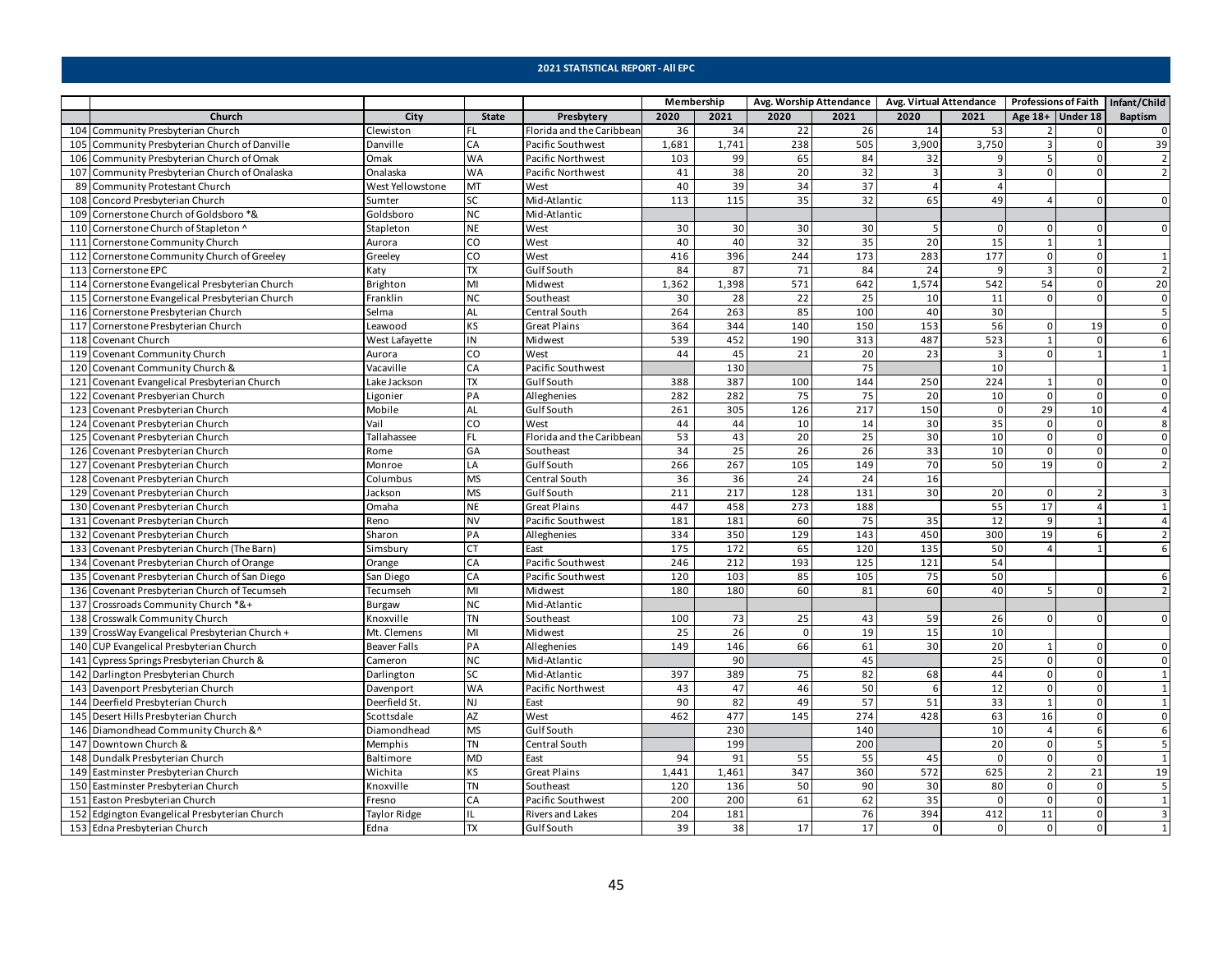|                                                          |                        |              |                           | Membership      |      |       | Avg. Worship Attendance |          | Avg. Virtual Attendance   Professions of Faith   Infant/Child |                    |                |                          |
|----------------------------------------------------------|------------------------|--------------|---------------------------|-----------------|------|-------|-------------------------|----------|---------------------------------------------------------------|--------------------|----------------|--------------------------|
| Church                                                   | City                   | <b>State</b> | Presbytery                | 2020            | 2021 | 2020  | 2021                    | 2020     | 2021                                                          | Age $18+$ Under 18 |                | Baptism                  |
| 154 Elon Presbyterian Church                             | <b>Madison Heights</b> | VA           | Mid-Atlantic              | 73              | 71   | 41    | 38                      | 15       | 15                                                            | $\Omega$           | $\Omega$       | $\mathbf 0$              |
| 155 Englewood Presbyterian Church                        | Rocky Mount            | <b>NC</b>    | Mid-Atlantic              | 151             | 152  | 60    | 60                      | 1,800    | 25                                                            | $\mathbf{1}$       |                | $\mathbf{1}$             |
| 156 EPIC Evangelical Presbyterians in Christ Church      | Troy                   | <b>MO</b>    | Mid-America               | 35              | 35   | 20    | 30                      |          | 10                                                            |                    |                |                          |
| 157 Evangelical Community Church                         | Cincinnati             | OH           | Midwest                   | 228             | 194  | 144   | 182                     | 101      | 30                                                            | $\Omega$           |                | $\overline{\phantom{a}}$ |
| 158 Evangelical Presbyterian Church                      | Hazelton               | <b>ND</b>    | West                      | 21              | 20   | 30    | 25                      |          |                                                               |                    |                |                          |
| 159 Evangelical Presbyterian Church of Elkton            | Elkton                 | VA           | Mid-Atlantic              | 142             | 153  | 157   | 131                     | 20       | 20                                                            | 1                  | $\Omega$       | $\overline{0}$           |
| 160 Evangelical Presbyterian Church of Harrison ^        | Harrison               | <b>NY</b>    | East                      | 77              | 74   | 45    | 50                      | 85       | 75                                                            | 3                  | $\mathbf{a}$   | $\mathbf 0$              |
| 161 Evangelical Presbyterian Church of Marshall          | Marshall               | <b>TX</b>    | <b>Gulf South</b>         | 67              | 62   | 47    | 49                      | 12       | 8                                                             | 3                  | <sup>0</sup>   | $\mathbf{0}$             |
| 162 Evangelical Presbyterian Church of Milford           | Milford                | PA           | East                      | 95              | 88   | 60    | 65                      | 40       | 35                                                            | $\mathbf{1}$       | $\Omega$       | $\overline{4}$           |
| 163 Evangelical Presbyterian Church of Westtown          | Westtown               | <b>NY</b>    | East                      | $\overline{37}$ | 40   | 28    | 29                      | 28       | $\overline{3}$                                                | 3                  | $\Omega$       | $\mathbf 0$              |
| 164 Evangelical Presbyterian Stone Church                | Caledonia              | <b>NY</b>    | Alleghenies               | 58              | 59   | 40    | 50                      | 25       | $\mathbf{0}$                                                  | $\mathbf 0$        | $\Omega$       | $\overline{\mathbf{3}}$  |
| 165 Evangelical Valley Presbyterian Church               | Hazelton               | ID           | Pacific Northwest         | 18              | 29   | 35    | 45                      | 50       | $\overline{7}$                                                | 10                 | $\Omega$       | $\mathbf 0$              |
| 166 Evergreen Church                                     | Graham                 | <b>WA</b>    | Pacific Northwest         | 80              | 66   | 23    | 40                      | 100      | 100                                                           | $\mathbf 0$        | <sup>n</sup>   | $\mathbf 0$              |
| 167 Fair Oaks Church                                     | Fair Oaks              | CA           | Pacific Southwest         | 962             | 800  | 1,075 | 268                     | 25,000   | 200                                                           | 6                  | $\Omega$       | $\mathbf{0}$             |
| 168 Fairview Evangelical Presbyterian Church             | Glenmoore              | PA           | East                      | 122             | 113  |       | 70                      |          | 25                                                            | 3                  |                |                          |
| 169 Fairview United Presbyterian Church                  | Petrolia               | PA           | Alleghenies               | 22              | 28   | 12    | 18                      |          | $\overline{0}$                                                | 5                  |                | $\mathbf 0$              |
| 170 Faith Church Brownsville                             | Brownsville            | <b>TX</b>    | <b>GulfSouth</b>          | 15              | 14   | 17    | 14                      | 5        | 5                                                             | $\mathbf 0$        | $\Omega$       | $\mathbf 0$              |
| 171 Faith Community Church                               | Seminole               | I FL         | Florida and the Caribbean | 470             | 349  | 120   | 150                     | 400      | 300                                                           | $\overline{4}$     | 10             | 6                        |
| 172 Faith Evangelical Church                             | Loveland               | CO           | West                      | 444             | 354  | 150   | 254                     | 300      | 63                                                            | $\mathbf 0$        | $\Omega$       | $\mathsf{O}\xspace$      |
| 173 Faith Evangelical Presbyterian Church                | Rochester Hills        | MI           | Midwest                   | 209             | 184  | 90    | 121                     | 65       | 75                                                            | 3                  |                | $\overline{7}$           |
| 174 Faith Evangelical Presbyterian Church                | Kingstowne             | VA           | East                      | 205             | 206  | 91    | 93                      | 73       | 36                                                            | $\mathbf 0$        | $\Omega$       | $\overline{\mathbf{3}}$  |
| 175 Faith Evangelical Presbyterian Church                | Crivitz                | WI           | <b>Rivers and Lakes</b>   | 102             | 103  | 30    | 50                      | 20       | 15                                                            | $\mathbf 0$        | $\Omega$       | $\mathbf 0$              |
| 176 Faith Evangelical Presbyterian Church *              | Brooksville            | <b>FL</b>    | Florida and the Caribbean | 303             |      | 230   |                         |          |                                                               |                    |                |                          |
| 177 Faith Fellowship Church                              | Johnstown              | OH           | Alleghenies               | 117             | 57   | 50    | 60                      | 30       | 30                                                            | $\mathcal{P}$      |                | $\mathbf 0$              |
| 178 Faith Liberation Christian Community Church          | Charlotte              | <b>NC</b>    | Mid-Atlantic              | 23              | 27   | 16    | 11                      | 200      | 200                                                           |                    |                |                          |
| 179 Faith Presbyterian Church                            | Aurora                 | CO           | West                      | 320             | 305  | 100   | 110                     | 30       | 35                                                            | $\mathbf 0$        | $\Omega$       | $\mathbf 0$              |
| 180 Faith Presbyterian Church                            | McDonough              | GA           | Southeast                 | 166             | 163  | 80    | 78                      | 50       | 50                                                            | $\mathsf 0$        | $\Omega$       | $\mathsf{O}\xspace$      |
| 181 Faith Presbyterian Church                            | West Lafayette         | IN           | Midwest                   | 91              | 93   | 42    | 46                      | 70       | 24                                                            | $\mathbf 0$        | $\mathbf{0}$   | $\mathbf{1}$             |
| 182 Faith Presbyterian Church                            | Covington              | LA           | <b>GulfSouth</b>          | 75              | 80   | 77    | 74                      | 24       | $\mathbf 0$                                                   | $\mathbf 0$        |                | $\mathbf{1}$             |
| 183 Faith Presbyterian Church                            | Perryville             | <b>MO</b>    | Mid-America               | 55              | 50   | 25    | 23                      | 40       | 40                                                            | 5                  | <sup>n</sup>   | $\overline{2}$           |
| 184 Faith Presbyterian Church                            | Germantown             | <b>TN</b>    | Central South             | 249             | 179  | 45    | 82                      | 48       | 12                                                            | $\overline{4}$     | $\Omega$       | 3                        |
| 186 Faith Presbyterian Church of Quincy                  | Quincy                 | IL           | <b>Rivers and Lakes</b>   | 81              | 87   | 65    | 56                      | 51       | 19                                                            | $\pmb{0}$          | 5              | $\mathbf 0$              |
| 187 Faith United Church ^                                | Brandon                | SD           | <b>Great Plains</b>       | 191             | 189  | 101   | 111                     | 30       | 20                                                            | 8                  | $\Omega$       | $\mathbf{1}$             |
| 188 Faith Vietnamese Presbyterian Mission Church *&+     | Sugar Land             | <b>TX</b>    | <b>GulfSouth</b>          |                 |      |       |                         |          |                                                               |                    |                |                          |
| 189 Falling Spring Presbyterian Church                   | <b>Hot Springs</b>     | VA           | Mid-Atlantic              | 49              | 49   | 16    | 35                      | 40       | 10                                                            | 3                  |                | $\Omega$                 |
| 190 Farner Presbyterian Church                           | Farner                 | <b>TN</b>    | Southeast                 | 42              | 35   | 20    | 20                      | 30       | 20                                                            | $\mathsf 0$        | $\Omega$       | 0                        |
| 191 Fellowship Evangelical Presbyterian Church           | South Lyon             | MI           | Midwest                   | 202             | 186  | 123   | 112                     | 149      | 138                                                           | $\overline{2}$     |                | $\overline{4}$           |
| 192 Fellowship of Christ                                 | Cary                   | <b>NC</b>    | Mid-Atlantic              | 128             | 124  | 35    | 60                      | 120      | 40                                                            | 9                  | $\Omega$       | $\mathbf 0$              |
| 193 First Armenian Presbyterian Church                   | Fresno                 | CA           | Pacific Southwest         |                 | 168  |       | 106                     |          | 65                                                            | $\mathsf 0$        | $\mathbf{0}$   | $\overline{4}$           |
| 194 First Evangelical Presbyterian Church                | Anna                   | IL           | Central South             | 134             | 123  | 64    | 60                      | 47       | 54                                                            | $\mathbf 0$        | $\Omega$       | $\mathbf 0$              |
| 195 First Evangelical Presbyterian Church                | Frankfort              | IN           | Midwest                   | 241             | 230  | 87    | 95                      | 35       | 38                                                            | $\Omega$           | $\Omega$       | $\Omega$                 |
| 196 First Evangelical Presbyterian Church                | <b>Battle Creek</b>    | MI           | Midwest                   |                 |      |       | 18                      |          | $\mathbf{0}$                                                  | $\mathbf 0$        | $\Omega$       | $\mathbf 0$              |
| 197 First Evangelical Presbyterian Church                | Roanoke                | VA           | Mid-Atlantic              | 216             | 268  | 95    | 106                     | 35       | $\overline{0}$                                                | $\mathbf 0$        | $\Omega$       | $\mathbf{1}$             |
| 198 First Evangelical Presbyterian Church                | Cedar Grove            | WI           | Rivers and Lakes          | 37              | 34   | 32    | 31                      | 147      | 75                                                            | $\mathbf 0$        | $\mathbf{0}$   | $\mathsf 0$              |
| 199 First Evangelical Presbyterian Church &              | Kokomo                 | IN           | Midwest                   |                 | 235  |       | 97                      |          | 26                                                            | $\mathsf 0$        | $\overline{0}$ | $\mathsf 0$              |
| 200 First Evangelical Presbyterian Church of Oregon City | Oregon City            | OR           | Pacific Northwest         | 173             | 172  | 50    | 50                      | 85       | 85                                                            | $\mathsf 0$        | $\Omega$       | $\mathbf 0$              |
| 201 First Presbyterian Church                            | Opelika                | AL           | Central South             | 233             | 228  | 88    | 195                     | 50       | 20                                                            | $\overline{2}$     |                | 11                       |
| 202 First Presbyterian Church                            | Tallassee              | <b>AL</b>    | Central South             | 18              | 18   | 8     | 9                       | $\Omega$ | $\mathbf 0$                                                   | $\mathbf 0$        | $\Omega$       | $\mathsf 0$              |
| 203 First Presbyterian Church                            | Blytheville            | AR           | <b>Central South</b>      | 114             | 109  | 25    | 20                      | 190      | 196                                                           | $\mathbf 0$        | $\Omega$       | $\mathbf 0$              |
| 204 First Presbyterian Church                            | West Memphis           | AR           | Central South             | 102             | 102  | 20    | 25                      | 20       | 20                                                            | 3                  | $\overline{2}$ | $\mathbf{1}$             |
| 205 First Presbyterian Church                            | Fresno                 | CA           | Pacific Southwest         | 585             | 562  | 382   | 268                     | 504      | 270                                                           | $\overline{2}$     | $\mathbf{0}$   | $\mathbf{1}$             |
|                                                          |                        |              |                           |                 |      |       |                         |          |                                                               |                    |                |                          |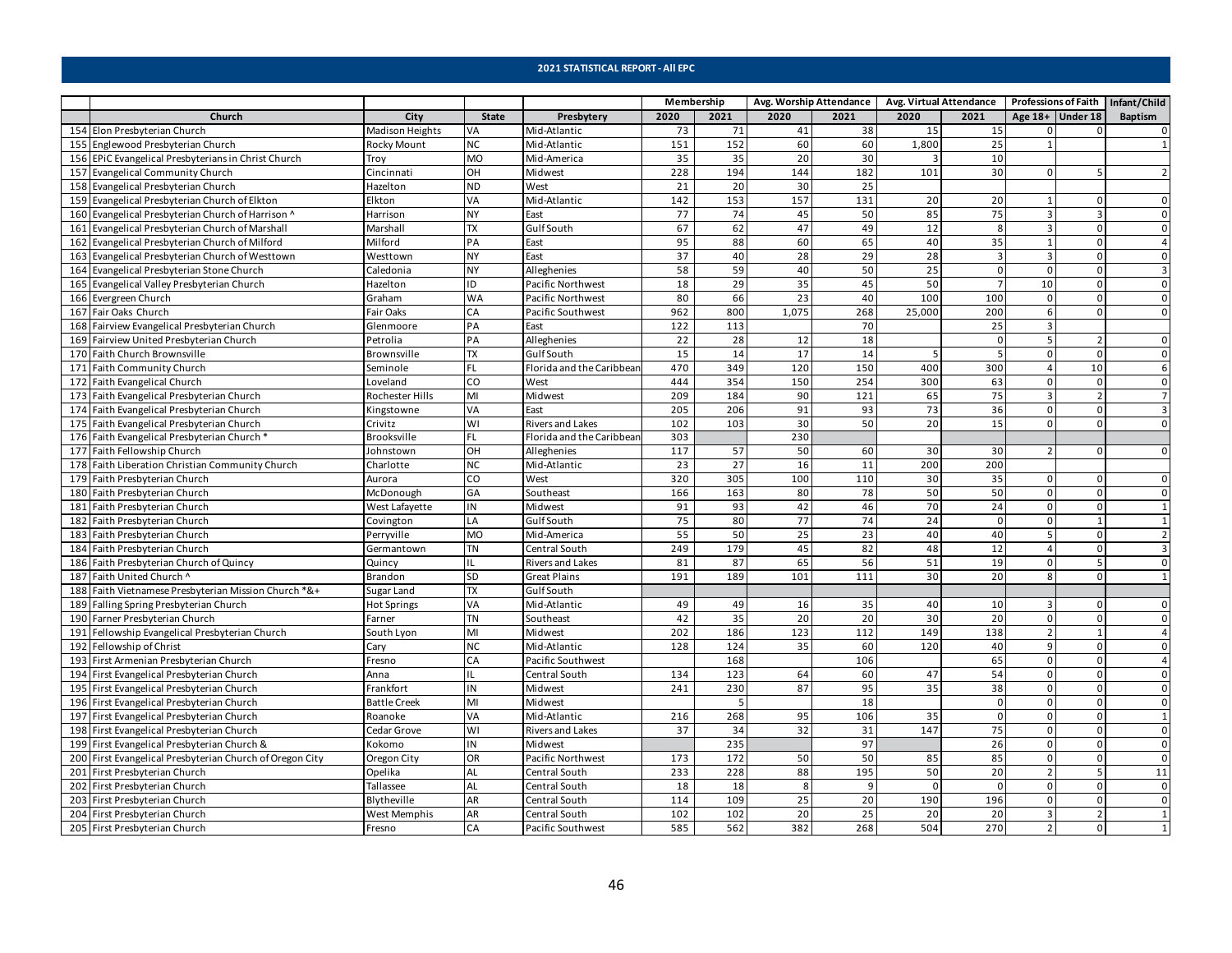|                                                |                    |              |                           | Membership |       |                 |      | Avg. Worship Attendance   Avg. Virtual Attendance   Professions of Faith   Infant/Child |             |                |                    |                |
|------------------------------------------------|--------------------|--------------|---------------------------|------------|-------|-----------------|------|-----------------------------------------------------------------------------------------|-------------|----------------|--------------------|----------------|
| Church                                         | City               | <b>State</b> | Presbytery                | 2020       | 2021  | 2020            | 2021 | 2020                                                                                    | 2021        |                | Age $18+$ Under 18 | Baptism        |
| 206 First Presbyterian Church                  | Hanford            | CA           | Pacific Southwest         | 95         | 96    | 79              | 85   | 25                                                                                      | 12          |                |                    |                |
| 207 First Presbyterian Church                  | Redding            | CA           | Pacific Northwest         | 48         | 50    | 38              | 42   | 20                                                                                      | 9           | 3              | $\Omega$           | $\mathsf 0$    |
| 208 First Presbyterian Church                  | Ft. Myers          | FL           | Florida and the Caribbean | 192        | 192   | 130             | 136  | 125                                                                                     | 85          | $\overline{2}$ |                    | $\overline{1}$ |
| 209 First Presbyterian Church                  | Little Rock        | IA           | <b>Rivers and Lakes</b>   | 133        | 127   | 40              | 45   | $\Omega$                                                                                | $\Omega$    | $\Omega$       | $\Omega$           | $\mathbf 0$    |
| 210 First Presbyterian Church                  | Hillsboro          | IL           | <b>Rivers and Lakes</b>   | 150        | 148   | 80              | 105  | 210                                                                                     | 95          | $\overline{7}$ |                    | $\mathbf 0$    |
| 211 First Presbyterian Church                  | Stanton            | <b>KY</b>    | Southeast                 | 80         | 80    | 45              | 45   |                                                                                         |             |                |                    |                |
| 212 First Presbyterian Church                  | Thibodaux          | LA           | <b>GulfSouth</b>          | 54         | 53    | 21              | 21   | 8                                                                                       | 8           | 0              | 0                  | 0              |
| 213 First Presbyterian Church                  | Malden             | <b>MO</b>    | Central South             | 14         | 17    | 15              | 14   |                                                                                         |             |                |                    | $\overline{1}$ |
| 214 First Presbyterian Church                  | Meridian           | <b>MS</b>    | <b>Gulf South</b>         | 445        | 461   | 225             | 250  | 100                                                                                     | 100         | $\overline{3}$ | 10                 | $\overline{7}$ |
| 215 First Presbyterian Church                  | Pascagoula         | <b>MS</b>    | <b>GulfSouth</b>          | 389        | 389   | 156             | 177  | 142                                                                                     | 78          | 8              | 19                 | 8              |
| 216 First Presbyterian Church                  | Vicksburg          | <b>MS</b>    | <b>GulfSouth</b>          | 395        | 370   | 100             | 56   | 53                                                                                      | 14          |                |                    | $\overline{2}$ |
| 217 First Presbyterian Church                  | <b>West Point</b>  | <b>MS</b>    | Central South             | 119        | 123   | 64              | 80   | 25                                                                                      | 10          | $\mathbf{1}$   |                    | $\mathbf 0$    |
| 218 First Presbyterian Church                  | Artesia            | <b>NM</b>    | West                      | 37         | 37    | 15              | 15   | 10                                                                                      | 5           | $\Omega$       | $\Omega$           | $\mathbf 0$    |
| 219 First Presbyterian Church                  | Greenville         | OH           | Midwest                   | 110        | 156   | 52              | 55   | $\overline{9}$                                                                          | 6           | $\overline{2}$ |                    | $\mathbf{1}$   |
| 220 First Presbyterian Church                  | Paulding           | OH           | Midwest                   | 67         | 66    | $\overline{27}$ | 33   | 58                                                                                      | $\mathbf 0$ | 0              | $\Omega$           | $\mathbf{1}$   |
| 221 First Presbyterian Church                  | South Charleston   | OH           | Midwest                   | 147        | 161   | 114             | 130  | 26                                                                                      | 10          | $\overline{4}$ | $\overline{3}$     | $\overline{4}$ |
| 222 First Presbyterian Church                  | Beaver             | PA           | Alleghenies               | 842        | 886   | $\Omega$        | 390  | 1,000                                                                                   | 220         | $\mathbf 0$    | 16                 | 12             |
| 223 First Presbyterian Church                  | Covington          | <b>TN</b>    | Central South             | 203        | 206   | 60              | 92   | 20                                                                                      | 5           | 0              | $\Omega$           | $\mathsf 3$    |
| 224 First Presbyterian Church                  | Greenfield         | <b>TN</b>    | Central South             | 90         | 88    | 81              | 82   | 30                                                                                      | 15          | $\overline{3}$ | $\Omega$           | $\overline{2}$ |
| 225 First Presbyterian Church                  | Trenton            | <b>TN</b>    | Central South             | 183        | 177   | 88              | 94   | 42                                                                                      | 15          | $\mathbf 0$    |                    | $\mathbf 0$    |
| 226 First Presbyterian Church                  | Levelland          | <b>TX</b>    | West                      | 77         | 76    | 35              | 33   | 10                                                                                      | 10          | $\Omega$       | $\Omega$           | $\mathbf 0$    |
| 227 First Presbyterian Church                  | Mexia              | <b>TX</b>    | <b>GulfSouth</b>          | 60         | 60    | 40              | 30   | $\overline{0}$                                                                          | $\mathsf 0$ | 0              | $\Omega$           | $\mathbf 0$    |
| 228 First Presbyterian Church                  | Martinsburg        | <b>WV</b>    | Mid-Atlantic              | 80         | 85    | 35              | 32   | 45                                                                                      | 28          | $\overline{7}$ | $\Omega$           | $\mathbf 0$    |
| 229 First Presbyterian Church &                | Clay Center        | KS           | Great Plains              |            | 148   |                 | 75   |                                                                                         | 10          | 0              | 11                 | 6              |
| 230 First Presbyterian Church &                | Corinth            | <b>MS</b>    | Central South             |            | 495   |                 | 90   |                                                                                         | 37          | $\overline{2}$ | 14                 | $\overline{3}$ |
| 231 First Presbyterian Church &                | Dexter             | <b>NM</b>    | West                      |            | 156   |                 | 64   |                                                                                         | 15          | $\Omega$       | $\Omega$           | $\overline{1}$ |
| 232 First Presbyterian Church *                | Houma              | LA           | <b>GulfSouth</b>          | 26         |       | 16              |      | $\overline{2}$                                                                          |             |                |                    |                |
| 233 First Presbyterian Church *^               | Siloam Springs     | AR           | <b>Great Plains</b>       | 110        |       | 50              |      | 45                                                                                      |             |                |                    |                |
| 234 First Presbyterian Church                  | <b>Baton Rouge</b> | LA           | <b>GulfSouth</b>          | 1,441      | 1,465 | 354             | 567  | 91                                                                                      | 97          | $\overline{1}$ | 30                 | 17             |
| 235 First Presbyterian Church of Ada           | Ada                | OH           | Midwest                   | 82         | 78    | 50              | 50   | 10                                                                                      | 5           | 6              |                    | $\mathbf 0$    |
| 236 First Presbyterian Church of Auora         | Aurora             | IL           | <b>Rivers and Lakes</b>   | 409        | 394   | 192             | 177  | 162                                                                                     | 84          | $\mathbf 0$    | $\Omega$           | $\overline{2}$ |
| 237 First Presbyterian Church of Bakersfield   | Bakersfield        | CA           | Pacific Southwest         | 473        | 452   | 192             | 229  | 200                                                                                     | 128         | $\mathbf{1}$   | $\Omega$           | 6              |
| 238 First Presbyterian Church of Bakerstown    | Bakerstown         | PA           | Alleghenies               | 558        | 498   | 80              | 110  | 190                                                                                     | 177         | $\mathbf 0$    | $\mathbf{0}$       | $\mathbf{1}$   |
| 239 First Presbyterian Church of Barton        | Barton             | <b>MD</b>    | Alleghenies               | 31         | 34    | 20              | 24   | 60                                                                                      | 40          |                | $\overline{3}$     |                |
| 240 First Presbyterian Church of Bentleyville  | Bentleyville       | PA           | Alleghenies               | 124        | 126   | 48              | 47   | 50                                                                                      | 50          | 0              | $\overline{a}$     | $\mathbf 0$    |
| 241 First Presbyterian Church of Bucyrus       | <b>Bucyrus</b>     | OH           | Midwest                   | 77         | 77    | 45              | 43   | 20                                                                                      | 20          | $\overline{2}$ |                    | $\mathbf{1}$   |
| 242 First Presbyterian Church of Eden          | Eden               | <b>NC</b>    | Mid-Atlantic              | 246        | 243   | 88              | 110  | 100                                                                                     | 100         | $\mathbf 0$    |                    | $\mathbf 0$    |
| 243 First Presbyterian Church of Fairbanks     | Fairbanks          | AK           | Pacific Northwest         | 197        | 199   | 45              | 74   | 50                                                                                      | 25          | $\Omega$       |                    | $\mathbf{1}$   |
| 244 First Presbyterian Church of Hagerman &    | Hagerman           | <b>NM</b>    | West                      |            | -9    |                 | 6    |                                                                                         | $\mathsf 0$ | $\mathbf 0$    | 0                  | $\mathsf 0$    |
| 245 First Presbyterian Church of Hillsdale     | Hillsdale          | MI           | Midwest                   | 97         | 95    | 65              | 65   | 25                                                                                      | 20          | $\mathbf 0$    | $\Omega$           | $\mathbf{1}$   |
| 246 First Presbyterian Church of Lonaconing    | Lonaconing         | <b>MD</b>    | Alleghenies               | 58         | 59    | 45              | 47   | 60                                                                                      | 25          | $\Omega$       | $\Omega$           | $\mathsf 0$    |
| 247 First Presbyterian Church of Mora          | Mora               | <b>MN</b>    | <b>Rivers and Lakes</b>   | 56         | 51    | 30              | 42   | $\mathbf{0}$                                                                            | $\mathsf 0$ | 0              |                    | $\mathsf 0$    |
| 248 First Presbyterian Church of Ocean Springs | Ocean Springs      | <b>MS</b>    | <b>GulfSouth</b>          | 595        | 583   | 228             | 374  | 450                                                                                     | 313         | $\mathbf 0$    | 16                 | 10             |
| 249 First Presbyterian Church of Orlando       | Orlando            | <b>FL</b>    | Florida and the Caribbean | 3,608      | 3,580 | 357             | 595  | 1,609                                                                                   | 1,342       |                |                    | 28             |
| 250 First Presbyterian Church of Port Gibson   | Port Gibson        | <b>MS</b>    | Gulf South                | 70         | 68    | 15              | 15   | 75                                                                                      | 60          | 0              | 0                  | $\mathsf 0$    |
| 251 First Presbyterian Church of Rome          | Rome               | GA           | Southeast                 | 805        | 742   | 295             | 336  | 113                                                                                     | 11          | $\mathbf 0$    | 6                  | 16             |
| 252 First Presbyterian Church of Skiatook      | Skiatook           | OK           | <b>Great Plains</b>       | 41         | 38    | 25              | 25   |                                                                                         |             |                |                    |                |
| 253 First Presbyterian Church of Starkville ^  | Starkville         | <b>MS</b>    | Central South             | 351        | 341   | 118             | 160  | 440                                                                                     | 145         | 3              | $\Omega$           | $\overline{1}$ |
| 254 First Presbyterian Church of Thomasville   | Thomasville        | GA           | Southeast                 | 647        | 531   | 165             | 200  | 450                                                                                     | 73          | $\mathbf 0$    | 8                  | 15             |
| 255 First Presbyterian Church of Trenton       | Trenton            | MI           | Midwest                   | 492        | 505   | 243             | 263  | 141                                                                                     | 70          | 5              | 11                 | 8              |
| 256 First Presbyterian Church of Waskom *&     | Waskom             | <b>TX</b>    | Gulf South                |            |       |                 |      |                                                                                         |             |                |                    |                |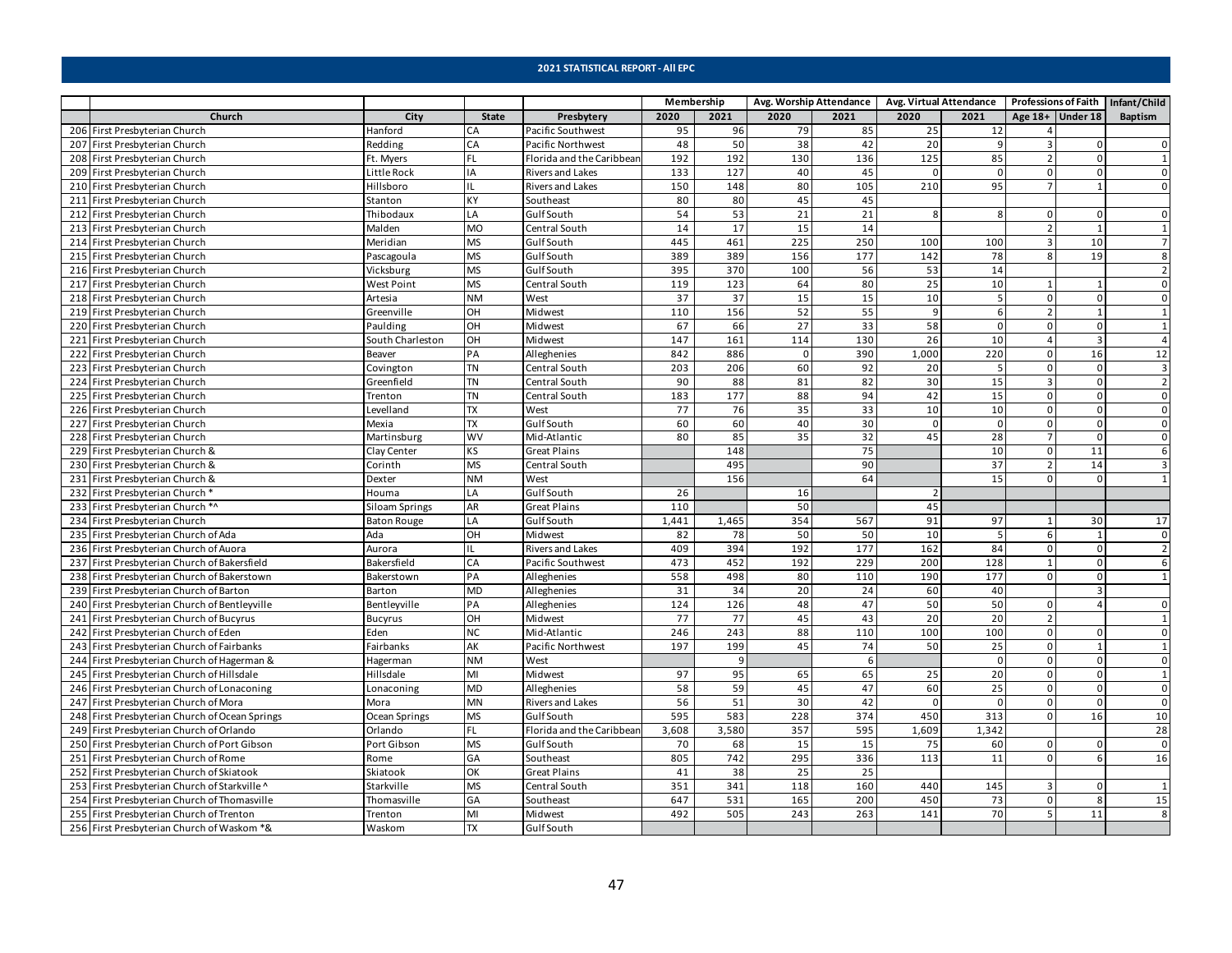|                                                    |                         |              |                           | Membership |                 |                 | Avg. Worship Attendance |                         | Avg. Virtual Attendance Professions of Faith   Infant/Child |                    |                |                     |
|----------------------------------------------------|-------------------------|--------------|---------------------------|------------|-----------------|-----------------|-------------------------|-------------------------|-------------------------------------------------------------|--------------------|----------------|---------------------|
| Church                                             | City                    | <b>State</b> | Presbytery                | 2020       | 2021            | 2020            | 2021                    | 2020                    | 2021                                                        | Age $18+$ Under 18 |                | <b>Baptism</b>      |
| 257 First Presbyterian Church of Waukegan          | Waukegan                | ΠL           | Rivers and Lakes          | 99         | 93              | 17              | 33                      | 47                      | 46                                                          | 1                  | $\Omega$       |                     |
| 258 First Presbyterian Church of Williamson *      | Williamson              | <b>NY</b>    | East                      | 25         |                 | 20              |                         |                         |                                                             |                    |                |                     |
| 259 First Presbyterian Evangelical Church          | Montezuma               | IA           | <b>Rivers and Lakes</b>   | 140        | 130             | 72              | 50                      | 185                     | 110                                                         | $\Omega$           |                |                     |
| 260 First United Presbyterian Church               | Moline                  | IL           | <b>Rivers and Lakes</b>   | 171        | 162             | 73              | 75                      | 74                      | 73                                                          | 0                  |                | 0                   |
| 261 Forest Hills Presbyterian Church &             | Wilson                  | <b>NC</b>    | Mid-Atlantic              |            | 48              |                 | 40                      |                         | $\mathbf{0}$                                                | $\mathbf{1}$       | $\Omega$       | $\mathsf{O}\xspace$ |
| 262 Forks of the Brandywine Presbyterian Church    | Glenmoore               | PA           | East                      | 134        | 94              | 60              | 60                      | 45                      | 10                                                          | $\Omega$           | $\Omega$       | $\Omega$            |
| 263 Fourth Presbyterian Church &                   | Bethesda                | <b>MD</b>    | East                      |            | 1,376           |                 | 665                     |                         | 300                                                         | $\Omega$           |                | 13                  |
| 264 Fourth Presbyterian Church of Pittsburgh *&    | Pittsburgh              | PA           | Alleghenies               |            |                 |                 |                         |                         |                                                             |                    |                |                     |
| 265 Fowler Presbyterian Church                     | Fowler                  | CA           | Pacific Southwest         | 162        | 149             | 60              | 75                      | 70                      | 70                                                          | $\Omega$           |                | $\Omega$            |
| 266 Freeman Presbyterian Church                    | Freeman                 | <b>MO</b>    | <b>Great Plains</b>       | 24         | 29              | 30              | 30                      | 10                      | 10                                                          | $\overline{7}$     | $\Omega$       | $\mathbf{1}$        |
| 267 Fremont Presbyterian Church                    | Sacramento              | CA           | Pacific Southwest         | 900        | 930             | 150             | 400                     | 350                     | 300                                                         | $\overline{0}$     | 10             | $\overline{2}$      |
| 268 Galatia Evangelical Presbyterian Church        | Eagle Rock              | VA           | Mid-Atlantic              | 44         | 43              | 25              | 25                      | $\mathbf 0$             | 24                                                          |                    |                |                     |
| 269 Galatia Presbyterian Church ^                  | Fayetteville            | <b>NC</b>    | Mid-Atlantic              | 130        | 129             | 58              | 60                      | $\mathbf{0}$            | $\overline{0}$                                              | 0                  | $\Omega$       | $\mathbf{1}$        |
| 270 Garden Memorial Presbyterian Church            | Charlotte               | <b>NC</b>    | Mid-Atlantic              | 39         | $\overline{37}$ | $\overline{27}$ | $\overline{27}$         | $\overline{\mathbf{3}}$ | $\overline{0}$                                              | $\Omega$           | $\Omega$       | $\Omega$            |
| 271 Gashland Evangelical Presbyterian Church       | Kansas City             | <b>MO</b>    | Mid-America               | 444        | 476             | 118             | 120                     | 148                     | 212                                                         | 0                  |                | $\mathbf 2$         |
| 272 Gateway Church                                 | Findlay                 | OH           | Midwest                   | 831        | 704             | 521             | 750                     | 651                     | 280                                                         | 5                  | $\Omega$       | 26                  |
| 273 Gateway Church *&                              | Slippery Rock           | PA           | Alleghenies               |            |                 |                 |                         |                         |                                                             |                    |                |                     |
| 274 Genesis Presbyterian Church                    | Mercedes                | <b>TX</b>    | <b>GulfSouth</b>          | 36         | 33              | 0               | 15                      | 40                      | 15                                                          | $\mathbf 0$        | $\Omega$       | $\mathbf 0$         |
| 275 Glendale Presbyterian Church                   | DeFuniak Springs        | FL           | Florida and the Caribbean | 51         | 60              | 42              | 41                      | 35                      | 25                                                          | $\Omega$           | <sup>n</sup>   | $\mathbf{1}$        |
| 276 GlenHaven Church                               | Kansas City             | <b>MO</b>    | <b>Great Plains</b>       | 104        | 102             | 45              | 50                      | 50                      | 30                                                          | 11                 |                |                     |
| 277 Golden Rule Presbyterian Church*               | <b>Elysian Fields</b>   | <b>TX</b>    | Gulf South                | 25         |                 | 30              |                         | $\overline{3}$          |                                                             |                    |                |                     |
| 278 Good Shepherd Evangelical Presbyterian Church  | Ajo                     | AZ           | West                      | 21         | 14              | 35              | 28                      | 20                      | 20                                                          | -5                 |                |                     |
| 279 Goodwill Church                                | Montgomery              | <b>NY</b>    | East                      | 1,007      | 1,026           | 441             | 602                     | 2,026                   | 280                                                         | 24                 | 16             | 12                  |
| 280 Grace Brevard                                  | Brevard                 | <b>NC</b>    | Mid-Atlantic              | 50         | 78              | 60              | 80                      | 150                     | 10                                                          | $\mathsf 0$        | $\mathbf 0$    | $\mathbf 0$         |
| 281 Grace Chapel                                   | <b>Farmington Hills</b> | MI           | Midwest                   | 96         | 78              | 32              | 30                      | 40                      | 20                                                          | $\Omega$           | <sup>0</sup>   | $\mathbf{0}$        |
| 282 Grace Chapel Madison EPC                       | Madison                 | <b>MS</b>    | <b>Gulf South</b>         | 127        | 128             | 56              | 61                      | 75                      | 20                                                          | $\mathbf 0$        | $\mathbf{g}$   | $\mathbf{1}$        |
| 283 Grace Community Church                         | Surprise                | AZ           | West                      | 83         | 84              | 66              | 76                      | 15                      | 6                                                           | 11                 | $\Omega$       | $\mathsf 0$         |
| 284 Grace Community Church                         | Falcon                  | CO           | West                      | 82         | 103             | 85              | 90                      | 20                      | 20                                                          | 3                  | $\mathbf{1}$   | $\mathbf{1}$        |
| 285 Grace Community Church &+                      | Lakin                   | <b>KS</b>    | West                      |            |                 |                 | 44                      |                         | 5                                                           |                    |                | $\mathbf{1}$        |
| 286 Grace Community EPC &                          | Oscoda                  | MI           | Midwest                   |            | 41              |                 | 35                      |                         | 15                                                          | 4                  |                | $\mathbf{1}$        |
| 287 Grace Community Fellowship                     | Helena                  | MT           | West                      | 92         | 88              | 63              | 70                      | 20                      | 20                                                          | $\overline{2}$     |                |                     |
| 288 Grace Community Fellowship &                   | Ottawa                  | <b>KS</b>    | <b>Great Plains</b>       |            | 113             |                 | 128                     |                         | 13                                                          | $\mathsf 0$        | $\Omega$       | $\mathbf{1}$        |
| 289 Grace Community Presbyterian Church            | Weed                    | CA           | Pacific Northwest         | 31         | 33              | 20              | 20                      | 8                       | $\overline{\mathbf{8}}$                                     | $\overline{4}$     |                | $\mathbf{1}$        |
| 290 Grace Covenant                                 | Exton                   | PA           | East                      | 197        | 176             | 52              | 95                      | 88                      | 36                                                          | $\mathbf{1}$       | 0              | $\overline{1}$      |
| 291 Grace Covenant Presbyterian Church of Ingram ^ | Ingram                  | <b>TX</b>    | <b>GulfSouth</b>          | 24         | 26              | 26              | 28                      | $\overline{\mathbf{3}}$ | $\mathbf 0$                                                 | $\mathbf 0$        | $\Omega$       | $\mathbf 0$         |
| 292 Grace Evangelical Presbyterian Church          | awrence                 | KS           | <b>Great Plains</b>       | 438        | 446             |                 | 0                       |                         | $\Omega$                                                    | $\Omega$           |                | 14                  |
| 293 Grace Evangelical Presbyterian Church          | Gig Harbor              | <b>WA</b>    | Pacific Northwest         | 26         | 32              | 18              |                         | 20                      | 21                                                          | 6                  |                |                     |
| 294 Grace Evangelical Presbyterian Church +        | Leesburg                | I FL         | Florida and the Caribbean | 133        | 102             | 75              | 85                      | 40                      | 45                                                          |                    |                |                     |
| 295 Grace Haven Presbyterian *&+                   | exington.               | <b>SC</b>    | Mid-Atlantic              |            |                 |                 |                         |                         |                                                             |                    |                |                     |
| 296 Grace Haven Presbyterian Church +              | Irmo                    | <b>SC</b>    | Mid-Atlantic              | 32         | 15              | 28              | 12                      | 8                       | $\overline{7}$                                              | $\mathbf 0$        | $\Omega$       | $\mathbf{0}$        |
| 297 Grace Point Evangelical Presbyterian Church    | Nappanee                | IN           | Midwest                   | 35         | 33              | $\overline{21}$ | 20                      | 184                     | $\Omega$                                                    | $\Omega$           |                | $\Omega$            |
| 298 Grace Presbyterian Church                      | Montgomery              | <b>AL</b>    | Central South             | 72         | 66              | 64              | 67                      | 10                      |                                                             | $\mathbf 0$        | <sup>0</sup>   | $\mathbf 0$         |
| 299 Grace Presbyterian Church                      | Alexandria              | LA           | <b>GulfSouth</b>          | 186        | 161             | 97              | 103                     | 30                      | 46                                                          | $\mathbf 0$        | 6              | 8                   |
| 300 Grace Presbyterian Church                      | Franklin                | <b>NC</b>    | Southeast                 | 65         | 67              | 57              | 50                      | 15                      | 10                                                          | $\Omega$           | $\mathcal{D}$  | 1                   |
| 301 Grace Reformed Church, EPC                     | Casper                  | <b>WY</b>    | West                      | 53         | 56              | 32              | 32                      | 148                     | $\overline{2}$                                              | $\mathsf 0$        | $\mathbf 0$    | $\mathsf{O}\xspace$ |
| 302 Graceminster Presbyterian Church               | Monroe                  | LA           | <b>Gulf South</b>         | 69         | 65              | 27              | 25                      | $\Delta$                | $\mathbf 0$                                                 | $\mathsf 0$        | $\mathbf 0$    | $\mathbf{1}$        |
| 303 GracePoint Church                              | Dubuque                 | IA           | Rivers and Lakes          | 102        | 89              | 50              | 45                      | 15                      | 8                                                           | $\Omega$           |                | $\mathbf{1}$        |
| 304 GracePoint Community Church                    | Littleton               | <b>CO</b>    | West                      | 85         | 68              | 55              | 72                      | 15                      | 15                                                          |                    |                | $\overline{3}$      |
| 305 GracePoint Plant City                          | <b>Plant City</b>       | <b>FL</b>    | Florida and the Caribbean | 170        | 164             | 91              | 4,567                   | 988                     | 4,551                                                       | $\Omega$           |                | $\overline{3}$      |
| 306 Graystone Presbyterian Church                  | Indiana                 | PA           | Alleghenies               | 487        | 489             | 187             | 209                     | 106                     | 138                                                         | 15                 | $\mathbf{0}$   | 5                   |
| 307 Great Valley Presbyterian Church               | Malvern                 | PA           | East                      | 244        | 221             | 91              | 135                     | 86                      | 38                                                          | $\mathbf 0$        | $\overline{0}$ | $\mathbf{1}$        |
|                                                    |                         |              |                           |            |                 |                 |                         |                         |                                                             |                    |                |                     |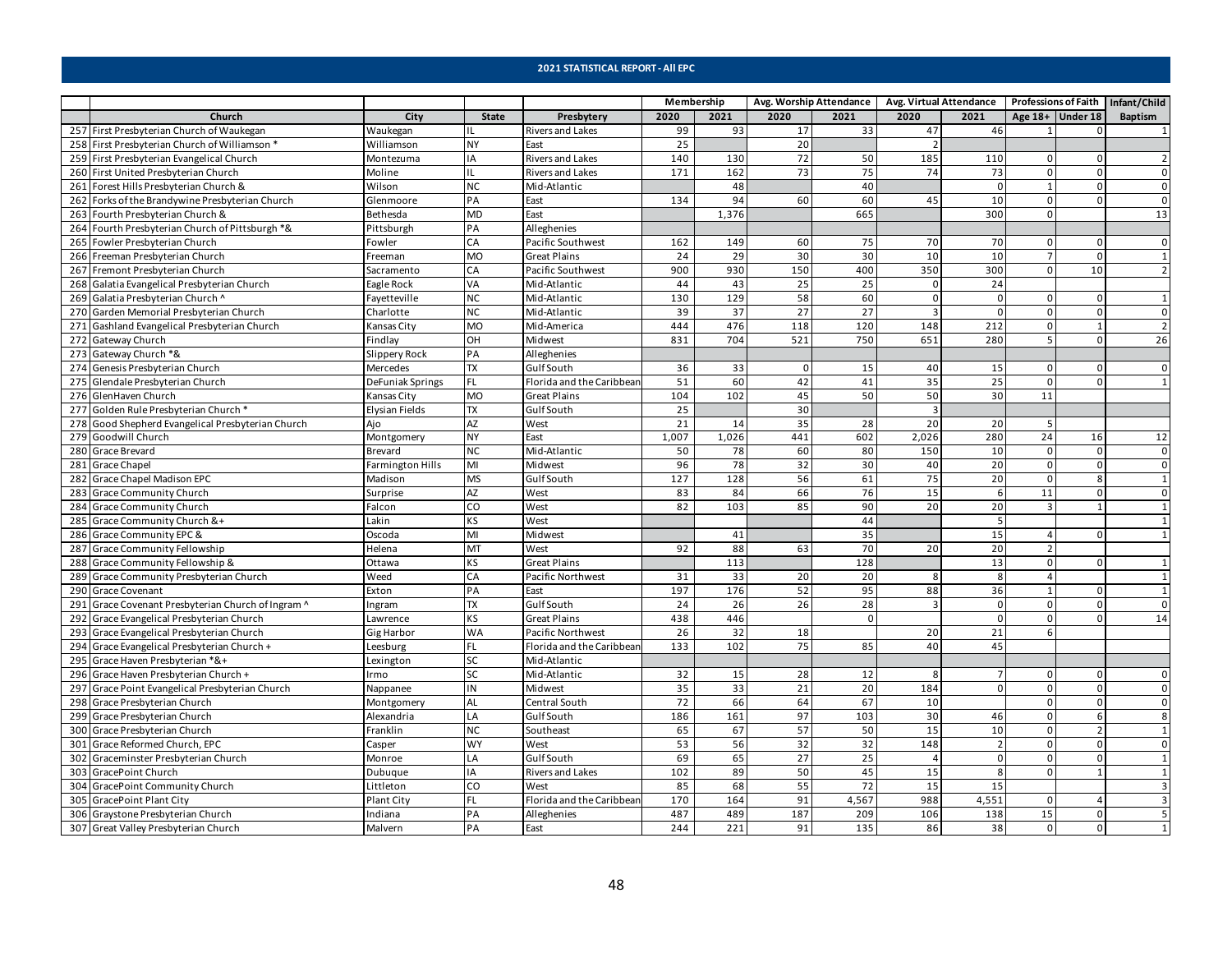|                                                    |                   |              |                                       | Membership |       |           | Avg. Worship Attendance |                | Avg. Virtual Attendance Professions of Faith   Infant/Child |                          |                         |                     |
|----------------------------------------------------|-------------------|--------------|---------------------------------------|------------|-------|-----------|-------------------------|----------------|-------------------------------------------------------------|--------------------------|-------------------------|---------------------|
| Church                                             | City              | <b>State</b> | Presbytery                            | 2020       | 2021  | 2020      | 2021                    | 2020           | 2021                                                        | Age $18+$ Under 18       |                         | Baptism             |
| 308 Greenbriar Presbyterian Church                 | Manchester        | KY           | Southeast                             | 58         | 73    | 36        | 59                      | 1,500          | 1,600                                                       | 1                        |                         | 9                   |
| 309 Greentree Community Church                     | Kirkwood          | <b>MO</b>    | Mid-America                           | 548        | 510   | 626       | 361                     | 470            | 175                                                         | $\mathbf 0$              | $\Omega$                | 9                   |
| 310 Greenville Presbyterian Church ^               | <b>Donalds</b>    | SC           | Mid-Atlantic                          | 118        | 117   | 54        | 53                      | 27             | 27                                                          | $\overline{2}$           |                         | $\mathbf{1}$        |
| 311 Greenwood Community Church                     | Greenwood Village | <b>CO</b>    | West                                  | 331        | 339   | 262       | 287                     |                | 240                                                         |                          |                         | $\overline{2}$      |
| 312 Greenwood Evangelical Presbyterian Church      | Covington         | VA           | Mid-Atlantic                          | 46         | 37    | 14        | 20                      | 8              | 6                                                           | $\overline{2}$           |                         |                     |
| 313 Grove Presbyterian Church, EPC                 | Dunn              | <b>NC</b>    | Mid-Atlantic                          | 97         | 97    | 40        | 40                      | 75             | 96                                                          | $\mathsf 0$              | $\Omega$                | $\mathbf 0$         |
| 314 Guinston Presbyterian Church                   | Airville          | PA           | East                                  | 189        | 197   | 128       | 130                     | 131            | 76                                                          | 9                        | $\Delta$                | $\mathbf 0$         |
| 315 Hanover Presbyterian Church                    | Clinton           | PA           | Alleghenies                           | 63         | 64    | 30        | 45                      | 50             | 50                                                          | $\Omega$                 | $\Omega$                | $\mathbf 1$         |
| 316 Harmony Evangelical Presbyterian Church        | Harrisville       | PA           | Alleghenies                           | 71         | 68    | 35        | 38                      | 10             | 10                                                          | $\mathbf 0$              | $\Omega$                | $\mathbf 0$         |
| 317 Haven &+                                       | Katy              | <b>TX</b>    | Gulf South                            |            | 40    |           | 45                      |                | $\mathbf 0$                                                 | $\mathsf 0$              | $\Omega$                | $\mathbf{1}$        |
| 318 Hendersonville Presbyterian Church             | Hendersonville    | <b>NC</b>    | Mid-Atlantic                          | 328        | 283   | 147       | 153                     | 104            | 92                                                          | $\mathbf 0$              | $\Omega$                | $\mathbf{1}$        |
| 319 Heritage Evangelical Presbyterian Church       | Santa Maria       | CA           | Pacific Southwest                     | 33         | 33    | 28        | 26                      | $\mathbf{0}$   | $\overline{0}$                                              | $\mathbf 0$              | $\Omega$                | $\mathbf 0$         |
| 320 Hickory United Evangelical Presbyterian Church | Hickory           | PA           | Alleghenies                           | 332        | 305   | 112       | 139                     | 263            | 50                                                          | $\mathsf 0$              | <sup>n</sup>            | $\mathbf{1}$        |
| 321 Highland Heights Presbyterian Church           | Cordova           | <b>TN</b>    | Central South                         | 248        | 244   | 101       | 112                     | 209            | 96                                                          | $\overline{2}$           |                         |                     |
| 322 Highlands Church                               | Chesterfield      | <b>MO</b>    | Mid-America                           | 62         | 66    | 80        | 75                      | 30             | 15                                                          | $\mathsf 0$              | $\Omega$                | $\mathbf{1}$        |
| 323 Highline Community Church                      | Greenwood Village | CO           | West                                  | 207        | 333   | 129       | 135                     | 83             | 92                                                          | 12                       | $\mathbf 0$             | $\mathbf 0$         |
| 324 Highview Evangelical Presbyterian Church &     | Dousman           | WI           | <b>Rivers and Lakes</b>               |            | 187   |           | 131                     |                | 44                                                          | 5                        | $\Omega$                | $\mathbf{1}$        |
| 325 Hillsdale Presbyterian Church                  | Paola             | <b>KS</b>    | <b>Great Plains</b>                   | 216        | 197   | 75        | 98                      | 30             | 20                                                          | $\mathbf 0$              | $\Omega$                | 10                  |
| 326 Hogarty Community Church                       | Aniwa             | WI           | <b>Rivers and Lakes</b>               | 53         | 51    | 35        | 25                      |                | $\mathbf 0$                                                 | $\mathbf 0$              | $\Omega$                | $\mathbf{1}$        |
| 327 Hollywood Church, EPC                          | Greenville        | <b>NC</b>    | Mid-Atlantic                          | 86         | 86    | 85        | 79                      | 200            | 90                                                          | $\overline{2}$           |                         | $\mathbf 0$         |
| 328 Holtsinger Memorial Presbyterian Church &      | Cincinnati        | OH           | Midwest                               |            | 20    |           | 12                      |                |                                                             |                          |                         |                     |
| 329 Hope Church                                    | San Antonio       | <b>TX</b>    | <b>GulfSouth</b>                      | 79         | 75    | 30        | 40                      | 40             | 30                                                          | 2                        | $\Omega$                | $\mathsf 0$         |
| 330 Hope Church                                    | Richmond          | VA           | Mid-Atlantic                          | 1,551      | 1,632 | 2,259     | 860                     | 1,089          | 437                                                         | 18                       | 14                      | 5                   |
| 331 Hope Church *&+                                | Mt Pleasant       | <b>SC</b>    | Mid-Atlantic                          |            |       |           |                         |                |                                                             |                          |                         |                     |
| 332 Hope Church Memphis                            | Cordova           | <b>TN</b>    | West                                  | 6,068      | 6,187 | 1,288     | 2,036                   | 6,225          | 3,334                                                       | 9                        | 11                      | 36                  |
| 333 Hope Church of Carbondale                      | Carbondale        | IL           | Central South                         | 72         | 76    | 40        | 55                      | 50             | 40                                                          | $\mathbf 0$              | $\Omega$                | $\pmb{0}$           |
| 334 Hope Church Raleigh                            | Raleigh           | <b>NC</b>    | Mid-Atlantic                          | 59         | 58    | 40        | 45                      | 40             | 40                                                          | $\mathsf 0$              | $\Omega$                | $\mathsf 0$         |
| 185 Hope Community Church                          | Pembroke Pines    | FL           | Florida and the Caribbean             | 18         | 22    | 19        | 32                      | 18             | $\mathbf{0}$                                                | $\mathbf 0$              | $\overline{0}$          | $\mathbf 0$         |
| 335 Hope Community Church +                        | Waynesboro        | VA           | Mid-Atlantic                          | 67         | 65    | 40        | 51                      | 47             | 24                                                          | $\mathbf{1}$             | $\Omega$                | $\mathsf 0$         |
| 336 Hope Evangelical Presbyterian Church           | Grayslake         | IL           | Rivers and Lakes                      | 63         | 52    | 50        | 50                      | 45             | 45                                                          | $\Omega$                 | $\Omega$                | $\mathsf{O}\xspace$ |
| 337 Hope Fellowship EPC &                          | Chickamauga       | GA           | Southeast                             |            | 45    |           | 35                      |                | $\overline{2}$                                              | $\Omega$                 | $\Omega$                | $\mathsf{O}\xspace$ |
| 338 Hope Presbyterian Church                       | Folsom            | CA           | Pacific Southwest                     | 106        | 100   | 80        | 60                      | 74             | 15                                                          | 6                        | $\Omega$                | $\mathsf 0$         |
| 339 Hope Presbyterian Church                       | Rogue River       | OR           | Pacific Northwest                     | 60         | 53    | 20        | 25                      | 30             | 30                                                          | $\overline{a}$           |                         | $\mathsf 0$         |
| 340 Hope Presbyterian Church VA                    | Fredericksburg    | VA           | Mid-Atlantic                          | 407        | 411   | 169       | 178                     | 150            | 100                                                         | $\mathbf 0$              | $\Omega$                | $\overline{4}$      |
| 341 Hopewell Presbyterian Church                   | Franklin          | IN           | Midwest                               | 150        | 157   | 84        | 96                      | 45             | 40                                                          | $\mathbf 0$              |                         | $\overline{2}$      |
| 342 Hopewell Presbyterian Church                   | Florence          | SC           | Mid-Atlantic                          | 75         | 49    | 30        | 30                      | 20             | 5                                                           | $\Omega$                 | $\Omega$                | $\mathbf{1}$        |
| 343 House of Mercy Asheville *&                    | Asheville         | <b>NC</b>    | Mid-Atlantic                          |            |       |           |                         |                |                                                             |                          |                         |                     |
| 344 Hudson Presbyterian Church                     | Hudson            | OH           | Alleghenies                           | 101        | 103   | 48        | 68                      | 124            | 50                                                          | 0                        |                         | $\mathbf{1}$        |
| 345 Huntingdon Valley Presbyterian Church          | Huntingdon Valley | PA           | East                                  | 197        | 204   | 61        | 72                      | 36             | 14                                                          | 10                       | 0                       | $\overline{2}$      |
| 346 Hurley Presbyterian Church ^                   | Hurley            | VA           | Mid-Atlantic                          | 5          | 5     | $\pmb{0}$ | $\mathsf{O}\xspace$     | $\overline{3}$ | $\overline{0}$                                              | $\mathbf 0$              | $\Omega$                | $\mathbf 0$         |
| 347 Idana Presbyterian Church                      | Clay Center       | KS           | <b>Great Plains</b>                   | 61         | 65    | 51        | 51                      |                | $\Omega$                                                    | $\overline{\phantom{a}}$ |                         | $\mathbf 2$         |
| 348 Iglesia Presbiteriana Esperanza #              | Memphis           | <b>TN</b>    | Central South                         | 27         | 17    | 50        | 73                      | 18             | $\mathbf{0}$                                                | $\mathbf 0$              | $\Omega$                | $\mathbf 0$         |
| 349 Iglesia Presbiteriana Evangélica en Añasco     | Añasco            |              | Puerto Rico Florida and the Caribbean | 90         | 88    | 85        | 85                      | 35             | 30                                                          | $\mathbf 0$              | $\Omega$                | $\mathbf 0$         |
| 350 Iglesia Presbiteriana Evangélica Mayagüez      | Mayagüez          |              | Puerto Rico Florida and the Caribbean | 154        | 154   |           | 90                      | 200            | 750                                                         | $\mathbf 0$              | $\mathbf{0}$            | $\mathsf 0$         |
| 351 Iglesia Presbiteriana Westminster              | Bayamón           |              | Puerto Rico Florida and the Caribbean | 280        | 280   | 280       | 119                     | 322            | 435                                                         | $\overline{2}$           | $\overline{0}$          | $\mathbf 1$         |
| 352 Immanuel Presbyterian Church                   | Warrenville       | IL           | <b>Rivers and Lakes</b>               | 285        | 284   | 230       | 120                     | 204            | 137                                                         | $\mathbf 0$              | $\overline{\mathbf{z}}$ | $\mathbf{1}$        |
| 353 Indian Hill Presbyterian Church &              | Stanfield         | <b>NC</b>    | Mid-Atlantic                          |            | 72    |           | 40                      |                | 5                                                           |                          |                         |                     |
| 354 Jacksonville Presbyterian Church               | Jacksonville      | OR           | Pacific Northwest                     | 339        | 330   | 165       | 282                     | 592            | 592                                                         | $\overline{2}$           |                         | $\overline{2}$      |
| 355 Jesus Reigns Presbyterian Church               | Brownsville       | <b>TX</b>    | <b>GulfSouth</b>                      | 8          | 12    | 15        | $\overline{7}$          | 11             | 14                                                          | 10                       | $\Omega$                | $\overline{2}$      |
| 356 Kempsville Presbyterian Church                 | Virginia Beach    | VA           | Mid-Atlantic                          | 280        | 272   | 150       | 140                     | 100            | 83                                                          |                          |                         | $\mathbf{1}$        |
| 357 Kenton Church                                  | Portland          | OR           | Pacific Northwest                     | 36         | 26    | 12        | 11                      | 8 <sup>°</sup> | $\overline{4}$                                              | $\mathbf 0$              | $\mathbf{1}$            | $\mathbf 0$         |
|                                                    |                   |              |                                       |            |       |           |                         |                |                                                             |                          |                         |                     |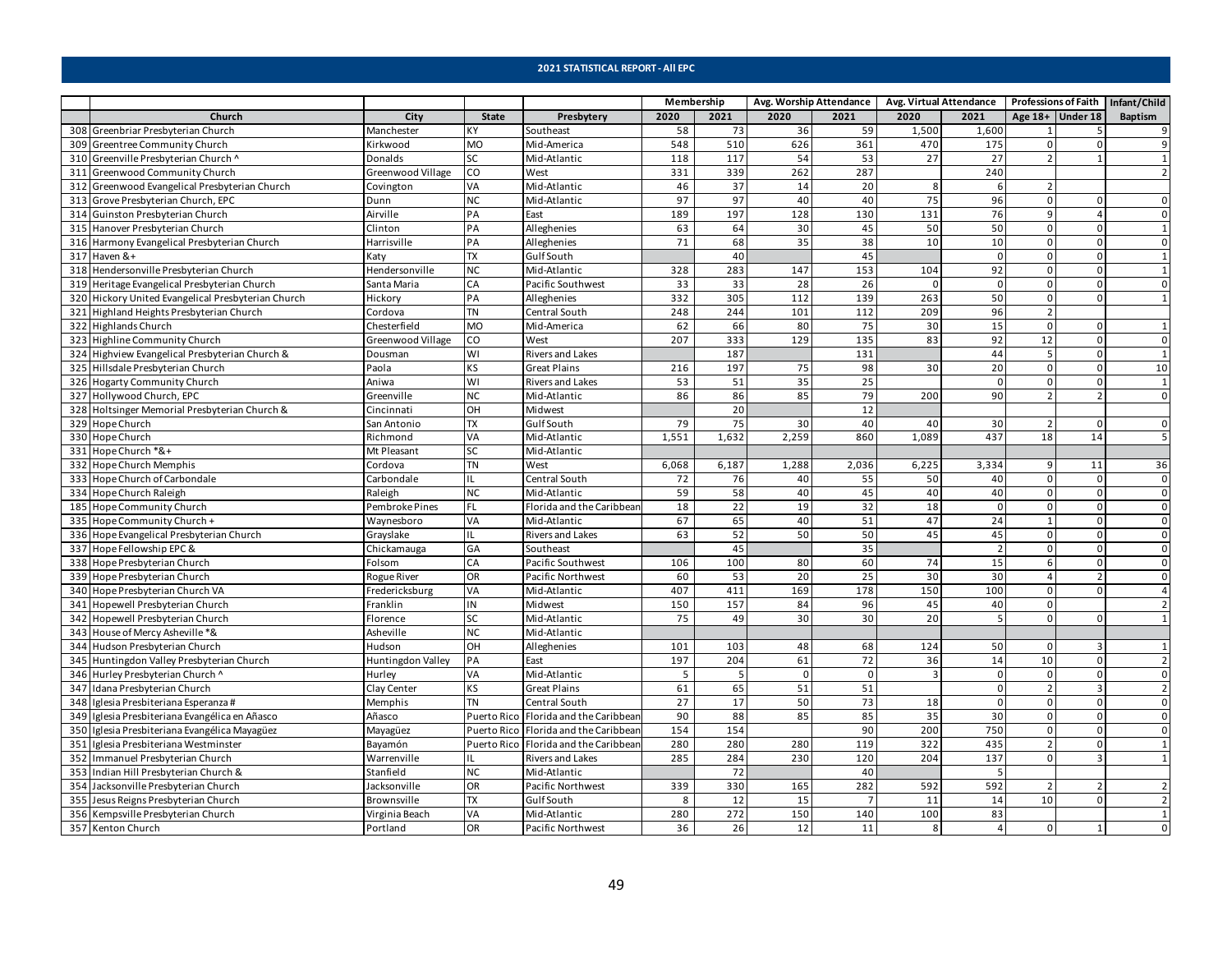|     |                                                             |                  |                          |                           | Membership |       |             | Avg. Worship Attendance |                 | Avg. Virtual Attendance   Professions of Faith   Infant/Child |                |                         |                |
|-----|-------------------------------------------------------------|------------------|--------------------------|---------------------------|------------|-------|-------------|-------------------------|-----------------|---------------------------------------------------------------|----------------|-------------------------|----------------|
|     | Church                                                      | City             | State                    | Presbytery                | 2020       | 2021  | 2020        | 2021                    | 2020            | 2021                                                          |                | Age $18+$ Under 18      | <b>Baptism</b> |
|     | 358 Kershaw Evangelical Presbyterian Church &               | Kershaw          | SC                       | Mid-Atlantic              |            | 50    |             | 38                      |                 | 51                                                            | 0              | $\overline{0}$          | $\mathbf{0}$   |
|     | 359 Kingman Presbyterian Church                             | Kingman          | <b>AZ</b>                | Pacific Southwest         | 112        | 125   | 69          | 75                      | 25              | 25                                                            | $\overline{2}$ | $\Omega$                | $\overline{1}$ |
|     | 360 Kirk Crossing                                           | Jenks            | OK                       | <b>Great Plains</b>       | 314        | 328   | 140         | 176                     | 206             | 200                                                           | $\mathbf{1}$   | 4                       | 3              |
|     | 361 Kirk of the Hills                                       | Tulsa            | OK                       | <b>Great Plains</b>       | 986        | 995   | 230         | 350                     | 534             | 354                                                           | 30             | $\overline{2}$          | 5              |
|     | 362 Kirk of the Pines *+                                    | Nassau           | <b>Bahamas</b>           | Florida and the Caribbear | 3          |       | 35          |                         | 75              |                                                               |                |                         |                |
|     | 363 Kirkmont Presbyterian Church                            | Beavercreek      | OН                       | Midwest                   | 278        | 273   | 196         | 279                     | 298             | 254                                                           | 1              | $\overline{2}$          | 8              |
|     | 364 Kishwaukee Community EPC                                | Stillman Valley  | IL                       | Rivers and Lakes          | 266        | 262   | 50          | 115                     | 94              | 90                                                            | $\mathsf 0$    | $\overline{0}$          | 3              |
|     | 365 Knox Evangelical Presbyterian Church &                  | Kenmore          | <b>NY</b>                | Alleghenies               |            | 89    |             | 60                      |                 | 50                                                            | 5              | οI                      | $\mathbf{1}$   |
|     | 366 Knox Presbyterian Church                                | Ann Arbor        | MI                       | Midwest                   | 509        | 503   | 135         | 265                     | 627             | 300                                                           | 5              | $\Omega$                | $\overline{2}$ |
|     | 367 Lake City Evangelical Presbyterian Church               | Lake City        | MI                       | Midwest                   | 33         | 27    | 24          | 22                      | 75              | 50                                                            | 0              | $\overline{0}$          | $\mathbf 0$    |
|     | 368 Lake Forest Church                                      | Huntersville     | <b>NC</b>                | Mid-Atlantic              | 1,970      | 2,103 | 2,725       | 820                     | 1,700           | 1,700                                                         | $\mathbf{1}$   | 23                      | 34             |
|     | 369 Lakeside Presbyterian Church                            | Brandon          | <b>MS</b>                | Gulf South                | 453        | 471   | 216         | 226                     | 45              | 45                                                            | 1              | $\overline{0}$          | $\overline{3}$ |
| 370 | Lancaster Presbyterian Church                               | Lancaster        | NY                       | Alleghenies               | 267        | 267   | 88          | 77                      | 92              | 130                                                           | $\overline{4}$ | $\overline{\mathbf{3}}$ | $\Omega$       |
| 371 | Langhorne Presbyterian Church                               | Langhorne        | PA                       | East                      | 378        | 339   | 65          | 196                     | 125             | 67                                                            | $\mathbf 0$    | $\overline{0}$          | $\overline{4}$ |
|     | 372 Lebanon Presbyterian Church                             | Lebanon          | OН                       | Midwest                   | 584        | 557   | 194         | 256                     | 301             | 280                                                           | $\mathbf 0$    | 4                       | $\mathbf{1}$   |
|     | 373 Lebanon Presbyterian Church                             | West Mifflin     | PA                       | Alleghenies               | 222        | 202   | 30          | 45                      | 20              | 20                                                            | $\overline{0}$ | $\Omega$                | $\Omega$       |
|     | 374 Lebanon Presbyterian Church *&                          | Greenwood        | VA                       | Mid-Atlantic              |            |       |             |                         |                 |                                                               |                |                         |                |
|     | 375 Leicester Evangelical Presbyterian Church               | Leicester        | <b>NY</b>                | Alleghenies               | 22         | 21    | 19          | 17                      | $\overline{0}$  | $\mathbf{0}$                                                  | 0              | $\overline{0}$          | $\mathbf 0$    |
|     | 376 Liberty Presbyterian Church                             | .iberty          | $\overline{\mathsf{MS}}$ | Gulf South                | 10         | 8     | 8           | 6                       |                 |                                                               |                |                         |                |
|     | 377 Lighthouse Evangelical Presbyterian Church              | Richmond         | OН                       | Alleghenies               | 42         | 45    | 50          | 65                      | 50              | 50                                                            | 0              | 5                       | 5              |
|     | 378 Lighthouse Evangelical Presbyterian Church &            | Mooresville      | <b>NC</b>                | Mid-Atlantic              |            | 41    |             | 52                      |                 | 8                                                             | $\mathsf 0$    | $\overline{0}$          | $\mathbf{1}$   |
|     | 379 Lighthouse Presbyterian Church ^                        | Paola            | KS                       | <b>Great Plains</b>       | 347        | 369   | 136         | 183                     | 46              | 30                                                            | 8              | 8 <sup>1</sup>          | $\overline{7}$ |
|     | 380 Little Britain Presbyterian Church                      | Peach Bottom     | PA                       | East                      | 130        | 116   | 35          | 40                      | 20              | 20                                                            | 0              | $\overline{0}$          | 1              |
|     | 381 Littleton Christian Church                              | Littleton        | CO                       | West                      | 36         | 33    | 80          | 70                      | 20              | 10                                                            | 0              | $\overline{0}$          | 6              |
|     | 382 Living Hope EPC*                                        | Warrenton        | VA                       | East                      | 114        |       | 85          |                         | 75              |                                                               |                |                         |                |
|     | 383 Living Hope Evangelical Church                          | St. Clair Shores | MI                       | Midwest                   | 111        | 107   | 45          | 55                      | 90              | 90                                                            | $\Omega$       | $\overline{3}$          | $\mathbf{0}$   |
|     | 384 Living Waters Evangelical Presbyterian Church           | Wendell          | ID                       | Pacific Northwest         | 89         | 90    | 68          | 68                      | 12              | 6                                                             | 6              | 8 <sup>1</sup>          | $\overline{2}$ |
|     | 385 Logos Presbyterian Church *                             | Seattle          | WA                       | Pacific Northwest         | 57         |       | $\mathbf 0$ |                         | 50              |                                                               |                |                         |                |
|     | 386 Longview Evangelical Presbyterian Church                | Longview         | TX                       | West                      | 261        | 255   | 75          | 108                     | 50              | 35                                                            |                | 3                       | 1              |
| 387 | Lookout Mountain Community Church                           | Evergreen        | CO                       | West                      | 60         | 60    | 30          | 41                      | 60              | 54                                                            |                |                         | 1              |
|     | 388 Lookout Valley Presbyterian Church                      | Chattanooga      | TN                       | Southeast                 | 64         | 62    | 56          | 45                      | $\mathbf 0$     | $\mathbf 0$                                                   | $\Omega$       |                         | $\Omega$       |
|     | 389 Lucaya Presbyterian Church                              | Freeport         | Bahamas                  | Florida and the Caribbear | 84         | 66    | 40          | 42                      | 40              | 30                                                            |                |                         |                |
|     | 390 Magnolia Presbyterian Church                            | Magnolia         | <b>MS</b>                | Gulf South                | 8          | 8     | 13          | 12                      | $\Omega$        |                                                               |                |                         |                |
|     | 391 Manoa Community Church &                                | Havertown        | PA                       | East                      |            | 182   |             | 134                     |                 | 56                                                            | $\mathbf{a}$   | $\Omega$                | 3              |
| 392 | Manor Presbyterian Church                                   | Manor            | PA                       | Alleghenies               | 52         | 52    | 40          | 45                      | 50              |                                                               |                |                         | $\overline{2}$ |
|     | 393 Mansfield First Presbyterian Church                     | Mansfield        | OН                       | Alleghenies               | 65         | 56    | 55          | 55                      | $\overline{20}$ | $\mathbf{0}$                                                  | 6              | $\overline{0}$          | $\mathbf 0$    |
|     | 394 Mars Hill Presbyterian Church                           | Acworth          | GA                       | Southeast                 | 258        | 261   | 65          | 110                     | 185             | 140                                                           | $\mathbf 0$    | $\overline{1}$          | $\overline{2}$ |
|     | 395 Mary's Presbyterian Church *&                           | Tazewell         | VA                       | Mid-Atlantic              |            |       |             |                         |                 |                                                               |                |                         |                |
|     | 396 McBee Presbyterian Church                               | McBee            | SC                       | Mid-Atlantic              | 60         | 60    | 30          | 39                      | 10              | 10                                                            | 0              | $\overline{2}$          | $\overline{2}$ |
|     | 397 McCloud Community Church                                | McCloud          | CA                       | Pacific Northwest         | 37         | 35    | 29          | 22                      | 10              | 10                                                            | 0              | $\overline{0}$          | $\mathbf 0$    |
|     | 398 McLean Presbyterian Church                              | Candor           | <b>NC</b>                | Mid-Atlantic              | 70         | 72    | 38          | 48                      | 300             | 135                                                           | $\mathbf 0$    | $\Omega$                | $\overline{3}$ |
|     | 399 Mebane Presbyterian Church                              | Mebane           | NC                       | Mid-Atlantic              | 179        | 178   | 62          | 78                      | 25              | 12                                                            | $\mathbf 0$    | $\overline{2}$          | $\overline{0}$ |
|     | 400 Memorial Park Presbyterian Church                       | Allison Park     | PA                       | Alleghenies               | 1,216      | 1,209 | 452         | 334                     | 324             | 198                                                           | 0              | 13                      | 6              |
| 401 | Memorial Presbyterian Church                                | Greensboro       | NC                       | Mid-Atlantic              | 40         | 28    | 31          | 28                      | 27              | $\overline{7}$                                                | $\mathbf{1}$   | $\Omega$                | $\overline{0}$ |
| 402 | Memorial Presbyterian Church &                              | San Augustine    | TX                       | Gulf South                |            |       |             | 15                      |                 |                                                               |                |                         |                |
|     | 403 Merrill Presbyterian Church                             | Merrill          | OR                       | Pacific Northwest         | 65         | 60    | 47          | 38                      | 8               | 10                                                            | 0              | $\overline{0}$          | $\mathbf 0$    |
|     | 404 Middle Sandy Evangelical Presbyterian Church            | Homeworth        | OН                       | Alleghenies               | 86         | 84    |             |                         | 98              |                                                               | $\mathbf 0$    | $\Omega$                | $\mathbf{0}$   |
| 405 | Middle Smithfield Presbyterian Church                       | East Stroudsburg | PA                       | East                      | 77         | 81    | 35          | 50                      | 45              | 27                                                            |                |                         |                |
|     | 406 Midway Evangelical Presbyterian Church                  | New Zion         | SC                       | Mid-Atlantic              | 112        | 112   | 50          | 47                      | 10              | 10                                                            | 0              | ٥I                      | $\overline{2}$ |
|     | 407 Military Avenue EPC                                     | Detroit          | MI                       | Midwest                   | 85         | 75    | 45          | 55                      | 15              | 10                                                            | 0              | $\overline{0}$          | $\mathbf{1}$   |
|     | 408 Mill Creek Evangelical Presbyterian Church of Hookstown | Hookstown        | PA                       | Alleghenies               | 103        | 98    | 49          | 49                      | 46              | 30                                                            | $\overline{0}$ | $\overline{0}$          | $\mathbf{1}$   |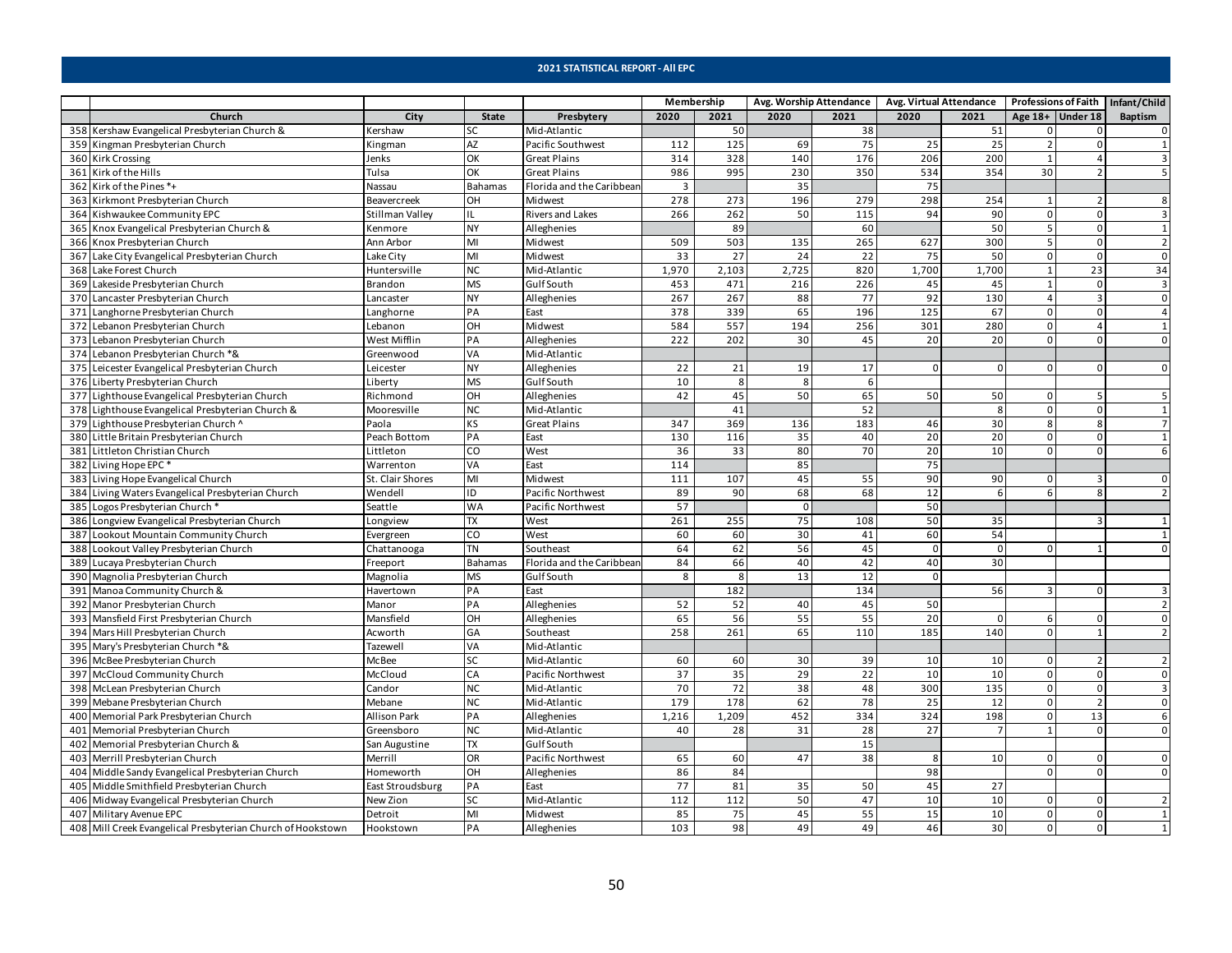|                                                     |                      |              |                           | Membership |       |                 | Avg. Worship Attendance |          | Avg. Virtual Attendance   Professions of Faith   Infant/Child |                    |                |                |
|-----------------------------------------------------|----------------------|--------------|---------------------------|------------|-------|-----------------|-------------------------|----------|---------------------------------------------------------------|--------------------|----------------|----------------|
| Church                                              | City                 | <b>State</b> | Presbytery                | 2020       | 2021  | 2020            | 2021                    | 2020     | 2021                                                          | Age $18+$ Under 18 |                | <b>Baptism</b> |
| 409 Millbrook Presbyterian Church *                 | Fresno               | CA           | Pacific Southwest         | 16         |       | 25              |                         | 10       |                                                               |                    |                |                |
| 410 Minden Presbyterian Church                      | Minden               | LA           | <b>GulfSouth</b>          | 103        | 107   | 35              | 37                      | 62       | 60                                                            | 0                  |                | $\mathbf{1}$   |
| 411 Moraga Valley Presbyterian Church               | Moraga               | CA           | Pacific Southwest         | 753        | 691   | 215             | 124                     | 300      | 189                                                           |                    | <sup>0</sup>   | 5              |
| 412 Mount Perry Presbyterian Church                 | Mount Perry          | OH           | Alleghenies               | 58         | 66    | 36              | 37                      | 12       | $\Omega$                                                      | $\mathsf 0$        |                |                |
| 413 Mountain Road Church                            | <b>Fruit Heights</b> | UT           | West                      | 63         | 61    | 46              | 22                      | 90       | 62                                                            | $\overline{2}$     | $\Omega$       | $\mathbf{1}$   |
| 414 Mountville Presbyterian Church                  | Portersville         | PA           | Alleghenies               | 97         | 101   | 40              | 45                      | 10       | $\overline{20}$                                               | 96                 |                | $\mathbf{1}$   |
| 415 Mt Olivet Presbyterian Church                   | Aliquippa            | PA           | Alleghenies               | 275        | 280   | 80              | 80                      | 450      | 250                                                           | 1                  |                | 6              |
| 416 Mt. Carmel Presbyterian Church                  | Aliquippa            | PA           | Alleghenies               | 125        | 140   | 65              | 77                      | 45       | 25                                                            | $\overline{4}$     | $\Omega$       | $\overline{2}$ |
| 417 Mt. Lebanon Evangelical Presbyterian Church     | Pittsburgh           | PA           | Alleghenies               | 392        | 405   | 176             | 169                     | 526      | 271                                                           | $\mathbf{1}$       | 12             | $\overline{a}$ |
| 418 Mt. Olivet Presbyterian Church                  | Trenton              | OH           | Midwest                   | 64         | 63    | 41              | 44                      | 620      | 1,250                                                         | $\mathsf 0$        | $\Omega$       | $\pmb{0}$      |
| 419 Mt. Pleasant Church                             | Aliquippa            | PA           | Alleghenies               | 225        | 237   | 158             | 159                     | 438      | 359                                                           | 12                 | 8              | $\mathbf{1}$   |
| 420 Mt. Pleasant Presbyterian Church '              | Carlton              | <b>KS</b>    | <b>Great Plains</b>       | 21         |       | 38              |                         | 3        |                                                               |                    |                |                |
| 421 Muddy Creek Presbyterian Church                 | <b>Butler</b>        | PA           | Alleghenies               | 83         | 85    | 53              | 45                      | 49       | 8                                                             | $\overline{2}$     | $\Omega$       | $\mathbf{1}$   |
| 422 Murphy Presbyterian Church                      | Murphy               | <b>NC</b>    | Southeast                 | 30         | 20    | 30              | 35                      | 10       | 10                                                            | $\Omega$           |                | $\mathbf 0$    |
| 423 Myrtle Grove Presbyterian Church                | Wilmington           | <b>NC</b>    | Mid-Atlantic              | 373        | 349   | 167             | 186                     | 125      | 75                                                            | $\Omega$           | <sup>n</sup>   | $\Omega$       |
| 424 Nación Santa Evangelical Presbyterian Church    | <b>Haines City</b>   | FL           | Florida and the Caribbean | 54         | 54    | 35              |                         | 17       | 12                                                            | 3                  |                |                |
| 425 Natrona Heights Presbyterian Church &^          | Natrona Heights      | PA           | Alleghenies               |            | 102   |                 | 68                      |          | 10                                                            | $\mathbf 0$        | $\Omega$       | $\overline{a}$ |
| 426 Neighborhood Church                             | Littleton            | CO           | West                      | 65         |       | 80              | 85                      | 35       | $\mathbf 0$                                                   | $\overline{2}$     |                | $\mathbf{1}$   |
| 427 Nell Townsend Presbyterian Church               | Anderson             | <b>SC</b>    | Mid-Atlantic              | 19         | 12    | 35              | 30                      | 35       | 30                                                            | 0                  | 0              | 0              |
| 428 New Albany Evangelical Presbyterian Church &    | New Albany           | OH           | Alleghenies               |            | 423   |                 | 327                     |          | 51                                                            | $\Omega$           | $\Omega$       | $\overline{a}$ |
| 429 New Bedford Evangelical Presbyterian Church     | Pulaski              | PA           | Alleghenies               | 231        | 224   | 100             | 160                     | 60       |                                                               |                    |                | $\mathbf{1}$   |
| 430 New Beginning Church                            | Spring City          | <b>TN</b>    | Southeast                 | 23         | 19    | 12              | 14                      |          |                                                               | $\Omega$           |                | $\mathbf 0$    |
| 431 New City Presbyterian Church +                  | South Bend           | IN           | Midwest                   | 46         | 45    | 75              | 75                      |          | $\overline{4}$                                                |                    |                | $\mathbf{1}$   |
| 432 New Covenant EPC                                | Pompano Beach        | <b>FL</b>    | Florida and the Caribbean | 210        | 236   | 180             | 250                     | 40       | 40                                                            | 5                  |                | 8              |
| 433 New Covenant Evangelical Presbyterian Church &  | New Castle           | PA           | Alleghenies               |            | 121   |                 | 72                      |          | $\overline{3}$                                                | $\Omega$           |                | $\Omega$       |
| 434 New Covenant Presbyterian Church *&             | Mandeville           | LA           | Gulf South                |            |       |                 |                         |          |                                                               |                    |                |                |
| 435 New Cut Presbyterian Church                     | Lancaster            | <b>SC</b>    | Mid-Atlantic              | 53         | 44    | 20              | 20                      |          |                                                               | $\mathbf 0$        |                | $\overline{0}$ |
| 436 New Heart Community Church                      | Norton Shores        | MI           | Midwest                   | 19         | 19    | 17              | 17                      | 18       | 18                                                            |                    |                |                |
| 437 New Hope Church                                 | Pittsburgh           | PA           | Alleghenies               | 50         | 53    | 35              | 20                      | 25       | 25                                                            | 40                 | 5              | $\overline{z}$ |
| 438 New Hope Community Church *#                    | Lynchburg            | VA           | Mid-Atlantic              | 29         |       | 28              |                         | 12       |                                                               |                    |                |                |
| 439 New Hope EPC                                    | Kingsport            | <b>TN</b>    | Southeast                 | 50         | 45    | 30              | 25                      | 5        | 5                                                             | 0                  |                | 0              |
| 440 New Hope Evangelical Presbyterian Church        | Burney               | CA           | Pacific Northwest         | 19         | 17    | 12              | 10                      | $\Omega$ | $\mathbf 0$                                                   | $\mathbf{1}$       | $\Omega$       | $\mathbf 0$    |
| 441 New Hope Evangelical Presbyterian Church        | <b>Blue Rapids</b>   | KS           | <b>Great Plains</b>       | 46         | 46    | 30              | 35                      | 12       | $\mathbf 0$                                                   | $\overline{2}$     | $\Omega$       | $\mathbf{1}$   |
| 442 New Hope Presbyterian Church                    | Fort Myers           | FL           | Florida and the Caribbean | 1,007      | 1,006 | 408             | 387                     | 3,096    | 181                                                           | 37                 | 11             | 8              |
| 443 New Hope Presbyterian Church                    | Kent                 | <b>WA</b>    | Pacific Northwest         | 243        | 232   | 216             | 125                     | 85       | 38                                                            | 1                  | $\Omega$       | $\mathbf 0$    |
| 444 New Life Community Church of Covelo, California | Covelo               | CA           | Pacific Southwest         | 13         | 12    | 10              | 10                      | $\Omega$ | $\Omega$                                                      | $\Omega$           |                | $\mathbf 0$    |
| 445 New Life Presbyterian Church                    | Salem                | <b>VA</b>    | Mid-Atlantic              | 99         | 97    | 45              | 45                      | $\Omega$ |                                                               |                    |                |                |
| 446 NewLife Gathering                               | Knoxville            | <b>TN</b>    | Southeast                 | 186        | 178   | 50              | 110                     | 450      | 220                                                           | $\overline{2}$     | q              |                |
| 447 North Oaks Community Church                     | Clarkston            | MI           | Midwest                   | 145        | 131   | 90              | 97                      | 32       | 15                                                            | $\overline{2}$     | $\Omega$       | $\overline{2}$ |
| 448 North Park EPC                                  | Wexford              | PA           | Alleghenies               | 328        | 312   | 140             | 225                     | 80       | 112                                                           | $\mathbf 0$        | $\Delta$       | $\overline{4}$ |
| 449 North Point EPC *&                              | Danvers              | MA           | East                      |            |       |                 |                         |          |                                                               |                    |                |                |
| 450 Northminster Evangelical Presbyterian Church    | Madison Heights      | VA           | Mid-Atlantic              | 63         | 56    | 22              | 25                      | 28       | 17                                                            | $\mathbf 0$        |                | $\mathbf{0}$   |
| 451 Norton Evangelical Presbyterian Church &        | Norton               | VA           | Mid-Atlantic              |            | 52    |                 | 40                      |          | 100                                                           | $\mathbf{1}$       |                |                |
| 452 Oak Island Evangelical Presbyterian Church      | Oak Island           | <b>NC</b>    | Mid-Atlantic              | 174        | 157   | 64              | 70                      | 48       | 55                                                            | $\mathsf 0$        | $\Omega$       | $\mathbf 0$    |
| 453 Oakhill Presbyterian Church                     | <b>Grand Rapids</b>  | MI           | Midwest                   | 173        | 207   | 120             | 190                     | 200      | 210                                                           | 34                 | $\Omega$       | $\mathsf 0$    |
| 454 Oakville Presbyterian Church                    | Shedd                | OR           | Pacific Northwest         | 104        | 124   | 74              | 92                      | 140      | 70                                                            | $\mathbf 0$        | $\Omega$       | $\overline{1}$ |
| 455 Okanogan Evangelical Presbyterian Church        | Okanogan             | <b>WA</b>    | Pacific Northwest         | 20         | 20    | $\overline{21}$ | $\overline{21}$         | 0        | $\overline{0}$                                                | $\overline{0}$     | 0              | $\mathbf{0}$   |
| 456 Olivet EPC                                      | Evansville           | IN           | Midwest                   | 102        | 87    | 40              | 60                      | 50       | 20                                                            | $\Omega$           | $\Omega$       | $\mathbf 0$    |
| 457 One Hope Presbyterian                           | Longview             | <b>TX</b>    | Gulf South                | 79         |       | 160             |                         | 10       |                                                               |                    |                |                |
| 458 Orchard Christian Fellowship                    | Londonderry          | <b>NH</b>    | East                      | 222        | 222   | 98              | 160                     | 260      | 75                                                            | 1                  |                | 3              |
| 459 Oreland Evangelical Presbyterian Church         | Oreland              | PA           | East                      | 212        | 195   | 79              | 92                      | 91       | 45                                                            | $\mathbf{0}$       | $\overline{0}$ | $\mathbf{0}$   |
|                                                     |                      |              |                           |            |       |                 |                         |          |                                                               |                    |                |                |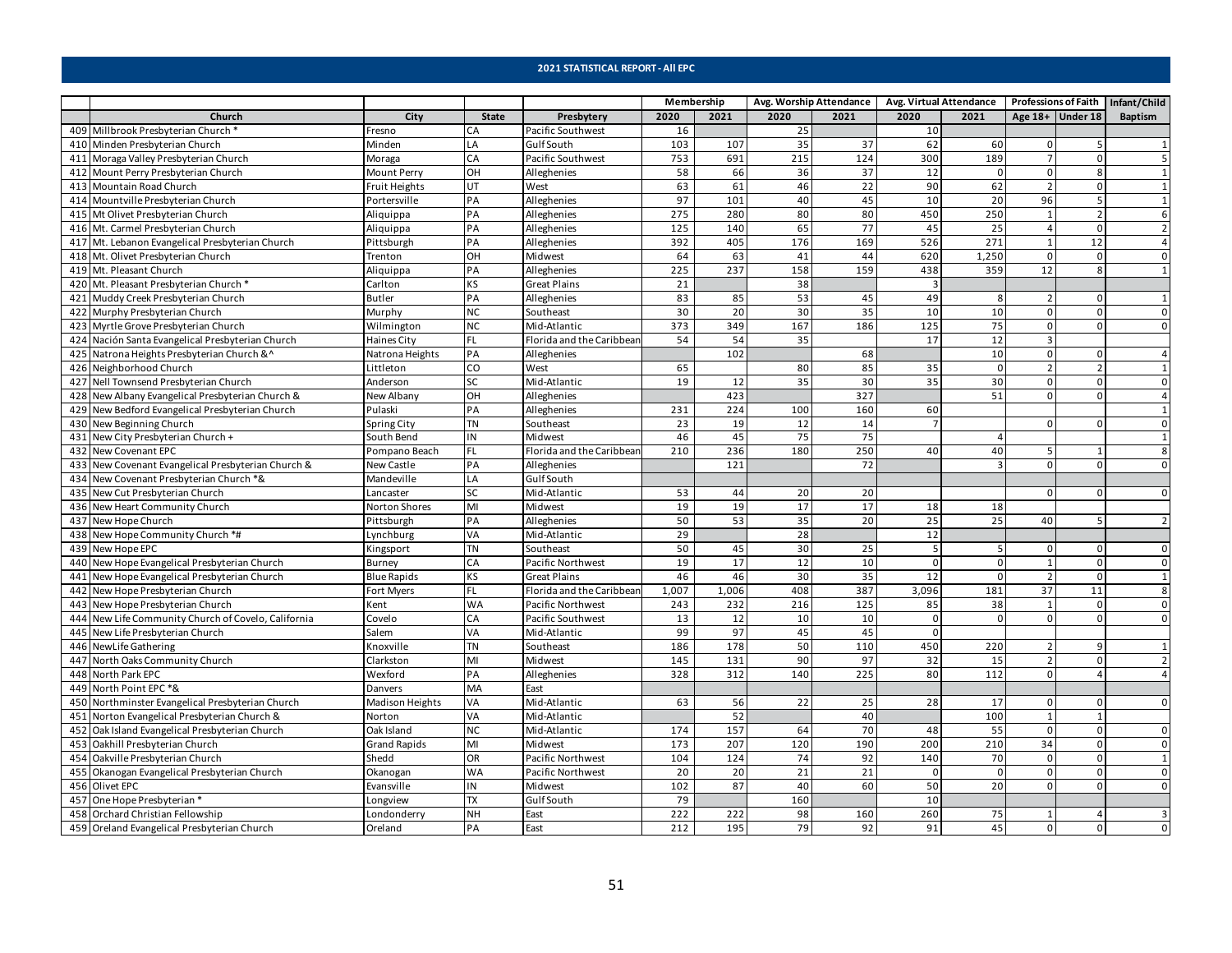|     |                                                  |                       |              |                           | Membership |       |                 | Avg. Worship Attendance | Avg. Virtual Attendance |                 |                | <b>Professions of Faith</b> | Infant/Child            |
|-----|--------------------------------------------------|-----------------------|--------------|---------------------------|------------|-------|-----------------|-------------------------|-------------------------|-----------------|----------------|-----------------------------|-------------------------|
|     | Church                                           | City                  | <b>State</b> | Presbytery                | 2020       | 2021  | 2020            | 2021                    | 2020                    | 2021            |                | Age $18+$ Under 18          | Baptism                 |
|     | 460 Ossian First Presbyterian Church             | Ossian                | IN           | Midwest                   | 76         | 71    | 35              | 45                      | 15                      | 10              | <sup>0</sup>   |                             | 0                       |
| 461 | Osyka Presbyterian Church &                      | Osyka                 | <b>MS</b>    | <b>GulfSouth</b>          |            |       |                 | 5                       |                         |                 |                |                             |                         |
| 462 | Overbrook Presbyterian Church                    | Gaffney               | SC           | Mid-Atlantic              | 47         | 50    | 35              | 35                      | 12                      | $\overline{a}$  | $\Omega$       |                             |                         |
|     | 463 Panhandle Presbyterian Church                | Guymon                | OK           | West                      | 30         | 25    | 13              | 12                      | $\overline{7}$          |                 |                |                             |                         |
|     | 464 Park Avenue Community Church '               | Somerdale             | <b>NJ</b>    | East                      | 29         |       | 29              |                         | 29                      |                 |                |                             |                         |
|     | 465 Park Avenue Presbyterian Church              | Rockingham            | <b>NC</b>    | Mid-Atlantic              | 8          | 9     | 8               | 9                       | 8                       | $\mathsf 0$     | 0              | $\mathbf{0}$                | 0                       |
|     | 466 Parkdale Community Church                    | Parkdale              | <b>OR</b>    | Pacific Northwest         | 30         | 32    | $\overline{17}$ | $\overline{17}$         | 8                       | 8               | $\mathbf 0$    | $\Omega$                    | $\mathbf 0$             |
| 467 | Parker Evangelical Presbyterian Church           | Parker                | CO           | West                      | 493        | 492   | 284             | 355                     | 555                     | 251             | 11             |                             | 9                       |
|     | 468 Parkway Presbyterian Church                  | Cumming               | GA           | Southeast                 | 181        | 190   | 89              | 90                      | 125                     | 75              | $\mathbf{1}$   | 10                          | $\mathbf 1$             |
|     | 469 Parkway Presbyterian Church                  | Tacoma                | <b>WA</b>    | Pacific Northwest         | 80         | 74    | 43              | 52                      | 19                      | 14              | $\overline{4}$ | $\Omega$                    | $\overline{0}$          |
|     | 470 Peace Church                                 | Durham                | <b>NC</b>    | Mid-Atlantic              | 29         | 30    | 39              | 30                      | 23                      | 11              | $\mathsf 0$    | $\mathbf{0}$                | $\mathsf 0$             |
| 471 | Peace Memorial Presbyterian Church &             | Klamath Falls         | OR           | Pacific Northwest         |            | 45    |                 | 40                      |                         | 30              | 6              | $\Omega$                    | $\mathbf 0$             |
| 472 | Peace Presbyterian Church                        | Flint                 | M            | Midwest                   | 18         | 17    | 18              | 19                      | $\Omega$                |                 |                |                             |                         |
| 473 | Perrow Presbyterian Church                       | Cross Lanes           | <b>WV</b>    | Mid-Atlantic              | 90         | 90    | 90              | 90                      | 10                      | 10              |                |                             |                         |
|     | 474 Peters Creek Evangelical Presbyterian Church | Venetia               | PA           | Alleghenies               | 266        | 255   | 25              | 50                      | 50                      | 15              | 6              | $\Omega$                    | 6                       |
|     | 475 Petrolia Presbyterian Church                 | Petrolia              | PA           | Alleghenies               | 57         | 56    | 18              | 17                      | 18                      | 14              | $\Omega$       | $\Omega$                    | $\mathsf 0$             |
|     | 476 Piedmont Presbyterian Church                 | Callaway              | VA           | Mid-Atlantic              | 55         | 51    | 30              | 25                      | $\overline{3}$          | $\mathbf 0$     | 0              | 0                           | $\mathbf 0$             |
|     | 477 Pierpont Presbyterian Church                 | Pierpont              | OH           | Alleghenies               | 96         | 95    | 93              | 92                      | 46                      | 45              |                |                             | $\overline{\mathbf{3}}$ |
|     | 478 Pine Run Presbyterian Church                 | Apollo                | PA           | Alleghenies               | 106        | 96    | 53              | 47                      | 67                      | $\mathbf 0$     | 0              | $\Omega$                    | $\overline{0}$          |
|     | 479 Pineland Presbyterian Church                 | Jacksonville          | <b>NC</b>    | Mid-Atlantic              | 99         | 98    | 60              | 60                      |                         |                 | $\mathbf 0$    |                             | $\mathbf{1}$            |
|     | 480 Pineywoods Presbyterian Church -             | Nacogdoches           | <b>TX</b>    | Gulf South                | 6          | 6     | 9               | 6                       |                         |                 |                |                             |                         |
|     | 481 Plumtree Presbyterian Church                 | Plumtree              | <b>NC</b>    | Southeast                 | 59         | 71    | 66              | 76                      | 20                      | 15              | $\overline{2}$ | $\Omega$                    | $\mathsf 0$             |
| 482 | Presbyterian Church of Kennett Square            | Kennett Square        | PA           | East                      | 107        | 109   | 50              | 50                      | 50                      | $\overline{20}$ | $\mathbf{1}$   |                             | $\overline{4}$          |
|     | 483 Princeton Presbyterian Church                | Princeton             | <b>WV</b>    | Mid-Atlantic              | 89         | 87    | 36              | 36                      | 26                      | 30              | $\mathbf 0$    | $\Omega$                    | $\mathbf{1}$            |
|     | 484 Princetown Evangelical Presbyterian Church   | Duanesburg            | <b>NY</b>    | East                      | 233        | 149   | 126             | 123                     | 100                     | 18              | 10             |                             | $\mathbf{1}$            |
|     | 485 Princeville Presbyterian Church              | Princeville           | IL           | <b>Rivers and Lakes</b>   | 62         | 49    | 35              | 30                      | 5                       | 5               | $\mathsf 0$    | $\Omega$                    | $\mathbf 0$             |
|     | 486 Providence Church                            | Spring Hill           | <b>FL</b>    | Florida and the Caribbear | 156        | 201   | 200             | 285                     | 118                     | 100             | 12             | 6                           | $\overline{2}$          |
|     | 487 Providence Church &                          | Clyde                 | <b>NC</b>    | Southeast                 |            | 41    |                 | 40                      |                         | 10              | $\overline{4}$ | $\mathbf{0}$                | $\mathsf 0$             |
|     | 488 Providence Presbyterian Church               | <b>Bowling Green</b>  | <b>MO</b>    | Mid-America               | 16         | 15    | 16              | 14                      | 6                       | $\overline{2}$  | $\Omega$       | $\Omega$                    | $\mathsf 0$             |
|     | 489 Providence Presbyterian Church               | Angier                | <b>NC</b>    | Mid-Atlantic              | 162        | 166   | 56              | 81                      | 15                      | 10              | 6              |                             | $\mathbf 0$             |
|     | 490 Quest Church of New Braunfels +              | New Braunfels         | <b>TX</b>    | <b>GulfSouth</b>          | 15         | 12    | 16              | 18                      |                         |                 |                |                             |                         |
| 491 | Ramsay Memorial Church                           | Tuskegee              | <b>AL</b>    | Central South             | 27         | 29    | 13              | 18                      | $\mathbf{0}$            | $\mathbf 0$     | $\overline{2}$ | $\Omega$                    | $\mathsf 0$             |
| 492 | Redeemer Presbyterian Church +                   | Erie                  | PA           | Alleghenies               | 36         | 32    | 24              | 24                      | $\mathbf{0}$            |                 | $\mathbf 0$    | $\mathbf{0}$                | $\mathbf{1}$            |
|     | 493 Reston Presbyterian Church                   | Reston                | VA           | East                      | 112        | 104   | 51              | 85                      | 350                     | 27              | $\mathbf{1}$   | $\mathbf{1}$                | $\overline{0}$          |
| 494 | Restoration Church +                             | Mechanicsville        | VA           | Mid-Atlantic              | 280        | 159   | 50              | 120                     | 50                      | 10              | $\Omega$       | $\Omega$                    | $\mathbf 0$             |
| 495 | Restoration Community Church *&+                 | Winston-Salem         | <b>NC</b>    | Mid-Atlantic              |            |       |                 |                         |                         |                 |                |                             |                         |
|     | 496 Restoraton Church                            | Munford               | <b>TN</b>    | Central South             | 199        | 162   | 170             | 178                     | 85                      | 55              | 6              |                             | 5                       |
| 497 | Resurrection Chattanooga *&+                     | Chattanooga           | TN           | Southeast                 |            |       |                 |                         |                         |                 |                |                             |                         |
|     | 498 Resurrection Clinton Hill                    | Brooklyn              | <b>NY</b>    | East                      | 60         | 80    | 40              | 60                      | 30                      | 12              | 0              |                             | $\overline{2}$          |
| 499 | <b>Resurrection Park Slope</b>                   | Brooklyn              | <b>NY</b>    | East                      | 350        | 63    | 300             | 50                      | 150                     |                 |                |                             |                         |
|     | 500 Resurrection Sheepshead Bay                  | Brooklyn              | <b>NY</b>    | East                      | 31         | 31    | 40              | 20                      | 15                      | 5               | $\Omega$       | 0                           | $\mathbf 0$             |
|     | 501 Resurrection Williamsburg *&!                | Brooklyn              | <b>NY</b>    | East                      |            |       |                 |                         |                         |                 |                |                             |                         |
|     | 502 Reynolda Church *&                           | <b>Winston Salem</b>  | <b>NC</b>    | Mid-Atlantic              |            |       |                 |                         |                         |                 |                |                             |                         |
|     | 503 Riceville Valley Community Church            | Asheville             | NC           | Mid-Atlantic              | 50         | 41    | 25              | 28                      | 12                      | 12              | 0              | $\Omega$                    | 0                       |
|     | 504 Ridgecrest Presbyterian Church               | Locust                | <b>NC</b>    | Mid-Atlantic              | 17         | 17    | 15              | 15                      |                         |                 |                |                             |                         |
|     | 505 River City Church                            | DeBary                | <b>FL</b>    | Florida and the Caribbean | 141        | 144   | 55              | 100                     | 125                     | 50              | 12             | $\Omega$                    | $\overline{2}$          |
|     | 506 River City Church                            | St. Charles           | <b>MO</b>    | Mid-America               | 55         | 54    | 80              | 120                     | 10                      | 5               | 0              |                             | $\overline{4}$          |
|     | 507 River Community Church                       | Prairieville          | LA           | Gulf South                | 80         | 63    | 40              | 60                      | 10                      | $\overline{7}$  | $\mathbf{1}$   | $\Omega$                    | $\overline{2}$          |
|     | 508 River Oaks Community Church                  | Clemmons              | <b>NC</b>    | Mid-Atlantic              | 1,076      | 1,001 | 627             | 664                     | 871                     | 916             | 0              | $\mathcal{P}$               | $\mathbf{1}$            |
|     | 509 Rivermont Evangelical Presbyterian Church    | Lynchburg             | VA           | Mid-Atlantic              | 763        | 751   | 273             | 379                     | 400                     | 210             | 5              | 6                           | $\mathbf{3}$            |
|     | 510 Riverside Church                             | <b>Webster Groves</b> | <b>MO</b>    | Mid-America               | 126        | 119   | 40              | 150                     | 140                     | 40              |                |                             | $\overline{2}$          |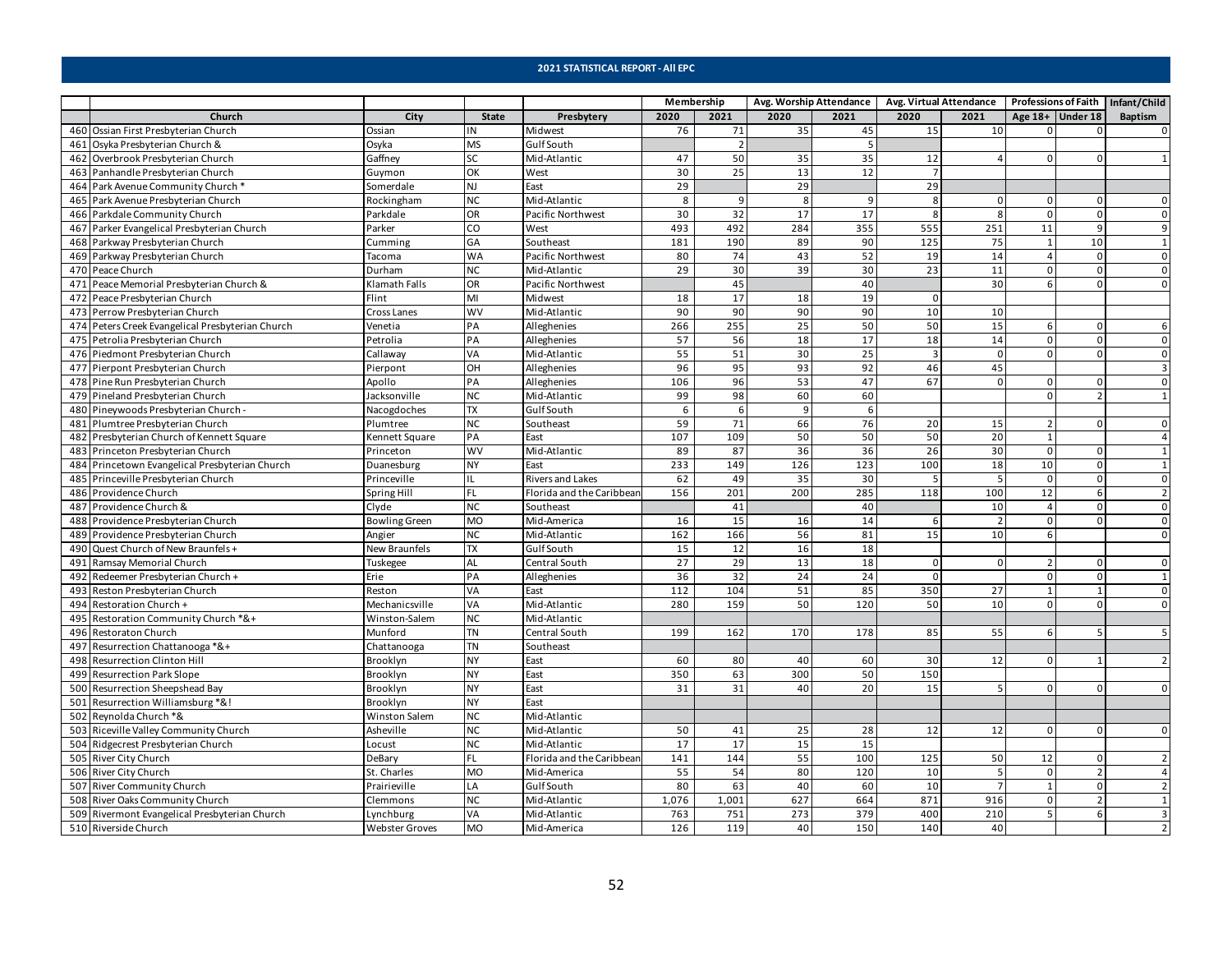|                                                                                                                                                                                                                                                                                                                                                                                                                                                                                                                                                                                                                                                                                                                                                                                                                                                                                                                                                                                                                                                                                                                                                                                                                                                                                                                                                                                                                                                                                                                                                                                                                                                                                                                                                                                                                                                                                                                                                                                                                                                                                                                                                                                                                                                                                                                                                                                                                                                                                                                                                                                                                                                                                                                                                                                                                                                                                                                                                                                                                                                                                                                                                                                                                                                                                                                                                                                                                                                                                                                                                                                                                                                                                                                                                                                                                                                                                                                                                                                                                                                                                                                                                                                                                                                                                                                                                                                                                                                                                                                                                                                                                                                                                                                                                                                                                                                                                                                                                                                                                                                                                                                                                                                                                                                                                                                                                                                                                                                                                                                                                                                                                                                                                                                                                                                                                                                                                                                                                                                                                                                                                                                                                                                                                                                                                                                                                                                                                                                                                                                                                                                                                                                                                                                                                                                                                                                                                                                                                                                                                                                                                                                                                                                                                                                                                   |                 |              |                         | Membership      |                 |      | Avg. Worship Attendance |          | Avg. Virtual Attendance   Professions of Faith   Infant/Child |                    |                |                |
|-----------------------------------------------------------------------------------------------------------------------------------------------------------------------------------------------------------------------------------------------------------------------------------------------------------------------------------------------------------------------------------------------------------------------------------------------------------------------------------------------------------------------------------------------------------------------------------------------------------------------------------------------------------------------------------------------------------------------------------------------------------------------------------------------------------------------------------------------------------------------------------------------------------------------------------------------------------------------------------------------------------------------------------------------------------------------------------------------------------------------------------------------------------------------------------------------------------------------------------------------------------------------------------------------------------------------------------------------------------------------------------------------------------------------------------------------------------------------------------------------------------------------------------------------------------------------------------------------------------------------------------------------------------------------------------------------------------------------------------------------------------------------------------------------------------------------------------------------------------------------------------------------------------------------------------------------------------------------------------------------------------------------------------------------------------------------------------------------------------------------------------------------------------------------------------------------------------------------------------------------------------------------------------------------------------------------------------------------------------------------------------------------------------------------------------------------------------------------------------------------------------------------------------------------------------------------------------------------------------------------------------------------------------------------------------------------------------------------------------------------------------------------------------------------------------------------------------------------------------------------------------------------------------------------------------------------------------------------------------------------------------------------------------------------------------------------------------------------------------------------------------------------------------------------------------------------------------------------------------------------------------------------------------------------------------------------------------------------------------------------------------------------------------------------------------------------------------------------------------------------------------------------------------------------------------------------------------------------------------------------------------------------------------------------------------------------------------------------------------------------------------------------------------------------------------------------------------------------------------------------------------------------------------------------------------------------------------------------------------------------------------------------------------------------------------------------------------------------------------------------------------------------------------------------------------------------------------------------------------------------------------------------------------------------------------------------------------------------------------------------------------------------------------------------------------------------------------------------------------------------------------------------------------------------------------------------------------------------------------------------------------------------------------------------------------------------------------------------------------------------------------------------------------------------------------------------------------------------------------------------------------------------------------------------------------------------------------------------------------------------------------------------------------------------------------------------------------------------------------------------------------------------------------------------------------------------------------------------------------------------------------------------------------------------------------------------------------------------------------------------------------------------------------------------------------------------------------------------------------------------------------------------------------------------------------------------------------------------------------------------------------------------------------------------------------------------------------------------------------------------------------------------------------------------------------------------------------------------------------------------------------------------------------------------------------------------------------------------------------------------------------------------------------------------------------------------------------------------------------------------------------------------------------------------------------------------------------------------------------------------------------------------------------------------------------------------------------------------------------------------------------------------------------------------------------------------------------------------------------------------------------------------------------------------------------------------------------------------------------------------------------------------------------------------------------------------------------------------------------------------------------------------------------------------------------------------------------------------------------------------------------------------------------------------------------------------------------------------------------------------------------------------------------------------------------------------------------------------------------------------------------------------------------------------------------------------------------------------------------------------------------------------------------|-----------------|--------------|-------------------------|-----------------|-----------------|------|-------------------------|----------|---------------------------------------------------------------|--------------------|----------------|----------------|
| Church                                                                                                                                                                                                                                                                                                                                                                                                                                                                                                                                                                                                                                                                                                                                                                                                                                                                                                                                                                                                                                                                                                                                                                                                                                                                                                                                                                                                                                                                                                                                                                                                                                                                                                                                                                                                                                                                                                                                                                                                                                                                                                                                                                                                                                                                                                                                                                                                                                                                                                                                                                                                                                                                                                                                                                                                                                                                                                                                                                                                                                                                                                                                                                                                                                                                                                                                                                                                                                                                                                                                                                                                                                                                                                                                                                                                                                                                                                                                                                                                                                                                                                                                                                                                                                                                                                                                                                                                                                                                                                                                                                                                                                                                                                                                                                                                                                                                                                                                                                                                                                                                                                                                                                                                                                                                                                                                                                                                                                                                                                                                                                                                                                                                                                                                                                                                                                                                                                                                                                                                                                                                                                                                                                                                                                                                                                                                                                                                                                                                                                                                                                                                                                                                                                                                                                                                                                                                                                                                                                                                                                                                                                                                                                                                                                                                            | City            | <b>State</b> | Presbytery              | 2020            | 2021            | 2020 | 2021                    | 2020     | 2021                                                          | Age $18+$ Under 18 |                | <b>Baptism</b> |
| 511 Riverside Evangelical Church                                                                                                                                                                                                                                                                                                                                                                                                                                                                                                                                                                                                                                                                                                                                                                                                                                                                                                                                                                                                                                                                                                                                                                                                                                                                                                                                                                                                                                                                                                                                                                                                                                                                                                                                                                                                                                                                                                                                                                                                                                                                                                                                                                                                                                                                                                                                                                                                                                                                                                                                                                                                                                                                                                                                                                                                                                                                                                                                                                                                                                                                                                                                                                                                                                                                                                                                                                                                                                                                                                                                                                                                                                                                                                                                                                                                                                                                                                                                                                                                                                                                                                                                                                                                                                                                                                                                                                                                                                                                                                                                                                                                                                                                                                                                                                                                                                                                                                                                                                                                                                                                                                                                                                                                                                                                                                                                                                                                                                                                                                                                                                                                                                                                                                                                                                                                                                                                                                                                                                                                                                                                                                                                                                                                                                                                                                                                                                                                                                                                                                                                                                                                                                                                                                                                                                                                                                                                                                                                                                                                                                                                                                                                                                                                                                                  | Sartell         | <b>MN</b>    | <b>Rivers and Lakes</b> | 86              | 81              | 45   | 50                      | 35       | 12                                                            | 0                  | $\Omega$       | $\mathbf{0}$   |
| 512 Rockville Presbyterian Church                                                                                                                                                                                                                                                                                                                                                                                                                                                                                                                                                                                                                                                                                                                                                                                                                                                                                                                                                                                                                                                                                                                                                                                                                                                                                                                                                                                                                                                                                                                                                                                                                                                                                                                                                                                                                                                                                                                                                                                                                                                                                                                                                                                                                                                                                                                                                                                                                                                                                                                                                                                                                                                                                                                                                                                                                                                                                                                                                                                                                                                                                                                                                                                                                                                                                                                                                                                                                                                                                                                                                                                                                                                                                                                                                                                                                                                                                                                                                                                                                                                                                                                                                                                                                                                                                                                                                                                                                                                                                                                                                                                                                                                                                                                                                                                                                                                                                                                                                                                                                                                                                                                                                                                                                                                                                                                                                                                                                                                                                                                                                                                                                                                                                                                                                                                                                                                                                                                                                                                                                                                                                                                                                                                                                                                                                                                                                                                                                                                                                                                                                                                                                                                                                                                                                                                                                                                                                                                                                                                                                                                                                                                                                                                                                                                 | Wadmalaw Island | <b>SC</b>    | Mid-Atlantic            | 66              | 68              | 56   | 63                      | 10       | 5                                                             | $\mathbf{1}$       |                | $\overline{2}$ |
| 513 Rocky River Presbyterian Church *&                                                                                                                                                                                                                                                                                                                                                                                                                                                                                                                                                                                                                                                                                                                                                                                                                                                                                                                                                                                                                                                                                                                                                                                                                                                                                                                                                                                                                                                                                                                                                                                                                                                                                                                                                                                                                                                                                                                                                                                                                                                                                                                                                                                                                                                                                                                                                                                                                                                                                                                                                                                                                                                                                                                                                                                                                                                                                                                                                                                                                                                                                                                                                                                                                                                                                                                                                                                                                                                                                                                                                                                                                                                                                                                                                                                                                                                                                                                                                                                                                                                                                                                                                                                                                                                                                                                                                                                                                                                                                                                                                                                                                                                                                                                                                                                                                                                                                                                                                                                                                                                                                                                                                                                                                                                                                                                                                                                                                                                                                                                                                                                                                                                                                                                                                                                                                                                                                                                                                                                                                                                                                                                                                                                                                                                                                                                                                                                                                                                                                                                                                                                                                                                                                                                                                                                                                                                                                                                                                                                                                                                                                                                                                                                                                                            | Calhoun Falls   | <b>SC</b>    | Mid-Atlantic            |                 |                 |      |                         |          |                                                               |                    |                |                |
| 514 Romine Prairie Presbyterian Church                                                                                                                                                                                                                                                                                                                                                                                                                                                                                                                                                                                                                                                                                                                                                                                                                                                                                                                                                                                                                                                                                                                                                                                                                                                                                                                                                                                                                                                                                                                                                                                                                                                                                                                                                                                                                                                                                                                                                                                                                                                                                                                                                                                                                                                                                                                                                                                                                                                                                                                                                                                                                                                                                                                                                                                                                                                                                                                                                                                                                                                                                                                                                                                                                                                                                                                                                                                                                                                                                                                                                                                                                                                                                                                                                                                                                                                                                                                                                                                                                                                                                                                                                                                                                                                                                                                                                                                                                                                                                                                                                                                                                                                                                                                                                                                                                                                                                                                                                                                                                                                                                                                                                                                                                                                                                                                                                                                                                                                                                                                                                                                                                                                                                                                                                                                                                                                                                                                                                                                                                                                                                                                                                                                                                                                                                                                                                                                                                                                                                                                                                                                                                                                                                                                                                                                                                                                                                                                                                                                                                                                                                                                                                                                                                                            | Kell            | IL           | <b>Rivers and Lakes</b> | 10              | q               | 9    | 12                      | $\Omega$ |                                                               |                    |                |                |
| 515 Roseann Evangelical Presbyterian Church ^                                                                                                                                                                                                                                                                                                                                                                                                                                                                                                                                                                                                                                                                                                                                                                                                                                                                                                                                                                                                                                                                                                                                                                                                                                                                                                                                                                                                                                                                                                                                                                                                                                                                                                                                                                                                                                                                                                                                                                                                                                                                                                                                                                                                                                                                                                                                                                                                                                                                                                                                                                                                                                                                                                                                                                                                                                                                                                                                                                                                                                                                                                                                                                                                                                                                                                                                                                                                                                                                                                                                                                                                                                                                                                                                                                                                                                                                                                                                                                                                                                                                                                                                                                                                                                                                                                                                                                                                                                                                                                                                                                                                                                                                                                                                                                                                                                                                                                                                                                                                                                                                                                                                                                                                                                                                                                                                                                                                                                                                                                                                                                                                                                                                                                                                                                                                                                                                                                                                                                                                                                                                                                                                                                                                                                                                                                                                                                                                                                                                                                                                                                                                                                                                                                                                                                                                                                                                                                                                                                                                                                                                                                                                                                                                                                     | Hurley          | VA           | Mid-Atlantic            | 40              | 40              | 30   | 15                      | 700      | 700                                                           |                    |                |                |
| 516 Roslyn Presbyterian Church                                                                                                                                                                                                                                                                                                                                                                                                                                                                                                                                                                                                                                                                                                                                                                                                                                                                                                                                                                                                                                                                                                                                                                                                                                                                                                                                                                                                                                                                                                                                                                                                                                                                                                                                                                                                                                                                                                                                                                                                                                                                                                                                                                                                                                                                                                                                                                                                                                                                                                                                                                                                                                                                                                                                                                                                                                                                                                                                                                                                                                                                                                                                                                                                                                                                                                                                                                                                                                                                                                                                                                                                                                                                                                                                                                                                                                                                                                                                                                                                                                                                                                                                                                                                                                                                                                                                                                                                                                                                                                                                                                                                                                                                                                                                                                                                                                                                                                                                                                                                                                                                                                                                                                                                                                                                                                                                                                                                                                                                                                                                                                                                                                                                                                                                                                                                                                                                                                                                                                                                                                                                                                                                                                                                                                                                                                                                                                                                                                                                                                                                                                                                                                                                                                                                                                                                                                                                                                                                                                                                                                                                                                                                                                                                                                                    | Roslyn          | <b>WA</b>    | Pacific Northwest       | 52              | 50              | 35   | 38                      | 20       | 15                                                            | 0                  | $\Omega$       | $\Omega$       |
| 517 Round Hill Presbyterian Church                                                                                                                                                                                                                                                                                                                                                                                                                                                                                                                                                                                                                                                                                                                                                                                                                                                                                                                                                                                                                                                                                                                                                                                                                                                                                                                                                                                                                                                                                                                                                                                                                                                                                                                                                                                                                                                                                                                                                                                                                                                                                                                                                                                                                                                                                                                                                                                                                                                                                                                                                                                                                                                                                                                                                                                                                                                                                                                                                                                                                                                                                                                                                                                                                                                                                                                                                                                                                                                                                                                                                                                                                                                                                                                                                                                                                                                                                                                                                                                                                                                                                                                                                                                                                                                                                                                                                                                                                                                                                                                                                                                                                                                                                                                                                                                                                                                                                                                                                                                                                                                                                                                                                                                                                                                                                                                                                                                                                                                                                                                                                                                                                                                                                                                                                                                                                                                                                                                                                                                                                                                                                                                                                                                                                                                                                                                                                                                                                                                                                                                                                                                                                                                                                                                                                                                                                                                                                                                                                                                                                                                                                                                                                                                                                                                | Elizabeth       | PA           | Alleghenies             | 110             | 112             | 23   | 34                      | 41       | 15                                                            | 4                  | <sup>n</sup>   | $\Delta$       |
| 518 Round Hill Presbyterian Church *                                                                                                                                                                                                                                                                                                                                                                                                                                                                                                                                                                                                                                                                                                                                                                                                                                                                                                                                                                                                                                                                                                                                                                                                                                                                                                                                                                                                                                                                                                                                                                                                                                                                                                                                                                                                                                                                                                                                                                                                                                                                                                                                                                                                                                                                                                                                                                                                                                                                                                                                                                                                                                                                                                                                                                                                                                                                                                                                                                                                                                                                                                                                                                                                                                                                                                                                                                                                                                                                                                                                                                                                                                                                                                                                                                                                                                                                                                                                                                                                                                                                                                                                                                                                                                                                                                                                                                                                                                                                                                                                                                                                                                                                                                                                                                                                                                                                                                                                                                                                                                                                                                                                                                                                                                                                                                                                                                                                                                                                                                                                                                                                                                                                                                                                                                                                                                                                                                                                                                                                                                                                                                                                                                                                                                                                                                                                                                                                                                                                                                                                                                                                                                                                                                                                                                                                                                                                                                                                                                                                                                                                                                                                                                                                                                              | Felton          | PA           | East                    | 66              |                 | 25   |                         | 30       |                                                               |                    |                |                |
| 519 Rourk Presbyterian Church                                                                                                                                                                                                                                                                                                                                                                                                                                                                                                                                                                                                                                                                                                                                                                                                                                                                                                                                                                                                                                                                                                                                                                                                                                                                                                                                                                                                                                                                                                                                                                                                                                                                                                                                                                                                                                                                                                                                                                                                                                                                                                                                                                                                                                                                                                                                                                                                                                                                                                                                                                                                                                                                                                                                                                                                                                                                                                                                                                                                                                                                                                                                                                                                                                                                                                                                                                                                                                                                                                                                                                                                                                                                                                                                                                                                                                                                                                                                                                                                                                                                                                                                                                                                                                                                                                                                                                                                                                                                                                                                                                                                                                                                                                                                                                                                                                                                                                                                                                                                                                                                                                                                                                                                                                                                                                                                                                                                                                                                                                                                                                                                                                                                                                                                                                                                                                                                                                                                                                                                                                                                                                                                                                                                                                                                                                                                                                                                                                                                                                                                                                                                                                                                                                                                                                                                                                                                                                                                                                                                                                                                                                                                                                                                                                                     | Ellerbe         | <b>NC</b>    | Mid-Atlantic            | 50              | 44              | 41   | 39                      | 10       | 6                                                             | $\mathbf{1}$       |                |                |
| 520 Russellville Presbyterian Church                                                                                                                                                                                                                                                                                                                                                                                                                                                                                                                                                                                                                                                                                                                                                                                                                                                                                                                                                                                                                                                                                                                                                                                                                                                                                                                                                                                                                                                                                                                                                                                                                                                                                                                                                                                                                                                                                                                                                                                                                                                                                                                                                                                                                                                                                                                                                                                                                                                                                                                                                                                                                                                                                                                                                                                                                                                                                                                                                                                                                                                                                                                                                                                                                                                                                                                                                                                                                                                                                                                                                                                                                                                                                                                                                                                                                                                                                                                                                                                                                                                                                                                                                                                                                                                                                                                                                                                                                                                                                                                                                                                                                                                                                                                                                                                                                                                                                                                                                                                                                                                                                                                                                                                                                                                                                                                                                                                                                                                                                                                                                                                                                                                                                                                                                                                                                                                                                                                                                                                                                                                                                                                                                                                                                                                                                                                                                                                                                                                                                                                                                                                                                                                                                                                                                                                                                                                                                                                                                                                                                                                                                                                                                                                                                                              | Russellville    | HO           | Midwest                 | $\overline{22}$ | $\overline{22}$ | 13   | 11                      | -6       | $\overline{5}$                                                | $\mathbf 0$        | $\Omega$       | $\Omega$       |
| 521 Saddlerock Evangelical Presbyterian Church                                                                                                                                                                                                                                                                                                                                                                                                                                                                                                                                                                                                                                                                                                                                                                                                                                                                                                                                                                                                                                                                                                                                                                                                                                                                                                                                                                                                                                                                                                                                                                                                                                                                                                                                                                                                                                                                                                                                                                                                                                                                                                                                                                                                                                                                                                                                                                                                                                                                                                                                                                                                                                                                                                                                                                                                                                                                                                                                                                                                                                                                                                                                                                                                                                                                                                                                                                                                                                                                                                                                                                                                                                                                                                                                                                                                                                                                                                                                                                                                                                                                                                                                                                                                                                                                                                                                                                                                                                                                                                                                                                                                                                                                                                                                                                                                                                                                                                                                                                                                                                                                                                                                                                                                                                                                                                                                                                                                                                                                                                                                                                                                                                                                                                                                                                                                                                                                                                                                                                                                                                                                                                                                                                                                                                                                                                                                                                                                                                                                                                                                                                                                                                                                                                                                                                                                                                                                                                                                                                                                                                                                                                                                                                                                                                    | Wenatchee       | <b>WA</b>    | Pacific Northwest       | 345             | 328             | 80   | 155                     | 160      | 85                                                            | $\mathsf 0$        | $\mathbf 0$    | $\mathbf{1}$   |
| 522 Saint Patrick Presbyterian Church                                                                                                                                                                                                                                                                                                                                                                                                                                                                                                                                                                                                                                                                                                                                                                                                                                                                                                                                                                                                                                                                                                                                                                                                                                                                                                                                                                                                                                                                                                                                                                                                                                                                                                                                                                                                                                                                                                                                                                                                                                                                                                                                                                                                                                                                                                                                                                                                                                                                                                                                                                                                                                                                                                                                                                                                                                                                                                                                                                                                                                                                                                                                                                                                                                                                                                                                                                                                                                                                                                                                                                                                                                                                                                                                                                                                                                                                                                                                                                                                                                                                                                                                                                                                                                                                                                                                                                                                                                                                                                                                                                                                                                                                                                                                                                                                                                                                                                                                                                                                                                                                                                                                                                                                                                                                                                                                                                                                                                                                                                                                                                                                                                                                                                                                                                                                                                                                                                                                                                                                                                                                                                                                                                                                                                                                                                                                                                                                                                                                                                                                                                                                                                                                                                                                                                                                                                                                                                                                                                                                                                                                                                                                                                                                                                             | Denver          | CO           | West                    | 37              | 36              | 25   | 30                      | 15       |                                                               | $\mathbf 0$        | 0              | $\overline{2}$ |
| 523 San Benito Presbyterian Church *&                                                                                                                                                                                                                                                                                                                                                                                                                                                                                                                                                                                                                                                                                                                                                                                                                                                                                                                                                                                                                                                                                                                                                                                                                                                                                                                                                                                                                                                                                                                                                                                                                                                                                                                                                                                                                                                                                                                                                                                                                                                                                                                                                                                                                                                                                                                                                                                                                                                                                                                                                                                                                                                                                                                                                                                                                                                                                                                                                                                                                                                                                                                                                                                                                                                                                                                                                                                                                                                                                                                                                                                                                                                                                                                                                                                                                                                                                                                                                                                                                                                                                                                                                                                                                                                                                                                                                                                                                                                                                                                                                                                                                                                                                                                                                                                                                                                                                                                                                                                                                                                                                                                                                                                                                                                                                                                                                                                                                                                                                                                                                                                                                                                                                                                                                                                                                                                                                                                                                                                                                                                                                                                                                                                                                                                                                                                                                                                                                                                                                                                                                                                                                                                                                                                                                                                                                                                                                                                                                                                                                                                                                                                                                                                                                                             | San Benito      | TX           | <b>GulfSouth</b>        |                 |                 |      |                         |          |                                                               |                    |                |                |
| 524 San Ramon Presbyterian Church                                                                                                                                                                                                                                                                                                                                                                                                                                                                                                                                                                                                                                                                                                                                                                                                                                                                                                                                                                                                                                                                                                                                                                                                                                                                                                                                                                                                                                                                                                                                                                                                                                                                                                                                                                                                                                                                                                                                                                                                                                                                                                                                                                                                                                                                                                                                                                                                                                                                                                                                                                                                                                                                                                                                                                                                                                                                                                                                                                                                                                                                                                                                                                                                                                                                                                                                                                                                                                                                                                                                                                                                                                                                                                                                                                                                                                                                                                                                                                                                                                                                                                                                                                                                                                                                                                                                                                                                                                                                                                                                                                                                                                                                                                                                                                                                                                                                                                                                                                                                                                                                                                                                                                                                                                                                                                                                                                                                                                                                                                                                                                                                                                                                                                                                                                                                                                                                                                                                                                                                                                                                                                                                                                                                                                                                                                                                                                                                                                                                                                                                                                                                                                                                                                                                                                                                                                                                                                                                                                                                                                                                                                                                                                                                                                                 | San Ramon       | CA           | Pacific Southwest       | 167             | 152             | 174  | 60                      | 206      | 86                                                            | $\Omega$           |                | $\mathbf{0}$   |
| 525 Sanger Community Church &                                                                                                                                                                                                                                                                                                                                                                                                                                                                                                                                                                                                                                                                                                                                                                                                                                                                                                                                                                                                                                                                                                                                                                                                                                                                                                                                                                                                                                                                                                                                                                                                                                                                                                                                                                                                                                                                                                                                                                                                                                                                                                                                                                                                                                                                                                                                                                                                                                                                                                                                                                                                                                                                                                                                                                                                                                                                                                                                                                                                                                                                                                                                                                                                                                                                                                                                                                                                                                                                                                                                                                                                                                                                                                                                                                                                                                                                                                                                                                                                                                                                                                                                                                                                                                                                                                                                                                                                                                                                                                                                                                                                                                                                                                                                                                                                                                                                                                                                                                                                                                                                                                                                                                                                                                                                                                                                                                                                                                                                                                                                                                                                                                                                                                                                                                                                                                                                                                                                                                                                                                                                                                                                                                                                                                                                                                                                                                                                                                                                                                                                                                                                                                                                                                                                                                                                                                                                                                                                                                                                                                                                                                                                                                                                                                                     | Sanger          | CA           | Pacific Southwest       |                 | 45              |      | 50                      |          | 40                                                            |                    |                |                |
| 526 Scotland Presbyterian Church &                                                                                                                                                                                                                                                                                                                                                                                                                                                                                                                                                                                                                                                                                                                                                                                                                                                                                                                                                                                                                                                                                                                                                                                                                                                                                                                                                                                                                                                                                                                                                                                                                                                                                                                                                                                                                                                                                                                                                                                                                                                                                                                                                                                                                                                                                                                                                                                                                                                                                                                                                                                                                                                                                                                                                                                                                                                                                                                                                                                                                                                                                                                                                                                                                                                                                                                                                                                                                                                                                                                                                                                                                                                                                                                                                                                                                                                                                                                                                                                                                                                                                                                                                                                                                                                                                                                                                                                                                                                                                                                                                                                                                                                                                                                                                                                                                                                                                                                                                                                                                                                                                                                                                                                                                                                                                                                                                                                                                                                                                                                                                                                                                                                                                                                                                                                                                                                                                                                                                                                                                                                                                                                                                                                                                                                                                                                                                                                                                                                                                                                                                                                                                                                                                                                                                                                                                                                                                                                                                                                                                                                                                                                                                                                                                                                | El Dorado       | <b>AR</b>    | <b>GulfSouth</b>        |                 |                 |      | 30                      |          |                                                               |                    |                |                |
| 527 Second Presbyterian Church                                                                                                                                                                                                                                                                                                                                                                                                                                                                                                                                                                                                                                                                                                                                                                                                                                                                                                                                                                                                                                                                                                                                                                                                                                                                                                                                                                                                                                                                                                                                                                                                                                                                                                                                                                                                                                                                                                                                                                                                                                                                                                                                                                                                                                                                                                                                                                                                                                                                                                                                                                                                                                                                                                                                                                                                                                                                                                                                                                                                                                                                                                                                                                                                                                                                                                                                                                                                                                                                                                                                                                                                                                                                                                                                                                                                                                                                                                                                                                                                                                                                                                                                                                                                                                                                                                                                                                                                                                                                                                                                                                                                                                                                                                                                                                                                                                                                                                                                                                                                                                                                                                                                                                                                                                                                                                                                                                                                                                                                                                                                                                                                                                                                                                                                                                                                                                                                                                                                                                                                                                                                                                                                                                                                                                                                                                                                                                                                                                                                                                                                                                                                                                                                                                                                                                                                                                                                                                                                                                                                                                                                                                                                                                                                                                                    | Memphis         | <b>TN</b>    | Central South           | 2,794           | 2,744           | 933  | 817                     | 420      | 232                                                           | $\mathbf{1}$       | 22             | 38             |
| 528 Sequim Community Church                                                                                                                                                                                                                                                                                                                                                                                                                                                                                                                                                                                                                                                                                                                                                                                                                                                                                                                                                                                                                                                                                                                                                                                                                                                                                                                                                                                                                                                                                                                                                                                                                                                                                                                                                                                                                                                                                                                                                                                                                                                                                                                                                                                                                                                                                                                                                                                                                                                                                                                                                                                                                                                                                                                                                                                                                                                                                                                                                                                                                                                                                                                                                                                                                                                                                                                                                                                                                                                                                                                                                                                                                                                                                                                                                                                                                                                                                                                                                                                                                                                                                                                                                                                                                                                                                                                                                                                                                                                                                                                                                                                                                                                                                                                                                                                                                                                                                                                                                                                                                                                                                                                                                                                                                                                                                                                                                                                                                                                                                                                                                                                                                                                                                                                                                                                                                                                                                                                                                                                                                                                                                                                                                                                                                                                                                                                                                                                                                                                                                                                                                                                                                                                                                                                                                                                                                                                                                                                                                                                                                                                                                                                                                                                                                                                       | Sequim          | <b>WA</b>    | Pacific Northwest       | 431             | 402             | 282  | 231                     | 381      | 93                                                            | 5                  | 11             | 11             |
| 529 Shiloh Presbyterian Church                                                                                                                                                                                                                                                                                                                                                                                                                                                                                                                                                                                                                                                                                                                                                                                                                                                                                                                                                                                                                                                                                                                                                                                                                                                                                                                                                                                                                                                                                                                                                                                                                                                                                                                                                                                                                                                                                                                                                                                                                                                                                                                                                                                                                                                                                                                                                                                                                                                                                                                                                                                                                                                                                                                                                                                                                                                                                                                                                                                                                                                                                                                                                                                                                                                                                                                                                                                                                                                                                                                                                                                                                                                                                                                                                                                                                                                                                                                                                                                                                                                                                                                                                                                                                                                                                                                                                                                                                                                                                                                                                                                                                                                                                                                                                                                                                                                                                                                                                                                                                                                                                                                                                                                                                                                                                                                                                                                                                                                                                                                                                                                                                                                                                                                                                                                                                                                                                                                                                                                                                                                                                                                                                                                                                                                                                                                                                                                                                                                                                                                                                                                                                                                                                                                                                                                                                                                                                                                                                                                                                                                                                                                                                                                                                                                    | St. Marys       | PA           | Alleghenies             | 101             | 96              | 46   | 40                      | 370      | 190                                                           | $\overline{3}$     |                | $\overline{2}$ |
| 530 Sierra Presbyterian Church                                                                                                                                                                                                                                                                                                                                                                                                                                                                                                                                                                                                                                                                                                                                                                                                                                                                                                                                                                                                                                                                                                                                                                                                                                                                                                                                                                                                                                                                                                                                                                                                                                                                                                                                                                                                                                                                                                                                                                                                                                                                                                                                                                                                                                                                                                                                                                                                                                                                                                                                                                                                                                                                                                                                                                                                                                                                                                                                                                                                                                                                                                                                                                                                                                                                                                                                                                                                                                                                                                                                                                                                                                                                                                                                                                                                                                                                                                                                                                                                                                                                                                                                                                                                                                                                                                                                                                                                                                                                                                                                                                                                                                                                                                                                                                                                                                                                                                                                                                                                                                                                                                                                                                                                                                                                                                                                                                                                                                                                                                                                                                                                                                                                                                                                                                                                                                                                                                                                                                                                                                                                                                                                                                                                                                                                                                                                                                                                                                                                                                                                                                                                                                                                                                                                                                                                                                                                                                                                                                                                                                                                                                                                                                                                                                                    | Nevada City     | CA           | Pacific Southwest       | 268             | 226             | 100  | 202                     | 224      | 80                                                            | $\overline{2}$     | $\overline{3}$ |                |
| 531 Signal Mountain Presbyterian Church                                                                                                                                                                                                                                                                                                                                                                                                                                                                                                                                                                                                                                                                                                                                                                                                                                                                                                                                                                                                                                                                                                                                                                                                                                                                                                                                                                                                                                                                                                                                                                                                                                                                                                                                                                                                                                                                                                                                                                                                                                                                                                                                                                                                                                                                                                                                                                                                                                                                                                                                                                                                                                                                                                                                                                                                                                                                                                                                                                                                                                                                                                                                                                                                                                                                                                                                                                                                                                                                                                                                                                                                                                                                                                                                                                                                                                                                                                                                                                                                                                                                                                                                                                                                                                                                                                                                                                                                                                                                                                                                                                                                                                                                                                                                                                                                                                                                                                                                                                                                                                                                                                                                                                                                                                                                                                                                                                                                                                                                                                                                                                                                                                                                                                                                                                                                                                                                                                                                                                                                                                                                                                                                                                                                                                                                                                                                                                                                                                                                                                                                                                                                                                                                                                                                                                                                                                                                                                                                                                                                                                                                                                                                                                                                                                           | Signal Mountain | <b>TN</b>    | Southeast               | 1,495           | 1,495           | 423  | 760                     | 346      | 346                                                           | $\overline{2}$     | 27             | 14             |
| 532 Siler Presbyterian Church                                                                                                                                                                                                                                                                                                                                                                                                                                                                                                                                                                                                                                                                                                                                                                                                                                                                                                                                                                                                                                                                                                                                                                                                                                                                                                                                                                                                                                                                                                                                                                                                                                                                                                                                                                                                                                                                                                                                                                                                                                                                                                                                                                                                                                                                                                                                                                                                                                                                                                                                                                                                                                                                                                                                                                                                                                                                                                                                                                                                                                                                                                                                                                                                                                                                                                                                                                                                                                                                                                                                                                                                                                                                                                                                                                                                                                                                                                                                                                                                                                                                                                                                                                                                                                                                                                                                                                                                                                                                                                                                                                                                                                                                                                                                                                                                                                                                                                                                                                                                                                                                                                                                                                                                                                                                                                                                                                                                                                                                                                                                                                                                                                                                                                                                                                                                                                                                                                                                                                                                                                                                                                                                                                                                                                                                                                                                                                                                                                                                                                                                                                                                                                                                                                                                                                                                                                                                                                                                                                                                                                                                                                                                                                                                                                                     | Wesley Chapel   | <b>NC</b>    | Mid-Atlantic            | 472             | 469             | 149  | 162                     | 66       | 38                                                            | $\mathbf 0$        | 6              | $\overline{2}$ |
| 533 Silver Lake Christian Community Church                                                                                                                                                                                                                                                                                                                                                                                                                                                                                                                                                                                                                                                                                                                                                                                                                                                                                                                                                                                                                                                                                                                                                                                                                                                                                                                                                                                                                                                                                                                                                                                                                                                                                                                                                                                                                                                                                                                                                                                                                                                                                                                                                                                                                                                                                                                                                                                                                                                                                                                                                                                                                                                                                                                                                                                                                                                                                                                                                                                                                                                                                                                                                                                                                                                                                                                                                                                                                                                                                                                                                                                                                                                                                                                                                                                                                                                                                                                                                                                                                                                                                                                                                                                                                                                                                                                                                                                                                                                                                                                                                                                                                                                                                                                                                                                                                                                                                                                                                                                                                                                                                                                                                                                                                                                                                                                                                                                                                                                                                                                                                                                                                                                                                                                                                                                                                                                                                                                                                                                                                                                                                                                                                                                                                                                                                                                                                                                                                                                                                                                                                                                                                                                                                                                                                                                                                                                                                                                                                                                                                                                                                                                                                                                                                                        | <b>Brackney</b> | PA           | East                    | 45              | 43              | 31   | 28                      |          |                                                               | $\mathbf{1}$       | 0              | $\mathsf 0$    |
| 534 Simple Church: The Watering Hole &#</td><td>Overland Park</td><td>KS</td><td><b>Great Plains</b></td><td></td><td>36</td><td></td><td>36</td><td></td><td><math>\Omega</math></td><td>5</td><td></td><td><math>\Omega</math></td></tr><tr><td>535 Slate Mountain Evangelical Presbyterian Church *&</td><td>Meadows of Dan</td><td>VA</td><td>Mid-Atlantic</td><td></td><td></td><td></td><td></td><td></td><td></td><td></td><td></td><td></td></tr><tr><td>536 Slickville Presbyterian Church</td><td>Slickville</td><td>PA</td><td>Alleghenies</td><td>76</td><td>25</td><td>55</td><td>20</td><td>10</td><td>10</td><td>0</td><td><math>\Omega</math></td><td><math>\mathbf 0</math></td></tr><tr><td>537 Southport Presbyterian Church</td><td>Indianapolis</td><td>IN</td><td>Midwest</td><td>823</td><td>808</td><td>264</td><td>275</td><td>494</td><td>285</td><td><math>\overline{2}</math></td><td><math>\Omega</math></td><td><math>\overline{2}</math></td></tr><tr><td>538 Springhill Presbyterian Church</td><td>Bozeman</td><td><b>MT</b></td><td>West</td><td>349</td><td>394</td><td>292</td><td>242</td><td>77</td><td>44</td><td><math>\overline{2}</math></td><td><math>\Omega</math></td><td><math>\overline{\mathbf{3}}</math></td></tr><tr><td>539 St. Andrew Evangelical Presbyterian Church</td><td>Auburn</td><td>IN</td><td>Midwest</td><td>77</td><td>78</td><td>48</td><td>58</td><td>20</td><td>12</td><td><math>\mathbf 0</math></td><td><math>\Omega</math></td><td><math>\mathbf{1}</math></td></tr><tr><td>546 St. Andrew's Presbyterian Kirk</td><td>Nassau</td><td><b>Bahamas</b></td><td>Florida and the Caribbean</td><td></td><td>122</td><td></td><td>150</td><td></td><td>300</td><td>5</td><td></td><td><math>\overline{4}</math></td></tr><tr><td>540 St. Giles EPC</td><td>Charlotte</td><td><b>NC</b></td><td>Mid-Atlantic</td><td>293</td><td>245</td><td>187</td><td>187</td><td>60</td><td>83</td><td><math>\overline{3}</math></td><td>22</td><td><math>\overline{a}</math></td></tr><tr><td>541 St. John Assyrian Evangelical Presbyterian Church</td><td>Turlock</td><td>CA</td><td>Pacific Southwest</td><td>157</td><td>184</td><td>10</td><td>35</td><td></td><td>320</td><td>11</td><td><math>\Omega</math></td><td></td></tr><tr><td>542 St. Luke Evangelical Church ^</td><td>Newton</td><td><b>KS</b></td><td><b>Great Plains</b></td><td>35</td><td>36</td><td>45</td><td>45</td><td></td><td></td><td>1</td><td></td><td></td></tr><tr><td>543 St. Matthews Presbyterian Church *&</td><td>St. Matthews</td><td>SC</td><td>Mid-Atlantic</td><td></td><td></td><td></td><td></td><td></td><td></td><td></td><td></td><td></td></tr><tr><td>544 St. Patrick Presbyterian Church</td><td>Collierville</td><td><b>TN</b></td><td>Central South</td><td>480</td><td>445</td><td>168</td><td>230</td><td>163</td><td>65</td><td>0</td><td></td><td><math>\overline{a}</math></td></tr><tr><td>545 St. Paul's Presbyterian Church</td><td>Somerset</td><td>PA</td><td>Alleghenies</td><td>608</td><td>584</td><td>295</td><td>273</td><td>265</td><td>120</td><td><math>\mathbf 0</math></td><td><math>\overline{\mathbf{3}}</math></td><td><math>\overline{1}</math></td></tr><tr><td>547 Starkdale Presbyterian Church</td><td>Wintersville</td><td>OH</td><td>Alleghenies</td><td>119</td><td>106</td><td>70</td><td>70</td><td><math>\Omega</math></td><td><math>\mathbf 0</math></td><td><math>\mathbf 0</math></td><td></td><td><math>\mathbf{1}</math></td></tr><tr><td>548 Sterry Memorial Presbyterian Church</td><td>Parma</td><td>ID</td><td>Pacific Northwest</td><td>150</td><td>145</td><td>86</td><td>106</td><td></td><td></td><td>3</td><td><math>\Omega</math></td><td><math>\overline{2}</math></td></tr><tr><td>549 Stockton Presbyterian Church</td><td><b>Bay Minette</b></td><td><b>AL</b></td><td>Gulf South</td><td>96</td><td>88</td><td>30</td><td>40</td><td>25</td><td>25</td><td><math display="inline">\mathsf 0</math></td><td><math>\mathbf{0}</math></td><td><math display="inline">\mathsf 0</math></td></tr><tr><td>550 Stonebridge EP Church</td><td>Perrysburg</td><td>OH</td><td>Midwest</td><td>20</td><td>19</td><td>18</td><td>24</td><td></td><td><math>\overline{2}</math></td><td><math>\mathbf 0</math></td><td><sup>0</sup></td><td><math>\overline{1}</math></td></tr><tr><td>551 Stow Presbyterian Church</td><td>Stow</td><td>OH</td><td>Alleghenies</td><td>135</td><td>130</td><td>111</td><td>65</td><td>108</td><td>36</td><td><math>\mathbf 0</math></td><td><math>\Omega</math></td><td>0</td></tr><tr><td>552 Stuart Presbyterian Church</td><td>Stuart</td><td>VA</td><td>Mid-Atlantic</td><td>166</td><td>166</td><td>45</td><td>75</td><td>65</td><td>35</td><td>5</td><td></td><td><math>\overline{2}</math></td></tr><tr><td>553 Summit Presbyterian Church</td><td><b>Butler</b></td><td>PA</td><td>Alleghenies</td><td>213</td><td>208</td><td>61</td><td>61</td><td>33</td><td>35</td><td><math>\overline{2}</math></td><td><math>\Omega</math></td><td><math>\overline{2}</math></td></tr><tr><td>554 Sunset Presbyterian Church</td><td>Portland</td><td>OR</td><td>Pacific Northwest</td><td>603</td><td>683</td><td>900</td><td>900</td><td>525</td><td>550</td><td>20</td><td></td><td><math>\overline{2}</math></td></tr><tr><td>555 Sutter Presbyterian Church</td><td>Bridgeton</td><td><b>MO</b></td><td>Mid-America</td><td>45</td><td>50</td><td><math>\mathbf 0</math></td><td>25</td><td>90</td><td>70</td><td><math display="inline">\mathsf 0</math></td><td><math>\mathbf{0}</math></td><td><math display="inline">\mathsf 0</math></td></tr><tr><td>556 Sylvania Presbyterian Church</td><td>Ward</td><td>AR</td><td><b>Central South</b></td><td>32</td><td>34</td><td>35</td><td>40</td><td>0</td><td><math>\Omega</math></td><td><math>\mathbf 0</math></td><td><math>\Omega</math></td><td>1</td></tr><tr><td>557 Tabernacle Evangelical Presbyterian Church *</td><td>Youngstown</td><td>OH</td><td>Alleghenies</td><td>75</td><td></td><td></td><td></td><td>25</td><td></td><td></td><td></td><td></td></tr><tr><td>558 Tampa Covenant Church</td><td>Tampa</td><td>FL</td><td>Florida and the Caribbean</td><td>280</td><td>280</td><td>130</td><td>185</td><td>200</td><td>191</td><td><math>\mathbf 0</math></td><td></td><td>8</td></tr><tr><td>559 Terrace Heights Evangelical Presbyterian</td><td>Yakima</td><td><b>WA</b></td><td>Pacific Northwest</td><td>35</td><td>35</td><td>18</td><td>25</td><td>10</td><td>10</td><td><math>\mathbf 0</math></td><td><math>\Omega</math></td><td><math>\mathbf 0</math></td></tr><tr><td>560 The Antioch Movement</td><td>Ypsilanti</td><td>MI</td><td>Midwest</td><td>40</td><td>40</td><td>80</td><td>50</td><td>30</td><td><math>\mathbf{0}</math></td><td><math display="inline">\mathsf 0</math></td><td><math>\mathbf{0}</math></td><td><math display="inline">\mathsf 0</math></td></tr><tr><td>561 The Avenue Community Church +</td><td>Memphis</td><td><b>TN</b></td><td>Central South</td><td>91</td><td>131</td><td>150</td><td>175</td><td>688</td><td>10</td><td><math>\overline{2}</math></td><td><math>\overline{0}</math></td><td>5</td></tr></tbody></table> |                 |              |                         |                 |                 |      |                         |          |                                                               |                    |                |                |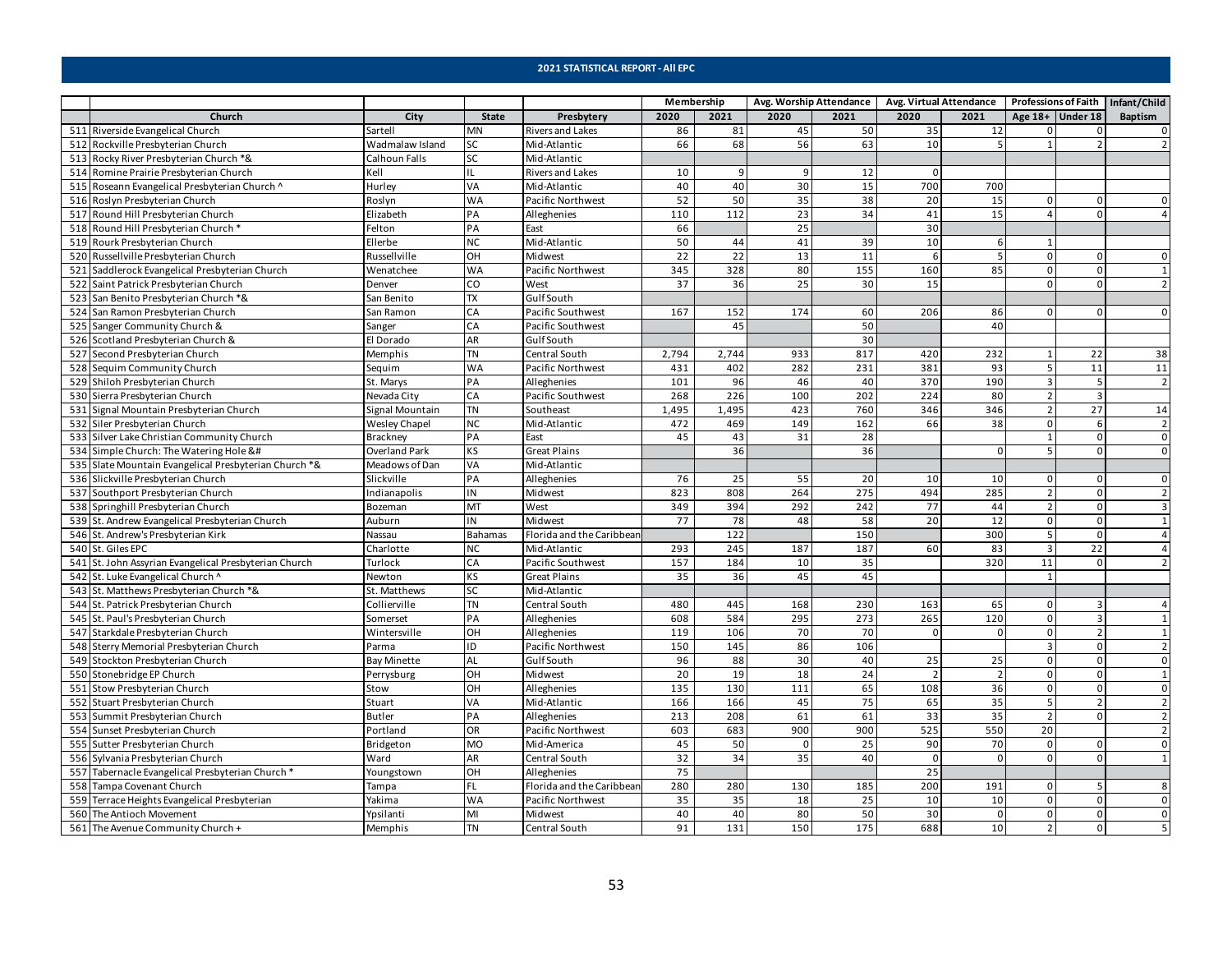|                                                     |                       |              |                         | Membership |             |          | Avg. Worship Attendance |              | Avg. Virtual Attendance   Professions of Faith   Infant/Child |                    |              |                |
|-----------------------------------------------------|-----------------------|--------------|-------------------------|------------|-------------|----------|-------------------------|--------------|---------------------------------------------------------------|--------------------|--------------|----------------|
| Church                                              | City                  | <b>State</b> | Presbytery              | 2020       | 2021        | 2020     | 2021                    | 2020         | 2021                                                          | Age $18+$ Under 18 |              | Baptism        |
| 562 The Branch #                                    | Ashland               | VA           | Mid-Atlantic            | 50         | 50          | 35       | 35                      | 100          | 40                                                            |                    |              |                |
| 563 The Church at Ridgebury                         | State Hill            | <b>NY</b>    | East                    | 15         | 15          | 20       | 17                      | 12           | 10                                                            | $\Omega$           |              | $\mathbf 0$    |
| 564 The Crossing Church                             | Columbia              | <b>MO</b>    | Mid-America             | 3,000      | 3,150       | 1,500    | 2,000                   | 3,500        | 2,500                                                         |                    |              |                |
| 565 The Presbyterian Church of Portersville         | Portersville          | PA           | Alleghenies             | 169        | 170         | 64       | 83                      | 69           | 68                                                            | $\Omega$           |              |                |
| 566 The SOMA Gathering                              | <b>Beaver Falls</b>   | PA           | Alleghenies             | 65         | 75          | 80       | 125                     | 40           | 5                                                             | $\overline{2}$     |              |                |
| 567 The Table                                       | San Francisco         | CA           | Pacific Southwest       | 35         | 40          |          | 25                      | 35           |                                                               | $\overline{2}$     |              |                |
| 568 The Table &                                     | Denver                | CO           | West                    |            | $\mathbf 0$ |          | 35                      |              | 0                                                             | 1                  | $\mathbf{0}$ | $\mathbf{0}$   |
| 569 The Table *&+                                   | Little Rock           | AR           | Central South           |            |             |          |                         |              |                                                               |                    |              |                |
| 570 The Table Dallas                                | Carrollton            | <b>TX</b>    | <b>Gulf South</b>       | 57         | 55          | 52       | 45                      | 52           |                                                               |                    |              |                |
| 571 The Village Church of St. George *&+            | St. George            | <b>SC</b>    | Mid-Atlantic            |            |             |          |                         |              |                                                               |                    |              |                |
| 572 Thompson Valley Evangelical Presbyterian Church | Tazewell              | VA           | Mid-Atlantic            | 36         | 35          | 15       | 25                      | 10           | 5                                                             | 1                  |              |                |
| 573 Three Timbers Church                            | Bennington            | <b>NE</b>    | <b>Great Plains</b>     | 80         | 100         | 100      | 65                      | 25           | $\overline{25}$                                               | $\Omega$           | $\Omega$     | $\Omega$       |
| 574 Threshold Church *                              | Matthews              | <b>NC</b>    | Mid-Atlantic            | 200        |             | 85       |                         | 85           |                                                               |                    |              |                |
| 575 Trinity EPC*                                    | Chillicothe           | <b>MO</b>    | Mid-America             | 14         |             | 10       |                         | 10           |                                                               |                    |              |                |
| 576 Trinity Evangelical Presbyterian Church         | Columbia City         | IN           | Midwest                 | 88         | 95          | 70       | 100                     | 1,880        | 20                                                            | 6                  |              |                |
| 577 Trinity Evangelical Presbyterian Church         | Florence              | SC           | Mid-Atlantic            | 331        | 336         | 234      | 244                     | 1,149        | 2,827                                                         |                    |              | 5              |
| 578 Trinity Evangelical Presbyterian Church         | Texarkana             | <b>TX</b>    | Gulf South              | 46         | 32          | 34       | 30                      | 23           | $\mathbf 0$                                                   | $\mathbf 0$        | $\Omega$     | $\mathbf 0$    |
| 579 Trinity Presbyterian Church                     | Sparta                | π            | Rivers and Lakes        | 86         | 86          | 60       | 48                      | 50           | 112                                                           | $\mathbf 0$        | $\Omega$     | $\mathbf 0$    |
| 580 Trinity Presbyterian Church                     | Plymouth              | MI           | Midwest                 | 500        | 504         | 224      | 248                     | 265          | 228                                                           | $\overline{2}$     |              | 5              |
| 581 Trinty Grace Church                             | Loganville            | GA           | Southeast               | 37         | 39          | 40       | 45                      | 25           | 30                                                            | 3                  |              |                |
| 582 Trion Evangelical Presbyterian Church           | Trion                 | GA           | Southeast               | 25         | 25          | 19       | 20                      | 41           | 45                                                            |                    |              |                |
| 583 Troy Presbyterian Church                        | Troy                  | <b>NC</b>    | Mid-Atlantic            | 18         | 18          | 20       | 25                      | 10           |                                                               |                    |              |                |
| 584 Tunica Presbyterian Church &                    | Tunica                | <b>MS</b>    | Central South           |            | 118         |          | 88                      |              | 10                                                            | $\mathbf 0$        |              | $\mathbf{0}$   |
| 585 Turner County Evangelical Presbyterian Church   | Davis                 | SD           | <b>Great Plains</b>     | 65         | 72          | 45       | 25                      |              |                                                               | $\mathfrak{p}$     | 6            | $\Omega$       |
| 586 Twin Tiers EPC*                                 | <b>Big Flats</b>      | <b>NY</b>    | East                    | 56         |             | 17       |                         | 35           |                                                               |                    |              |                |
| 587 Union Evangelical Presbyterian Church           | Kirkwood              | PA           | East                    | 87         | 80          | 37       | 44                      | $\Omega$     | $\mathbf 0$                                                   | $\mathbf 0$        | $\Omega$     | $\mathbf 0$    |
| 588 Unionville Presbyterian Church                  | <b>Butler</b>         | PA           | Alleghenies             | 119        | 89          | 40       | 40                      | 54           | 54                                                            | $\mathsf 0$        | $\Omega$     | $\mathsf 0$    |
| 589 United Presbyterian Church of Amberg            | Amberg                | WI           | <b>Rivers and Lakes</b> | 19         | 17          | 11       | 14                      |              | 14                                                            | 17                 | 17           | $\mathbf 0$    |
| 590 Unity Memorial Presbyterian Church              | Liberty               | <b>MS</b>    | <b>GulfSouth</b>        | 9          | 10          | 8        | 9                       | 0            | $\mathbf 0$                                                   | $\mathbf{1}$       | $\Omega$     | $\mathsf 0$    |
| 591 Upper Octorara Presbyterian Church              | Parkesburg            | PA           | East                    | 152        | 144         | 65       | 74                      | 39           | 17                                                            | $\mathbf 0$        | $\Omega$     | $\mathbf{1}$   |
| 592 Valley Community Church                         | San Jacinto           | CA           | Pacific Southwest       | 52         | 20          | $\Omega$ | 35                      | 24           | 6                                                             | $\Omega$           | $\Omega$     | $\mathbf{0}$   |
| 593 Valley Hope Church *                            | <b>Black Mountain</b> | <b>NC</b>    | Mid-Atlantic            | 89         |             | 135      |                         | 55           |                                                               |                    |              |                |
| 594 Valleybrook Presbyterian Church                 | Hixson                | <b>TN</b>    | Southeast               | 42         | 44          | 40       | 42                      | 15           | 5                                                             | $\mathbf 0$        |              | 1              |
| 595 Venice Presbyterian Church &                    | McDonald              | PA           | Alleghenies             |            | 156         |          | 60                      |              | 25                                                            | $\mathbf 0$        | $\mathbf{0}$ | $\overline{4}$ |
| 596 Victoria Presbyterian +                         | Victoria              | VA           | Mid-Atlantic            | 21         | 21          |          | $\overline{7}$          | $\Omega$     | $\overline{0}$                                                | $\Omega$           | <sup>n</sup> | $\Omega$       |
| 597 Village Church *                                | Charlotte             | <b>NC</b>    | Mid-Atlantic            | 36         |             | 20       |                         |              |                                                               |                    |              |                |
| 598 Wabash Church                                   | Auburn                | <b>WA</b>    | Pacific Northwest       | 245        | 267         | 173      | 206                     | 46           | 46                                                            | 13                 | $\Omega$     | $\mathbf{1}$   |
| 599 Wabash Presbyterian Church at Orio              | Allendale             | <b>IL</b>    | Rivers and Lakes        | 88         | 88          | 74       | 78                      | 21           | 10                                                            | 1                  | $\Omega$     | $\mathbf 0$    |
| 600 Walkers Evangelical Presbyterian Church         | Pamplin               | VA           | Mid-Atlantic            | 50         | 50          | 40       | 39                      | 0            | 5                                                             | 1                  |              | $\mathbf{1}$   |
| 601 Walkersville Presbyterian Church                | Waxhaw                | <b>NC</b>    | Mid-Atlantic            | 86         | 71          | 75       | 65                      | 25           | 25                                                            | $\mathbf 0$        | $\Omega$     | $\mathbf{0}$   |
| 602 Walnut Grove Presbyterian Church ^              | Butler                | <b>MO</b>    | Mid-America             | 32         | 30          | 24       | 22                      | $\Omega$     |                                                               | $\Omega$           | $\Omega$     | $\Omega$       |
| 603 Ward Evangelical Presbyterian Church            | Northville            | MI           | Midwest                 | 1,672      | 1,504       | 704      | 606                     | 1,356        | 989                                                           | $\overline{2}$     |              | $\overline{9}$ |
| 604 Warehouse 242                                   | Charlotte             | <b>NC</b>    | Mid-Atlantic            | 167        | 160         | 133      | 103                     | 106          | 98                                                            | $\Omega$           |              | 5              |
| 605 Warm Springs Presbyterian Church *&             | Warm Springs          | VA           | Mid-Atlantic            |            |             |          |                         |              |                                                               |                    |              |                |
| 606 Warrenton Presbyterian Church *                 | Abbeville             | SC           | Mid-Atlantic            | 60         |             | 25       |                         | $\mathbf{0}$ |                                                               |                    |              |                |
| 607 Warsaw Evangelical Presbyterian Church          | Warsaw                | IN           | Midwest                 | 353        | 308         | 133      | 177                     | 66           | 46                                                            | 0                  | $\Omega$     | 0              |
| 608 Wayside Evangelical Presbyterian Church         | Cameron               | <b>NC</b>    | Mid-Atlantic            | 42         | 41          | 23       | 22                      | 25           | 20                                                            | 0                  | 0            | $\mathbf 0$    |
| 609 Westminster Church of Port Huron                | Port Huron            | MI           | Midwest                 | 59         | 49          | 46       | 42                      | 150          | 100                                                           | $\mathbf 0$        | $\Omega$     | $\mathsf 0$    |
| 610 Westminster Presbyterian Church                 | Laurel                | <b>MS</b>    | Gulf South              | 252        | 202         | 100      | 125                     | 20           | 15                                                            |                    |              | 10             |
| 611 Westminster Presbyterian Church                 | Lubbock               | <b>TX</b>    | West                    | 313        | 349         | 187      | 223                     | 43           |                                                               | $\overline{2}$     | 6            | $\overline{4}$ |
| 612 Westminster Presbyterian Church &               | Gulfport              | <b>MS</b>    | Gulf South              |            | 139         |          | 60                      |              | 15                                                            | $\overline{4}$     |              | $\overline{2}$ |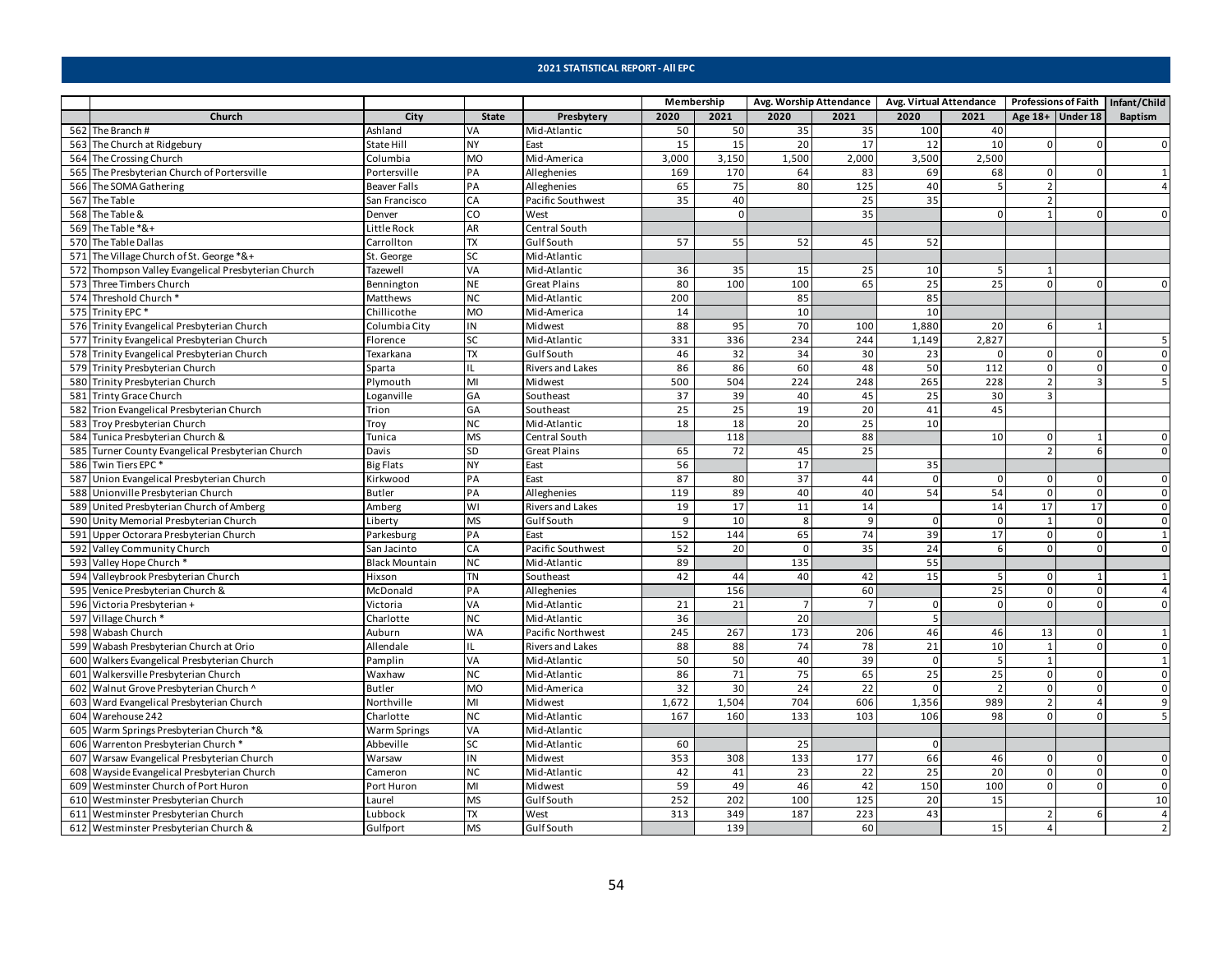|                                                        |                            |           |                     | Membership |                 | Avg. Worship Attendance |        | Avg. Virtual Attendance |        | <b>Professions of Faith</b> |                    | Infant/Child |
|--------------------------------------------------------|----------------------------|-----------|---------------------|------------|-----------------|-------------------------|--------|-------------------------|--------|-----------------------------|--------------------|--------------|
| Church                                                 | City                       | State     | Presbytery          | 2020       | 2021            | 2020                    | 2021   | 2020                    | 2021   |                             | Age $18+$ Under 18 | Baptism      |
| 613 Westminster Presbyterian Church &                  | Bluefield                  | <b>WV</b> | Mid-Atlantic        |            | 190             |                         | 97     |                         | 20     | 184                         |                    |              |
| 614 Westminster Presbyterian Church *&                 | Burlington                 | <b>NC</b> | Mid-Atlantic        |            |                 |                         |        |                         |        |                             |                    |              |
| 615 Westminster Presbyterian Church *&                 | Enid                       | OK        | <b>Great Plains</b> |            |                 |                         |        |                         |        |                             |                    |              |
| 616 Wheat Ridge Evangelical Presbyterian Church        | Seaman                     | OH        | Midwest             | 20         | 19              | 20                      | 22     |                         |        |                             |                    |              |
| 617 Wiggins Presbyterian Church                        | Wiggins                    | <b>MS</b> | Gulf South          | 20         | 20 <sub>1</sub> | 14 <sub>1</sub>         | 14     |                         |        |                             |                    |              |
| 618 Wilson Station Presbyterian Church                 | Englewood                  | ΤN        | Southeast           | 32         | 23              | 42                      | 32     | 25                      | 75     |                             |                    |              |
| 619 Windy Gap Presbyterian Church                      | West Finley                | PA        | Alleghenies         | 58         | 58              | 30                      | 39     | 50                      | 25     |                             |                    |              |
| 620 Woodlake Presbyterian Church                       | Woodlake                   | CA        | Pacific Southwest   | 89         | 89              | 60                      | 58     | 75                      | 20     |                             |                    |              |
| 621 Woodland Presbyterian Church                       | New Orleans                | LA        | <b>GulfSouth</b>    | 108        | 111             | 79                      | 80     | 62                      | 58     |                             |                    |              |
| 622 Woodland Presbyterian Church                       | Memphis                    | <b>TN</b> | Central South       | 203        | 172             | 50                      | 75     | 35                      | 10     |                             |                    |              |
| 623 Woodland Presbyterian Church                       | Woodland                   | <b>WA</b> | Pacific Northwest   | 84         | 82              | 42                      | 44     | 25                      | 18     |                             |                    |              |
| 624 Woodlands Presbyterian Church                      | <b>Hot Springs Village</b> | AR        | Central South       | 76         | 85              | 73                      | 78     | 65                      |        | 10                          |                    |              |
| 625 Woodside Presbyterian Church &                     | Roanoke                    | VA        | Mid-Atlantic        |            | 15              |                         | 15     |                         |        |                             |                    | $\Omega$     |
| 626 Wooton Presbyterian Church (EPC) Inc               | Wooton                     |           | Southeast           | 33         | 25              | 30 <sup>1</sup>         | 25     | 50                      | 50     |                             |                    | $\Omega$     |
| 627 Wylliesburg Evangelical Presbyterian Church ^      | Wylliesburg                | VA        | Mid-Atlantic        |            |                 |                         | 14     |                         | 30     |                             |                    |              |
| 628 Yokena Presbyterian Church                         | Vicksburg                  | <b>MS</b> | GulfSouth           | 13         | 14              | 20                      | 20     |                         |        |                             |                    |              |
| 629 Zion Evangelical Presbyterian Church of Fosterburg | Alton                      |           | Rivers and Lakes    | 19         | 14              | 15 <sub>1</sub>         | 16     | 118                     | 20     |                             |                    |              |
| 630 Zion Presbyterian Church *&                        | Brooklyn                   | <b>NY</b> | East                |            |                 |                         |        |                         |        |                             |                    |              |
|                                                        |                            |           |                     |            |                 |                         |        |                         |        |                             |                    |              |
|                                                        | <b>TOTAL</b>               |           |                     | 118,230    | 125,418         | 58,563                  | 69,674 | 107,750                 | 60,011 | 1,618                       | 895                | 1,281        |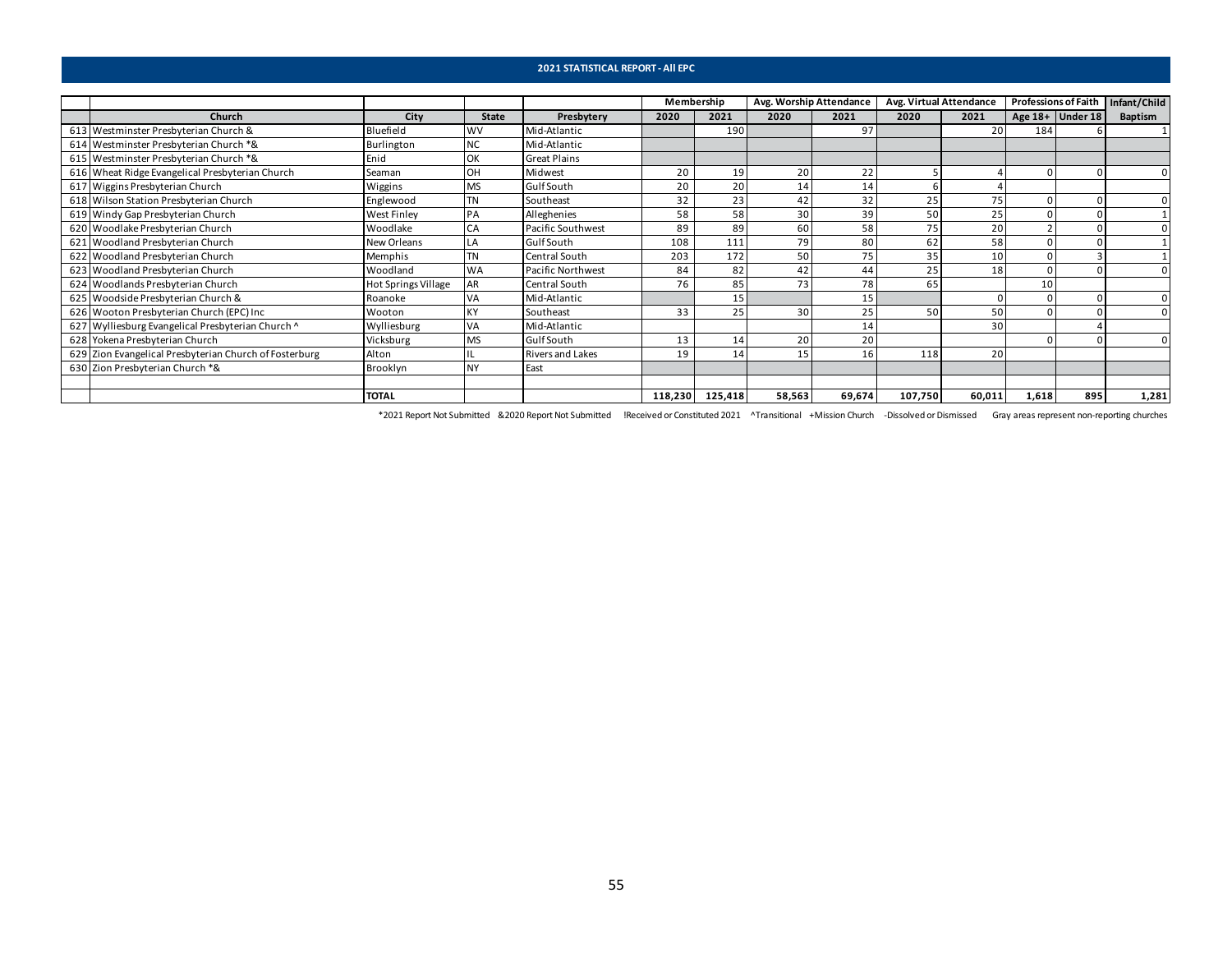<span id="page-55-0"></span>

|                                                                                                                                                                                                                                                                                                                                                                                                                                                                                                                                                                                                                                                                                                                                                                                                                                                                                                                                                                                                                                                                                                                                                                                                                                                                                                                                                                                                                                                                                                                                                                                                                                                                                                                                                                                                                                                                                                                                                                                                                                                                                                                                                                                                                                                                                                                                                                                                                                                                                                                                                                                                                                                                                                                                                                                                                                                                                                                                                                                                                                                                                                                                                                                                                                                                                                                                                                                                                                                                                                                                                                                                                                                                                                                                                                                                                                                                                                                                                                                                                                                                                                                                                                                                                                                                                                                                                                                                                                                                                                                                                                                                                                                                                                                                                                                                                                                                                                                                                                                                                                                                                                                                                                                                                                                                                                                                                                                                                                                                                                                                                                                                                                                                                                                                                                                                                                                                                                                                                                                                                                                                                                                                                                                                                                                                                                                                                                                                                                                                                                                                                                                                                                                                                                                                                                                                                                                                                                                                                                                                                                                                                                                                                                                                                                                                                                                                                                                                                                                                                                                                                                                                                                                                                                                                                                                                                                                                                                                                                                                                                                                                                                                                                                                                                                                                                                                                                                                                                                                                                                                                                                                                                                                                                                                                                                                                                                                                                                                                                                                                                                                                                                                                                                                                                                                                                                                                                                                                                                                                                                                                                                                                                                                                                                                                                                                                                                                                                                                                                                                                                                                                                                                                                                                                                                                                                                                                                                                                                                                                                                                                                                                                                                                                                                                                                                                                                                                                                                                                                                                                                                                                                                                                                                                                                                                                                                                                                                                                                                                                                                                                                                                                                                                                                                                                                                                                                                                                                                                                                                                                                                                                                                                                                                                                                                                                                                                                                                                                                                                                                                                                                                                                                                                                                                                                                                                                                                                                                                                                                                                                                                                                                                       |                         |                        |                           | <b>2021 FINANCIAL REPORT - AII EPC</b> |                                                       |                    |                      |                          |                                                       |                                    |                                |                             |     |                       |     |
|-------------------------------------------------------------------------------------------------------------------------------------------------------------------------------------------------------------------------------------------------------------------------------------------------------------------------------------------------------------------------------------------------------------------------------------------------------------------------------------------------------------------------------------------------------------------------------------------------------------------------------------------------------------------------------------------------------------------------------------------------------------------------------------------------------------------------------------------------------------------------------------------------------------------------------------------------------------------------------------------------------------------------------------------------------------------------------------------------------------------------------------------------------------------------------------------------------------------------------------------------------------------------------------------------------------------------------------------------------------------------------------------------------------------------------------------------------------------------------------------------------------------------------------------------------------------------------------------------------------------------------------------------------------------------------------------------------------------------------------------------------------------------------------------------------------------------------------------------------------------------------------------------------------------------------------------------------------------------------------------------------------------------------------------------------------------------------------------------------------------------------------------------------------------------------------------------------------------------------------------------------------------------------------------------------------------------------------------------------------------------------------------------------------------------------------------------------------------------------------------------------------------------------------------------------------------------------------------------------------------------------------------------------------------------------------------------------------------------------------------------------------------------------------------------------------------------------------------------------------------------------------------------------------------------------------------------------------------------------------------------------------------------------------------------------------------------------------------------------------------------------------------------------------------------------------------------------------------------------------------------------------------------------------------------------------------------------------------------------------------------------------------------------------------------------------------------------------------------------------------------------------------------------------------------------------------------------------------------------------------------------------------------------------------------------------------------------------------------------------------------------------------------------------------------------------------------------------------------------------------------------------------------------------------------------------------------------------------------------------------------------------------------------------------------------------------------------------------------------------------------------------------------------------------------------------------------------------------------------------------------------------------------------------------------------------------------------------------------------------------------------------------------------------------------------------------------------------------------------------------------------------------------------------------------------------------------------------------------------------------------------------------------------------------------------------------------------------------------------------------------------------------------------------------------------------------------------------------------------------------------------------------------------------------------------------------------------------------------------------------------------------------------------------------------------------------------------------------------------------------------------------------------------------------------------------------------------------------------------------------------------------------------------------------------------------------------------------------------------------------------------------------------------------------------------------------------------------------------------------------------------------------------------------------------------------------------------------------------------------------------------------------------------------------------------------------------------------------------------------------------------------------------------------------------------------------------------------------------------------------------------------------------------------------------------------------------------------------------------------------------------------------------------------------------------------------------------------------------------------------------------------------------------------------------------------------------------------------------------------------------------------------------------------------------------------------------------------------------------------------------------------------------------------------------------------------------------------------------------------------------------------------------------------------------------------------------------------------------------------------------------------------------------------------------------------------------------------------------------------------------------------------------------------------------------------------------------------------------------------------------------------------------------------------------------------------------------------------------------------------------------------------------------------------------------------------------------------------------------------------------------------------------------------------------------------------------------------------------------------------------------------------------------------------------------------------------------------------------------------------------------------------------------------------------------------------------------------------------------------------------------------------------------------------------------------------------------------------------------------------------------------------------------------------------------------------------------------------------------------------------------------------------------------------------------------------------------------------------------------------------------------------------------------------------------------------------------------------------------------------------------------------------------------------------------------------------------------------------------------------------------------------------------------------------------------------------------------------------------------------------------------------------------------------------------------------------------------------------------------------------------------------------------------------------------------------------------------------------------------------------------------------------------------------------------------------------------------------------------------------------------------------------------------------------------------------------------------------------------------------------------------------------------------------------------------------------------------------------------------------------------------------------------------------------------------------------------------------------------------------------------------------------------------------------------------------------------------------------------------------------------------------------------------------------------------------------------------------------------------------------------------------------------------------------------------------------------------------------------------------------------------------------------------------------------------------------------------------------------------------------------------------------------------------------------------------------------------------------------------------------------------------------------------------------------------------------------------------------------------------------------------------------------------------------------------------------------------------------------------------------------------------------------------------------------------------------------------------------------------------------------------------------------------------------------------------------------------------------------------------------------------------------------------------------------------------------------------------------------------------------------------------------------------------------------------------------------------------------------------------------------------------------------------------------------------------------------------------------------------------------------------------------------------------------------------------------------------------------------------------------------------------------------------------------------------------------------------------------------------------------------------------------------------------------------------------------------------------------------------------------------------------------------------------------------------------------------------------------------------------------------------------------------------------------------------------------------------------------------------------------------------------------------------------------------------------------------------------------------------------------------------------------------------------------------------------------------------------------------------------------------------------------------------------------------------------------------------------------------------------------------------------------------------------------------------------------------------------------------------------------------------------------------------------------------------------------------------------------------------------------------------------------------------------------------------------------------------------------------------------------------------------------------------------------------------------------------------------------------------------------------------------------------------------------------------------------------------------------------------------------------------------------------------------------------------------------------------------------------------------------------------------------------------------------------------------------------------------------------------------------------------------------------------------------------------------------------------------------------------------------------------------------------------------------------------------------------------------------------------------------------------------------------------------------------------------------------------------------------------------------------------------------------------------------------------------------------------------------------------------------------------------------------------------------------------------------------------------------------------------------------------------------------------------------------------------------------------------------------|-------------------------|------------------------|---------------------------|----------------------------------------|-------------------------------------------------------|--------------------|----------------------|--------------------------|-------------------------------------------------------|------------------------------------|--------------------------------|-----------------------------|-----|-----------------------|-----|
|                                                                                                                                                                                                                                                                                                                                                                                                                                                                                                                                                                                                                                                                                                                                                                                                                                                                                                                                                                                                                                                                                                                                                                                                                                                                                                                                                                                                                                                                                                                                                                                                                                                                                                                                                                                                                                                                                                                                                                                                                                                                                                                                                                                                                                                                                                                                                                                                                                                                                                                                                                                                                                                                                                                                                                                                                                                                                                                                                                                                                                                                                                                                                                                                                                                                                                                                                                                                                                                                                                                                                                                                                                                                                                                                                                                                                                                                                                                                                                                                                                                                                                                                                                                                                                                                                                                                                                                                                                                                                                                                                                                                                                                                                                                                                                                                                                                                                                                                                                                                                                                                                                                                                                                                                                                                                                                                                                                                                                                                                                                                                                                                                                                                                                                                                                                                                                                                                                                                                                                                                                                                                                                                                                                                                                                                                                                                                                                                                                                                                                                                                                                                                                                                                                                                                                                                                                                                                                                                                                                                                                                                                                                                                                                                                                                                                                                                                                                                                                                                                                                                                                                                                                                                                                                                                                                                                                                                                                                                                                                                                                                                                                                                                                                                                                                                                                                                                                                                                                                                                                                                                                                                                                                                                                                                                                                                                                                                                                                                                                                                                                                                                                                                                                                                                                                                                                                                                                                                                                                                                                                                                                                                                                                                                                                                                                                                                                                                                                                                                                                                                                                                                                                                                                                                                                                                                                                                                                                                                                                                                                                                                                                                                                                                                                                                                                                                                                                                                                                                                                                                                                                                                                                                                                                                                                                                                                                                                                                                                                                                                                                                                                                                                                                                                                                                                                                                                                                                                                                                                                                                                                                                                                                                                                                                                                                                                                                                                                                                                                                                                                                                                                                                                                                                                                                                                                                                                                                                                                                                                                                                                                                                                                       |                         |                        |                           |                                        |                                                       |                    |                      |                          |                                                       |                                    |                                | <b>Church Planting</b>      |     |                       |     |
| Church                                                                                                                                                                                                                                                                                                                                                                                                                                                                                                                                                                                                                                                                                                                                                                                                                                                                                                                                                                                                                                                                                                                                                                                                                                                                                                                                                                                                                                                                                                                                                                                                                                                                                                                                                                                                                                                                                                                                                                                                                                                                                                                                                                                                                                                                                                                                                                                                                                                                                                                                                                                                                                                                                                                                                                                                                                                                                                                                                                                                                                                                                                                                                                                                                                                                                                                                                                                                                                                                                                                                                                                                                                                                                                                                                                                                                                                                                                                                                                                                                                                                                                                                                                                                                                                                                                                                                                                                                                                                                                                                                                                                                                                                                                                                                                                                                                                                                                                                                                                                                                                                                                                                                                                                                                                                                                                                                                                                                                                                                                                                                                                                                                                                                                                                                                                                                                                                                                                                                                                                                                                                                                                                                                                                                                                                                                                                                                                                                                                                                                                                                                                                                                                                                                                                                                                                                                                                                                                                                                                                                                                                                                                                                                                                                                                                                                                                                                                                                                                                                                                                                                                                                                                                                                                                                                                                                                                                                                                                                                                                                                                                                                                                                                                                                                                                                                                                                                                                                                                                                                                                                                                                                                                                                                                                                                                                                                                                                                                                                                                                                                                                                                                                                                                                                                                                                                                                                                                                                                                                                                                                                                                                                                                                                                                                                                                                                                                                                                                                                                                                                                                                                                                                                                                                                                                                                                                                                                                                                                                                                                                                                                                                                                                                                                                                                                                                                                                                                                                                                                                                                                                                                                                                                                                                                                                                                                                                                                                                                                                                                                                                                                                                                                                                                                                                                                                                                                                                                                                                                                                                                                                                                                                                                                                                                                                                                                                                                                                                                                                                                                                                                                                                                                                                                                                                                                                                                                                                                                                                                                                                                                                                                                | City                    | State                  | Presbytery                | <b>Tithes and</b><br>Offerings         | <b>Local Program and</b><br><b>Operating Expenses</b> | <b>PMA</b><br>2021 | Presbytery<br>Giving | <b>WO Giving</b><br>2021 | <b>Non-EPC Missions and</b><br><b>Outreach Giving</b> | Presbytery<br><b>Church Plants</b> | <b>Direct to</b><br><b>EPC</b> | <b>Direct to</b><br>Non-EPC |     | Parent Partner Patron |     |
| 1 5point7 Community Church #                                                                                                                                                                                                                                                                                                                                                                                                                                                                                                                                                                                                                                                                                                                                                                                                                                                                                                                                                                                                                                                                                                                                                                                                                                                                                                                                                                                                                                                                                                                                                                                                                                                                                                                                                                                                                                                                                                                                                                                                                                                                                                                                                                                                                                                                                                                                                                                                                                                                                                                                                                                                                                                                                                                                                                                                                                                                                                                                                                                                                                                                                                                                                                                                                                                                                                                                                                                                                                                                                                                                                                                                                                                                                                                                                                                                                                                                                                                                                                                                                                                                                                                                                                                                                                                                                                                                                                                                                                                                                                                                                                                                                                                                                                                                                                                                                                                                                                                                                                                                                                                                                                                                                                                                                                                                                                                                                                                                                                                                                                                                                                                                                                                                                                                                                                                                                                                                                                                                                                                                                                                                                                                                                                                                                                                                                                                                                                                                                                                                                                                                                                                                                                                                                                                                                                                                                                                                                                                                                                                                                                                                                                                                                                                                                                                                                                                                                                                                                                                                                                                                                                                                                                                                                                                                                                                                                                                                                                                                                                                                                                                                                                                                                                                                                                                                                                                                                                                                                                                                                                                                                                                                                                                                                                                                                                                                                                                                                                                                                                                                                                                                                                                                                                                                                                                                                                                                                                                                                                                                                                                                                                                                                                                                                                                                                                                                                                                                                                                                                                                                                                                                                                                                                                                                                                                                                                                                                                                                                                                                                                                                                                                                                                                                                                                                                                                                                                                                                                                                                                                                                                                                                                                                                                                                                                                                                                                                                                                                                                                                                                                                                                                                                                                                                                                                                                                                                                                                                                                                                                                                                                                                                                                                                                                                                                                                                                                                                                                                                                                                                                                                                                                                                                                                                                                                                                                                                                                                                                                                                                                                                                                                          | Detroit                 | MI                     | Midwest                   | \$29,856                               | \$160,242                                             | -SO                | 50                   | -SO                      | ۹r                                                    | \$0                                | -SO                            | S0                          |     | Yes                   |     |
| 2 Abundant Mercy Church +                                                                                                                                                                                                                                                                                                                                                                                                                                                                                                                                                                                                                                                                                                                                                                                                                                                                                                                                                                                                                                                                                                                                                                                                                                                                                                                                                                                                                                                                                                                                                                                                                                                                                                                                                                                                                                                                                                                                                                                                                                                                                                                                                                                                                                                                                                                                                                                                                                                                                                                                                                                                                                                                                                                                                                                                                                                                                                                                                                                                                                                                                                                                                                                                                                                                                                                                                                                                                                                                                                                                                                                                                                                                                                                                                                                                                                                                                                                                                                                                                                                                                                                                                                                                                                                                                                                                                                                                                                                                                                                                                                                                                                                                                                                                                                                                                                                                                                                                                                                                                                                                                                                                                                                                                                                                                                                                                                                                                                                                                                                                                                                                                                                                                                                                                                                                                                                                                                                                                                                                                                                                                                                                                                                                                                                                                                                                                                                                                                                                                                                                                                                                                                                                                                                                                                                                                                                                                                                                                                                                                                                                                                                                                                                                                                                                                                                                                                                                                                                                                                                                                                                                                                                                                                                                                                                                                                                                                                                                                                                                                                                                                                                                                                                                                                                                                                                                                                                                                                                                                                                                                                                                                                                                                                                                                                                                                                                                                                                                                                                                                                                                                                                                                                                                                                                                                                                                                                                                                                                                                                                                                                                                                                                                                                                                                                                                                                                                                                                                                                                                                                                                                                                                                                                                                                                                                                                                                                                                                                                                                                                                                                                                                                                                                                                                                                                                                                                                                                                                                                                                                                                                                                                                                                                                                                                                                                                                                                                                                                                                                                                                                                                                                                                                                                                                                                                                                                                                                                                                                                                                                                                                                                                                                                                                                                                                                                                                                                                                                                                                                                                                                                                                                                                                                                                                                                                                                                                                                                                                                                                                                                                                             | Detroit                 | MI                     | Midwest                   | \$28,854                               |                                                       | \$0                |                      | \$0                      |                                                       |                                    |                                |                             |     |                       |     |
| Advent Arlington Presbyterian Church *&+                                                                                                                                                                                                                                                                                                                                                                                                                                                                                                                                                                                                                                                                                                                                                                                                                                                                                                                                                                                                                                                                                                                                                                                                                                                                                                                                                                                                                                                                                                                                                                                                                                                                                                                                                                                                                                                                                                                                                                                                                                                                                                                                                                                                                                                                                                                                                                                                                                                                                                                                                                                                                                                                                                                                                                                                                                                                                                                                                                                                                                                                                                                                                                                                                                                                                                                                                                                                                                                                                                                                                                                                                                                                                                                                                                                                                                                                                                                                                                                                                                                                                                                                                                                                                                                                                                                                                                                                                                                                                                                                                                                                                                                                                                                                                                                                                                                                                                                                                                                                                                                                                                                                                                                                                                                                                                                                                                                                                                                                                                                                                                                                                                                                                                                                                                                                                                                                                                                                                                                                                                                                                                                                                                                                                                                                                                                                                                                                                                                                                                                                                                                                                                                                                                                                                                                                                                                                                                                                                                                                                                                                                                                                                                                                                                                                                                                                                                                                                                                                                                                                                                                                                                                                                                                                                                                                                                                                                                                                                                                                                                                                                                                                                                                                                                                                                                                                                                                                                                                                                                                                                                                                                                                                                                                                                                                                                                                                                                                                                                                                                                                                                                                                                                                                                                                                                                                                                                                                                                                                                                                                                                                                                                                                                                                                                                                                                                                                                                                                                                                                                                                                                                                                                                                                                                                                                                                                                                                                                                                                                                                                                                                                                                                                                                                                                                                                                                                                                                                                                                                                                                                                                                                                                                                                                                                                                                                                                                                                                                                                                                                                                                                                                                                                                                                                                                                                                                                                                                                                                                                                                                                                                                                                                                                                                                                                                                                                                                                                                                                                                                                                                                                                                                                                                                                                                                                                                                                                                                                                                                                                                                                              | Arlington               | <b>TN</b><br><b>TN</b> | West                      |                                        | \$1.595.449                                           | \$1,000            | \$24.936             | \$1,500<br>\$10.800      |                                                       |                                    |                                |                             |     |                       |     |
| 4 Advent Presbyterian Church<br>Alder Presbyterian Church                                                                                                                                                                                                                                                                                                                                                                                                                                                                                                                                                                                                                                                                                                                                                                                                                                                                                                                                                                                                                                                                                                                                                                                                                                                                                                                                                                                                                                                                                                                                                                                                                                                                                                                                                                                                                                                                                                                                                                                                                                                                                                                                                                                                                                                                                                                                                                                                                                                                                                                                                                                                                                                                                                                                                                                                                                                                                                                                                                                                                                                                                                                                                                                                                                                                                                                                                                                                                                                                                                                                                                                                                                                                                                                                                                                                                                                                                                                                                                                                                                                                                                                                                                                                                                                                                                                                                                                                                                                                                                                                                                                                                                                                                                                                                                                                                                                                                                                                                                                                                                                                                                                                                                                                                                                                                                                                                                                                                                                                                                                                                                                                                                                                                                                                                                                                                                                                                                                                                                                                                                                                                                                                                                                                                                                                                                                                                                                                                                                                                                                                                                                                                                                                                                                                                                                                                                                                                                                                                                                                                                                                                                                                                                                                                                                                                                                                                                                                                                                                                                                                                                                                                                                                                                                                                                                                                                                                                                                                                                                                                                                                                                                                                                                                                                                                                                                                                                                                                                                                                                                                                                                                                                                                                                                                                                                                                                                                                                                                                                                                                                                                                                                                                                                                                                                                                                                                                                                                                                                                                                                                                                                                                                                                                                                                                                                                                                                                                                                                                                                                                                                                                                                                                                                                                                                                                                                                                                                                                                                                                                                                                                                                                                                                                                                                                                                                                                                                                                                                                                                                                                                                                                                                                                                                                                                                                                                                                                                                                                                                                                                                                                                                                                                                                                                                                                                                                                                                                                                                                                                                                                                                                                                                                                                                                                                                                                                                                                                                                                                                                                                                                                                                                                                                                                                                                                                                                                                                                                                                                                                                                                             | Cordova<br>Eatonville   | WA                     | West<br>Pacific Northwest | \$1,689,795<br>\$57,97                 | \$34,223                                              | \$5,568<br>\$621   | \$1.188              | \$0                      | \$53,33<br>\$9,000                                    | \$3,000                            | \$4,400                        |                             |     | Yes                   |     |
| 6 Alexis United Presbyterian Church (EPC)                                                                                                                                                                                                                                                                                                                                                                                                                                                                                                                                                                                                                                                                                                                                                                                                                                                                                                                                                                                                                                                                                                                                                                                                                                                                                                                                                                                                                                                                                                                                                                                                                                                                                                                                                                                                                                                                                                                                                                                                                                                                                                                                                                                                                                                                                                                                                                                                                                                                                                                                                                                                                                                                                                                                                                                                                                                                                                                                                                                                                                                                                                                                                                                                                                                                                                                                                                                                                                                                                                                                                                                                                                                                                                                                                                                                                                                                                                                                                                                                                                                                                                                                                                                                                                                                                                                                                                                                                                                                                                                                                                                                                                                                                                                                                                                                                                                                                                                                                                                                                                                                                                                                                                                                                                                                                                                                                                                                                                                                                                                                                                                                                                                                                                                                                                                                                                                                                                                                                                                                                                                                                                                                                                                                                                                                                                                                                                                                                                                                                                                                                                                                                                                                                                                                                                                                                                                                                                                                                                                                                                                                                                                                                                                                                                                                                                                                                                                                                                                                                                                                                                                                                                                                                                                                                                                                                                                                                                                                                                                                                                                                                                                                                                                                                                                                                                                                                                                                                                                                                                                                                                                                                                                                                                                                                                                                                                                                                                                                                                                                                                                                                                                                                                                                                                                                                                                                                                                                                                                                                                                                                                                                                                                                                                                                                                                                                                                                                                                                                                                                                                                                                                                                                                                                                                                                                                                                                                                                                                                                                                                                                                                                                                                                                                                                                                                                                                                                                                                                                                                                                                                                                                                                                                                                                                                                                                                                                                                                                                                                                                                                                                                                                                                                                                                                                                                                                                                                                                                                                                                                                                                                                                                                                                                                                                                                                                                                                                                                                                                                                                                                                                                                                                                                                                                                                                                                                                                                                                                                                                                                                                                             | Nexis                   |                        | Rivers and Lakes          | \$70.749                               | \$69.350                                              | \$130              | \$1.813              | \$0                      | \$4,078                                               | \$0                                | \$0                            | \$0                         |     |                       |     |
| 7 All Saints Presbyterian Church                                                                                                                                                                                                                                                                                                                                                                                                                                                                                                                                                                                                                                                                                                                                                                                                                                                                                                                                                                                                                                                                                                                                                                                                                                                                                                                                                                                                                                                                                                                                                                                                                                                                                                                                                                                                                                                                                                                                                                                                                                                                                                                                                                                                                                                                                                                                                                                                                                                                                                                                                                                                                                                                                                                                                                                                                                                                                                                                                                                                                                                                                                                                                                                                                                                                                                                                                                                                                                                                                                                                                                                                                                                                                                                                                                                                                                                                                                                                                                                                                                                                                                                                                                                                                                                                                                                                                                                                                                                                                                                                                                                                                                                                                                                                                                                                                                                                                                                                                                                                                                                                                                                                                                                                                                                                                                                                                                                                                                                                                                                                                                                                                                                                                                                                                                                                                                                                                                                                                                                                                                                                                                                                                                                                                                                                                                                                                                                                                                                                                                                                                                                                                                                                                                                                                                                                                                                                                                                                                                                                                                                                                                                                                                                                                                                                                                                                                                                                                                                                                                                                                                                                                                                                                                                                                                                                                                                                                                                                                                                                                                                                                                                                                                                                                                                                                                                                                                                                                                                                                                                                                                                                                                                                                                                                                                                                                                                                                                                                                                                                                                                                                                                                                                                                                                                                                                                                                                                                                                                                                                                                                                                                                                                                                                                                                                                                                                                                                                                                                                                                                                                                                                                                                                                                                                                                                                                                                                                                                                                                                                                                                                                                                                                                                                                                                                                                                                                                                                                                                                                                                                                                                                                                                                                                                                                                                                                                                                                                                                                                                                                                                                                                                                                                                                                                                                                                                                                                                                                                                                                                                                                                                                                                                                                                                                                                                                                                                                                                                                                                                                                                                                                                                                                                                                                                                                                                                                                                                                                                                                                                                                                                      | Memphis                 | <b>TN</b>              | Central South             | \$171,289                              | \$165,844                                             | \$1,150            | \$738                | \$3,600                  | S.                                                    | $\overline{50}$                    | 50                             | \$0                         |     |                       |     |
| 8 All Souls Church *&+                                                                                                                                                                                                                                                                                                                                                                                                                                                                                                                                                                                                                                                                                                                                                                                                                                                                                                                                                                                                                                                                                                                                                                                                                                                                                                                                                                                                                                                                                                                                                                                                                                                                                                                                                                                                                                                                                                                                                                                                                                                                                                                                                                                                                                                                                                                                                                                                                                                                                                                                                                                                                                                                                                                                                                                                                                                                                                                                                                                                                                                                                                                                                                                                                                                                                                                                                                                                                                                                                                                                                                                                                                                                                                                                                                                                                                                                                                                                                                                                                                                                                                                                                                                                                                                                                                                                                                                                                                                                                                                                                                                                                                                                                                                                                                                                                                                                                                                                                                                                                                                                                                                                                                                                                                                                                                                                                                                                                                                                                                                                                                                                                                                                                                                                                                                                                                                                                                                                                                                                                                                                                                                                                                                                                                                                                                                                                                                                                                                                                                                                                                                                                                                                                                                                                                                                                                                                                                                                                                                                                                                                                                                                                                                                                                                                                                                                                                                                                                                                                                                                                                                                                                                                                                                                                                                                                                                                                                                                                                                                                                                                                                                                                                                                                                                                                                                                                                                                                                                                                                                                                                                                                                                                                                                                                                                                                                                                                                                                                                                                                                                                                                                                                                                                                                                                                                                                                                                                                                                                                                                                                                                                                                                                                                                                                                                                                                                                                                                                                                                                                                                                                                                                                                                                                                                                                                                                                                                                                                                                                                                                                                                                                                                                                                                                                                                                                                                                                                                                                                                                                                                                                                                                                                                                                                                                                                                                                                                                                                                                                                                                                                                                                                                                                                                                                                                                                                                                                                                                                                                                                                                                                                                                                                                                                                                                                                                                                                                                                                                                                                                                                                                                                                                                                                                                                                                                                                                                                                                                                                                                                                                                                | Nashville               | <b>TN</b>              | Central South             |                                        |                                                       | - \$0              |                      | \$0                      |                                                       |                                    |                                |                             |     |                       |     |
| 9 All Souls Church of Austin *&+                                                                                                                                                                                                                                                                                                                                                                                                                                                                                                                                                                                                                                                                                                                                                                                                                                                                                                                                                                                                                                                                                                                                                                                                                                                                                                                                                                                                                                                                                                                                                                                                                                                                                                                                                                                                                                                                                                                                                                                                                                                                                                                                                                                                                                                                                                                                                                                                                                                                                                                                                                                                                                                                                                                                                                                                                                                                                                                                                                                                                                                                                                                                                                                                                                                                                                                                                                                                                                                                                                                                                                                                                                                                                                                                                                                                                                                                                                                                                                                                                                                                                                                                                                                                                                                                                                                                                                                                                                                                                                                                                                                                                                                                                                                                                                                                                                                                                                                                                                                                                                                                                                                                                                                                                                                                                                                                                                                                                                                                                                                                                                                                                                                                                                                                                                                                                                                                                                                                                                                                                                                                                                                                                                                                                                                                                                                                                                                                                                                                                                                                                                                                                                                                                                                                                                                                                                                                                                                                                                                                                                                                                                                                                                                                                                                                                                                                                                                                                                                                                                                                                                                                                                                                                                                                                                                                                                                                                                                                                                                                                                                                                                                                                                                                                                                                                                                                                                                                                                                                                                                                                                                                                                                                                                                                                                                                                                                                                                                                                                                                                                                                                                                                                                                                                                                                                                                                                                                                                                                                                                                                                                                                                                                                                                                                                                                                                                                                                                                                                                                                                                                                                                                                                                                                                                                                                                                                                                                                                                                                                                                                                                                                                                                                                                                                                                                                                                                                                                                                                                                                                                                                                                                                                                                                                                                                                                                                                                                                                                                                                                                                                                                                                                                                                                                                                                                                                                                                                                                                                                                                                                                                                                                                                                                                                                                                                                                                                                                                                                                                                                                                                                                                                                                                                                                                                                                                                                                                                                                                                                                                                                                                      | Austin                  | TX                     | Gulf South                |                                        |                                                       | \$0                |                      | \$0                      |                                                       |                                    |                                |                             |     |                       |     |
| 10 All Souls Fellowship Church                                                                                                                                                                                                                                                                                                                                                                                                                                                                                                                                                                                                                                                                                                                                                                                                                                                                                                                                                                                                                                                                                                                                                                                                                                                                                                                                                                                                                                                                                                                                                                                                                                                                                                                                                                                                                                                                                                                                                                                                                                                                                                                                                                                                                                                                                                                                                                                                                                                                                                                                                                                                                                                                                                                                                                                                                                                                                                                                                                                                                                                                                                                                                                                                                                                                                                                                                                                                                                                                                                                                                                                                                                                                                                                                                                                                                                                                                                                                                                                                                                                                                                                                                                                                                                                                                                                                                                                                                                                                                                                                                                                                                                                                                                                                                                                                                                                                                                                                                                                                                                                                                                                                                                                                                                                                                                                                                                                                                                                                                                                                                                                                                                                                                                                                                                                                                                                                                                                                                                                                                                                                                                                                                                                                                                                                                                                                                                                                                                                                                                                                                                                                                                                                                                                                                                                                                                                                                                                                                                                                                                                                                                                                                                                                                                                                                                                                                                                                                                                                                                                                                                                                                                                                                                                                                                                                                                                                                                                                                                                                                                                                                                                                                                                                                                                                                                                                                                                                                                                                                                                                                                                                                                                                                                                                                                                                                                                                                                                                                                                                                                                                                                                                                                                                                                                                                                                                                                                                                                                                                                                                                                                                                                                                                                                                                                                                                                                                                                                                                                                                                                                                                                                                                                                                                                                                                                                                                                                                                                                                                                                                                                                                                                                                                                                                                                                                                                                                                                                                                                                                                                                                                                                                                                                                                                                                                                                                                                                                                                                                                                                                                                                                                                                                                                                                                                                                                                                                                                                                                                                                                                                                                                                                                                                                                                                                                                                                                                                                                                                                                                                                                                                                                                                                                                                                                                                                                                                                                                                                                                                                                                                                        | Decatur                 | GA                     | Southeast                 | \$1,167,503                            | \$989,23                                              | \$6,000            | \$0                  | \$0                      | \$155,402                                             | \$0                                | \$20,000                       | \$0                         |     | Yes                   |     |
| 11 Altan Presbyterian Church                                                                                                                                                                                                                                                                                                                                                                                                                                                                                                                                                                                                                                                                                                                                                                                                                                                                                                                                                                                                                                                                                                                                                                                                                                                                                                                                                                                                                                                                                                                                                                                                                                                                                                                                                                                                                                                                                                                                                                                                                                                                                                                                                                                                                                                                                                                                                                                                                                                                                                                                                                                                                                                                                                                                                                                                                                                                                                                                                                                                                                                                                                                                                                                                                                                                                                                                                                                                                                                                                                                                                                                                                                                                                                                                                                                                                                                                                                                                                                                                                                                                                                                                                                                                                                                                                                                                                                                                                                                                                                                                                                                                                                                                                                                                                                                                                                                                                                                                                                                                                                                                                                                                                                                                                                                                                                                                                                                                                                                                                                                                                                                                                                                                                                                                                                                                                                                                                                                                                                                                                                                                                                                                                                                                                                                                                                                                                                                                                                                                                                                                                                                                                                                                                                                                                                                                                                                                                                                                                                                                                                                                                                                                                                                                                                                                                                                                                                                                                                                                                                                                                                                                                                                                                                                                                                                                                                                                                                                                                                                                                                                                                                                                                                                                                                                                                                                                                                                                                                                                                                                                                                                                                                                                                                                                                                                                                                                                                                                                                                                                                                                                                                                                                                                                                                                                                                                                                                                                                                                                                                                                                                                                                                                                                                                                                                                                                                                                                                                                                                                                                                                                                                                                                                                                                                                                                                                                                                                                                                                                                                                                                                                                                                                                                                                                                                                                                                                                                                                                                                                                                                                                                                                                                                                                                                                                                                                                                                                                                                                                                                                                                                                                                                                                                                                                                                                                                                                                                                                                                                                                                                                                                                                                                                                                                                                                                                                                                                                                                                                                                                                                                                                                                                                                                                                                                                                                                                                                                                                                                                                                                                                                          | Monroe                  | <b>NC</b>              | Mid-Atlantic              | \$95,148                               | \$82,681                                              | \$794              | \$1,440              | \$2,466                  | \$9,25                                                | \$0                                | \$0                            | \$0                         |     |                       |     |
| 12 Amazing Grace Evangelical Presbyterian Church                                                                                                                                                                                                                                                                                                                                                                                                                                                                                                                                                                                                                                                                                                                                                                                                                                                                                                                                                                                                                                                                                                                                                                                                                                                                                                                                                                                                                                                                                                                                                                                                                                                                                                                                                                                                                                                                                                                                                                                                                                                                                                                                                                                                                                                                                                                                                                                                                                                                                                                                                                                                                                                                                                                                                                                                                                                                                                                                                                                                                                                                                                                                                                                                                                                                                                                                                                                                                                                                                                                                                                                                                                                                                                                                                                                                                                                                                                                                                                                                                                                                                                                                                                                                                                                                                                                                                                                                                                                                                                                                                                                                                                                                                                                                                                                                                                                                                                                                                                                                                                                                                                                                                                                                                                                                                                                                                                                                                                                                                                                                                                                                                                                                                                                                                                                                                                                                                                                                                                                                                                                                                                                                                                                                                                                                                                                                                                                                                                                                                                                                                                                                                                                                                                                                                                                                                                                                                                                                                                                                                                                                                                                                                                                                                                                                                                                                                                                                                                                                                                                                                                                                                                                                                                                                                                                                                                                                                                                                                                                                                                                                                                                                                                                                                                                                                                                                                                                                                                                                                                                                                                                                                                                                                                                                                                                                                                                                                                                                                                                                                                                                                                                                                                                                                                                                                                                                                                                                                                                                                                                                                                                                                                                                                                                                                                                                                                                                                                                                                                                                                                                                                                                                                                                                                                                                                                                                                                                                                                                                                                                                                                                                                                                                                                                                                                                                                                                                                                                                                                                                                                                                                                                                                                                                                                                                                                                                                                                                                                                                                                                                                                                                                                                                                                                                                                                                                                                                                                                                                                                                                                                                                                                                                                                                                                                                                                                                                                                                                                                                                                                                                                                                                                                                                                                                                                                                                                                                                                                                                                                                                                                      | <b>Highland Heights</b> | OH                     | Alleghenies               | \$221,643                              | \$225,421                                             | \$2,760            | \$4,500              | \$0                      | \$20,784                                              | \$0                                | \$0                            | \$0                         |     |                       |     |
| 13 Antioch Evangelical Presbyterian Church                                                                                                                                                                                                                                                                                                                                                                                                                                                                                                                                                                                                                                                                                                                                                                                                                                                                                                                                                                                                                                                                                                                                                                                                                                                                                                                                                                                                                                                                                                                                                                                                                                                                                                                                                                                                                                                                                                                                                                                                                                                                                                                                                                                                                                                                                                                                                                                                                                                                                                                                                                                                                                                                                                                                                                                                                                                                                                                                                                                                                                                                                                                                                                                                                                                                                                                                                                                                                                                                                                                                                                                                                                                                                                                                                                                                                                                                                                                                                                                                                                                                                                                                                                                                                                                                                                                                                                                                                                                                                                                                                                                                                                                                                                                                                                                                                                                                                                                                                                                                                                                                                                                                                                                                                                                                                                                                                                                                                                                                                                                                                                                                                                                                                                                                                                                                                                                                                                                                                                                                                                                                                                                                                                                                                                                                                                                                                                                                                                                                                                                                                                                                                                                                                                                                                                                                                                                                                                                                                                                                                                                                                                                                                                                                                                                                                                                                                                                                                                                                                                                                                                                                                                                                                                                                                                                                                                                                                                                                                                                                                                                                                                                                                                                                                                                                                                                                                                                                                                                                                                                                                                                                                                                                                                                                                                                                                                                                                                                                                                                                                                                                                                                                                                                                                                                                                                                                                                                                                                                                                                                                                                                                                                                                                                                                                                                                                                                                                                                                                                                                                                                                                                                                                                                                                                                                                                                                                                                                                                                                                                                                                                                                                                                                                                                                                                                                                                                                                                                                                                                                                                                                                                                                                                                                                                                                                                                                                                                                                                                                                                                                                                                                                                                                                                                                                                                                                                                                                                                                                                                                                                                                                                                                                                                                                                                                                                                                                                                                                                                                                                                                                                                                                                                                                                                                                                                                                                                                                                                                                                                                                                                            | Jacksonville            | <b>NC</b>              | Mid-Atlantic              | \$38,786                               | \$24,147                                              | -ŚC                | \$1,000              | \$50                     | \$6,19                                                |                                    |                                |                             |     |                       |     |
| 14 Aplington Evangelical Presbyterian Church                                                                                                                                                                                                                                                                                                                                                                                                                                                                                                                                                                                                                                                                                                                                                                                                                                                                                                                                                                                                                                                                                                                                                                                                                                                                                                                                                                                                                                                                                                                                                                                                                                                                                                                                                                                                                                                                                                                                                                                                                                                                                                                                                                                                                                                                                                                                                                                                                                                                                                                                                                                                                                                                                                                                                                                                                                                                                                                                                                                                                                                                                                                                                                                                                                                                                                                                                                                                                                                                                                                                                                                                                                                                                                                                                                                                                                                                                                                                                                                                                                                                                                                                                                                                                                                                                                                                                                                                                                                                                                                                                                                                                                                                                                                                                                                                                                                                                                                                                                                                                                                                                                                                                                                                                                                                                                                                                                                                                                                                                                                                                                                                                                                                                                                                                                                                                                                                                                                                                                                                                                                                                                                                                                                                                                                                                                                                                                                                                                                                                                                                                                                                                                                                                                                                                                                                                                                                                                                                                                                                                                                                                                                                                                                                                                                                                                                                                                                                                                                                                                                                                                                                                                                                                                                                                                                                                                                                                                                                                                                                                                                                                                                                                                                                                                                                                                                                                                                                                                                                                                                                                                                                                                                                                                                                                                                                                                                                                                                                                                                                                                                                                                                                                                                                                                                                                                                                                                                                                                                                                                                                                                                                                                                                                                                                                                                                                                                                                                                                                                                                                                                                                                                                                                                                                                                                                                                                                                                                                                                                                                                                                                                                                                                                                                                                                                                                                                                                                                                                                                                                                                                                                                                                                                                                                                                                                                                                                                                                                                                                                                                                                                                                                                                                                                                                                                                                                                                                                                                                                                                                                                                                                                                                                                                                                                                                                                                                                                                                                                                                                                                                                                                                                                                                                                                                                                                                                                                                                                                                                                                                                                                          | Aplington               | IA                     | Rivers and Lakes          | \$141,01                               | \$132,83                                              | \$3,47             | \$14,594             | \$3,600                  | \$16,22                                               | \$2,500                            |                                |                             |     |                       | Yes |
| 15 Ardara Evangelical Presbyterian Church                                                                                                                                                                                                                                                                                                                                                                                                                                                                                                                                                                                                                                                                                                                                                                                                                                                                                                                                                                                                                                                                                                                                                                                                                                                                                                                                                                                                                                                                                                                                                                                                                                                                                                                                                                                                                                                                                                                                                                                                                                                                                                                                                                                                                                                                                                                                                                                                                                                                                                                                                                                                                                                                                                                                                                                                                                                                                                                                                                                                                                                                                                                                                                                                                                                                                                                                                                                                                                                                                                                                                                                                                                                                                                                                                                                                                                                                                                                                                                                                                                                                                                                                                                                                                                                                                                                                                                                                                                                                                                                                                                                                                                                                                                                                                                                                                                                                                                                                                                                                                                                                                                                                                                                                                                                                                                                                                                                                                                                                                                                                                                                                                                                                                                                                                                                                                                                                                                                                                                                                                                                                                                                                                                                                                                                                                                                                                                                                                                                                                                                                                                                                                                                                                                                                                                                                                                                                                                                                                                                                                                                                                                                                                                                                                                                                                                                                                                                                                                                                                                                                                                                                                                                                                                                                                                                                                                                                                                                                                                                                                                                                                                                                                                                                                                                                                                                                                                                                                                                                                                                                                                                                                                                                                                                                                                                                                                                                                                                                                                                                                                                                                                                                                                                                                                                                                                                                                                                                                                                                                                                                                                                                                                                                                                                                                                                                                                                                                                                                                                                                                                                                                                                                                                                                                                                                                                                                                                                                                                                                                                                                                                                                                                                                                                                                                                                                                                                                                                                                                                                                                                                                                                                                                                                                                                                                                                                                                                                                                                                                                                                                                                                                                                                                                                                                                                                                                                                                                                                                                                                                                                                                                                                                                                                                                                                                                                                                                                                                                                                                                                                                                                                                                                                                                                                                                                                                                                                                                                                                                                                                                                                             | Ardara                  | PA                     | Alleghenies               | \$118,433                              | \$89,199                                              | \$5,290            | \$2,287              | \$0                      | \$5,13                                                |                                    |                                |                             |     |                       |     |
| 16 Argyle Presbyterian Church                                                                                                                                                                                                                                                                                                                                                                                                                                                                                                                                                                                                                                                                                                                                                                                                                                                                                                                                                                                                                                                                                                                                                                                                                                                                                                                                                                                                                                                                                                                                                                                                                                                                                                                                                                                                                                                                                                                                                                                                                                                                                                                                                                                                                                                                                                                                                                                                                                                                                                                                                                                                                                                                                                                                                                                                                                                                                                                                                                                                                                                                                                                                                                                                                                                                                                                                                                                                                                                                                                                                                                                                                                                                                                                                                                                                                                                                                                                                                                                                                                                                                                                                                                                                                                                                                                                                                                                                                                                                                                                                                                                                                                                                                                                                                                                                                                                                                                                                                                                                                                                                                                                                                                                                                                                                                                                                                                                                                                                                                                                                                                                                                                                                                                                                                                                                                                                                                                                                                                                                                                                                                                                                                                                                                                                                                                                                                                                                                                                                                                                                                                                                                                                                                                                                                                                                                                                                                                                                                                                                                                                                                                                                                                                                                                                                                                                                                                                                                                                                                                                                                                                                                                                                                                                                                                                                                                                                                                                                                                                                                                                                                                                                                                                                                                                                                                                                                                                                                                                                                                                                                                                                                                                                                                                                                                                                                                                                                                                                                                                                                                                                                                                                                                                                                                                                                                                                                                                                                                                                                                                                                                                                                                                                                                                                                                                                                                                                                                                                                                                                                                                                                                                                                                                                                                                                                                                                                                                                                                                                                                                                                                                                                                                                                                                                                                                                                                                                                                                                                                                                                                                                                                                                                                                                                                                                                                                                                                                                                                                                                                                                                                                                                                                                                                                                                                                                                                                                                                                                                                                                                                                                                                                                                                                                                                                                                                                                                                                                                                                                                                                                                                                                                                                                                                                                                                                                                                                                                                                                                                                                                                                                         | Argyle                  | NY                     | East                      | \$344,489                              | \$205,384                                             | \$5,037            | \$15,284             | \$3,825                  | \$46,15                                               |                                    |                                |                             |     |                       |     |
| 17 Asbury Evangelical Presbyterian Church<br>18 Ashland Evangelical Presbyterian Church                                                                                                                                                                                                                                                                                                                                                                                                                                                                                                                                                                                                                                                                                                                                                                                                                                                                                                                                                                                                                                                                                                                                                                                                                                                                                                                                                                                                                                                                                                                                                                                                                                                                                                                                                                                                                                                                                                                                                                                                                                                                                                                                                                                                                                                                                                                                                                                                                                                                                                                                                                                                                                                                                                                                                                                                                                                                                                                                                                                                                                                                                                                                                                                                                                                                                                                                                                                                                                                                                                                                                                                                                                                                                                                                                                                                                                                                                                                                                                                                                                                                                                                                                                                                                                                                                                                                                                                                                                                                                                                                                                                                                                                                                                                                                                                                                                                                                                                                                                                                                                                                                                                                                                                                                                                                                                                                                                                                                                                                                                                                                                                                                                                                                                                                                                                                                                                                                                                                                                                                                                                                                                                                                                                                                                                                                                                                                                                                                                                                                                                                                                                                                                                                                                                                                                                                                                                                                                                                                                                                                                                                                                                                                                                                                                                                                                                                                                                                                                                                                                                                                                                                                                                                                                                                                                                                                                                                                                                                                                                                                                                                                                                                                                                                                                                                                                                                                                                                                                                                                                                                                                                                                                                                                                                                                                                                                                                                                                                                                                                                                                                                                                                                                                                                                                                                                                                                                                                                                                                                                                                                                                                                                                                                                                                                                                                                                                                                                                                                                                                                                                                                                                                                                                                                                                                                                                                                                                                                                                                                                                                                                                                                                                                                                                                                                                                                                                                                                                                                                                                                                                                                                                                                                                                                                                                                                                                                                                                                                                                                                                                                                                                                                                                                                                                                                                                                                                                                                                                                                                                                                                                                                                                                                                                                                                                                                                                                                                                                                                                                                                                                                                                                                                                                                                                                                                                                                                                                                                                                                                                                               | Westfield<br>Voorhees   | <b>NC</b><br>NJ        | Mid-Atlantic<br>East      | \$67,41<br>\$337,425                   | \$42,77<br>\$356,575                                  | \$1,679<br>\$3,900 | \$1,679<br>\$2,125   | -Ś<br>\$14,125           | Ś0                                                    | \$0                                | \$10,000                       | \$0                         | Yes |                       |     |
| 19 Athens Church &#</td><td>Kansas City</td><td><b>MO</b></td><td>Mid-America</td><td>\$200,000</td><td>\$200,000</td><td>\$0</td><td>\$0</td><td>\$0</td><td>\$3,000</td><td>\$0</td><td>\$0</td><td>\$0</td><td></td><td></td><td></td></tr><tr><td>20 Atoka Presbyterian Church</td><td>Atoka</td><td><b>TN</b></td><td>Central South</td><td>\$172.496</td><td>\$120.544</td><td>\$1,380</td><td>\$992</td><td>\$9,600</td><td>\$2,000</td><td>\$1,200</td><td>\$0</td><td>\$0</td><td></td><td></td><td>Yes</td></tr><tr><td>21 Attica-Williamsport Evangelical Presbyterian Church</td><td>Attica</td><td>IN</td><td>Midwest</td><td>\$119,907</td><td>\$108,237</td><td>\$966</td><td>\$1.446</td><td>\$900</td><td>\$14,413</td><td>\$0</td><td>\$0</td><td>\$0</td><td></td><td></td><td></td></tr><tr><td>22 Avery Presbyterian Church</td><td>Bellevue</td><td><b>NE</b></td><td><b>Great Plains</b></td><td>\$352,854</td><td>\$483,306</td><td>\$5,773</td><td>\$9,538</td><td>\$0</td><td>\$10,245</td><td>\$31,691</td><td>\$0</td><td>\$0</td><td>Yes</td><td></td><td></td></tr><tr><td>23 Banks Presbyterian Church *&</td><td>Marvin</td><td><b>NC</b></td><td>Mid-Atlantic</td><td></td><td></td><td>\$1,610</td><td></td><td>\$9,800</td><td></td><td></td><td></td><td></td><td></td><td></td><td></td></tr><tr><td>24 Barbee Memorial Presbyterian Church</td><td><b>Excelsior Springs</b></td><td>MO</td><td>Mid-America</td><td>\$128,043</td><td>\$150,963</td><td>\$1,794</td><td>\$3,058</td><td>\$7,250</td><td>\$3,801</td><td></td><td></td><td></td><td></td><td></td><td></td></tr><tr><td>25 Bathgate Presbyterian Church</td><td>Cavalier</td><td><b>ND</b></td><td><b>Great Plains</b></td><td>\$160,449</td><td>\$118,91</td><td>\$1,794</td><td>\$3,964</td><td><math>\mathsf{S}</math></td><td>\$32,600</td><td>\$1,100</td><td>50</td><td>\$0</td><td></td><td></td><td>Yes</td></tr><tr><td>26 Bay Presbyterian Church</td><td>Bay Village</td><td>OH</td><td>Alleghenies</td><td>\$3,575,939</td><td>\$2,495,03</td><td>\$35,000</td><td>\$22,250</td><td>\$15,000</td><td>\$367,06</td><td></td><td></td><td></td><td></td><td>Yes</td><td></td></tr><tr><td>27 Bellefield Presbyterian Church</td><td>Pittsburgh</td><td>PA</td><td>Alleghenies</td><td>\$804,483</td><td>\$898,425</td><td>\$5,037</td><td>\$3,145</td><td>-SO</td><td>\$175,086</td><td>\$0</td><td>\$0</td><td>\$0</td><td></td><td></td><td></td></tr><tr><td>28 Bellevue Presbyterian Church *&</td><td>Gap</td><td>PA</td><td>Fast</td><td></td><td></td><td>\$5,750</td><td></td><td>\$14,400</td><td></td><td></td><td></td><td></td><td></td><td></td><td></td></tr><tr><td>29 Bensalem Evangelical Presbyterian Church</td><td>Bennett</td><td><b>NC</b></td><td>Mid-Atlantic</td><td>\$130,366</td><td>\$123,535</td><td>\$0</td><td>\$1,750</td><td>\$0</td><td>\$11,35</td><td></td><td></td><td></td><td></td><td></td><td></td></tr><tr><td>30 Benton Heights Presbyterian Church</td><td>Monroe</td><td><b>NC</b></td><td>Mid-Atlantic</td><td>\$500,250</td><td>\$412,707</td><td>\$4,000</td><td>\$15,350</td><td>\$5,100</td><td>\$37,79</td><td></td><td></td><td></td><td></td><td></td><td></td></tr><tr><td>31 Bergen Evangelical Presbyterian Church &</td><td>Bergen</td><td><b>NY</b></td><td>Alleghenies</td><td>\$198.73</td><td>\$175.172</td><td>\$2,703</td><td>\$3.525</td><td>-SC</td><td>\$16,98</td><td>\$0</td><td>-SO</td><td>\$0</td><td></td><td></td><td></td></tr><tr><td>32 Bethany Evangelical Presbyterian Church<br>33 Bethany Presbyterian Church</td><td>lavertown<br>Mercer</td><td>PA<br>PA</td><td>East<br>Alleghenies</td><td>\$650,570<br>\$422.518</td><td>\$657,071<br>\$388,889</td><td>\$2,500<br>\$5,060</td><td>\$4,500<br>\$18,823</td><td>\$15,000<br>\$0</td><td>\$58,04<br>\$25.694</td><td>\$0</td><td>\$0<br>\$5,000</td><td>\$0</td><td></td><td></td><td></td></tr><tr><td>34 Bethany Presbyterian Church</td><td></td><td>TN</td><td>Southeast</td><td>\$113,805</td><td>\$101.962</td><td>\$943</td><td>\$2,363</td><td>\$600</td><td>\$65</td><td></td><td></td><td></td><td></td><td></td><td></td></tr><tr><td>35 Bethel Evangelical Presbyterian Church</td><td><b>Kingsport</b><br>Reading</td><td>MN</td><td><b>Rivers and Lakes</b></td><td>\$79,430</td><td>\$34,079</td><td>\$2,001</td><td>\$2,538</td><td>\$0</td><td>\$3,100</td><td>\$0</td><td>\$0</td><td>\$0</td><td></td><td></td><td></td></tr><tr><td>36 Bethel Evangelical Presbyterian Church</td><td>Enon Valley</td><td>PA</td><td>Alleghenies</td><td>\$322,546</td><td>\$249,382</td><td>\$4,232</td><td>\$9,357</td><td>\$0</td><td>\$59,331</td><td>\$6,040</td><td>\$6,040</td><td>\$0</td><td></td><td>Yes</td><td>Yes</td></tr><tr><td>37 Bethel Evangelical Presbyterian Church</td><td>Claudville</td><td>VA</td><td>Mid-Atlantic</td><td>\$23,41</td><td>\$19,445</td><td>\$0</td><td></td><td>\$0</td><td></td><td></td><td></td><td></td><td></td><td></td><td></td></tr><tr><td>38 Bethel Presbyterian Church</td><td>Raeford</td><td>NC</td><td>Mid-Atlantic</td><td>\$61,914</td><td>\$59,90</td><td>\$0</td><td>\$1,000</td><td>\$0</td><td>\$1,58</td><td>\$0</td><td>\$0</td><td>\$0</td><td></td><td></td><td></td></tr><tr><td>39 Bethel Presbyterian Church</td><td>rosperity</td><td>PA</td><td>Alleghenies</td><td>\$194,978</td><td>\$163,70</td><td>\$4,11]</td><td>\$2,725</td><td>\$0</td><td>\$14,759</td><td>\$1,000</td><td>\$0</td><td>\$0</td><td></td><td></td><td>Yes</td></tr><tr><td>40 Bethlehem Presbyterian Church</td><td>Monroe</td><td><b>NC</b></td><td>Mid-Atlantic</td><td>\$249.51</td><td>\$248.95</td><td>\$2.939</td><td>\$7.964</td><td>50</td><td>\$3,700</td><td><math>\overline{50}</math></td><td>50</td><td>50</td><td></td><td></td><td></td></tr><tr><td>41 Bethlehem Steltz Reformed Church</td><td>Glen Rock</td><td>PA</td><td>Fast</td><td>\$138,91</td><td>\$158,82</td><td>\$1,26</td><td>\$5,480</td><td>\$0</td><td>\$11,59</td><td></td><td></td><td></td><td></td><td></td><td></td></tr><tr><td>42 Beverly Heights Presbyterian Church</td><td><sup>2</sup>ittsburgh</td><td>PA</td><td>Alleghenies</td><td>\$955,790</td><td>\$807,698</td><td>\$9,263</td><td>\$5,840</td><td>\$0</td><td>\$114,660</td><td>\$0</td><td>50</td><td>\$0</td><td></td><td></td><td></td></tr><tr><td>43 Bickleton Evangelical Community Church</td><td>Bickleton</td><td><b>WA</b></td><td>Pacific Northwest</td><td>\$119,520</td><td>\$99,367</td><td>\$1,104</td><td>\$2,112</td><td>\$2,000</td><td>\$11,300</td><td></td><td></td><td></td><td></td><td></td><td></td></tr><tr><td>44 Big Creek Presbyterian Church</td><td><b>Hannibal</b></td><td>MO</td><td>Mid-America</td><td>\$153,062</td><td>\$104,209</td><td>\$897</td><td>\$2,580</td><td>\$3,121</td><td>\$19,49</td><td></td><td></td><td></td><td></td><td></td><td></td></tr><tr><td>45 Bishopville Presbyterian Church</td><td><b>Bishopville</b></td><td>SC</td><td>Mid-Atlantic</td><td>\$178,413</td><td>\$184,735</td><td>\$2,485</td><td>\$5,760</td><td>\$900</td><td>\$8,867</td><td></td><td></td><td></td><td></td><td></td><td></td></tr><tr><td>46 Bouldin Memorial Presbyterian Church</td><td>Stuart</td><td>VA</td><td>Mid-Atlantic</td><td>\$52,61</td><td>\$38,695</td><td>- \$0</td><td>\$1.344</td><td>\$0</td><td>\$9.648</td><td>\$0</td><td>\$0</td><td>\$0</td><td></td><td></td><td></td></tr><tr><td>47 Brainerd Presbyterian Church<br>48 Brazeau Presbyterian Church</td><td>Chattanooga<br>Brazeau</td><td><b>TN</b><br><b>MO</b></td><td>Southeast<br>Mid-America</td><td>\$356,986<br>\$44,286</td><td>\$315,968<br>\$63,138</td><td>\$2,796<br>\$0</td><td>\$5,400</td><td>\$0<br>\$0</td><td>\$35,618</td><td>\$0</td><td>\$0</td><td>\$0</td><td></td><td></td><td></td></tr><tr><td>49 Brookdale Presbyterian Church</td><td>St. Joseph</td><td>MO</td><td>Mid-America</td><td>\$553,272</td><td>\$525,979</td><td>\$7,527</td><td>\$3,855</td><td>\$6,600</td><td>\$60,345</td><td>\$0</td><td>\$4,020</td><td>\$0</td><td></td><td>Yes</td><td>Yes</td></tr><tr><td>50 Buck Hill Presbyterian Church &</td><td>Newland</td><td><b>NC</b></td><td>Southeast</td><td>\$64,847</td><td>\$43,929</td><td>\$805</td><td>\$4,255</td><td>\$2,750</td><td>\$7,106</td><td>\$0</td><td>\$0</td><td>\$0</td><td></td><td></td><td></td></tr><tr><td>51 Buffalo Presbyterian Church</td><td>Greensboro</td><td>NC</td><td>Mid-Atlantic</td><td>\$473,507</td><td>\$306,454</td><td>\$2,246</td><td>\$5,106</td><td>\$1,920</td><td>\$8,00</td><td></td><td></td><td></td><td></td><td></td><td></td></tr><tr><td>52 Calvary Presbyterian Church</td><td>Flint</td><td>MI</td><td>Midwest</td><td>\$352,148</td><td>\$282,39</td><td>\$3,47</td><td>\$15,036</td><td>\$1,200</td><td>\$58,840</td><td>\$0</td><td>50</td><td>\$0</td><td></td><td></td><td></td></tr><tr><td>53 Calvin Presbyterian Church</td><td>Corvallis</td><td>OR</td><td>Pacific Northwest</td><td>\$306,678</td><td>\$181,399</td><td>\$2,300</td><td>\$4,379</td><td>\$500</td><td>\$110,686</td><td></td><td>\$340</td><td></td><td></td><td>Yes</td><td></td></tr><tr><td>54 Calvin Presbyterian Church</td><td>Ellwood City</td><td>PA</td><td>Alleghenies</td><td>\$96,54</td><td>\$295,214</td><td>\$2,116</td><td>\$4,908</td><td>\$0</td><td>\$88,18</td><td>\$983</td><td>\$2,051</td><td></td><td></td><td></td><td></td></tr><tr><td>55 Cameronian Presbyterian Church ^</td><td>Rockingham</td><td><b>NC</b></td><td>Mid-Atlantic</td><td>\$135,669</td><td>\$70,601</td><td>\$1,150</td><td>\$1,150</td><td>\$0</td><td>\$12,298</td><td></td><td></td><td></td><td></td><td></td><td></td></tr><tr><td>56 Canyons Community Church</td><td>Castle Rock</td><td>CO</td><td>West</td><td>\$334,401</td><td>\$325,189</td><td>\$500</td><td>\$500</td><td>\$1,200</td><td>\$10,00</td><td>\$0</td><td>\$0</td><td>\$0</td><td></td><td></td><td></td></tr><tr><td>57 Cedar Springs Presbyterian Church &</td><td>Knoxville</td><td><b>TN</b></td><td>Southeast</td><td>\$10,000,000</td><td>\$1,000,000</td><td>\$60,000</td><td>\$20,000</td><td>\$22,068</td><td>\$2,200,00</td><td></td><td>\$16,000</td><td>\$1,500,000</td><td></td><td></td><td></td></tr><tr><td>58 Cedarville United Presbyterian</td><td>edarville</td><td>OH</td><td>Midwest</td><td>\$140,53</td><td>\$134,301</td><td>\$2,024</td><td>\$4,598</td><td>\$715</td><td>\$4,50</td><td>\$0</td><td>\$0</td><td>\$0</td><td></td><td></td><td></td></tr><tr><td>59 Center Church EPC</td><td>Grove City</td><td>PA</td><td>Alleghenies</td><td>\$179,46</td><td>\$169,430</td><td>\$0</td><td></td><td>50</td><td>\$17,50</td><td></td><td></td><td></td><td></td><td></td><td></td></tr><tr><td>60 Centerpoint Community Church</td><td>oseville</td><td>СA</td><td>Pacific Southwest</td><td>\$2,304.019</td><td>\$1,940,001</td><td>\$5,000</td><td>\$10,000</td><td>\$1,200</td><td>\$59,49</td><td>\$0</td><td>\$0</td><td>\$0</td><td></td><td></td><td></td></tr><tr><td>61 Centerville Presbyterian Church</td><td>Fremont</td><td>СA</td><td>Pacific Southwest</td><td>\$1,330,761</td><td>\$1,162,421</td><td>\$7,147</td><td>\$13,064</td><td>\$14,150</td><td>\$71,815</td><td>\$0</td><td>\$0</td><td>\$0</td><td></td><td></td><td></td></tr><tr><td>62 Central Presbyterian Church</td><td><b>Huntsville</b></td><td>AL</td><td>Central South</td><td>\$1,007,536</td><td>\$1,180,461</td><td>\$6,000</td><td>\$6,000</td><td>\$11,000</td><td>\$238,611</td><td></td><td>\$159,532</td><td></td><td>Yes</td><td>Yes</td><td>Yes</td></tr><tr><td>63 Central Presbyterian Church<br>64 Central Presbyterian Church</td><td><b>Hyden</b><br>St. Louis</td><td>КY<br>MO</td><td>Southeast<br>Mid-America</td><td>\$49,284<br>\$4,137,31</td><td>\$36,633<br>\$3,646,232</td><td>\$0<br>\$31,901</td><td>\$640<br>\$16,935</td><td>\$0<br>\$24,500</td><td>\$5,916<br>\$632,756</td><td>\$0</td><td>\$0</td><td>\$0</td><td></td><td></td><td></td></tr><tr><td>65 Central Presbyterian Church</td><td>New Yorl</td><td>NY</td><td>East</td><td>\$3,040,000</td><td>\$2,916,000</td><td>\$0</td><td>\$5.934</td><td>\$0</td><td>\$45,000</td><td></td><td></td><td></td><td></td><td></td><td></td></tr><tr><td>66 Central West End Church</td><td>Saint Louis</td><td>MO</td><td>Mid-America</td><td>\$278,02</td><td>\$281,146</td><td>\$1,265</td><td>\$840</td><td>\$0</td><td>50</td><td>\$0</td><td>\$0</td><td>\$0</td><td></td><td></td><td></td></tr><tr><td>67 Centre Presbyterian Church &</td><td>Mooresville</td><td><b>NC</b></td><td>Mid-Atlantic</td><td>\$299,536</td><td>\$410,101</td><td>\$3.496</td><td>\$7,296</td><td>\$11.836</td><td>\$26,700</td><td>\$0</td><td>50</td><td>\$0</td><td></td><td></td><td></td></tr><tr><td></td><td></td><td></td><td></td><td></td><td></td><td></td><td></td><td></td><td></td><td></td><td></td><td></td><td></td><td></td><td></td></tr></tbody></table> |                         |                        |                           |                                        |                                                       |                    |                      |                          |                                                       |                                    |                                |                             |     |                       |     |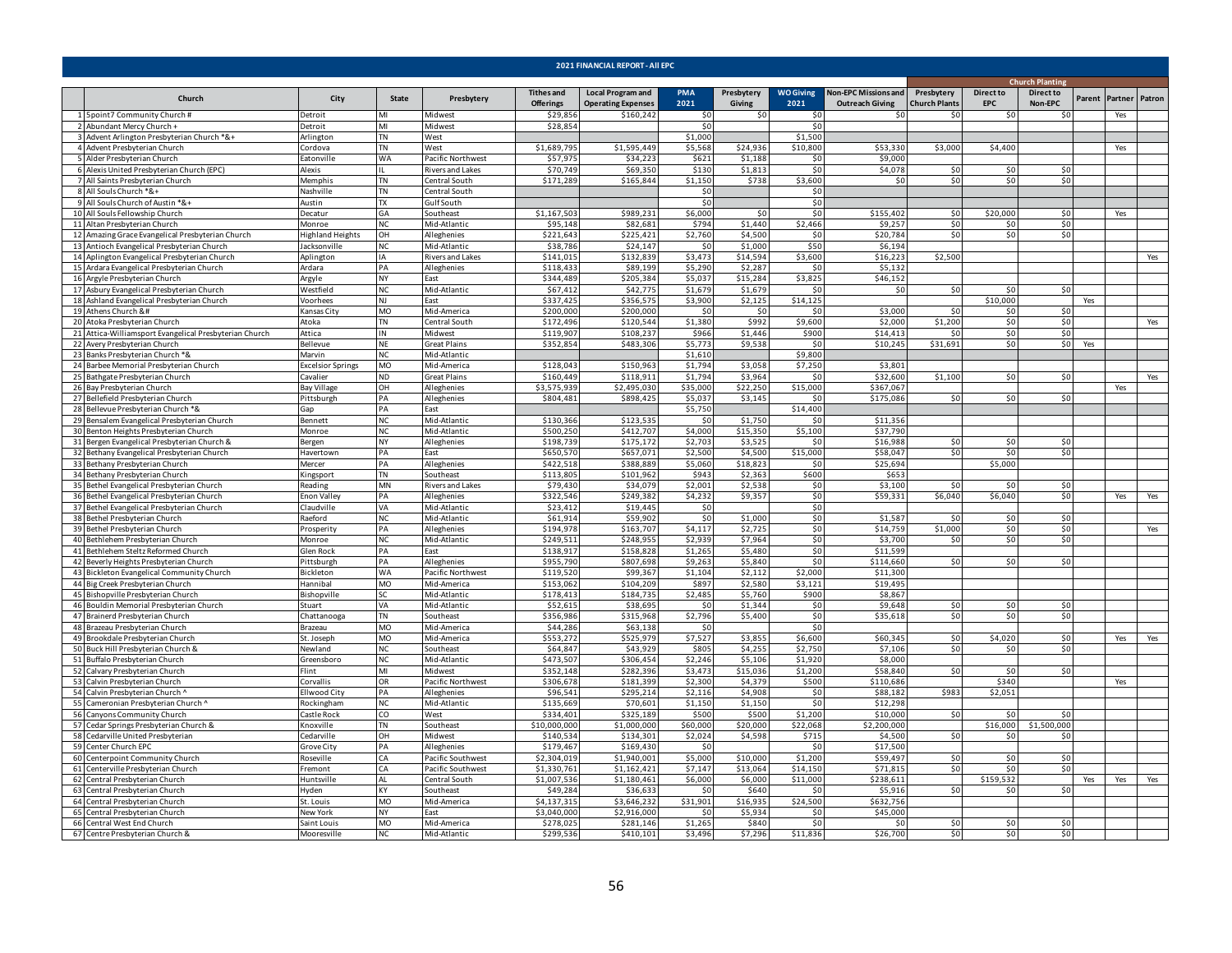| 2021 FINANCIAL REPORT - All EPC                                                      |                            |                 |                                                |                                       |                                                       |                     |                      |                          |                                                       |                                    |                                |                             |     |                       |     |
|--------------------------------------------------------------------------------------|----------------------------|-----------------|------------------------------------------------|---------------------------------------|-------------------------------------------------------|---------------------|----------------------|--------------------------|-------------------------------------------------------|------------------------------------|--------------------------------|-----------------------------|-----|-----------------------|-----|
|                                                                                      |                            |                 |                                                |                                       |                                                       |                     |                      |                          |                                                       |                                    |                                | <b>Church Planting</b>      |     |                       |     |
| Church                                                                               | City                       | State           | Presbytery                                     | <b>Tithes and</b><br><b>Offerings</b> | <b>Local Program and</b><br><b>Operating Expenses</b> | <b>PMA</b><br>2021  | Presbytery<br>Giving | <b>WO Giving</b><br>2021 | <b>Non-EPC Missions and</b><br><b>Outreach Giving</b> | Presbytery<br><b>Church Plants</b> | <b>Direct to</b><br><b>EPC</b> | <b>Direct to</b><br>Non-EPC |     | Parent Partner Patron |     |
| 68 Chapel Hill Presbyterian Church                                                   | Gig Harbor                 | WA              | Pacific Northwest                              | \$3,985,834                           | \$3,556,934                                           | \$30,935            | \$59,576             | \$0                      | \$385,317                                             |                                    | \$60,000                       | \$10,000                    | Yes |                       |     |
| 69 Chelsea Presbyterian Church +                                                     | Chelsea                    | AI              | Central South                                  | \$85,000                              | \$160,000                                             | \$0                 | \$10,000             | \$0                      | \$80,000                                              |                                    |                                |                             |     |                       |     |
| 70 Cherry Creek Presbyterian Church &                                                | Englewood                  | CO<br>CO        | West                                           | \$4,220,826<br>\$7.794.479            | \$3,478,207                                           | \$26,010<br>\$38.50 | \$39,009             | \$76,932                 | \$492,470<br>\$712,306                                | \$10,000                           | \$0                            | \$10,000<br>\$444,000       |     |                       | Yes |
| 71 Cherry Hills Community Church<br>72 Chinese Evangelical Presbyterian Church       | lighlands Ranch<br>ortland | OR              | West<br>Pacific Northwest                      | \$20,646                              | \$9,608,745<br>\$33,917                               | \$460               | \$54,000<br>\$880    | \$0<br>\$0               | S0                                                    | \$0<br>\$0                         | \$0<br>\$0                     | \$0                         |     |                       |     |
| 73 Christ Alone Church                                                               | Green Bay                  | W١              | <b>Rivers and Lakes</b>                        | \$193.462                             | \$128,777                                             | \$1,265             | \$935                | \$4,000                  | \$6,429                                               |                                    | \$1,000                        |                             |     |                       |     |
| 74 Christ Church East Bay &                                                          | 3erkeley                   | CA              | Pacific Southwest                              | \$1,372,646                           | \$1,141,686                                           | \$0                 | \$2,505              | \$0                      | \$44,042                                              | \$0                                | \$0                            | \$0                         |     |                       |     |
| 75 Christ Church EPC                                                                 | Anderson                   | SC.             | Mid-Atlantic                                   | \$378,725                             | \$385,083                                             | \$2,750             | \$2,750              | \$6,000                  | \$22,068                                              | 50                                 | \$0                            | \$0                         |     |                       |     |
| 76 Christ Church Presbyterian Church                                                 | Dalton                     | GА              | Southeast                                      | \$1,711,609                           | \$1,684,542                                           | \$11,247            | \$51,497             | \$39,500                 | \$181,247                                             | \$11,075                           | \$13,600                       | \$0                         |     | Yes                   | Yes |
| 77 Christ Community Church - Montreat                                                | Montreat                   | NC.             | Mid-Atlantic                                   | \$1.493.619                           | \$1.021.786                                           | \$10,500            | \$28,080             | \$27.250                 | \$160.98                                              | \$0                                | \$0                            | \$0                         |     |                       |     |
| 78 Christ Community Church EPC                                                       | Caldwell                   | ID              | Pacific Northwest                              | \$233.420                             | \$211,421                                             | \$3,120             | \$2,820              | \$0                      | \$4,34                                                | \$0                                | \$0                            | \$0                         |     |                       |     |
| 79 Christ Community Church, EPC &<br>80 Christ Covenant Church                       | lighland Lakes<br>Leoti    | NJ<br>KS        | East<br>West                                   | \$39,841<br>\$330.594                 | \$34,695<br>\$191,928                                 | \$300<br>\$1,200    | \$600<br>\$2,000     | \$250<br>\$1.500         | \$2,32<br>\$19,500                                    | \$1,500                            | \$32,000                       | \$0                         | Yes | Yes                   | Yes |
| 81 Christ Fellowship Church                                                          | Fort Collins               | $\overline{c}$  | West                                           | \$227,470                             | \$196,276                                             | \$996               | \$750                | \$5,200                  | \$9,899                                               | \$0                                | \$0                            | 50                          |     |                       |     |
| 82 Christ Fellowship Church                                                          | Southern Pines             | NC              | Mid-Atlantic                                   |                                       |                                                       | \$1,800             |                      | \$1,475                  |                                                       |                                    |                                |                             |     |                       |     |
| 83 Christ Presbyterian Church                                                        | Daphne                     | ΔI              | Gulf South                                     | \$177,712                             | \$165,701                                             | \$828               | \$3,260              | \$1,800                  | \$10,14]                                              | \$0                                | \$1,200                        | \$0                         |     |                       | Yes |
| 84 Christ Presbyterian Church                                                        | Boise                      | ID              | Pacific Northwest                              | \$322,188                             | \$254,850                                             | \$3,013             | \$2,751              | \$2,400                  | \$8,770                                               | \$0                                | \$0                            | \$0                         |     |                       |     |
| 85 Christ Presbyterian Church                                                        | Springfield                | МA              | East                                           | \$218,395                             | \$170,539                                             | \$1,817             | \$5,244              | \$1,200                  | \$18,300                                              | \$0                                | \$0                            | \$0                         |     |                       |     |
| 86 Christ Reformed Presbyterian Church                                               | Torrington                 | <b>WY</b>       | West                                           | \$109,503                             | \$16,879                                              | \$1,610             | \$1,892              | \$850                    | \$9,400                                               | \$0                                | \$600                          | \$0                         |     |                       |     |
| 87 Christ Reigns Presbyterian Church #                                               | Winchester<br>Durham       | VA              | Mid-Atlantic<br>Mid-Atlantic                   | \$22,440<br>\$498,829                 | \$5,014<br>\$492,552                                  | \$0<br>\$2,836      | \$0<br>\$4,273       | \$0<br>\$0               | \$2,700<br>\$55,000                                   | \$0<br>\$0                         | \$0<br>\$0                     | \$0<br>\$0                  |     |                       |     |
| 88 Christ the King Community Church<br>89 Community Protestant Church                | West Yellowstone           | ΝC<br>MT        | West                                           | \$138,841                             | \$130,613                                             | \$2,920             | \$920                | \$0                      | \$4,139                                               |                                    |                                |                             |     |                       |     |
| 90 Church of the Redeemer                                                            | Alcoa                      | TN              | Southeast                                      | \$561,000                             | \$435,000                                             | \$2,275             | \$1,800              | \$6,432                  | \$50,000                                              | \$6,000                            |                                | \$0                         |     | Yes                   | Yes |
| 91 Church of the Resurrection +                                                      | New Orleans                | I A             | Gulf South                                     | \$640.063                             | \$515,000                                             | \$0                 | \$0                  | \$0                      | \$30,156                                              | \$0                                | 50                             | \$0                         |     |                       |     |
| 92 Circleville Presbyterian Church &                                                 | Circleville                | NY              | East                                           | \$164.10                              | \$102.816                                             | \$989               | \$2,200              | \$0                      | \$23.165                                              | \$0                                | \$0                            | \$0                         |     |                       |     |
| 93 City Church                                                                       | St. Louis                  | <b>MO</b>       | Mid-America                                    | \$517,889                             | \$467,033                                             | \$2.312             | \$1.508              | \$3,946                  | \$15.27                                               | \$0                                | \$12,000                       | \$0                         |     | Yes                   | Yes |
| 94 City of Refuge Church                                                             | Houston                    | $\overline{R}$  | Gulf South                                     | \$550,486                             | \$465,424                                             | \$3.796             | \$1,752              | \$1,000                  | \$49,550                                              | \$0                                | \$0                            | \$0                         |     |                       |     |
| 95 Clayton Community Church                                                          | Clayton                    | CA              | Pacific Southwest                              | \$695,159                             | \$701,985                                             | \$6,000             | \$6,951              | \$1,200                  | \$24,403                                              |                                    | \$4,000                        |                             |     | Yes                   | Yes |
| 96 Cleveland Presbyterian Church<br>97 Closer to God Evangelical Presbyterian Church | Abingdon<br>Kearny         | VA<br>NJ        | Mid-Atlantic<br>East                           | \$204                                 | \$195                                                 | \$0<br>\$0          | \$500                | \$2,700<br>\$0           | \$700                                                 | \$0<br>\$0                         | \$0<br>\$0                     | \$0<br>\$0                  |     |                       |     |
| 98 College Corner Presbyterian Church                                                | College Corner             | OН              | Midwest                                        | \$112,066                             | \$102,360                                             | \$805               | \$1,260              | \$0                      | \$11,020                                              |                                    |                                |                             |     |                       |     |
| 99 Colonial Presbyterian Church                                                      | Kansas City                | MO              | <b>Great Plains</b>                            | \$4,903,205                           | \$4,180,492                                           | \$40,600            | \$24,450             | \$9,200                  | \$1,502,283                                           | \$3,600                            | \$7,200                        | \$15,000                    |     | Yes                   | Yes |
| 100 Colonial Village Presbyterian Church                                             | Niagara Falls              | NY              | Alleghenies                                    | \$122,173                             | \$115,965                                             | \$0                 | \$3,881              | \$180                    | \$4,066                                               | \$0                                | \$375                          | \$0                         |     |                       | Yes |
| 101 Community Church of Ephrata                                                      | Ephrata                    | WA              | Pacific Northwest                              | \$544,986                             | \$455,950                                             | \$3,311             | \$8,380              | \$18,100                 | \$36,477                                              | 50                                 | 50                             | \$0                         |     |                       |     |
| 102 Community Evangelical Presbyterian Church                                        | Owosso                     | мı              | Midwest                                        | \$413,496                             | \$287,804                                             | \$3,082             | \$2,010              | \$17,600                 | \$63,483                                              |                                    | \$10,150                       |                             |     |                       |     |
| 103 Community Evangelistic Church &                                                  | Knoxville                  | TN              | Southeast                                      |                                       |                                                       | \$0                 |                      | \$0                      |                                                       |                                    |                                |                             |     |                       |     |
| 104 Community Presbyterian Church<br>105 Community Presbyterian Church of Danville   | Clewiston<br>Danville      | СA              | Florida and the Caribbear<br>Pacific Southwest | \$102,160<br>\$6,161,354              | \$113,51<br>\$5,111,070                               | \$0<br>\$38,640     | \$1,702<br>\$63,552  | \$0<br>\$0               | \$4,92<br>\$732,896                                   | \$625<br>\$0                       | \$ſ<br>\$28,500                | \$0<br>\$8,400              |     | Yes                   | Yes |
| 106 Community Presbyterian Church of Omak                                            | <b>Omak</b>                | WA              | Pacific Northwest                              | \$212,748                             | \$157,756                                             | \$2,281             | \$2,083              | \$2,100                  | \$15,02                                               | 50                                 | \$500                          | \$0                         |     |                       |     |
| 107 Community Presbyterian Church of Onalaska                                        | Onalaska                   | <b>WA</b>       | Pacific Northwest                              | \$86,828                              | \$104,333                                             | \$37                | \$1,368              | \$367                    | \$6.822                                               |                                    |                                |                             |     |                       |     |
| 108 Concord Presbyterian Church                                                      | Sumter                     | SC.             | Mid-Atlantic                                   | \$137,032                             | \$40,382                                              | \$2,599             | \$5,424              | \$3,600                  | \$3,616                                               | 50                                 | \$0                            | \$0                         |     |                       |     |
| 109 Cornerstone Church of Goldsboro *&                                               | Goldsboro                  | NC              | Mid-Atlantic                                   |                                       |                                                       | \$2,000             |                      | \$4,560                  |                                                       |                                    |                                |                             |     |                       |     |
| 110 Cornerstone Church of Stapleton ^                                                | Stapleton                  | NF              | West                                           | \$75,786                              | \$58,106                                              | \$828               | \$828                | \$0                      | \$5,52                                                | \$0                                | \$0                            | \$0                         |     |                       |     |
| 111 Cornerstone Community Church                                                     | Aurora                     | CO              | West                                           | \$148.447                             | \$157,685                                             | \$1,680             | \$720                | \$12,700                 | \$5,800                                               | \$0                                | \$0                            | \$0                         |     |                       |     |
| 112 Cornerstone Community Church of Greeley<br>113 Cornerstone EPC                   | Greeley                    | CO.<br>TX.      | West<br><b>Gulf</b> South                      | \$853,981<br>\$285,588                | \$770,133<br>\$376,619                                | \$9,194<br>\$2,369  | \$5,050<br>\$4,017   | \$6,900<br>\$0           | \$167,202<br>\$22,81                                  | \$0<br>\$12,000                    | \$0<br>\$0                     | \$0<br>\$0                  |     |                       |     |
| 114 Cornerstone Evangelical Presbyterian Church                                      | Katy<br>Brighton           | MI              | Midwest                                        | \$4,255,398                           | \$3,162,674                                           | \$32,476            | \$161,270            | \$142,218                | \$592,068                                             |                                    |                                |                             | Yes | Yes                   | Yes |
| 115 Cornerstone Evangelical Presbyterian Church                                      | Franklin                   | ΝC              | Southeast                                      | \$118,919                             | \$90,313                                              | S0                  | \$650                | \$2,200                  |                                                       | \$0                                | \$0                            | -SO                         |     |                       |     |
| 116 Cornerstone Presbyterian Church                                                  | Selma                      | AL              | Central South                                  | \$502,159                             | \$462,579                                             | \$5,900             | \$9,500              | \$0                      | \$39,396                                              |                                    | \$3,600                        |                             |     |                       |     |
| 117 Cornerstone Presbyterian Church                                                  | Leawood                    | KS              | Great Plains                                   | \$1,107,850                           | \$2,052,734                                           | \$8,372             | \$13,072             | \$0                      | \$76,477                                              |                                    |                                |                             |     |                       |     |
| 118 Covenant Church                                                                  | West Lafayette             | ΙN              | Midwest                                        | \$1,969,227                           | \$1,627,656                                           | \$12,777            | \$28,592             | \$11,800                 | \$491,629                                             |                                    |                                | \$49,600                    |     |                       |     |
| 119 Covenant Community Church                                                        | Aurora                     | CO.             | West                                           | \$91,970                              | \$77,165                                              | \$0                 | \$1.035              | \$0                      | \$77                                                  | \$0                                | \$0                            | \$775                       |     | Yes                   |     |
| 120 Covenant Community Church &                                                      | Vacaville                  | CA<br><b>TX</b> | Pacific Southwest                              | \$434.777                             | \$371,778                                             | \$1.610             | \$2,660              | \$0<br>\$9,900           | \$57,423                                              | \$0                                | \$2,000                        |                             |     |                       |     |
| 121 Covenant Evangelical Presbyterian Church<br>122 Covenant Presbyerian Church      | Lake Jackson<br>Ligonier   | PA              | Gulf South<br>Alleghenies                      | \$821,624<br>\$395,428                | \$779,618<br>\$338,870                                | \$9,600<br>\$7,368  | \$18,631<br>\$9,210  | \$0                      | \$43,634                                              |                                    |                                | \$0                         |     |                       | Yes |
| 123 Covenant Presbyterian Church                                                     | Mobile                     | ΔI              | Gulf South                                     | \$2,943,685                           | \$858,826                                             | \$6,003             | \$10,210             | \$28,900                 | \$101,310                                             | \$38,000                           | \$0                            | \$0                         |     |                       | Yes |
| 124 Covenant Presbyterian Church                                                     | Vail                       | CO              | West                                           | \$191.976                             | \$183,505                                             | \$0                 | \$0                  | \$0                      | \$C                                                   |                                    |                                |                             |     |                       |     |
| 125 Covenant Presbyterian Church                                                     | Tallahassee                |                 | Florida and the Caribbear                      | \$247.634                             | \$229.85                                              | \$966               | \$750                | \$0                      | \$5,100                                               |                                    |                                |                             |     |                       |     |
| 126 Covenant Presbyterian Church                                                     | Rome                       | GА              | Southeast                                      | \$82,208                              | \$86,183                                              | \$782               | \$10.739             | \$0                      | \$54.679                                              | \$2,500                            | \$0                            | \$0                         |     |                       |     |
| 127 Covenant Presbyterian Church                                                     | Monroe                     | I A             | Gulf South                                     | \$996.171                             | \$580,709                                             | \$6,210             | \$6,078              | \$35,000                 | \$205,987                                             | \$0                                | \$0                            | S <sub>0</sub>              |     |                       |     |
| 128 Covenant Presbyterian Church                                                     | Columbus                   | ΜS              | Central South                                  | \$109,901                             | \$91,186                                              | \$1,176             | \$696                | \$2,700                  | \$3,600                                               |                                    |                                |                             |     |                       |     |
| 129 Covenant Presbyterian Church<br>130 Covenant Presbyterian Church                 | Jackson<br><b>Omaha</b>    | MS<br>NE        | Gulf South<br><b>Great Plains</b>              | \$907,397<br>\$1,080,971              | \$857,671<br>\$888,237                                | \$4,899<br>\$5,775  | \$7,458<br>\$8,500   | \$29,565<br>\$0          | \$107,308<br>\$89,67                                  | \$0                                | \$2,349                        | \$0                         |     |                       |     |
| 131 Covenant Presbyterian Church                                                     | Reno                       | NV              | Pacific Southwest                              | \$426,854                             | \$409,055                                             | \$1,800             | \$6,000              | \$4,125                  | \$37,05                                               | \$0                                | \$0                            | \$0                         |     |                       |     |
| 132 Covenant Presbyterian Church                                                     | Sharon                     | PA              | Alleghenies                                    | \$429,465                             | \$362,596                                             | \$8,400             | \$13,959             | \$0                      | \$39,70                                               | \$0                                | \$0                            | \$0                         |     | Yes                   |     |
| 133 Covenant Presbyterian Church (The Barn)                                          | Simsbury                   | СT              | East                                           | \$432,000                             | \$420,000                                             | 50                  | \$0                  | \$0                      | \$29,000                                              | \$0                                | \$0                            | 50                          |     |                       |     |
| 134 Covenant Presbyterian Church of Orange                                           | Orange                     | CA              | Pacific Southwest                              | \$788,733                             | \$780,994                                             | \$5.750             | \$10,260             | \$5,784                  | \$112.898                                             |                                    |                                |                             |     |                       |     |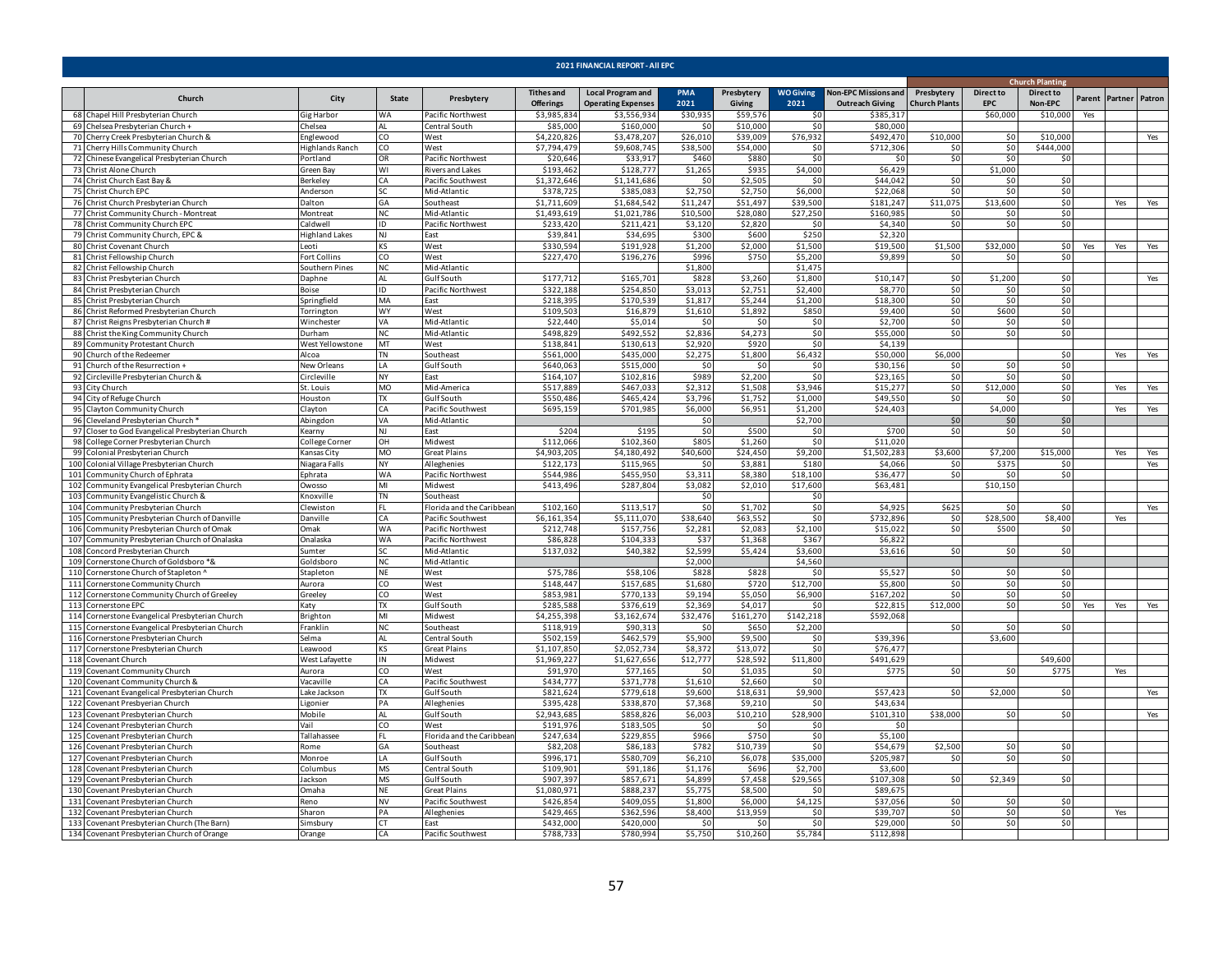|     | 2021 FINANCIAL REPORT - All EPC                                                                   |                                     |                        |                                |                                       |                                                       |                    |                       |                          |                                                       |                                    |                                |                             |     |                       |            |
|-----|---------------------------------------------------------------------------------------------------|-------------------------------------|------------------------|--------------------------------|---------------------------------------|-------------------------------------------------------|--------------------|-----------------------|--------------------------|-------------------------------------------------------|------------------------------------|--------------------------------|-----------------------------|-----|-----------------------|------------|
|     |                                                                                                   |                                     |                        |                                |                                       |                                                       |                    |                       |                          |                                                       |                                    |                                | <b>Church Planting</b>      |     |                       |            |
|     | Church                                                                                            | City                                | State                  | Presbytery                     | <b>Tithes and</b><br><b>Offerings</b> | <b>Local Program and</b><br><b>Operating Expenses</b> | PMA<br>2021        | Presbytery<br>Giving  | <b>WO Giving</b><br>2021 | <b>Non-EPC Missions and</b><br><b>Outreach Giving</b> | Presbytery<br><b>Church Plants</b> | <b>Direct to</b><br><b>EPC</b> | <b>Direct to</b><br>Non-EPC |     | Parent Partner Patron |            |
| 135 | Covenant Presbyterian Church of San Diego                                                         | San Diego                           | ۰Δ                     | Pacific Southwest              | \$472.461                             | \$574.31                                              | \$2.597            | \$4,620               | \$1,200                  | \$46.09                                               | \$0                                | \$n                            | ۹r                          |     |                       |            |
|     | 136 Covenant Presbyterian Church of Tecumseh                                                      | Tecumseh                            | MI                     | Midwest                        | \$310,910                             | \$263,817                                             | \$4,140            | \$6,480               | \$6,000                  | \$16,33                                               | \$0                                | \$0                            | \$0                         |     |                       |            |
|     | 137 Crossroads Community Church *&+                                                               | Burgaw                              | NC.                    | Mid-Atlantic                   |                                       |                                                       | \$1,242            |                       | \$0                      |                                                       |                                    |                                |                             |     |                       |            |
| 139 | 138 Crosswalk Community Church                                                                    | Knoxville<br>Mt. Clemens            | <b>TN</b><br>MI        | Southeast<br>Midwest           | \$138,271<br>\$24,474                 | \$126,494<br>\$18,336                                 | \$0                | \$800                 | \$0                      | \$2,550<br>\$59                                       | \$0                                | \$0                            | \$0                         |     |                       |            |
|     | CrossWay Evangelical Presbyterian Church +<br>140 CUP Evangelical Presbyterian Church             | Beaver Falls                        | PА                     | Alleghenies                    | \$230,853                             | \$207,661                                             | \$0<br>\$0         | <b>SO</b><br>\$21,819 | \$0<br>\$0               | \$12,559                                              | \$0                                | \$1,000                        | \$0                         |     |                       | Yes        |
|     | 141 Cypress Springs Presbyterian Church &                                                         | Cameron                             | NC                     | Mid-Atlantic                   | \$138,238                             | \$129.961                                             | \$0                | \$2,100               | \$500                    | \$2,950                                               | \$0                                | \$0                            | \$0                         |     |                       |            |
|     | 142 Darlington Presbyterian Church                                                                | <b>Darlington</b>                   | SC.                    | Mid-Atlantic                   | \$891,93                              | \$559,494                                             | \$9,257            | \$77,241              | \$26,200                 | \$107,69                                              | \$0                                | \$0                            | \$0                         |     |                       |            |
|     | 143 Davenport Presbyterian Church                                                                 | Davenport                           | WA                     | Pacific Northwest              | \$79,307                              | 597,186                                               | \$800              | \$2,000               | \$0                      | \$590                                                 | \$1,200                            |                                |                             |     |                       | Yes        |
|     | 144 Deerfield Presbyterian Church                                                                 | Deerfield St                        | <b>NJ</b>              | East                           | \$283,101                             | \$286,060                                             | \$2,139            | \$3,821               | \$4,500                  | \$80,971                                              | \$0                                | \$2,500                        | \$0                         |     |                       |            |
|     | 145 Desert Hills Presbyterian Church                                                              | Scottsdale                          | AZ                     | West                           | \$1,134,031                           | \$976,105                                             | \$5,000            | \$15,000              | \$25,700                 | \$111,28                                              | \$0                                | 50                             | \$0                         |     |                       |            |
|     | 146 Diamondhead Community Church &^                                                               | iamondhead                          | <b>MS</b>              | Gulf South                     | \$284,530                             | \$289,87                                              | \$0                | \$0                   | \$0                      | \$5,25                                                | \$0                                | \$0                            | \$0                         |     |                       |            |
|     | 147 Downtown Church &                                                                             | Memphis                             | <b>TN</b>              | Central South                  | \$845.650                             | \$842,000                                             | \$5,000            | \$1,800               | \$2,880                  | \$75.00                                               |                                    | \$9,000                        |                             | Yes |                       |            |
|     | 148 Dundalk Presbyterian Church                                                                   | <b>Baltimore</b>                    | <b>MD</b>              | Fast                           | \$219,694                             | \$223,794                                             | SO                 | \$0                   | \$0                      | \$400                                                 | \$0                                | \$0                            | \$0                         |     |                       |            |
|     | 149 Eastminster Presbyterian Church                                                               | Wichita                             | KS                     | <b>Great Plains</b>            | \$3,233,658                           | \$2,722,063                                           | \$33,235           | \$21,735              | \$42,000                 | \$716,062                                             | \$0<br>\$0                         | \$15,600                       | \$68,900                    |     |                       |            |
|     | 150 Eastminster Presbyterian Church<br>151 Easton Presbyterian Church                             | Knoxville<br>Fresno                 | <b>TN</b><br>CA        | Southeast<br>Pacific Southwest | \$271,228<br>\$271,019                | \$237,220<br>\$272,927                                | \$500<br>\$4,600   | \$2,500<br>\$8,011    | \$0<br>\$8,191           | \$25,287<br>\$7,268                                   | \$0                                | \$0<br>\$0                     | \$0<br>\$0                  |     |                       |            |
|     | 152 Edgington Evangelical Presbyterian Church                                                     | Taylor Ridge                        |                        | Rivers and Lakes               | \$229,728                             | \$153,000                                             | \$4,646            | \$3,468               | \$23,550                 | \$25,880                                              | \$6,000                            | \$8,600                        | \$0                         |     | Yes                   | Yes        |
|     | 153 Edna Presbyterian Church                                                                      | Edna                                | TX                     | Gulf South                     | \$53,189                              | \$145,919                                             | \$913              | \$768                 | \$0                      | \$4,890                                               | \$0                                | \$0                            | \$0                         |     |                       |            |
|     | 154 Elon Presbyterian Church                                                                      | Madison Heights                     | VA                     | Mid-Atlantic                   | \$233,988                             | \$140,863                                             | \$1,702            | \$1,850               | \$0                      | \$29,531                                              | \$0                                | \$0                            | \$0                         |     |                       |            |
|     | 155 Englewood Presbyterian Church                                                                 | Rocky Mount                         | NC                     | Mid-Atlantic                   | \$283,496                             | \$283,401                                             | \$3,624            | \$10,420              | \$1,800                  | \$21,091                                              |                                    | \$1,470                        |                             |     |                       | Yes        |
|     | 156 EPIC Evangelical Presbyterians in Christ Church                                               | Troy                                | MO                     | Mid-America                    | \$90,546                              | \$61,377                                              | \$880              | \$1,480               | \$0                      | \$5,300                                               |                                    |                                |                             |     |                       |            |
|     | 157 Evangelical Community Church                                                                  | Cincinnati                          | OH                     | Midwest                        | \$760,485                             | \$671,165                                             | \$5,244            | \$8,244               | \$5,000                  | \$55,000                                              | \$0                                | \$0                            | \$0                         |     |                       |            |
|     | 158 Evangelical Presbyterian Church                                                               | Hazelton                            | <b>ND</b>              | West                           |                                       | \$24,000                                              | \$2,000            | \$2,000               | -SO                      | \$3,900                                               |                                    |                                |                             |     |                       |            |
|     | 159 Evangelical Presbyterian Church of Elkton                                                     | Elkton                              | VA                     | Mid-Atlantic                   | \$599,596                             | \$295,67                                              | \$3,600            | \$13,600              | \$6,000                  | \$30,32                                               | \$0                                | \$0                            |                             |     |                       |            |
|     | 160 Evangelical Presbyterian Church of Harrison                                                   | Harrison                            | NY                     | East                           | \$179,223                             | \$284,323                                             | \$3,542            | \$2,772               | \$1,500                  | \$15,85                                               | \$0                                | \$1,000                        | \$6,000                     |     | Yes                   | Yes        |
|     | 161 Evangelical Presbyterian Church of Marshall                                                   | Marshall                            | <b>TX</b><br>PA        | Gulf South<br>East             | \$200,498<br>\$282,324                | \$200,766<br>\$235,654                                | \$1,242<br>\$2,823 | \$864<br>\$3,420      | \$20,874<br>\$0          | \$10,99<br>\$7,241                                    | \$0<br>\$0                         | \$0<br>\$0                     | \$0<br>\$0                  |     |                       |            |
|     | 162 Evangelical Presbyterian Church of Milford<br>163 Evangelical Presbyterian Church of Westtown | Milford<br>Westtown                 | NY.                    | East                           | \$63,915                              | \$49,898                                              | \$0                | \$481                 | \$0                      | \$2,520                                               | \$0                                | \$0                            | \$0                         |     |                       |            |
|     | 164 Evangelical Presbyterian Stone Church                                                         | Caledonia                           | <b>NY</b>              | Alleghenies                    | \$83,767                              | \$71,128                                              | \$2,714            | \$1,000               | \$0                      | \$11,75                                               | \$0                                | \$0                            | \$0                         |     |                       |            |
|     | 165 Evangelical Valley Presbyterian Church                                                        | lazelton                            | ID                     | Pacific Northwest              | \$173,143                             | \$84,85                                               | $\mathsf{S}$       | \$931                 | \$0                      | \$36,81                                               | \$0                                | \$0                            | \$0                         |     |                       |            |
|     | 166 Evergreen Church                                                                              | <b>Graham</b>                       | WA                     | Pacific Northwest              | \$125,365                             | \$126,895                                             | \$1,886            | \$3,608               | \$3,000                  | \$6,268                                               | \$1,500                            | \$0                            | \$0                         |     |                       | Yes        |
|     | 167 Fair Oaks Church                                                                              | Fair Oaks                           | ſА.                    | Pacific Southwest              | \$3.031.216                           | \$3.030.434                                           | \$1.200            | \$9.700               | \$10,000                 | \$309.678                                             | \$0                                | \$6,000                        | \$6,000                     |     |                       | Yes        |
|     | 168 Fairview Evangelical Presbyterian Church                                                      | Slenmoore                           | PA                     | East                           | \$268,332                             | \$237,294                                             | \$2,622            | \$4,104               | \$0                      | \$27,500                                              |                                    | \$1,000                        |                             |     |                       |            |
|     | 169 Fairview United Presbyterian Church                                                           | Petrolia                            | PA                     | Alleghenies                    | \$35,559                              | \$36,830                                              | \$0                | \$519                 | \$0                      | \$1,211                                               | \$0                                | \$0                            | \$0                         |     |                       |            |
|     | 170 Faith Church Brownsville                                                                      | Brownsville                         | TX                     | Gulf South                     | \$92,455                              | \$88,502                                              | \$420              | \$420                 | \$0                      | \$3,08                                                | \$0                                | \$0                            | \$0                         |     |                       |            |
|     | 171 Faith Community Church                                                                        | Seminole                            |                        | Florida and the Caribbear      | \$435.978                             | \$637.465                                             | - \$0              |                       | \$0                      | \$11.75                                               | \$5,000                            |                                |                             |     |                       | Yes        |
|     | 172 Faith Evangelical Church                                                                      | Loveland                            | CO<br>MI               | West                           | \$1,060,567<br>\$601,776              | \$811,763                                             | \$8.980            | \$3,500<br>\$2,652    | \$39,150<br>\$8,124      | \$253.737<br>\$27,15                                  | \$0                                | 50 <sup>1</sup>                | \$0                         |     |                       |            |
|     | 173 Faith Evangelical Presbyterian Church<br>174 Faith Evangelical Presbyterian Church            | Rochester Hills<br><b>Cingstown</b> | <b>VA</b>              | Midwest<br>Fast                | \$830,909                             | \$580,904<br>\$706,794                                | \$4,980<br>\$5,004 | \$22,519              | \$18,013                 | \$58.75                                               | \$0                                | 50                             | 50                          |     |                       |            |
|     | 175 Faith Evangelical Presbyterian Church                                                         | Crivitz                             | WI                     | <b>Rivers and Lakes</b>        | \$167,202                             | \$124,329                                             | \$2,346            | \$2,346               | \$3,125                  | \$20,45                                               | \$0                                | 50                             | \$0                         |     |                       |            |
|     | 176 Faith Evangelical Presbyterian Church                                                         | Brooksville                         | FI.                    | Florida and the Caribbea       |                                       |                                                       | \$5,516            |                       | \$24,875                 |                                                       |                                    |                                |                             |     |                       |            |
|     | 177 Faith Fellowship Church                                                                       | Johnstown                           | OH                     | Alleghenies                    | \$160,492                             | \$181,172                                             | \$1,500            | \$1,250               | \$0                      | \$23,95!                                              |                                    |                                |                             |     |                       |            |
|     | 178 Faith Liberation Christian Community Church                                                   | Charlotte                           | <b>NC</b>              | Mid-Atlantic                   | \$28,238                              | \$21,197                                              | \$0                |                       | \$0                      |                                                       |                                    |                                |                             |     |                       |            |
|     | 179 Faith Presbyterian Church                                                                     | Aurora                              | CO                     | West                           | \$542,566                             | \$541,221                                             | \$0                | \$3,000               | \$0                      | \$35,503                                              | \$0                                | \$0                            | \$0                         |     |                       |            |
|     | 180 Faith Presbyterian Church                                                                     | McDonough                           | GA                     | Southeast                      | \$468,434                             | \$261,548                                             | \$4,000            | \$4,000               | \$4,500                  | \$31,250                                              | \$7,800                            |                                |                             |     |                       |            |
|     | 181 Faith Presbyterian Church                                                                     | West Lafayette                      | IN                     | Midwest                        | \$209,07                              | \$210,274                                             | \$2,139            | \$3,348               | \$5,000                  | \$40,75                                               | \$0                                | \$0                            | \$0                         |     |                       |            |
|     | 182 Faith Presbyterian Church                                                                     | Covington                           | LA                     | Gulf South                     | \$537,333                             | \$452,768                                             | \$1,050            | \$20,050              | \$18,296                 | \$27,514                                              | \$0                                | \$7,460                        | \$0                         | Yes | Yes                   | Yes        |
|     | 183 Faith Presbyterian Church                                                                     | Perryville<br>Germantown            | <b>MO</b><br><b>TN</b> | Mid-America<br>Central South   | \$95,346<br>\$702,021                 | \$105,416<br>\$548,731                                | \$1,300            | \$2,350<br>\$4,000    | \$1,200                  | \$3,614<br>\$78,870                                   | \$0                                | 50<br>\$1,000                  | \$0                         |     |                       |            |
|     | 184 Faith Presbyterian Church<br>185 Hope Community Church                                        | Pembroke Pines                      |                        | lorida and the Caribbea        | \$41,337                              | \$154,900                                             | \$5,000<br>\$0     | \$0                   | \$6,000<br>\$0           | ŠI.                                                   | \$0                                | \$0                            | \$0                         |     |                       | Yes        |
|     | 186 Faith Presbyterian Church of Quincy                                                           | Ouincy                              |                        | Rivers and Lakes               | \$213.409                             | \$172.507                                             | \$7,300            | \$8.126               | \$1.788                  | \$14.15                                               | \$0                                | \$0                            | \$0                         |     |                       |            |
|     | 187 Faith United Church ^                                                                         | Brandon                             | SD                     | <b>Great Plains</b>            | \$348.123                             | \$337,864                                             | \$4,416            | \$2,850               | \$0                      | \$27,628                                              | \$3,500                            | \$0                            | \$0                         |     |                       |            |
|     | 188 Faith Vietnamese Presbyterian Mission Church *&+                                              | Sugar Land                          | <b>TX</b>              | Gulf South                     |                                       |                                                       | \$0                |                       | \$0                      |                                                       |                                    |                                |                             |     |                       |            |
|     | 189 Falling Spring Presbyterian Church                                                            | <b>Hot Springs</b>                  | VA                     | Mid-Atlantic                   | \$81,535                              | \$71,579                                              | \$0                | \$1,000               | \$0                      | -SC                                                   |                                    |                                |                             |     |                       |            |
|     | 190 Farner Presbyterian Church                                                                    | Farner                              | <b>TN</b>              | Southeast                      | \$58,899                              | \$40,700                                              | \$0                | \$0                   | \$0                      | \$0                                                   | \$0                                | \$0                            | \$0                         |     |                       |            |
|     | 191 Fellowship Evangelical Presbyterian Church                                                    | South Lyon                          | MI                     | Viidwest                       | \$488,698                             | \$394.040                                             | \$4,646            | \$65,016              | \$57,744                 | \$41.608                                              |                                    | \$4,296                        | \$1,000                     |     | Yes                   | Yes        |
|     | 192 Fellowship of Christ                                                                          | Cary                                | <b>NC</b>              | Mid-Atlantic                   | \$486,025                             | \$433,151                                             | \$3,611            | \$7,636               | \$40,856                 | \$17,085                                              | \$0                                | \$0                            | \$0                         |     |                       |            |
|     | 193 First Armenian Presbyterian Church                                                            | Fresno                              | ſА.                    | Pacific Southwest              | \$689.979                             | \$641.340                                             | \$3.500            | \$6,870               | \$0                      | \$79.968                                              | \$0                                | \$0                            | \$0                         |     |                       |            |
|     | 194 First Evangelical Presbyterian Church                                                         | Anna                                |                        | Central South                  | \$244,955                             | \$256,892                                             | \$4,000            | \$2,400               | \$4,900                  | \$14,000                                              |                                    |                                |                             |     |                       |            |
|     | 195 First Evangelical Presbyterian Church<br>196 First Evangelical Presbyterian Church            | Frankfort<br><b>Battle Creek</b>    | ΙN<br>MI               | Midwest<br>Midwest             | \$394,967<br>\$13,657                 | \$254,582<br>\$12,034                                 | \$2,726<br>\$115   | \$3,081<br>\$65       | \$0<br>\$0               | \$99,211<br>\$0                                       | \$0                                | \$1,500<br>\$1,000             | \$0                         |     |                       | Yes<br>Yes |
|     | 197 First Evangelical Presbyterian Church                                                         | Roanoke                             | VA                     | Mid-Atlantic                   | \$640,278                             | \$630,39                                              | - \$0              | \$0                   | \$1,000                  | \$5,836                                               |                                    |                                |                             |     |                       |            |
|     | 198 First Evangelical Presbyterian Church                                                         | Cedar Grove                         | WI                     | <b>Rivers and Lakes</b>        | \$72,87                               | \$58,53                                               | \$897              | \$629                 | \$2,500                  | \$5,704                                               | \$0                                | \$0                            | \$0                         |     |                       |            |
|     | 199 First Evangelical Presbyterian Church &                                                       | Kokomo                              | ΙN                     | Midwest                        | \$553,130                             | \$572,58                                              | \$7,015            | \$19,630              | \$10,500                 | \$35,67                                               | \$900                              |                                |                             |     |                       | Yes        |
|     | 200 First Evangelical Presbyterian Church of Oregon City                                          | Oregon City                         | OR                     | Pacific Northwest              | \$720,26                              | \$459,394                                             | \$4,500            | \$17,203              | \$13,480                 | \$69,06                                               | \$0                                | \$0                            | \$0                         |     |                       |            |
|     | 201 First Presbyterian Church                                                                     | Opelika                             | <b>AL</b>              | Central South                  | \$848,785                             | \$713,985                                             | \$6,210            | \$3,780               | \$0                      | \$78,022                                              | \$0                                | 50                             | \$2,400                     |     |                       | Yes        |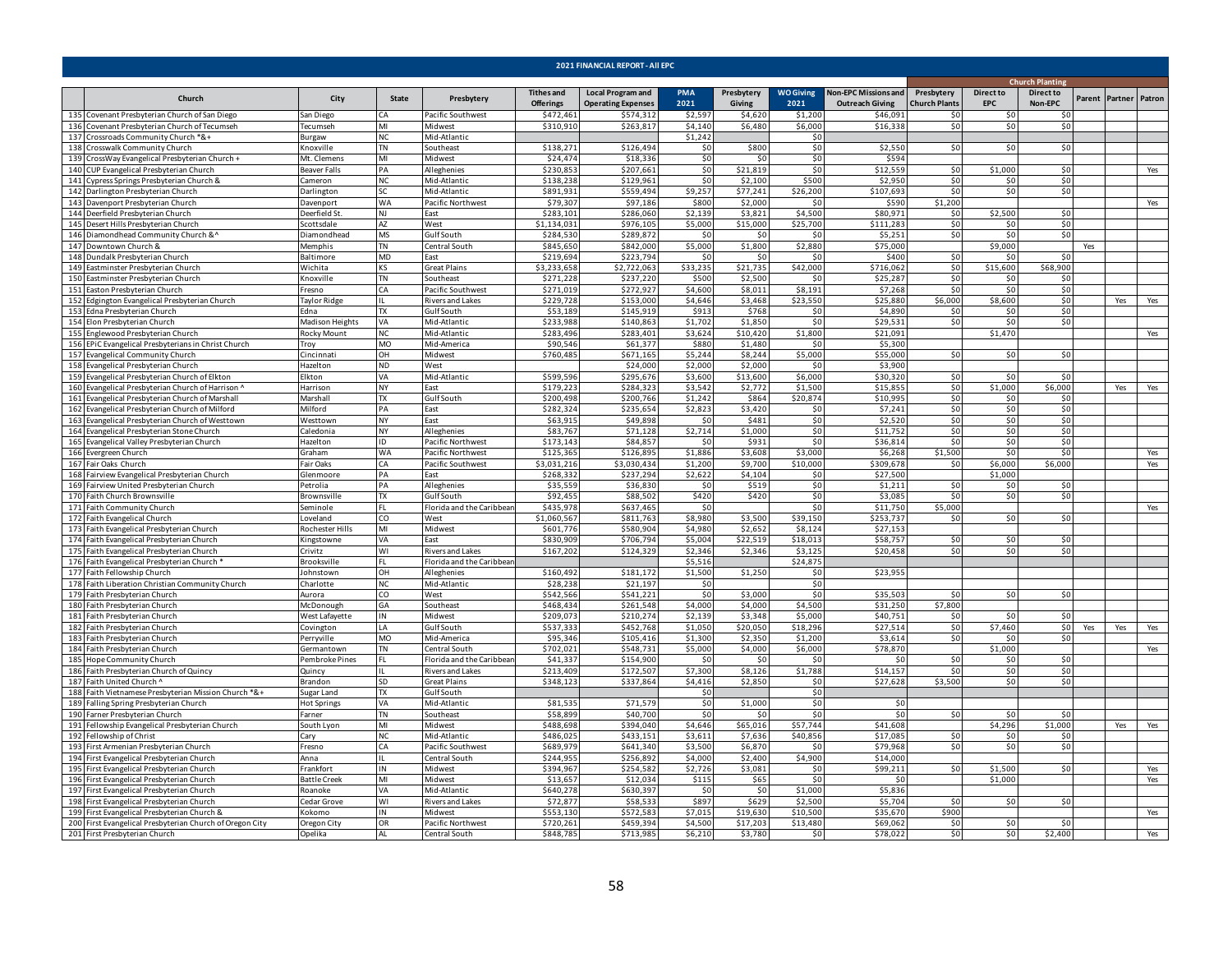|     |                                                                                            |                        |                  |                                         |                                       | 2021 FINANCIAL REPORT - All EPC                       |                     |                      |                          |                                                       |                                    |                                |                             |     |                       |            |
|-----|--------------------------------------------------------------------------------------------|------------------------|------------------|-----------------------------------------|---------------------------------------|-------------------------------------------------------|---------------------|----------------------|--------------------------|-------------------------------------------------------|------------------------------------|--------------------------------|-----------------------------|-----|-----------------------|------------|
|     |                                                                                            |                        |                  |                                         |                                       |                                                       |                     |                      |                          |                                                       |                                    |                                | <b>Church Planting</b>      |     |                       |            |
|     | Church                                                                                     | City                   | State            | Presbytery                              | <b>Tithes and</b><br><b>Offerings</b> | <b>Local Program and</b><br><b>Operating Expenses</b> | <b>PMA</b><br>2021  | Presbytery<br>Giving | <b>WO Giving</b><br>2021 | <b>Non-EPC Missions and</b><br><b>Outreach Giving</b> | Presbytery<br><b>Church Plants</b> | <b>Direct to</b><br><b>EPC</b> | <b>Direct to</b><br>Non-EPC |     | Parent Partner Patron |            |
|     | 202 First Presbyterian Church                                                              | Tallassee              | AI               | Central South                           | \$37,865                              | \$34,784                                              | \$414               | \$702                | \$C                      | \$7,831                                               | \$0                                | \$0                            | \$0                         |     |                       |            |
|     | 203 First Presbyterian Church                                                              | Blytheville            | AR               | Central South                           | \$111,291                             | \$162,676                                             | -SC                 | \$1,824              | \$0                      | \$1,000                                               | \$0                                | \$1,000                        | \$0                         |     |                       | Yes        |
|     | 204 First Presbyterian Church<br>205 First Presbyterian Church                             | West Memphis<br>resno  | AR<br>ſА.        | entral South<br>acific Southwest        | \$230,034<br>\$1,413,230              | \$203,85<br>\$1,222,556                               | \$2,300<br>\$13,455 | \$3,700<br>\$21,985  | \$0<br>\$15,800          | \$6,25<br>\$121,939                                   |                                    | \$5,000                        |                             |     |                       |            |
|     | 206 First Presbyterian Church                                                              | lanford                | CA.              | acific Southwest                        | \$236,002                             |                                                       | \$2,369             |                      | \$500                    |                                                       |                                    |                                |                             |     | Yes                   |            |
|     | 207 First Presbyterian Church                                                              | Redding                | CA               | acific Northwest                        | \$146.781                             | \$151,896                                             | \$0                 | \$11,648             | \$500                    | \$5,199                                               | \$0                                | \$1,722                        | \$0                         | Yes |                       |            |
|     | 208 First Presbyterian Church                                                              | t. Myers               | FL.              | lorida and the Caribbear                | \$595,420                             | \$536,606                                             | \$0                 | \$3,000              | \$0                      | \$19,469                                              | \$1,000                            | \$0                            | \$0                         |     |                       |            |
|     | 209 First Presbyterian Church                                                              | Little Rock            | IA               | Rivers and Lakes                        | \$86,877                              | \$89,370                                              | \$0                 | -SO                  | \$0                      | \$3,674                                               | \$0                                | \$0                            | \$2,000                     |     | Yes                   |            |
|     | 210 First Presbyterian Church                                                              | Hillsboro              |                  | Rivers and Lakes                        | \$253,383                             |                                                       | \$6,785             | \$2,550              | \$5,400                  | \$25,330                                              |                                    |                                |                             |     |                       |            |
|     | 211 First Presbyterian Church                                                              | Stanton                | <b>KY</b>        | Southeast                               |                                       |                                                       | -ŚC                 |                      | \$0                      |                                                       |                                    |                                |                             |     |                       |            |
|     | 212 First Presbyterian Church<br>213 First Presbyterian Church                             | Thibodaux<br>Malden    | I A<br>MO        | Gulf South<br>Central South             | \$88.792<br>\$47,83                   | \$117,869<br>\$37,89                                  | \$200<br>\$C        | \$400<br>\$256       | \$0<br>\$0               | \$1,200<br>\$1,07                                     | \$0                                | \$0                            | \$0                         |     |                       |            |
|     | 214 First Presbyterian Church                                                              | Meridian               | <b>MS</b>        | Gulf South                              | \$1,421,721                           | \$1,168,577                                           | \$9,798             | \$7,200              | \$26,300                 | \$27,28                                               |                                    | \$5,750                        |                             |     |                       |            |
|     | 215 First Presbyterian Church                                                              | Pascagoula             | <b>MS</b>        | Gulf South                              | \$842,041                             | \$787,249                                             | \$8,040             | \$13,632             | \$7,000                  | \$59,500                                              |                                    |                                |                             |     |                       |            |
|     | 216 First Presbyterian Church                                                              | Vicksburg              | <b>MS</b>        | Gulf South                              | \$695,449                             | \$632,377                                             | \$4,600             | \$9,200              | \$3,000                  | \$65,805                                              | \$0                                | \$0                            | \$0                         |     |                       |            |
|     | 217 First Presbyterian Church                                                              | West Point             | <b>MS</b>        | Central South                           | \$323,867                             | \$310,453                                             | \$2,830             | \$1,936              | \$2,900                  | \$24,06                                               | \$0                                | \$1,200                        | \$3,000                     |     |                       | Yes        |
|     | 218 First Presbyterian Church                                                              | Artesia                | <b>NM</b>        | West                                    | \$109,569                             | \$129,211                                             | \$851               | \$1,541              | \$3,008                  | \$6,07                                                | \$0                                | \$0                            | \$0                         |     |                       |            |
|     | 219 First Presbyterian Church                                                              | Greenville             | OH               | Midwest                                 | \$159,109                             | \$279,731                                             | \$3,500             | \$3,500              | \$1,500                  | \$6,800                                               | \$0                                | \$0                            | \$0                         |     |                       |            |
|     | 220 First Presbyterian Church                                                              | Paulding               | OH               | Midwest                                 | \$231,849                             | \$153,719                                             | \$1,564             | \$8,564              | \$7,000                  | \$20,710                                              | \$0                                | \$0                            | \$0                         |     |                       |            |
|     | 221 First Presbyterian Church                                                              | outh Charleston        | OH               | Midwest                                 | \$315,57                              | \$347,650                                             | \$4,209             | \$1,911              | \$8,770                  | \$8,99                                                | \$0                                | \$0                            | \$0                         |     |                       | Yes        |
|     | 222 First Presbyterian Church<br>223 First Presbyterian Church                             | Beaver<br>Covington    | PA<br><b>TN</b>  | Alleghenies<br>Central South            | 51,350,624<br>\$419,061               | \$1,174,524<br>\$382,184                              | \$0<br>\$2,658      | \$12,500<br>\$3,264  | \$0<br>\$8,000           | \$216,752<br>\$3,000                                  | \$0                                | \$75,000<br>\$2,400            | \$0                         | Yes | Yes                   | Yes        |
|     | 224 First Presbyterian Church                                                              | Greenfield             | <b>TN</b>        | Central South                           | \$193,089                             | \$167,167                                             | -SC                 | \$3,570              | \$0                      | \$5,000                                               | \$0                                | \$1,200                        | \$0                         |     |                       | Yes        |
|     | 225 First Presbyterian Church                                                              | Trenton                | <b>TN</b>        | Central South                           | \$415.085                             | \$262,676                                             | -ŚC                 | \$7,137              | 50                       | \$7,07                                                | \$0                                | \$0                            | \$0                         |     |                       |            |
|     | 226 First Presbyterian Church                                                              | Levelland              | <b>TX</b>        | West                                    | \$165.203                             | \$156.97                                              | \$1,370             | \$2.263              | \$1.100                  | \$13.071                                              |                                    |                                |                             |     |                       |            |
|     | 227 First Presbyterian Church                                                              | Mexia                  | <b>TX</b>        | Gulf South                              | \$98,802                              | \$78,764                                              | \$1,495             | \$2,145              | \$0                      | -SC                                                   | \$0                                | \$0                            | \$0                         |     |                       |            |
|     | 228 First Presbyterian Church                                                              | Martinsburg            | <b>WV</b>        | Mid-Atlantic                            | \$191,978                             | \$227,295                                             | \$1,840             | \$2,000              | \$0                      | \$20,48                                               | \$0                                | \$0                            | \$0                         |     |                       |            |
|     | 229 First Presbyterian Church &                                                            | Clay Center            | KS               | <b>Great Plains</b>                     | \$178,977                             | \$196,658                                             | \$3,358             | \$5,548              | \$0                      | \$4,350                                               | \$0                                | \$0                            | \$0                         |     |                       |            |
|     | 230 First Presbyterian Church &                                                            | Corinth                | <b>MS</b>        | Central South                           | \$1,088,918                           | \$957,599                                             | \$12,374            |                      | \$51,300                 | \$47,500                                              |                                    |                                |                             |     |                       |            |
|     | 231 First Presbyterian Church &                                                            | Dexter<br>louma        | <b>NM</b><br>I A | West<br>Gulf South                      | \$257,260                             | \$192,376                                             | \$2,500<br>\$50     | \$3,500              | \$500<br>\$1,008         | \$12,094                                              |                                    |                                |                             |     |                       |            |
|     | 232 First Presbyterian Church *<br>233 First Presbyterian Church */                        | siloam Springs         | AR               | Great Plains                            |                                       |                                                       | \$3,33!             |                      | \$4,000                  |                                                       |                                    |                                |                             |     |                       |            |
|     | 234 First Presbyterian Church LA                                                           | <b>Baton Rouge</b>     | LA               | Gulf South                              | \$3,910,854                           | \$3,264,817                                           | \$37,600            | \$136,080            | \$64,980                 | \$226,972                                             | \$7,500                            | \$75,000                       |                             | Yes | Yes                   | Yes        |
|     | 235 First Presbyterian Church of Ada                                                       | Ada                    | OH               | Midwest                                 | \$126,420                             | \$125,299                                             | \$1,886             | \$1,066              | \$0                      | \$5,220                                               |                                    |                                | \$600                       |     |                       | Yes        |
|     | 236 First Presbyterian Church of Auora                                                     | Aurora                 |                  | Rivers and Lakes                        | \$781,026                             | \$603,791                                             | \$8,050             | \$5,950              | \$4,800                  | \$73,035                                              | \$1,800                            | \$4,800                        | \$10,500                    |     | Yes                   | Yes        |
|     | 237 First Presbyterian Church of Bakersfield                                               | Bakersfield            | CA               | Pacific Southwest                       | \$1,498,386                           | \$1,519,618                                           | \$11,707            | \$7,636              | \$0                      | \$153,866                                             | \$0                                | \$0                            | \$0                         |     |                       |            |
|     | 238 First Presbyterian Church of Bakerstown                                                | <b>Bakerstown</b>      | PA               | Alleghenies                             | \$651,918                             | \$587,380                                             | \$9,291             | \$15,99              | \$0                      | \$33,936                                              | \$0                                | \$0                            | \$0                         |     |                       |            |
|     | 239 First Presbyterian Church of Barton                                                    | Barton                 | MD               | Alleghenies                             | \$54,310                              | \$50,56                                               | -SC                 | \$363                | \$0                      | \$3,31                                                | \$0                                | \$0                            | \$0                         |     |                       |            |
| 241 | 240 First Presbyterian Church of Bentleyville                                              | Bentleyville           | PA<br>OH         | Alleghenies                             | \$159,638<br>\$145,873                | \$136,540<br>\$180,924                                | \$2,898<br>\$1,771  | \$7,662<br>\$5.244   | \$2,013<br>\$2,400       | \$11,42<br>\$15,229                                   | \$0                                | \$924                          | \$0                         |     | Yes                   |            |
|     | First Presbyterian Church of Bucyrus<br>242 First Presbyterian Church of Eden              | Bucyrus<br>Eden        | N <sub>C</sub>   | Midwest<br>Mid-Atlantic                 | \$286,992                             | \$304,839                                             | <b>SC</b>           |                      | \$2,000                  | \$11,694                                              |                                    |                                |                             |     |                       |            |
|     | 243 First Presbyterian Church of Fairbanks                                                 | Fairbanks              | AK               | Pacific Northwest                       | \$564,811                             | \$375,275                                             | \$5,728             | \$5,228              | \$7,000                  | \$21,677                                              | \$0                                | \$0                            | \$0                         |     | Yes                   |            |
|     | 244 First Presbyterian Church of Hagerman &                                                | lagerman               | <b>NM</b>        | West                                    | \$28,214                              | \$15,120                                              | \$213               | \$250                | \$0                      | \$4,50                                                |                                    |                                |                             |     |                       |            |
|     | 245 First Presbyterian Church of Hillsdale                                                 | <b>Hillsdale</b>       | MI               | Midwest                                 | \$219,557                             | \$229,168                                             | \$2,23              | \$3,500              | \$0                      | \$44,130                                              |                                    | \$1,700                        |                             |     |                       | Yes        |
|     | 246 First Presbyterian Church of Lonaconing                                                | Lonaconing             | MD               | Alleghenies                             | \$108,065                             | \$154,310                                             | \$922               | \$4,222              | \$0                      | \$1,800                                               |                                    |                                |                             |     |                       | Yes        |
|     | 247 First Presbyterian Church of Mora                                                      | Mora                   | <b>MN</b>        | Rivers and Lakes                        | \$104,419                             | \$109,419                                             | \$0                 | \$2,240              | \$695                    | \$3,709                                               | \$0                                | \$0                            | \$0                         |     |                       |            |
|     | 248 First Presbyterian Church of Ocean Springs                                             | Ocean Springs          | <b>MS</b>        | Gulf South                              | \$1,528,329                           | \$1,106,245                                           | \$13,409            | \$36,737             | \$14,000                 | \$168,664<br>\$315,100                                | \$0<br>\$0                         | \$10,000                       | \$0<br>\$0                  |     | Yes                   |            |
|     | 249 First Presbyterian Church of Orlando<br>250 First Presbyterian Church of Port Gibson   | Orlando<br>Port Gibson | FL.<br><b>MS</b> | Florida and the Caribbear<br>Gulf South | \$7,100,376<br>\$226,889              | \$8,467,864<br>\$154,276                              | \$24,000<br>\$2,500 | \$24,000<br>\$1,120  | \$7,000<br>\$16,590      | \$9,360                                               | \$1,620                            | -SO<br>\$3,360                 | \$0                         |     | Yes                   | Yes<br>Yes |
|     | 251 First Presbyterian Church of Rome                                                      | Rome                   | GA               | Southeast                               | \$2,718,390                           | \$1,909,079                                           | \$18,446            | \$29,198             | \$100,000                | \$282,401                                             | \$10,000                           |                                |                             |     |                       | Yes        |
|     | 252 First Presbyterian Church of Skiatook                                                  | Skiatook               | ОК               | Great Plains                            | \$106,324                             | \$103,059                                             | -ŚC                 | \$615                | \$0                      | \$7,112                                               |                                    |                                |                             |     |                       |            |
|     | 253 First Presbyterian Church of Starkville                                                | Starkville             | <b>MS</b>        | Central South                           | \$1.096.321                           | \$830.422                                             | \$4,000             | \$5,600              | \$5,260                  | \$89.38                                               |                                    | \$0                            | \$20,000                    |     | Yes                   |            |
|     | 254 First Presbyterian Church of Thomasville                                               | Thomasville            | GA               | Southeast                               | \$1,090,196                           | \$1,101,263                                           | \$11,160            | \$12,940             | \$17,000                 | \$204,067                                             | \$0                                | \$0                            | \$ſ                         |     |                       |            |
|     | 255 First Presbyterian Church of Trenton                                                   | Trenton                | MI               | Midwest                                 | \$1,467,735                           | \$990,412                                             | \$14,209            | \$5,000              | \$15,900                 | \$226,033                                             | \$3,000                            | \$58,142                       | \$153,800                   | Yes | Yes                   | Yes        |
|     | 256 First Presbyterian Church of Waskom *&                                                 | Waskom                 | <b>TX</b>        | Gulf South                              |                                       |                                                       | \$C                 |                      | \$0                      |                                                       |                                    |                                |                             |     |                       |            |
|     | 257 First Presbyterian Church of Waukegan<br>258 First Presbyterian Church of Williamson ' | Waukegan<br>Williamson | NY               | Rivers and Lakes<br>Fast                | \$213,243                             | \$251,049                                             | \$2,001<br>ŜI       | \$1,840              | \$0<br>\$0               | \$21,95                                               | \$0<br>\$0                         | \$1,909                        | \$0                         |     |                       | Yes        |
|     | 259 First Presbyterian Evangelical Church                                                  | Montezuma              | IΔ               | <b>Rivers and Lakes</b>                 | \$248.005                             | \$231.234                                             | \$1,691             | \$5.880              | \$0                      | \$14.018                                              | \$0                                | \$0<br>\$0                     | \$0<br>\$0                  |     |                       |            |
|     | 260 First United Presbyterian Church                                                       | Moline                 |                  | Rivers and Lakes                        | \$503.764                             | \$342,874                                             | \$3,933             | \$8.907              | \$6,000                  | \$84,800                                              | \$0                                | \$0                            | \$0                         |     |                       |            |
|     | 261 Forest Hills Presbyterian Church &                                                     | Wilson                 | N <sub>C</sub>   | Mid-Atlantic                            | \$146,000                             | \$130,390                                             | \$1,436             | \$1,756              | \$4,200                  | \$7,610                                               | \$1,350                            | \$0                            | \$0                         |     | Yes                   |            |
|     | 262 Forks of the Brandywine Presbyterian Church                                            | Glenmoore              | PA               | East                                    | \$367,291                             | \$320,002                                             | \$3,059             | \$1,729              | \$2,000                  | \$42,422                                              | \$0                                | \$0                            | \$0                         |     |                       |            |
|     | 263 Fourth Presbyterian Church &                                                           | Bethesda               | MD               | East                                    | \$8,638,619                           | \$5,605,349                                           | \$17,000            | \$12,000             | \$138,635                | \$677,990                                             |                                    |                                |                             |     |                       |            |
|     | 264 Fourth Presbyterian Church of Pittsburgh *&                                            | Pittsburgh             | PA               | Alleghenies                             |                                       |                                                       | \$C                 |                      | \$0                      |                                                       |                                    |                                |                             |     |                       |            |
|     | 265 Fowler Presbyterian Church                                                             | Fowler                 | CA               | Pacific Southwest                       | \$379,51                              | \$298,580                                             | \$C                 | \$0                  | \$0                      | \$31,600                                              | \$0                                | \$0                            | \$0                         |     |                       |            |
|     | 266 Freeman Presbyterian Church                                                            | <sup>:</sup> reeman    | MO               | Great Plains                            | \$61,558                              | \$60,296                                              | \$723               | \$2,790              | \$0                      | \$1,718                                               | \$0                                | \$0                            | \$0                         |     |                       |            |
|     | 267 Fremont Presbyterian Church                                                            | Sacramento             | СA<br>VA         | Pacific Southwest                       | \$2,426,914<br>\$66,411               | \$2,335,313<br>\$48,515                               | \$16,500<br>\$1,250 | \$24,400<br>\$2,600  | \$7,500<br>\$1,440       | \$279,41<br>\$6,500                                   | \$0<br>\$0                         | \$0<br>\$0                     | \$0<br>\$0                  |     |                       |            |
|     | 268 Galatia Evangelical Presbyterian Church                                                | Eagle Rock             |                  | Mid-Atlantic                            |                                       |                                                       |                     |                      |                          |                                                       |                                    |                                |                             |     |                       |            |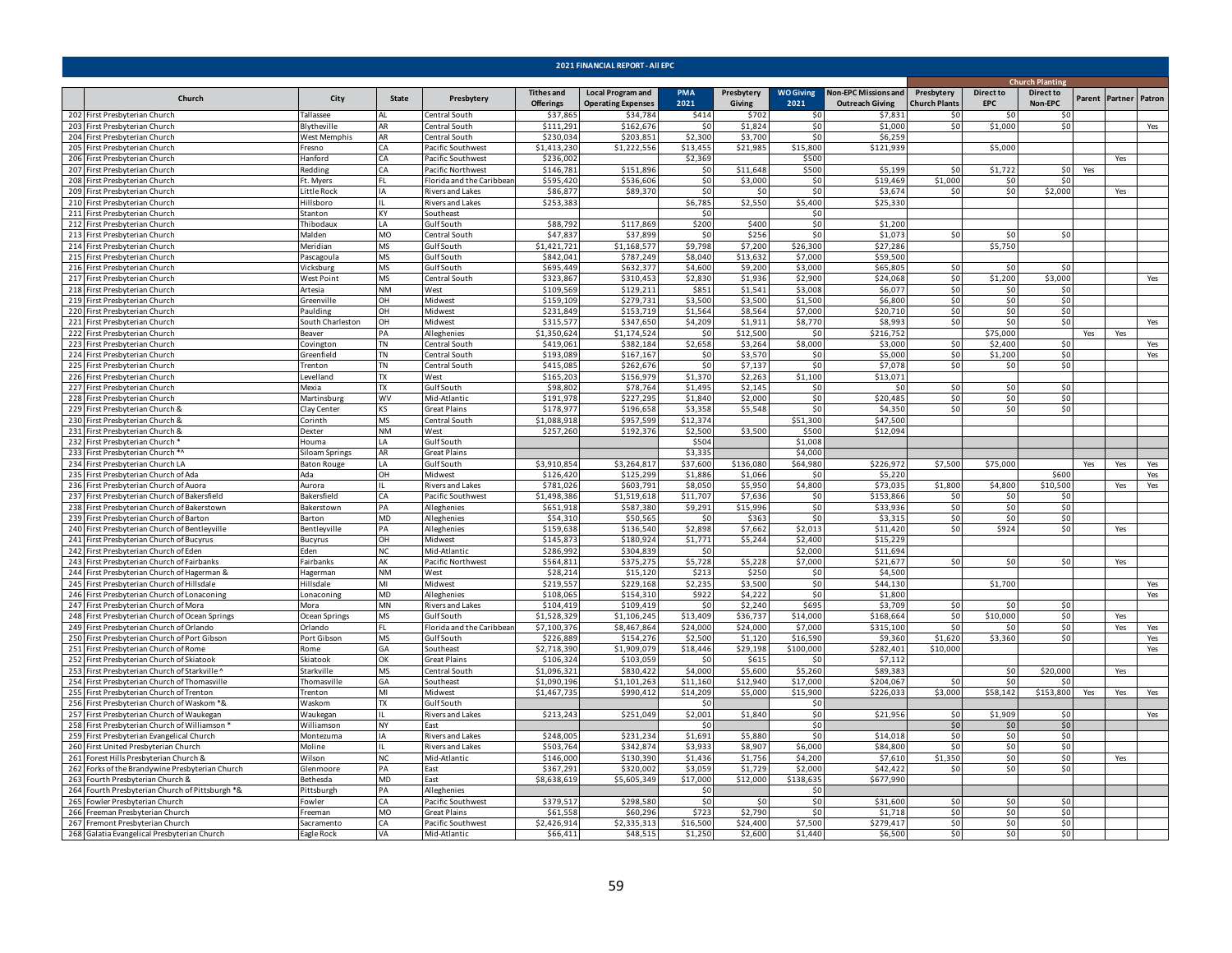|     | 2021 FINANCIAL REPORT - All EPC                                                                    |                               |                         |                                   |                                       |                                                       |                   |                      |                          |                                                       |                                    |                                |                             |     |                       |     |
|-----|----------------------------------------------------------------------------------------------------|-------------------------------|-------------------------|-----------------------------------|---------------------------------------|-------------------------------------------------------|-------------------|----------------------|--------------------------|-------------------------------------------------------|------------------------------------|--------------------------------|-----------------------------|-----|-----------------------|-----|
|     |                                                                                                    |                               |                         |                                   |                                       |                                                       |                   |                      |                          |                                                       |                                    |                                | <b>Church Planting</b>      |     |                       |     |
|     | Church                                                                                             | City                          | State                   | Presbytery                        | <b>Tithes and</b><br><b>Offerings</b> | <b>Local Program and</b><br><b>Operating Expenses</b> | PMA<br>2021       | Presbytery<br>Giving | <b>WO Giving</b><br>2021 | <b>Non-EPC Missions and</b><br><b>Outreach Giving</b> | Presbytery<br><b>Church Plants</b> | <b>Direct to</b><br><b>EPC</b> | <b>Direct to</b><br>Non-EPC |     | Parent Partner Patron |     |
|     | 269 Galatia Presbyterian Church                                                                    | Fayetteville                  | NC.                     | Mid-Atlantic                      | \$190,635                             | \$214,069                                             | \$3,011           | \$3,264              | \$8,923                  | \$12,000                                              | \$0                                | \$0                            | -SC                         |     |                       |     |
|     | 270 Garden Memorial Presbyterian Church                                                            | Charlotte                     | NC                      | Mid-Atlantic                      | \$84,025                              | \$166,181                                             | \$950             | \$4,087              | \$1,887                  | \$5,713                                               |                                    |                                |                             |     |                       |     |
|     | 271 Gashland Evangelical Presbyterian Church                                                       | ansas City                    | MO                      | Mid-America                       | \$875,354                             | \$865,634                                             | \$11,500          | \$4,095              | \$3,000                  | \$109,107                                             | \$4,200                            | \$4,200                        | \$0                         |     |                       | Yes |
|     | 272 Gateway Church<br>273 Gateway Church *&                                                        | indlay<br>lippery Rock        | DН<br>PA                | Midwest<br>Alleghenies            | \$2,852,281                           | \$2,716,103                                           | \$19,113<br>\$150 | \$10,803             | \$81,000<br>\$0          | \$267,232                                             | \$2,000                            | \$24,000                       | \$0                         |     | Yes                   | Yes |
|     | 274 Genesis Presbyterian Church                                                                    | Mercedes                      | <b>TX</b>               | Gulf South                        | \$67.095                              | \$78,469                                              | \$0               | \$0                  | \$0                      | \$1,500                                               | \$0                                | \$0                            | \$0                         |     |                       |     |
|     | 275 Glendale Presbyterian Church                                                                   | DeFuniak Springs              |                         | Florida and the Caribbear         | \$134,380                             | \$103,63                                              | \$0               | \$1,400              | \$0                      | \$18,711                                              | \$500                              | \$0                            | \$0                         |     |                       |     |
|     | 276 GlenHaven Church                                                                               | Kansas City                   | <b>MO</b>               | Great Plains                      | \$189,275                             | \$343,799                                             | \$2,254           | \$3,724              | \$0                      | \$11,958                                              | \$0                                | 50                             | \$0                         |     |                       |     |
|     | 277 Golden Rule Presbyterian Church *                                                              | Elysian Fields                | TX                      | Gulf South                        |                                       |                                                       | \$0               |                      | \$0                      |                                                       |                                    |                                |                             |     |                       |     |
|     | 278 Good Shepherd Evangelical Presbyterian Church                                                  |                               | AZ                      | West                              | \$51,956                              | \$45,98                                               | \$690             | \$1,140              | \$0                      | \$1,200                                               |                                    |                                |                             |     |                       |     |
|     | 279 Goodwill Church                                                                                | Montgomery                    | NY                      | East                              | \$2,102,161                           | \$1,938,91                                            | \$0               | \$200                | \$13,000                 | \$34,426                                              | \$0                                | \$0                            | \$0                         |     |                       |     |
|     | 280 Grace Brevard                                                                                  | 3revard                       | NC                      | Mid-Atlantic                      | \$365,000                             | \$288,00                                              | \$0               | \$0                  | \$0                      | \$35,500                                              | \$0                                | \$0                            | \$0                         |     |                       |     |
|     | 281 Grace Chapel                                                                                   | armington Hills               | $\overline{\mathsf{M}}$ | Midwest                           | \$244.03                              | \$273.684                                             | \$2.185           | \$1.451              | \$2,200                  | \$30.750                                              | \$0                                | \$0                            | 50                          |     |                       |     |
|     | 282 Grace Chapel Madison EPC                                                                       | Madison                       | <b>MS</b>               | Gulf South                        | \$464,797                             | \$331,35                                              | \$2.921           | \$35,953             | \$1.000                  | \$13,50                                               | \$0                                | \$0                            | \$0                         |     |                       |     |
|     | 283 Grace Community Church                                                                         | Surprise                      | AZ                      | West                              | \$281,852                             | \$260,249                                             | \$0               | \$24,451             | \$22,030                 | \$8,028                                               | \$0                                | \$0                            | \$0                         |     |                       |     |
|     | 284 Grace Community Church                                                                         | Falcon                        | CO                      | West                              | \$335,640                             | \$335,640                                             | \$0               | \$0                  | \$0                      | \$16,916                                              | \$0                                | \$0                            | \$0                         |     |                       | Yes |
|     | 285 Grace Community Church &+                                                                      | .akin                         | ΚS<br>MI                | West                              | \$109,042<br>\$84,896                 | \$94,671<br>\$94,399                                  | \$0<br>\$940      | \$703<br>\$5,016     | \$0<br>\$3,616           | \$1,960                                               |                                    |                                |                             | Yes |                       |     |
| 286 | Grace Community EPC &<br>287 Grace Community Fellowship                                            | Oscoda<br>Helena              | MT                      | Midwest<br>West                   | \$180.909                             | \$178.810                                             | \$0               | \$0                  | \$0                      | \$8.520                                               | \$0                                | \$0                            | \$0                         |     |                       |     |
|     | 288 Grace Community Fellowship &                                                                   | Ottawa                        | ۲S.                     | Great Plains                      | \$265,293                             | \$198,527                                             | \$2,000           | \$4,500              | \$0                      | \$19,200                                              |                                    |                                |                             |     |                       |     |
|     | 289 Grace Community Presbyterian Church                                                            | Need                          | СA                      | Pacific Northwest                 | \$58,402                              | \$60,499                                              | \$713             | \$1,364              | \$0                      | \$3,702                                               | \$0                                | \$0                            | \$0                         |     |                       |     |
|     | 290 Grace Covenant                                                                                 | Exton                         | PA                      | East                              | \$537,870                             | \$454,417                                             | \$4,531           | \$9,392              | \$13,782                 | \$41,100                                              | \$0                                | \$0                            | \$0                         |     |                       |     |
|     | 291 Grace Covenant Presbyterian Church of Ingram ^                                                 | Ingram                        | TX.                     | Gulf South                        | \$114,140                             | \$138,825                                             | \$552             |                      | \$0                      |                                                       | \$0                                | \$0                            | \$0                         |     |                       |     |
|     | 292 Grace Evangelical Presbyterian Church                                                          | Lawrence                      | KS.                     | <b>Great Plains</b>               | \$1,453,406                           | \$1,103,034                                           | \$9,775           | \$6,375              | \$2,400                  | \$109,940                                             |                                    |                                |                             |     |                       | Yes |
|     | 293 Grace Evangelical Presbyterian Church                                                          | Gig Harbor                    | WA                      | Pacific Northwest                 | \$104,002                             | \$95,64                                               | \$736             | \$672                | \$1,000                  | \$4,000                                               | \$0                                | \$1,000                        | \$0                         |     |                       | Yes |
|     | 294 Grace Evangelical Presbyterian Church +                                                        | Leesbura                      |                         | Florida and the Caribbear         | \$209,689                             | \$183,344                                             | \$0               | \$1,950              | \$3,000                  | \$21,728                                              |                                    |                                |                             |     |                       | Yes |
|     | 295 Grace Haven Presbyterian *&+                                                                   | exington                      | SC.                     | Mid-Atlantic                      |                                       |                                                       | \$0               |                      | \$0                      |                                                       |                                    |                                |                             |     |                       |     |
|     | 296 Grace Haven Presbyterian Church +                                                              | Irmo                          | SC                      | Mid-Atlantic                      | \$40,090                              | \$38,908                                              | \$0               | \$0                  | \$1,200                  | \$600                                                 | \$0                                | \$0                            | \$0                         |     |                       |     |
|     | 297 Grace Point Evangelical Presbyterian Church                                                    | Nappanee                      | ΙN                      | Midwest                           | \$113,274                             | \$109,687                                             | \$784             | \$1,224              | \$0                      | \$0                                                   | \$0                                | \$1,200                        | \$0                         |     |                       | Yes |
|     | 298 Grace Presbyterian Church                                                                      | Montgomery                    |                         | Central South                     | \$265,199                             | \$360,81                                              | \$1,208           | \$3,236              | \$500                    | \$46,91:                                              |                                    |                                |                             |     |                       | Yes |
|     | 299 Grace Presbyterian Church                                                                      | lexandria                     | I A                     | Gulf South                        | \$499.57                              | \$469,809                                             | \$4.800           | \$33,500             | \$26,320                 | \$22.184                                              |                                    |                                |                             |     |                       |     |
|     | 300 Grace Presbyterian Church                                                                      | ranklin                       | ЧC.                     | Southeast                         | \$219.450                             | \$135,013                                             | \$1.000           | \$1,000              | \$2,500                  | \$11,25                                               | \$0                                | \$0                            | \$0                         |     |                       |     |
|     | 301 Grace Reformed Church, EPC                                                                     | Casper                        | <b>WY</b>               | West                              | \$106.513                             | \$86,735                                              | \$2,719           | \$2,269              | \$0                      | \$114.049                                             | \$0                                | \$1,500                        | \$0                         |     |                       |     |
|     | 302 Graceminster Presbyterian Church<br>303 GracePoint Church                                      | Monroe                        | I A<br>ΙA               | Gulf South                        | \$8,714,524<br>\$164,700              | \$10,512,917<br>\$140,550                             | \$0<br>\$1,380    | \$0                  | \$3,600                  | \$8,000<br>\$19,810                                   | \$0<br>\$0                         | \$0<br>\$0                     | \$0<br>\$0                  |     |                       |     |
|     | 304 GracePoint Community Church                                                                    | Dubuque<br>Littleton          | CO                      | Rivers and Lakes<br>West          | \$265,359                             | \$267,807                                             | \$1,500           | \$1,020<br>\$11,931  | \$6,575<br>\$7,968       | \$17,632                                              |                                    |                                |                             |     |                       |     |
|     | 305 GracePoint Plant City                                                                          | Plant City                    |                         | Florida and the Caribbear         | \$503,484                             | \$499,148                                             | \$3,450           | \$73,233             | \$6,699                  | \$60,880                                              | \$0                                | \$0                            | \$0                         |     |                       |     |
|     | 306 Graystone Presbyterian Church                                                                  | Indiana                       | PA                      | Alleghenies                       | \$647,528                             | \$594,398                                             | \$8,855           | \$13,483             | \$0                      | \$127,622                                             | \$5,000                            | \$0                            | \$0                         |     |                       | Yes |
|     | 307 Great Valley Presbyterian Church                                                               | Malvern                       | PA                      | East                              | \$789,793                             | \$783,45                                              | \$5,612           | \$8,784              | \$4,240                  | \$165,533                                             |                                    | \$8,640                        |                             |     | Yes                   | Yes |
| 308 | Greenbriar Presbyterian Church                                                                     | Mancheste                     | KY                      | Southeast                         | \$90,330                              | \$94,45                                               | \$0               | \$3,560              | \$2,200                  | \$13,594                                              |                                    |                                |                             |     |                       |     |
|     | 309 Greentree Community Church                                                                     | irkwood                       | M <sub>O</sub>          | Mid-America                       | \$2,040,474                           | \$1,931,836                                           | \$12,604          | \$43,824             | \$26,000                 | \$299,140                                             | \$0                                | \$25,000                       | \$0                         | Yes | Yes                   |     |
|     | 310 Greenville Presbyterian Church                                                                 | Donalds                       | SC                      | Mid-Atlantic                      | \$196,729                             | \$156,182                                             | \$0               | \$5,400              | \$4,820                  | \$500                                                 | \$0                                | \$0                            | \$0                         |     |                       |     |
|     | 311 Greenwood Community Church                                                                     | Greenwood Village             | CO                      | West                              | \$2,423,419                           | \$2,068,086                                           | \$8,076           | \$8,076              | \$1,000                  | \$176,000                                             |                                    | \$21,000                       | \$10,000                    |     | Yes                   | Yes |
|     | 312 Greenwood Evangelical Presbyterian Church                                                      | Covington                     | VA                      | Mid-Atlantic                      | \$46,912                              | \$39,29                                               | \$0               | \$1,400              | \$1,200                  |                                                       | \$0                                | \$0                            | \$0                         |     |                       |     |
|     | 313 Grove Presbyterian Church, EPC                                                                 | Junn                          | NC                      | Mid-Atlantic                      | \$160,024                             | \$137,409                                             | \$2,300           | \$2,500              | \$0                      | \$14,110                                              | \$0                                | \$0                            | \$0                         |     |                       |     |
|     | 314 Guinston Presbyterian Church                                                                   | Airville                      | PА                      | Fast                              | \$362.540                             | \$296.399                                             | \$4.347           | \$6.057              | \$3,998                  | \$181.078                                             |                                    |                                | \$11,411                    | Yes | Yes                   | Yes |
|     | 315 Hanover Presbyterian Church                                                                    | linton                        | PA                      | Alleghenies                       | \$144.188                             | \$137,345                                             | \$1.449           | \$2,363              | \$0                      | \$443                                                 |                                    |                                |                             |     |                       |     |
|     | 316 Harmony Evangelical Presbyterian Church                                                        | Harrisville                   | PA                      | Alleghenies                       | \$151,267                             | \$119,842                                             | \$1,633           | \$2,663              | \$0                      | \$14,579                                              | \$1,200                            | \$2,000                        | \$0                         |     | Yes                   | Yes |
|     | 317 Haven &+                                                                                       | Katy                          | TX.                     | Gulf South                        | \$45,000                              | \$87,000                                              | \$0               | \$0                  | \$0                      | \$5,000                                               | \$0                                | \$0                            | \$0                         |     |                       |     |
|     | 318 Hendersonville Presbyterian Church                                                             | Hendersonville<br>Santa Maria | ΝC<br>CA                | Mid-Atlantic<br>Pacific Southwest | \$835,356<br>\$50,225                 | \$654,822<br>\$45,80                                  | \$7,950<br>\$200  | \$8,250<br>\$1,438   | \$0<br>\$1,200           | \$136,600                                             | \$0                                | \$0                            | \$0                         |     |                       |     |
|     | 319 Heritage Evangelical Presbyterian Church<br>320 Hickory United Evangelical Presbyterian Church | Hickory                       | PА                      | Alleghenies                       | \$435,773                             | \$527,356                                             | \$7,636           | \$18,420             | \$0                      | \$3,600<br>\$73,113                                   |                                    | \$3,000                        |                             |     |                       |     |
|     | 321 Highland Heights Presbyterian Church                                                           | Cordova                       | TN                      | Central South                     | \$717,150                             | \$716,09                                              | \$5,704           | \$3,968              | \$0                      | \$402,550                                             |                                    |                                |                             |     |                       |     |
|     | 322 Highlands Church (formerly West County Presbyterian)                                           | Chesterfield                  | MO                      | Mid-America                       | \$250,000                             | \$205,000                                             | \$0               | \$800                | \$0                      | \$6,200                                               | \$0                                | \$0                            | \$0                         |     |                       |     |
|     | 323 Highline Community Church                                                                      | Greenwood Village             | CO                      | West                              | \$812,260                             | \$752,360                                             | \$0               | -SO                  | \$0                      | \$29,135                                              | \$0                                | \$1,200                        | \$0                         |     |                       | Yes |
|     | 324 Highview Evangelical Presbyterian Church &                                                     | Dousman                       | W١                      | Rivers and Lakes                  | \$376,863                             | \$256,062                                             | \$4.644           | \$4,644              | \$10,727                 | \$32,725                                              | \$2,750                            |                                | \$1,200                     |     |                       |     |
|     | 325 Hillsdale Presbyterian Church                                                                  | Paola                         | KS.                     | Great Plains                      | \$212,32                              | \$177,549                                             | \$4,000           | \$4,000              | \$C                      | \$4,536                                               | \$2,976                            | \$0                            | \$0                         |     |                       | Yes |
|     | 326 Hogarty Community Church                                                                       | Aniwa                         | WI                      | Rivers and Lakes                  | \$48,013                              | \$23,556                                              | \$1.242           | \$5,160              | \$4,000                  | \$8,149                                               | \$0                                | \$0                            | \$0                         |     |                       |     |
|     | 327 Hollywood Church, EPC                                                                          | ireenville                    | NC.                     | Mid-Atlantic                      | \$234,000                             | \$150,000                                             | \$1,000           | \$2,000              | \$0                      | \$2,000                                               |                                    |                                |                             |     |                       |     |
|     | 328 Holtsinger Memorial Presbyterian Church &                                                      | Cincinnati                    | OН                      | Midwest                           |                                       |                                                       | \$0               |                      | \$0                      |                                                       |                                    |                                |                             |     |                       |     |
|     | 329 Hope Church                                                                                    | San Antonio                   | ГX                      | Gulf South                        | \$222,425                             | \$188,558                                             | \$2,024           | \$3,432              | \$8,400                  | \$18,613                                              |                                    | \$12,000                       |                             |     |                       |     |
|     | 330 Hope Church                                                                                    | <b>kichmond</b>               | VA                      | Mid-Atlantic                      | \$3,125,614                           | \$3,354,304                                           | \$31,113          | \$57,190             | \$27,400                 | \$236,949                                             | \$0                                | \$0                            | \$61,406                    |     |                       | Yes |
|     | 331 Hope Church *&+                                                                                | Mt Pleasant                   | SC.                     | Mid-Atlantic                      |                                       |                                                       | \$0               |                      | \$0                      |                                                       |                                    |                                |                             |     |                       |     |
|     | 332 Hope Church Memphis                                                                            | Cordova                       | TN                      | West                              | \$14,123,268                          | \$12,285,660                                          | \$72,000          | \$109,000            | \$6,000                  | \$369,590                                             |                                    | \$66,406                       |                             | Yes | Yes                   | Yes |
|     | 333 Hope Church of Carbondale                                                                      | Carbondale                    |                         | Central South                     | \$262,438                             | \$182,243                                             | \$1,701           | \$1,172              | \$5,000                  | \$14,564                                              | \$0                                | \$0                            | \$0                         |     |                       |     |
|     | 334 Hope Church Raleigh                                                                            | Raleigh                       | NC                      | Mid-Atlantic                      | \$327,546                             | \$265,450                                             | \$1,35            | \$5,167              | \$1,000                  | \$2,805                                               | \$0                                | \$1,200                        | \$0                         |     |                       | Yes |
|     | 335 Hope Community Church +                                                                        | Waynesboro                    | VA                      | Mid-Atlantic                      | \$202,162                             | \$216.024                                             | 50                | \$2,000              | \$4.838                  | \$10.646                                              |                                    |                                |                             |     |                       |     |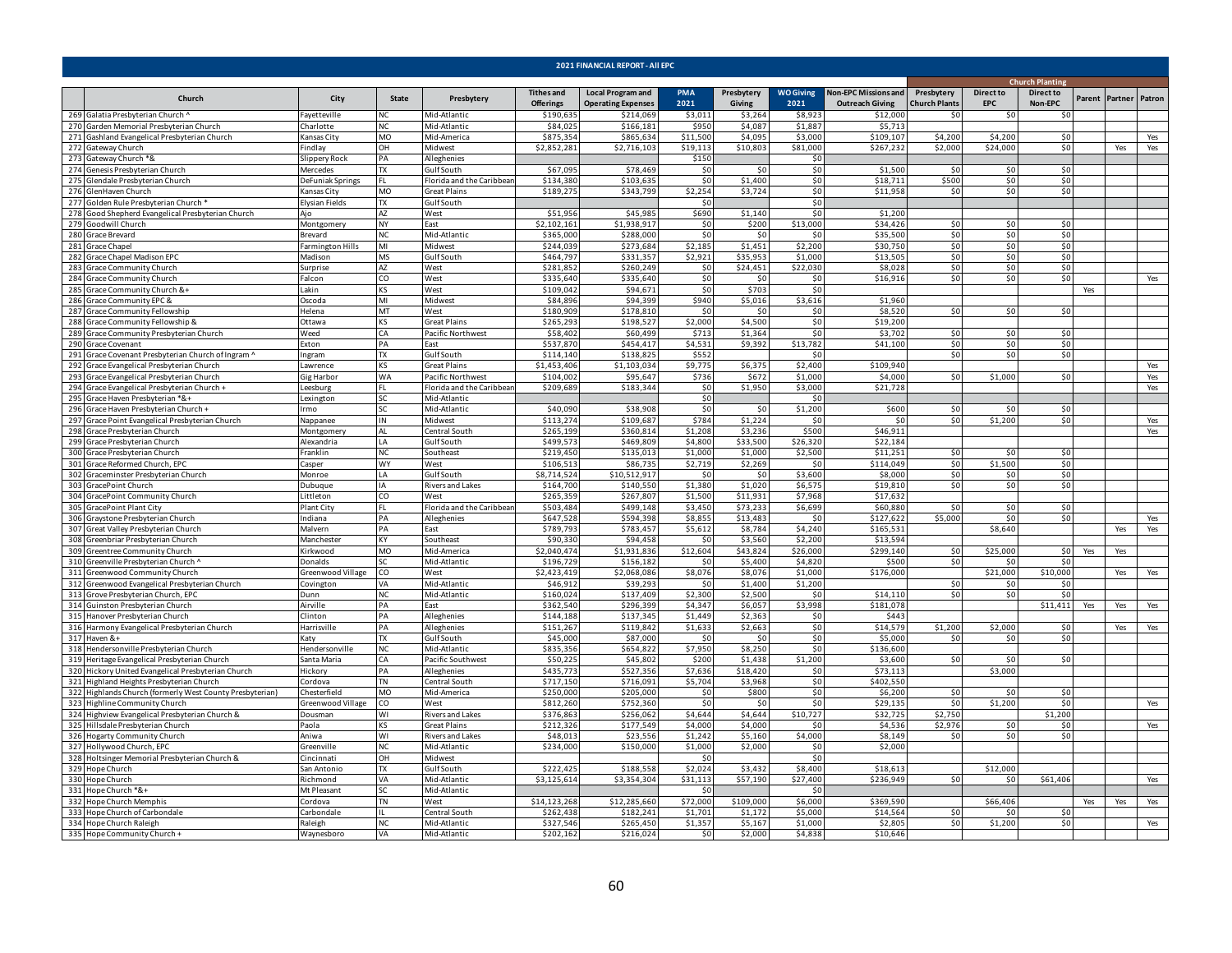|     | 2021 FINANCIAL REPORT - All EPC                                          |                                 |                |                                       |                                       |                                                       |                    |                      |                          |                                                       |                                    |                                |                             |     |                       |     |
|-----|--------------------------------------------------------------------------|---------------------------------|----------------|---------------------------------------|---------------------------------------|-------------------------------------------------------|--------------------|----------------------|--------------------------|-------------------------------------------------------|------------------------------------|--------------------------------|-----------------------------|-----|-----------------------|-----|
|     |                                                                          |                                 |                |                                       |                                       |                                                       |                    |                      |                          |                                                       |                                    |                                | <b>Church Planting</b>      |     |                       |     |
|     | Church                                                                   | City                            | State          | Presbytery                            | <b>Tithes and</b><br><b>Offerings</b> | <b>Local Program and</b><br><b>Operating Expenses</b> | <b>PMA</b><br>2021 | Presbytery<br>Giving | <b>WO Giving</b><br>2021 | <b>Non-EPC Missions and</b><br><b>Outreach Giving</b> | Presbytery<br><b>Church Plants</b> | <b>Direct to</b><br><b>EPC</b> | <b>Direct to</b><br>Non-EPC |     | Parent Partner Patron |     |
| 336 | Hope Evangelical Presbyterian Church                                     | Grayslake                       |                | <b>Rivers and Lakes</b>               | \$188,066                             | \$115.780                                             | \$1,380            | \$10,000             | \$4,500                  | \$7.71                                                | \$0                                | \$0                            |                             |     |                       |     |
| 337 | Hope Fellowship EPC &                                                    | Chickamauga                     | GА             | Southeast                             | \$57,432                              | \$29,87                                               | \$1,250            | \$1,425              | SO                       | \$1,000                                               | \$0                                | \$0                            | \$0                         |     |                       |     |
|     | 338 Hope Presbyterian Church                                             | Folsom                          | CA.            | Pacific Southwest                     | \$330,570                             | \$277,643                                             | \$1,231            | \$1,332              | \$2,000                  | \$8,850                                               | \$0                                | \$0                            | \$0                         |     |                       |     |
|     | 339 Hope Presbyterian Church                                             | Rogue River                     | OR             | Pacific Northwest                     | \$159,591                             | \$135,977                                             | S0                 | \$2,600              | Ś0                       | \$3,187                                               | \$0                                | \$0                            | \$0                         |     |                       |     |
|     | 340 Hope Presbyterian Church VA<br>341 Hopewell Presbyterian Church      | Fredericksburg<br>Franklin      | VA<br>ΙN       | Mid-Atlantic<br>Midwest               | \$738,816<br>\$255,91                 | \$643,378<br>\$245,158                                | \$6,315<br>\$3,571 | \$6,300<br>\$5,589   | \$9,500<br>\$0           | \$69,89<br>\$23.91                                    | \$0                                | \$0                            | \$0                         |     |                       |     |
|     | 342 Hopewell Presbyterian Church                                         | Florence                        | SC.            | Mid-Atlantic                          | \$111.768                             | \$135,205                                             | \$0                | \$0                  | \$0                      | \$4,606                                               | \$0                                | \$0                            | \$0                         |     |                       |     |
|     | 343 House of Mercy Asheville *&                                          | Asheville                       | NC.            | Mid-Atlantic                          |                                       |                                                       | \$0                |                      | \$0                      |                                                       |                                    |                                |                             |     |                       |     |
|     | 344 Hudson Presbyterian Church                                           | Hudson                          | OH             | Alleghenies                           | \$484,000                             | \$393,662                                             | \$0                | \$28,450             | \$10,000                 | \$14,200                                              |                                    |                                |                             |     |                       |     |
|     | 345 Huntingdon Valley Presbyterian Church                                | Huntingdon Valley               | PA             | East                                  | \$255,950                             | \$378,669                                             | \$4,531            | \$7,500              | \$0                      | \$14,191                                              | \$0                                | 50                             | 50                          | Yes |                       |     |
|     | 346 Hurley Presbyterian Church ^                                         | Hurlev                          | VA             | Mid-Atlantic                          | \$5,000                               | \$3,000                                               | \$0                | \$0                  | \$0                      | -SC                                                   | \$0                                | 50                             | \$0                         |     |                       |     |
|     | 347 Idana Presbyterian Church                                            | Clay Center                     | κs             | Great Plains                          | \$94.567                              | \$82,200                                              | \$1,403            | \$2,318              | \$0                      | \$27,950                                              |                                    |                                |                             |     |                       |     |
|     | 348 Iglesia Presbiteriana Esperanza #                                    | Memphis                         | <b>TN</b>      | Central South                         | \$209,077                             | \$235,62                                              | \$0                |                      | \$0                      |                                                       |                                    |                                |                             |     |                       |     |
|     | 349 Iglesia Presbiteriana Evangélica en Añasco                           | Añasco                          | Puerto Rico    | Florida and the Caribbear             | \$32,965                              | \$25,310                                              | \$500              | \$1,000              | \$200                    | <b>SC</b>                                             | \$0                                | \$0                            | \$0                         |     |                       |     |
|     | 350 Iglesia Presbiteriana Evangélica Mayagüez                            | Mayagüez                        |                | Puerto Rico Florida and the Caribbear | \$110,482                             | \$90,715                                              | \$1,500            | \$1,500              | \$500                    | \$2,200                                               | \$0                                | \$0                            | \$0                         |     |                       |     |
|     | 351 Iglesia Presbiteriana Westminster                                    | Bayamón                         |                | Puerto Rico Florida and the Caribbear | \$281,531                             | \$191,511                                             | \$2,440            | \$2,252              | \$864                    | \$1,814                                               | \$0                                | \$0                            | \$0                         |     |                       |     |
|     | 352 Immanuel Presbyterian Church                                         | Warrenville                     |                | Rivers and Lakes                      | \$832,142                             | \$742,345                                             | \$5,865            | \$28,450             | \$15,050                 | \$77,854                                              | \$1,000                            | \$3,500                        |                             |     |                       | Yes |
|     | 353 Indian Hill Presbyterian Church &                                    | Stanfield                       | NC.            | Mid-Atlantic                          | \$45,204<br>\$1,173,412               | \$891,015                                             | \$1,208            | \$2,520              | \$0<br>\$9,600           | \$71,116                                              | \$0                                | \$7,050                        |                             |     |                       |     |
| 354 | Jacksonville Presbyterian Church<br>355 Jesus Reigns Presbyterian Church | acksonville<br>Brownsville      | OR<br>TX       | Pacific Northwest<br>Gulf South       | \$14,813                              | \$9,405                                               | \$7,475<br>\$0     | \$28,782<br>\$467    | \$200                    | \$178                                                 |                                    |                                | \$0                         |     |                       | Yes |
| 356 | Kempsville Presbyterian Church                                           | /irginia Beach                  | VA             | Mid-Atlantic                          | \$1,138,129                           | \$854,390                                             | \$6,250            | \$13,750             | \$0                      | \$74,929                                              | \$0                                | \$0                            | \$0                         |     |                       |     |
|     | 357 Kenton Church                                                        | Portland                        | OR             | Pacific Northwest                     | \$96,500                              |                                                       | \$0                | \$300                | \$0                      | \$90                                                  | \$0                                | \$0                            | 50                          |     |                       |     |
|     | 358 Kershaw Evangelical Presbyterian Church &                            | Kershaw                         | SC             | Mid-Atlantic                          | \$167,000                             | \$65,261                                              | \$1,400            | \$4,000              | \$4,547                  | \$28,877                                              | \$0                                | \$0                            | \$0                         |     |                       |     |
|     | 359 Kingman Presbyterian Church                                          | Kingman                         | AZ             | Pacific Southwest                     | \$187,718                             | \$184,192                                             | \$2,576            | \$5,456              | \$1,233                  | \$9,187                                               | \$0                                | \$0                            | \$0                         |     |                       |     |
|     | 360 Kirk Crossing                                                        | Jenks                           | ОК             | Great Plains                          | \$1,355,85                            | \$1,222,767                                           | -SC                | \$1,000              | \$0                      | \$86,79                                               | \$0                                | 50 <sup>1</sup>                | \$0                         |     |                       |     |
|     | 361 Kirk of the Hills                                                    | Tulsa                           | OK             | <b>Great Plains</b>                   | \$2,906,276                           | \$2,958,001                                           | \$30,000           | \$30,000             | \$500                    | \$492,81                                              |                                    |                                |                             |     |                       |     |
|     | 362 Kirk of the Pines*+                                                  | Nassau                          | <b>Bahamas</b> | Florida and the Caribbear             |                                       |                                                       | \$0                |                      | \$0                      |                                                       |                                    |                                |                             |     |                       |     |
|     | 363 Kirkmont Presbyterian Church                                         | Beavercreek                     | OH             | Midwest                               | \$857,791                             | \$1,187,083                                           | \$6.348            | \$3.588              | \$7,004                  | \$60,608                                              | 50                                 | \$0                            | \$0                         |     |                       |     |
|     | 364 Kishwaukee Community EPC                                             | Stillman Valley                 |                | Rivers and Lakes                      | \$362,973                             | \$298,628                                             | \$6,118            | \$10,640             | \$0                      | \$47,623                                              |                                    | \$4,000                        |                             |     |                       |     |
|     | 365 Knox Evangelical Presbyterian Church &                               | Kenmore                         | <b>NY</b>      | Alleghenies                           | \$289,569                             | \$231,863                                             | \$623              | \$1,000              | \$0                      | \$19,123                                              |                                    |                                |                             |     |                       |     |
|     | 366 Knox Presbyterian Church                                             | Ann Arbor                       | MI             | Midwest                               | \$1,773,049                           | \$1,766,130                                           | \$11,800           | \$6,700              | \$3,000                  | \$327,060                                             | \$0                                | \$10,000                       | ۹r<br>Ś٢                    |     |                       |     |
| 367 | Lake City Evangelical Presbyterian Church<br>368 Lake Forest Church      | ake City<br><b>luntersville</b> | MI<br>NC       | Midwest<br>Mid-Atlantic               | \$68,175<br>\$5,885,579               | \$78,368<br>\$4,391,348                               | \$<br>\$42,757     | \$0<br>\$95,232      | \$ſ<br>\$7,200           | \$8,88<br>\$664,940                                   | \$0                                | \$0<br>\$83,401                |                             |     | Yes                   |     |
|     | 369 Lakeside Presbyterian Church                                         | Brandon                         | <b>MS</b>      | <b>Gulf</b> South                     | \$1,021,248                           | \$983,769                                             | $\mathsf{S}$       | \$5,100              | \$22,050                 | \$75,758                                              | \$0                                | \$0                            | \$9,462<br>\$0              | Yes |                       |     |
|     | 370 Lancaster Presbyterian Church                                        | Lancaster                       | <b>NY</b>      | Alleghenies                           | \$451,817                             | \$371,674                                             | \$9,400            | \$32,354             | \$6,900                  | \$30,402                                              | \$0                                | \$0                            | \$0                         |     |                       |     |
|     | 371 Langhorne Presbyterian Church                                        | Langhorne                       | PA             | East                                  | \$549,300                             | \$617,100                                             | \$8,602            | \$65,300             | \$18,000                 | \$220,200                                             | \$0                                | \$0                            | \$0                         |     |                       |     |
|     | 372 Lebanon Presbyterian Church                                          | Lebanon                         | OH             | Midwest                               | \$1,161,925                           | \$1,096,060                                           | \$13,432           | \$25,824             | \$5,300                  | \$194,488                                             | \$0                                | \$0                            | \$0                         |     |                       |     |
|     | 373 Lebanon Presbyterian Church                                          | West Mifflin                    | PA             | Alleghenies                           | \$372,678                             | \$338,055                                             | \$904              | \$1,790              | \$0                      | \$15,231                                              | \$0                                | \$0                            | \$0                         |     |                       |     |
|     | 374 Lebanon Presbyterian Church *&                                       | Greenwood                       | VA             | Mid-Atlantic                          |                                       |                                                       | \$0                |                      | \$0                      |                                                       |                                    |                                |                             |     |                       |     |
|     | 375 Leicester Evangelical Presbyterian Church                            | Leicester                       | <b>NY</b>      | Alleghenies                           | \$51.036                              | \$49,480                                              | \$506              | \$1,062              | \$415                    | \$1.704                                               | \$200                              | \$0                            | \$0                         |     |                       | Yes |
| 376 | Liberty Presbyterian Church                                              | iberty                          | <b>MS</b>      | Gulf South                            | \$45,125                              | \$39,580                                              | \$0                |                      | \$0                      |                                                       |                                    | \$192                          |                             |     |                       |     |
| 377 | Lighthouse Evangelical Presbyterian Church                               | Richmond                        | OH             | Alleghenies                           | \$160,200                             | \$120,849                                             | \$966              | \$1,575              | \$0                      | \$18,623                                              |                                    |                                |                             |     |                       |     |
|     | 378 Lighthouse Evangelical Presbyterian Church &                         | Mooresville                     | <b>NC</b>      | Mid-Atlantic                          | \$176,786                             | \$159,469                                             | \$1,224            | \$2,667              | \$0                      | \$4,600                                               | \$0                                | \$2,000                        | \$0                         |     | Yes                   | Yes |
|     | 379 Lighthouse Presbyterian Church '                                     | aola                            | <b>KS</b>      | <b>Great Plains</b>                   | \$1,068,886                           | \$990,275                                             | \$3,963            | \$12,363             | \$3,600                  | \$66,248                                              | \$0                                | \$0                            | \$0                         |     | Yes                   |     |
|     | 380 Little Britain Presbyterian Church                                   | Peach Bottom<br>ittleton        | PA<br>CO       | East<br>West                          | \$178,306<br>\$303,327                | \$178,32                                              | \$2,990            | \$4,680              | \$1,500<br>\$4,800       | \$35,69                                               |                                    |                                | \$0                         |     |                       |     |
|     | 381 Littleton Christian Church<br>382 Living Hope EPC*                   | Warrenton                       | VA             | Fast                                  |                                       | \$260,442                                             | \$0<br>\$2,599     | \$1,200              | \$4,784                  | \$17,043                                              | \$0                                | \$0                            |                             |     |                       |     |
|     | 383 Living Hope Evangelical Church                                       | St. Clair Shores                | MI             | Midwest                               | \$271,946                             | \$307,972                                             | \$2,553            | \$8,015              | \$1,500                  | \$2,337                                               | \$0                                | \$0                            | \$0                         |     |                       |     |
|     | 384 Living Waters Evangelical Presbyterian Church                        | Wendell                         | ID             | Pacific Northwest                     | \$168,213                             | \$161,455                                             | \$2,071            | \$5,060              | \$1,750                  | \$15,280                                              | - \$0                              | \$0                            | \$0                         |     |                       |     |
|     | 385 Logos Presbyterian Church *                                          | Seattle                         | WA             | Pacific Northwest                     |                                       |                                                       | \$1,403            |                      | \$0                      |                                                       |                                    |                                |                             |     |                       |     |
|     | 386 Longview Evangelical Presbyterian Church (Longview EPC)              | Longview                        | TX             | West                                  | \$710,371                             | \$601,987                                             | \$4,017            | \$15,411             | \$7,398                  | \$52,916                                              | \$2,400                            |                                |                             |     |                       |     |
|     | 387 Lookout Mountain Community Church                                    | Evergreer                       | CO             | West                                  | \$242,454                             | \$261,24                                              | \$600              | \$600                | -SO                      | \$27,000                                              |                                    |                                |                             |     |                       |     |
|     | 388 Lookout Valley Presbyterian Church                                   | Chattanooga                     | TN             | Southeast                             | \$176,386                             | \$156,157                                             | \$1,400            | \$2,400              | \$7,669                  | \$5,750                                               | \$0                                | \$0                            | \$C                         |     |                       |     |
|     | 389 Lucaya Presbyterian Church                                           | reeport                         | Bahamas        | Florida and the Caribbear             | \$90,000                              | \$103,500                                             | \$0                |                      | \$0                      |                                                       |                                    |                                |                             |     |                       |     |
|     | 390 Magnolia Presbyterian Church                                         | Magnolia                        | <b>MS</b>      | Gulf South                            | \$13,976                              | \$17,527                                              | \$0                |                      | \$0                      |                                                       |                                    |                                |                             |     |                       |     |
|     | 391 Manoa Community Church &                                             | Havertown                       | PA             | East                                  | \$444,676                             | \$484,452                                             | \$3,036            | \$2,716              | \$18,175                 | \$43,328                                              | \$5,000                            | \$0                            | \$0                         |     | Yes                   |     |
|     | 392 Manor Presbyterian Church                                            | Manor                           | PA             | Alleghenies                           | \$68,989                              | \$72,898                                              | $\mathsf{S}$       |                      | Ś0                       |                                                       |                                    |                                |                             |     |                       |     |
|     | 393 Mansfield First Presbyterian Church                                  | Mansfiel d                      | OH             | Alleghenies                           | \$125,849                             | \$244,577                                             | \$1,495            | \$2,452<br>\$5,880   | \$500                    | \$16,24                                               | \$0                                | \$0                            | \$0                         |     |                       |     |
|     | 394 Mars Hill Presbyterian Church<br>395 Mary's Presbyterian Church *&   | Acworth<br><b>Tazewell</b>      | GА<br>VA       | Southeast<br>Mid-Atlantic             | \$557,187                             | \$476,857                                             | \$3,420<br>SO      |                      | \$0<br>\$0               | \$164,358                                             | \$2,760                            |                                |                             |     |                       |     |
|     | 396 McBee Presbyterian Church                                            | McBee                           | 72             | Mid-Atlantic                          | \$167,654                             | \$180,759                                             | \$2,500            | \$23,000             | \$18,000                 | \$18,750                                              | \$0                                | \$0                            | \$0                         |     |                       | Yes |
|     | 397 McCloud Community Church                                             | McCloud                         | ĩА             | Pacific Northwest                     | \$75,640                              | \$61,414                                              | \$874              | \$1,672              | \$1,000                  | \$4,500                                               | \$0                                | \$0                            | 50                          |     |                       |     |
|     | 398 McLean Presbyterian Church                                           | Candor                          | NC.            | Mid-Atlantic                          | \$72,140                              | \$60,142                                              | \$0                | \$5,100              | \$2,600                  | \$4,640                                               |                                    |                                |                             |     |                       |     |
|     | 399 Mebane Presbyterian Church                                           | Mebane                          | NC.            | Mid-Atlantic                          | \$323,312                             | \$260,37                                              | \$4,800            | \$12,375             | \$1,500                  | \$9,586                                               | \$0                                | \$0                            |                             |     |                       |     |
|     | 400 Memorial Park Presbyterian Church                                    | Allison Par                     | PA             | Alleghenies                           | \$2,249,240                           | \$1,921,83                                            | \$23,754           | \$16,120             | \$1,125                  | \$398,234                                             | \$14,978                           | \$0                            | \$111,51                    |     |                       | Yes |
|     | 401 Memorial Presbyterian Church                                         | Greensboro                      | NC             | Mid-Atlantic                          | \$89,920                              | \$105,272                                             | \$734              | \$3,197              | \$1,775                  | \$2,083                                               | \$0                                | \$0                            | \$0                         |     |                       |     |
|     | 402 Memorial Presbyterian Church &                                       | San Augustine                   | $\overline{R}$ | <b>Gulf South</b>                     | \$82,458                              | \$77,711                                              | 50                 | \$1,100              | $\overline{50}$          | \$6,500                                               |                                    |                                |                             |     |                       |     |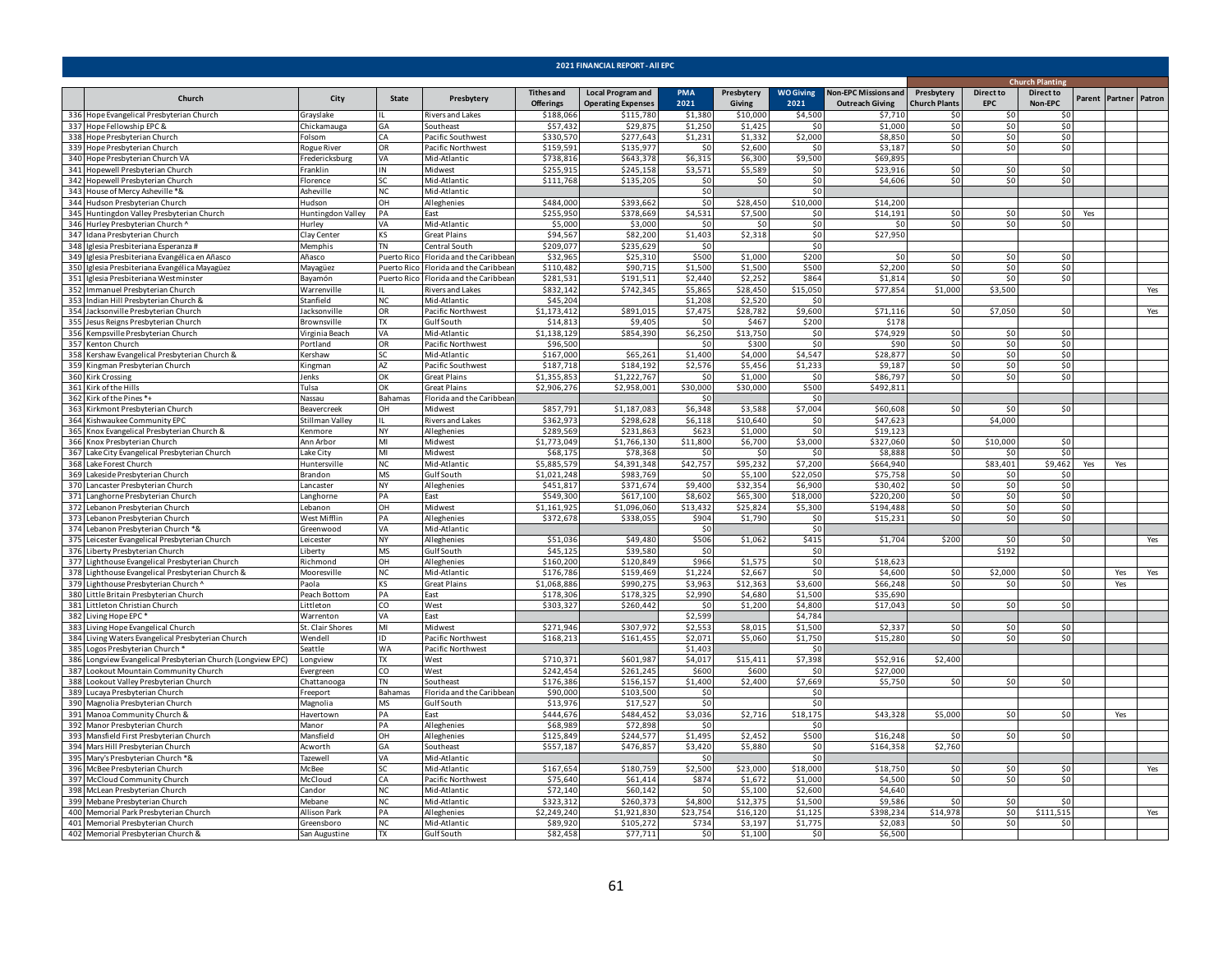|     | 2021 FINANCIAL REPORT - All EPC                                                         |                                   |              |                                    |                                       |                                                       |                    |                      |                          |                                                       |                                    |                                |                             |                        |                       |     |  |  |  |  |  |
|-----|-----------------------------------------------------------------------------------------|-----------------------------------|--------------|------------------------------------|---------------------------------------|-------------------------------------------------------|--------------------|----------------------|--------------------------|-------------------------------------------------------|------------------------------------|--------------------------------|-----------------------------|------------------------|-----------------------|-----|--|--|--|--|--|
|     |                                                                                         |                                   |              |                                    |                                       |                                                       |                    |                      |                          |                                                       |                                    |                                |                             | <b>Church Planting</b> |                       |     |  |  |  |  |  |
|     | Church                                                                                  | City                              | <b>State</b> | Presbytery                         | <b>Tithes and</b><br><b>Offerings</b> | <b>Local Program and</b><br><b>Operating Expenses</b> | <b>PMA</b><br>2021 | Presbytery<br>Giving | <b>WO Giving</b><br>2021 | <b>Non-EPC Missions and</b><br><b>Outreach Giving</b> | Presbytery<br><b>Church Plants</b> | <b>Direct to</b><br><b>EPC</b> | <b>Direct to</b><br>Non-EPC |                        | Parent Partner Patron |     |  |  |  |  |  |
|     | 403 Merrill Presbyterian Church                                                         | Merrill                           | <b>OR</b>    | Pacific Northwest                  | \$108,825                             | \$120,046                                             | \$4,378            | \$2,839              | \$0                      | \$1,053                                               | \$0                                | \$0                            | \$0                         |                        |                       |     |  |  |  |  |  |
|     | 404 Middle Sandy Evangelical Presbyterian Church                                        | Homeworth                         | OН           | Alleghenies                        | \$125,839                             | \$133,511                                             | \$0                | \$3,741              | \$1,500                  | \$11,029                                              | \$0                                | \$0                            | \$0                         |                        |                       |     |  |  |  |  |  |
|     | 405 Middle Smithfield Presbyterian Church<br>406 Midway Evangelical Presbyterian Church | East Stroudsburg                  | PA<br>۲C     | East<br>Mid-Atlantic               | \$213,504<br>\$151.025                | \$181,354<br>\$117,800                                | \$0<br>\$2.57      | \$3,500<br>\$7,500   | \$C<br>\$2,000           | \$18,689<br>\$8,500                                   | \$0                                |                                | \$0                         |                        |                       |     |  |  |  |  |  |
|     | 407 Military Avenue EPC                                                                 | <b>New Zion</b><br><b>Detroit</b> | MI           | Midwest                            | \$104.580                             | \$180,000                                             | \$1,300            | \$1,100              | \$1,000                  | \$9.00                                                | \$0                                | \$0<br>\$0                     | \$0                         |                        |                       |     |  |  |  |  |  |
|     | 408 Mill Creek Evangelical Presbyterian Church of Hookstown                             | <b>Hookstown</b>                  | PА           | Alleghenies                        | \$154,480                             | \$136,967                                             | \$5,704            | \$8,576              | \$4,228                  | \$10.933                                              | \$0                                | \$0                            | \$0                         |                        |                       |     |  |  |  |  |  |
|     | 409 Millbrook Presbyterian Church*                                                      | resno                             | CA           | Pacific Southwest                  |                                       |                                                       | \$0                |                      | \$0                      |                                                       |                                    |                                |                             |                        |                       |     |  |  |  |  |  |
|     | 410 Minden Presbyterian Church                                                          | Minden                            | I A          | Gulf South                         | \$232,635                             | \$212,243                                             | \$2,369            | \$8,422              | \$3,500                  | \$4.37                                                | \$0                                | \$0                            | \$0                         |                        |                       |     |  |  |  |  |  |
|     | 411 Moraga Valley Presbyterian Church                                                   | Moraga                            | СA           | Pacific Southwest                  | \$2,071,000                           | \$1,971,000                                           | \$26,887           | \$25,810             | \$0                      | \$189,000                                             | \$10,000                           | \$10,000                       | \$0                         |                        |                       | Yes |  |  |  |  |  |
|     | 412 Mount Perry Presbyterian Church                                                     | Mount Perry                       | OН           | Alleghenies                        | \$62,381                              | \$63,616                                              | \$236              | \$735                | \$0                      | \$4,700                                               | \$0                                | \$0                            | \$129                       |                        |                       |     |  |  |  |  |  |
|     | 413 Mountain Road Church                                                                | Fruit Heights                     | UT           | West                               | \$137,557                             | \$151,158                                             | \$1,956            | \$3,696              | \$0                      | \$24                                                  | \$0                                | \$0                            | \$0                         |                        |                       |     |  |  |  |  |  |
|     | 414 Mountville Presbyterian Church                                                      | ortersville                       | PA           | Alleghenies                        | \$128,974                             | \$109,13                                              | \$2,292            | \$8,015              | \$411                    | \$11,766                                              | \$600                              | \$0                            | \$0                         |                        |                       | Yes |  |  |  |  |  |
|     | 415 Mt Olivet Presbyterian Church                                                       | Aliquippa                         | PA           | Alleghenies                        | \$188.70                              | \$170,882                                             | \$6.325            | \$3.987              | \$1.300                  | \$4,03                                                |                                    | \$4,000                        |                             |                        | Yes                   |     |  |  |  |  |  |
|     | 416 Mt. Carmel Presbyterian Church                                                      | Aliquippa                         | PA           | Alleghenies                        | \$309,864                             | \$310,354                                             | \$720              | \$2,473              | \$0                      | \$59,03                                               | \$2,000                            | \$0                            | 50                          |                        | Yes                   | Yes |  |  |  |  |  |
|     | 417 Mt. Lebanon Evangelical Presbyterian Church                                         | Pittsburgh                        | PA           | Alleghenies                        | \$867,425                             | \$1,056,498                                           | \$9,016            | \$14,700             | \$0                      | \$169,96:                                             |                                    | \$3,000                        |                             |                        |                       | Yes |  |  |  |  |  |
|     | 418 Mt. Olivet Presbyterian Church                                                      | Trenton                           | OH           | Midwest                            | \$122,026                             | \$154,192                                             | \$299              | \$468                | \$0                      | \$2,005                                               | \$0<br>\$0                         | \$0                            | \$0<br>\$0                  |                        |                       |     |  |  |  |  |  |
|     | 419 Mt. Pleasant Church<br>420 Mt. Pleasant Presbyterian Church '                       | Aliquippa<br>Carlton              | PA<br>KS     | Alleghenies<br><b>Great Plains</b> | \$474,422                             | \$395,818                                             | \$5,175<br>Ś0      | \$8,438              | \$0<br>\$0               | \$46,451                                              | \$0                                | \$0<br>\$0                     | \$0                         |                        |                       |     |  |  |  |  |  |
|     | 421 Muddy Creek Presbyterian Church                                                     | Butler                            | PА           | Alleghenies                        | \$99,836                              | \$85,839                                              | \$0                | \$3,093              | \$0                      | \$2,962                                               | \$0                                | \$0                            | \$0                         |                        |                       |     |  |  |  |  |  |
|     | 422 Murphy Presbyterian Church                                                          | Murphy                            | NC.          | Southeast                          | \$72.105                              | \$87.131                                              | \$0                | \$0                  | \$1,200                  | \$1,200                                               | \$0                                | \$0                            | \$0                         |                        |                       |     |  |  |  |  |  |
|     | 423 Myrtle Grove Presbyterian Church                                                    | Wilmington                        | ΝC           | Mid-Atlantic                       | \$830,731                             | \$745,218                                             | \$6,371            | \$6,925              | \$4,500                  | \$114,442                                             |                                    | \$6,000                        |                             |                        |                       | Yes |  |  |  |  |  |
|     | 424 Nación Santa Evangelical Presbyterian Church                                        | Haines City                       | FL.          | Florida and the Caribbear          | \$58,237                              | \$59,912                                              | \$0                |                      | \$0                      |                                                       |                                    |                                |                             |                        |                       |     |  |  |  |  |  |
|     | 425 Natrona Heights Presbyterian Church &^                                              | Natrona Heights                   | PA           | Alleghenies                        | \$55,241                              | \$168,226                                             | \$0                |                      | \$0                      |                                                       | \$0                                | \$0                            | -SO                         |                        |                       |     |  |  |  |  |  |
|     | 426 Neighborhood Church                                                                 | Littleton                         | CO           | West                               | \$180,000                             | \$160,000                                             | \$0                | \$600                | \$0                      | \$200                                                 | \$1,000                            |                                |                             |                        |                       | Yes |  |  |  |  |  |
|     | 427 Nell Townsend Presbyterian Church                                                   | Anderson                          | SC.          | Mid-Atlantic                       | \$48.948                              | \$37,766                                              | \$0                |                      | \$0                      |                                                       |                                    |                                |                             |                        |                       |     |  |  |  |  |  |
|     | 428 New Albany Evangelical Presbyterian Church &                                        | New Albany                        | OH           | Alleghenies                        |                                       |                                                       | \$9,568            |                      | \$0                      |                                                       |                                    |                                |                             |                        |                       |     |  |  |  |  |  |
|     | 429 New Bedford Evangelical Presbyterian Church                                         | Pulaski                           | PA           | Alleghenies                        | \$370.341                             | \$297,94                                              | \$3.840            | \$7,200              | \$0                      | \$23.47                                               | \$2,500                            |                                |                             |                        |                       | Yes |  |  |  |  |  |
|     | 430 New Beginning Church                                                                | Spring City                       | TN           | Southeast                          | \$55,267                              | \$54,578                                              | \$552              | \$437                | \$0                      | \$2,056                                               |                                    |                                |                             |                        |                       |     |  |  |  |  |  |
|     | 431 New City Presbyterian Church +                                                      | South Bend                        | IN           | Midwest                            | $\overline{52}44,120$                 | \$171,634                                             | \$0                | \$559                | \$0                      | \$6,000                                               |                                    |                                |                             |                        |                       |     |  |  |  |  |  |
|     | 432 New Covenant EPC                                                                    | Pompano Beach                     | FL.          | Florida and the Caribbear          | \$986,293                             | \$828,674                                             | \$0                | \$2,000              | \$0                      |                                                       |                                    |                                |                             |                        |                       |     |  |  |  |  |  |
|     | 433 New Covenant Evangelical Presbyterian Church &                                      | <b>Vew Castle</b>                 | PA           | Alleghenies                        | \$206,470                             | \$210,373                                             | \$2.365            |                      | \$5,226                  | \$25,37                                               |                                    |                                |                             |                        |                       |     |  |  |  |  |  |
|     | 434 New Covenant Presbyterian Church *&<br>435 New Cut Presbyterian Church              | Mandeville<br>.ancaster           | I A          | Gulf South<br>Mid-Atlantic         | \$149,271                             | \$72,432                                              | \$1,870<br>\$1,242 | \$2,892              | \$2,145<br>\$1,500       | \$14,270                                              |                                    |                                |                             |                        |                       |     |  |  |  |  |  |
|     | 436 New Heart Community Church                                                          | Norton Shores                     | MI           | Midwest                            | \$71.964                              | \$64,363                                              | \$0                | \$510                | \$750                    | \$825                                                 |                                    |                                |                             |                        |                       |     |  |  |  |  |  |
|     | 437 New Hope Church                                                                     | Pittsburgh                        | PА           | Alleghenies                        | \$104,383                             | \$95,897                                              | \$0                | \$725                | \$0                      | \$2,191                                               | \$0                                | \$0                            | \$0                         |                        |                       |     |  |  |  |  |  |
|     | 438 New Hope Community Church *#                                                        | ynchburg                          | VA           | Mid-Atlantic                       |                                       |                                                       | \$500              |                      | \$0                      |                                                       |                                    |                                |                             |                        |                       |     |  |  |  |  |  |
|     | 439 New Hope EPC                                                                        | <b>Cingsport</b>                  | TN           | Southeast                          | \$75,036                              | \$127,370                                             | \$2,100            | \$4,200              | \$2,100                  | \$5,307                                               | \$0                                | \$0                            | \$0                         |                        |                       |     |  |  |  |  |  |
|     | 440 New Hope Evangelical Presbyterian Church                                            | Burney                            | CA           | Pacific Northwest                  | \$21,623                              | \$17,703                                              | \$437              | \$874                | \$1,100                  | \$3,000                                               |                                    |                                |                             |                        |                       |     |  |  |  |  |  |
|     | 441 New Hope Evangelical Presbyterian Church                                            | <b>Blue Rapids</b>                | ΚS           | <b>Great Plains</b>                | \$115,916                             | \$98,173                                              | \$1,054            | \$1,744              | \$800                    | \$30,89                                               | \$0                                | \$2,250                        | \$0                         |                        | Yes                   |     |  |  |  |  |  |
|     | 442 New Hope Presbyterian Church                                                        | Fort Myers                        | FI.          | Florida and the Caribbear          | \$1,818,016                           | \$1,589,812                                           | \$18,000           | \$5,000              | \$13,000                 | \$186,508                                             | \$10,000                           | 50                             | S <sub>0</sub>              |                        |                       | Yes |  |  |  |  |  |
|     | 443 New Hope Presbyterian Church                                                        | Kent                              | <b>WA</b>    | Pacific Northwest                  | \$846,191                             | \$880,42                                              | \$5,750            | \$5,250              | \$0                      | \$40,596                                              | \$0                                | \$6,000                        | 50                          |                        |                       | Yes |  |  |  |  |  |
|     | 444 New Life Community Church of Covelo, California                                     | Covelo                            | CA           | Pacific Southwest                  | \$34,161                              | \$16,559                                              | \$0                | \$195                | \$0                      | \$0                                                   | \$0                                | \$0                            | \$0                         |                        |                       |     |  |  |  |  |  |
|     | 445 New Life Presbyterian Church                                                        | Salem                             | VA           | Mid-Atlantic                       | \$209,652                             | \$149,486                                             | \$1,444            | \$5,031              | \$0                      | \$11,387                                              |                                    |                                |                             |                        |                       |     |  |  |  |  |  |
|     | 446 NewLife Gathering                                                                   | Knoxville                         | TN           | Southeast                          | \$880,000                             | \$732,000                                             | \$0                | \$4,000              | \$0                      | \$55,700                                              | \$0                                | \$0                            | \$28,665                    |                        | Yes                   |     |  |  |  |  |  |
|     | 447 North Oaks Community Church<br>448 North Park EPC                                   | Clarkston<br>Wexford              | MI<br>PA     | Midwest                            | \$411,564                             | \$3,888,931                                           | \$3,401<br>\$9.192 | \$11,479             | \$5,640<br>\$30.720      | \$31,177<br>\$158.803                                 | \$0<br>50                          | \$5,000<br>\$0                 | \$0<br>\$0                  |                        |                       | Yes |  |  |  |  |  |
|     | 449 North Point EPC *&                                                                  | Danvers                           | MA           | Alleghenies<br>Fast                | \$1,119,066                           | \$834,152                                             | S0                 | \$5,100              | \$4,428                  |                                                       |                                    |                                |                             |                        |                       |     |  |  |  |  |  |
|     | 450 Northminster Evangelical Presbyterian Church                                        | Madison Heights                   | VA           | Mid-Atlantic                       | \$197.695                             | \$161,858                                             | \$2,146            | \$1,500              | \$459                    | \$18,45                                               |                                    |                                |                             |                        |                       |     |  |  |  |  |  |
|     | 451 Norton Evangelical Presbyterian Church &                                            | Norton                            | VA           | Mid-Atlantic                       | \$81,000                              | \$81,000                                              | \$0                |                      | \$0                      |                                                       | \$0                                | \$0                            | \$0                         |                        |                       |     |  |  |  |  |  |
|     | 452 Oak Island Evangelical Presbyterian Church                                          | Oak Island                        | NC           | Mid-Atlantic                       | \$310,369                             | \$291,869                                             | \$2,000            | \$4,000              | \$0                      | \$62,237                                              | \$0                                | \$0                            | \$0                         |                        |                       |     |  |  |  |  |  |
|     | 453 Oakhill Presbyterian Church                                                         | <b>Grand Rapids</b>               | MI           | Midwest                            | \$509,650                             | \$335,791                                             | \$0                | \$6,600              | \$3,600                  | \$29,168                                              | \$0                                | \$0                            | \$0                         |                        |                       |     |  |  |  |  |  |
|     | 454 Oakville Presbyterian Church                                                        | Shedd                             | <b>OR</b>    | Pacific Northwest                  | \$228,078                             | \$213,748                                             | \$2,392            | \$4,576              | \$1,000                  | \$21,260                                              |                                    | \$2,000                        |                             |                        |                       | Yes |  |  |  |  |  |
|     | 455 Okanogan Evangelical Presbyterian Church                                            | .<br>Okanogan                     | WA           | Pacific Northwest                  | \$65,094                              | \$73,754                                              | \$460              | \$760                | \$300                    | \$1,580                                               | \$0                                | \$0                            | \$0                         |                        |                       |     |  |  |  |  |  |
|     | 456 Olivet EPC                                                                          | Evansville                        | IN           | Midwest                            | \$225,196                             | \$232,09                                              | \$1,600            | \$2,331              | \$0                      | \$22,824                                              | \$0                                | \$0                            | 50                          |                        |                       |     |  |  |  |  |  |
|     | 457 One Hope Presbyterian *                                                             | Longview                          | <b>TX</b>    | <b>Gulf South</b>                  |                                       |                                                       | \$0                |                      | \$0                      |                                                       |                                    |                                |                             |                        |                       |     |  |  |  |  |  |
|     | 458 Orchard Christian Fellowship                                                        | Londonderry                       | NH           | East                               | \$620,038                             | \$576,368                                             | \$680              | \$2,820              | \$3,000                  | \$111,059                                             |                                    |                                |                             |                        |                       |     |  |  |  |  |  |
|     | 459 Oreland Evangelical Presbyterian Church                                             | Oreland                           | PA           | East                               | \$697,445                             | \$685,254                                             | \$4,876            | \$3,356              | \$33,000                 | \$87,377                                              | \$0                                | \$21,800                       | \$0                         |                        |                       |     |  |  |  |  |  |
| 460 | Ossian First Presbyterian Church                                                        | Ossian                            | IN           | Midwest                            | \$157,870                             | \$162,539                                             | \$2,231            | \$988                | \$0                      | \$6,50                                                |                                    |                                |                             |                        |                       |     |  |  |  |  |  |
|     | 461 Osyka Presbyterian Church &                                                         | Osyka                             | МS           | Gulf South                         | \$19.179                              | \$9,348                                               | \$0                |                      | \$0                      | \$1,43                                                |                                    |                                |                             |                        |                       |     |  |  |  |  |  |
|     | 462 Overbrook Presbyterian Church                                                       | Gaffney                           | SC.<br>ОК    | Mid-Atlantic                       | \$183.202                             | \$132,758                                             | \$1,200            | \$5,900<br>\$483     | \$5,400                  | \$12,600                                              | \$0                                | \$0                            | \$0                         |                        |                       |     |  |  |  |  |  |
|     | 463 Panhandle Presbyterian Church<br>464 Park Avenue Community Church                   | Guymon<br>Somerdale               | NJ           | West                               | \$15,855                              | \$24,626                                              | \$0<br>\$0         |                      | \$0<br>\$0               | \$1,350                                               |                                    |                                |                             |                        |                       |     |  |  |  |  |  |
|     | 465 Park Avenue Presbyterian Church                                                     | Rockingham                        | NC           | East<br>Mid-Atlantic               | \$17,425                              | \$24,235                                              | \$0                | \$0                  | \$0                      | \$0                                                   | \$0                                | \$0                            | \$0                         |                        |                       |     |  |  |  |  |  |
|     | 466 Parkdale Community Church                                                           | Parkdale                          | OR           | Pacific Northwest                  | \$106,066                             | \$89,55                                               | \$690              | \$1,320              | \$1,200                  | \$6,600                                               | \$0                                | \$0                            | \$0                         |                        |                       |     |  |  |  |  |  |
|     | 467 Parker Evangelical Presbyterian Church                                              | Parker                            | CO           | West                               | \$1,716,418                           | \$1,150,088                                           | \$10,008           | \$24,630             | \$3,600                  | \$424,344                                             | \$0                                | \$0                            | \$0                         |                        |                       | Yes |  |  |  |  |  |
|     | 468 Parkway Presbyterian Church                                                         | Cumming                           | GA           | Southeast                          | \$641,61                              | \$615,341                                             | \$0                | \$3,500              | \$3,600                  | \$47,514                                              | \$0                                | \$0                            | \$0                         |                        |                       |     |  |  |  |  |  |
|     | 469 Parkway Presbyterian Church                                                         | Tacoma                            | <b>WA</b>    | Pacific Northwest                  | \$209,708                             | \$168,120                                             | \$1,980            | \$7.732              | \$4,000                  | \$37.272                                              |                                    | \$2,000                        |                             |                        |                       | Yes |  |  |  |  |  |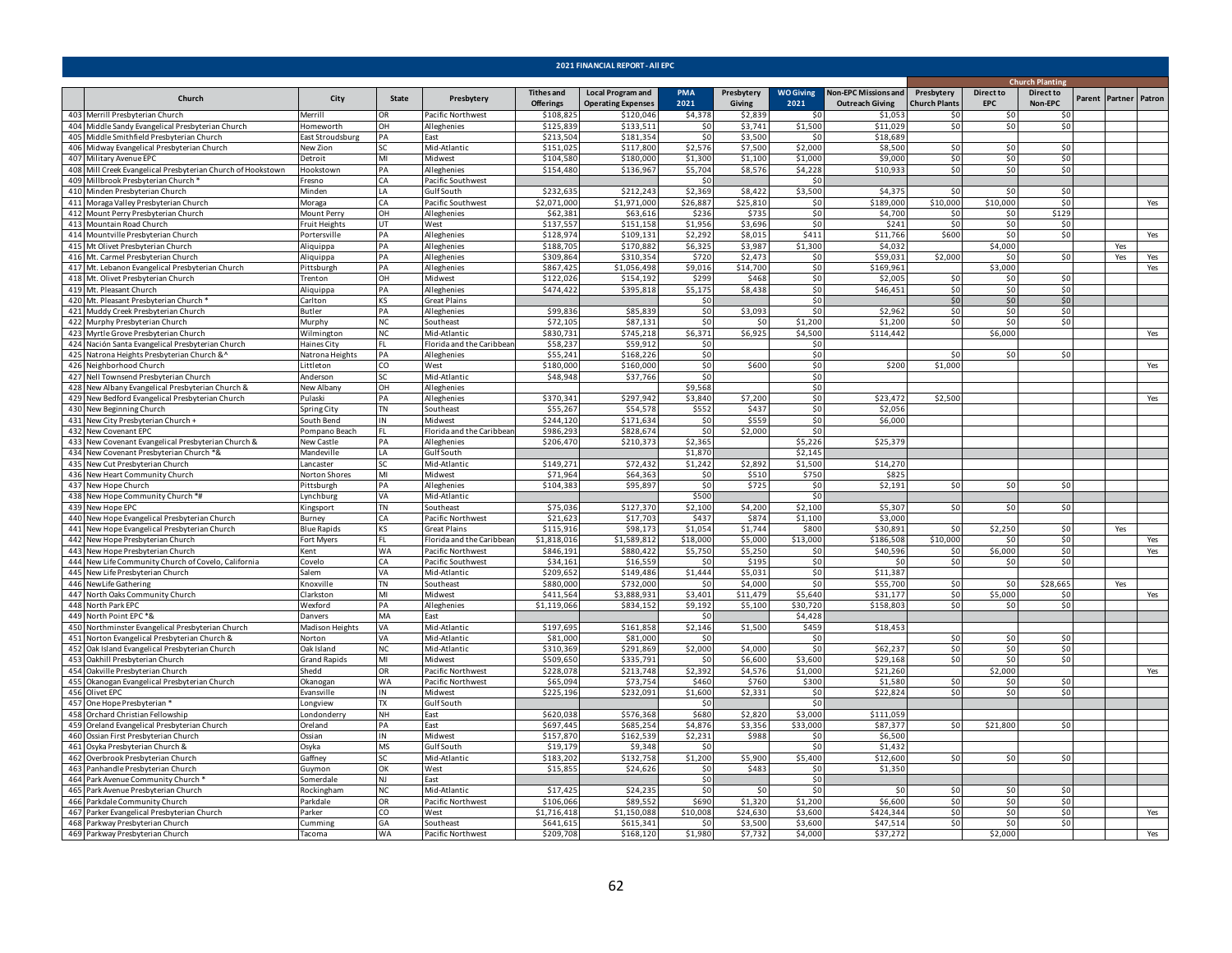| 2021 FINANCIAL REPORT - All EPC |                                                                                                                                                                                                                                                                                                                                                                                                                                                                                                                                                                                                                                                                                                                                                                                                                         |                             |                                   |                                    |                                       |                                                       |                      |                      |                           |                                                       |                                    |                                |                             |     |                       |            |  |  |  |
|---------------------------------|-------------------------------------------------------------------------------------------------------------------------------------------------------------------------------------------------------------------------------------------------------------------------------------------------------------------------------------------------------------------------------------------------------------------------------------------------------------------------------------------------------------------------------------------------------------------------------------------------------------------------------------------------------------------------------------------------------------------------------------------------------------------------------------------------------------------------|-----------------------------|-----------------------------------|------------------------------------|---------------------------------------|-------------------------------------------------------|----------------------|----------------------|---------------------------|-------------------------------------------------------|------------------------------------|--------------------------------|-----------------------------|-----|-----------------------|------------|--|--|--|
|                                 |                                                                                                                                                                                                                                                                                                                                                                                                                                                                                                                                                                                                                                                                                                                                                                                                                         |                             |                                   |                                    |                                       |                                                       |                      |                      |                           |                                                       |                                    |                                | <b>Church Planting</b>      |     |                       |            |  |  |  |
|                                 | Church                                                                                                                                                                                                                                                                                                                                                                                                                                                                                                                                                                                                                                                                                                                                                                                                                  | City                        | State                             | Presbytery                         | <b>Tithes and</b><br><b>Offerings</b> | <b>Local Program and</b><br><b>Operating Expenses</b> | PMA<br>2021          | Presbytery<br>Giving | <b>WO Giving</b><br>2021  | <b>Non-EPC Missions and</b><br><b>Outreach Giving</b> | Presbytery<br><b>Church Plants</b> | <b>Direct to</b><br><b>EPC</b> | <b>Direct to</b><br>Non-EPC |     | Parent Partner Patron |            |  |  |  |
|                                 | 470 Peace Church                                                                                                                                                                                                                                                                                                                                                                                                                                                                                                                                                                                                                                                                                                                                                                                                        | Durham                      | <b>NC</b>                         | Mid-Atlantic                       | \$103,399                             | \$97,587                                              | \$682                | \$1,457              | \$1,500                   | \$1,923                                               | \$0                                | \$0                            | \$0                         |     |                       |            |  |  |  |
|                                 | 471 Peace Memorial Presbyterian Church &                                                                                                                                                                                                                                                                                                                                                                                                                                                                                                                                                                                                                                                                                                                                                                                | Klamath Falls               | <b>OR</b>                         | Pacific Northwest                  | \$153,298                             | \$132,610                                             | \$989                | \$2,500              | \$1,200                   | \$69                                                  | \$0                                | \$1,200                        | \$0                         |     |                       | Yes        |  |  |  |
|                                 | 472 Peace Presbyterian Church<br>473 Perrow Presbyterian Church                                                                                                                                                                                                                                                                                                                                                                                                                                                                                                                                                                                                                                                                                                                                                         | Flint<br>Cross Lanes        | MI<br>WV                          | Midwest<br>Viid-Atlantic           | \$74,547<br>\$268,056                 | \$268,046                                             | Ś١<br>\$2,31         | \$1,200<br>\$4.642   | \$1,200<br>\$0            | \$2,78<br>\$27,53                                     |                                    |                                |                             |     |                       |            |  |  |  |
|                                 | 474 Peters Creek Evangelical Presbyterian Church                                                                                                                                                                                                                                                                                                                                                                                                                                                                                                                                                                                                                                                                                                                                                                        | /enetia                     | PА                                | Alleghenies                        | \$458,980                             | \$254,726                                             | \$4,830              | \$7,610              | \$0                       | \$39,451                                              | \$0                                | \$0                            | \$0                         |     |                       |            |  |  |  |
|                                 | 475 Petrolia Presbyterian Church                                                                                                                                                                                                                                                                                                                                                                                                                                                                                                                                                                                                                                                                                                                                                                                        | Petrolia                    | PA                                | Alleghenies                        | \$48,190                              | \$57,223                                              | -ŚC                  | \$827                | \$0                       | \$2,000                                               | \$0                                | \$0                            | \$0                         |     |                       |            |  |  |  |
|                                 | 476 Piedmont Presbyterian Church                                                                                                                                                                                                                                                                                                                                                                                                                                                                                                                                                                                                                                                                                                                                                                                        | Callaway                    | VA                                | Mid-Atlantic                       | \$106,360                             | \$49,858                                              | \$1,000              | \$2,000              | \$0                       | \$5,623                                               | \$0                                | \$0                            | \$0                         |     |                       |            |  |  |  |
|                                 | 477 Pierpont Presbyterian Church                                                                                                                                                                                                                                                                                                                                                                                                                                                                                                                                                                                                                                                                                                                                                                                        | Pierpont                    | OH                                | Alleghenies                        | \$152,410                             | \$144,973                                             | \$2,162              | \$3,313              | \$3,420                   | \$37,454                                              |                                    |                                |                             |     |                       |            |  |  |  |
|                                 | 478 Pine Run Presbyterian Church                                                                                                                                                                                                                                                                                                                                                                                                                                                                                                                                                                                                                                                                                                                                                                                        | Apollo                      | PA                                | Alleghenies                        | \$146,941                             | \$145,278                                             | \$2,235              | \$7,606              | \$1,672                   | \$9,236                                               | \$0                                | \$0                            | \$0                         |     |                       |            |  |  |  |
|                                 | 479 Pineland Presbyterian Church                                                                                                                                                                                                                                                                                                                                                                                                                                                                                                                                                                                                                                                                                                                                                                                        | Jacksonville                | NC                                | Mid-Atlantic                       | \$203.282                             | \$96,950                                              | \$969                | \$2,400              | \$2,600                   | \$4.397                                               | \$0                                | \$0                            | \$0                         |     |                       |            |  |  |  |
|                                 | 480 Pineywoods Presbyterian Church<br>481 Plumtree Presbyterian Church                                                                                                                                                                                                                                                                                                                                                                                                                                                                                                                                                                                                                                                                                                                                                  | Nacogdoches                 | <b>TX</b><br>NC                   | Gulf South<br>Southeast            | -SC<br>\$258,737                      | \$275<br>\$196,744                                    | \$1,000<br>\$C       | \$16,000<br>\$0      | \$0<br>\$0                | \$20,500<br>\$50,55                                   | \$0                                | \$0                            | \$0                         |     |                       |            |  |  |  |
| 482                             | Presbyterian Church of Kennett Square                                                                                                                                                                                                                                                                                                                                                                                                                                                                                                                                                                                                                                                                                                                                                                                   | lumtree<br>Cennett Square   | PΔ                                | Fast                               | \$291,150                             | \$301,990                                             | \$2,461              | \$5.852              | \$0                       | \$41,005                                              | \$1,500                            |                                | \$2.250                     |     | Yes                   | Yes        |  |  |  |
|                                 | 483 Princeton Presbyterian Church                                                                                                                                                                                                                                                                                                                                                                                                                                                                                                                                                                                                                                                                                                                                                                                       | Princeton                   | <b>WV</b>                         | Mid-Atlantic                       | \$189,853                             | \$211,862                                             | \$2,139              | \$5,045              | \$2,000                   | \$4,81                                                | \$0                                | \$0                            | \$0                         |     |                       |            |  |  |  |
|                                 | 484 Princetown Evangelical Presbyterian Church                                                                                                                                                                                                                                                                                                                                                                                                                                                                                                                                                                                                                                                                                                                                                                          | Duanesburg                  | NY                                | East                               | \$478,768                             | \$569,944                                             | \$5,520              | \$3,720              | \$3,160                   | \$35,95                                               | \$0                                | \$0                            | \$0                         |     |                       |            |  |  |  |
|                                 | 485 Princeville Presbyterian Church                                                                                                                                                                                                                                                                                                                                                                                                                                                                                                                                                                                                                                                                                                                                                                                     | Princeville                 |                                   | Rivers and Lakes                   | \$89,811                              | \$102,608                                             | \$C                  | \$0                  | \$0                       | \$7,500                                               |                                    |                                |                             |     |                       |            |  |  |  |
|                                 | 486 Providence Church                                                                                                                                                                                                                                                                                                                                                                                                                                                                                                                                                                                                                                                                                                                                                                                                   | Spring Hill                 |                                   | Florida and the Caribbear          | \$447,573                             | \$282,843                                             | \$0                  | \$4,750              | \$0                       | -S                                                    | \$2,500                            | \$0                            | \$0                         |     |                       | Yes        |  |  |  |
|                                 | 487 Providence Church &                                                                                                                                                                                                                                                                                                                                                                                                                                                                                                                                                                                                                                                                                                                                                                                                 | Clyde                       | NC                                | Southeast                          | \$162,555                             | \$157,005                                             | \$500                | \$500                | \$7,925                   | \$2,635                                               |                                    |                                |                             |     |                       |            |  |  |  |
|                                 | 488 Providence Presbyterian Church                                                                                                                                                                                                                                                                                                                                                                                                                                                                                                                                                                                                                                                                                                                                                                                      | <b>Bowling Green</b>        | <b>MO</b>                         | Mid-America                        | \$10.891                              | \$8,968                                               | \$400                | \$300                | \$500                     | \$3,613                                               | \$0                                | \$0                            | \$0                         |     |                       |            |  |  |  |
|                                 | 489 Providence Presbyterian Church                                                                                                                                                                                                                                                                                                                                                                                                                                                                                                                                                                                                                                                                                                                                                                                      | Angier                      | NC                                | Mid-Atlantic                       | \$512,528                             | \$422,746                                             | \$3,864              | \$9,929              | \$1,215                   | \$3,007                                               | \$0                                | \$0                            | \$0                         |     |                       |            |  |  |  |
|                                 | 490 Quest Church of New Braunfels +<br>491 Ramsay Memorial Church                                                                                                                                                                                                                                                                                                                                                                                                                                                                                                                                                                                                                                                                                                                                                       | New Braunfels<br>Tuskegee   | TX<br><b>AL</b>                   | Gulf South<br>Central South        | \$128,250<br>\$45,082                 | \$134,358<br>\$37,543                                 | \$253<br>\$0         | \$600                | \$0<br>\$0                | \$1,500<br>\$4,750                                    | \$0                                | \$0                            | \$0                         |     |                       |            |  |  |  |
|                                 | 492 Redeemer Presbyterian Church +                                                                                                                                                                                                                                                                                                                                                                                                                                                                                                                                                                                                                                                                                                                                                                                      | Erie                        | PA                                | Alleghenies                        | \$97,683                              | \$110,338                                             | \$828                | \$3,43               | \$0                       | \$5,52                                                | \$0                                | \$750                          | \$0                         |     |                       | Yes        |  |  |  |
|                                 | 493 Reston Presbyterian Church                                                                                                                                                                                                                                                                                                                                                                                                                                                                                                                                                                                                                                                                                                                                                                                          | Reston                      | VA                                | Fast                               | \$437,626                             | \$400,584                                             | \$2,116              | \$1,196              | \$6,650                   | \$15,000                                              | \$0                                | -SO                            | \$0                         |     |                       |            |  |  |  |
|                                 | 494 Restoration Church +                                                                                                                                                                                                                                                                                                                                                                                                                                                                                                                                                                                                                                                                                                                                                                                                | Mechanicsville              | VA                                | Mid-Atlantic                       | \$531.418                             | \$531.418                                             | \$989                | \$3,139              | \$0                       | \$12.587                                              |                                    |                                |                             |     |                       |            |  |  |  |
|                                 | 495 Restoration Community Church *&+                                                                                                                                                                                                                                                                                                                                                                                                                                                                                                                                                                                                                                                                                                                                                                                    | Winston-Salem               | <b>NC</b>                         | Mid-Atlantic                       |                                       |                                                       | \$0                  |                      | \$12,000                  |                                                       |                                    |                                |                             |     |                       |            |  |  |  |
|                                 | 496 Restoraton Church                                                                                                                                                                                                                                                                                                                                                                                                                                                                                                                                                                                                                                                                                                                                                                                                   | Munford                     | $\overline{\mathsf{T}}\mathsf{N}$ | Central South                      |                                       |                                                       | \$979                |                      | \$0                       |                                                       |                                    |                                |                             |     |                       |            |  |  |  |
|                                 | 497 Resurrection Chattanooga *&+                                                                                                                                                                                                                                                                                                                                                                                                                                                                                                                                                                                                                                                                                                                                                                                        | Chattanooga                 | TN                                | Southeast                          |                                       |                                                       | \$0                  |                      | \$750                     |                                                       |                                    |                                |                             |     |                       |            |  |  |  |
|                                 | 498 Resurrection Clinton Hill                                                                                                                                                                                                                                                                                                                                                                                                                                                                                                                                                                                                                                                                                                                                                                                           | Brooklyn                    | <b>NY</b>                         | East                               | \$388,189                             | \$352,779                                             | \$0                  | \$0                  | \$0                       | \$10,00                                               | \$0                                | \$0                            | \$0                         |     |                       |            |  |  |  |
| 499                             | Resurrection Park Slope                                                                                                                                                                                                                                                                                                                                                                                                                                                                                                                                                                                                                                                                                                                                                                                                 | Brooklyn                    | <b>NY</b>                         | East                               | \$358,057                             | \$418,77!                                             | \$C                  |                      | \$0                       | \$45,463                                              |                                    |                                |                             |     |                       |            |  |  |  |
| 500                             | Resurrection Sheepshead Bay<br>501 Resurrection Williamsburg *&!                                                                                                                                                                                                                                                                                                                                                                                                                                                                                                                                                                                                                                                                                                                                                        | Brooklyn<br>Brooklyn        | NY<br>NY                          | East<br>East                       | \$106,638                             | \$148,048                                             | \$0<br>\$0           | \$7,500              | \$0<br>\$0                |                                                       | \$0                                | \$0                            | \$0                         |     |                       |            |  |  |  |
|                                 | 502 Reynolda Church *&                                                                                                                                                                                                                                                                                                                                                                                                                                                                                                                                                                                                                                                                                                                                                                                                  | Winston Salem               | NC                                | Mid-Atlantic                       |                                       |                                                       | \$11,979             |                      | \$1,000                   |                                                       |                                    |                                |                             |     |                       |            |  |  |  |
|                                 | 503 Riceville Valley Community Church                                                                                                                                                                                                                                                                                                                                                                                                                                                                                                                                                                                                                                                                                                                                                                                   | Asheville                   | <b>NC</b>                         | Mid-Atlantic                       | \$114,376                             | \$38,258                                              | \$1,300              | \$4,980              | \$250                     | \$3,16                                                | \$0                                | \$0                            | \$0                         |     |                       |            |  |  |  |
|                                 | 504 Ridgecrest Presbyterian Church                                                                                                                                                                                                                                                                                                                                                                                                                                                                                                                                                                                                                                                                                                                                                                                      | Locust                      | <b>NC</b>                         | Mid-Atlantic                       | \$35,017                              | \$30,933                                              | \$400                | \$2,041              | \$1,175                   | \$2,044                                               | \$0                                | \$0                            | \$0                         |     |                       |            |  |  |  |
|                                 | 505 River City Church                                                                                                                                                                                                                                                                                                                                                                                                                                                                                                                                                                                                                                                                                                                                                                                                   | DeBary                      | FL.                               | Florida and the Caribbear          | \$498,517                             | \$430,979                                             | \$3,168              | \$2,005              | \$0                       | \$22,25                                               | \$2,500                            | \$2,000                        | \$0                         |     |                       | Yes        |  |  |  |
|                                 | 506 River City Church                                                                                                                                                                                                                                                                                                                                                                                                                                                                                                                                                                                                                                                                                                                                                                                                   | St. Charles                 | MO                                | Mid-America                        | \$290,458                             | \$35,540                                              | \$1,54               | \$1,900              | \$0                       | \$24,51                                               | \$0                                | \$15,500                       | \$0                         |     |                       |            |  |  |  |
|                                 | 507 River Community Church                                                                                                                                                                                                                                                                                                                                                                                                                                                                                                                                                                                                                                                                                                                                                                                              | Prairieville                | LA                                | Gulf South                         | \$211,711                             | \$179,941                                             | \$1,61               | \$15,730             | \$13,500                  | \$9,000                                               | \$0                                | \$0                            | \$0                         |     |                       |            |  |  |  |
| 508                             | River Oaks Community Church                                                                                                                                                                                                                                                                                                                                                                                                                                                                                                                                                                                                                                                                                                                                                                                             | Clemmons                    | NC<br>VA                          | Mid-Atlantic                       | \$2,630,475<br>\$1,797,521            | \$2,362,314<br>\$1,390,200                            | \$19,200<br>\$17,000 | \$20,880<br>\$52,600 | \$55,57<br>\$18,600       | \$347,35<br>\$296,429                                 | 50                                 | \$1,200<br>\$0                 | \$4,000                     | Yes |                       |            |  |  |  |
|                                 | 509 Rivermont Evangelical Presbyterian Church<br>510 Riverside Church                                                                                                                                                                                                                                                                                                                                                                                                                                                                                                                                                                                                                                                                                                                                                   | ynchburg<br>Webster Groves  | <b>MO</b>                         | Mid-Atlantic<br>Mid-America        | \$548,749                             | \$413,962                                             | \$C                  |                      | \$0                       | \$10,000                                              |                                    | \$8,000                        |                             |     |                       | Yes<br>Yes |  |  |  |
|                                 | 511 Riverside Evangelical Church                                                                                                                                                                                                                                                                                                                                                                                                                                                                                                                                                                                                                                                                                                                                                                                        | Sartell                     | MN                                | Rivers and Lakes                   | \$213,670                             | \$197,251                                             | \$1,978              | \$2,081              | \$5,400                   | \$11,900                                              | \$2,000                            |                                |                             |     |                       |            |  |  |  |
|                                 | 512 Rockville Presbyterian Church                                                                                                                                                                                                                                                                                                                                                                                                                                                                                                                                                                                                                                                                                                                                                                                       | Wadmalaw Island             | <b>SC</b>                         | Mid-Atlantic                       | \$177,536                             | \$175,815                                             | \$1,33               | \$4.584              | \$1,800                   | \$11,742                                              |                                    |                                |                             | Yes |                       |            |  |  |  |
|                                 | 513 Rocky River Presbyterian Church *&                                                                                                                                                                                                                                                                                                                                                                                                                                                                                                                                                                                                                                                                                                                                                                                  | Calhoun Falls               | SC.                               | Mid-Atlantic                       |                                       |                                                       | \$C                  |                      | \$0                       |                                                       |                                    |                                |                             |     |                       |            |  |  |  |
|                                 | 514 Romine Prairie Presbyterian Church                                                                                                                                                                                                                                                                                                                                                                                                                                                                                                                                                                                                                                                                                                                                                                                  | Kell                        |                                   | Rivers and Lakes                   | \$18,506                              | \$18,573                                              | \$230                | \$170                | \$1,200                   | \$1,442                                               |                                    |                                |                             |     | Yes                   |            |  |  |  |
|                                 | 515 Roseann Evangelical Presbyterian Church ^                                                                                                                                                                                                                                                                                                                                                                                                                                                                                                                                                                                                                                                                                                                                                                           | Hurley                      | VA                                | Mid-Atlantic                       | \$79,664                              | \$36,547                                              | \$1,000              | \$1,000              | \$800                     | \$18,250                                              |                                    | \$800                          | \$7,000                     |     |                       | Yes        |  |  |  |
|                                 | 516 Roslyn Presbyterian Church                                                                                                                                                                                                                                                                                                                                                                                                                                                                                                                                                                                                                                                                                                                                                                                          | Roslyn                      | WA                                | Pacific Northwest                  | \$177,457                             | \$160,495                                             | \$0                  | \$0                  | \$0                       | \$13,328                                              | \$0                                | \$0                            | \$0                         |     |                       |            |  |  |  |
|                                 | 517 Round Hill Presbyterian Church                                                                                                                                                                                                                                                                                                                                                                                                                                                                                                                                                                                                                                                                                                                                                                                      | Elizabeth                   | PA                                | Alleghenies                        | \$146,974                             | \$165,199                                             | \$3,933              | \$4,313              | \$4,400                   | \$16,410                                              | \$0                                | \$0                            | \$0                         |     |                       |            |  |  |  |
|                                 | 518 Round Hill Presbyterian Church *<br>519 Rourk Presbyterian Church                                                                                                                                                                                                                                                                                                                                                                                                                                                                                                                                                                                                                                                                                                                                                   | Felton<br>Ellerbe           | PA<br><b>NC</b>                   | East<br>Mid-Atlantic               | \$109,91                              | \$109,337                                             | \$1,449<br>\$1,150   | \$3,400              | \$1,700<br>\$1,000        | \$14,508                                              |                                    |                                |                             |     |                       |            |  |  |  |
|                                 | 520 Russellville Presbyterian Church                                                                                                                                                                                                                                                                                                                                                                                                                                                                                                                                                                                                                                                                                                                                                                                    | Russellville                | OH                                | Midwest                            | \$21,975                              | \$23,268                                              | \$506                | \$286                | \$700                     | \$2,26                                                | \$0                                | \$0                            | \$0                         |     |                       |            |  |  |  |
| 521                             | Saddlerock Evangelical Presbyterian Church                                                                                                                                                                                                                                                                                                                                                                                                                                                                                                                                                                                                                                                                                                                                                                              | Wenatchee                   | <b>WA</b>                         | Pacific Northwest                  | \$703,096                             | \$666,133                                             | \$7,889              | \$15,092             | \$13,600                  | \$105.115                                             | \$3,000                            | \$0                            | \$0                         |     |                       | Yes        |  |  |  |
| 522                             | Saint Patrick Presbyterian Church                                                                                                                                                                                                                                                                                                                                                                                                                                                                                                                                                                                                                                                                                                                                                                                       | Denver                      | CO                                | West                               | \$171,714                             | \$174,093                                             | \$0                  | \$0                  | \$0                       | \$8,592                                               | \$1,200                            |                                |                             |     |                       |            |  |  |  |
|                                 | 523 San Benito Presbyterian Church *&                                                                                                                                                                                                                                                                                                                                                                                                                                                                                                                                                                                                                                                                                                                                                                                   | San Benito                  | <b>TX</b>                         | Gulf South                         |                                       |                                                       | \$0                  |                      | \$0                       |                                                       |                                    |                                |                             |     |                       |            |  |  |  |
|                                 | 524 San Ramon Presbyterian Church                                                                                                                                                                                                                                                                                                                                                                                                                                                                                                                                                                                                                                                                                                                                                                                       | San Ramon                   | CA                                | Pacific Southwest                  | \$970,238                             | \$965,922                                             | \$3,841              | \$2,505              | \$22,000                  | \$26,967                                              |                                    |                                | \$4,000                     |     |                       |            |  |  |  |
|                                 | 525 Sanger Community Church &                                                                                                                                                                                                                                                                                                                                                                                                                                                                                                                                                                                                                                                                                                                                                                                           | ianger                      | CA                                | Pacific Southwest                  | \$185,985                             | \$186,459                                             | \$1,380              | \$900                | \$4,320                   | \$19,80                                               |                                    |                                |                             |     | Yes                   |            |  |  |  |
|                                 | 526 Scotland Presbyterian Church &<br>527 Second Presbyterian Church                                                                                                                                                                                                                                                                                                                                                                                                                                                                                                                                                                                                                                                                                                                                                    | El Dorado<br><b>Memphis</b> | AR<br><b>TN</b>                   | <b>Gulf South</b><br>Central South | \$60,161<br>\$15,888,329              | \$61,154<br>\$9.224.964                               | \$575<br>\$68.42     | \$975<br>\$110.750   | $\mathsf{S}$<br>\$148.450 | \$4,800<br>\$6.454.369                                |                                    |                                | \$498,791                   |     |                       |            |  |  |  |
|                                 | 528 Sequim Community Church                                                                                                                                                                                                                                                                                                                                                                                                                                                                                                                                                                                                                                                                                                                                                                                             | equim                       | <b>WA</b>                         | acific Northwest?                  | \$1,627.194                           | \$1,616,003                                           | \$11.915             | \$30.808             | \$37,703                  | \$143.263                                             |                                    | \$20,000                       |                             |     |                       |            |  |  |  |
|                                 | 529 Shiloh Presbyterian Church                                                                                                                                                                                                                                                                                                                                                                                                                                                                                                                                                                                                                                                                                                                                                                                          | St. Marys                   | PA                                | Alleghenies                        | \$379,220                             | \$318,030                                             | \$2,030              | \$27,860             | \$3,800                   | \$61,55                                               |                                    |                                |                             |     | Yes                   |            |  |  |  |
|                                 | 530 Sierra Presbyterian Church                                                                                                                                                                                                                                                                                                                                                                                                                                                                                                                                                                                                                                                                                                                                                                                          | Nevada City                 | CA                                | Pacific Southwest                  | \$474,784                             | \$478,370                                             | \$5,520              | \$9,120              | \$0                       | \$88,866                                              |                                    |                                |                             |     |                       |            |  |  |  |
|                                 | 531 Signal Mountain Presbyterian Church                                                                                                                                                                                                                                                                                                                                                                                                                                                                                                                                                                                                                                                                                                                                                                                 | Signal Mountain             | <b>TN</b>                         | Southeast                          | \$3,261,284                           | \$874,700                                             | \$40,000             | \$36,000             | \$51,000                  | \$627,000                                             | \$35,000                           | \$0                            | \$10,000                    |     |                       | Yes        |  |  |  |
|                                 | 532 Siler Presbyterian Church                                                                                                                                                                                                                                                                                                                                                                                                                                                                                                                                                                                                                                                                                                                                                                                           | Wesley Chapel               | <b>NC</b>                         | Mid-Atlantic                       | \$607,360                             | \$608,355                                             | \$13,000             | \$13,000             | \$15,900                  | \$214,764                                             |                                    |                                |                             |     |                       |            |  |  |  |
|                                 | 533 Silver Lake Christian Community Church                                                                                                                                                                                                                                                                                                                                                                                                                                                                                                                                                                                                                                                                                                                                                                              | Brackney                    | PA                                | Fast                               | \$77,590                              | \$24,143                                              | \$1,035              | \$1,620              | \$0                       | \$4,134                                               | \$0                                | \$0                            | \$0                         |     |                       |            |  |  |  |
|                                 | 534 Simple Church: The Watering Hole &#</td><td>Overland Park</td><td>κs</td><td>Great Plains</td><td>\$76,997</td><td>\$77,26:</td><td>\$C</td><td>\$0</td><td>\$0</td><td>\$0</td><td>\$0</td><td>\$0</td><td>\$0</td><td>Yes</td><td></td><td></td></tr><tr><td></td><td>535 Slate Mountain Evangelical Presbyterian Church *&</td><td>Meadows of Dan</td><td>VA</td><td>Mid-Atlantic</td><td></td><td>\$47,491</td><td>\$0<br>\$1,656</td><td>\$436</td><td>\$0<br>\$100</td><td></td><td>50</td><td>\$0</td><td>\$0</td><td></td><td></td><td></td></tr><tr><td></td><td>536 Slickville Presbyterian Church</td><td>Slickville</td><td>PA</td><td>Alleghenies</td><td>\$49,281</td><td></td><td></td><td></td><td></td><td>\$5,114</td><td></td><td></td><td></td><td></td><td></td><td></td></tr></tbody></table> |                             |                                   |                                    |                                       |                                                       |                      |                      |                           |                                                       |                                    |                                |                             |     |                       |            |  |  |  |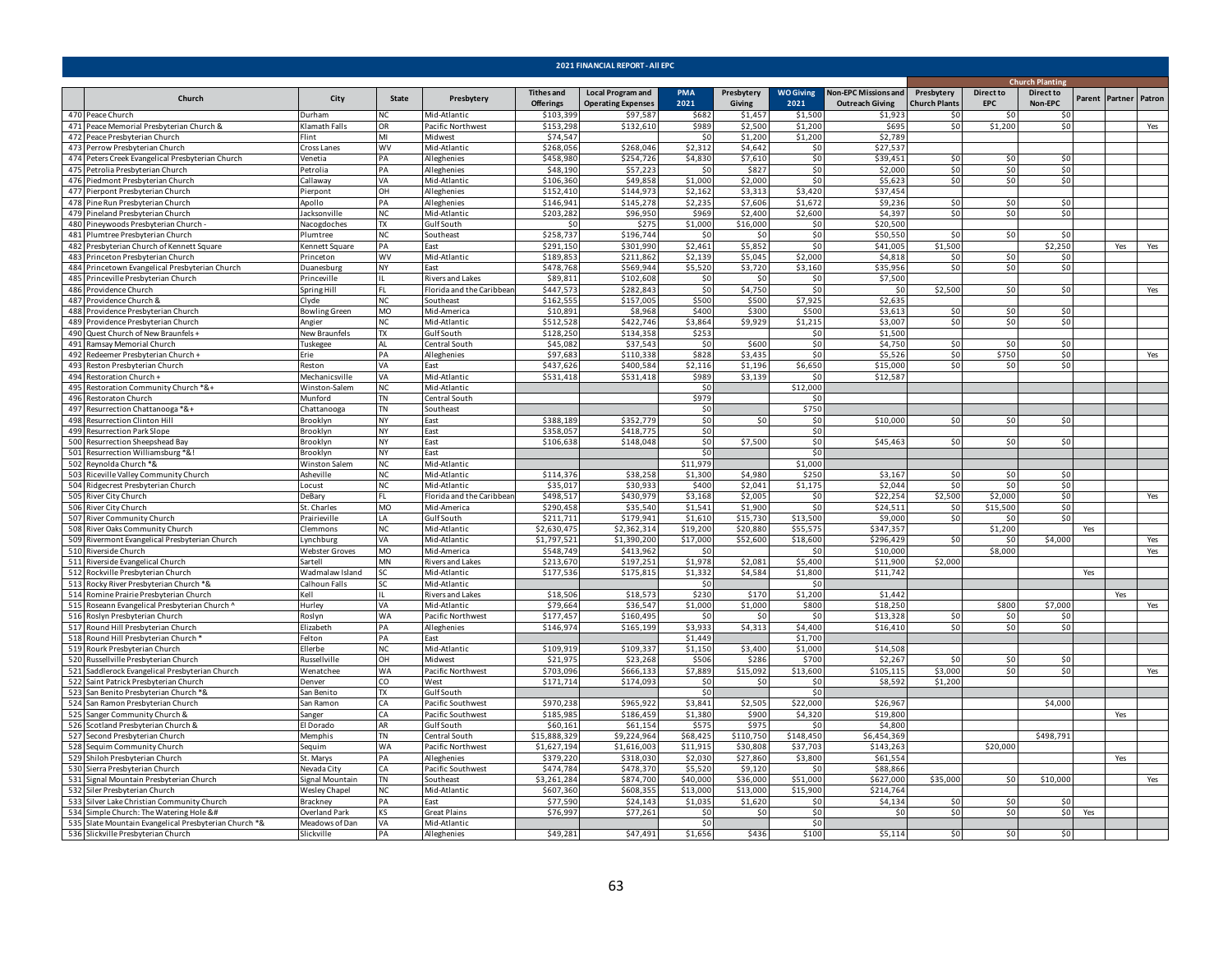| 2021 FINANCIAL REPORT - All EPC                                                                 |                        |                           |                                          |                                 |                                          |                     |                     |                     |                                    |                             |                        |                  |     |                       |     |  |  |  |
|-------------------------------------------------------------------------------------------------|------------------------|---------------------------|------------------------------------------|---------------------------------|------------------------------------------|---------------------|---------------------|---------------------|------------------------------------|-----------------------------|------------------------|------------------|-----|-----------------------|-----|--|--|--|
|                                                                                                 |                        |                           |                                          |                                 |                                          |                     |                     |                     |                                    |                             | <b>Church Planting</b> |                  |     |                       |     |  |  |  |
| Church                                                                                          | City                   | State                     | Presbytery                               | <b>Tithes and</b>               | <b>Local Program and</b>                 | <b>PMA</b>          | Presbytery          | <b>WO Giving</b>    | <b>Non-EPC Missions and</b>        | Presbytery                  | <b>Direct to</b>       | <b>Direct to</b> |     | Parent Partner Patron |     |  |  |  |
| 537 Southport Presbyterian Church                                                               | <b>Indianapolis</b>    | IN                        | Midwest                                  | <b>Offerings</b><br>\$1,785,382 | <b>Operating Expenses</b><br>\$3.459.017 | 2021<br>\$16,263    | Giving<br>\$10,840  | 2021<br>\$19,550    | <b>Outreach Giving</b><br>\$184,00 | <b>Church Plants</b><br>\$0 | EPC<br>50              | Non-EPC<br>ŚΩ    |     |                       |     |  |  |  |
| 538 Springhill Presbyterian Church                                                              | Bozeman                | MT                        | West                                     | \$1,092,535                     | \$656,454                                | $\mathsf{S}$        | \$18,000            | 50                  | \$42,800                           | \$0                         | \$0                    | \$0              |     |                       |     |  |  |  |
| 539 St. Andrew Evangelical Presbyterian Church                                                  | Auburn                 | IN                        | Midwest                                  | \$248,720                       | \$241,284                                | \$1,794             | \$949               | \$1,200             | \$4,800                            |                             |                        |                  |     |                       |     |  |  |  |
| 540 St. Giles EPC                                                                               | Charlotte              | NC.                       | Mid-Atlantic                             | \$808,456                       | \$725,550                                | \$7,105             | \$6,218             | \$2,080             | \$79,370                           | \$0                         | \$0                    | \$0              |     |                       |     |  |  |  |
| 541 St. John Assyrian Evangelical Presbyterian Church                                           | Turlock                | <b>CA</b>                 | Pacific Southwest                        | \$102,294                       | \$159,679                                | \$0                 | \$3,000             | \$0                 | \$3,300                            |                             |                        |                  |     |                       |     |  |  |  |
| 542 St. Luke Evangelical Church '                                                               | Vewton                 | KS                        | Great Plains                             | \$84,321                        | \$82,730                                 | \$0                 | \$525               | \$0                 | \$5,000                            |                             |                        |                  |     |                       |     |  |  |  |
| 543 St. Matthews Presbyterian Church *&                                                         | St. Matthews           | SC.                       | Mid-Atlantic                             |                                 |                                          | SO                  |                     | \$0                 |                                    |                             |                        |                  |     |                       |     |  |  |  |
| 544 St. Patrick Presbyterian Church                                                             | Collierville           | TN                        | entral South                             | \$1,436,134<br>\$839,513        | \$1,301,358                              | \$7,370             | \$5,600             | \$0                 | \$62,184                           | \$30,900<br>\$0             | \$2,666<br>\$0         | \$9,600          | Yes | Yes                   | Yes |  |  |  |
| 545 St. Paul's Presbyterian Church<br>546 St. Andrew's Presbyterian Kirk                        | Somerset<br>Nassau     | PA<br>Bahamas             | Alleghenies<br>Florida and the Caribbear |                                 | \$625,238                                | \$13,639<br>\$3,028 | \$46,334<br>\$3,000 | \$19,092<br>\$0     | \$208,127                          |                             |                        | -SO              |     |                       |     |  |  |  |
| 547 Starkdale Presbyterian Church                                                               | Wintersville           | OH                        | Alleghenies                              | \$235,087                       | \$372,512                                | -SC                 | \$6,862             | \$2,400             | \$17,809                           |                             |                        |                  |     |                       |     |  |  |  |
| 548 Sterry Memorial Presbyterian Church                                                         | Parma                  | ID                        | Pacific Northwest                        | \$221.301                       | \$218,289                                | \$3,865             | \$2,500             | \$0                 | \$18,90                            |                             | \$1,500                |                  |     |                       |     |  |  |  |
| 549 Stockton Presbyterian Church                                                                | Bay Minette            | AL                        | Gulf South                               | \$169,234                       | \$206,102                                | \$2,185             | \$1,536             | \$3,700             | \$24,000                           | \$0                         | \$0                    | \$n              |     |                       |     |  |  |  |
| 550 Stonebridge EP Church                                                                       | Perrysburg             | OH                        | Midwest                                  | \$90,732                        | \$23,805                                 | \$880               | \$430               | \$5,775             | \$9,400                            | \$0                         | \$0                    | SO <sub>2</sub>  |     |                       |     |  |  |  |
| 551 Stow Presbyterian Church                                                                    | Stow                   | OH                        | Alleghenies                              | \$295,076                       | \$287,410                                | \$6,001             | \$1,958             | \$0                 | \$8,860                            | 50                          | \$0                    | 50               |     |                       |     |  |  |  |
| 552 Stuart Presbyterian Church                                                                  | Stuart                 | VA                        | Mid-Atlantic                             | \$257,722                       | \$208,007                                | \$3,818             | \$9,930             | \$3,000             | \$16,450                           |                             |                        |                  |     |                       |     |  |  |  |
| 553 Summit Presbyterian Church                                                                  | Butler                 | PA                        | Alleghenies                              | \$249,981                       | \$236,154                                | \$4,524             | \$693               | \$693               | \$29,778                           |                             |                        |                  |     |                       |     |  |  |  |
| 554 Sunset Presbyterian Church<br>555 Sutter Presbyterian Church                                | Portland<br>Bridgeton  | OR<br>MO                  | Pacific Northwest<br>Mid-America         | \$2,224,33<br>\$106,709         | \$2,201,602<br>\$124,545                 | \$0<br>\$1,840      | \$12,789<br>\$1,840 | \$0<br>\$0          | \$126,760<br>\$37,709              | \$0                         | \$0                    | \$0              |     |                       |     |  |  |  |
| 556 Sylvania Presbyterian Church                                                                | Ward                   | AR                        | Central South                            | \$103,736                       | \$107,267                                | \$851               | \$1,443             | \$2,840             | \$35,500                           | \$0                         | \$600                  | 50               |     |                       |     |  |  |  |
| 557 Tabernacle Evangelical Presbyterian Church *                                                | Youngstown             | OH                        | Alleghenies                              |                                 |                                          | \$4,600             |                     | \$7,668             |                                    |                             |                        |                  |     |                       |     |  |  |  |
| 558 Tampa Covenant Church                                                                       | Tampa                  | FL.                       | Florida and the Caribbear                | \$1,026,616                     | \$832,918                                | \$6,440             | \$10,640            | \$0                 | \$128,159                          |                             |                        |                  |     |                       |     |  |  |  |
| 559 Terrace Heights Evangelical Presbyterian                                                    | Yakima                 | WA                        | Pacific Northwest                        | \$104,735                       | \$99,858                                 | \$783               |                     | \$600               | \$250                              | \$0                         | \$750                  | \$0              |     | Yes                   | Yes |  |  |  |
| 560 The Antioch Movement                                                                        | Ypsilanti              | MI                        | Midwest                                  | \$59,544                        | \$61,57                                  | \$0                 | \$0                 | \$0                 | -SC                                | \$0                         | \$0                    | \$0              |     |                       |     |  |  |  |
| 561 The Avenue Community Church +                                                               | Memphis                | <b>TN</b>                 | Central South                            | \$811,813                       | \$372,104                                | \$0                 | 50                  | \$0                 | \$333                              | \$0                         | \$0                    | 50               |     |                       |     |  |  |  |
| 562 The Branch #<br>563 The Church at Ridgebury                                                 | Ashland<br>State Hil   | VA<br><b>NY</b>           | Mid-Atlantic<br>Fast                     | \$108,331<br>\$116.53           | \$61,119<br>\$106,694                    | \$0<br>\$0          | \$1,250<br>\$0      | \$0<br>\$0          | \$2,908<br>\$3,33                  | \$0                         | \$1,333<br>50          | SO <sub>2</sub>  |     |                       |     |  |  |  |
| 564 The Crossing Church                                                                         | Columbia               | <b>MO</b>                 | Mid-America                              | \$13,000,000                    | \$11,500,000                             | \$2,400             |                     | \$2,400             |                                    |                             |                        |                  |     |                       |     |  |  |  |
| 565 The Presbyterian Church of Portersville                                                     | Portersville           | PA                        | Alleghenies                              | \$229,138                       | \$227,176                                | \$3.887             | \$5,173             | \$0                 | \$25.47                            | 50                          | \$0                    | SO <sub>2</sub>  |     |                       |     |  |  |  |
| 566 The SOMA Gathering                                                                          | Beaver Falls           | PA                        | Alleghenies                              | \$288,000                       | \$175,433                                | \$0                 |                     | \$0                 | \$40,000                           |                             | \$10,000               |                  |     | Yes                   |     |  |  |  |
| 567 The Table                                                                                   | San Francisco          | CA                        | Pacific Southwest                        | \$63,61                         | \$265,032                                | \$0                 | \$600               | \$0                 | \$600                              |                             |                        |                  |     |                       |     |  |  |  |
| 568 The Table &                                                                                 | Denver                 | CO                        | West                                     | \$169,023                       | \$144,509                                | \$0                 | \$0                 | \$0                 | -ŚC                                | \$0                         | \$0                    | \$0              |     |                       |     |  |  |  |
| 569 The Table *&+                                                                               | Little Rock            | AR                        | Central South                            |                                 |                                          | \$0                 |                     | \$0                 |                                    |                             |                        |                  |     |                       |     |  |  |  |
| 570 The Table Dallas                                                                            | Carrollton             | <b>TX</b>                 | Gulf South                               | \$238,404                       | \$181,675                                | \$1,200             | \$1,200             | \$0                 | \$9,500                            |                             |                        | \$6,500          |     | Yes                   |     |  |  |  |
| 571 The Village Church of St. George *&+<br>572 Thompson Valley Evangelical Presbyterian Church | St. George             | <b>SC</b><br><b>VA</b>    | Mid-Atlantic<br>Mid-Atlantic             | \$42,707                        | \$32,691                                 | -SC<br>\$828        | \$1,728             | \$0<br>\$0          | \$2,225                            |                             |                        |                  |     |                       |     |  |  |  |
| 573 Three Timbers Church                                                                        | Tazewell<br>Bennington | <b>NE</b>                 | <b>Great Plains</b>                      | \$232,096                       | \$265,07                                 | \$0                 |                     | \$0                 | \$2,500                            |                             |                        |                  |     |                       |     |  |  |  |
| 574 Threshold Church *                                                                          | Matthews               | <b>NC</b>                 | Mid-Atlantic                             |                                 |                                          | \$2,000             |                     | \$0                 |                                    |                             |                        |                  |     |                       |     |  |  |  |
| 575 Trinity EPC*                                                                                | Chillicothe            | MO                        | Mid-America                              |                                 |                                          | \$0                 |                     | \$0                 |                                    |                             |                        |                  |     |                       |     |  |  |  |
| 576 Trinity Evangelical Presbyterian Church                                                     | Columbia City          | IN                        | Midwest                                  | \$309.22                        | \$278.63                                 | SO                  |                     | \$0                 |                                    |                             |                        |                  |     |                       |     |  |  |  |
| 577 Trinity Evangelical Presbyterian Church                                                     | Florence               | <b>SC</b>                 | Mid-Atlantic                             | \$1,050,64                      | \$699,860                                | \$7,682             | \$9,682             | \$41.700            | \$107,69                           |                             |                        | \$12,250         |     |                       | Yes |  |  |  |
| 578 Trinity Evangelical Presbyterian Church                                                     | Texarkana              | TX                        | Gulf South                               | \$88,522                        | \$66,196                                 | \$0                 | \$0                 | \$400               | \$971                              |                             |                        |                  |     |                       |     |  |  |  |
| 579 Trinity Presbyterian Church                                                                 | Sparta                 |                           | <b>Rivers and Lakes</b>                  | \$109,735                       | \$132,769                                | \$1,978             | \$1,462             | \$1,500             | \$3,070                            | \$500                       |                        |                  |     |                       | Yes |  |  |  |
| 580 Trinity Presbyterian Church<br>581 Trinty Grace Church                                      | Plymouth<br>Loganville | MI<br>GA                  | Midwest<br>Southeast                     | \$1,606,139<br>\$156,660        | \$1,279,355<br>\$130,000                 | \$7,987<br>\$875    | \$53,466<br>\$1,355 | \$37,128<br>\$1,000 | \$149,763<br>\$22,562              |                             | \$25,000               |                  |     | Yes                   |     |  |  |  |
| 582 Trion Evangelical Presbyterian Church                                                       | Trion                  | GA                        | Southeast                                | \$82,874                        | \$57,333                                 | \$800               | \$1,600             | \$2,510             | \$5,856                            |                             |                        |                  |     |                       |     |  |  |  |
| 583 Troy Presbyterian Church                                                                    | Troy                   | NC.                       | Mid-Atlantic                             | \$85,326                        | \$97,695                                 | \$420               | \$840               | \$1,000             | \$300                              |                             |                        |                  |     |                       |     |  |  |  |
| 584 Tunica Presbyterian Church 8                                                                | Tunica                 | <b>MS</b>                 | Central South                            | \$565,900                       | \$265,000                                | \$3,000             | \$2,000             | \$4,500             | \$122,000                          | \$3,000                     | \$0                    | \$4,000          |     |                       |     |  |  |  |
| 585 Turner County Evangelical Presbyterian Church                                               | Davis                  | SD                        | Great Plains                             | \$59,061                        | \$42,885                                 | \$1,495             | \$975               | \$0                 | \$2,200                            | \$1,000                     |                        |                  |     |                       | Yes |  |  |  |
| 586 Twin Tiers EPC *                                                                            | <b>Big Flats</b>       | <b>NY</b>                 | East                                     |                                 |                                          | \$1,173             |                     | \$1,386             |                                    |                             |                        |                  |     |                       |     |  |  |  |
| 587 Union Evangelical Presbyterian Church                                                       | Kirkwood               | PA                        | East                                     | \$194,809                       | \$142,814                                | \$0                 | \$3,007             | \$0                 | \$8,202                            | \$0                         | \$0                    | -SO              |     |                       |     |  |  |  |
| 588 Unionville Presbyterian Church                                                              | Butler                 | PA                        | Alleghenies                              | \$86,309                        | \$72,097                                 | \$2,737             | \$6,962             | \$1,200             | \$6,70                             |                             |                        |                  |     |                       |     |  |  |  |
| 589 United Presbyterian Church of Amberg<br>590 Unity Memorial Presbyterian Church              | Amberg<br>iberty.      | WI<br><b>MS</b>           | <b>Rivers and Lakes</b><br>Gulf South    | \$22,200<br>\$23,469            | \$22,800<br>\$35,383                     | \$437<br>\$0        | \$1,500<br>\$692    | \$1,200<br>\$0      | \$2,400<br>\$200                   |                             |                        |                  |     |                       |     |  |  |  |
| 591 Upper Octorara Presbyterian Church                                                          | Parkesburg             | PA                        | East                                     | \$417,334                       | \$279,691                                | \$3,496             | \$3.476             | \$3,475             | \$123,580                          | \$0                         | \$1,500                | SO <sub>2</sub>  |     |                       | Yes |  |  |  |
| 592 Valley Community Church                                                                     | San Jacinto            | CA                        | Pacific Southwest                        | \$143,012                       | \$124,220                                | \$514               | \$750               | \$0                 | \$49,000                           |                             |                        |                  |     |                       |     |  |  |  |
| 593 Valley Hope Church                                                                          | Black Mountain         | <b>NC</b>                 | Mid-Atlantic                             |                                 |                                          | \$2,41              |                     | \$10,000            |                                    |                             |                        |                  |     |                       |     |  |  |  |
| 594 Valleybrook Presbyterian Church                                                             | lixson                 | <b>TN</b>                 | Southeast                                | \$177.835                       | \$172,442                                | \$1.008             | \$1,008             | \$3,600             | \$4,40                             | \$0                         | \$0                    | \$0              |     |                       |     |  |  |  |
| 595 Venice Presbyterian Church &                                                                | McDonald               | PA                        | Alleghenies                              | \$311,692                       | \$265,612                                | \$3,818             | \$6,725             | \$0                 | \$39,35                            |                             | \$0                    | \$0              |     |                       |     |  |  |  |
| 596 Victoria Presbyterian +                                                                     | Victoria               | VA                        | Mid-Atlantic                             | \$14,911                        | \$19,084                                 | \$0                 | \$700               | \$500               | \$1.341                            | \$0                         | \$0                    | \$0              |     |                       |     |  |  |  |
| 597 Village Church*                                                                             | Charlotte              | NC                        | Mid-Atlantic                             | \$781,734                       | \$584,380                                | \$0                 |                     | \$2,400             |                                    | \$0                         |                        | SO <sub>2</sub>  |     |                       |     |  |  |  |
| 598 Wabash Church<br>599 Wabash Presbyterian Church at Orio                                     | Auburn<br>Allendale    | <b>WA</b><br>$\mathbf{H}$ | Pacific Northwest<br>Rivers and Lakes    | \$200,421                       | \$251,848                                | \$6,026<br>\$2,403  | \$11,528<br>\$3,916 | \$2,000<br>\$0      | \$76,200<br>\$26,153               | \$0                         | \$0<br>\$0             | \$0              |     |                       |     |  |  |  |
| 600 Walkers Evangelical Presbyterian Church                                                     | Pamplin                | VA                        | Mid-Atlantic                             | \$93,202                        | \$96,41                                  | \$1,150             | \$4,400             | \$2,000             | \$7,500                            |                             |                        |                  |     |                       |     |  |  |  |
| 601 Walkersville Presbyterian Church                                                            | Waxhaw                 | <b>NC</b>                 | Mid-Atlantic                             | \$182,373                       | \$149,018                                | \$1,659             | \$3,859             | \$0                 | \$20,55                            |                             |                        |                  |     |                       |     |  |  |  |
| 602 Walnut Grove Presbyterian Church                                                            | <b>Butler</b>          | MO                        | Mid-America                              | \$23,107                        | \$25,53                                  | \$0                 | \$736               | \$0                 | \$5,10                             |                             |                        |                  |     |                       |     |  |  |  |
| 603 Ward Evangelical Presbyterian Church                                                        | Northville             | MI                        | Midwest                                  | \$4,888,886                     | \$4,542,123                              | \$60.325            | \$22,319            | \$134,366           | \$280,780                          |                             | \$56.128               |                  |     | Yes                   |     |  |  |  |